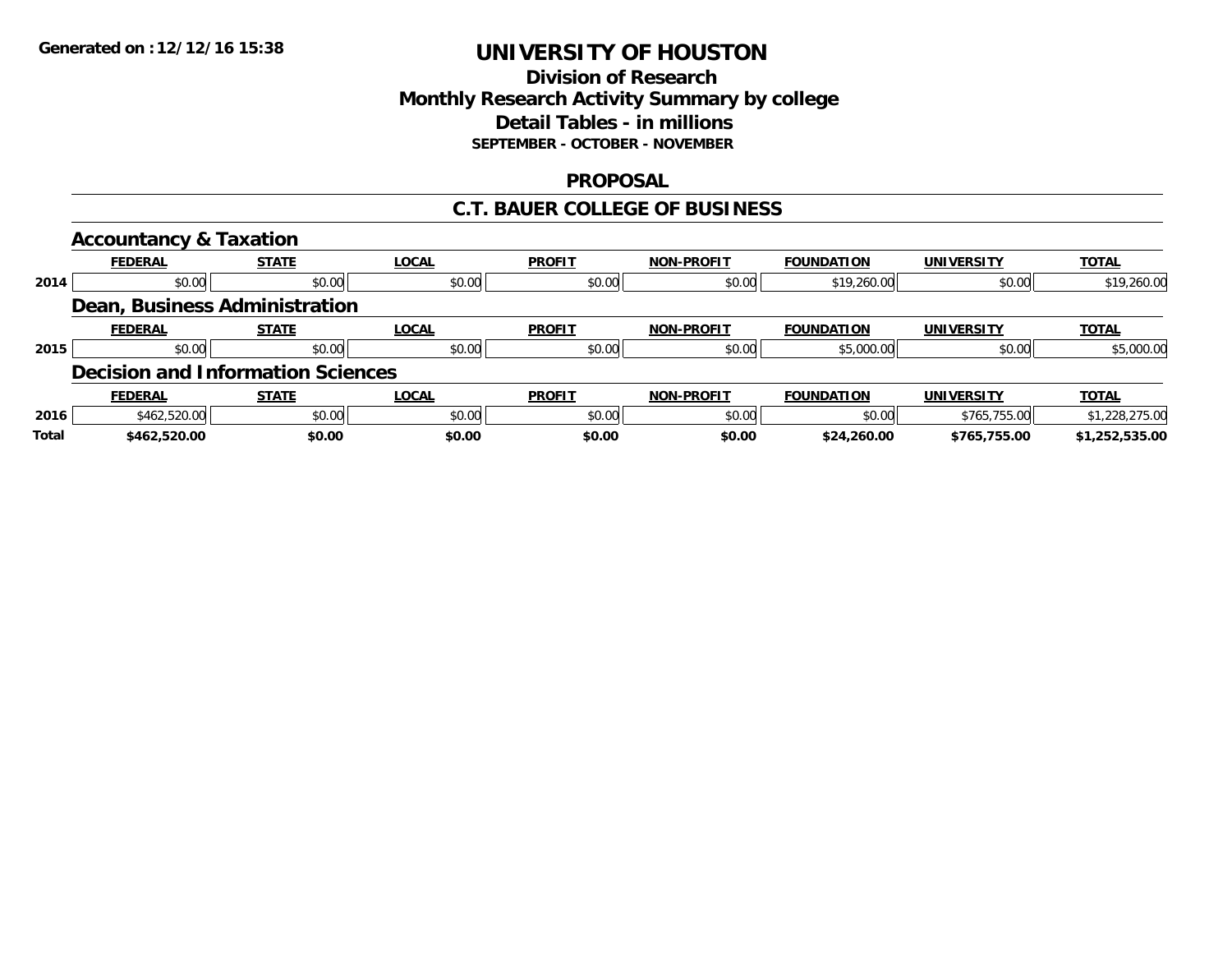## **Division of Research Monthly Research Activity Summary by college Detail Tables - in millions SEPTEMBER - OCTOBER - NOVEMBER**

#### **PROPOSAL**

#### **COLLEGE OF ARCHITECTURE**

|       | Architecture   |              |              |               |                   |                   |                   |              |  |  |  |  |
|-------|----------------|--------------|--------------|---------------|-------------------|-------------------|-------------------|--------------|--|--|--|--|
|       | <b>FEDERAL</b> | <b>STATE</b> | <b>LOCAL</b> | <b>PROFIT</b> | <b>NON-PROFIT</b> | <b>FOUNDATION</b> | <b>UNIVERSITY</b> | <b>TOTAL</b> |  |  |  |  |
| 2013  | \$89,843.25    | \$0.00       | \$0.00       | \$0.00        | \$0.00            | \$0.00            | \$0.00            | \$89,843.25  |  |  |  |  |
| 2014  | \$0.00         | \$0.00       | \$0.00       | \$0.00        | \$19,925.20       | \$0.00            | \$0.00            | \$19,925.20  |  |  |  |  |
| 2017  | \$0.00         | \$0.00       | \$0.00       | \$0.00        | \$29,000.00       | \$0.00            | \$0.00            | \$29,000.00  |  |  |  |  |
| Total | \$89,843.25    | \$0.00       | \$0.00       | \$0.00        | \$48,925.20       | \$0.00            | \$0.00            | \$138,768.45 |  |  |  |  |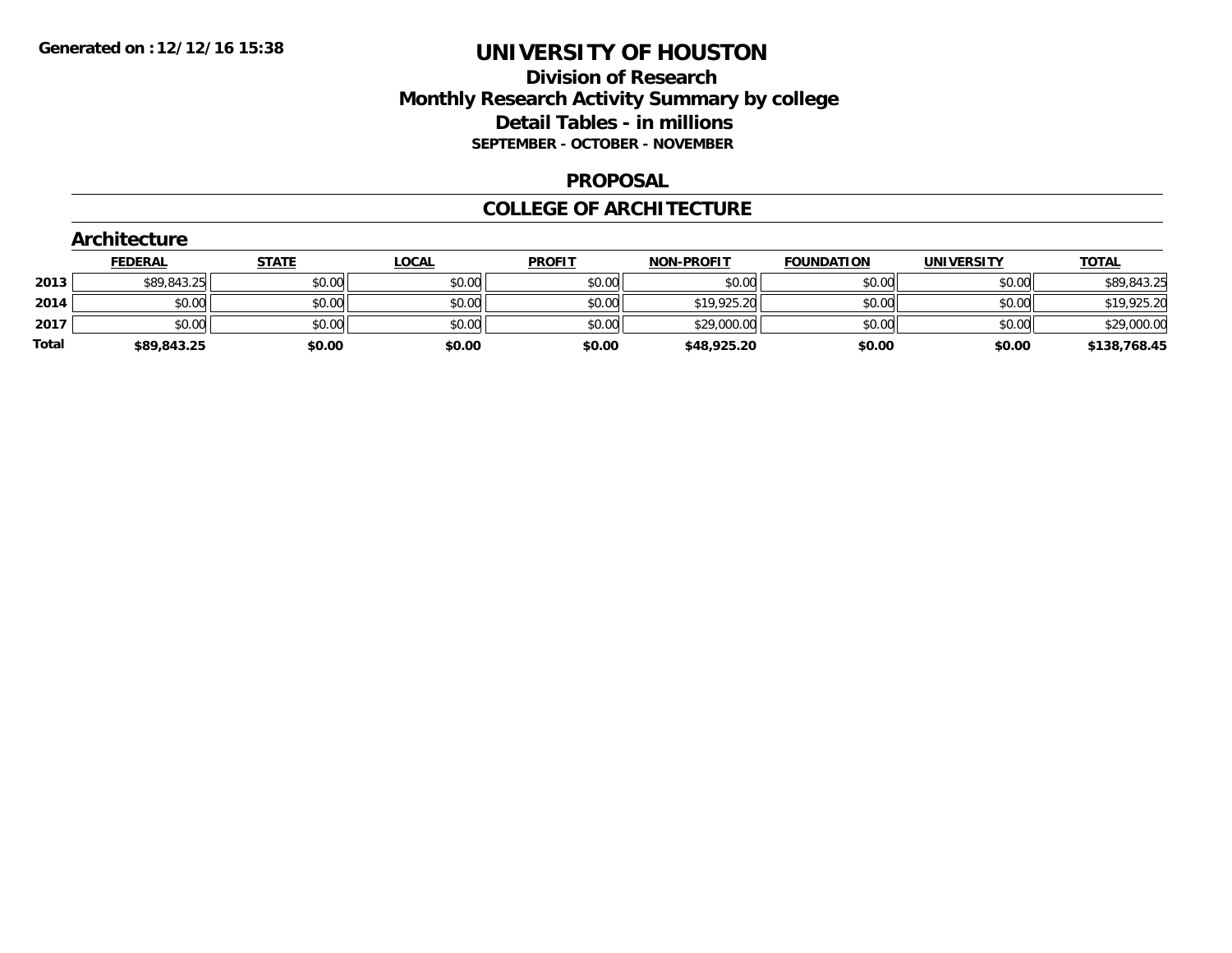### **Division of Research Monthly Research Activity Summary by college Detail Tables - in millions SEPTEMBER - OCTOBER - NOVEMBER**

#### **PROPOSAL**

## **COLLEGE OF EDUCATION**

|      | <b>Consistency Mgmt and Coop Disc</b>              |                |              |               |                   |                   |                   |                |
|------|----------------------------------------------------|----------------|--------------|---------------|-------------------|-------------------|-------------------|----------------|
|      | <b>FEDERAL</b>                                     | <b>STATE</b>   | <b>LOCAL</b> | <b>PROFIT</b> | NON-PROFIT        | <b>FOUNDATION</b> | <b>UNIVERSITY</b> | <b>TOTAL</b>   |
| 2013 | \$2,480,018.64                                     | \$0.00         | \$0.00       | \$0.00        | \$0.00            | \$0.00            | \$0.00            | \$2,480,018.64 |
| 2014 | \$2,482,766.34                                     | \$0.00         | \$235,590.00 | \$0.00        | \$0.00            | \$0.00            | \$0.00            | \$2,718,356.34 |
|      | <b>Curriculum and Instruction</b>                  |                |              |               |                   |                   |                   |                |
|      | <b>FEDERAL</b>                                     | <b>STATE</b>   | <b>LOCAL</b> | <b>PROFIT</b> | <b>NON-PROFIT</b> | <b>FOUNDATION</b> | <b>UNIVERSITY</b> | <b>TOTAL</b>   |
| 2013 | \$0.00                                             | \$0.00         | \$0.00       | \$0.00        | \$0.00            | \$0.00            | \$11,997.50       | \$11,997.50    |
| 2014 | \$0.00                                             | \$1,094,824.80 | \$21,958.00  | \$0.00        | \$0.00            | \$0.00            | \$122,853.00      | \$1,239,635.80 |
| 2015 | \$1,176,348.00                                     | \$419,997.20   | \$0.00       | \$0.00        | \$0.00            | \$0.00            | \$50,000.00       | \$1,646,345.20 |
| 2016 | \$137,535.00                                       | \$656,995.62   | \$0.00       | \$34,750.00   | \$0.00            | \$0.00            | \$0.00            | \$829,280.62   |
| 2017 | \$0.00                                             | \$0.00         | \$0.00       | \$0.00        | \$78,424.00       | \$0.00            | \$0.00            | \$78,424.00    |
|      | Dean, Education                                    |                |              |               |                   |                   |                   |                |
|      | <b>FEDERAL</b>                                     | <b>STATE</b>   | <b>LOCAL</b> | <b>PROFIT</b> | NON-PROFIT        | <b>FOUNDATION</b> | <b>UNIVERSITY</b> | <b>TOTAL</b>   |
| 2014 | \$0.00                                             | \$0.00         | \$0.00       | \$0.00        | \$0.00            | \$0.00            | \$0.00            | \$0.00         |
| 2017 | \$1,287,500.00                                     | \$0.00         | \$0.00       | \$0.00        | \$0.00            | \$0.00            | \$0.00            | \$1,287,500.00 |
|      | <b>Educational Leadership &amp; Policy Studies</b> |                |              |               |                   |                   |                   |                |
|      | <b>FEDERAL</b>                                     | <b>STATE</b>   | <b>LOCAL</b> | <b>PROFIT</b> | <b>NON-PROFIT</b> | <b>FOUNDATION</b> | <b>UNIVERSITY</b> | <b>TOTAL</b>   |
| 2013 | \$208,076.00                                       | \$0.00         | \$0.00       | \$0.00        | \$0.00            | \$0.00            | \$0.00            | \$208,076.00   |
| 2014 | \$0.00                                             | \$0.00         | \$0.00       | \$0.00        | \$375,000.00      | \$0.00            | \$172,455.00      | \$547,455.00   |
| 2015 | \$0.00                                             | \$0.00         | \$0.00       | \$0.00        | \$0.00            | \$0.00            | \$78,750.00       | \$78,750.00    |
| 2016 | \$0.00                                             | \$0.00         | \$375,000.00 | \$35,000.00   | \$0.00            | \$0.00            | \$20,475.00       | \$430,475.00   |
| 2017 | \$148,001.60                                       | \$0.00         | \$0.00       | \$0.00        | \$0.00            | \$0.00            | \$0.00            | \$148,001.60   |
|      | Psychological, Health, and Learning Sciences       |                |              |               |                   |                   |                   |                |
|      | <b>FEDERAL</b>                                     | <b>STATE</b>   | <b>LOCAL</b> | <b>PROFIT</b> | <b>NON-PROELI</b> | <b>FOUNDATION</b> | <b>UNIVERSITY</b> | <b>TOTAL</b>   |
| 2013 | \$2,753,962.00                                     | \$0.00         | \$0.00       | \$0.00        | \$0.00            | \$300,318.00      | \$459,945.50      | \$3,514,225.50 |
| 2014 | \$3,130,026.00                                     | \$0.00         | \$0.00       | \$0.00        | \$5,000.00        | \$0.00            | \$164,835.00      | \$3,299,861.00 |
| 2015 | \$1,791,173.50                                     | \$0.00         | \$0.00       | \$0.00        | \$39,250.00       | \$50,000.00       | \$310,973.00      | \$2,191,396.50 |
| 2016 | \$1,338,968.00                                     | \$159,765.50   | \$0.00       | \$0.00        | \$878,429.40      | \$0.00            | \$519,159.00      | \$2,896,321.90 |
| 2017 | \$1,303,461.15                                     | \$0.00         | \$0.00       | \$0.00        | \$0.00            | \$0.00            | \$445,876.00      | \$1,749,337.15 |
|      | <b>UH Charter School</b>                           |                |              |               |                   |                   |                   |                |
|      | <b>FEDERAL</b>                                     | <b>STATE</b>   | <b>LOCAL</b> | <b>PROFIT</b> | <b>NON-PROFIT</b> | <b>FOUNDATION</b> | <b>UNIVERSITY</b> | <b>TOTAL</b>   |
|      | \$0.00                                             | \$1,489.55     | \$0.00       | \$0.00        | \$0.00            | \$0.00            | \$0.00            | \$1,489.55     |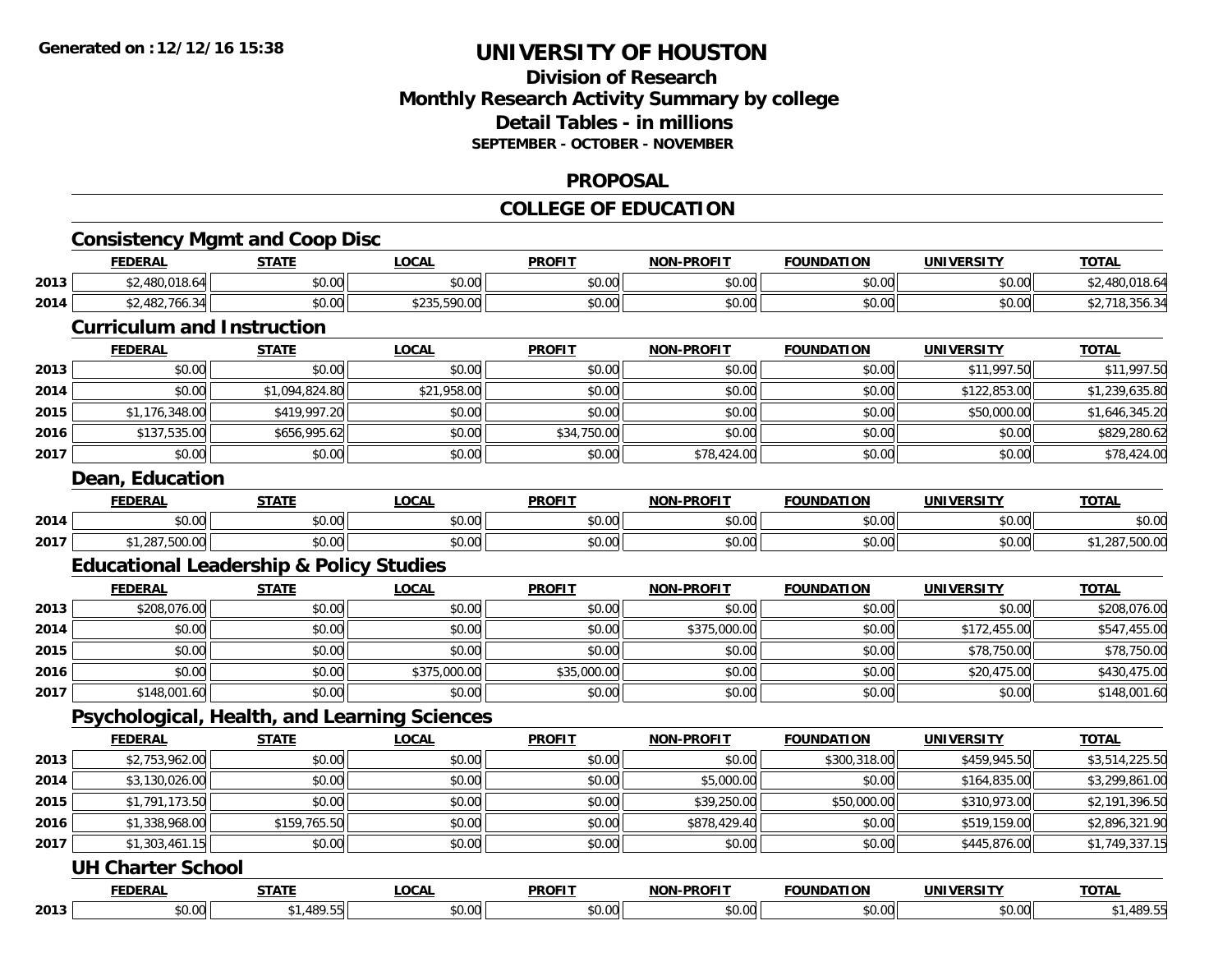### **Division of Research Monthly Research Activity Summary by college Detail Tables - in millions SEPTEMBER - OCTOBER - NOVEMBER**

#### **PROPOSAL**

#### **COLLEGE OF EDUCATION**

#### **UH Charter School**

|              | FEDERAL         | <b>STATE</b>   | <b>_OCAL</b> | <b>PROFIT</b> | <b>NON-PROFIT</b>    | <b>FOUNDATION</b> | UNIVERSITY     | <b>TOTAL</b>    |
|--------------|-----------------|----------------|--------------|---------------|----------------------|-------------------|----------------|-----------------|
| 2017         | 0.00<br>JU.UU   | \$500.00       | \$0.00       | \$0.00        | \$0.00               | \$0.00            | \$0.00         | \$500.00        |
| <b>Total</b> | \$18,237,836.23 | \$2,333,572.67 | \$632,548.00 | \$69,750.00   | .103.40<br>$*1.376.$ | \$350,318.00      | \$2,357,319.00 | \$25,357,447.30 |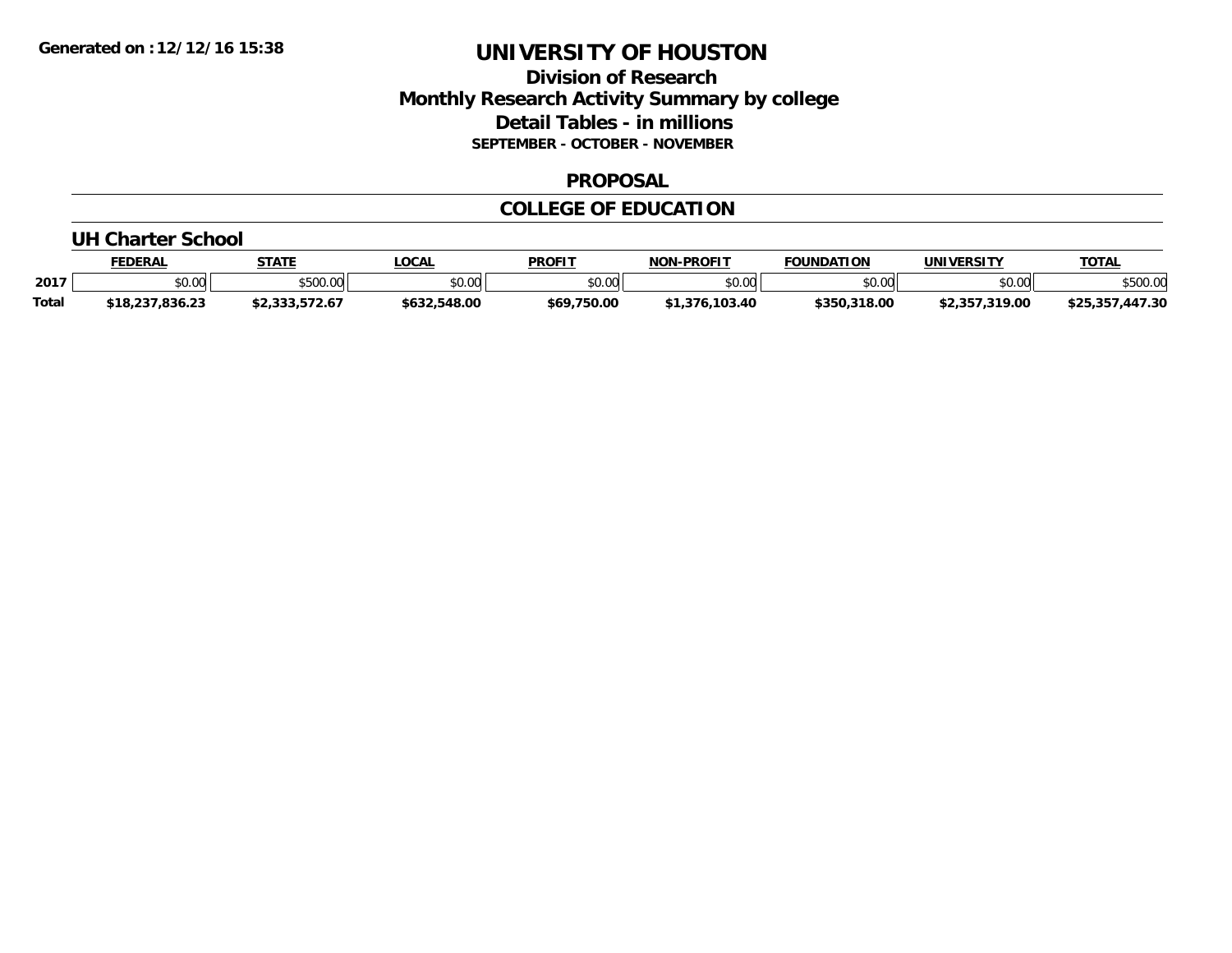## **Division of Research Monthly Research Activity Summary by college Detail Tables - in millions SEPTEMBER - OCTOBER - NOVEMBER**

#### **PROPOSAL**

|      | <b>African-American Studies</b>     |                                             |              |               |                   |                   |                   |                |
|------|-------------------------------------|---------------------------------------------|--------------|---------------|-------------------|-------------------|-------------------|----------------|
|      | <b>FEDERAL</b>                      | <b>STATE</b>                                | <b>LOCAL</b> | <b>PROFIT</b> | <b>NON-PROFIT</b> | <b>FOUNDATION</b> | <b>UNIVERSITY</b> | <b>TOTAL</b>   |
| 2014 | \$0.00                              | \$0.00                                      | \$0.00       | \$0.00        | \$1,500.00        | \$0.00            | \$0.00            | \$1,500.00     |
| 2016 | \$0.00                              | \$0.00                                      | \$0.00       | \$0.00        | \$1,250.00        | \$0.00            | \$0.00            | \$1,250.00     |
|      | <b>Arte Publico Press</b>           |                                             |              |               |                   |                   |                   |                |
|      | <b>FEDERAL</b>                      | <b>STATE</b>                                | <b>LOCAL</b> | <b>PROFIT</b> | <b>NON-PROFIT</b> | <b>FOUNDATION</b> | <b>UNIVERSITY</b> | <b>TOTAL</b>   |
| 2013 | \$0.00                              | \$0.00                                      | \$0.00       | \$0.00        | \$10,000.00       | \$150,000.00      | \$0.00            | \$160,000.00   |
| 2014 | \$0.00                              | \$0.00                                      | \$0.00       | \$0.00        | \$0.00            | \$150,000.00      | \$0.00            | \$150,000.00   |
| 2017 | \$0.00                              | \$0.00                                      | \$0.00       | \$0.00        | \$5,500.00        | \$0.00            | \$0.00            | \$5,500.00     |
|      | Communication                       |                                             |              |               |                   |                   |                   |                |
|      | <b>FEDERAL</b>                      | <b>STATE</b>                                | <b>LOCAL</b> | <b>PROFIT</b> | <b>NON-PROFIT</b> | <b>FOUNDATION</b> | <b>UNIVERSITY</b> | <b>TOTAL</b>   |
| 2013 | \$0.00                              | \$0.00                                      | \$0.00       | \$0.00        | \$9,800.00        | \$0.00            | \$76,763.00       | \$86,563.00    |
| 2014 | \$0.00                              | \$0.00                                      | \$0.00       | \$0.00        | \$0.00            | \$34,993.00       | \$9,591.00        | \$44,584.00    |
| 2015 | \$362,315.00                        | \$0.00                                      | \$0.00       | \$0.00        | \$0.00            | \$0.00            | \$0.00            | \$362,315.00   |
| 2017 | \$495,000.00                        | \$0.00                                      | \$0.00       | \$0.00        | \$2,430.00        | \$0.00            | \$0.00            | \$497,430.00   |
|      |                                     | <b>Communication Sciences and Disorders</b> |              |               |                   |                   |                   |                |
|      | <b>FEDERAL</b>                      | <b>STATE</b>                                | <b>LOCAL</b> | <b>PROFIT</b> | <b>NON-PROFIT</b> | <b>FOUNDATION</b> | <b>UNIVERSITY</b> | <b>TOTAL</b>   |
| 2013 | \$535,125.00                        | \$5,940.00                                  | \$0.00       | \$0.00        | \$0.00            | \$0.00            | \$178,718.00      | \$719,783.00   |
| 2015 | \$0.00                              | \$0.00                                      | \$0.00       | \$0.00        | \$0.00            | \$4,949.00        | \$0.00            | \$4,949.00     |
| 2016 | \$0.00                              | \$0.00                                      | \$0.00       | \$0.00        | \$0.00            | \$0.00            | \$54,553.52       | \$54,553.52    |
| 2017 | \$406,350.00                        | \$0.00                                      | \$0.00       | \$0.00        | \$0.00            | \$0.00            | \$0.00            | \$406,350.00   |
|      | <b>Comparative Cultural Studies</b> |                                             |              |               |                   |                   |                   |                |
|      | <b>FEDERAL</b>                      | <b>STATE</b>                                | <b>LOCAL</b> | <b>PROFIT</b> | <b>NON-PROFIT</b> | <b>FOUNDATION</b> | <b>UNIVERSITY</b> | <b>TOTAL</b>   |
| 2017 | \$0.00                              | \$5,000.00                                  | \$0.00       | \$0.00        | \$0.00            | \$0.00            | \$0.00            | \$5,000.00     |
|      |                                     | Dean, Liberal Arts and Social Sciences      |              |               |                   |                   |                   |                |
|      | <b>FEDERAL</b>                      | <b>STATE</b>                                | <b>LOCAL</b> | <b>PROFIT</b> | <b>NON-PROFIT</b> | <b>FOUNDATION</b> | <b>UNIVERSITY</b> | <b>TOTAL</b>   |
| 2014 | \$0.00                              | \$0.00                                      | \$0.00       | \$0.00        | \$55,000.00       | \$0.00            | \$0.00            | \$55,000.00    |
|      | <b>Economics</b>                    |                                             |              |               |                   |                   |                   |                |
|      | <b>FEDERAL</b>                      | <b>STATE</b>                                | <b>LOCAL</b> | <b>PROFIT</b> | NON-PROFIT        | <b>FOUNDATION</b> | <b>UNIVERSITY</b> | <b>TOTAL</b>   |
| 2013 | \$133,160.00                        | \$0.00                                      | \$0.00       | \$0.00        | \$0.00            | \$34,967.00       | \$0.00            | \$168,127.00   |
| 2014 | \$0.00                              | \$0.00                                      | \$0.00       | \$0.00        | \$0.00            | \$28,449.00       | \$24,995.00       | \$53,444.00    |
| 2015 | \$4,968,261.00                      | \$0.00                                      | \$0.00       | \$0.00        | \$15,000.00       | \$0.00            | \$0.00            | \$4,983,261.00 |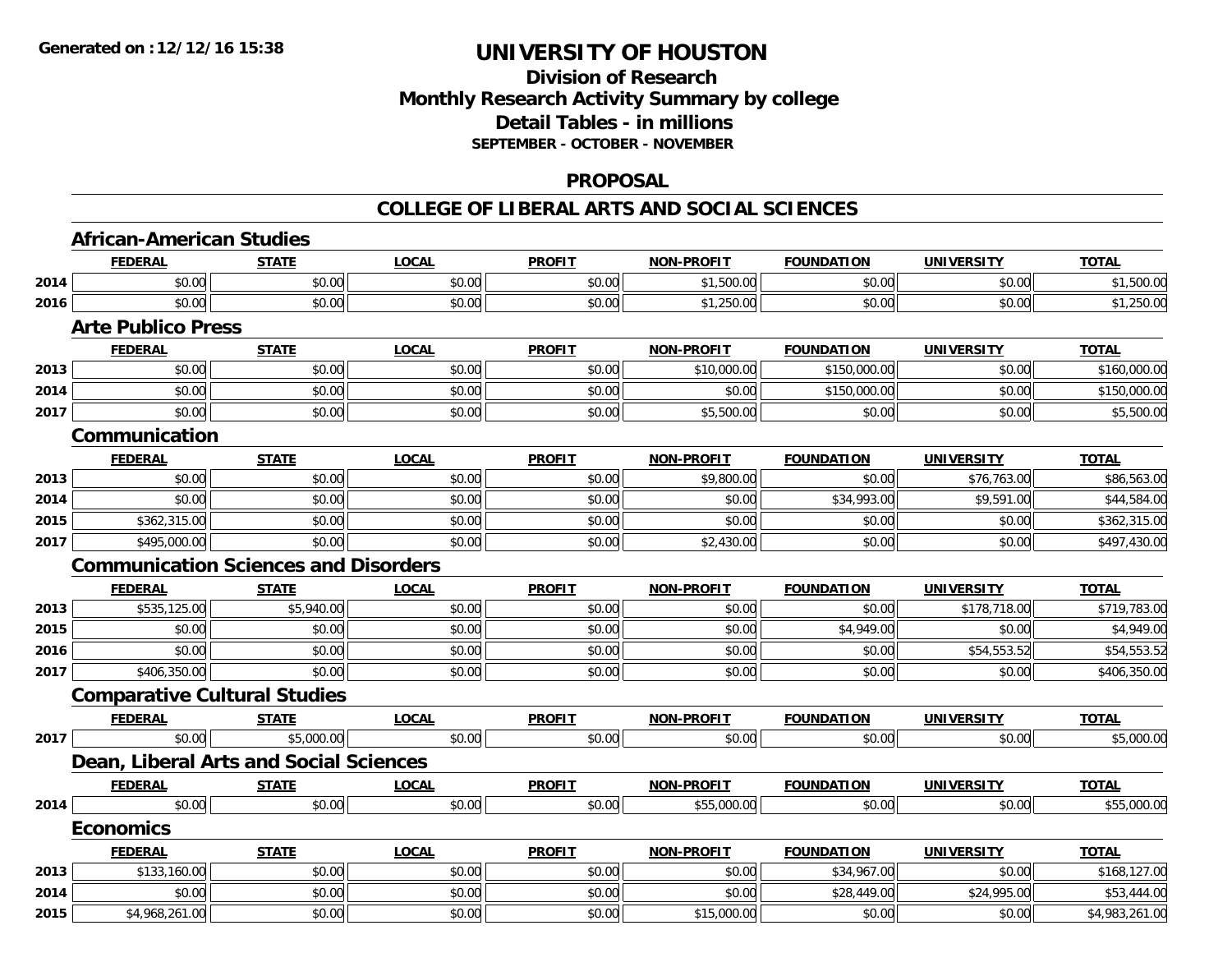## **Division of ResearchMonthly Research Activity Summary by college Detail Tables - in millions SEPTEMBER - OCTOBER - NOVEMBER**

#### **PROPOSAL**

|      | <b>Economics</b>                      |              |              |                |                   |                   |                   |                |
|------|---------------------------------------|--------------|--------------|----------------|-------------------|-------------------|-------------------|----------------|
|      | <b>FEDERAL</b>                        | <b>STATE</b> | <b>LOCAL</b> | <b>PROFIT</b>  | <b>NON-PROFIT</b> | <b>FOUNDATION</b> | <b>UNIVERSITY</b> | <b>TOTAL</b>   |
| 2016 | \$2,098,832.00                        | \$0.00       | \$0.00       | \$0.00         | \$0.00            | \$0.00            | \$0.00            | \$2,098,832.00 |
|      | <b>English</b>                        |              |              |                |                   |                   |                   |                |
|      | <b>FEDERAL</b>                        | <b>STATE</b> | <b>LOCAL</b> | <b>PROFIT</b>  | <b>NON-PROFIT</b> | <b>FOUNDATION</b> | <b>UNIVERSITY</b> | <b>TOTAL</b>   |
| 2016 | \$0.00                                | \$0.00       | \$0.00       | \$0.00         | \$1,250.00        | \$0.00            | \$0.00            | \$1,250.00     |
|      | <b>Health and Human Performance</b>   |              |              |                |                   |                   |                   |                |
|      | <b>FEDERAL</b>                        | <b>STATE</b> | <b>LOCAL</b> | <b>PROFIT</b>  | <b>NON-PROFIT</b> | <b>FOUNDATION</b> | <b>UNIVERSITY</b> | <b>TOTAL</b>   |
| 2013 | \$4,494,232.52                        | \$0.00       | \$0.00       | \$0.00         | \$0.00            | \$0.00            | \$0.00            | \$4,494,232.52 |
| 2014 | \$2,362,278.00                        | \$0.00       | \$0.00       | \$0.00         | \$40,000.00       | \$0.00            | \$0.00            | \$2,402,278.00 |
| 2015 | \$1,447,665.00                        | \$0.00       | \$0.00       | \$450,000.00   | \$26,951.00       | \$0.00            | \$119,478.00      | \$2,044,094.00 |
| 2016 | \$2,435,683.80                        | \$71,673.50  | \$0.00       | \$1,290,377.00 | \$78,120.80       | \$150,000.00      | \$163,944.00      | \$4,189,799.10 |
| 2017 | \$2,025,405.75                        | \$182,091.00 | \$0.00       | \$958,056.00   | \$412,500.00      | \$703,674.00      | \$97,351.00       | \$4,379,077.75 |
|      | <b>Hispanic Studies</b>               |              |              |                |                   |                   |                   |                |
|      | <b>FEDERAL</b>                        | <b>STATE</b> | <b>LOCAL</b> | <b>PROFIT</b>  | <b>NON-PROFIT</b> | <b>FOUNDATION</b> | <b>UNIVERSITY</b> | <b>TOTAL</b>   |
| 2013 | \$0.00                                | \$0.00       | \$0.00       | \$0.00         | \$0.00            | \$0.00            | \$11,992.50       | \$11,992.50    |
| 2015 | \$0.00                                | \$0.00       | \$0.00       | \$0.00         | \$0.00            | \$0.00            | \$0.00            | \$0.00         |
|      | <b>History</b>                        |              |              |                |                   |                   |                   |                |
|      | <b>FEDERAL</b>                        | <b>STATE</b> | <b>LOCAL</b> | <b>PROFIT</b>  | <b>NON-PROFIT</b> | <b>FOUNDATION</b> | <b>UNIVERSITY</b> | <b>TOTAL</b>   |
| 2016 | \$127,798.80                          | \$0.00       | \$0.00       | \$0.00         | \$82,000.00       | \$0.00            | \$0.00            | \$209,798.80   |
|      | <b>Hobby Center for Public Policy</b> |              |              |                |                   |                   |                   |                |
|      | <b>FEDERAL</b>                        | <b>STATE</b> | <b>LOCAL</b> | <b>PROFIT</b>  | <b>NON-PROFIT</b> | <b>FOUNDATION</b> | <b>UNIVERSITY</b> | <b>TOTAL</b>   |
| 2014 | \$0.00                                | \$0.00       | \$0.00       | \$0.00         | \$0.00            | \$7,000.00        | \$0.00            | \$7,000.00     |
| 2015 | \$0.00                                | \$0.00       | \$0.00       | \$0.00         | \$0.00            | \$15,000.00       | \$0.00            | \$15,000.00    |
| 2017 | \$0.00                                | \$0.00       | \$0.00       | \$0.00         | \$0.00            | \$16,600.00       | \$0.00            | \$16,600.00    |
|      | <b>Modern/Classical Languages</b>     |              |              |                |                   |                   |                   |                |
|      | <b>FEDERAL</b>                        | <b>STATE</b> | <b>LOCAL</b> | <b>PROFIT</b>  | <b>NON-PROFIT</b> | <b>FOUNDATION</b> | <b>UNIVERSITY</b> | <b>TOTAL</b>   |
| 2013 | \$99,251.00                           | \$0.00       | \$0.00       | \$0.00         | \$0.00            | \$0.00            | \$0.00            | \$99,251.00    |
| 2015 | \$89,835.00                           | \$0.00       | \$0.00       | \$0.00         | \$0.00            | \$29,771.00       | \$0.00            | \$119,606.00   |
| 2016 | \$0.00                                | \$0.00       | \$0.00       | \$0.00         | \$0.00            | \$28,460.00       | \$0.00            | \$28,460.00    |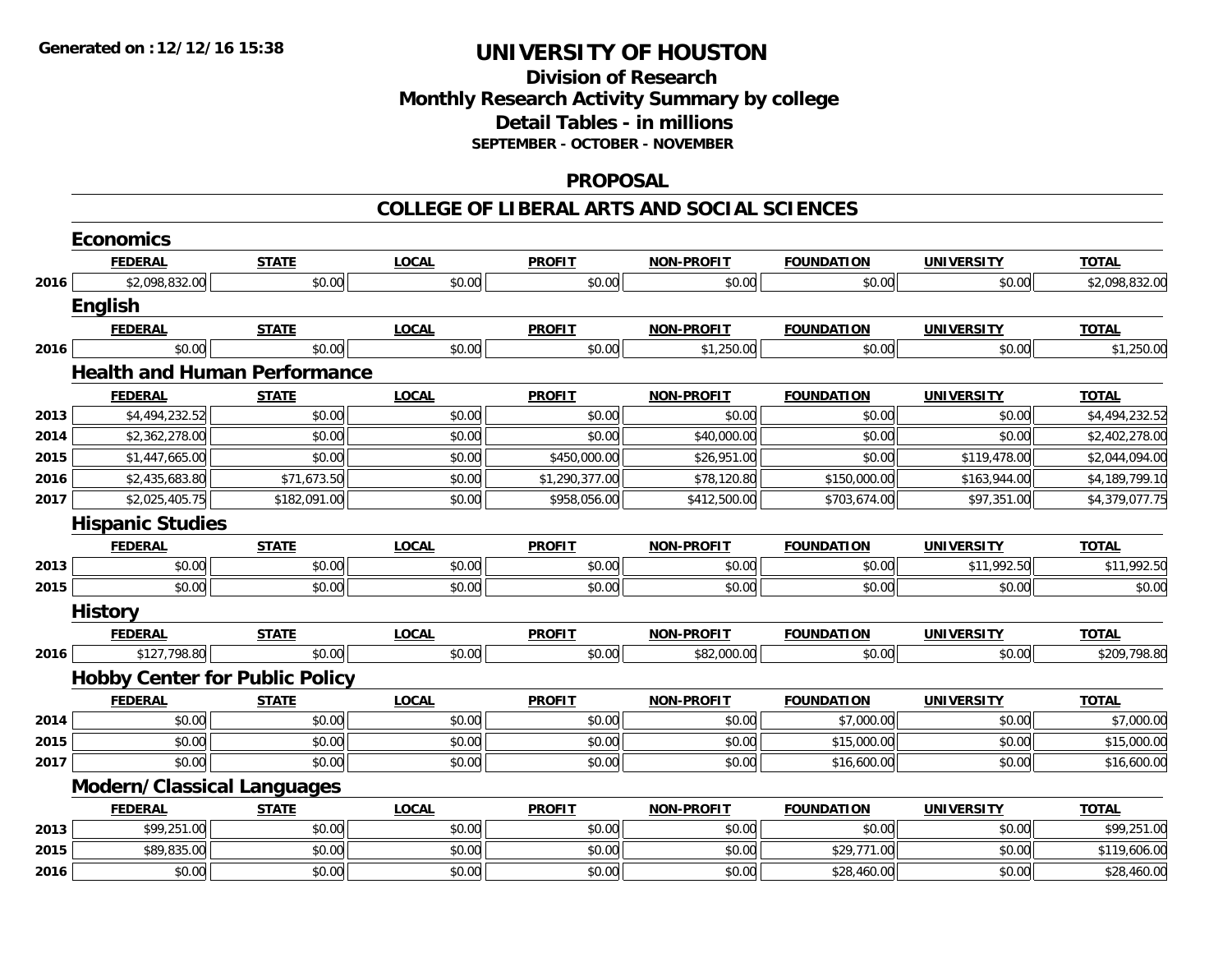### **Division of Research Monthly Research Activity Summary by college Detail Tables - in millions SEPTEMBER - OCTOBER - NOVEMBER**

#### **PROPOSAL**

|       | Philosophy               |                |              |                |                   |                   |                   |                 |
|-------|--------------------------|----------------|--------------|----------------|-------------------|-------------------|-------------------|-----------------|
|       | <b>FEDERAL</b>           | <b>STATE</b>   | <b>LOCAL</b> | <b>PROFIT</b>  | <b>NON-PROFIT</b> | <b>FOUNDATION</b> | <b>UNIVERSITY</b> | <b>TOTAL</b>    |
| 2013  | \$24,897.00              | \$0.00         | \$0.00       | \$0.00         | \$0.00            | \$0.00            | \$0.00            | \$24,897.00     |
|       | <b>Political Science</b> |                |              |                |                   |                   |                   |                 |
|       | <b>FEDERAL</b>           | <b>STATE</b>   | <b>LOCAL</b> | <b>PROFIT</b>  | <b>NON-PROFIT</b> | <b>FOUNDATION</b> | <b>UNIVERSITY</b> | <b>TOTAL</b>    |
| 2014  | \$77,661.00              | \$0.00         | \$0.00       | \$0.00         | \$0.00            | \$0.00            | \$0.00            | \$77,661.00     |
| 2015  | \$0.00                   | \$0.00         | \$0.00       | \$0.00         | \$0.00            | \$0.00            | \$58,951.00       | \$58,951.00     |
| 2017  | \$0.00                   | \$0.00         | \$0.00       | \$450,000.00   | \$0.00            | \$0.00            | \$245,580.00      | \$695,580.00    |
|       | <b>Psychology</b>        |                |              |                |                   |                   |                   |                 |
|       | <b>FEDERAL</b>           | <b>STATE</b>   | <b>LOCAL</b> | <b>PROFIT</b>  | <b>NON-PROFIT</b> | <b>FOUNDATION</b> | <b>UNIVERSITY</b> | <b>TOTAL</b>    |
| 2013  | \$4,097,930.86           | \$17,281.00    | \$0.00       | \$30,240.00    | \$128,520.00      | \$0.00            | \$977,976.50      | \$5,251,948.36  |
| 2014  | \$6,905,691.66           | \$140,468.00   | \$0.00       | \$0.00         | \$368,067.60      | \$0.00            | \$1,453,308.00    | \$8,867,535.26  |
| 2015  | \$5,729,016.16           | \$300,000.00   | \$0.00       | \$13,000.00    | \$158,117.00      | \$188,996.00      | \$2,427,107.00    | \$8,816,236.16  |
| 2016  | \$3,352,778.00           | \$319,923.00   | \$0.00       | \$126,612.00   | \$1,995,729.47    | \$51,460.00       | \$2,491,100.00    | \$8,337,602.47  |
| 2017  | \$10,385,895.65          | \$127,563.00   | \$0.00       | \$0.00         | \$56,910.00       | \$65,744.00       | \$176,085.00      | \$10,812,197.65 |
|       | <b>Sociology</b>         |                |              |                |                   |                   |                   |                 |
|       | <b>FEDERAL</b>           | <b>STATE</b>   | <b>LOCAL</b> | <b>PROFIT</b>  | <b>NON-PROFIT</b> | <b>FOUNDATION</b> | <b>UNIVERSITY</b> | <b>TOTAL</b>    |
| 2013  | \$160,063.00             | \$0.00         | \$0.00       | \$0.00         | \$0.00            | \$0.00            | \$0.00            | \$160,063.00    |
| 2017  | \$149,862.90             | \$0.00         | \$0.00       | \$0.00         | \$7,812.00        | \$0.00            | \$43,074.00       | \$200,748.90    |
| Total | \$52,964,989.10          | \$1,169,939.50 | \$0.00       | \$3,318,285.00 | \$3,456,457.87    | \$1,660,063.00    | \$8,610,567.52    | \$71,180,301.99 |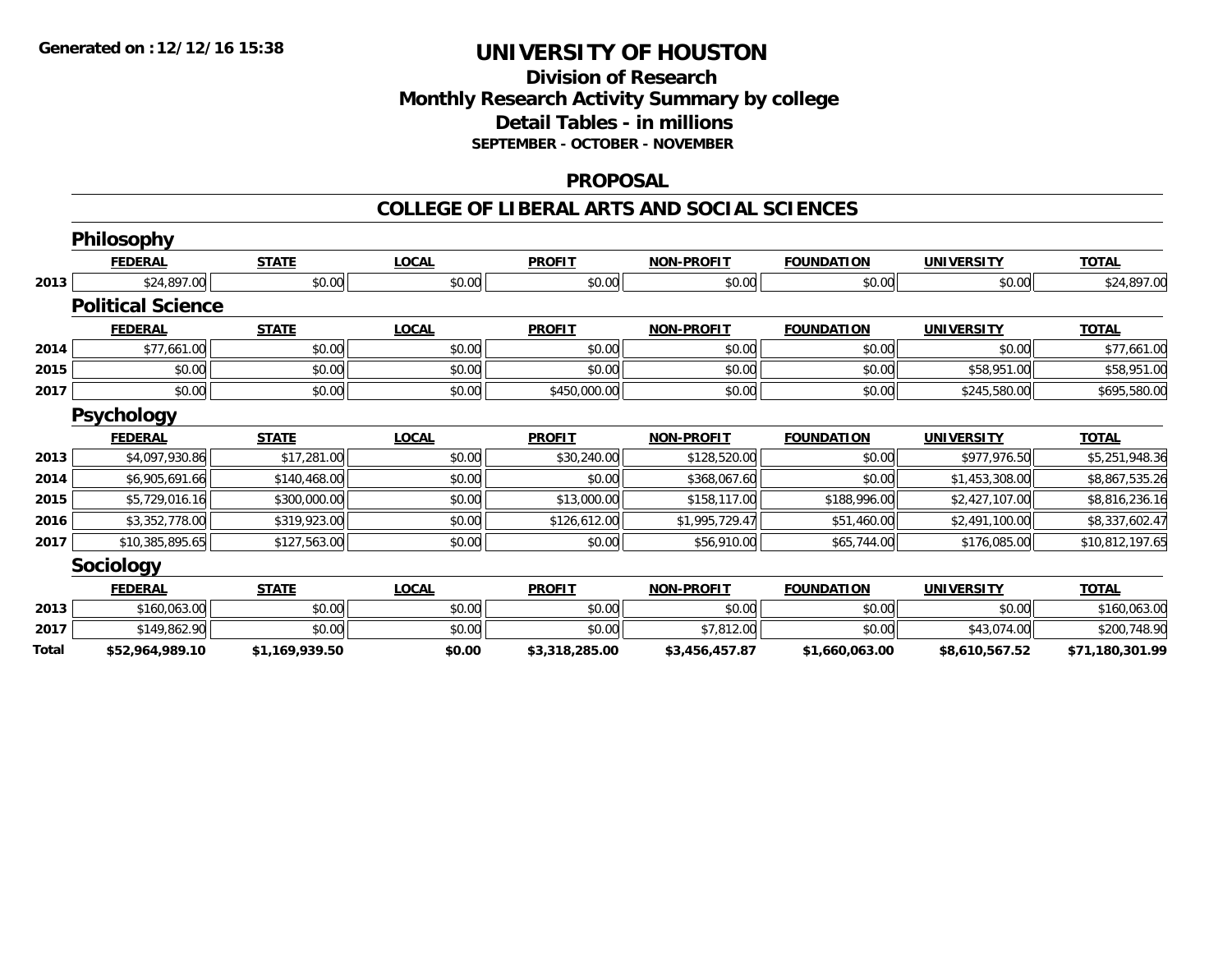## **Division of ResearchMonthly Research Activity Summary by college Detail Tables - in millionsSEPTEMBER - OCTOBER - NOVEMBER**

#### **PROPOSAL**

## **COLLEGE OF NATURAL SCIENCES AND MATHEMATICS**

## **Biology/Biochemistry**

|      | <b>FEDERAL</b> | <b>STATE</b> | <u>LOCAL</u> | <b>PROFIT</b> | <b>NON-PROFIT</b> | <b>FOUNDATION</b> | <b>UNIVERSITY</b> | <u>TOTAL</u>    |
|------|----------------|--------------|--------------|---------------|-------------------|-------------------|-------------------|-----------------|
| 2013 | \$9,488,910.50 | \$0.00       | \$0.00       | \$0.00        | \$0.00            | \$20,000.00       | \$592,552.00      | \$10,101,462.50 |
| 2014 | \$2,295,237.00 | \$0.00       | \$0.00       | \$0.00        | \$390,000.00      | \$0.00            | \$0.00            | \$2,685,237.00  |
| 2015 | \$8,120,708.92 | \$667,112.00 | \$0.00       | \$217,647.00  | \$170,000.00      | \$590,000.00      | \$714,300.00      | \$10,479,767.92 |
| 2016 | \$5,337,465.50 | \$19,902.00  | \$0.00       | \$99,000.00   | \$342,612.00      | \$100,000.00      | \$14,990.00       | \$5,913,969.50  |
| 2017 | \$3,940,735.60 | \$414,356.00 | \$0.00       | \$0.00        | \$1.00            | \$98,676.00       | \$477,543.00      | \$4,931,311.60  |

## **Center for Nuclear Receptors and Cell Signaling**

|      | <b>FEDERAL</b>  | <u>STATE</u>    | <b>LOCAL</b> | <b>PROFIT</b> | <b>NON-PROFIT</b> | <b>FOUNDATION</b> | <b>UNIVERSITY</b> | <b>TOTAL</b>    |
|------|-----------------|-----------------|--------------|---------------|-------------------|-------------------|-------------------|-----------------|
| 2013 | \$6,776,990.00  | \$0.00          | \$0.00       | \$0.00        | \$30,000.00       | \$0.00            | \$0.00            | \$6,806,990.00  |
| 2014 | \$564,375.00    | \$0.00          | \$0.00       | \$0.00        | \$260,457.00      | \$0.00            | \$0.00            | \$824,832.00    |
| 2015 | \$12,036,736.20 | \$11,038,263.00 | \$0.00       | \$0.00        | \$1,191,595.00    | \$378,020.00      | \$0.00            | \$24,644,614.20 |
| 2016 | \$5,890,901.00  | \$0.00          | \$0.00       | \$0.00        | \$1,388,834.00    | \$0.00            | \$0.00            | \$7,279,735.00  |
| 2017 | \$1,853,571.50  | \$0.00          | \$0.00       | \$0.00        | \$40,000.00       | \$915,000.00      | \$0.00            | \$2,808,571.50  |

## **Chemistry**

|      | <b>FEDERAL</b> | <b>STATE</b>   | <u>LOCAL</u> | <b>PROFIT</b> | <b>NON-PROFIT</b> | <b>FOUNDATION</b> | <b>UNIVERSITY</b> | <b>TOTAL</b>   |
|------|----------------|----------------|--------------|---------------|-------------------|-------------------|-------------------|----------------|
| 2013 | \$7,806,659.44 | \$1,678,546.00 | \$0.00       | \$0.00        | \$0.00            | \$0.00            | \$0.00            | \$9,485,205.44 |
| 2014 | \$2,420,882.50 | \$0.00         | \$0.00       | \$0.00        | \$375,000.00      | \$2,550,000.00    | \$158,025.00      | \$5,503,907.50 |
| 2015 | \$4,645,119.30 | \$0.00         | \$0.00       | \$124,348,00  | \$420,000.00      | \$625,000.00      | \$1,065,491.00    | \$6,879,958.30 |
| 2016 | \$688,536.60   | \$115,226.70   | \$0.00       | \$0.00        | \$0.00            | \$25,000.00       | \$0.00            | \$828,763.30   |
| 2017 | \$3,072,477.00 | \$0.00         | \$0.00       | \$25,000.00   | \$110,000.00      | \$0.00            | \$0.00            | \$3,207,477.00 |

#### **Computer Science**

|      | <b>FEDERAL</b>  | <b>STATE</b>   | <b>LOCAL</b> | <b>PROFIT</b> | <b>NON-PROFIT</b> | <b>FOUNDATION</b> | <b>UNIVERSITY</b> | <b>TOTAL</b>    |
|------|-----------------|----------------|--------------|---------------|-------------------|-------------------|-------------------|-----------------|
| 2013 | \$4,591,938.59  | \$0.00         | \$0.00       | \$161,100.83  | \$320,000.00      | \$0.00            | \$0.00            | \$5,073,039.42  |
| 2014 | \$938,079.20    | \$0.00         | \$0.00       | \$22,411.41   | \$0.00            | \$0.00            | \$0.00            | \$960,490.61    |
| 2015 | \$26,304,862.60 | \$1,566,640.00 | \$0.00       | \$206,775.00  | \$0.00            | \$134,316.00      | \$0.00            | \$28,212,593.60 |
| 2016 | \$1,456,376.00  | \$0.00         | \$0.00       | \$0.00        | \$410,312.00      | \$0.00            | \$0.00            | \$1,866,688.00  |
| 2017 | \$6,379,677.40  | \$0.00         | \$0.00       | \$327,411.00  | \$365,672.00      | \$99,796.00       | \$773,109.00      | \$7,945,665.40  |

## **Dean, Natural Sciences and Mathematics**

|      | <b>FEDERAL</b>                     | <b>STATE</b><br>10 U      | LOCAI                     | <b>PROFIT</b> | <b>LPROFIT</b><br><b>NIONI</b>             | <b>FOUNDATION</b> | UNIVERSITY | <b>TOTAL</b>                            |
|------|------------------------------------|---------------------------|---------------------------|---------------|--------------------------------------------|-------------------|------------|-----------------------------------------|
| 2014 | \$0.00                             | ÷0.<br>JU.UU              | $\sim$ 00<br><b>DU.UU</b> | 0000<br>JU.UU | *375,000.0u                                | 0000<br>JU.UU     | \$0.00     | $\uparrow$ $\uparrow$<br>0.00<br>$\sim$ |
| 2015 | 272.00<br>$\cdots$ $\cdots$<br>ט ט | $\sim$<br>$\sim$<br>PU.UU | nn nn<br>DU.UU            | 0.00<br>JU.UU | $\theta$ $\theta$ $\theta$<br><b>JU.UU</b> | 0000<br>JU.UU     | \$0.00     | 1.9.06<br>.                             |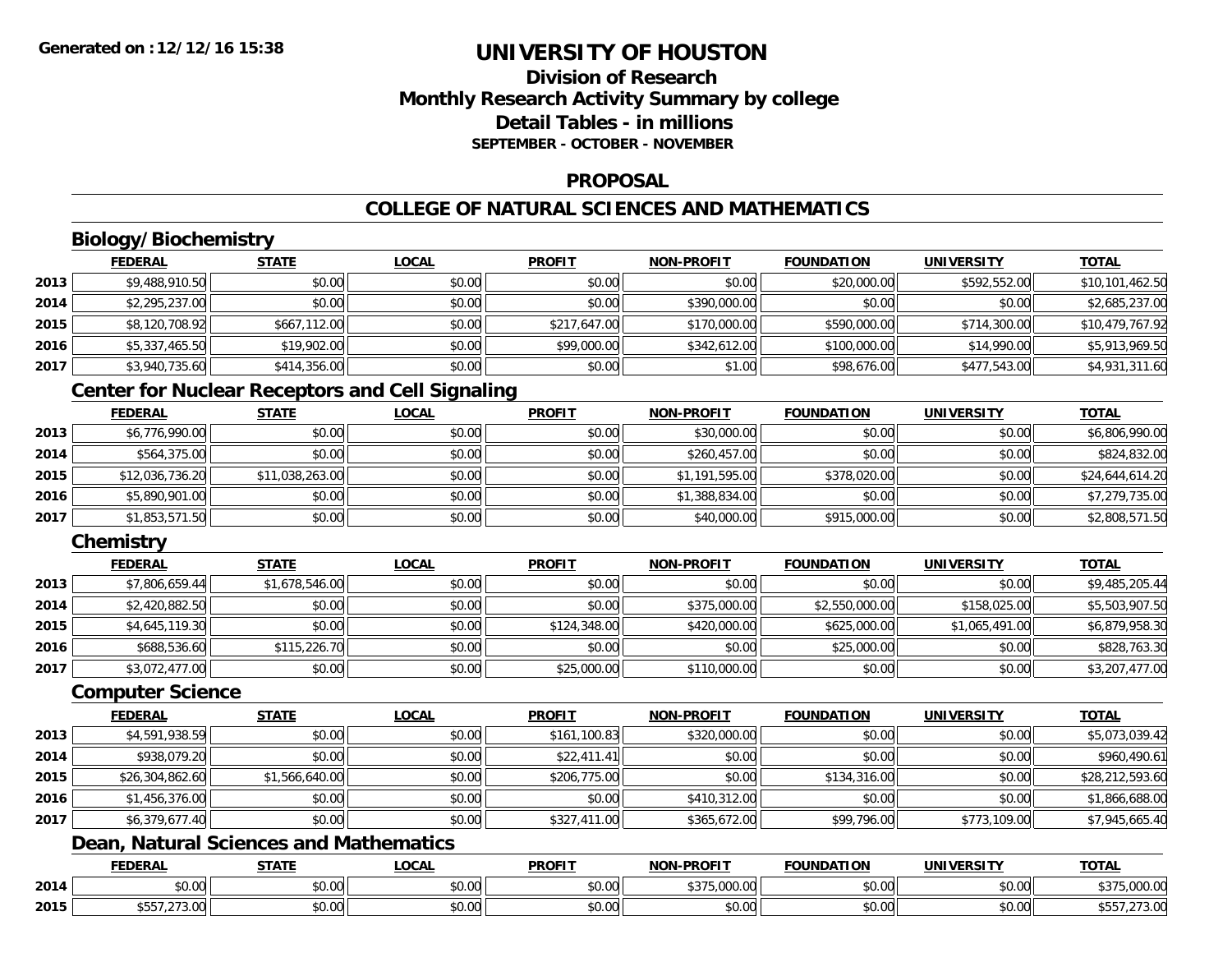## **Division of Research Monthly Research Activity Summary by college Detail Tables - in millions SEPTEMBER - OCTOBER - NOVEMBER**

### **PROPOSAL**

#### **COLLEGE OF NATURAL SCIENCES AND MATHEMATICS**

## **Earth & Atmospheric Sciences**

|       | <b>FEDERAL</b>                                       | <b>STATE</b>    | <b>LOCAL</b> | <b>PROFIT</b>  | <b>NON-PROFIT</b> | <b>FOUNDATION</b> | <b>UNIVERSITY</b> | <b>TOTAL</b>     |
|-------|------------------------------------------------------|-----------------|--------------|----------------|-------------------|-------------------|-------------------|------------------|
| 2013  | \$1,889,924.00                                       | \$0.00          | \$0.00       | \$0.00         | \$0.00            | \$0.00            | \$219,607.68      | \$2,109,531.68   |
| 2014  | \$766,893.00                                         | \$0.00          | \$0.00       | \$0.00         | \$0.00            | \$0.00            | \$0.00            | \$766,893.00     |
| 2015  | \$3,081,410.41                                       | \$206,938.00    | \$0.00       | \$253,139.00   | \$476,663.25      | \$0.00            | \$605,169.00      | \$4,623,319.66   |
| 2016  | \$2,667,233.20                                       | \$170,000.00    | \$0.00       | \$11,098.00    | \$110,000.00      | \$0.00            | \$91,540.00       | \$3,049,871.20   |
| 2017  | \$2,197,260.00                                       | \$0.00          | \$0.00       | \$14,098.00    | \$110,000.00      | \$0.00            | \$434,142.00      | \$2,755,500.00   |
|       | <b>Institute for Climate and Atmospheric Science</b> |                 |              |                |                   |                   |                   |                  |
|       | <b>FEDERAL</b>                                       | <b>STATE</b>    | <b>LOCAL</b> | <b>PROFIT</b>  | <b>NON-PROFIT</b> | <b>FOUNDATION</b> | <b>UNIVERSITY</b> | <b>TOTAL</b>     |
| 2013  | \$0.00                                               | \$0.00          | \$0.00       | \$0.00         | \$0.00            | \$0.00            | \$0.00            | \$0.00           |
|       | <b>Mathematics</b>                                   |                 |              |                |                   |                   |                   |                  |
|       | <b>FEDERAL</b>                                       | <b>STATE</b>    | <b>LOCAL</b> | <b>PROFIT</b>  | <b>NON-PROFIT</b> | <b>FOUNDATION</b> | <b>UNIVERSITY</b> | <b>TOTAL</b>     |
| 2013  | \$2,210,387.00                                       | \$0.00          | \$0.00       | \$79,348.17    | \$0.00            | \$0.00            | \$0.00            | \$2,289,735.17   |
| 2014  | \$1,734,871.36                                       | \$0.00          | \$0.00       | \$0.00         | \$375,000.00      | \$0.00            | \$0.00            | \$2,109,871.36   |
| 2015  | \$3,851,142.00                                       | \$0.00          | \$0.00       | \$98,000.00    | \$47,579.00       | \$79,840.00       | \$0.00            | \$4,076,561.00   |
| 2016  | \$417,211.70                                         | \$0.00          | \$0.00       | \$0.00         | \$0.00            | \$0.00            | \$0.00            | \$417,211.70     |
| 2017  | \$8,866,573.30                                       | \$0.00          | \$0.00       | \$0.00         | \$0.00            | \$0.00            | \$0.00            | \$8,866,573.30   |
|       | <b>Physics</b>                                       |                 |              |                |                   |                   |                   |                  |
|       | <b>FEDERAL</b>                                       | <b>STATE</b>    | <b>LOCAL</b> | <b>PROFIT</b>  | <b>NON-PROFIT</b> | <b>FOUNDATION</b> | <b>UNIVERSITY</b> | <b>TOTAL</b>     |
| 2013  | \$7,110,401.69                                       | \$97,607.00     | \$0.00       | \$50,000.00    | \$1,072,059.60    | \$0.00            | \$0.00            | \$8,330,068.29   |
| 2014  | \$2,296,978.00                                       | \$404,935.20    | \$0.00       | \$50,000.00    | \$0.00            | \$0.00            | \$0.00            | \$2,751,913.20   |
| 2015  | \$8,123,502.75                                       | \$179,998.80    | \$0.00       | \$10,000.00    | \$857,162.00      | \$198,000.00      | \$128,036.00      | \$9,496,699.55   |
| 2016  | \$440,985.50                                         | \$242,998.38    | \$0.00       | \$523,520.22   | \$0.00            | \$0.00            | \$1,098,609.00    | \$2,306,113.10   |
| 2017  | \$3,611,577.60                                       | \$0.00          | \$0.00       | \$0.00         | \$1,000,000.00    | \$0.00            | \$130,238.00      | \$4,741,815.60   |
| Total | \$164,433,864.36                                     | \$16,802,523.08 | \$0.00       | \$2,272,896.63 | \$10,237,946.85   | \$5,813,648.00    | \$6,503,351.68    | \$206,064,230.60 |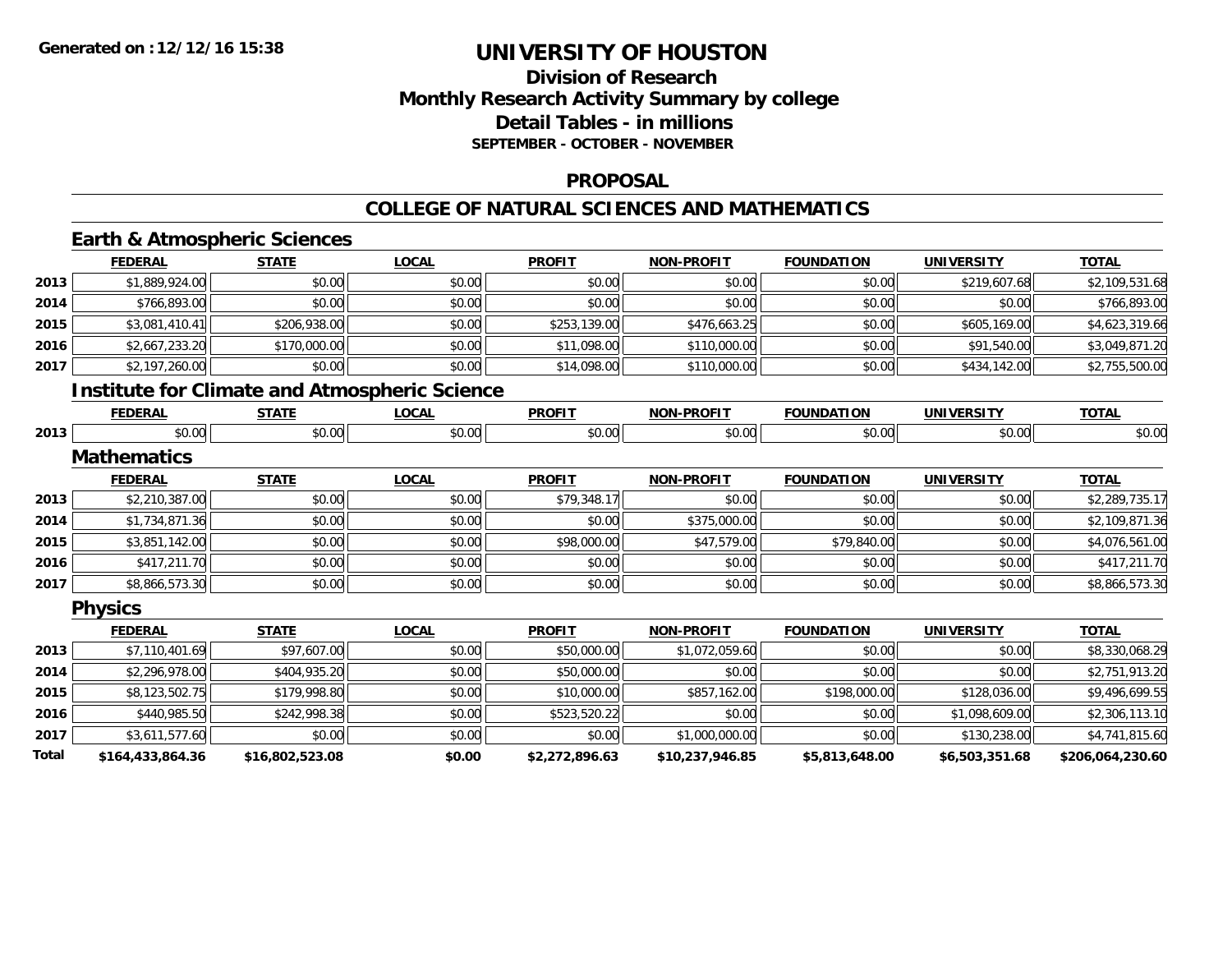### **Division of Research Monthly Research Activity Summary by college Detail Tables - in millions SEPTEMBER - OCTOBER - NOVEMBER**

#### **PROPOSAL**

#### **COLLEGE OF OPTOMETRY**

## **Optometry Vision Sciences**

|       | <b>FEDERAL</b>  | <b>STATE</b> | <b>LOCAL</b> | <b>PROFIT</b>  | <b>NON-PROFIT</b> | <b>FOUNDATION</b> | <b>UNIVERSITY</b> | <b>TOTAL</b>    |
|-------|-----------------|--------------|--------------|----------------|-------------------|-------------------|-------------------|-----------------|
| 2013  | \$7,453,944.00  | \$0.00       | \$0.00       | \$766,428.00   | \$0.00            | \$0.00            | \$321,274.00      | \$8,541,646.00  |
| 2014  | \$3,606,605.55  | \$0.00       | \$0.00       | \$577,107.00   | \$0.00            | \$0.00            | \$0.00            | \$4,183,712.55  |
| 2015  | \$1,881,250.00  | \$0.00       | \$0.00       | \$220,829.00   | \$0.00            | \$75,000.00       | \$1,107,305.00    | \$3,284,384.00  |
| 2016  | \$4,637,128.00  | \$0.00       | \$0.00       | \$97,860.00    | \$0.00            | \$150,000.00      | \$758,054.48      | \$5,643,042.48  |
| 2017  | \$2,634,986.30  | \$0.00       | \$0.00       | \$376,437.00   | \$240,000.00      | \$150,000.00      | \$0.00            | \$3,401,423.30  |
| Total | \$20,213,913.85 | \$0.00       | \$0.00       | \$2,038,661.00 | \$240,000.00      | \$375,000.00      | \$2,186,633.48    | \$25,054,208.33 |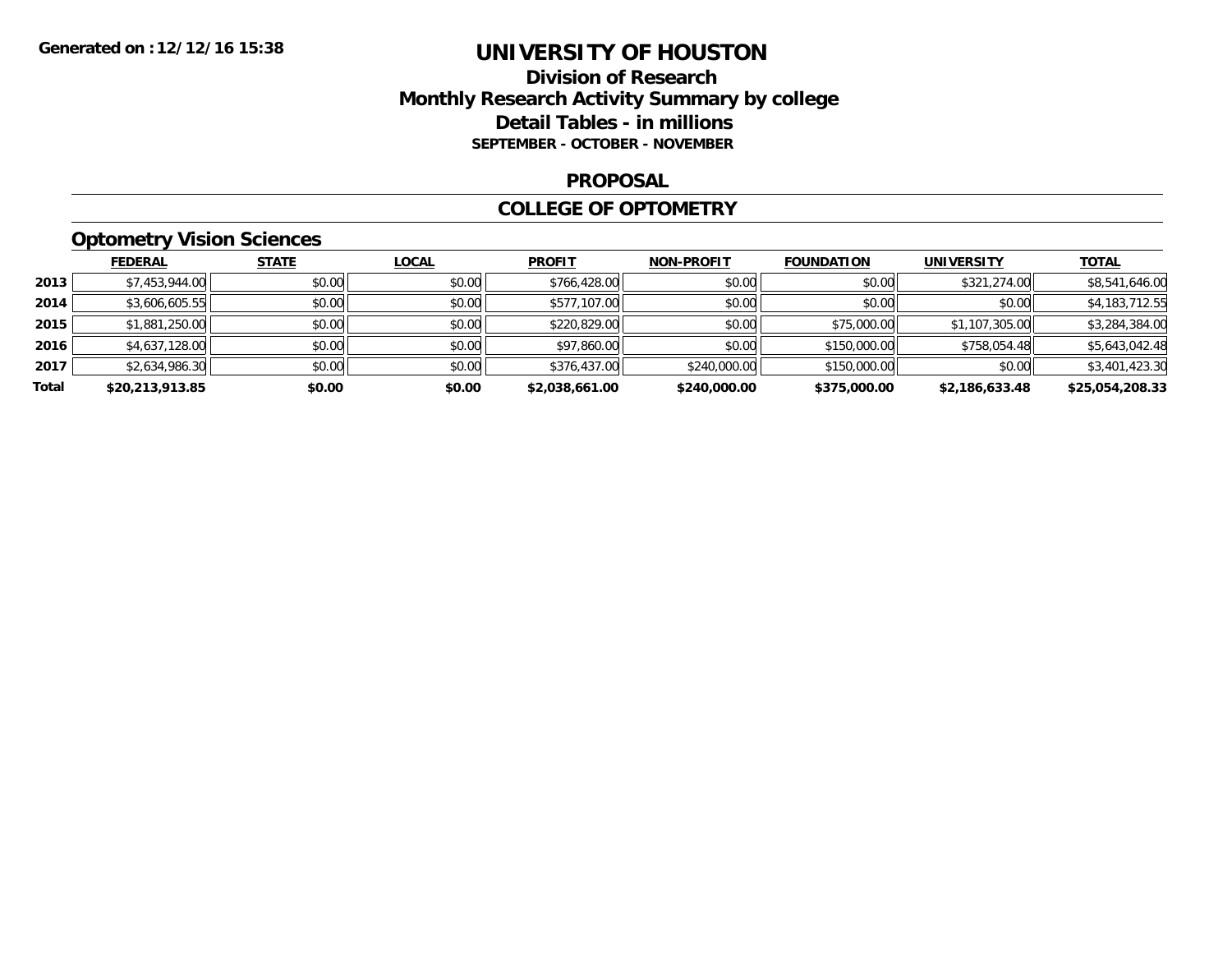## **Division of ResearchMonthly Research Activity Summary by college Detail Tables - in millionsSEPTEMBER - OCTOBER - NOVEMBER**

#### **PROPOSAL**

### **COLLEGE OF PHARMACY**

**TOTAL** 

#### **Center for Experimental Therapeutics and Pharmacoi FEDERAL STATE LOCAL PROFIT NON-PROFIT FOUNDATION UNIVERSITY TOTAL2013** $\textbf{3} \mid \textbf{3} \mid \textbf{5} \mid \textbf{5} \mid \textbf{6} \mid \textbf{7} \mid \textbf{8} \mid \textbf{1} \mid \textbf{1} \mid \textbf{1} \mid \textbf{1} \mid \textbf{1} \mid \textbf{1} \mid \textbf{1} \mid \textbf{1} \mid \textbf{1} \mid \textbf{1} \mid \textbf{1} \mid \textbf{1} \mid \textbf{1} \mid \textbf{1} \mid \textbf{1} \mid \textbf{1} \mid \textbf{1} \mid \textbf{1} \mid \textbf{1} \mid \textbf{1} \mid \textbf{$ **2015**\$0.00 \$0.00 \$0.00 \$0.00 \$0.00 \$0.00 \$0.00 \$0.00

## **Clinical Pharmacy & Administration**

|      | <b>FEDERAL</b> | <b>STATE</b>   | <u>LOCAL</u> | <b>PROFIT</b> | <b>NON-PROFIT</b> | <b>FOUNDATION</b> | <b>UNIVERSITY</b> | <b>TOTAL</b>   |
|------|----------------|----------------|--------------|---------------|-------------------|-------------------|-------------------|----------------|
| 2013 | \$346,286.40   | \$0.00         | \$144,311.00 | \$277,521.00  | \$70,000.00       | \$0.00            | \$0.00            | \$838,118.40   |
| 2014 | \$19,999.85    | \$0.00         | \$0.00       | \$12,500.00   | \$0.00            | \$0.00            | \$0.00            | \$32,499.85    |
| 2015 | \$0.00         | \$3,311,448.80 | \$0.00       | \$205,095.00  | \$263,375.00      | \$0.00            | \$4,378.00        | \$3,784,296.80 |
| 2016 | \$0.00         | \$0.00         | \$0.00       | \$74,231.00   | \$0.00            | \$443,897.00      | \$0.00            | \$518,128.00   |
| 2017 | \$2,249,864.44 | \$0.00         | \$140,137.00 | \$0.00        | \$0.00            | \$298,549.00      | \$0.00            | \$2,688,550.44 |

#### **Dean, Pharmacy**

|      | <b>FEDERAL</b>                 | <b>CTATE</b><br>9 I A I | <b>OCAL</b> | <b>PROFIT</b> | -PROFIT<br><b>NON</b> | <b>FOUNDATION</b> | UNIVERSITY | <b>TOTAL</b> |
|------|--------------------------------|-------------------------|-------------|---------------|-----------------------|-------------------|------------|--------------|
| 2013 | $\sim$ 00<br>טט.טע             | 0.00<br>vu.vu           | \$0.00      | ≮∩ ∩r<br>JU.U | 0000<br>vu.ou         | \$0.00            | \$0.00     | \$0.00       |
| 2015 | $\triangle$<br>$\sim$<br>JU.UU | 0000<br>JU.UU           | \$0.00      | \$0.00        | 0000<br>JU.UU         | \$0.00            | \$0.00     | \$0.00       |

### **Pharm Health Outcomes & Policy**

|      | <b>FEDERAL</b> | <b>STATE</b> | <u>LOCAL</u> | <b>PROFIT</b> | <b>NON-PROFIT</b> | <b>FOUNDATION</b> | <b>UNIVERSITY</b> | <b>TOTAL</b>   |
|------|----------------|--------------|--------------|---------------|-------------------|-------------------|-------------------|----------------|
| 2013 | \$1,392,438.00 | \$0.00       | \$0.00       | \$0.00        | \$0.00            | \$0.00            | \$0.00            | \$1,392,438.00 |
| 2014 | \$379,997.15   | \$0.00       | \$0.00       | \$0.00        | \$20,000.00       | \$0.00            | \$0.00            | \$399,997.15   |
| 2015 | \$0.00         | \$131,732.20 | \$0.00       | \$79,364.00   | \$67,398.00       | \$0.00            | \$0.00            | \$278,494.20   |
| 2016 | \$856,344.00   | \$0.00       | \$0.00       | \$0.00        | \$0.00            | \$0.00            | \$0.00            | \$856,344.00   |
| 2017 | \$7,996,813.70 | \$8,268.00   | \$0.00       | \$0.00        | \$50,000.00       | \$0.00            | \$0.00            | \$8,055,081.70 |

### **Pharmacological and Pharmaceutical Sciences**

|       | <b>FEDERAL</b>    | <b>STATE</b>   | <b>LOCAL</b> | <b>PROFIT</b>  | <b>NON-PROFIT</b> | <b>FOUNDATION</b> | <b>UNIVERSITY</b> | <b>TOTAL</b>    |
|-------|-------------------|----------------|--------------|----------------|-------------------|-------------------|-------------------|-----------------|
| 2013  | \$10,100,732.60   | \$0.00         | \$0.00       | \$133,126.00   | \$262,000.00      | \$125,000.00      | \$1,916,860.00    | \$12,537,718.60 |
| 2014  | \$406,350.00      | \$0.00         | \$0.00       | \$368,725.00   | \$0.00            | \$173,919.90      | \$1,259,610.00    | \$2,208,604.90  |
| 2015  | \$13, 123, 631.22 | \$912,236.27   | \$0.00       | \$8,700.00     | \$243,746.00      | \$249,851.00      | \$1,928,495.00    | \$16,466,659.49 |
| 2016  | \$11,828,983.00   | \$200,000.00   | \$0.00       | \$0.00         | \$0.00            | \$0.00            | \$0.00            | \$12,028,983.00 |
| 2017  | \$10,526,286.00   | \$543,770.00   | \$0.00       | \$0.00         | \$91,688.00       | \$327,087.00      | \$165,974.00      | \$11,654,805.00 |
| Total | \$59,227,726.36   | \$5,107,455.27 | \$284,448.00 | \$1,159,262.00 | \$1,068,207.00    | \$1,618,303.90    | \$5,275,317.00    | \$73,740,719.53 |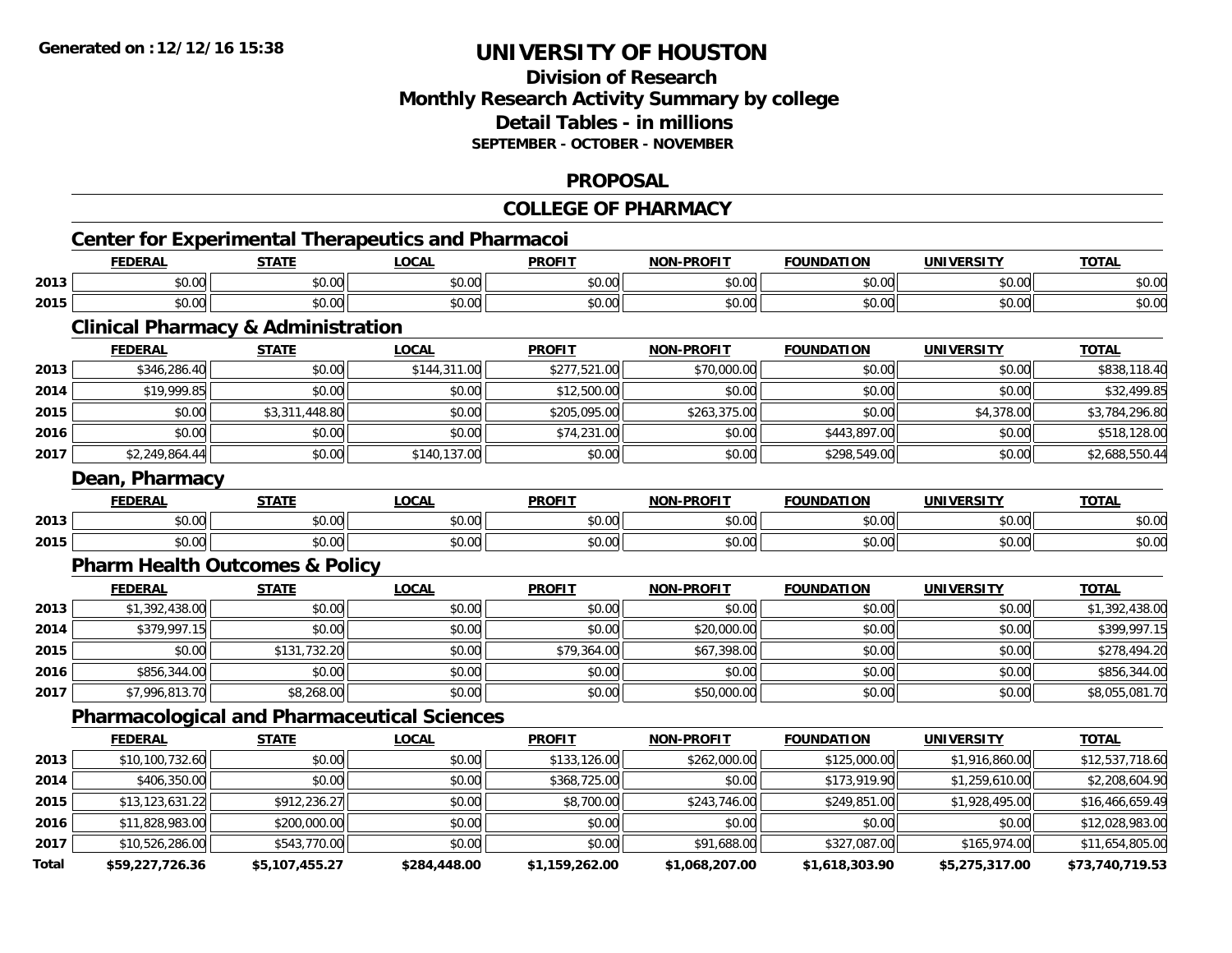### **Division of Research Monthly Research Activity Summary by college Detail Tables - in millions SEPTEMBER - OCTOBER - NOVEMBER**

#### **PROPOSAL**

#### **COLLEGE OF TECHNOLOGY**

|      | <b>Center for Technology Literacy</b>         |              |              |               |                   |                   |                   |                |
|------|-----------------------------------------------|--------------|--------------|---------------|-------------------|-------------------|-------------------|----------------|
|      | <b>FEDERAL</b>                                | <b>STATE</b> | <b>LOCAL</b> | <b>PROFIT</b> | <b>NON-PROFIT</b> | <b>FOUNDATION</b> | <b>UNIVERSITY</b> | <b>TOTAL</b>   |
| 2014 | \$0.00                                        | \$931,847.00 | \$0.00       | \$0.00        | \$0.00            | \$0.00            | \$0.00            | \$931,847.00   |
| 2015 | \$0.00                                        | \$861,965.00 | \$0.00       | \$0.00        | \$0.00            | \$0.00            | \$0.00            | \$861,965.00   |
|      | <b>Construction Management</b>                |              |              |               |                   |                   |                   |                |
|      | <b>FEDERAL</b>                                | <b>STATE</b> | <b>LOCAL</b> | <b>PROFIT</b> | <b>NON-PROFIT</b> | <b>FOUNDATION</b> | <b>UNIVERSITY</b> | <b>TOTAL</b>   |
| 2013 | \$0.00                                        | \$0.00       | \$0.00       | \$0.00        | \$0.00            | \$0.00            | \$50,633.00       | \$50,633.00    |
| 2015 | \$0.00                                        | \$159,769.25 | \$0.00       | \$0.00        | \$0.00            | \$0.00            | \$0.00            | \$159,769.25   |
| 2016 | \$0.00                                        | \$382,698.25 | \$0.00       | \$0.00        | \$0.00            | \$75,000.00       | \$0.00            | \$457,698.25   |
| 2017 | \$400,000.00                                  | \$0.00       | \$0.00       | \$35,201.80   | \$600,000.00      | \$0.00            | \$0.00            | \$1,035,201.80 |
|      | Dean, Technology                              |              |              |               |                   |                   |                   |                |
|      | <b>FEDERAL</b>                                | <b>STATE</b> | <b>LOCAL</b> | <b>PROFIT</b> | <b>NON-PROFIT</b> | <b>FOUNDATION</b> | <b>UNIVERSITY</b> | <b>TOTAL</b>   |
| 2015 | \$0.00                                        | \$18,579.75  | \$0.00       | \$0.00        | \$0.00            | \$0.00            | \$0.00            | \$18,579.75    |
| 2017 | \$0.00                                        | \$0.00       | \$0.00       | \$17,338.20   | \$0.00            | \$0.00            | \$0.00            | \$17,338.20    |
|      | <b>Engineering Technology</b>                 |              |              |               |                   |                   |                   |                |
|      | <b>FEDERAL</b>                                | <b>STATE</b> | <b>LOCAL</b> | <b>PROFIT</b> | <b>NON-PROFIT</b> | <b>FOUNDATION</b> | <b>UNIVERSITY</b> | <b>TOTAL</b>   |
| 2013 | \$2,570,612.00                                | \$0.00       | \$0.00       | \$50,000.00   | \$182,815.00      | \$0.00            | \$2,053,832.00    | \$4,857,259.00 |
| 2014 | \$3,458,143.00                                | \$0.00       | \$0.00       | \$50,000.00   | \$0.00            | \$0.00            | \$10,301.00       | \$3,518,444.00 |
| 2015 | \$2,416,962.95                                | \$0.00       | \$0.00       | \$65,000.00   | \$60,913.00       | \$0.00            | \$0.00            | \$2,542,875.95 |
| 2016 | \$3,053,661.70                                | \$0.00       | \$0.00       | \$0.00        | \$54,154.00       | \$111,305.00      | \$0.00            | \$3,219,120.70 |
| 2017 | \$2,414,313.40                                | \$0.00       | \$0.00       | \$33,000.00   | \$55,000.00       | \$50,000.00       | \$0.00            | \$2,552,313.40 |
|      | <b>Human Development and Consumer Science</b> |              |              |               |                   |                   |                   |                |
|      | <b>FEDERAL</b>                                | <b>STATE</b> | <b>LOCAL</b> | <b>PROFIT</b> | <b>NON-PROFIT</b> | <b>FOUNDATION</b> | <b>UNIVERSITY</b> | <b>TOTAL</b>   |
| 2015 | \$24,279.48                                   | \$0.00       | \$0.00       | \$0.00        | \$0.00            | \$0.00            | \$0.00            | \$24,279.48    |
| 2017 | \$0.00                                        | \$0.00       | \$0.00       | \$100,906.00  | \$42,251.00       | \$0.00            | \$0.00            | \$143,157.00   |
|      | <b>Information &amp; Logistics Technology</b> |              |              |               |                   |                   |                   |                |
|      | <b>FEDERAL</b>                                | <b>STATE</b> | <b>LOCAL</b> | <b>PROFIT</b> | <b>NON-PROFIT</b> | <b>FOUNDATION</b> | <b>UNIVERSITY</b> | <b>TOTAL</b>   |
| 2013 | \$0.00                                        | \$0.00       | \$0.00       | \$0.00        | \$50,000.00       | \$0.00            | \$0.00            | \$50,000.00    |
| 2015 | \$355,257.50                                  | \$0.00       | \$0.00       | \$0.00        | \$0.00            | \$0.00            | \$0.00            | \$355,257.50   |
| 2016 | \$689,257.00                                  | \$0.00       | \$0.00       | \$5,000.00    | \$0.00            | \$0.00            | \$0.00            | \$694,257.00   |
| 2017 | \$296,180.00                                  | \$0.00       | \$0.00       | \$31,995.00   | \$11,300.00       | \$0.00            | \$103,305.00      | \$442,780.00   |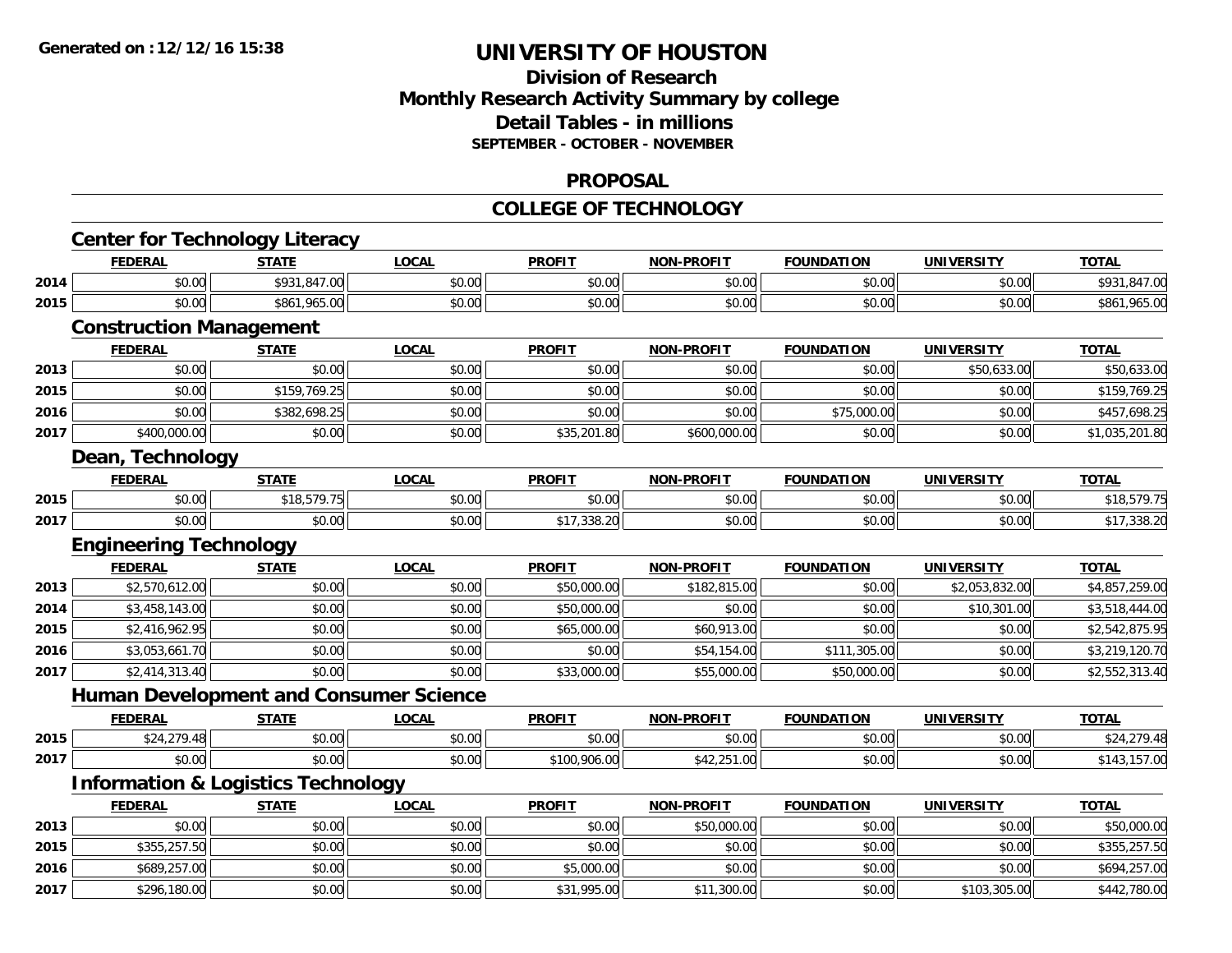## **Division of Research Monthly Research Activity Summary by college Detail Tables - in millions SEPTEMBER - OCTOBER - NOVEMBER**

### **PROPOSAL**

### **COLLEGE OF TECHNOLOGY**

### **Texas Manufacturing Assistance Center**

|              | <u>FEDERAL</u>  | <b>STATE</b>   | <u>LOCAL</u> | <b>PROFIT</b> | <b>NON-PROFIT</b> | <b>FOUNDATION</b> | UNIVERSITY     | <b>TOTAL</b>    |
|--------------|-----------------|----------------|--------------|---------------|-------------------|-------------------|----------------|-----------------|
| 2014         | \$0.00          | \$0.00         | \$0.00       | \$0.00        | \$0.00            | \$0.00            | \$0.00         | \$0.00          |
| 2015         | \$0.00          | \$0.00         | \$0.00       | \$0.00        | \$0.00            | \$0.00            | \$0.00         | \$0.00          |
| <b>Total</b> | \$15,678,667.03 | \$2,354,859.25 | \$0.00       | \$388,441.00  | \$1.056.433.00    | \$236,305.00      | \$2,218,071.00 | \$21,932,776.28 |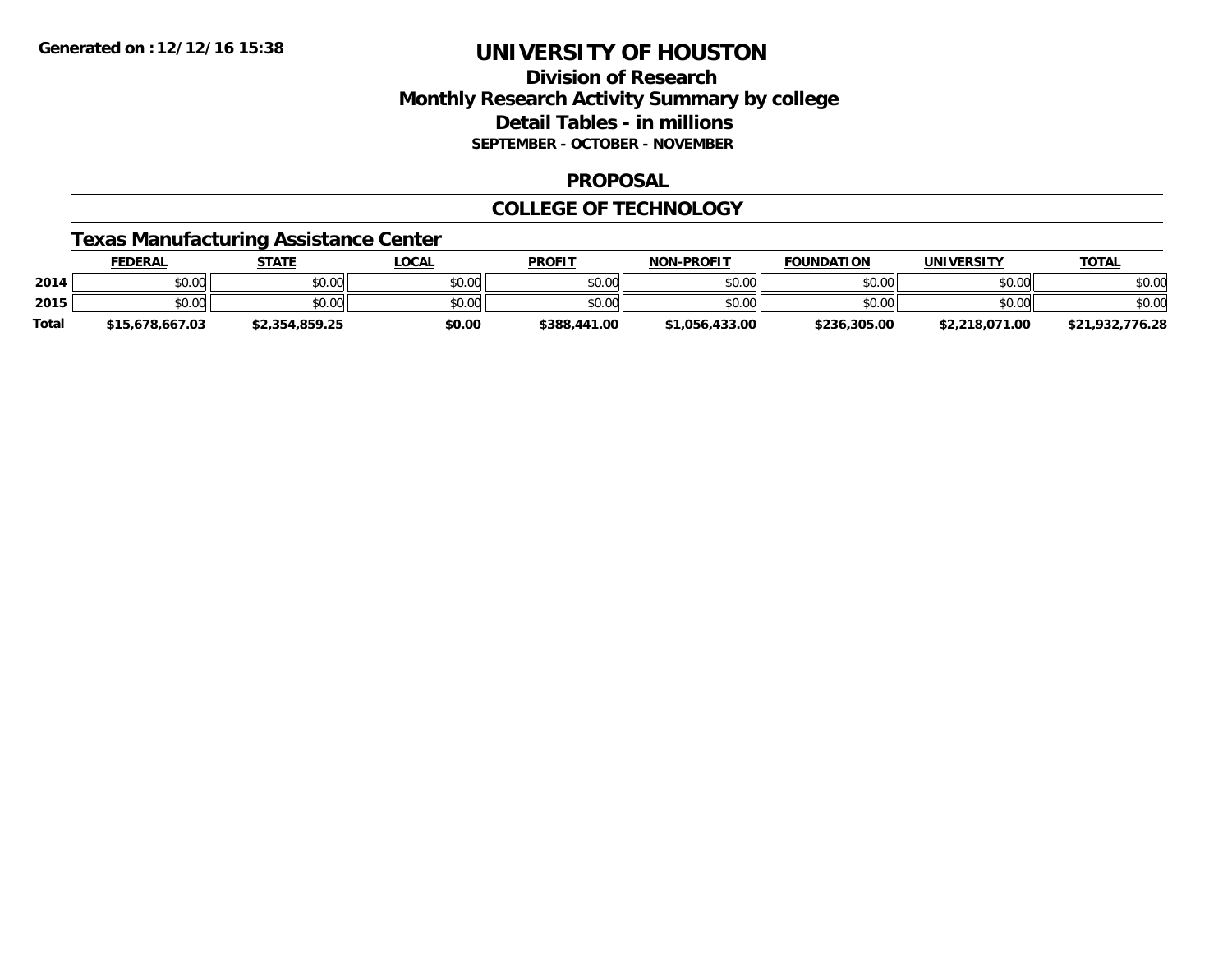### **Division of Research Monthly Research Activity Summary by college Detail Tables - in millions SEPTEMBER - OCTOBER - NOVEMBER**

#### **PROPOSAL**

#### **COLLEGE OF THE ARTS**

|      | Art                                               |              |              |               |                   |                   |                   |              |
|------|---------------------------------------------------|--------------|--------------|---------------|-------------------|-------------------|-------------------|--------------|
|      | <b>FEDERAL</b>                                    | <b>STATE</b> | <b>LOCAL</b> | <b>PROFIT</b> | <b>NON-PROFIT</b> | <b>FOUNDATION</b> | <b>UNIVERSITY</b> | <b>TOTAL</b> |
| 2016 | \$0.00                                            | \$0.00       | \$0.00       | \$0.00        | \$40,000.00       | \$0.00            | \$0.00            | \$40,000.00  |
| 2017 | \$0.00                                            | \$0.00       | \$0.00       | \$0.00        | \$115,075.00      | \$0.00            | \$0.00            | \$115,075.00 |
|      | <b>Blaffer Gallery</b>                            |              |              |               |                   |                   |                   |              |
|      | <b>FEDERAL</b>                                    | <b>STATE</b> | <b>LOCAL</b> | <b>PROFIT</b> | <b>NON-PROFIT</b> | <b>FOUNDATION</b> | <b>UNIVERSITY</b> | <b>TOTAL</b> |
| 2013 | \$0.00                                            | \$0.00       | \$0.00       | \$0.00        | \$1,500.00        | \$0.00            | \$0.00            | \$1,500.00   |
| 2015 | \$0.00                                            | \$4,000.00   | \$0.00       | \$0.00        | \$0.00            | \$0.00            | \$0.00            | \$4,000.00   |
| 2016 | \$0.00                                            | \$0.00       | \$0.00       | \$0.00        | \$0.00            | \$111,500.00      | \$0.00            | \$111,500.00 |
|      | <b>Cynthia Woods Mitchell Center for the Arts</b> |              |              |               |                   |                   |                   |              |
|      | <b>FEDERAL</b>                                    | <b>STATE</b> | <b>LOCAL</b> | <b>PROFIT</b> | <b>NON-PROFIT</b> | <b>FOUNDATION</b> | <b>UNIVERSITY</b> | <b>TOTAL</b> |
| 2014 | \$0.00                                            | \$0.00       | \$0.00       | \$200,000.00  | \$0.00            | \$700.00          | \$0.00            | \$200,700.00 |
|      | <b>School of Music</b>                            |              |              |               |                   |                   |                   |              |
|      | <b>FEDERAL</b>                                    | <b>STATE</b> | <b>LOCAL</b> | <b>PROFIT</b> | <b>NON-PROFIT</b> | <b>FOUNDATION</b> | <b>UNIVERSITY</b> | <b>TOTAL</b> |
| 2017 | \$0.00                                            | \$7,500.00   | \$0.00       | \$0.00        | \$0.00            | \$0.00            | \$0.00            | \$7,500.00   |
|      | <b>Theatre</b>                                    |              |              |               |                   |                   |                   |              |
|      | <b>FEDERAL</b>                                    | <b>STATE</b> | <b>LOCAL</b> | <b>PROFIT</b> | <b>NON-PROFIT</b> | <b>FOUNDATION</b> | <b>UNIVERSITY</b> | <b>TOTAL</b> |
| 2013 | \$0.00                                            | \$0.00       | \$0.00       | \$0.00        | \$100,027.00      | \$0.00            | \$0.00            | \$100,027.00 |
| 2017 | \$0.00                                            | \$0.00       | \$0.00       | \$0.00        | \$115,000.00      | \$0.00            | \$0.00            | \$115,000.00 |
|      |                                                   |              |              |               |                   |                   |                   |              |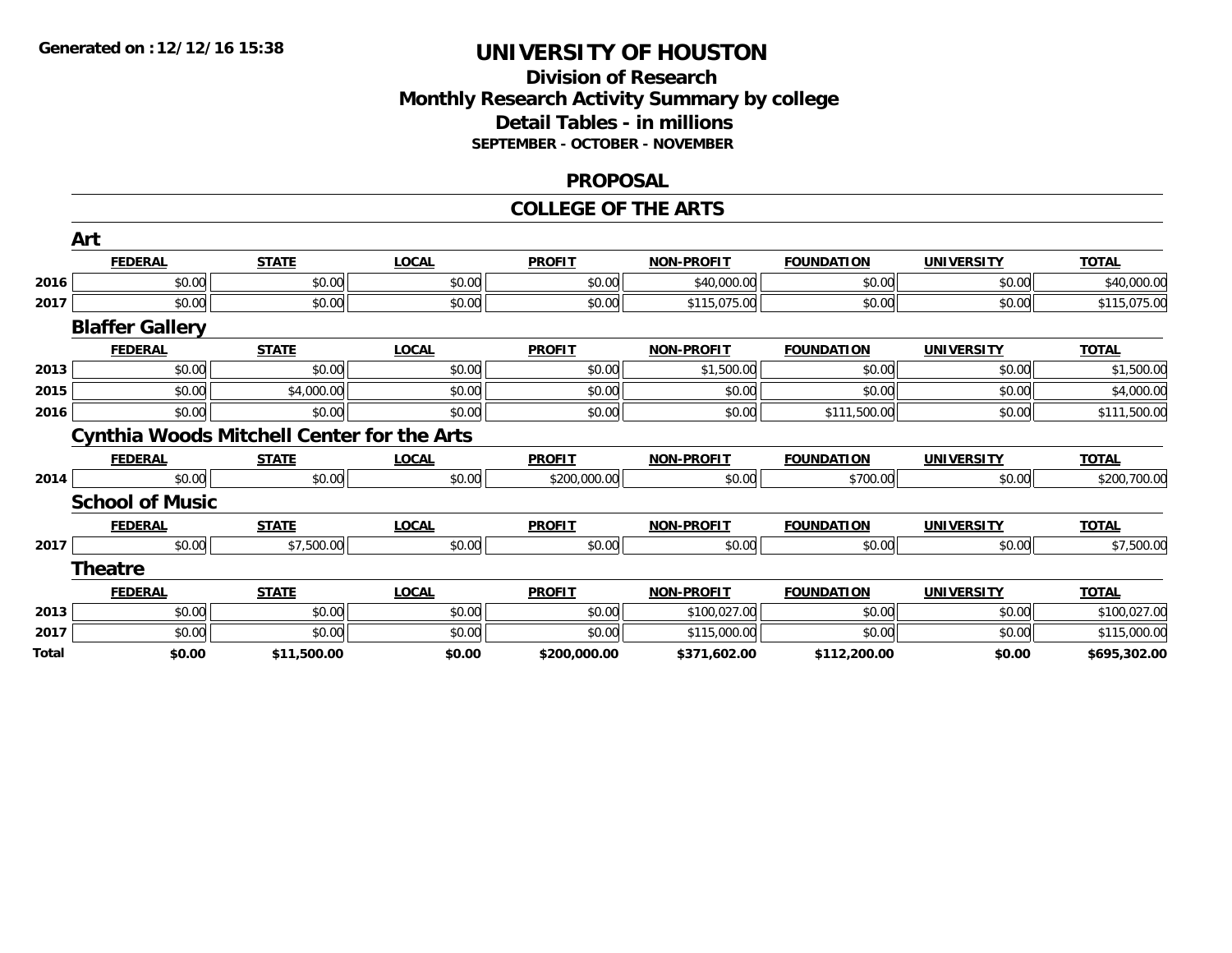## **Division of ResearchMonthly Research Activity Summary by college Detail Tables - in millionsSEPTEMBER - OCTOBER - NOVEMBER**

#### **PROPOSAL**

## **CULLEN COLLEGE OF ENGINEERING**

## **Biomedical Engineering**

|      | <b>FEDERAL</b>  | <b>STATE</b> | <u>LOCAL</u> | <b>PROFIT</b> | <b>NON-PROFIT</b> | <b>FOUNDATION</b> | <b>UNIVERSITY</b> | <b>TOTAL</b>    |
|------|-----------------|--------------|--------------|---------------|-------------------|-------------------|-------------------|-----------------|
| 2013 | \$2,768,499.39  | \$202,500.00 | \$0.00       | \$66,477.00   | \$0.00            | \$0.00            | \$562,500.00      | \$3,599,976.39  |
| 2014 | \$12,407,967.50 | \$20,000.00  | \$0.00       | \$0.00        | \$250,000.00      | \$0.00            | \$271,740.00      | \$12,949,707.50 |
| 2015 | \$19,984,095.50 | \$0.00       | \$0.00       | \$72,109.00   | \$1,079,390.00    | \$549,886.00      | \$250,000.00      | \$21,935,480.50 |
| 2016 | \$6,096,167.00  | \$0.00       | \$0.00       | \$175,500.00  | \$394,300.00      | \$112,924.00      | \$0.00            | \$6,778,891.00  |
| 2017 | \$11,717,356.50 | \$0.00       | \$0.00       | \$713,336.00  | \$457,360.00      | \$300,000.00      | \$1,399,651.00    | \$14,587,703.50 |

## **Chemical Engineering**

|      | <b>FEDERAL</b>  | <b>STATE</b> | <u>LOCAL</u> | <b>PROFIT</b>  | <b>NON-PROFIT</b> | <b>FOUNDATION</b> | <b>UNIVERSITY</b> | <b>TOTAL</b>    |
|------|-----------------|--------------|--------------|----------------|-------------------|-------------------|-------------------|-----------------|
| 2013 | \$7,074,779.47  | \$26,500.00  | \$0.00       | \$202,500.00   | \$225,000.00      | \$274,973,00      | \$39,909.00       | \$7,843,661.47  |
| 2014 | \$1,345,137.00  | \$202,068.00 | \$0.00       | \$1,812,890.00 | \$0.00            | \$1,500,000.00    | \$37,289.00       | \$4,897,384.00  |
| 2015 | \$7,290,573.70  | \$60,000.00  | \$0.00       | \$751,704.00   | \$160,000.00      | \$950,000.00      | \$206,086.00      | \$9,418,363.70  |
| 2016 | \$445,234.80    | \$0.00       | \$0.00       | \$0.00         | \$220,000.00      | \$55,000.00       | \$0.00            | \$720,234.80    |
| 2017 | \$11,445,554.56 | \$339,706.00 | \$0.00       | \$300,000.00   | \$0.00            | \$250,000.00      | \$0.00            | \$12,335,260.56 |

## **Civil Engineering**

|      | <b>FEDERAL</b>  | <b>STATE</b>   | <u>LOCAL</u> | <b>PROFIT</b> | <b>NON-PROFIT</b> | <b>FOUNDATION</b> | <b>UNIVERSITY</b> | <b>TOTAL</b>    |
|------|-----------------|----------------|--------------|---------------|-------------------|-------------------|-------------------|-----------------|
| 2013 | \$2,623,749.07  | \$476,192.00   | \$0.00       | \$163,590.00  | \$517,242.40      | \$60,565.00       | \$26,000.00       | \$3,867,338.47  |
| 2014 | \$1,948,632.20  | \$0.00         | \$0.00       | \$358,883.00  | \$0.00            | \$0.00            | \$72,128.80       | \$2,379,644.00  |
| 2015 | \$17,467,914.29 | \$220,695.00   | \$0.00       | \$29,092.50   | \$110,000.00      | \$0.00            | \$440,408.00      | \$18,268,109.79 |
| 2016 | \$415,810.60    | \$1,652,826.05 | \$0.00       | \$13,604.70   | \$0.00            | \$0.00            | \$0.00            | \$2,082,241.35  |
| 2017 | \$2,370,916.30  | \$229,996.00   | \$0.00       | \$125,000.00  | \$110,000.00      | \$0.00            | \$0.00            | \$2,835,912.30  |

### **Dean, Engineering**

|      | <b>FEDERAL</b> | <u>STATE</u> | <u>LOCAL</u> | <b>PROFIT</b> | <b>NON-PROFIT</b> | <b>FOUNDATION</b> | <b>UNIVERSITY</b> | <u>TOTAL</u> |
|------|----------------|--------------|--------------|---------------|-------------------|-------------------|-------------------|--------------|
| 2013 | \$0.00         | \$0.00       | \$0.00       | \$0.00        | \$0.00            | \$0.00            | \$0.00            | \$0.00       |
| 2015 | \$150,000.00   | \$0.00       | \$0.00       | \$0.00        | \$0.00            | \$0.00            | \$0.00            | \$150,000.00 |
| 2016 | \$129,999.00   | \$0.00       | \$0.00       | \$0.00        | \$0.00            | \$0.00            | \$0.00            | \$129,999.00 |

## **Electrical & Computer Engineering**

|      | <b>FEDERAL</b> | <b>STATE</b>   | <u>LOCAL</u> | <b>PROFIT</b> | <b>NON-PROFIT</b> | <b>FOUNDATION</b> | UNIVERSITY   | <b>TOTAL</b>    |
|------|----------------|----------------|--------------|---------------|-------------------|-------------------|--------------|-----------------|
| 2013 | \$7,086,850.77 | \$0.00         | \$0.00       | \$0.00        | \$100,000.00      | \$90,000.00       | \$21,000.00  | \$7,297,850.77  |
| 2014 | \$3,190,211.00 | \$99,750.00    | \$0.00       | \$478,170.00  | \$1,010,800.00    | \$74,537.10       | \$176,688.00 | \$5,030,156.10  |
| 2015 | \$7,240,467.75 | \$2,290,500.00 | \$0.00       | \$34,000.00   | \$7,000.00        | \$100,000.00      | \$500,000.00 | \$10,171,967.75 |
| 2016 | \$3,834,805.80 | \$14,392.00    | \$0.00       | \$110,000.00  | \$0.00            | \$0.00            | \$1,050.00   | \$3,960,247.80  |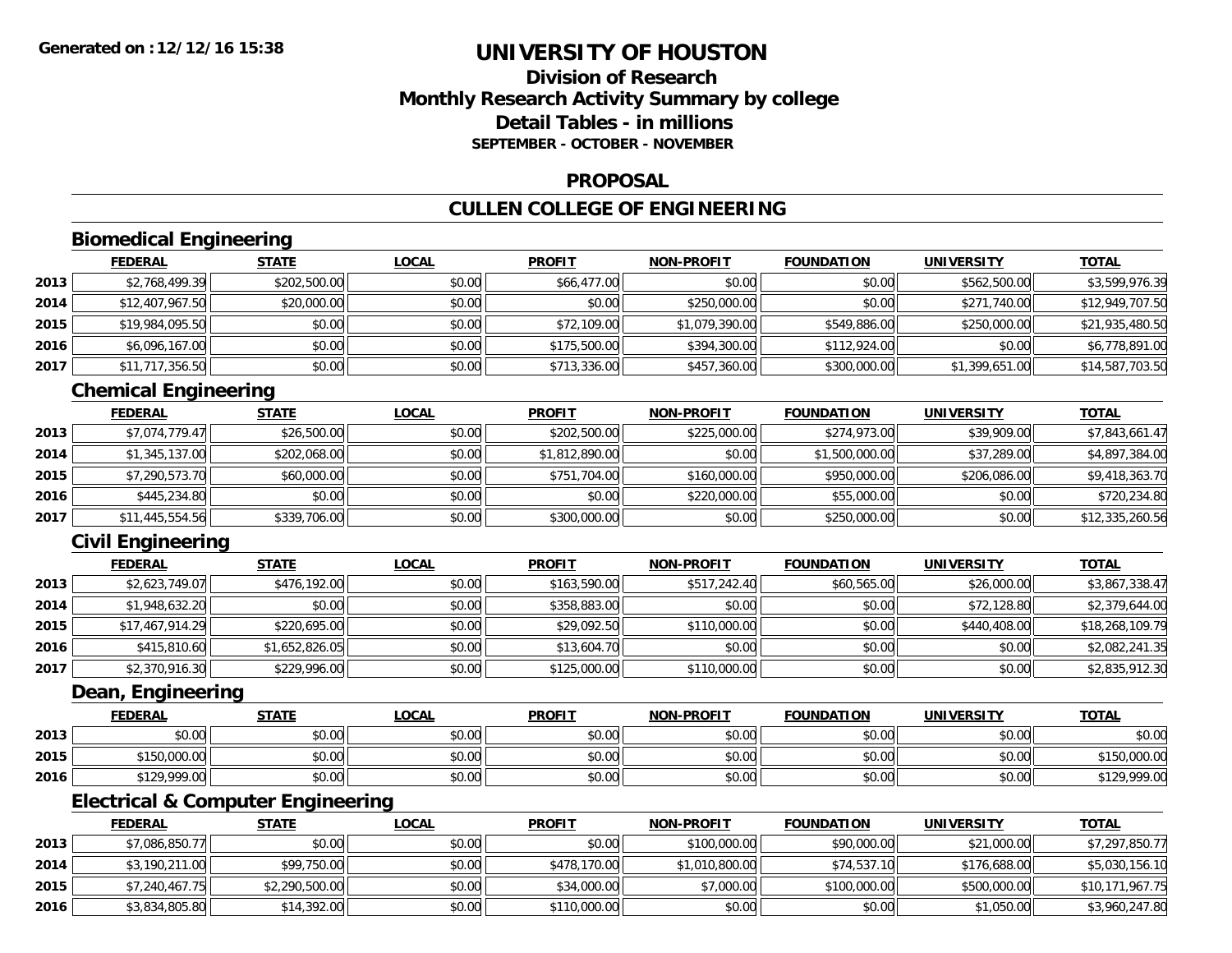### **Division of Research Monthly Research Activity Summary by college Detail Tables - in millions SEPTEMBER - OCTOBER - NOVEMBER**

#### **PROPOSAL**

## **CULLEN COLLEGE OF ENGINEERING**

# **Electrical & Computer Engineering**

|       | <b>FEDERAL</b>                                    | <b>STATE</b>   | <b>LOCAL</b> | <b>PROFIT</b>   | <b>NON-PROFIT</b> | <b>FOUNDATION</b> | <b>UNIVERSITY</b> | <b>TOTAL</b>     |
|-------|---------------------------------------------------|----------------|--------------|-----------------|-------------------|-------------------|-------------------|------------------|
| 2017  | \$4,423,883.15                                    | \$390,301.44   | \$0.00       | \$992,858.00    | \$119,556.00      | \$0.00            | \$470,000.00      | \$6,396,598.59   |
|       | <b>Industrial Engineering</b>                     |                |              |                 |                   |                   |                   |                  |
|       | <b>FEDERAL</b>                                    | <b>STATE</b>   | <b>LOCAL</b> | <b>PROFIT</b>   | <b>NON-PROFIT</b> | <b>FOUNDATION</b> | <b>UNIVERSITY</b> | <b>TOTAL</b>     |
| 2013  | \$89,843.25                                       | \$93,315.00    | \$0.00       | \$0.00          | \$0.00            | \$0.00            | \$0.00            | \$183,158.25     |
| 2014  | \$485,317.00                                      | \$0.00         | \$0.00       | \$0.00          | \$29,887.80       | \$0.00            | \$0.00            | \$515,204.80     |
| 2015  | \$40,438.50                                       | \$0.00         | \$0.00       | \$22,184.00     | \$0.00            | \$441,562.00      | \$0.00            | \$504,184.50     |
| 2016  | \$302,637.00                                      | \$90,000.00    | \$0.00       | \$0.00          | \$0.00            | \$0.00            | \$0.00            | \$392,637.00     |
|       | <b>Mechanical Engineering</b>                     |                |              |                 |                   |                   |                   |                  |
|       | <b>FEDERAL</b>                                    | <b>STATE</b>   | <b>LOCAL</b> | <b>PROFIT</b>   | <b>NON-PROFIT</b> | <b>FOUNDATION</b> | <b>UNIVERSITY</b> | <b>TOTAL</b>     |
| 2013  | \$931,356.00                                      | \$50,000.00    | \$0.00       | \$442,500.00    | \$100,000.00      | \$0.00            | \$227,394.00      | \$1,751,250.00   |
| 2014  | \$496,791.64                                      | \$0.00         | \$0.00       | \$95,029.00     | \$625,000.00      | \$0.00            | \$149,963.00      | \$1,366,783.64   |
| 2015  | \$4,196,517.70                                    | \$90,300.00    | \$0.00       | \$389,087.50    | \$0.00            | \$0.00            | \$0.00            | \$4,675,905.20   |
| 2016  | \$4,072,548.00                                    | \$263,160.00   | \$0.00       | \$82,357.30     | \$110,000.00      | \$0.00            | \$25,000.00       | \$4,553,065.30   |
| 2017  | \$6,338,409.60                                    | \$435,001.00   | \$0.00       | \$307,192.00    | \$0.00            | \$0.00            | \$0.00            | \$7,080,602.60   |
|       | <b>National Center for Airborne Laser Mapping</b> |                |              |                 |                   |                   |                   |                  |
|       | <b>FEDERAL</b>                                    | <b>STATE</b>   | <b>LOCAL</b> | <b>PROFIT</b>   | <b>NON-PROFIT</b> | <b>FOUNDATION</b> | <b>UNIVERSITY</b> | <b>TOTAL</b>     |
| 2013  | \$0.00                                            | \$0.00         | \$0.00       | \$0.00          | \$0.00            | \$0.00            | \$168,000.00      | \$168,000.00     |
| 2014  | \$187,213.80                                      | \$48,896.00    | \$0.00       | \$0.00          | \$0.00            | \$0.00            | \$37,879.20       | \$273,989.00     |
| 2015  | \$69,045.60                                       | \$0.00         | \$0.00       | \$0.00          | \$0.00            | \$0.00            | \$244,812.00      | \$313,857.60     |
| 2017  | \$122,908.00                                      | \$0.00         | \$0.00       | \$0.00          | \$0.00            | \$0.00            | \$0.00            | \$122,908.00     |
|       | <b>Petroleum Engineering</b>                      |                |              |                 |                   |                   |                   |                  |
|       | <b>FEDERAL</b>                                    | <b>STATE</b>   | <b>LOCAL</b> | <b>PROFIT</b>   | <b>NON-PROFIT</b> | <b>FOUNDATION</b> | <b>UNIVERSITY</b> | <b>TOTAL</b>     |
| 2013  | \$0.00                                            | \$0.00         | \$0.00       | \$1,560,000.00  | \$0.00            | \$0.00            | \$0.00            | \$1,560,000.00   |
| 2014  | \$0.00                                            | \$0.00         | \$0.00       | \$420,895.00    | \$0.00            | \$0.00            | \$0.00            | \$420,895.00     |
| 2017  | \$0.00                                            | \$0.00         | \$0.00       | \$381,719.00    | \$0.00            | \$0.00            | \$0.00            | \$381,719.00     |
| Total | \$148,791,631.44                                  | \$7.296.098.49 | \$0.00       | \$10,100,678.00 | \$5,625,536.20    | \$4,759,447.10    | \$5,327,498.00    | \$181,900,889.23 |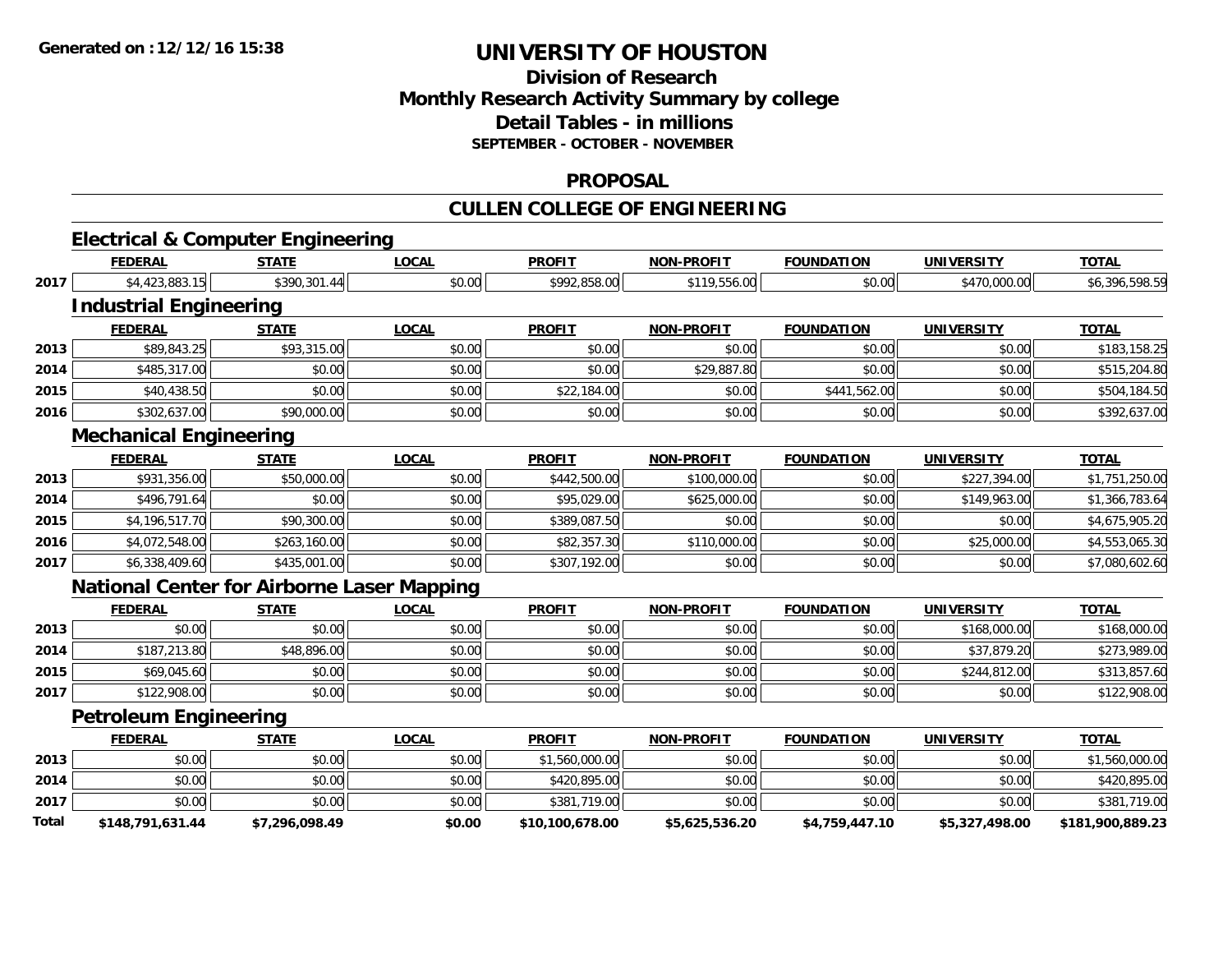## **Division of ResearchMonthly Research Activity Summary by college Detail Tables - in millions SEPTEMBER - OCTOBER - NOVEMBER**

#### **PROPOSAL**

## **DIVISION OF RESEARCH**

|      |                                       |                | <b>Center for Advanced Computing and Data Systems</b>     |               |                   |                   |                   |                |
|------|---------------------------------------|----------------|-----------------------------------------------------------|---------------|-------------------|-------------------|-------------------|----------------|
|      | <b>FEDERAL</b>                        | <b>STATE</b>   | <b>LOCAL</b>                                              | <b>PROFIT</b> | NON-PROFIT        | <b>FOUNDATION</b> | <b>UNIVERSITY</b> | <b>TOTAL</b>   |
| 2013 | \$0.00                                | \$0.00         | \$0.00                                                    | \$75,000.00   | \$0.00            | \$0.00            | \$0.00            | \$75,000.00    |
| 2015 | \$0.00                                | \$0.00         | \$0.00                                                    | \$0.00        | \$0.00            | \$0.00            | \$69,683.00       | \$69,683.00    |
| 2016 | \$37,404.50                           | \$0.00         | \$0.00                                                    | \$0.00        | \$0.00            | \$0.00            | \$78,000.00       | \$115,404.50   |
|      | <b>Center for Advanced Materials</b>  |                |                                                           |               |                   |                   |                   |                |
|      | <b>FEDERAL</b>                        | <b>STATE</b>   | <b>LOCAL</b>                                              | <b>PROFIT</b> | NON-PROFIT        | <b>FOUNDATION</b> | <b>UNIVERSITY</b> | <b>TOTAL</b>   |
| 2013 | \$0.00                                | \$0.00         | \$0.00                                                    | \$0.00        | \$1,293,106.00    | \$0.00            | \$0.00            | \$1,293,106.00 |
| 2017 | \$73,806.60                           | \$0.00         | \$0.00                                                    | \$0.00        | \$0.00            | \$0.00            | \$0.00            | \$73,806.60    |
|      |                                       |                | <b>Center for Biomedical &amp; Environmental Genomics</b> |               |                   |                   |                   |                |
|      | <b>FEDERAL</b>                        | <b>STATE</b>   | <b>LOCAL</b>                                              | <b>PROFIT</b> | <b>NON-PROFIT</b> | <b>FOUNDATION</b> | <b>UNIVERSITY</b> | <b>TOTAL</b>   |
| 2013 | \$0.00                                | \$0.00         | \$0.00                                                    | \$0.00        | \$0.00            | \$0.00            | \$0.00            | \$0.00         |
|      | <b>Division of Research</b>           |                |                                                           |               |                   |                   |                   |                |
|      | <b>FEDERAL</b>                        | <b>STATE</b>   | <b>LOCAL</b>                                              | <b>PROFIT</b> | <b>NON-PROFIT</b> | <b>FOUNDATION</b> | <b>UNIVERSITY</b> | <b>TOTAL</b>   |
| 2013 | \$0.00                                | \$7,877,932.00 | \$0.00                                                    | \$0.00        | \$0.00            | \$0.00            | \$0.00            | \$7,877,932.00 |
| 2015 | \$0.00                                | \$491,311.00   | \$0.00                                                    | \$0.00        | \$0.00            | \$0.00            | \$0.00            | \$491,311.00   |
| 2017 | \$0.00                                | \$0.00         | \$0.00                                                    | \$0.00        | \$62,500.00       | \$0.00            | \$0.00            | \$62,500.00    |
|      | <b>Office of Contracts and Grants</b> |                |                                                           |               |                   |                   |                   |                |
|      | <b>FEDERAL</b>                        | <b>STATE</b>   | <b>LOCAL</b>                                              | <b>PROFIT</b> | <b>NON-PROFIT</b> | <b>FOUNDATION</b> | <b>UNIVERSITY</b> | <b>TOTAL</b>   |
| 2013 | \$0.00                                | \$0.00         | \$0.00                                                    | \$0.00        | \$0.00            | \$0.00            | \$0.00            | \$0.00         |
|      | <b>TcSUH</b>                          |                |                                                           |               |                   |                   |                   |                |
|      | <b>FEDERAL</b>                        | <b>STATE</b>   | <b>LOCAL</b>                                              | <b>PROFIT</b> | <b>NON-PROFIT</b> | <b>FOUNDATION</b> | <b>UNIVERSITY</b> | <b>TOTAL</b>   |
| 2013 | \$566,741.80                          | \$0.00         | \$0.00                                                    | \$75,000.00   | \$0.00            | \$0.00            | \$0.00            | \$641,741.80   |
| 2014 | \$0.00                                | \$0.00         | \$0.00                                                    | \$167,200.00  | \$0.00            | \$0.00            | \$80,078.00       | \$247,278.00   |
| 2015 | \$1,349,912.45                        | \$0.00         | \$0.00                                                    | \$0.00        | \$0.00            | \$0.00            | \$0.00            | \$1,349,912.45 |
| 2016 | \$0.00                                | \$0.00         | \$0.00                                                    | \$0.00        | \$0.00            | \$0.00            | \$0.00            | \$0.00         |
|      | <b>Texas Obesity Research Center</b>  |                |                                                           |               |                   |                   |                   |                |
|      | <b>FEDERAL</b>                        | <b>STATE</b>   | <b>LOCAL</b>                                              | <b>PROFIT</b> | <b>NON-PROFIT</b> | <b>FOUNDATION</b> | <b>UNIVERSITY</b> | <b>TOTAL</b>   |
| 2016 | \$0.00                                | \$0.00         | \$0.00                                                    | \$0.00        | \$255,524.00      | \$0.00            | \$0.00            | \$255,524.00   |
| 2017 | \$0.00                                | \$0.00         | \$0.00                                                    | \$0.00        | \$0.00            | \$0.00            | \$93,538.00       | \$93,538.00    |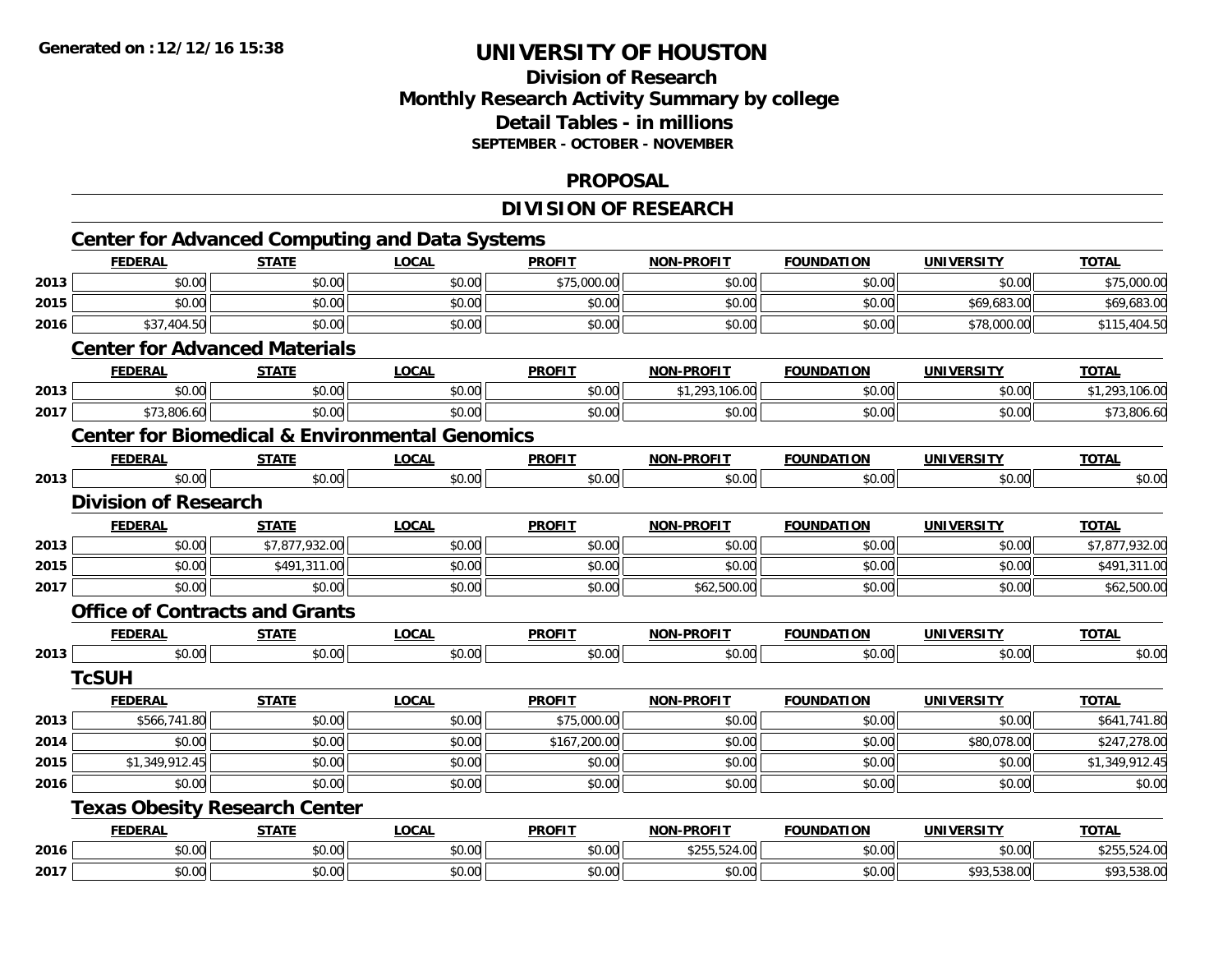### **Division of Research Monthly Research Activity Summary by college Detail Tables - in millions SEPTEMBER - OCTOBER - NOVEMBER**

#### **PROPOSAL**

## **DIVISION OF RESEARCH**

|       | <b>TIMES</b>    |                |              |               |                   |                   |                   |                 |
|-------|-----------------|----------------|--------------|---------------|-------------------|-------------------|-------------------|-----------------|
|       | <b>FEDERAL</b>  | <b>STATE</b>   | <b>LOCAL</b> | <b>PROFIT</b> | <b>NON-PROFIT</b> | <b>FOUNDATION</b> | <b>UNIVERSITY</b> | <b>TOTAL</b>    |
| 2013  | \$1,331,763.80  | \$0.00         | \$0.00       | \$0.00        | \$0.00            | \$0.00            | \$723,267.00      | \$2,055,030.80  |
| 2014  | \$9,197,813.55  | \$98,197.00    | \$0.00       | \$0.00        | \$0.00            | \$0.00            | \$0.00            | \$9,296,010.55  |
| 2015  | \$398,713.00    | \$99,999.00    | \$0.00       | \$0.00        | \$76,188.00       | \$0.00            | \$0.00            | \$574,900.00    |
| 2016  | \$0.00          | \$0.00         | \$0.00       | \$0.00        | \$0.00            | \$0.00            | \$0.00            | \$0.00          |
| 2017  | \$27,090.00     | \$95,000.00    | \$0.00       | \$0.00        | \$0.00            | \$0.00            | \$125,000.00      | \$247,090.00    |
| Total | \$12,983,245.70 | \$8,662,439.00 | \$0.00       | \$317,200.00  | \$1,687,318.00    | \$0.00            | \$1,169,566.00    | \$24,819,768.70 |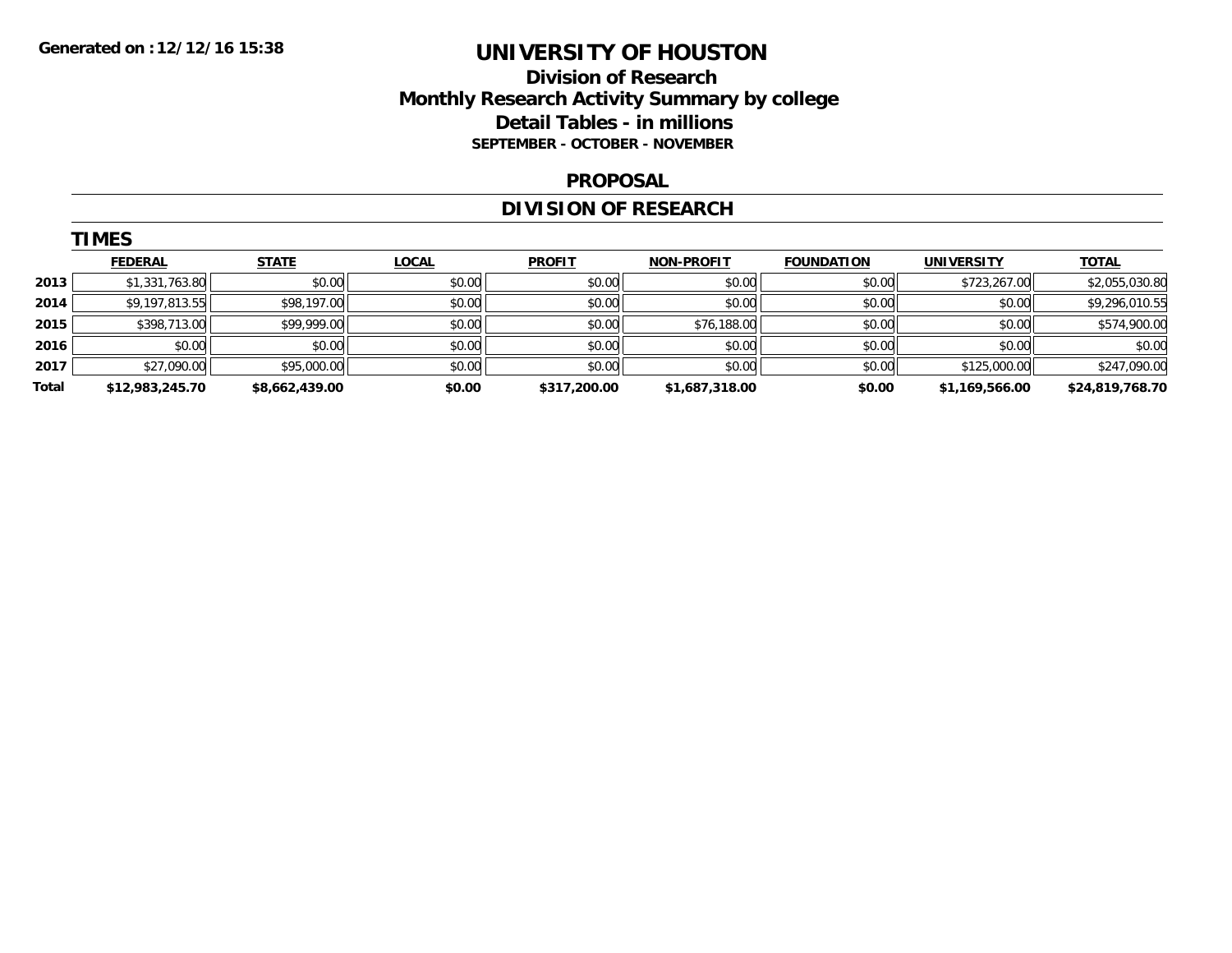### **Division of Research Monthly Research Activity Summary by college Detail Tables - in millions SEPTEMBER - OCTOBER - NOVEMBER**

### **PROPOSAL**

#### **GRADUATE COLLEGE OF SOCIAL WORK**

|       | <b>Center for Drug and Social Policy Research</b>           |              |              |               |                   |                   |                   |                |
|-------|-------------------------------------------------------------|--------------|--------------|---------------|-------------------|-------------------|-------------------|----------------|
|       | <b>FEDERAL</b>                                              | <b>STATE</b> | <b>LOCAL</b> | <b>PROFIT</b> | <b>NON-PROFIT</b> | <b>FOUNDATION</b> | <b>UNIVERSITY</b> | <b>TOTAL</b>   |
| 2013  | \$1,551,982.96                                              | \$0.00       | \$0.00       | \$0.00        | \$45,910.00       | \$0.00            | \$0.00            | \$1,597,892.96 |
| 2017  | \$495,000.00                                                | \$0.00       | \$0.00       | \$0.00        | \$0.00            | \$0.00            | \$577,610.00      | \$1,072,610.00 |
|       | <b>Center for Health Equities &amp; Evaluation Research</b> |              |              |               |                   |                   |                   |                |
|       | <b>FEDERAL</b>                                              | <b>STATE</b> | <b>LOCAL</b> | <b>PROFIT</b> | <b>NON-PROFIT</b> | <b>FOUNDATION</b> | <b>UNIVERSITY</b> | <b>TOTAL</b>   |
| 2015  | \$430,954.00                                                | \$0.00       | \$0.00       | \$0.00        | \$0.00            | \$0.00            | \$0.00            | \$430,954.00   |
|       | <b>Child &amp; Family for Innovative Research</b>           |              |              |               |                   |                   |                   |                |
|       | <b>FEDERAL</b>                                              | <b>STATE</b> | <b>LOCAL</b> | <b>PROFIT</b> | <b>NON-PROFIT</b> | <b>FOUNDATION</b> | <b>UNIVERSITY</b> | <b>TOTAL</b>   |
| 2013  | \$0.00                                                      | \$10,000.00  | \$0.00       | \$0.00        | \$0.00            | \$0.00            | \$0.00            | \$10,000.00    |
| 2014  | \$0.00                                                      | \$66,936.00  | \$0.00       | \$0.00        | \$19,979.00       | \$0.00            | \$0.00            | \$86,915.00    |
| 2015  | \$0.00                                                      | \$0.00       | \$0.00       | \$0.00        | \$0.00            | \$99,730.00       | \$0.00            | \$99,730.00    |
| 2016  | \$0.00                                                      | \$0.00       | \$0.00       | \$0.00        | \$0.00            | \$0.00            | \$32,782.00       | \$32,782.00    |
| 2017  | \$12,000.00                                                 | \$3,152.00   | \$0.00       | \$0.00        | \$19,960.00       | \$0.00            | \$0.00            | \$35,112.00    |
|       | Dean, Social Work                                           |              |              |               |                   |                   |                   |                |
|       | <b>FEDERAL</b>                                              | <b>STATE</b> | <b>LOCAL</b> | <b>PROFIT</b> | NON-PROFIT        | <b>FOUNDATION</b> | <b>UNIVERSITY</b> | <b>TOTAL</b>   |
| 2013  | \$0.00                                                      | \$0.00       | \$0.00       | \$0.00        | \$0.00            | \$0.00            | \$0.00            | \$0.00         |
| 2015  | \$0.00                                                      | \$0.00       | \$0.00       | \$0.00        | \$0.00            | \$4,500.00        | \$0.00            | \$4,500.00     |
| 2017  | \$510,000.00                                                | \$252,097.00 | \$0.00       | \$0.00        | \$0.00            | \$0.00            | \$0.00            | \$762,097.00   |
| Total | \$2,999,936.96                                              | \$332,185.00 | \$0.00       | \$0.00        | \$85,849.00       | \$104,230.00      | \$610,392.00      | \$4,132,592.96 |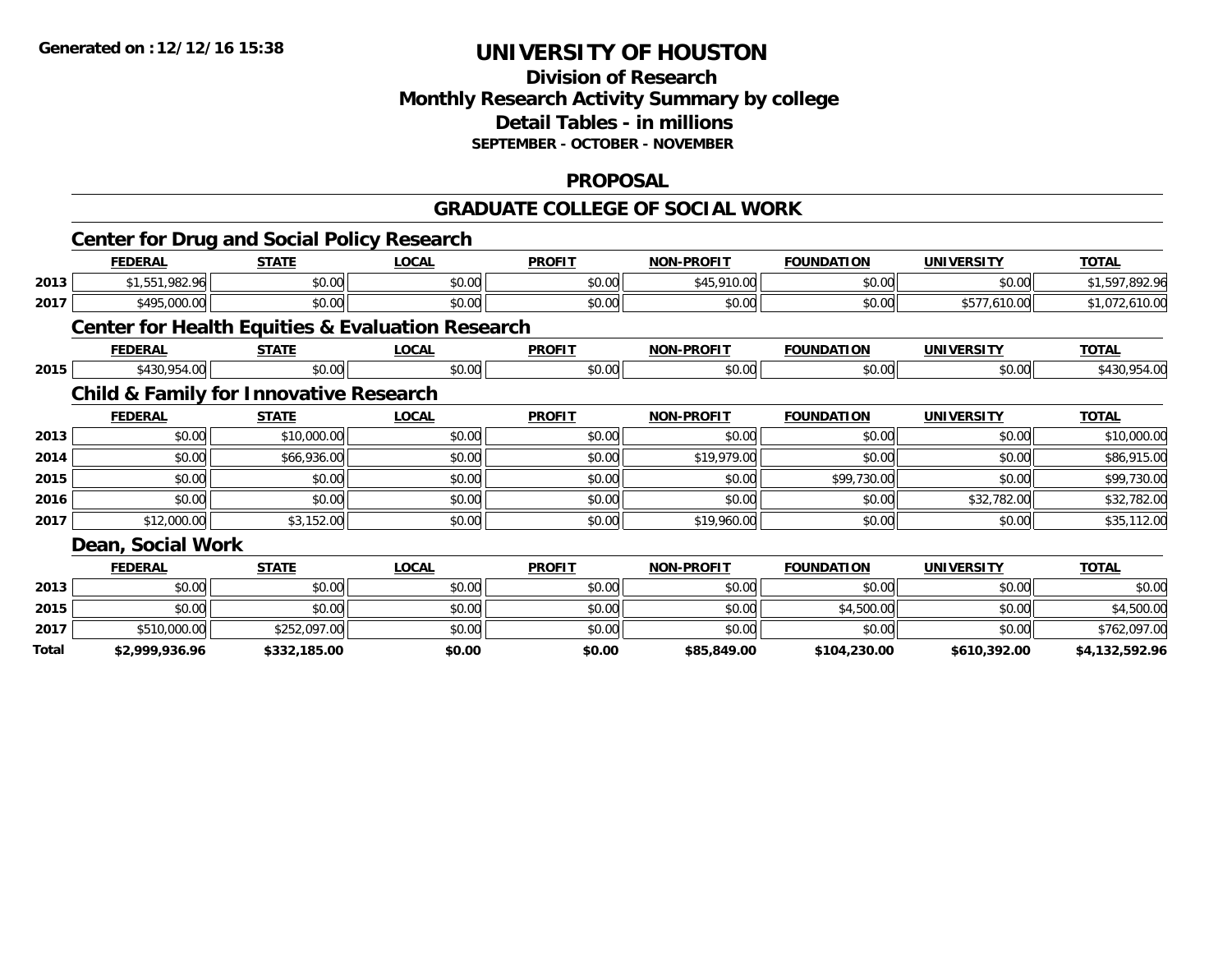## **Division of Research Monthly Research Activity Summary by college Detail Tables - in millions SEPTEMBER - OCTOBER - NOVEMBER**

#### **PROPOSAL**

### **HILTON COLLEGE OF HOTEL AND RESTAURANT MANAGEMENT**

### **Hotel and Restaurant Management**

|       | <b>FEDERAL</b> | <b>STATE</b> | <u>LOCAL</u> | <b>PROFIT</b> | <b>NON-PROFIT</b> | <b>FOUNDATION</b> | <b>UNIVERSITY</b> | <b>TOTAL</b> |
|-------|----------------|--------------|--------------|---------------|-------------------|-------------------|-------------------|--------------|
| 2013  | \$0.00         | \$0.00       | \$0.00       | \$0.00        | \$10,987.00       | \$55,874.00       | \$0.00            | \$66,861.00  |
| 2014  | \$0.00         | \$0.00       | \$0.00       | \$0.00        | \$5,000.00        | \$0.00            | \$0.00            | \$5,000.00   |
| 2015  | \$40,000.00    | \$0.00       | \$0.00       | \$0.00        | \$0.00            | \$0.00            | \$0.00            | \$40,000.00  |
| 2017  | \$554,477.00   | \$0.00       | \$0.00       | \$0.00        | \$0.00            | \$0.00            | \$0.00            | \$554,477.00 |
| Total | \$594,477.00   | \$0.00       | \$0.00       | \$0.00        | \$15,987.00       | \$55,874.00       | \$0.00            | \$666,338.00 |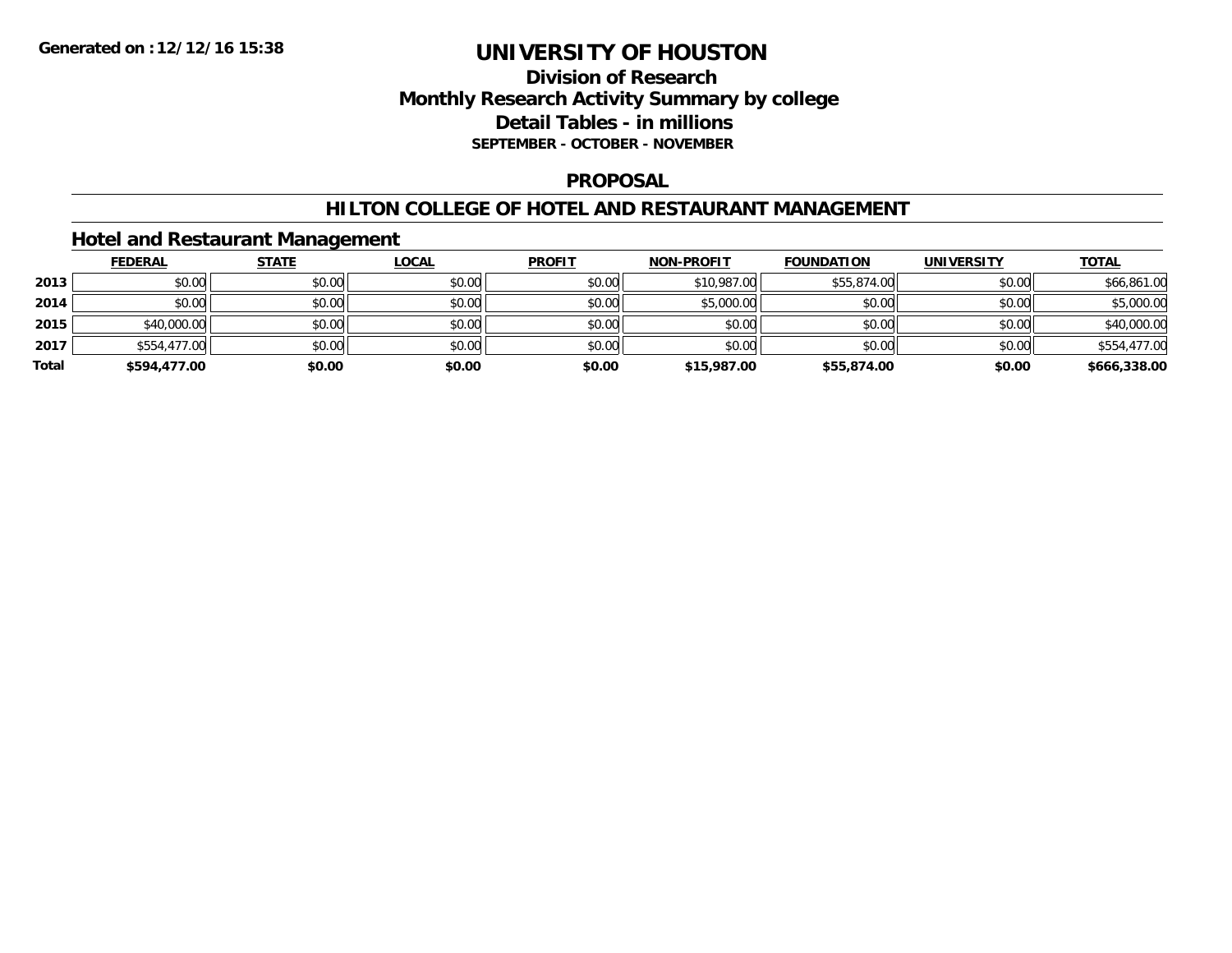### **Division of Research Monthly Research Activity Summary by college Detail Tables - in millions SEPTEMBER - OCTOBER - NOVEMBER**

#### **PROPOSAL**

#### **HONORS COLLEGE**

## **Dean, Honors College**

|       | <b>FEDERAL</b> | <b>STATE</b> | <u>LOCAL</u> | <b>PROFIT</b> | <b>NON-PROFIT</b> | <b>FOUNDATION</b> | <b>UNIVERSITY</b> | <b>TOTAL</b> |
|-------|----------------|--------------|--------------|---------------|-------------------|-------------------|-------------------|--------------|
| 2013  | \$0.00         | \$0.00       | \$0.00       | \$0.00        | \$0.00            | \$0.00            | \$9,150.32        | \$9,150.32   |
| 2015  | \$0.00         | \$0.00       | \$0.00       | \$0.00        | \$367,989.75      | \$0.00            | \$0.00            | \$367,989.75 |
| 2016  | \$37,404.50    | \$0.00       | \$0.00       | \$0.00        | \$0.00            | \$0.00            | \$0.00            | \$37,404.50  |
| 2017  | \$268,247.00   | \$0.00       | \$0.00       | \$0.00        | \$0.00            | \$0.00            | \$102,527.00      | \$370,774.00 |
| Total | \$305,651.50   | \$0.00       | \$0.00       | \$0.00        | \$367,989.75      | \$0.00            | \$111,677.32      | \$785,318.57 |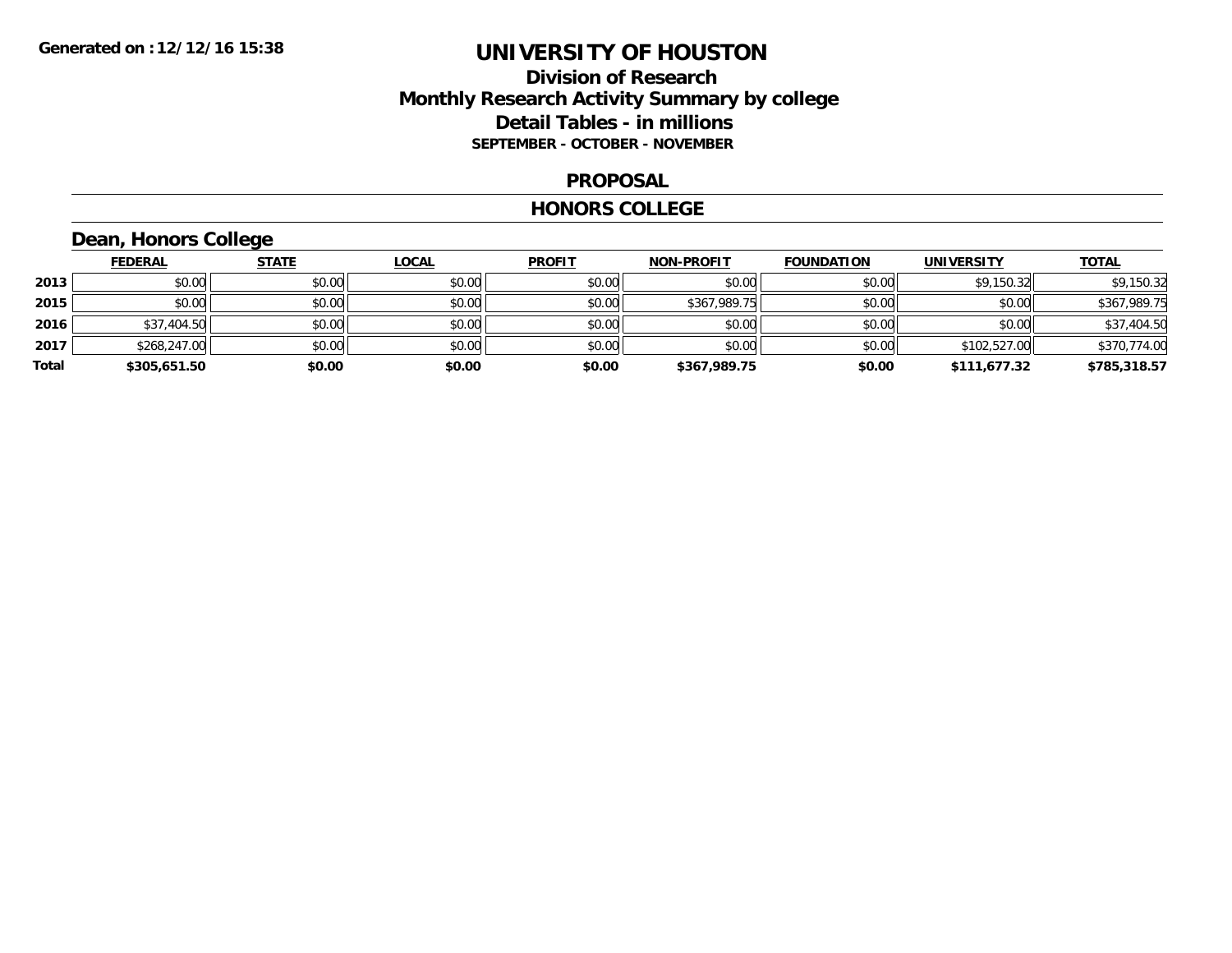## **Division of Research Monthly Research Activity Summary by college Detail Tables - in millions SEPTEMBER - OCTOBER - NOVEMBER**

#### **PROPOSAL**

#### **LIBRARY**

### **Administration, Library**

|              | <b>EDERAL</b> | <b>STATE</b>         | <b>OCAL</b> | <b>PROFIT</b> | -PROFIT<br><b>MONE</b>          | <b>FOUNDATION</b> | <b>UNIVERSITY</b> | <b>TOTAL</b>    |
|--------------|---------------|----------------------|-------------|---------------|---------------------------------|-------------------|-------------------|-----------------|
| 2017         | 0.00<br>JU.UU | 0000<br><b>JU.UU</b> | \$0.00      | \$0.00        | 120.00<br>$\sim$ $\sim$<br>. vv | \$0.00            | \$0.00            | 12000<br>.JU.UU |
| <b>Total</b> | \$0.00        | \$0.00               | \$0.00      | \$0.00        | \$2.430.00                      | \$0.00            | \$0.00            | 2,430.00        |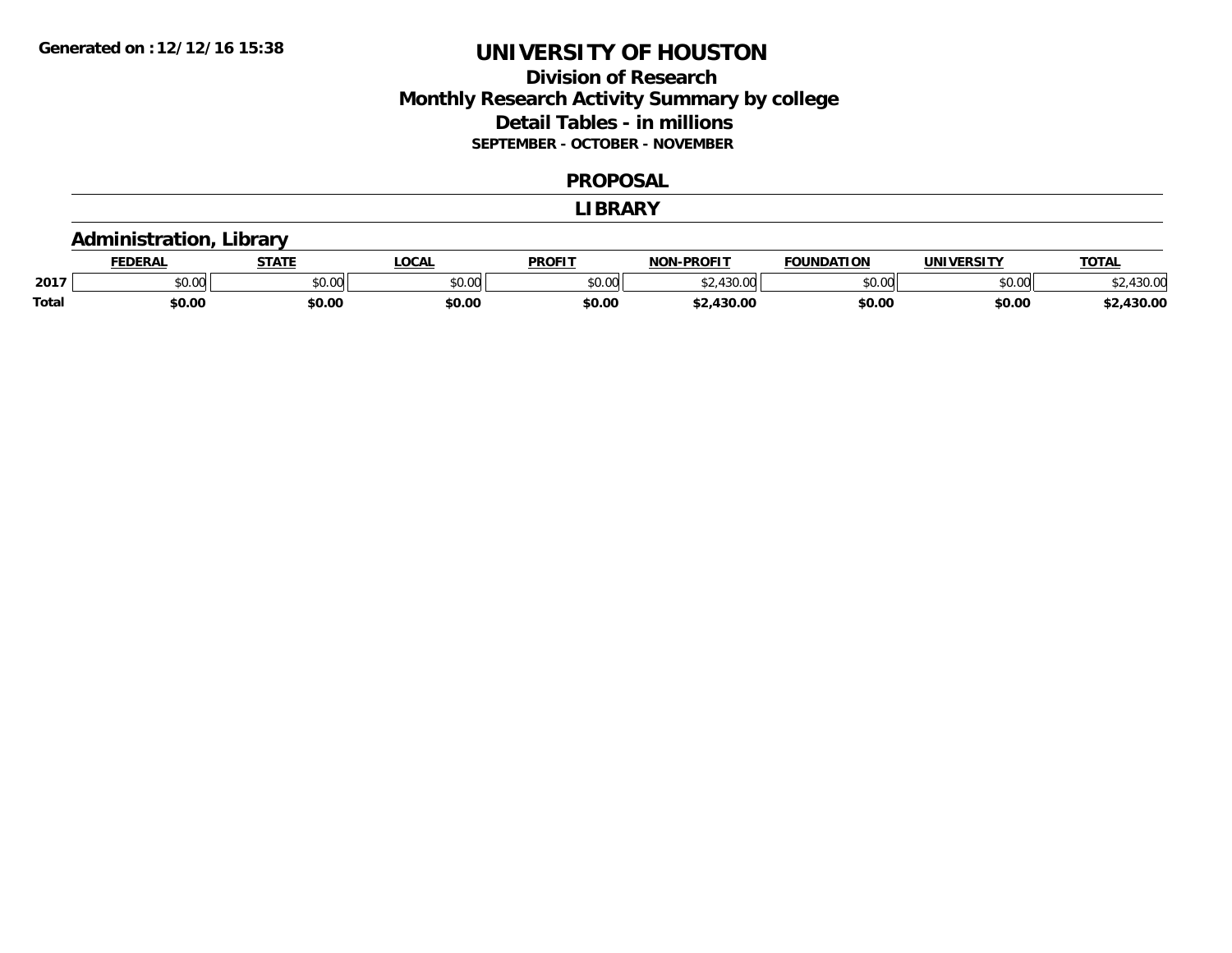## **Division of Research Monthly Research Activity Summary by college Detail Tables - in millions SEPTEMBER - OCTOBER - NOVEMBER**

#### **PROPOSAL**

### **SCHOOL OF NURSING**

### **Dean, School of Nursing**

|              | <b>FEDERAL</b> | STATE       | LOCAL  | <b>PROFIT</b> | <b>NON-PROFIT</b> | <b>FOUNDATION</b> | <b>UNIVERSITY</b> | <b>TOTAL</b> |
|--------------|----------------|-------------|--------|---------------|-------------------|-------------------|-------------------|--------------|
| 2016         | \$0.00         | \$0.00      | \$0.00 | \$0.00        | \$0.00            | \$19,734.00       | \$0.00            | \$19,734.00  |
| 2017         | \$0.00         | \$70,000.00 | \$0.00 | \$0.00        | \$0.00            | \$152,823.00      | \$0.00            | \$222,823.00 |
| <b>Total</b> | \$0.00         | \$70,000.00 | \$0.00 | \$0.00        | \$0.00            | \$172,557.00      | \$0.00            | \$242,557.00 |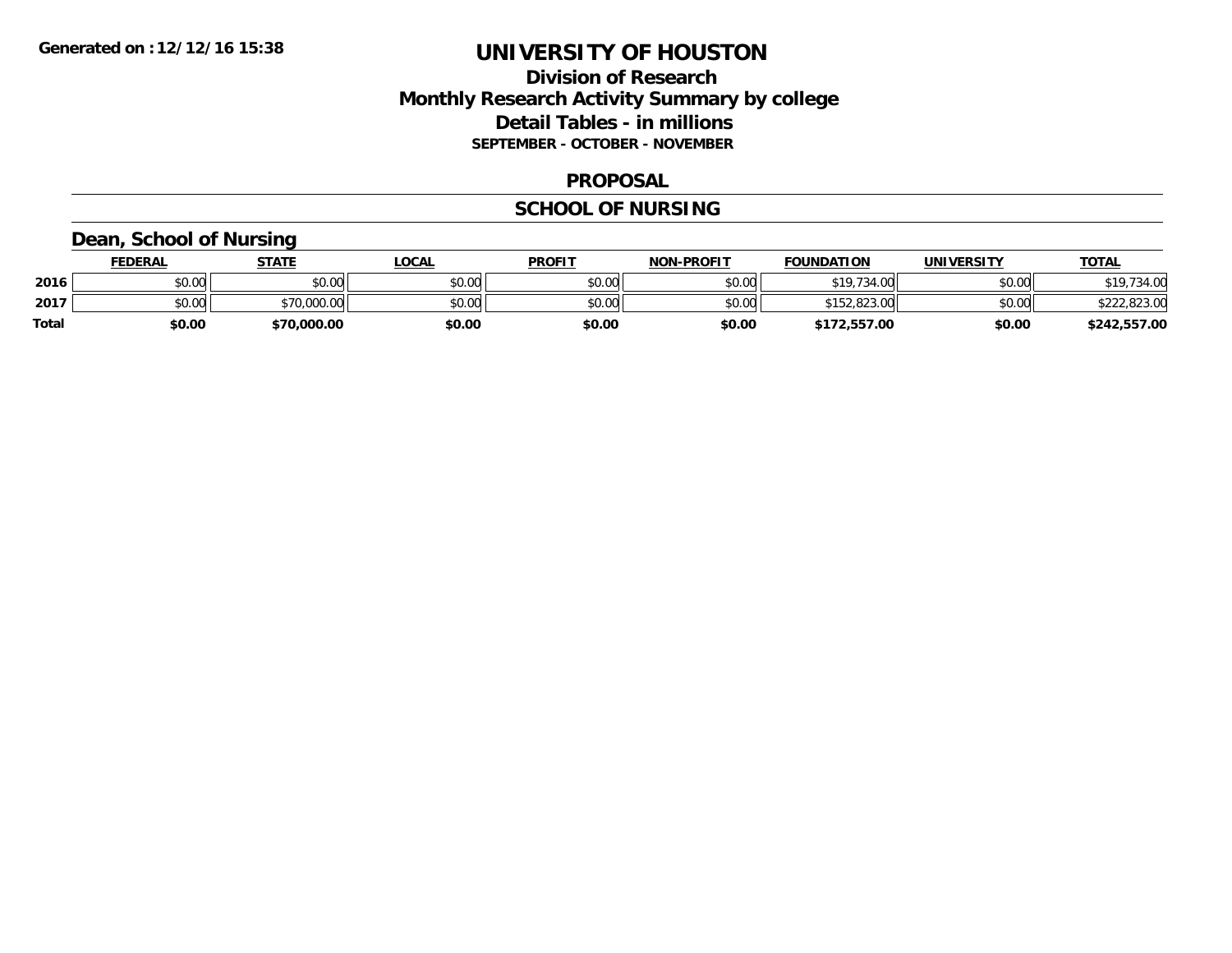### **Division of Research Monthly Research Activity Summary by college Detail Tables - in millions SEPTEMBER - OCTOBER - NOVEMBER**

#### **PROPOSAL**

#### **SENIOR V.P. FOR ACADEMIC AFFAIRS AND PROVOST**

|              | <b>Pre-Health Advising</b>                   |              |              |               |                   |                   |                   |              |  |  |
|--------------|----------------------------------------------|--------------|--------------|---------------|-------------------|-------------------|-------------------|--------------|--|--|
|              | <b>FEDERAL</b>                               | <b>STATE</b> | <b>LOCAL</b> | <b>PROFIT</b> | <b>NON-PROFIT</b> | <b>FOUNDATION</b> | <b>UNIVERSITY</b> | <b>TOTAL</b> |  |  |
| 2015         | \$0.00                                       | \$0.00       | \$0.00       | \$0.00        | \$0.00            | \$0.00            | \$0.00            | \$0.00       |  |  |
|              | Senior V.P. for Academic Affairs and Provost |              |              |               |                   |                   |                   |              |  |  |
|              | <b>FEDERAL</b>                               | <b>STATE</b> | <b>LOCAL</b> | <b>PROFIT</b> | <b>NON-PROFIT</b> | <b>FOUNDATION</b> | <b>UNIVERSITY</b> | <b>TOTAL</b> |  |  |
| 2013         | \$0.00                                       | \$0.00       | \$0.00       | \$0.00        | \$149,488.00      | \$0.00            | \$0.00            | \$149,488.00 |  |  |
|              | <b>Undergraduate Scholars</b>                |              |              |               |                   |                   |                   |              |  |  |
|              | <b>FEDERAL</b>                               | <b>STATE</b> | <b>LOCAL</b> | <b>PROFIT</b> | <b>NON-PROFIT</b> | <b>FOUNDATION</b> | <b>UNIVERSITY</b> | <b>TOTAL</b> |  |  |
| 2014         | \$0.00                                       | \$20,330.00  | \$0.00       | \$0.00        | \$0.00            | \$0.00            | \$0.00            | \$20,330.00  |  |  |
|              | <b>Undergraduate Student Success</b>         |              |              |               |                   |                   |                   |              |  |  |
|              | <b>FEDERAL</b>                               | <b>STATE</b> | <b>LOCAL</b> | <b>PROFIT</b> | <b>NON-PROFIT</b> | <b>FOUNDATION</b> | <b>UNIVERSITY</b> | <b>TOTAL</b> |  |  |
| 2013         | \$0.00                                       | \$30,000.00  | \$0.00       | \$0.00        | \$0.00            | \$0.00            | \$0.00            | \$30,000.00  |  |  |
| 2014         | \$0.00                                       | \$10,000.00  | \$0.00       | \$0.00        | \$0.00            | \$0.00            | \$0.00            | \$10,000.00  |  |  |
|              | <b>Undergraduate Student Success Center</b>  |              |              |               |                   |                   |                   |              |  |  |
|              | <b>FEDERAL</b>                               | <b>STATE</b> | <b>LOCAL</b> | <b>PROFIT</b> | <b>NON-PROFIT</b> | <b>FOUNDATION</b> | <b>UNIVERSITY</b> | <b>TOTAL</b> |  |  |
| 2015         | \$0.00                                       | \$0.00       | \$0.00       | \$0.00        | \$39,250.00       | \$0.00            | \$0.00            | \$39,250.00  |  |  |
| <b>Total</b> | \$0.00                                       | \$60,330.00  | \$0.00       | \$0.00        | \$188,738.00      | \$0.00            | \$0.00            | \$249,068.00 |  |  |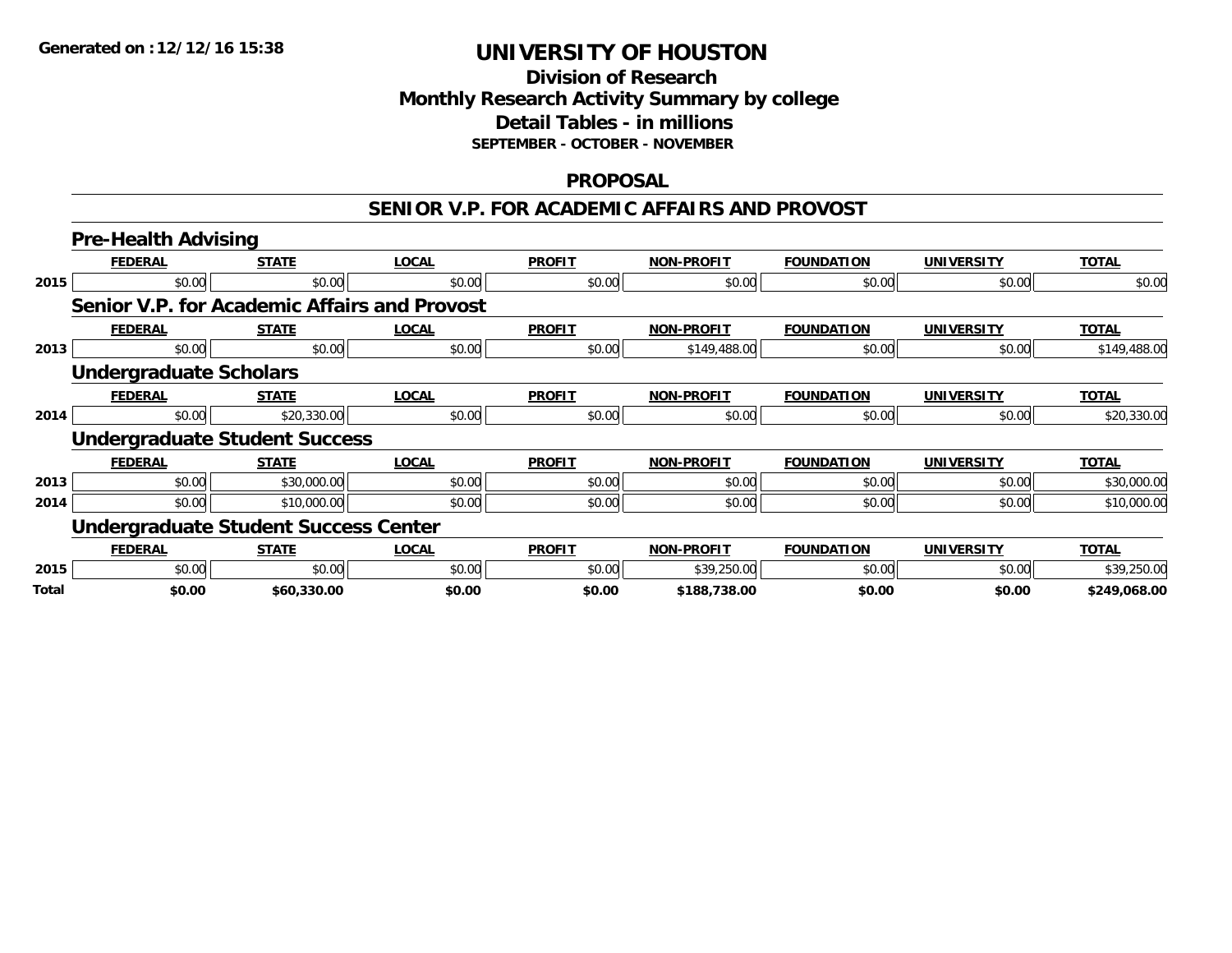### **Division of Research Monthly Research Activity Summary by college Detail Tables - in millions SEPTEMBER - OCTOBER - NOVEMBER**

#### **PROPOSAL**

#### **UH LAW CENTER**

|       | Dean, Law      |              |              |               |                   |                   |                   |              |
|-------|----------------|--------------|--------------|---------------|-------------------|-------------------|-------------------|--------------|
|       | <b>FEDERAL</b> | <b>STATE</b> | <b>LOCAL</b> | <b>PROFIT</b> | <b>NON-PROFIT</b> | <b>FOUNDATION</b> | <b>UNIVERSITY</b> | <b>TOTAL</b> |
| 2016  | \$0.00         | \$0.00       | \$0.00       | \$0.00        | \$82,500.00       | \$0.00            | \$0.00            | \$82,500.00  |
|       | <b>Law-UH</b>  |              |              |               |                   |                   |                   |              |
|       | <b>FEDERAL</b> | <b>STATE</b> | <b>LOCAL</b> | <b>PROFIT</b> | <b>NON-PROFIT</b> | <b>FOUNDATION</b> | <b>UNIVERSITY</b> | <b>TOTAL</b> |
| 2014  | \$0.00         | \$200,000.00 | \$0.00       | \$0.00        | \$0.00            | \$0.00            | \$0.00            | \$200,000.00 |
| 2015  | \$0.00         | \$114,000.00 | \$0.00       | \$0.00        | \$0.00            | \$0.00            | \$0.00            | \$114,000.00 |
| 2016  | \$0.00         | \$200,000.00 | \$0.00       | \$0.00        | \$67,500.00       | \$0.00            | \$0.00            | \$267,500.00 |
| 2017  | \$0.00         | \$0.00       | \$0.00       | \$0.00        | \$91,815.00       | \$0.00            | \$118,150.00      | \$209,965.00 |
| Total | \$0.00         | \$514,000.00 | \$0.00       | \$0.00        | \$241,815.00      | \$0.00            | \$118,150.00      | \$873,965.00 |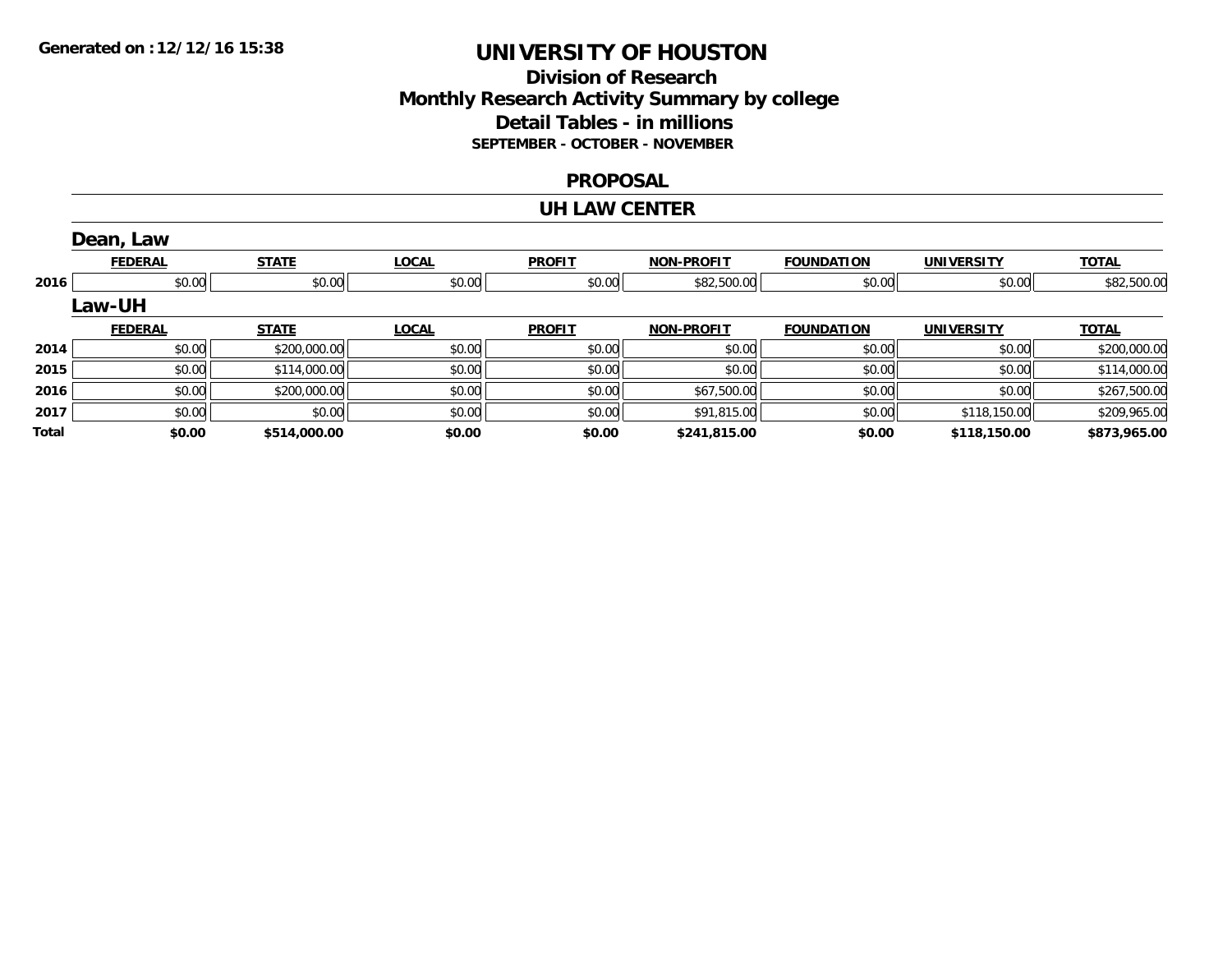## **Division of Research Monthly Research Activity Summary by college Detail Tables - in millions SEPTEMBER - OCTOBER - NOVEMBER**

#### **PROPOSAL**

#### **UKNOWN COLLEGE**

## **Wrong Department - Please Dont Select It**

|       | <b>FDERA</b> | 27.77          | .OCA          | <b>PROFIT</b> | <b>DDAEIT</b><br>. | <b>EQUINDATION</b> | $\blacksquare$     | <b>TATA</b> |
|-------|--------------|----------------|---------------|---------------|--------------------|--------------------|--------------------|-------------|
| 2013  | \$0.00       | ტი იი<br>JU.UU | 0.00<br>וטטוע | 0000<br>ט.טע  | $\sim$ 00<br>שט.טע | JU.UU              | $\sim$ 00<br>JU.UU | งบ.บบ       |
| Total | \$0.00       | \$0.00         | \$0.00        | \$0.00        | \$0.00             | \$0.00             | \$0.00             | \$0.00      |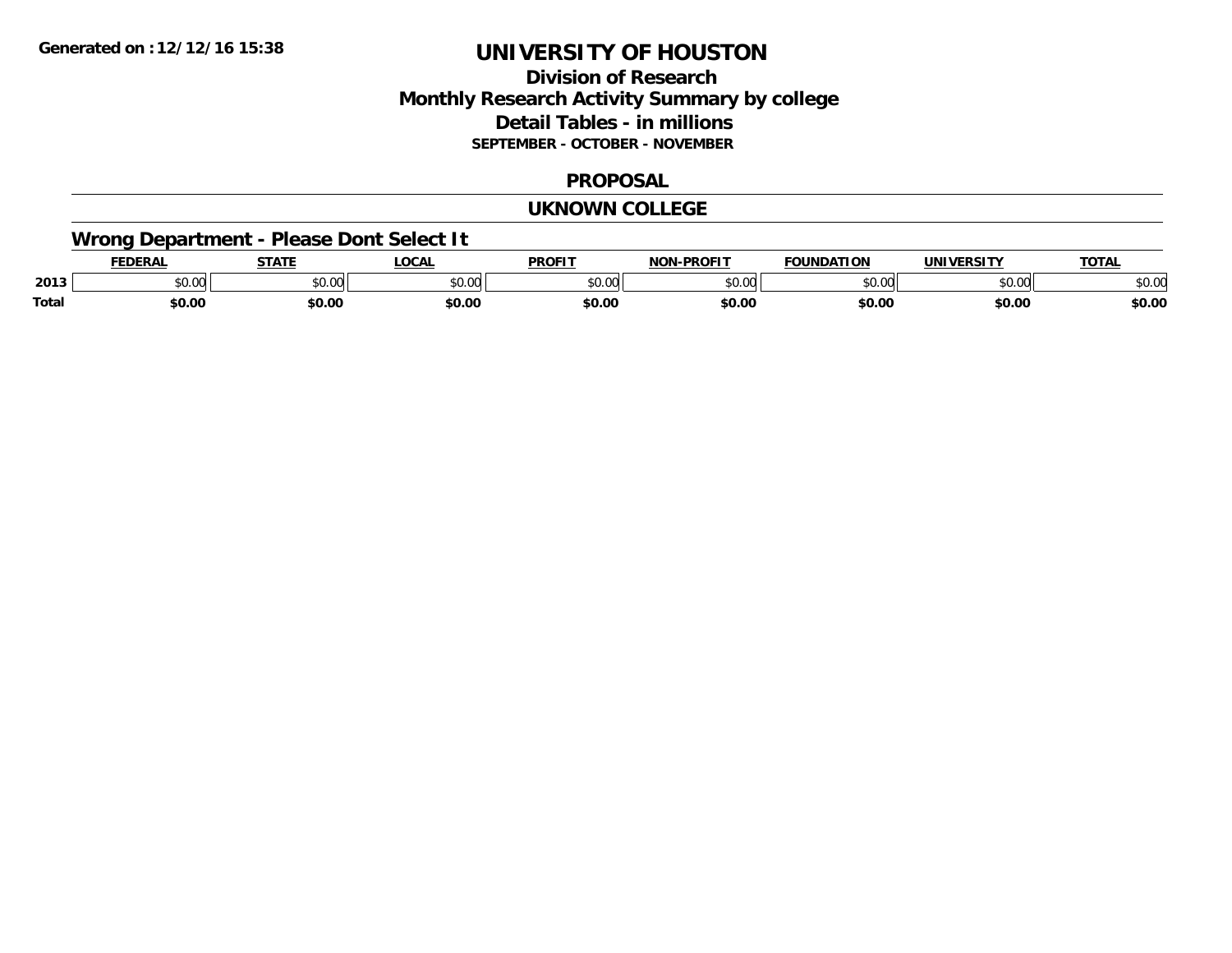### **Division of Research Monthly Research Activity Summary by college Detail Tables - in millions SEPTEMBER - OCTOBER - NOVEMBER**

#### **PROPOSAL**

### **VICE PRESIDENT FOR ADMINISTRATION**

|      | <b>KUHF - Radio</b><br><b>FEDERAL</b> | <b>STATE</b> | <b>LOCAL</b> | <b>PROFIT</b> | <b>NON-PROFIT</b> | <b>FOUNDATION</b> | <b>UNIVERSITY</b> | <b>TOTAL</b>   |
|------|---------------------------------------|--------------|--------------|---------------|-------------------|-------------------|-------------------|----------------|
| 2014 | \$0.00                                | \$0.00       | \$0.00       | \$0.00        | \$2,147,877.00    | \$0.00            | \$0.00            | \$2,147,877.00 |
| 2015 | \$0.00                                | \$0.00       | \$0.00       | \$0.00        | \$2,363,344.00    | \$0.00            | \$0.00            | \$2,363,344.00 |
| 2016 | \$0.00                                | \$0.00       | \$0.00       | \$0.00        | \$2,338,322.00    | \$0.00            | \$0.00            | \$2,338,322.00 |
|      | <b>UH Police Department</b>           |              |              |               |                   |                   |                   |                |

|              | <b>FEDERAL</b> | <b>STATE</b> | LOCAL  | <b>PROFIT</b> | <b>NON-PROFIT</b> | <b>FOUNDATION</b> | UNIVERSITY | <b>TOTAL</b>   |
|--------------|----------------|--------------|--------|---------------|-------------------|-------------------|------------|----------------|
| 2014         | \$0.00         | \$3,000.00   | \$0.00 | \$0.00        | \$0.00            | \$0.00            | \$0.00     | \$3,000.00     |
| 2016         | \$0.00         | \$3,000.00   | \$0.00 | \$0.00        | \$0.00            | \$0.00            | \$0.00     | \$3,000.00     |
| <b>Total</b> | \$0.00         | \$6,000.00   | \$0.00 | \$0.00        | \$6,849,543.00    | \$0.00            | \$0.00     | \$6,855,543.00 |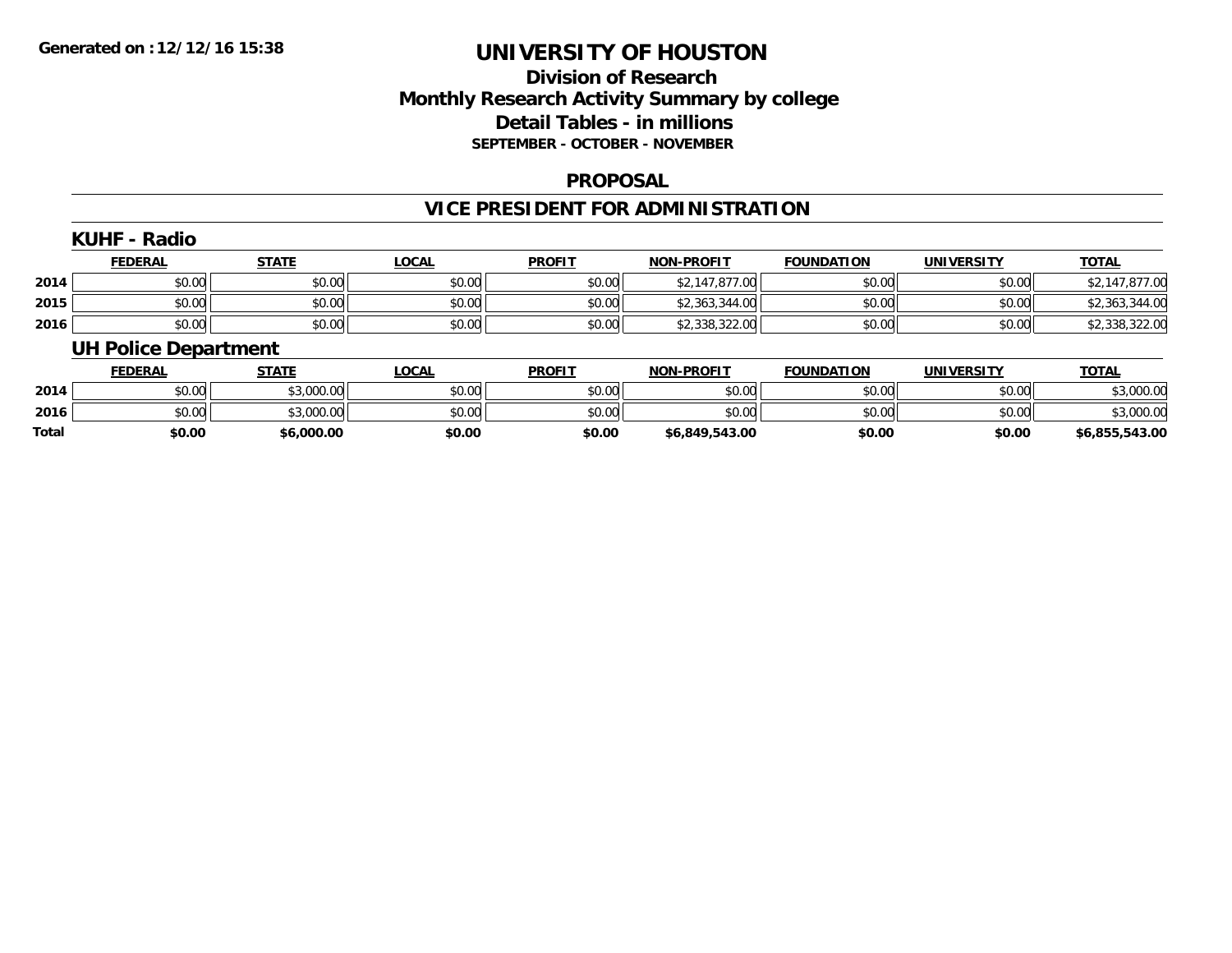### **Division of Research Monthly Research Activity Summary by college Detail Tables - in millions SEPTEMBER - OCTOBER - NOVEMBER**

#### **AWARD**

### **C.T. BAUER COLLEGE OF BUSINESS**

|       | <b>Accountancy &amp; Taxation</b> |                               |              |               |                   |                   |                   |              |
|-------|-----------------------------------|-------------------------------|--------------|---------------|-------------------|-------------------|-------------------|--------------|
|       | <b>FEDERAL</b>                    | <b>STATE</b>                  | <b>LOCAL</b> | <b>PROFIT</b> | <b>NON-PROFIT</b> | <b>FOUNDATION</b> | <b>UNIVERSITY</b> | <b>TOTAL</b> |
| 2014  | \$0.00                            | \$0.00                        | \$0.00       | \$0.00        | \$0.00            | \$19,260.00       | \$0.00            | \$19,260.00  |
|       |                                   | Dean, Business Administration |              |               |                   |                   |                   |              |
|       | <b>FEDERAL</b>                    | <b>STATE</b>                  | <b>LOCAL</b> | <b>PROFIT</b> | <b>NON-PROFIT</b> | <b>FOUNDATION</b> | <b>UNIVERSITY</b> | <b>TOTAL</b> |
| 2015  | \$0.00                            | \$0.00                        | \$0.00       | \$0.00        | \$0.00            | \$5,000.00        | \$0.00            | \$5,000.00   |
| Total | \$0.00                            | \$0.00                        | \$0.00       | \$0.00        | \$0.00            | \$24,260.00       | \$0.00            | \$24,260.00  |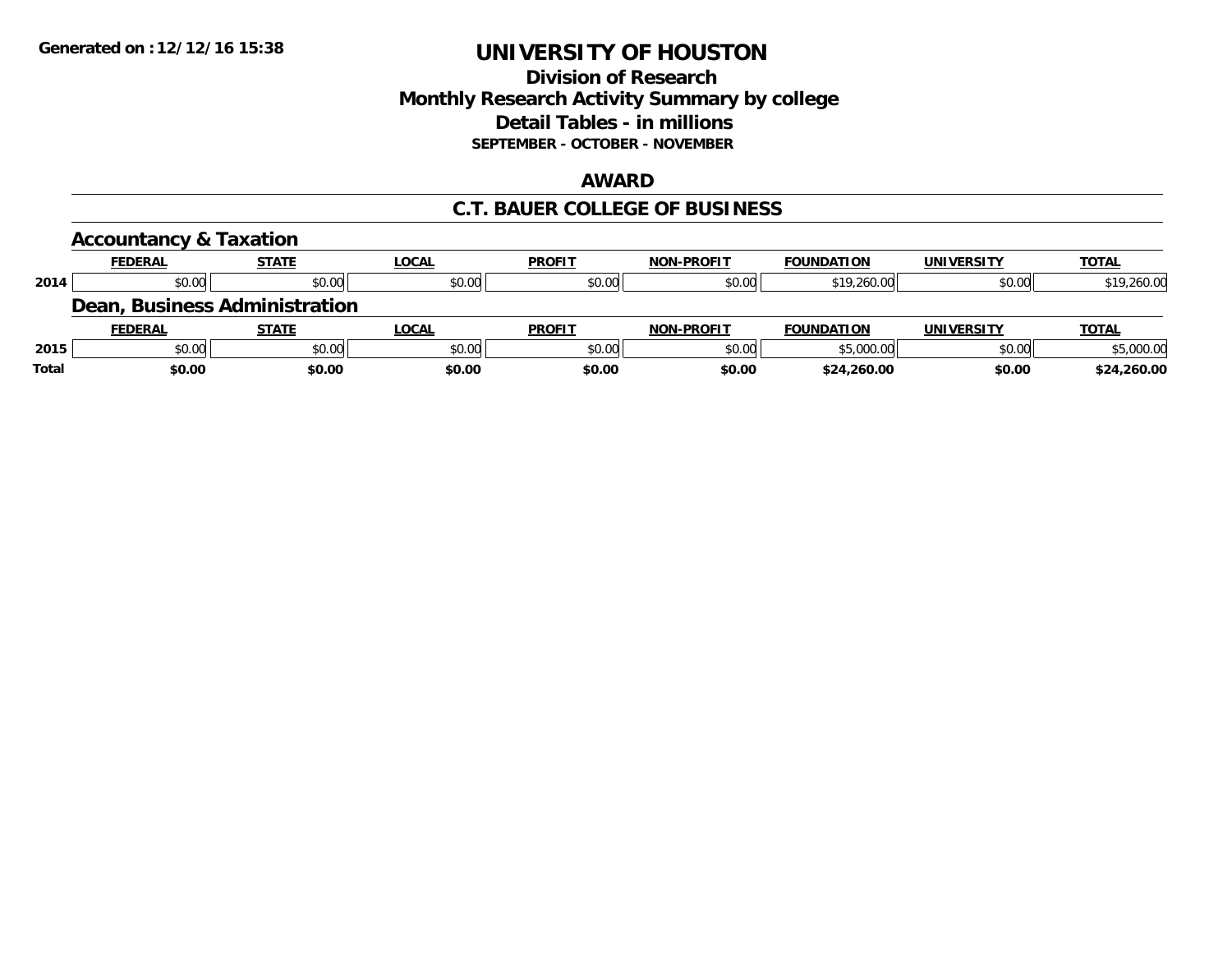### **Division of Research Monthly Research Activity Summary by college Detail Tables - in millions SEPTEMBER - OCTOBER - NOVEMBER**

### **AWARD**

### **COLLEGE OF ARCHITECTURE**

### **Dean, Architecture**

|              | <b>FEDERAL</b> | <b>STATE</b> | <b>LOCAL</b>             | <b>PROFIT</b> | <b>N-PROFIT</b><br><b>NON</b> | <b>FOUNDATION</b> | UNIVERSITY | <b>TOTAL</b>                      |
|--------------|----------------|--------------|--------------------------|---------------|-------------------------------|-------------------|------------|-----------------------------------|
| 2017         | vv.vv          | \$0.00       | $n \cap \Omega$<br>PU.UU | 4000<br>DU.UU | 0.000<br>$\sim$               | \$0.00            | \$0.00     | 00000<br><b>ሰገበ</b><br>DZU.UUU.UU |
| <b>Total</b> | \$0.00         | \$0.00       | \$0.00                   | \$0.00        | \$20,000.00                   | \$0.00            | \$0.00     | \$20,000.00                       |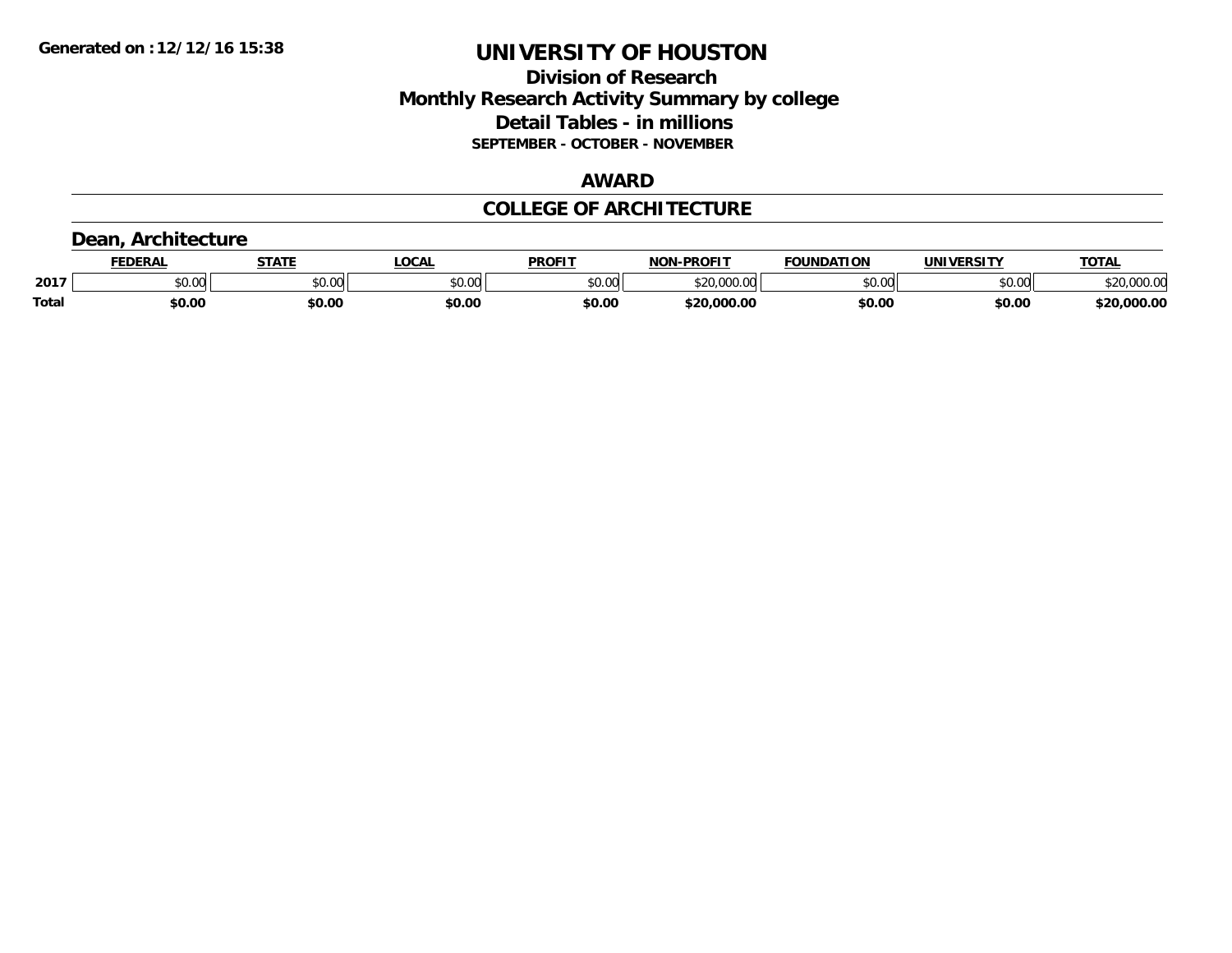## **Division of ResearchMonthly Research Activity Summary by college Detail Tables - in millions SEPTEMBER - OCTOBER - NOVEMBER**

### **AWARD**

## **COLLEGE OF EDUCATION**

## **Consistency Mgmt and Coop Disc**

|      | <b>FEDERAL</b>                                     | <b>STATE</b> | <b>LOCAL</b> | <b>PROFIT</b> | <b>NON-PROFIT</b> | <b>FOUNDATION</b> | <b>UNIVERSITY</b> | <b>TOTAL</b> |
|------|----------------------------------------------------|--------------|--------------|---------------|-------------------|-------------------|-------------------|--------------|
| 2013 | \$17,324.58                                        | \$0.00       | \$0.00       | \$4.26        | \$3,500.00        | \$0.00            | \$0.00            | \$20,828.84  |
| 2014 | \$0.00                                             | \$0.00       | \$35,592.00  | \$0.00        | \$0.00            | \$0.00            | \$0.00            | \$35,592.00  |
| 2015 | \$0.00                                             | \$0.00       | \$0.00       | \$0.00        | \$0.00            | \$0.00            | \$0.00            | \$0.00       |
| 2016 | \$0.00                                             | \$0.00       | \$0.00       | \$0.00        | \$0.00            | \$0.00            | \$0.00            | \$0.00       |
| 2017 | \$0.00                                             | \$0.00       | \$284,013.00 | \$0.00        | \$0.00            | \$0.00            | \$0.00            | \$284,013.00 |
|      | <b>Curriculum and Instruction</b>                  |              |              |               |                   |                   |                   |              |
|      | <b>FEDERAL</b>                                     | <b>STATE</b> | <b>LOCAL</b> | <b>PROFIT</b> | <b>NON-PROFIT</b> | <b>FOUNDATION</b> | <b>UNIVERSITY</b> | <b>TOTAL</b> |
| 2013 | \$489,701.00                                       | \$15,999.00  | \$0.00       | \$0.00        | \$0.00            | \$0.00            | \$0.00            | \$505,700.00 |
| 2014 | \$0.00                                             | \$0.00       | \$0.00       | \$0.00        | \$5,000.00        | \$0.00            | \$0.00            | \$5,000.00   |
| 2016 | \$15,000.00                                        | \$0.00       | \$0.00       | \$0.00        | \$0.00            | \$0.00            | \$0.00            | \$15,000.00  |
| 2017 | \$561.20                                           | \$0.00       | \$0.00       | \$0.00        | \$0.00            | \$178,000.00      | \$0.00            | \$178,561.20 |
|      | Dean, Education                                    |              |              |               |                   |                   |                   |              |
|      | <b>FEDERAL</b>                                     | <b>STATE</b> | <b>LOCAL</b> | <b>PROFIT</b> | <b>NON-PROFIT</b> | <b>FOUNDATION</b> | <b>UNIVERSITY</b> | <b>TOTAL</b> |
| 2013 | \$0.00                                             | \$0.00       | \$0.00       | \$0.00        | \$0.00            | \$0.00            | \$0.00            | \$0.00       |
| 2014 | \$0.00                                             | \$0.00       | \$0.00       | \$0.00        | \$0.00            | \$0.00            | \$0.00            | \$0.00       |
| 2015 | \$0.00                                             | \$0.00       | \$0.00       | \$0.00        | \$0.00            | \$0.00            | \$0.00            | \$0.00       |
| 2016 | \$0.00                                             | \$0.00       | \$0.00       | \$0.00        | \$0.00            | \$0.00            | \$0.00            | \$0.00       |
| 2017 | \$0.00                                             | \$0.00       | \$0.00       | \$0.00        | \$0.00            | \$178,000.00      | \$0.00            | \$178,000.00 |
|      | <b>Educational Leadership &amp; Policy Studies</b> |              |              |               |                   |                   |                   |              |
|      | <b>FEDERAL</b>                                     | <b>STATE</b> | <b>LOCAL</b> | <b>PROFIT</b> | <b>NON-PROFIT</b> | <b>FOUNDATION</b> | <b>UNIVERSITY</b> | <b>TOTAL</b> |
| 2013 | \$310,954.00                                       | \$0.00       | \$0.00       | \$0.00        | \$0.00            | \$0.00            | \$0.00            | \$310,954.00 |
| 2014 | \$160,422.00                                       | \$0.00       | \$0.00       | \$0.00        | \$0.00            | \$0.00            | \$0.00            | \$160,422.00 |
| 2015 | \$0.00                                             | \$0.00       | \$0.00       | \$0.00        | \$45,000.00       | \$0.00            | \$0.00            | \$45,000.00  |
| 2016 | \$0.00                                             | \$0.00       | \$0.00       | \$0.00        | \$45,000.00       | \$0.00            | \$0.00            | \$45,000.00  |
| 2017 | \$561.20                                           | \$0.00       | \$0.00       | \$0.00        | \$45,000.00       | \$0.00            | \$0.00            | \$45,561.20  |
|      | <b>Institute for Urban Education</b>               |              |              |               |                   |                   |                   |              |
|      | <b>FEDERAL</b>                                     | <b>STATE</b> | <b>LOCAL</b> | <b>PROFIT</b> | <b>NON-PROFIT</b> | <b>FOUNDATION</b> | <b>UNIVERSITY</b> | <b>TOTAL</b> |
| 2014 | \$0.00                                             | \$0.00       | \$0.00       | \$0.00        | \$0.00            | \$0.00            | \$0.00            | \$0.00       |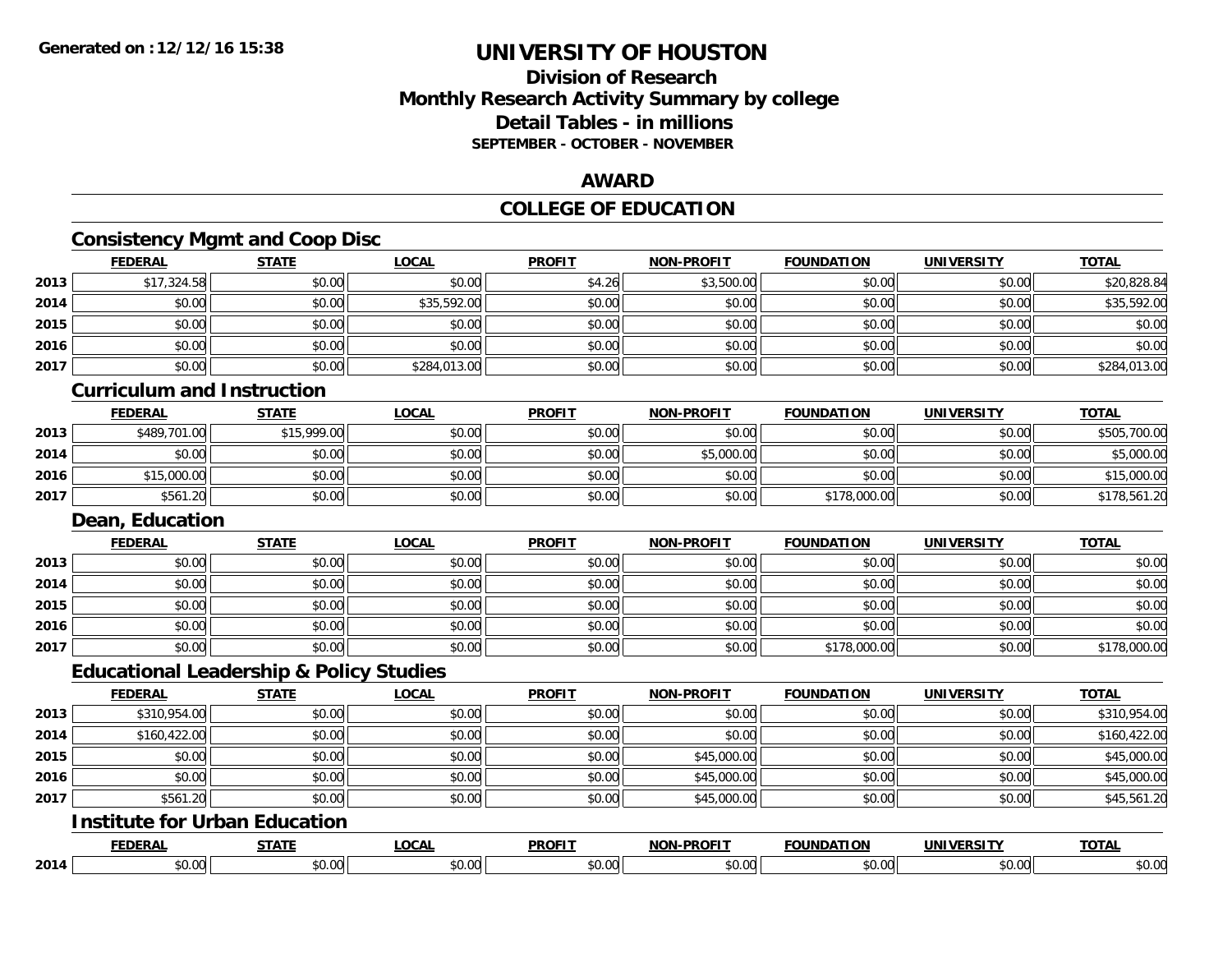## **Division of ResearchMonthly Research Activity Summary by college Detail Tables - in millions SEPTEMBER - OCTOBER - NOVEMBER**

#### **AWARD**

## **COLLEGE OF EDUCATION**

## **Psychological, Health, and Learning Sciences**

|      | <b>FEDERAL</b> | <b>STATE</b> | <b>LOCAL</b> | <b>PROFIT</b> | <b>NON-PROFIT</b> | <b>FOUNDATION</b> | <b>UNIVERSITY</b> | <b>TOTAL</b> |
|------|----------------|--------------|--------------|---------------|-------------------|-------------------|-------------------|--------------|
| 2013 | \$38,579.00    | \$134,767.00 | \$0.00       | \$0.00        | \$31,863.00       | \$0.00            | \$11,689.00       | \$216,898.00 |
| 2014 | \$314,496.00   | \$134,767.00 | \$0.00       | \$0.00        | \$44,723.53       | \$0.00            | \$0.00            | \$493,986.53 |
| 2015 | \$35,288.00    | \$139,767.00 | \$0.00       | \$0.00        | \$0.00            | \$0.00            | \$0.00            | \$175,055.00 |
| 2016 | \$0.00         | \$147,137.00 | \$0.00       | \$0.00        | \$145,289.00      | \$0.00            | \$0.00            | \$292,426.00 |
| 2017 | \$114,810.50   | \$0.00       | \$0.00       | \$0.00        | \$145,724.00      | \$0.00            | \$0.00            | \$260,534.50 |

#### **UH Charter School**

|       | <b>FEDERAL</b> | <b>STATE</b>   | <b>LOCAL</b> | <b>PROFIT</b> | <b>NON-PROFIT</b> | <b>FOUNDATION</b> | <b>UNIVERSITY</b> | <b>TOTAL</b>   |
|-------|----------------|----------------|--------------|---------------|-------------------|-------------------|-------------------|----------------|
| 2013  | \$0.00         | \$982,028.93   | \$0.00       | \$0.00        | \$0.00            | \$0.00            | \$0.00            | \$982,028.93   |
| 2014  | \$34,062.00    | \$1,029,233.00 | \$0.00       | \$0.00        | \$0.00            | \$0.00            | \$0.00            | \$1,063,295.00 |
| 2015  | \$24,124.00    | \$1,042,343.92 | \$0.00       | \$0.00        | \$0.00            | \$0.00            | \$0.00            | \$1,066,467.92 |
| 2016  | \$21,017.00    | \$1,110,231.00 | \$0.00       | \$0.00        | \$0.00            | \$0.00            | \$0.00            | \$1,131,248.00 |
| 2017  | \$17,869.00    | \$1,143,572.00 | \$0.00       | \$0.00        | \$0.00            | \$0.00            | \$0.00            | \$1,161,441.00 |
| Total | \$1,594,769.48 | \$5,879,845.85 | \$319,605.00 | \$4.26        | \$511,099.53      | \$356,000.00      | \$11,689.00       | \$8,673,013.12 |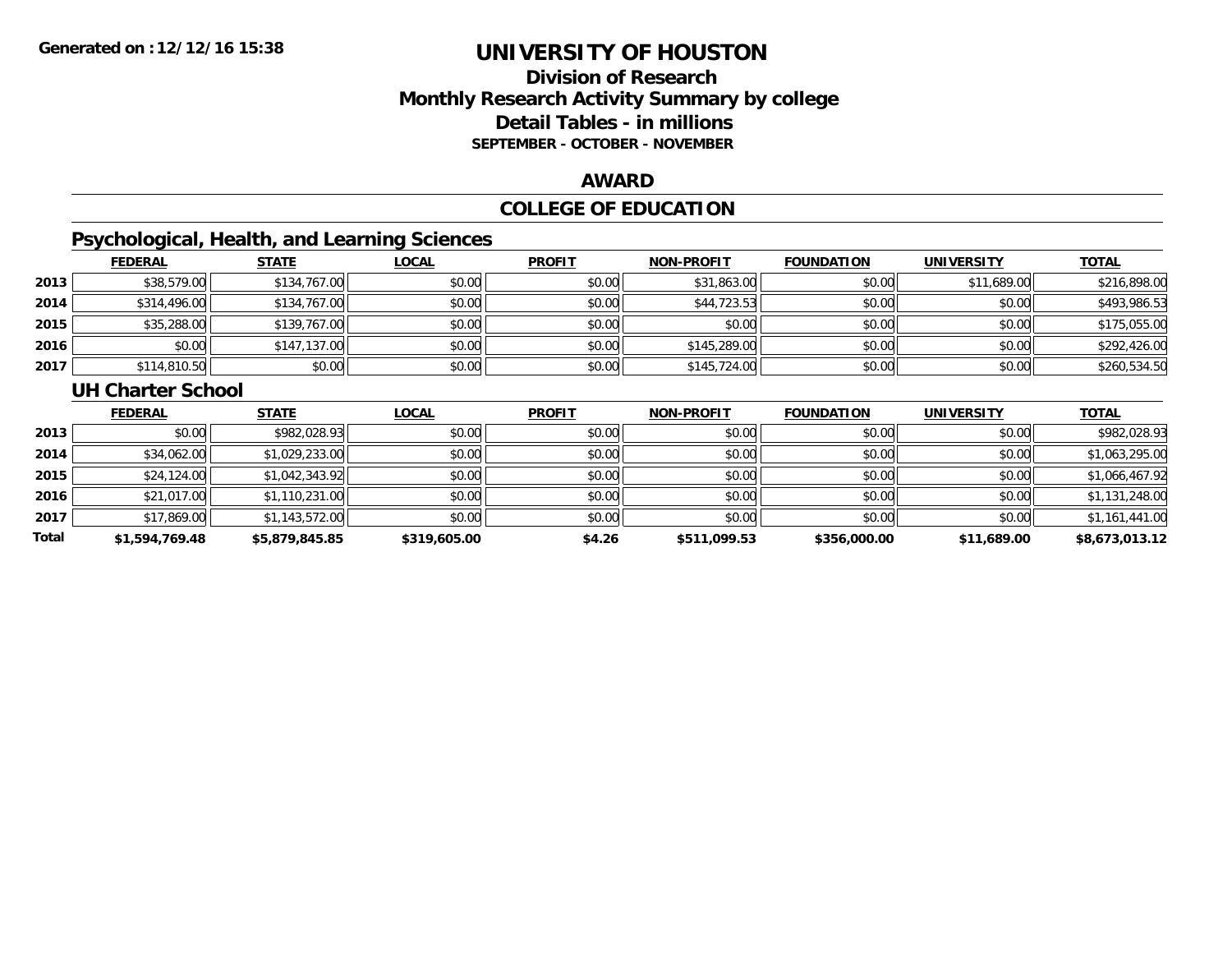## **Division of ResearchMonthly Research Activity Summary by college Detail Tables - in millions SEPTEMBER - OCTOBER - NOVEMBER**

### **AWARD**

|      | <b>Arte Publico Press</b>                   |              |              |               |                   |                   |                   |                |
|------|---------------------------------------------|--------------|--------------|---------------|-------------------|-------------------|-------------------|----------------|
|      | <b>FEDERAL</b>                              | <b>STATE</b> | <b>LOCAL</b> | <b>PROFIT</b> | <b>NON-PROFIT</b> | <b>FOUNDATION</b> | <b>UNIVERSITY</b> | <b>TOTAL</b>   |
| 2014 | \$0.00                                      | \$4,000.00   | \$0.00       | \$0.00        | \$0.00            | \$50,000.00       | \$0.00            | \$54,000.00    |
| 2016 | \$0.00                                      | \$0.00       | \$0.00       | \$0.00        | \$67,867.00       | \$0.00            | \$0.00            | \$67,867.00    |
|      | <b>Center for Public History</b>            |              |              |               |                   |                   |                   |                |
|      | <b>FEDERAL</b>                              | <b>STATE</b> | <b>LOCAL</b> | <b>PROFIT</b> | NON-PROFIT        | <b>FOUNDATION</b> | <b>UNIVERSITY</b> | <b>TOTAL</b>   |
| 2017 | \$0.00                                      | \$0.00       | \$0.00       | \$0.00        | \$0.00            | \$0.00            | \$0.00            | \$0.00         |
|      | Communication                               |              |              |               |                   |                   |                   |                |
|      | <b>FEDERAL</b>                              | <b>STATE</b> | <b>LOCAL</b> | <b>PROFIT</b> | <b>NON-PROFIT</b> | <b>FOUNDATION</b> | <b>UNIVERSITY</b> | <b>TOTAL</b>   |
| 2015 | \$0.00                                      | \$0.00       | \$0.00       | \$0.00        | \$0.00            | \$10,000.00       | \$0.00            | \$10,000.00    |
|      | <b>Communication Sciences and Disorders</b> |              |              |               |                   |                   |                   |                |
|      | <b>FEDERAL</b>                              | <b>STATE</b> | <b>LOCAL</b> | <b>PROFIT</b> | <b>NON-PROFIT</b> | <b>FOUNDATION</b> | <b>UNIVERSITY</b> | <b>TOTAL</b>   |
| 2013 | \$0.00                                      | \$0.00       | \$0.00       | \$0.00        | \$0.00            | \$10,000.00       | \$0.00            | \$10,000.00    |
| 2014 | \$0.00                                      | \$0.00       | \$0.00       | \$0.00        | \$18,752.98       | \$0.00            | \$0.00            | \$18,752.98    |
| 2017 | \$1,403.00                                  | \$0.00       | \$0.00       | \$0.00        | \$0.00            | \$7,496.00        | \$0.00            | \$8,899.00     |
|      | Dean, Liberal Arts and Social Sciences      |              |              |               |                   |                   |                   |                |
|      | <b>FEDERAL</b>                              | <b>STATE</b> | <b>LOCAL</b> | <b>PROFIT</b> | <b>NON-PROFIT</b> | <b>FOUNDATION</b> | <b>UNIVERSITY</b> | <b>TOTAL</b>   |
| 2014 | \$0.00                                      | \$0.00       | \$0.00       | \$0.00        | \$0.00            | \$0.00            | \$0.00            | \$0.00         |
| 2015 | \$0.00                                      | \$0.00       | \$0.00       | \$0.00        | \$0.00            | \$0.00            | \$0.00            | \$0.00         |
|      | <b>Economics</b>                            |              |              |               |                   |                   |                   |                |
|      | <b>FEDERAL</b>                              | <b>STATE</b> | <b>LOCAL</b> | <b>PROFIT</b> | <b>NON-PROFIT</b> | <b>FOUNDATION</b> | <b>UNIVERSITY</b> | <b>TOTAL</b>   |
| 2013 | \$0.00                                      | \$0.00       | \$0.00       | \$0.00        | \$0.00            | \$25,000.00       | \$0.00            | \$25,000.00    |
| 2014 | \$0.00                                      | \$0.00       | \$0.00       | \$0.00        | \$0.00            | \$13,354.00       | \$0.00            | \$13,354.00    |
| 2015 | \$0.00                                      | \$0.00       | \$0.00       | \$0.00        | \$0.00            | \$13,009.00       | \$0.00            | \$13,009.00    |
| 2017 | \$0.00                                      | \$0.00       | \$0.00       | \$0.00        | \$0.00            | \$44,948.00       | \$0.00            | \$44,948.00    |
|      | <b>English</b>                              |              |              |               |                   |                   |                   |                |
|      | <b>FEDERAL</b>                              | <b>STATE</b> | <b>LOCAL</b> | <b>PROFIT</b> | <b>NON-PROFIT</b> | <b>FOUNDATION</b> | <b>UNIVERSITY</b> | <b>TOTAL</b>   |
| 2013 | \$0.00                                      | \$0.00       | \$0.00       | \$0.00        | \$0.00            | \$0.00            | \$0.00            | \$0.00         |
|      | <b>Health and Human Performance</b>         |              |              |               |                   |                   |                   |                |
|      | <b>FEDERAL</b>                              | <b>STATE</b> | <b>LOCAL</b> | <b>PROFIT</b> | <b>NON-PROFIT</b> | <b>FOUNDATION</b> | <b>UNIVERSITY</b> | <b>TOTAL</b>   |
| 2013 | \$1,735,266.54                              | \$0.00       | \$0.00       | \$6,759.60    | \$0.00            | \$0.00            | \$0.00            | \$1,742,026.14 |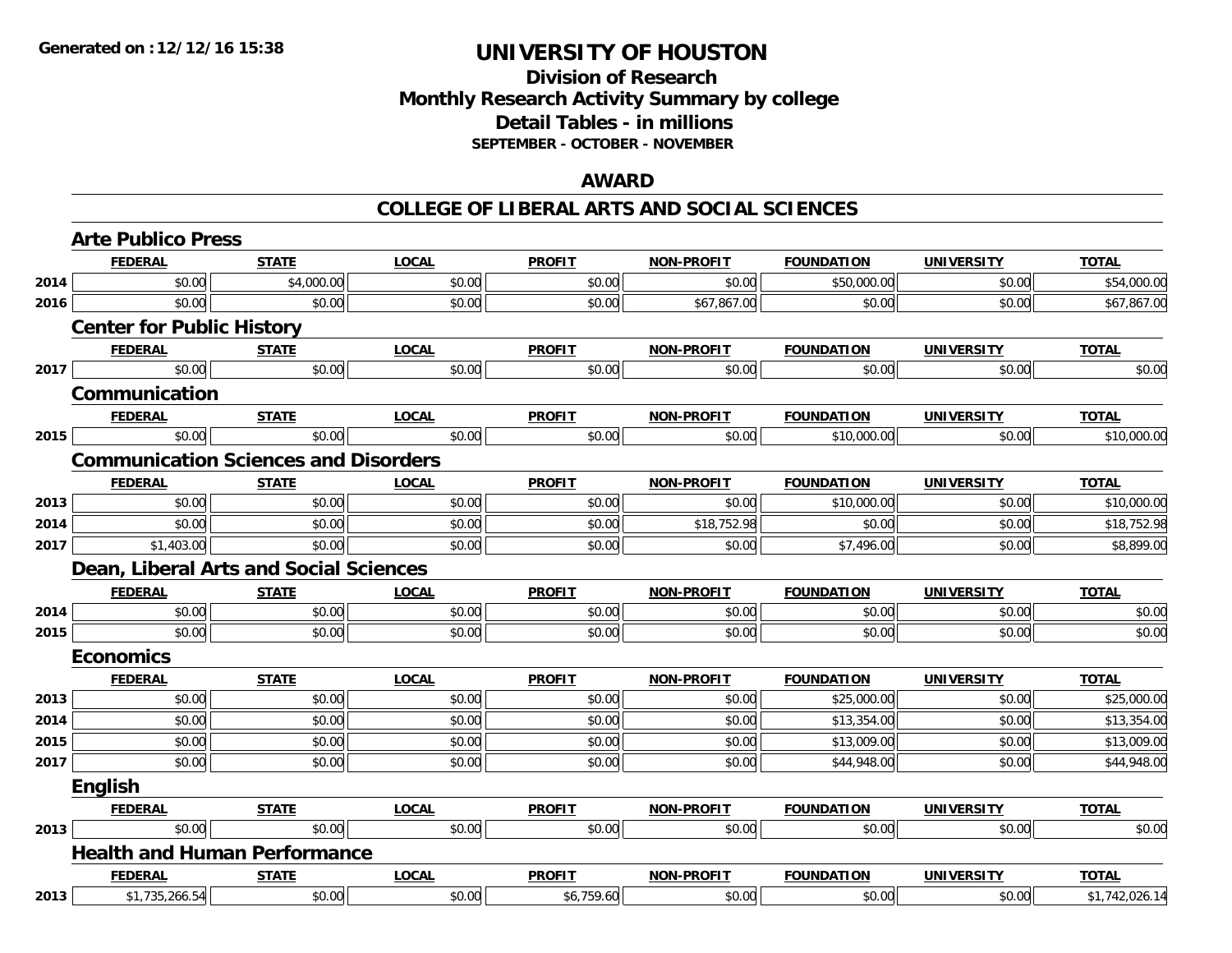## **Division of ResearchMonthly Research Activity Summary by college Detail Tables - in millions SEPTEMBER - OCTOBER - NOVEMBER**

### **AWARD**

#### **COLLEGE OF LIBERAL ARTS AND SOCIAL SCIENCES**

#### **Health and Human Performance**

|       | <b>FEDERAL</b>           | <b>STATE</b>                          | <b>LOCAL</b> | <b>PROFIT</b> | <b>NON-PROFIT</b> | <b>FOUNDATION</b> | <b>UNIVERSITY</b> | <b>TOTAL</b>    |
|-------|--------------------------|---------------------------------------|--------------|---------------|-------------------|-------------------|-------------------|-----------------|
| 2014  | \$896,709.38             | \$0.00                                | \$0.00       | \$0.00        | \$0.00            | \$0.00            | \$0.00            | \$896,709.38    |
| 2015  | \$1,882,314.65           | \$0.00                                | \$0.00       | \$0.00        | \$0.00            | \$24,000.00       | \$0.00            | \$1,906,314.65  |
| 2016  | \$127,882.21             | \$0.00                                | \$0.00       | \$0.00        | \$0.00            | \$10,908.00       | \$0.00            | \$138,790.21    |
| 2017  | \$1,114,142.20           | \$0.00                                | \$0.00       | \$9,772.00    | \$99,456.00       | \$0.00            | \$0.00            | \$1,223,370.20  |
|       | <b>History</b>           |                                       |              |               |                   |                   |                   |                 |
|       | <b>FEDERAL</b>           | <b>STATE</b>                          | <b>LOCAL</b> | <b>PROFIT</b> | <b>NON-PROFIT</b> | <b>FOUNDATION</b> | <b>UNIVERSITY</b> | <b>TOTAL</b>    |
| 2013  | \$0.00                   | \$0.00                                | \$0.00       | \$73,662.21   | \$0.00            | \$0.00            | \$0.00            | \$73,662.21     |
| 2014  | \$0.00                   | \$0.00                                | \$0.00       | \$78,388.66   | \$0.00            | \$0.00            | \$0.00            | \$78,388.66     |
| 2015  | \$0.00                   | \$0.00                                | \$0.00       | \$65,586.00   | \$0.00            | \$0.00            | \$0.00            | \$65,586.00     |
| 2016  | \$0.00                   | \$0.00                                | \$0.00       | \$104,256.66  | \$0.00            | \$0.00            | \$0.00            | \$104,256.66    |
| 2017  | \$708.00                 | \$0.00                                | \$0.00       | \$0.00        | \$42,000.00       | \$0.00            | \$0.00            | \$42,708.00     |
|       |                          | <b>Hobby Center for Public Policy</b> |              |               |                   |                   |                   |                 |
|       | <b>FEDERAL</b>           | <b>STATE</b>                          | <b>LOCAL</b> | <b>PROFIT</b> | <b>NON-PROFIT</b> | <b>FOUNDATION</b> | <b>UNIVERSITY</b> | <b>TOTAL</b>    |
| 2017  | \$0.00                   | \$0.00                                | \$0.00       | \$0.00        | \$0.00            | \$65,295.00       | \$0.00            | \$65,295.00     |
|       | <b>Political Science</b> |                                       |              |               |                   |                   |                   |                 |
|       | <b>FEDERAL</b>           | <b>STATE</b>                          | <b>LOCAL</b> | <b>PROFIT</b> | <b>NON-PROFIT</b> | <b>FOUNDATION</b> | <b>UNIVERSITY</b> | <b>TOTAL</b>    |
| 2013  | \$0.00                   | \$0.00                                | \$0.00       | \$0.00        | \$0.00            | \$0.00            | \$0.00            | \$0.00          |
| 2017  | \$0.00                   | \$0.00                                | \$0.00       | \$0.00        | \$30,045.00       | \$0.00            | \$0.00            | \$30,045.00     |
|       | <b>Psychology</b>        |                                       |              |               |                   |                   |                   |                 |
|       | <b>FEDERAL</b>           | <b>STATE</b>                          | <b>LOCAL</b> | <b>PROFIT</b> | <b>NON-PROFIT</b> | <b>FOUNDATION</b> | <b>UNIVERSITY</b> | <b>TOTAL</b>    |
| 2013  | \$803,199.00             | \$17,656.00                           | \$0.00       | \$25,723.00   | \$79,810.00       | \$55,818.00       | \$0.00            | \$982,206.00    |
| 2014  | \$633,572.20             | \$19,559.00                           | \$0.00       | \$17,923.92   | \$117,038.00      | \$0.00            | \$0.00            | \$788,093.12    |
| 2015  | \$637,533.05             | \$20,215.00                           | \$0.00       | \$34,507.00   | \$59,469.00       | \$0.00            | \$0.00            | \$751,724.05    |
| 2016  | \$790,832.37             | \$0.00                                | \$0.00       | \$21,812.04   | \$70,329.88       | \$0.00            | \$0.00            | \$882,974.29    |
| 2017  | \$973,284.70             | \$0.00                                | \$0.00       | \$0.00        | \$68,941.88       | \$0.00            | \$0.00            | \$1,042,226.58  |
|       | Sociology                |                                       |              |               |                   |                   |                   |                 |
|       | <b>FEDERAL</b>           | <b>STATE</b>                          | <b>LOCAL</b> | <b>PROFIT</b> | <b>NON-PROFIT</b> | <b>FOUNDATION</b> | <b>UNIVERSITY</b> | <b>TOTAL</b>    |
| 2013  | \$14,728.00              | \$0.00                                | \$0.00       | \$0.00        | \$0.00            | \$0.00            | \$0.00            | \$14,728.00     |
| Total | \$9,611,575.28           | \$61,430.00                           | \$0.00       | \$438,391.09  | \$653,709.74      | \$329,828.00      | \$0.00            | \$11,094,934.12 |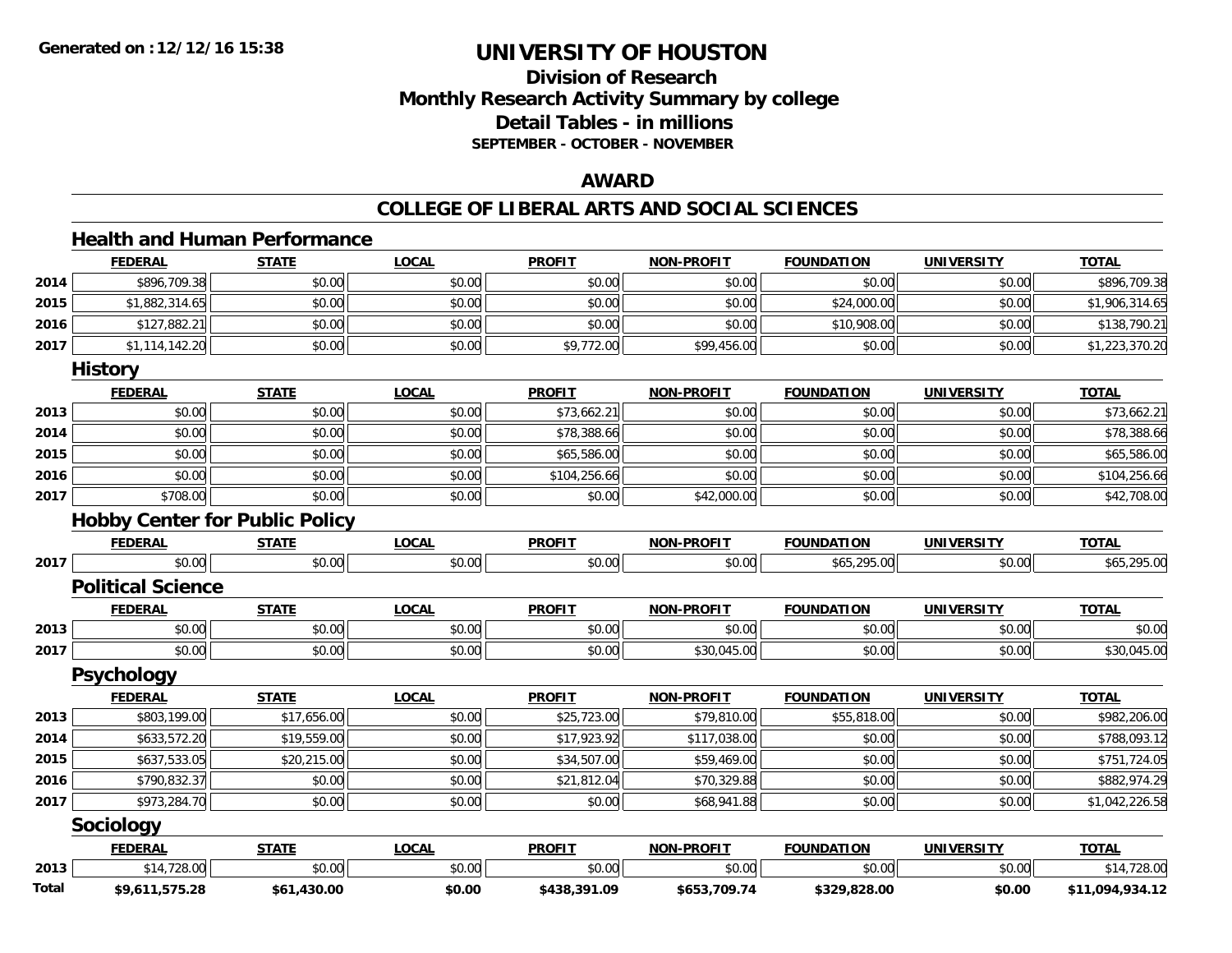## **Division of ResearchMonthly Research Activity Summary by college Detail Tables - in millionsSEPTEMBER - OCTOBER - NOVEMBER**

### **AWARD**

## **COLLEGE OF NATURAL SCIENCES AND MATHEMATICS**

## **Biology/Biochemistry**

|      | <b>FEDERAL</b>                               | <b>STATE</b> | <u>LOCAL</u> | <b>PROFIT</b> | <b>NON-PROFIT</b> | <b>FOUNDATION</b> | <b>UNIVERSITY</b> | <b>TOTAL</b>   |
|------|----------------------------------------------|--------------|--------------|---------------|-------------------|-------------------|-------------------|----------------|
| 2013 | \$556,014.76                                 | \$0.00       | \$0.00       | \$462,412.00  | \$589,310.00      | \$0.00            | \$0.00            | \$1,607,736.76 |
| 2014 | \$448,431.50                                 | \$223.06     | \$0.00       | \$0.00        | \$35,010.00       | \$0.00            | \$0.00            | \$483,664.56   |
| 2015 | \$538,626.62                                 | \$21,473.50  | \$0.00       | \$0.00        | \$46,785.01       | \$0.00            | \$0.00            | \$606,885.13   |
| 2016 | \$265,078.50                                 | \$107,735,70 | \$0.00       | \$0.00        | \$45,000.00       | \$0.00            | \$0.00            | \$417,814.20   |
| 2017 | \$35,393.00                                  | \$50,000.00  | \$0.00       | \$0.00        | \$143,001.00      | \$0.00            | \$0.00            | \$228,394.00   |
|      | $\sim$ $\sim$ $\sim$<br>$\sim$ $\sim$ $\sim$ | .            | .            |               |                   |                   |                   |                |

#### **Center for Applied Geoscience Excellence**

|      | <b>FEDERAL</b> | STATE  | <b>LOCAL</b> | <b>PROFIT</b> | <b>NON-PROFIT</b> | <b>FOUNDATION</b> | UNIVERSITY | <b>TOTAL</b> |
|------|----------------|--------|--------------|---------------|-------------------|-------------------|------------|--------------|
| 2014 | \$0.00         | \$0.00 | \$0.00       | \$0.00        | \$0.00            | \$0.00            | \$0.00     | \$0.00       |
| 2015 | \$0.00         | \$0.00 | \$0.00       | \$0.00        | \$0.00            | \$0.00            | \$0.00     | \$0.00       |
| 2016 | \$0.00         | \$0.00 | \$0.00       | \$0.00        | \$0.00            | \$0.00            | \$0.00     | \$0.00       |
| 2017 | \$0.00         | \$0.00 | \$0.00       | \$0.00        | \$0.00            | \$0.00            | \$0.00     | \$0.00       |

## **Center for Nuclear Receptors and Cell Signaling**

|      | <u>FEDERAL</u> | <b>STATE</b> | <u>LOCAL</u> | <b>PROFIT</b> | <b>NON-PROFIT</b> | <b>FOUNDATION</b> | <b>UNIVERSITY</b> | <b>TOTAL</b> |
|------|----------------|--------------|--------------|---------------|-------------------|-------------------|-------------------|--------------|
| 2013 | \$202,124.00   | \$0.00       | \$0.00       | \$0.00        | \$0.00            | \$0.00            | \$0.00            | \$202,124.00 |
| 2014 | \$244,596.00   | \$0.00       | \$0.00       | \$0.00        | \$0.00            | \$0.00            | \$0.00            | \$244,596.00 |
| 2015 | \$0.00         | \$1,582.50   | \$0.00       | \$0.00        | \$0.00            | \$0.00            | \$0.00            | \$1,582.50   |
| 2016 | \$1,710.48     | \$0.49       | \$0.00       | \$0.00        | \$0.00            | \$0.00            | \$0.00            | \$1,710.97   |

#### **Chemistry**

|      | <b>FEDERAL</b> | <b>STATE</b> | <u>LOCAL</u> | <b>PROFIT</b> | <b>NON-PROFIT</b> | <b>FOUNDATION</b> | <b>UNIVERSITY</b> | <b>TOTAL</b> |
|------|----------------|--------------|--------------|---------------|-------------------|-------------------|-------------------|--------------|
| 2013 | \$511,408.44   | \$0.00       | \$0.00       | \$0.00        | \$0.00            | \$0.00            | \$0.00            | \$511,408.44 |
| 2014 | \$467,250.00   | \$0.00       | \$0.00       | \$0.00        | \$0.00            | \$0.00            | \$0.00            | \$467,250.00 |
| 2015 | \$117,623.18   | \$0.00       | \$0.00       | \$0.00        | \$45,000.00       | \$125,000.00      | \$0.00            | \$287,623.18 |
| 2016 | \$605,687.88   | \$0.00       | \$0.00       | \$0.00        | \$100,000.00      | \$0.00            | \$0.00            | \$705,687.88 |
| 2017 | \$527,705.20   | \$0.00       | \$0.00       | \$0.00        | \$210,000.00      | \$0.00            | \$0.00            | \$737,705.20 |

### **Computer Science**

|      | <b>FEDERAL</b> | <b>STATE</b> | <u>LOCAL</u> | <b>PROFIT</b> | <b>NON-PROFIT</b> | <b>FOUNDATION</b> | UNIVERSITY | <b>TOTAL</b>   |
|------|----------------|--------------|--------------|---------------|-------------------|-------------------|------------|----------------|
| 2013 | \$1,390,350.00 | \$0.00       | \$0.00       | \$99,975.00   | \$9,000.00        | \$0.00            | \$0.00     | \$1,499,325.00 |
| 2014 | \$1,040,468.20 | \$0.00       | \$0.00       | \$180,000.00  | \$0.00            | \$0.00            | \$0.00     | \$1,220,468.20 |
| 2015 | \$1,366,631.75 | \$36,815.00  | \$0.00       | \$0.00        | \$50,000.00       | \$0.00            | \$0.00     | \$1,453,446.75 |
| 2016 | \$505,560.00   | \$0.00       | \$0.00       | \$0.00        | \$130,000.00      | \$0.00            | \$0.00     | \$635,560.00   |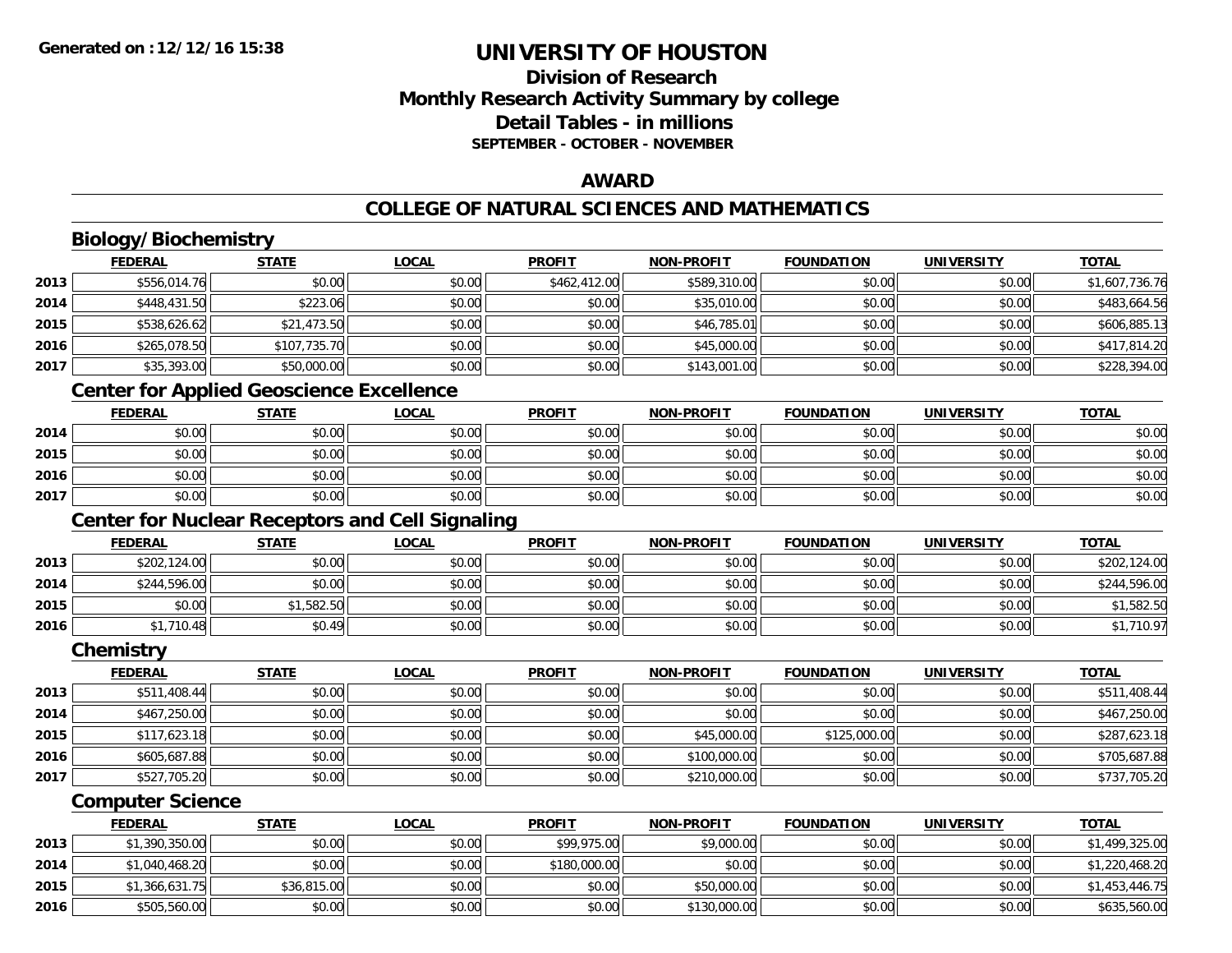## **Division of ResearchMonthly Research Activity Summary by college Detail Tables - in millions SEPTEMBER - OCTOBER - NOVEMBER**

### **AWARD**

#### **COLLEGE OF NATURAL SCIENCES AND MATHEMATICS**

|      | <b>Computer Science</b>                              |                |              |                |                   |                   |                   |                |
|------|------------------------------------------------------|----------------|--------------|----------------|-------------------|-------------------|-------------------|----------------|
|      | <b>FEDERAL</b>                                       | <b>STATE</b>   | <b>LOCAL</b> | <b>PROFIT</b>  | <b>NON-PROFIT</b> | <b>FOUNDATION</b> | <b>UNIVERSITY</b> | <b>TOTAL</b>   |
| 2017 | \$853,845.50                                         | \$0.00         | \$0.00       | \$0.00         | \$0.00            | \$0.00            | \$0.00            | \$853,845.50   |
|      | Dean, Natural Sciences and Mathematics               |                |              |                |                   |                   |                   |                |
|      | <b>FEDERAL</b>                                       | <b>STATE</b>   | <b>LOCAL</b> | <b>PROFIT</b>  | <b>NON-PROFIT</b> | <b>FOUNDATION</b> | <b>UNIVERSITY</b> | <b>TOTAL</b>   |
| 2013 | \$113,412.00                                         | \$0.00         | \$0.00       | \$0.00         | \$0.00            | \$0.00            | \$0.00            | \$113,412.00   |
| 2014 | \$700,000.00                                         | \$0.00         | \$0.00       | \$0.00         | \$0.00            | \$0.00            | \$0.00            | \$700,000.00   |
| 2015 | \$79,439.00                                          | \$0.00         | \$0.00       | \$0.00         | \$45,000.00       | \$0.00            | \$0.00            | \$124,439.00   |
| 2016 | \$159,439.00                                         | \$0.00         | \$0.00       | \$0.00         | \$45,000.00       | \$0.00            | \$0.00            | \$204,439.00   |
| 2017 | \$0.00                                               | \$0.00         | \$0.00       | \$4,240.00     | \$45,000.00       | \$0.00            | \$0.00            | \$49,240.00    |
|      | <b>Earth &amp; Atmospheric Sciences</b>              |                |              |                |                   |                   |                   |                |
|      | <b>FEDERAL</b>                                       | <b>STATE</b>   | <b>LOCAL</b> | <b>PROFIT</b>  | <b>NON-PROFIT</b> | <b>FOUNDATION</b> | <b>UNIVERSITY</b> | <b>TOTAL</b>   |
| 2013 | \$572,360.80                                         | \$0.00         | \$0.00       | \$713,000.00   | \$0.00            | \$0.00            | \$0.00            | \$1,285,360.80 |
| 2014 | \$314,831.81                                         | \$0.00         | \$0.00       | \$472,137.00   | \$75,915.00       | \$0.00            | \$0.00            | \$862,883.81   |
| 2015 | \$387,467.25                                         | \$0.00         | \$0.00       | \$1,080,000.00 | \$41,119.00       | \$0.00            | \$0.00            | \$1,508,586.25 |
| 2016 | \$331,841.00                                         | \$303,800.00   | \$0.00       | \$390,000.00   | \$0.00            | \$0.00            | \$0.00            | \$1,025,641.00 |
| 2017 | \$15,000.00                                          | \$2,427,700.00 | \$30,000.00  | \$210,000.00   | \$60,993.00       | \$0.00            | \$0.00            | \$2,743,693.00 |
|      | <b>Institute for Climate and Atmospheric Science</b> |                |              |                |                   |                   |                   |                |
|      | <b>FEDERAL</b>                                       | <b>STATE</b>   | <b>LOCAL</b> | <b>PROFIT</b>  | <b>NON-PROFIT</b> | <b>FOUNDATION</b> | <b>UNIVERSITY</b> | <b>TOTAL</b>   |
| 2013 | \$0.00                                               | \$0.00         | \$0.00       | \$0.00         | \$0.00            | \$0.00            | \$0.00            | \$0.00         |
| 2014 | \$0.00                                               | \$0.00         | \$0.00       | \$0.00         | \$0.00            | \$0.00            | \$0.00            | \$0.00         |
|      | <b>Institute for Nanoenergy</b>                      |                |              |                |                   |                   |                   |                |
|      | <b>FEDERAL</b>                                       | <b>STATE</b>   | <b>LOCAL</b> | <b>PROFIT</b>  | <b>NON-PROFIT</b> | <b>FOUNDATION</b> | <b>UNIVERSITY</b> | <b>TOTAL</b>   |
| 2014 | \$0.00                                               | \$0.00         | \$0.00       | \$0.00         | \$0.00            | \$0.00            | \$0.00            | \$0.00         |
|      | <b>Mathematics</b>                                   |                |              |                |                   |                   |                   |                |
|      | <b>FEDERAL</b>                                       | <b>STATE</b>   | <b>LOCAL</b> | <b>PROFIT</b>  | <b>NON-PROFIT</b> | <b>FOUNDATION</b> | <b>UNIVERSITY</b> | <b>TOTAL</b>   |
| 2013 | \$200,318.00                                         | \$0.00         | \$0.00       | \$0.00         | \$0.00            | \$14,000.00       | \$0.00            | \$214,318.00   |
| 2014 | \$555,824.50                                         | \$0.00         | \$0.00       | \$30,000.00    | \$0.00            | \$7,024.29        | \$0.00            | \$592,848.79   |
| 2015 | \$526,885.00                                         | \$0.00         | \$0.00       | \$0.00         | \$45,000.00       | \$7,000.00        | \$0.00            | \$578,885.00   |
| 2016 | \$282,120.00                                         | \$0.00         | \$0.00       | \$12,000.00    | \$45,000.00       | \$14,000.00       | \$0.00            | \$353,120.00   |
| 2017 | \$534,140.00                                         | \$0.00         | \$0.00       | \$0.00         | \$45,000.00       | \$14,000.00       | \$0.00            | \$593,140.00   |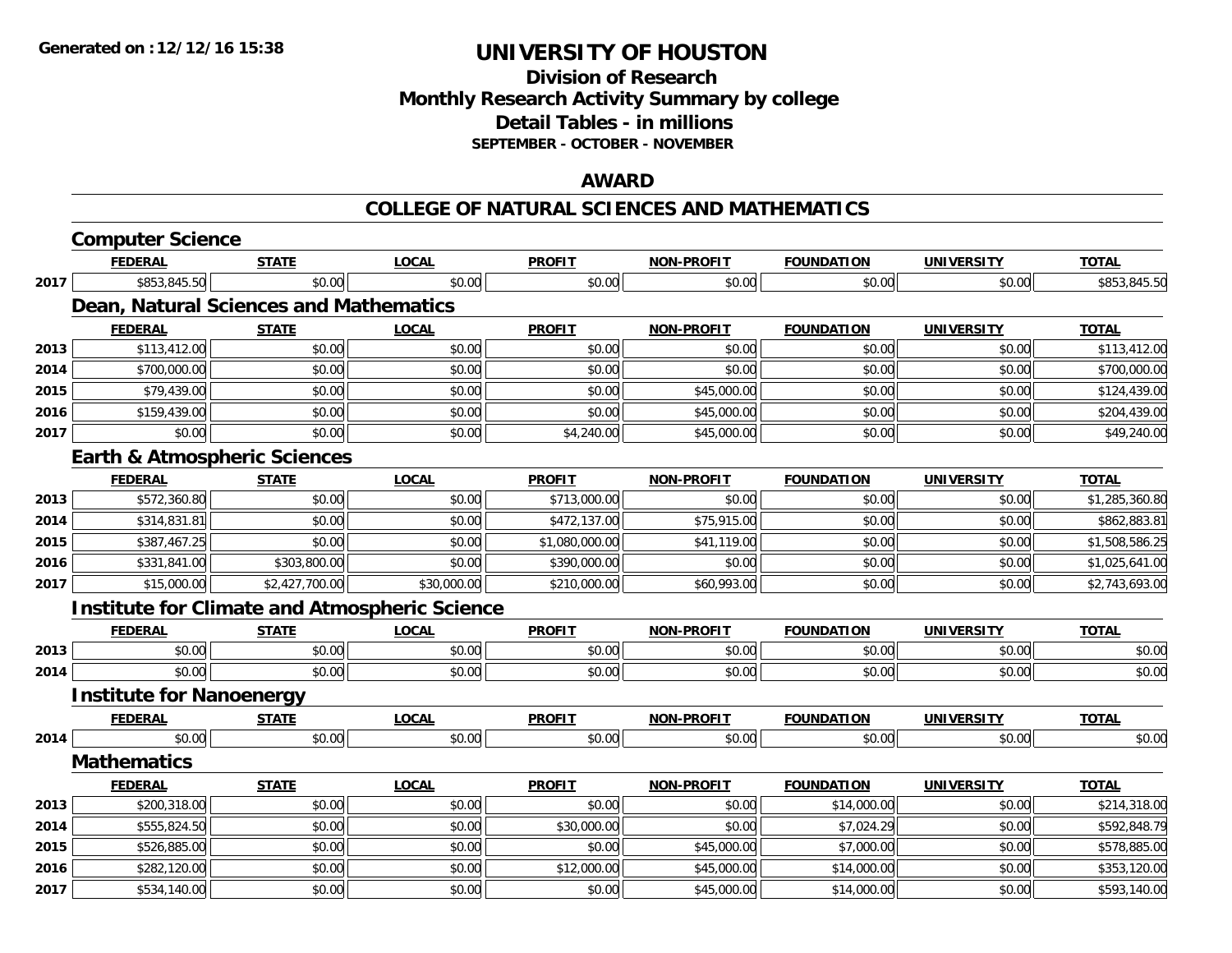## **Division of Research Monthly Research Activity Summary by college Detail Tables - in millions SEPTEMBER - OCTOBER - NOVEMBER**

#### **AWARD**

#### **COLLEGE OF NATURAL SCIENCES AND MATHEMATICS**

| <b>Physics</b> |                 |                |              |                |                   |                   |                   |                 |  |  |
|----------------|-----------------|----------------|--------------|----------------|-------------------|-------------------|-------------------|-----------------|--|--|
|                | <b>FEDERAL</b>  | <b>STATE</b>   | <b>LOCAL</b> | <b>PROFIT</b>  | <b>NON-PROFIT</b> | <b>FOUNDATION</b> | <b>UNIVERSITY</b> | <b>TOTAL</b>    |  |  |
| 2013           | \$1,718,675.98  | \$0.00         | \$0.00       | \$99,400.00    | \$56,040.00       | \$0.00            | \$0.00            | \$1,874,115.98  |  |  |
| 2014           | \$1,335,013.42  | \$0.00         | \$0.00       | \$40,000.00    | \$0.00            | \$0.00            | \$0.00            | \$1,375,013.42  |  |  |
| 2015           | \$922,284.00    | \$0.00         | \$0.00       | \$99,400.00    | \$0.00            | \$0.00            | \$0.00            | \$1,021,684.00  |  |  |
| 2016           | \$1,563,979.25  | \$0.00         | \$0.00       | \$0.00         | \$0.00            | \$0.00            | \$0.00            | \$1,563,979.25  |  |  |
| 2017           | \$923,284.95    | \$0.00         | \$0.00       | \$38,160.00    | \$0.00            | \$0.00            | \$0.00            | \$961,444.95    |  |  |
| Total          | \$20,914,820.97 | \$2,949,330.25 | \$30,000.00  | \$3,930,724.00 | \$1,907,173.01    | \$181,024.29      | \$0.00            | \$29,913,072.52 |  |  |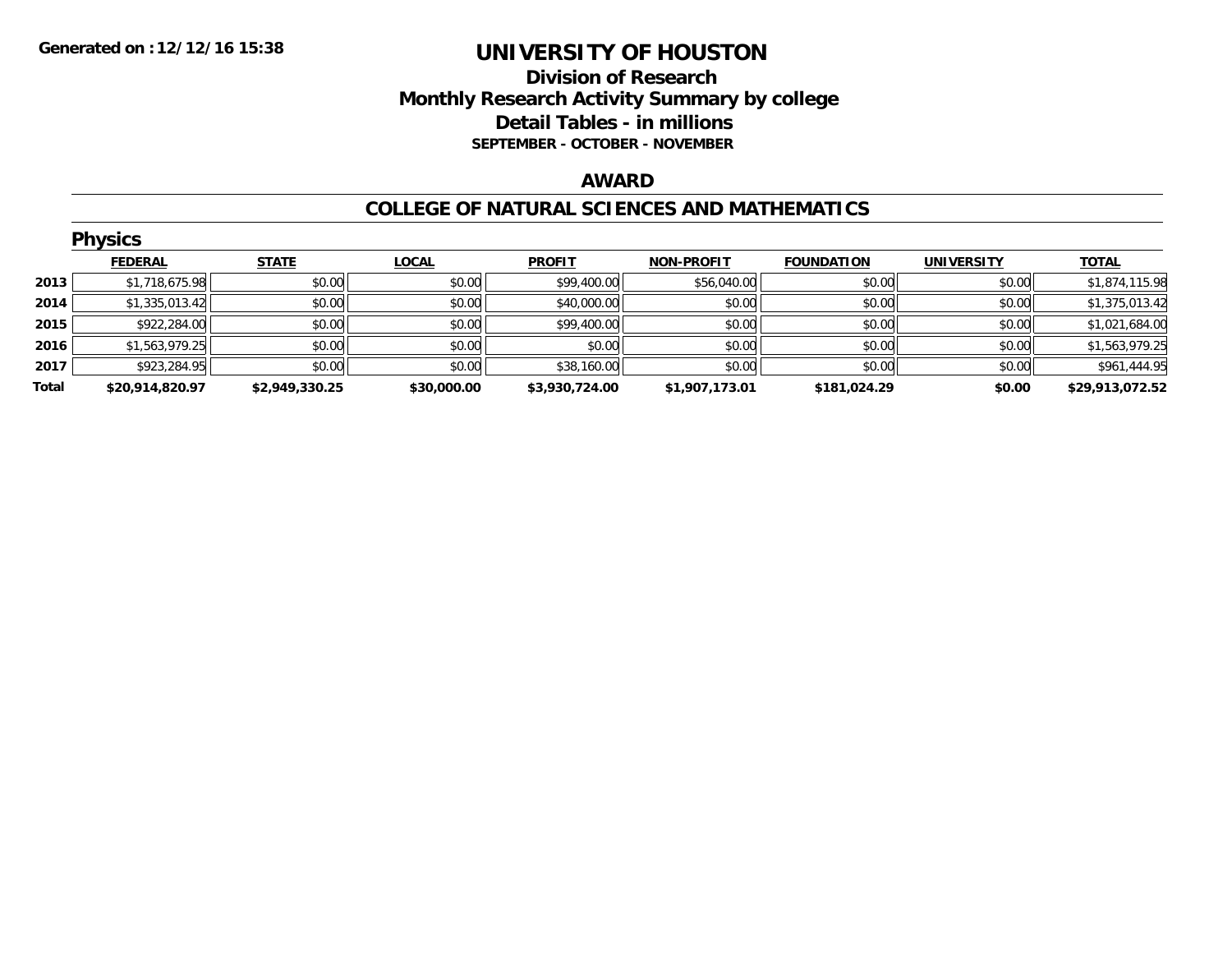### **Division of Research Monthly Research Activity Summary by college Detail Tables - in millions SEPTEMBER - OCTOBER - NOVEMBER**

#### **AWARD**

#### **COLLEGE OF OPTOMETRY**

## **Optometry Vision Sciences**

|       | <b>FEDERAL</b> | <b>STATE</b> | <b>LOCAL</b> | <b>PROFIT</b>  | <b>NON-PROFIT</b> | <b>FOUNDATION</b> | <b>UNIVERSITY</b> | <u>TOTAL</u>    |
|-------|----------------|--------------|--------------|----------------|-------------------|-------------------|-------------------|-----------------|
| 2013  | \$1,524,745.80 | \$0.00       | \$0.00       | \$867,168.00   | \$0.00            | \$0.00            | \$102,670.00      | \$2,494,583.80  |
| 2014  | \$2,271,254.00 | \$0.00       | \$0.00       | \$527,228.40   | \$0.00            | \$0.00            | \$184,640.00      | \$2,983,122.40  |
| 2015  | \$2,312,041.25 | \$0.00       | \$0.00       | \$52,000.00    | \$0.00            | \$0.00            | \$0.00            | \$2,364,041.25  |
| 2016  | \$988,917.00   | \$0.00       | \$0.00       | \$24,728.32    | \$0.00            | \$0.00            | \$0.00            | \$1,013,645.32  |
| 2017  | \$1.074.193.75 | \$0.00       | \$0.00       | \$0.00         | \$0.00            | \$37,422.49       | \$37,510.00       | \$1,149,126.24  |
| Total | \$8,171,151.80 | \$0.00       | \$0.00       | \$1,471,124.72 | \$0.00            | \$37,422.49       | \$324,820.00      | \$10,004,519.01 |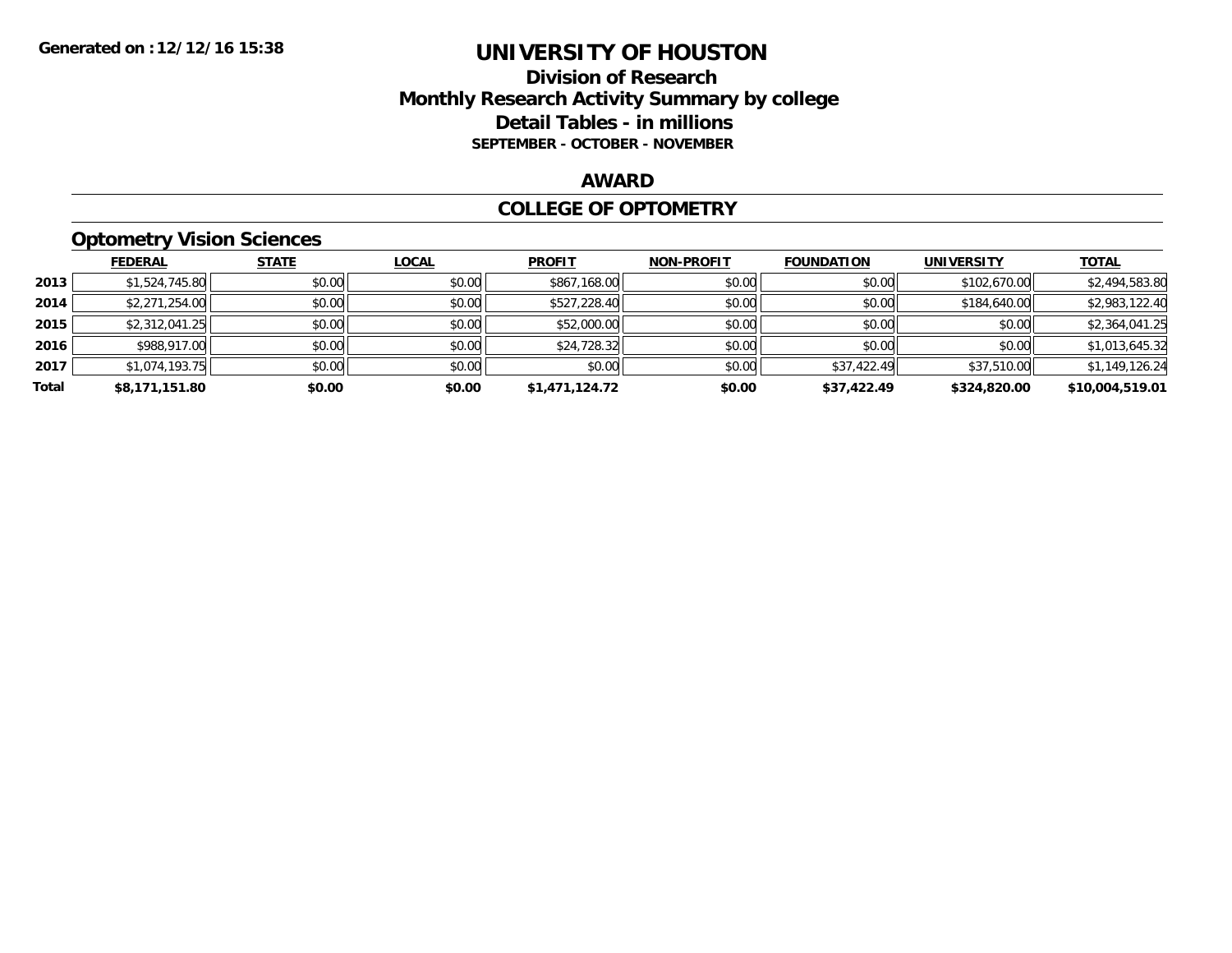### **Division of Research Monthly Research Activity Summary by college Detail Tables - in millions SEPTEMBER - OCTOBER - NOVEMBER**

### **AWARD**

|       |                                               |              |                                                           | <b>COLLEGE OF PHARMACY</b> |                   |                   |                   |                |
|-------|-----------------------------------------------|--------------|-----------------------------------------------------------|----------------------------|-------------------|-------------------|-------------------|----------------|
|       |                                               |              | <b>Center for Experimental Therapeutics and Pharmacoi</b> |                            |                   |                   |                   |                |
|       | <b>FEDERAL</b>                                | <b>STATE</b> | <b>LOCAL</b>                                              | <b>PROFIT</b>              | <b>NON-PROFIT</b> | <b>FOUNDATION</b> | <b>UNIVERSITY</b> | <b>TOTAL</b>   |
| 2013  | \$0.00                                        | \$0.00       | \$0.00                                                    | \$0.00                     | \$0.00            | \$0.00            | \$0.00            | \$0.00         |
| 2014  | \$0.00                                        | \$0.00       | \$0.00                                                    | \$0.00                     | \$0.00            | \$0.00            | \$0.00            | \$0.00         |
|       | <b>Clinical Pharmacy &amp; Administration</b> |              |                                                           |                            |                   |                   |                   |                |
|       | <b>FEDERAL</b>                                | <b>STATE</b> | <b>LOCAL</b>                                              | <b>PROFIT</b>              | <b>NON-PROFIT</b> | <b>FOUNDATION</b> | <b>UNIVERSITY</b> | <b>TOTAL</b>   |
| 2013  | \$0.00                                        | \$0.00       | \$0.00                                                    | \$180,532.00               | \$0.00            | \$0.00            | \$0.00            | \$180,532.00   |
| 2014  | \$0.00                                        | \$0.00       | \$0.00                                                    | \$90,375.00                | \$0.00            | \$0.00            | \$0.00            | \$90,375.00    |
| 2015  | \$0.00                                        | \$171,798.00 | \$0.00                                                    | \$0.00                     | \$34,710.00       | \$0.00            | \$0.00            | \$206,508.00   |
| 2016  | \$229,490.00                                  | \$225,000.00 | \$0.00                                                    | \$36,203.90                | \$0.00            | \$0.00            | \$0.00            | \$490,693.90   |
| 2017  | \$234,732.00                                  | \$225,000.00 | \$0.00                                                    | \$31,000.00                | \$5,000.00        | \$0.00            | \$0.00            | \$495,732.00   |
|       | Dean, Pharmacy                                |              |                                                           |                            |                   |                   |                   |                |
|       | <b>FEDERAL</b>                                | <b>STATE</b> | <b>LOCAL</b>                                              | <b>PROFIT</b>              | <b>NON-PROFIT</b> | <b>FOUNDATION</b> | <b>UNIVERSITY</b> | <b>TOTAL</b>   |
| 2013  | \$0.00                                        | \$0.00       | \$0.00                                                    | \$0.00                     | \$0.00            | \$0.00            | \$0.00            | \$0.00         |
| 2014  | \$0.00                                        | \$0.00       | \$0.00                                                    | \$0.00                     | \$0.00            | \$0.00            | \$0.00            | \$0.00         |
| 2015  | \$0.00                                        | \$0.00       | \$0.00                                                    | \$0.00                     | \$0.00            | \$0.00            | \$0.00            | \$0.00         |
|       | <b>Pharm Health Outcomes &amp; Policy</b>     |              |                                                           |                            |                   |                   |                   |                |
|       | <b>FEDERAL</b>                                | <b>STATE</b> | <b>LOCAL</b>                                              | <b>PROFIT</b>              | <b>NON-PROFIT</b> | <b>FOUNDATION</b> | <b>UNIVERSITY</b> | <b>TOTAL</b>   |
| 2013  | \$188,183.00                                  | \$0.00       | \$0.00                                                    | \$0.00                     | \$0.00            | \$0.00            | \$0.00            | \$188,183.00   |
| 2017  | \$0.00                                        | \$8,268.00   | \$0.00                                                    | \$79,954.69                | \$0.00            | \$0.00            | \$0.00            | \$88,222.69    |
|       |                                               |              | <b>Pharmacological and Pharmaceutical Sciences</b>        |                            |                   |                   |                   |                |
|       | <b>FEDERAL</b>                                | <b>STATE</b> | <b>LOCAL</b>                                              | <b>PROFIT</b>              | <b>NON-PROFIT</b> | <b>FOUNDATION</b> | <b>UNIVERSITY</b> | <b>TOTAL</b>   |
| 2013  | \$386,320.00                                  | \$0.00       | \$0.00                                                    | \$0.00                     | \$0.00            | \$0.00            | \$0.00            | \$386,320.00   |
| 2014  | \$372,923.00                                  | \$0.00       | \$0.00                                                    | \$0.00                     | \$0.00            | \$88,961.00       | \$0.00            | \$461,884.00   |
| 2015  | \$697,416.00                                  | \$0.00       | \$0.00                                                    | \$8,700.00                 | \$0.00            | \$0.00            | \$0.00            | \$706,116.00   |
| 2016  | \$0.00                                        | \$0.00       | \$0.00                                                    | \$0.00                     | \$0.00            | \$0.00            | \$0.00            | \$0.00         |
| 2017  | \$327,115.00                                  | \$0.00       | \$0.00                                                    | \$0.00                     | \$0.00            | \$0.00            | \$0.00            | \$327,115.00   |
| Total | \$2.436.179.00                                | \$630.066.00 | \$0.00                                                    | \$426.765.59               | \$39.710.00       | \$88.961.00       | \$0.00            | \$3.621.681.59 |

**\$2,436,179.00 \$630,066.00 \$0.00 \$426,765.59 \$39,710.00 \$88,961.00 \$0.00 \$3,621,681.59**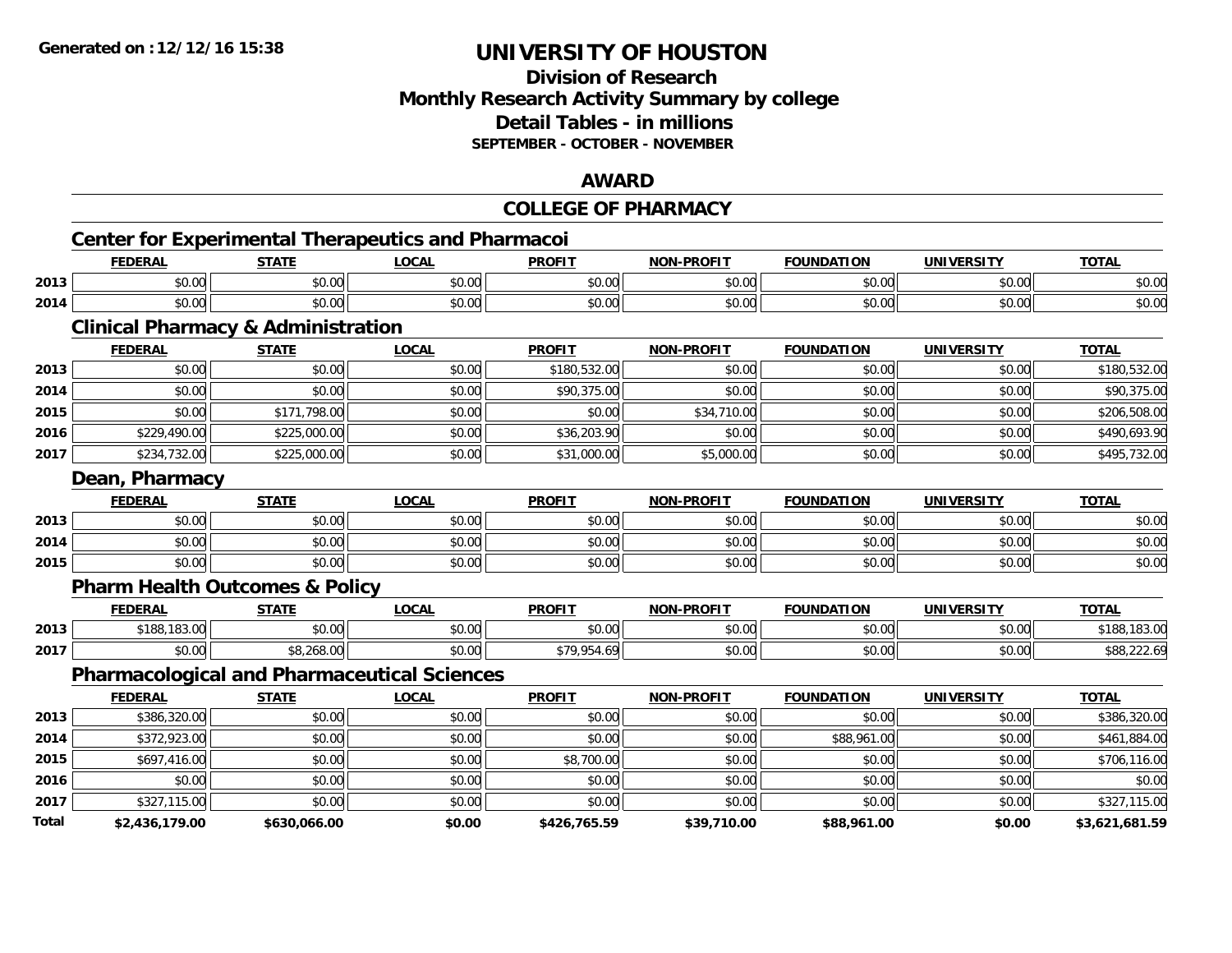**2017**

# **UNIVERSITY OF HOUSTON**

## **Division of ResearchMonthly Research Activity Summary by college Detail Tables - in millions SEPTEMBER - OCTOBER - NOVEMBER**

### **AWARD**

|      |                                                          |              |              | <b>COLLEGE OF TECHNOLOGY</b> |                   |                   |                   |              |
|------|----------------------------------------------------------|--------------|--------------|------------------------------|-------------------|-------------------|-------------------|--------------|
|      | <b>Center for Information Security, Research and Edu</b> |              |              |                              |                   |                   |                   |              |
|      | <b>FEDERAL</b>                                           | <b>STATE</b> | <b>LOCAL</b> | <b>PROFIT</b>                | <b>NON-PROFIT</b> | <b>FOUNDATION</b> | <b>UNIVERSITY</b> | <b>TOTAL</b> |
| 2017 | \$0.00                                                   | \$0.00       | \$0.00       | \$0.00                       | \$0.00            | \$0.00            | \$0.00            | \$0.00       |
|      | <b>Center for Technology Literacy</b>                    |              |              |                              |                   |                   |                   |              |
|      | <b>FEDERAL</b>                                           | <b>STATE</b> | <b>LOCAL</b> | <b>PROFIT</b>                | <b>NON-PROFIT</b> | <b>FOUNDATION</b> | <b>UNIVERSITY</b> | <b>TOTAL</b> |
| 2015 | \$50,678.80                                              | \$0.00       | \$0.00       | \$10,833.00                  | \$0.00            | \$0.00            | \$0.00            | \$61,511.80  |
| 2016 | \$31,567.00                                              | \$0.00       | \$0.00       | \$0.00                       | \$0.00            | \$0.00            | \$0.00            | \$31,567.00  |
|      | <b>Construction Management</b>                           |              |              |                              |                   |                   |                   |              |
|      | <b>FEDERAL</b>                                           | <b>STATE</b> | <b>LOCAL</b> | <b>PROFIT</b>                | <b>NON-PROFIT</b> | <b>FOUNDATION</b> | <b>UNIVERSITY</b> | <b>TOTAL</b> |
| 2013 | \$0.00                                                   | \$74,568.00  | \$0.00       | \$0.00                       | \$0.00            | \$0.00            | \$0.00            | \$74,568.00  |
| 2016 | \$0.00                                                   | \$148,282.00 | \$0.00       | \$0.00                       | \$0.00            | \$0.00            | \$0.00            | \$148,282.00 |
| 2017 | \$0.00                                                   | \$36,373.48  | \$0.00       | \$0.00                       | \$0.00            | \$0.00            | \$0.00            | \$36,373.48  |
|      | Dean, Technology                                         |              |              |                              |                   |                   |                   |              |
|      | <b>FEDERAL</b>                                           | <b>STATE</b> | <b>LOCAL</b> | <b>PROFIT</b>                | <b>NON-PROFIT</b> | <b>FOUNDATION</b> | <b>UNIVERSITY</b> | <b>TOTAL</b> |
| 2013 | \$0.00                                                   | \$0.00       | \$0.00       | \$0.00                       | \$0.00            | \$0.00            | \$0.00            | \$0.00       |
|      | <b>Engineering Technology</b>                            |              |              |                              |                   |                   |                   |              |
|      | <b>FEDERAL</b>                                           | <b>STATE</b> | <b>LOCAL</b> | <b>PROFIT</b>                | <b>NON-PROFIT</b> | <b>FOUNDATION</b> | <b>UNIVERSITY</b> | <b>TOTAL</b> |
| 2013 | \$261,215.00                                             | \$0.00       | \$0.00       | \$0.00                       | \$0.00            | \$0.00            | \$0.00            | \$261,215.00 |
| 2014 | \$900,000.00                                             | \$0.00       | \$0.00       | \$0.00                       | \$0.00            | \$0.00            | \$0.00            | \$900,000.00 |
| 2015 | \$44,778.00                                              | \$0.00       | \$0.00       | \$0.00                       | \$0.00            | \$0.00            | \$0.00            | \$44,778.00  |
| 2016 | \$157,580.50                                             | \$0.00       | \$0.00       | \$0.00                       | \$0.00            | \$0.00            | \$0.00            | \$157,580.50 |
| 2017 | \$185,460.68                                             | \$0.00       | \$0.00       | \$0.00                       | \$0.00            | \$0.00            | \$0.00            | \$185,460.68 |
|      | <b>Human Development and Consumer Science</b>            |              |              |                              |                   |                   |                   |              |
|      | <b>FEDERAL</b>                                           | <b>STATE</b> | <b>LOCAL</b> | <b>PROFIT</b>                | <b>NON-PROFIT</b> | <b>FOUNDATION</b> | <b>UNIVERSITY</b> | <b>TOTAL</b> |
| 2014 | \$5,000.00                                               | \$0.00       | \$0.00       | \$0.00                       | \$0.00            | \$0.00            | \$0.00            | \$5,000.00   |
| 2017 | \$19,997.00                                              | \$0.00       | \$0.00       | \$30,000.00                  | \$0.00            | \$0.00            | \$0.00            | \$49,997.00  |
|      | <b>Information &amp; Logistics Technology</b>            |              |              |                              |                   |                   |                   |              |
|      | <b>FEDERAL</b>                                           | <b>STATE</b> | <b>LOCAL</b> | <b>PROFIT</b>                | <b>NON-PROFIT</b> | <b>FOUNDATION</b> | <b>UNIVERSITY</b> | <b>TOTAL</b> |
| 2016 | \$170,115.50                                             | \$0.00       | \$0.00       | \$0.00                       | \$0.00            | \$0.00            | \$0.00            | \$170,115.50 |

\$447,733.32 \$0.00 \$0.00 \$10,665.00 \$11,300.00 \$0.00 \$0.00 \$469,698.32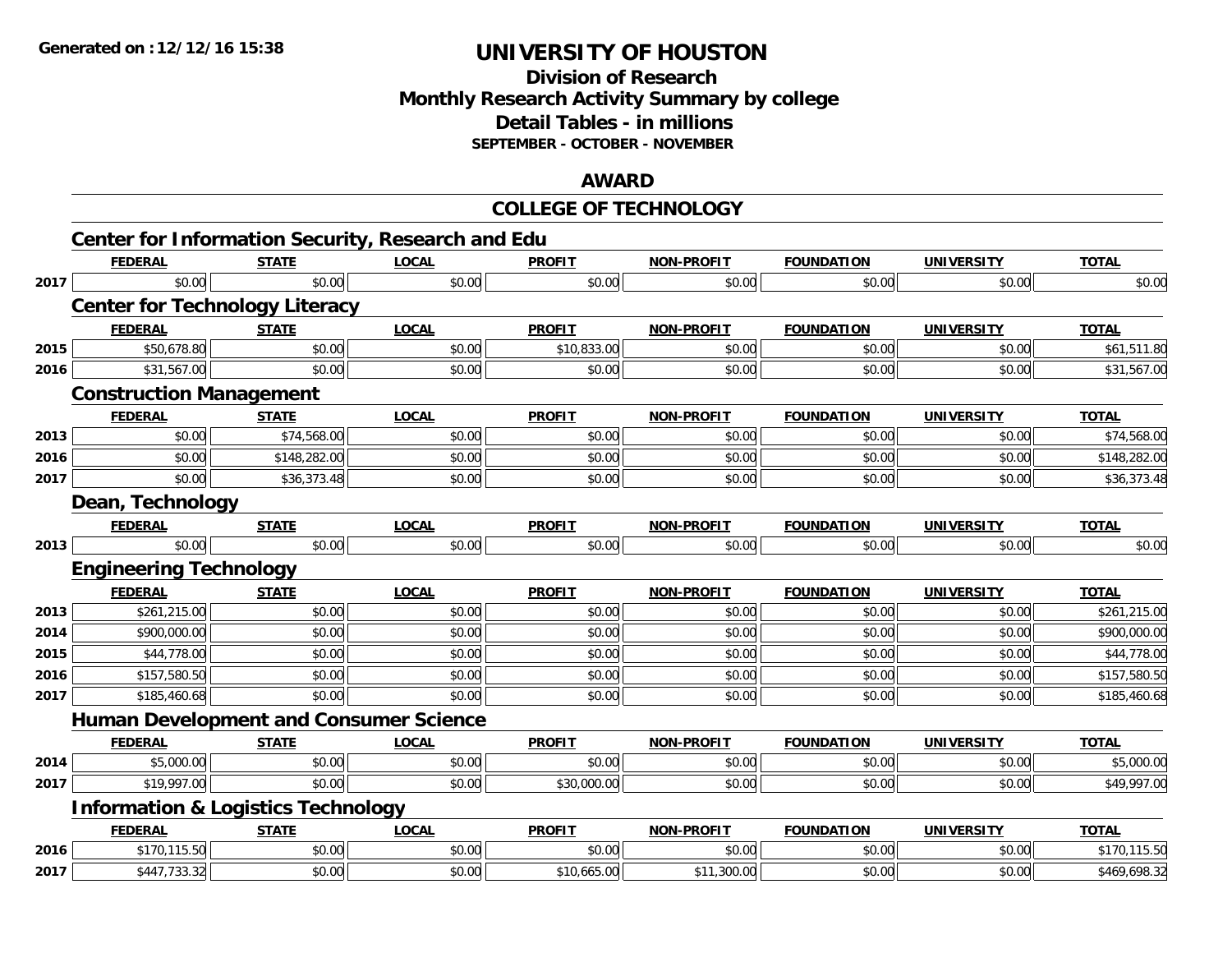### **Division of Research Monthly Research Activity Summary by college Detail Tables - in millions SEPTEMBER - OCTOBER - NOVEMBER**

#### **AWARD**

#### **COLLEGE OF TECHNOLOGY**

### **Texas Manufacturing Assistance Center**

|              | <b>EDERAL</b>        | <b>STATE</b>                   | <b>LOCAL</b>  | <b>PROFIT</b>   | -PROFIT<br><b>NON</b> | <b>FOUNDATION</b> | <b>UNIVERSITY</b> | <b>TOTAL</b>        |
|--------------|----------------------|--------------------------------|---------------|-----------------|-----------------------|-------------------|-------------------|---------------------|
| 2015         | \$0.00               | \$0.00                         | 0000<br>JU.UU | 0000<br>DU.UU   | \$0.00                | ስ ለሰ<br>טט.טע     | 0.00<br>DU.UG     | \$0.00              |
| <b>Total</b> | .125.80<br>.271<br>. | $*$ 250 222 48<br>\$259,223.48 | \$0.00        | \$51<br>.498.00 | .300.00               | \$0.00            | \$0.00            | .147.28<br>\$2,596, |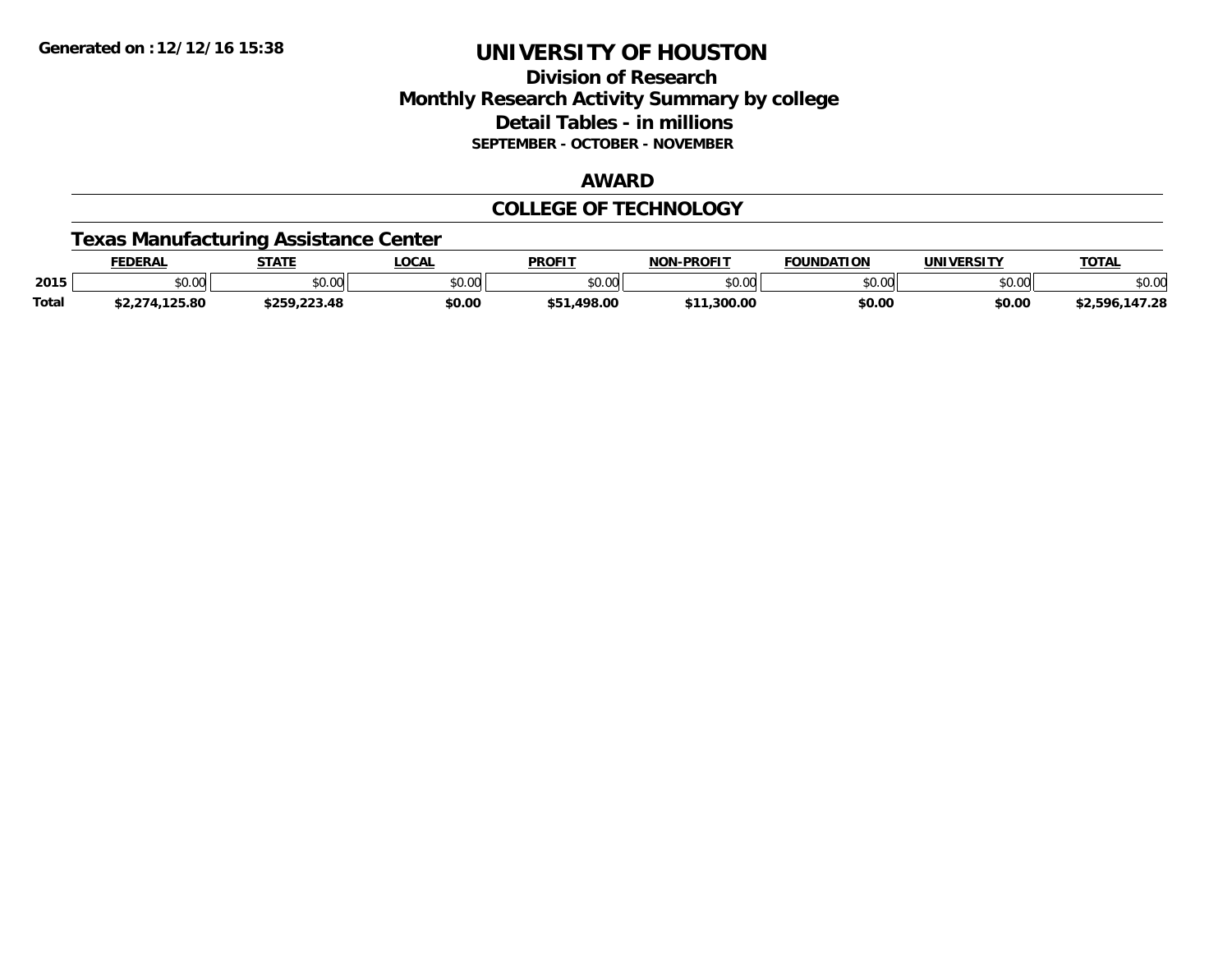### **Division of Research Monthly Research Activity Summary by college Detail Tables - in millions SEPTEMBER - OCTOBER - NOVEMBER**

#### **AWARD**

#### **COLLEGE OF THE ARTS**

|       | Art                    |                                                   |              |               |                   |                   |                   |              |
|-------|------------------------|---------------------------------------------------|--------------|---------------|-------------------|-------------------|-------------------|--------------|
|       | <b>FEDERAL</b>         | <b>STATE</b>                                      | <b>LOCAL</b> | <b>PROFIT</b> | <b>NON-PROFIT</b> | <b>FOUNDATION</b> | <b>UNIVERSITY</b> | <b>TOTAL</b> |
| 2014  | \$1,400.00             | \$0.00                                            | \$0.00       | \$0.00        | \$0.00            | \$0.00            | \$0.00            | \$1,400.00   |
|       | <b>Blaffer Gallery</b> |                                                   |              |               |                   |                   |                   |              |
|       | <b>FEDERAL</b>         | <b>STATE</b>                                      | <b>LOCAL</b> | <b>PROFIT</b> | <b>NON-PROFIT</b> | <b>FOUNDATION</b> | <b>UNIVERSITY</b> | <b>TOTAL</b> |
| 2014  | \$0.00                 | \$14,000.00                                       | \$0.00       | \$0.00        | \$0.00            | \$0.00            | \$0.00            | \$14,000.00  |
| 2015  | \$25,000.00            | \$0.00                                            | \$0.00       | \$0.00        | \$0.00            | \$0.00            | \$0.00            | \$25,000.00  |
| 2016  | \$0.00                 | \$0.00                                            | \$0.00       | \$0.00        | \$47,997.00       | \$0.00            | \$0.00            | \$47,997.00  |
|       |                        | <b>Cynthia Woods Mitchell Center for the Arts</b> |              |               |                   |                   |                   |              |
|       | <b>FEDERAL</b>         | <b>STATE</b>                                      | <b>LOCAL</b> | <b>PROFIT</b> | <b>NON-PROFIT</b> | <b>FOUNDATION</b> | <b>UNIVERSITY</b> | <b>TOTAL</b> |
| 2013  | \$0.00                 | \$6,000.00                                        | \$0.00       | \$0.00        | \$0.00            | \$0.00            | \$0.00            | \$6,000.00   |
| 2014  | \$0.00                 | \$0.00                                            | \$0.00       | \$5,000.00    | \$0.00            | \$700.00          | \$0.00            | \$5,700.00   |
|       | <b>School of Music</b> |                                                   |              |               |                   |                   |                   |              |
|       | <b>FEDERAL</b>         | <b>STATE</b>                                      | <b>LOCAL</b> | <b>PROFIT</b> | <b>NON-PROFIT</b> | <b>FOUNDATION</b> | <b>UNIVERSITY</b> | <b>TOTAL</b> |
| 2014  | \$0.00                 | \$9,000.00                                        | \$0.00       | \$0.00        | \$0.00            | \$0.00            | \$0.00            | \$9,000.00   |
| 2016  | \$0.00                 | \$0.00                                            | \$0.00       | \$0.00        | \$10,000.00       | \$0.00            | \$0.00            | \$10,000.00  |
| Total | \$26,400.00            | \$29,000.00                                       | \$0.00       | \$5,000.00    | \$57,997.00       | \$700.00          | \$0.00            | \$119,097.00 |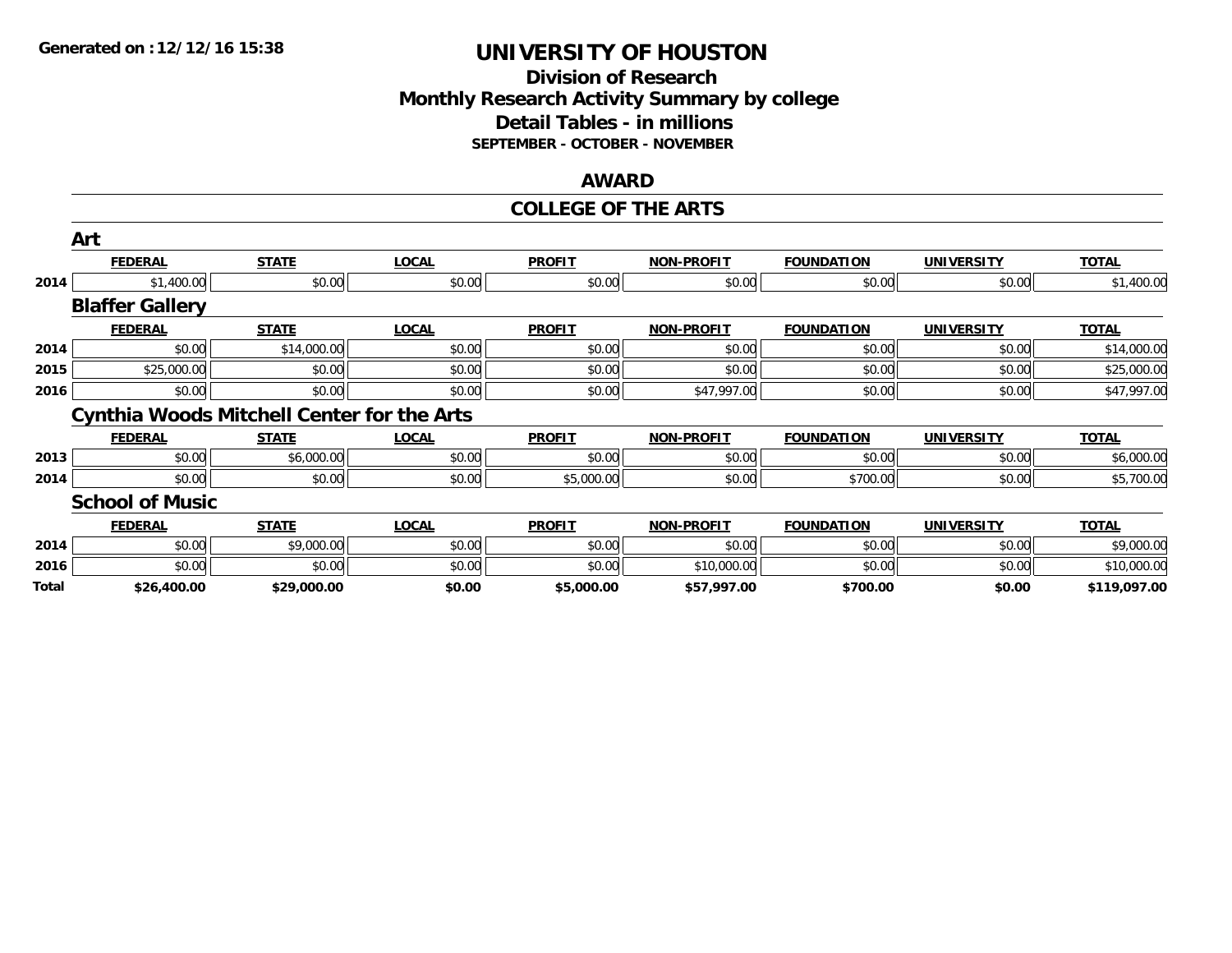## **Division of ResearchMonthly Research Activity Summary by college Detail Tables - in millions SEPTEMBER - OCTOBER - NOVEMBER**

#### **AWARD**

# **CULLEN COLLEGE OF ENGINEERING**

|      | <b>Biomedical Engineering</b>                            |              |              |               |                   |                   |                   |                |
|------|----------------------------------------------------------|--------------|--------------|---------------|-------------------|-------------------|-------------------|----------------|
|      | <b>FEDERAL</b>                                           | <b>STATE</b> | <b>LOCAL</b> | <b>PROFIT</b> | <b>NON-PROFIT</b> | <b>FOUNDATION</b> | <b>UNIVERSITY</b> | <b>TOTAL</b>   |
| 2013 | \$406,394.00                                             | \$0.00       | \$0.00       | \$0.00        | \$0.00            | \$0.00            | \$0.00            | \$406,394.00   |
| 2014 | \$741,802.00                                             | \$0.00       | \$0.00       | \$0.00        | \$0.00            | \$0.00            | \$0.00            | \$741,802.00   |
| 2015 | \$109,117.00                                             | \$0.00       | \$0.00       | \$0.00        | \$0.00            | \$0.00            | \$0.00            | \$109,117.00   |
| 2016 | \$2,300.00                                               | \$0.00       | \$0.00       | \$0.00        | \$0.00            | \$0.00            | \$100,400.00      | \$102,700.00   |
| 2017 | \$1,164,994.01                                           | \$0.00       | \$0.00       | \$0.00        | \$0.00            | \$0.00            | \$0.00            | \$1,164,994.01 |
|      | <b>Center for Innovative Grouting Materials and Tech</b> |              |              |               |                   |                   |                   |                |
|      | <b>FEDERAL</b>                                           | <b>STATE</b> | <b>LOCAL</b> | <b>PROFIT</b> | <b>NON-PROFIT</b> | <b>FOUNDATION</b> | <b>UNIVERSITY</b> | <b>TOTAL</b>   |
| 2013 | \$0.00                                                   | \$0.00       | \$0.00       | \$0.00        | \$0.00            | \$0.00            | \$0.00            | \$0.00         |
| 2014 | \$0.00                                                   | \$0.00       | \$0.00       | \$0.00        | \$0.00            | \$0.00            | \$0.00            | \$0.00         |
|      | <b>Chemical Engineering</b>                              |              |              |               |                   |                   |                   |                |
|      | <b>FEDERAL</b>                                           | <b>STATE</b> | <b>LOCAL</b> | <b>PROFIT</b> | <b>NON-PROFIT</b> | <b>FOUNDATION</b> | <b>UNIVERSITY</b> | <b>TOTAL</b>   |
| 2013 | \$1,317,298.22                                           | \$26,500.00  | \$0.00       | \$115,518.00  | \$200,000.00      | \$0.00            | \$0.00            | \$1,659,316.22 |
| 2014 | \$1,284,748.30                                           | \$0.00       | \$0.00       | \$207,500.00  | \$0.00            | \$42,250.00       | \$0.00            | \$1,534,498.30 |
| 2015 | \$984,056.90                                             | \$409,609.00 | \$0.00       | \$0.00        | \$0.00            | \$30,000.00       | \$0.00            | \$1,423,665.90 |
| 2016 | \$1,326,709.32                                           | \$0.00       | \$0.00       | \$400,000.00  | \$0.00            | \$0.00            | \$0.00            | \$1,726,709.32 |
| 2017 | \$149,289.80                                             | \$0.00       | \$0.00       | \$45,097.00   | \$55,000.00       | \$0.00            | \$0.00            | \$249,386.80   |
|      | <b>Civil Engineering</b>                                 |              |              |               |                   |                   |                   |                |
|      | <b>FEDERAL</b>                                           | <b>STATE</b> | <b>LOCAL</b> | <b>PROFIT</b> | <b>NON-PROFIT</b> | <b>FOUNDATION</b> | <b>UNIVERSITY</b> | <b>TOTAL</b>   |
| 2013 | \$2,376,146.53                                           | \$274,310.00 | \$0.00       | \$35,000.00   | \$39,170.70       | \$0.00            | \$0.00            | \$2,724,627.23 |
| 2014 | \$972,197.71                                             | \$370,641.00 | \$0.00       | \$408,425.50  | \$0.00            | \$0.00            | \$0.00            | \$1,751,264.21 |
| 2015 | \$1,177,146.98                                           | \$183,769.00 | \$0.00       | \$49,967.00   | \$0.00            | \$0.00            | \$0.00            | \$1,410,882.98 |
| 2016 | \$1,491,409.00                                           | \$270,769.00 | \$0.00       | \$0.00        | \$0.00            | \$92,936.42       | \$0.00            | \$1,855,114.42 |
| 2017 | \$3,389,859.00                                           | \$519,770.94 | \$0.00       | \$7,498.50    | \$25,000.00       | \$0.00            | \$550.00          | \$3,942,678.44 |
|      | Dean, Engineering                                        |              |              |               |                   |                   |                   |                |
|      | <b>FEDERAL</b>                                           | <b>STATE</b> | <b>LOCAL</b> | <b>PROFIT</b> | <b>NON-PROFIT</b> | <b>FOUNDATION</b> | <b>UNIVERSITY</b> | <b>TOTAL</b>   |
| 2013 | \$39,999.10                                              | \$0.00       | \$0.00       | \$0.00        | \$0.00            | \$0.00            | \$0.00            | \$39,999.10    |
| 2014 | \$0.00                                                   | \$0.00       | \$0.00       | \$0.00        | \$0.00            | \$0.00            | \$0.00            | \$0.00         |
| 2015 | \$0.00                                                   | \$0.00       | \$0.00       | \$0.00        | \$0.00            | \$0.00            | \$0.00            | \$0.00         |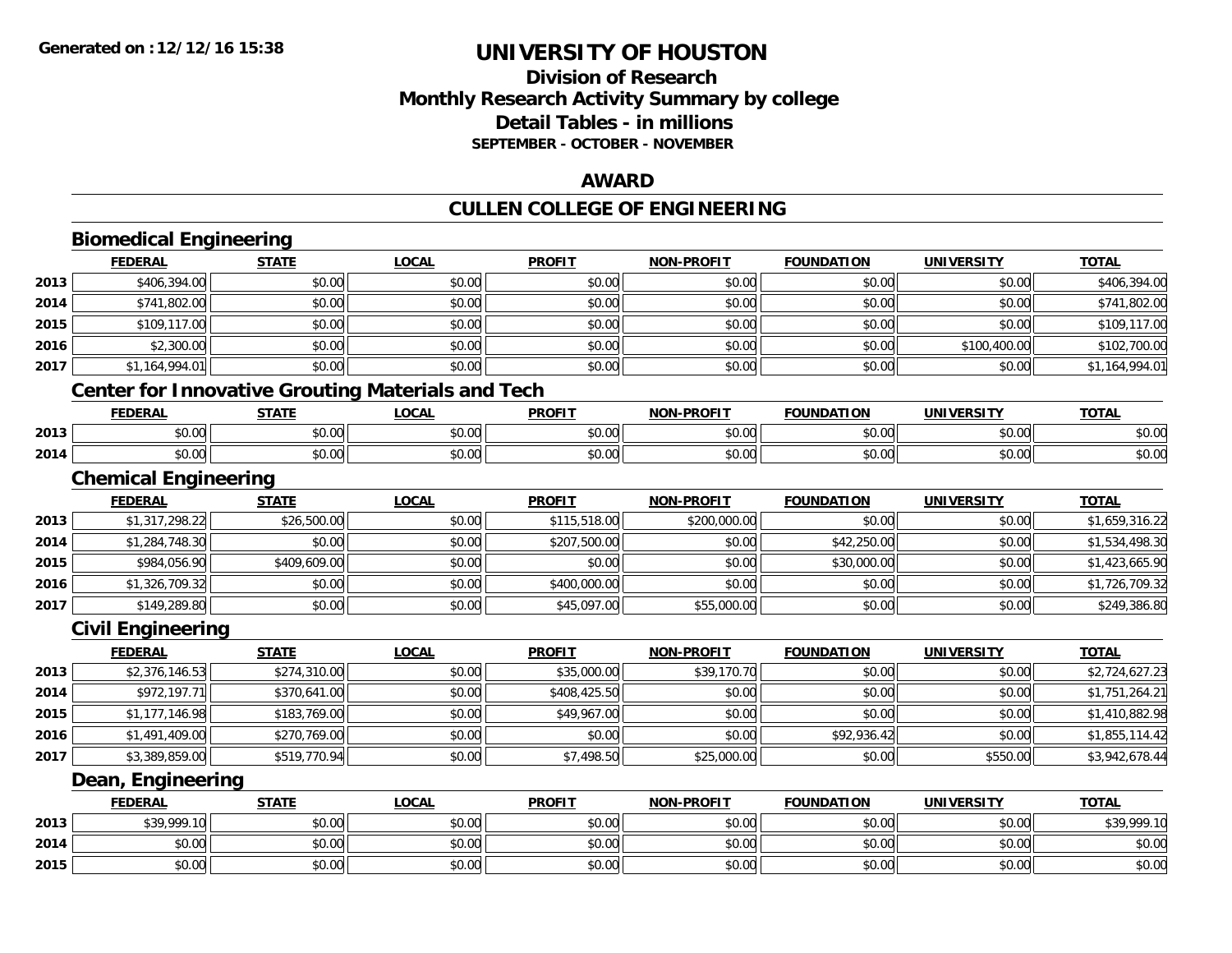## **Division of ResearchMonthly Research Activity Summary by college Detail Tables - in millionsSEPTEMBER - OCTOBER - NOVEMBER**

#### **AWARD**

## **CULLEN COLLEGE OF ENGINEERING**

## **Electrical & Computer Engineering**

|      | <u>FEDERAL</u> | <b>STATE</b> | <u>LOCAL</u> | <b>PROFIT</b> | <b>NON-PROFIT</b> | <b>FOUNDATION</b> | <b>UNIVERSITY</b> | <b>TOTAL</b>   |
|------|----------------|--------------|--------------|---------------|-------------------|-------------------|-------------------|----------------|
| 2013 | \$872,646.05   | \$10,000.00  | \$0.00       | \$205,698.00  | \$221,967.30      | \$0.00            | \$0.00            | \$1,310,311.35 |
| 2014 | \$748,195.70   | \$0.00       | \$0.00       | \$30,000.00   | \$0.00            | \$87,500.00       | \$0.00            | \$865,695.70   |
| 2015 | \$2,118,437.86 | \$34,401.00  | \$0.00       | \$55,000.00   | \$0.00            | \$0.00            | \$0.00            | \$2,207,838.86 |
| 2016 | \$1,404,446.68 | \$14,392.00  | \$0.00       | \$0.00        | \$0.00            | \$0.00            | \$0.00            | \$1,418,838.68 |
| 2017 | \$1,574,791.50 | \$0.00       | \$0.00       | \$0.00        | \$80,000.00       | \$0.00            | \$0.00            | \$1,654,791.50 |

## **Industrial Engineering**

|      | <b>FEDERAL</b> | <b>STATE</b> | <b>LOCAL</b> | <b>PROFIT</b> | <b>NON-PROFIT</b> | <b>FOUNDATION</b> | <b>UNIVERSITY</b> | <b>TOTAL</b> |
|------|----------------|--------------|--------------|---------------|-------------------|-------------------|-------------------|--------------|
| 2013 | \$0.00         | \$39,855.00  | \$0.00       | \$0.00        | \$0.00            | \$0.00            | \$0.00            | \$39,855.00  |
| 2014 | \$132,655.00   | \$17,115.00  | \$0.00       | \$0.00        | \$0.00            | \$0.00            | \$0.00            | \$149,770.00 |
| 2015 | \$40,179.84    | \$27,356.00  | \$0.00       | \$22,184.00   | \$0.00            | \$0.00            | \$0.00            | \$89,719.84  |
| 2016 | \$220,000.00   | \$10,160.00  | \$0.00       | \$25,648.00   | \$0.00            | \$0.00            | \$0.00            | \$255,808.00 |
| 2017 | \$0.00         | \$12,985.29  | \$0.00       | \$0.00        | \$0.00            | \$0.00            | \$0.00            | \$12,985.29  |

## **Mechanical Engineering**

|      | <b>FEDERAL</b> | <b>STATE</b>   | <u>LOCAL</u> | <b>PROFIT</b> | <b>NON-PROFIT</b> | <b>FOUNDATION</b> | <b>UNIVERSITY</b> | <b>TOTAL</b>   |
|------|----------------|----------------|--------------|---------------|-------------------|-------------------|-------------------|----------------|
| 2013 | \$413,997.53   | \$0.00         | \$0.00       | \$250,232.00  | \$22,000.00       | \$0.00            | \$0.00            | \$686,229.53   |
| 2014 | \$216,317.00   | \$0.00         | \$0.00       | \$59,029.00   | \$0.00            | \$0.00            | \$0.00            | \$275,346.00   |
| 2015 | \$1,177,167.00 | \$0.00         | \$0.00       | \$34,992.00   | \$75,000.00       | \$118,838.50      | \$0.00            | \$1,405,997.50 |
| 2016 | \$878,700.00   | \$0.00         | \$0.00       | \$0.00        | \$75,000.00       | \$47,919.96       | \$0.00            | \$1,001,619.96 |
| 2017 | \$56,000.00    | \$3,060,500.00 | \$0.00       | \$165,799.50  | \$130,000.00      | \$0.00            | \$0.00            | \$3,412,299.50 |

### **National Center for Airborne Laser Mapping**

|      | <b>FEDERAL</b>   | STATE  | <u>LOCAL</u> | <b>PROFIT</b> | <b>NON-PROFIT</b> | <b>FOUNDATION</b> | UNIVERSITY | T <u>OTAL</u> |
|------|------------------|--------|--------------|---------------|-------------------|-------------------|------------|---------------|
| 2013 | \$60,206.10      | \$0.00 | \$0.00       | \$0.00        | \$0.00            | \$0.00            | \$0.00     | \$60,206.10   |
| 2014 | \$450,000.00     | \$0.00 | \$0.00       | \$0.00        | \$0.00            | \$0.00            | \$0.00     | 450,000.00    |
| 2016 | .702.00<br>\$114 | \$0.00 | \$0.00       | \$0.00        | \$0.00            | \$0.00            | \$0.00     | .702.00       |

#### **Petroleum Engineering**

|      | <b>FEDERAL</b> | <b>STATE</b> | <b>LOCAL</b> | <b>PROFIT</b> | <b>NON-PROFIT</b> | <b>FOUNDATION</b> | <b>UNIVERSITY</b> | <b>TOTAL</b> |
|------|----------------|--------------|--------------|---------------|-------------------|-------------------|-------------------|--------------|
| 2013 | \$72,180.00    | \$0.00       | \$0.00       | \$0.00        | \$0.00            | \$0.00            | \$0.00            | \$72,180.00  |
| 2014 | \$27,820.00    | \$0.00       | \$0.00       | \$0.00        | \$0.00            | \$0.00            | \$0.00            | \$27,820.00  |
| 2015 | \$0.00         | \$0.00       | \$0.00       | \$200,000.00  | \$0.00            | \$0.00            | \$0.00            | \$200,000.00 |
| 2016 | \$0.00         | \$0.00       | \$0.00       | \$60,000.00   | \$0.00            | \$0.00            | \$0.00            | \$60,000.00  |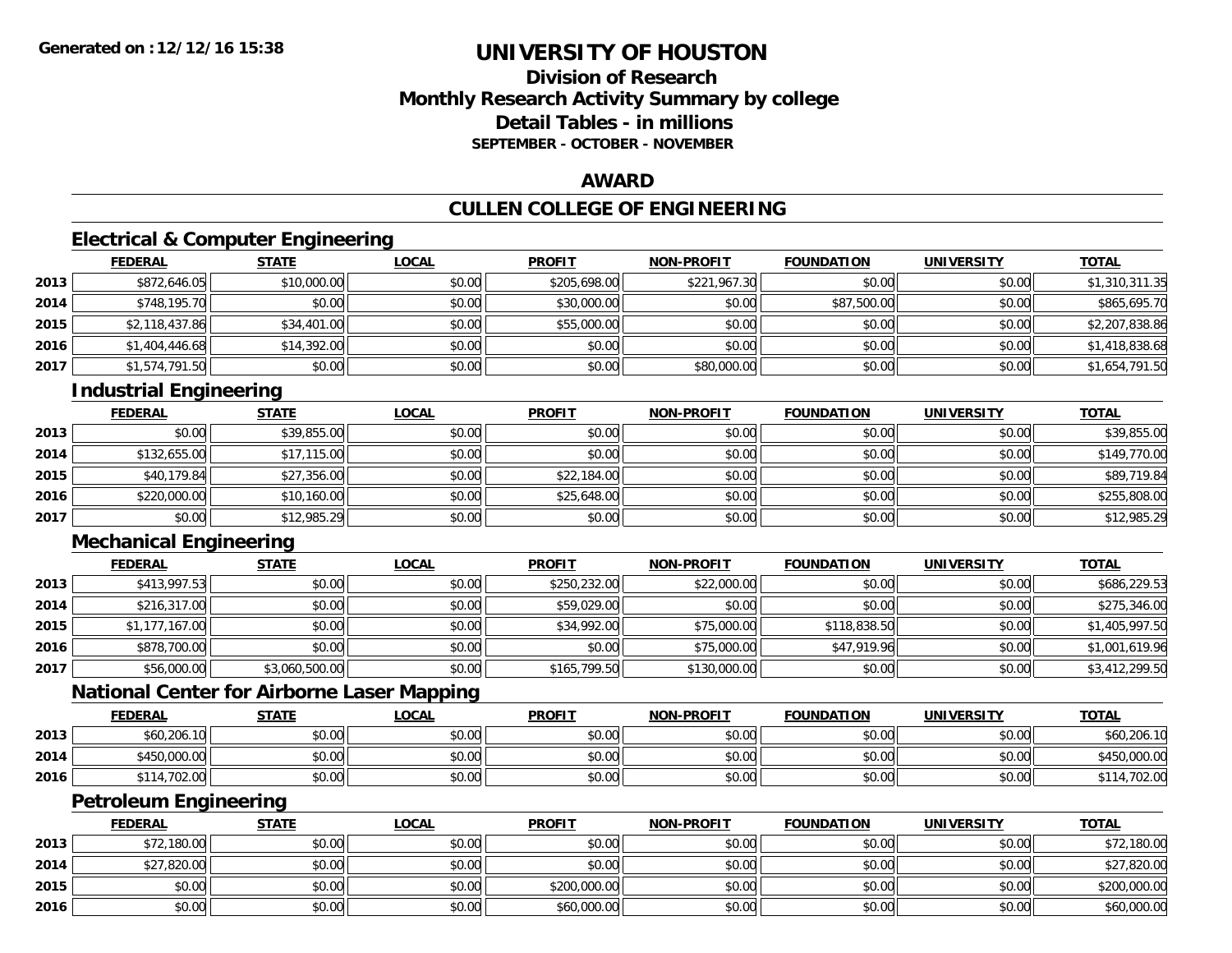### **Division of Research Monthly Research Activity Summary by college Detail Tables - in millions SEPTEMBER - OCTOBER - NOVEMBER**

#### **AWARD**

# **CULLEN COLLEGE OF ENGINEERING**

#### **Petroleum Engineering**

|              | <b>FEDERAL</b>  | <b>STATE</b>   | .OCAL          | <b>PROFIT</b>  | <b>NON-PROFIT</b> | <b>FOUNDATION</b> | UNIVERSITY   | <b>TOTAL</b>    |
|--------------|-----------------|----------------|----------------|----------------|-------------------|-------------------|--------------|-----------------|
| 2017         | \$0.00          | 044,350.00     | en uu<br>JU.UU | \$66,000.00    | \$0.00            | \$0.00            | \$0.00       | 110,350.00      |
| <b>Total</b> | \$27,511,910.12 | \$8,326,483.23 | \$0.00         | \$2,443,588.50 | \$923.138.00      | \$419,444.88      | \$100,950.00 | \$39.725.514.73 |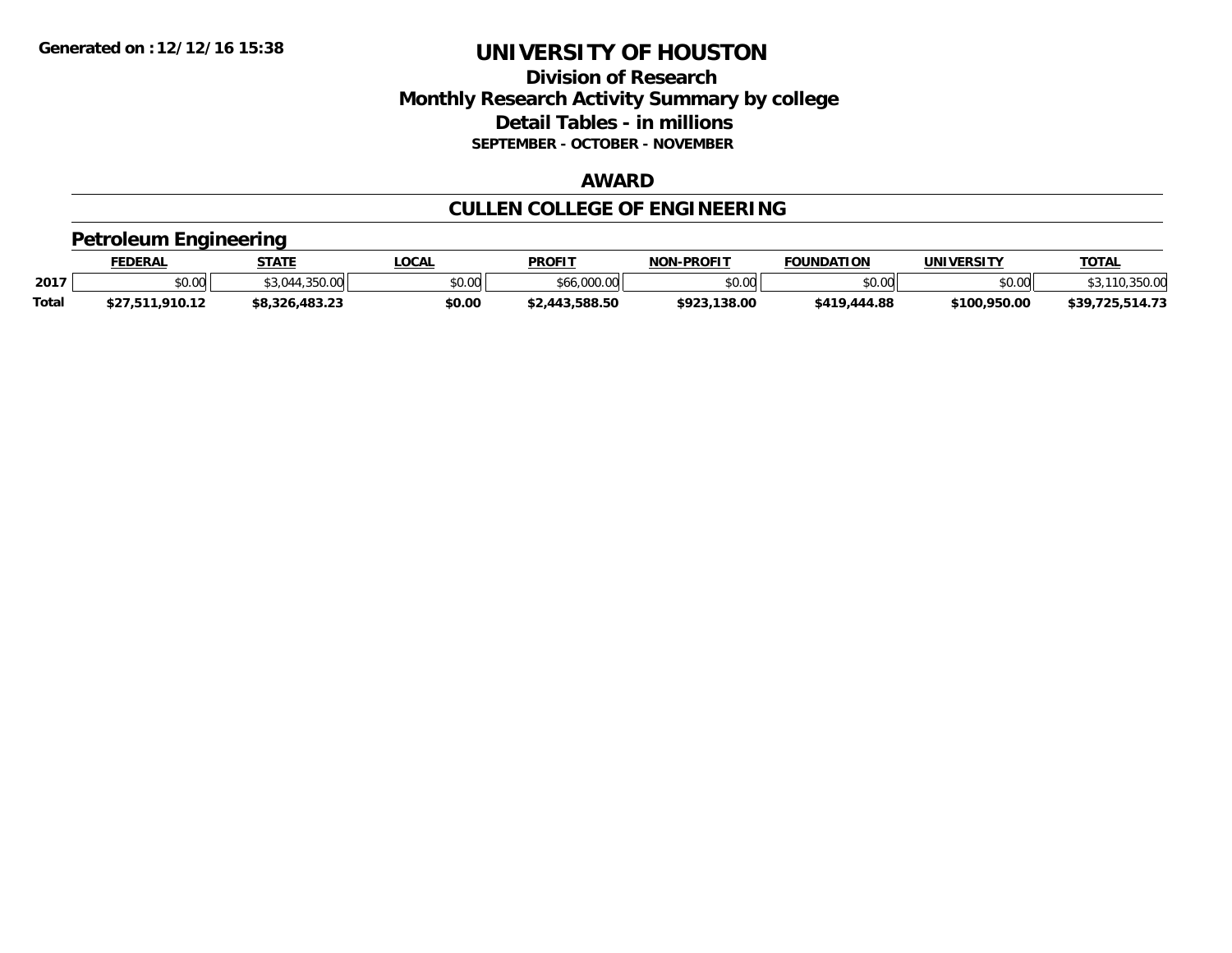## **Division of ResearchMonthly Research Activity Summary by college Detail Tables - in millions SEPTEMBER - OCTOBER - NOVEMBER**

#### **AWARD**

## **DIVISION OF RESEARCH**

# **Center for Advanced Computing and Data Systems**

|      | <b>FEDERAL</b>                                            | <b>STATE</b> | <b>LOCAL</b> | <b>PROFIT</b> | <b>NON-PROFIT</b> | <b>FOUNDATION</b> | <b>UNIVERSITY</b> | <b>TOTAL</b> |
|------|-----------------------------------------------------------|--------------|--------------|---------------|-------------------|-------------------|-------------------|--------------|
| 2013 | \$100,000.00                                              | \$0.00       | \$0.00       | \$0.00        | \$1,000.00        | \$0.00            | \$0.00            | \$101,000.00 |
| 2014 | \$7,475.00                                                | \$0.00       | \$0.00       | \$0.00        | \$0.00            | \$0.00            | \$0.00            | \$7,475.00   |
| 2015 | \$0.00                                                    | \$0.00       | \$0.00       | \$0.00        | \$0.00            | \$0.00            | \$0.00            | \$0.00       |
| 2016 | \$0.00                                                    | \$0.00       | \$0.00       | \$0.00        | \$0.00            | \$0.00            | \$0.00            | \$0.00       |
|      | <b>Center for Advanced Materials</b>                      |              |              |               |                   |                   |                   |              |
|      | <b>FEDERAL</b>                                            | <b>STATE</b> | <b>LOCAL</b> | <b>PROFIT</b> | <b>NON-PROFIT</b> | <b>FOUNDATION</b> | <b>UNIVERSITY</b> | <b>TOTAL</b> |
| 2013 | \$0.00                                                    | \$0.00       | \$0.00       | \$0.00        | \$0.00            | \$0.00            | \$0.00            | \$0.00       |
| 2014 | \$0.00                                                    | \$0.00       | \$0.00       | \$0.00        | \$0.00            | \$0.00            | \$0.00            | \$0.00       |
| 2015 | \$0.00                                                    | \$0.00       | \$0.00       | \$0.00        | \$0.00            | \$0.00            | \$0.00            | \$0.00       |
| 2016 | \$0.00                                                    | \$0.00       | \$0.00       | \$0.00        | \$0.00            | \$0.00            | \$0.00            | \$0.00       |
|      | <b>Center for Biomedical &amp; Environmental Genomics</b> |              |              |               |                   |                   |                   |              |
|      | <b>FEDERAL</b>                                            | <b>STATE</b> | <b>LOCAL</b> | <b>PROFIT</b> | <b>NON-PROFIT</b> | <b>FOUNDATION</b> | <b>UNIVERSITY</b> | <b>TOTAL</b> |
| 2013 | \$0.00                                                    | \$0.00       | \$0.00       | \$0.00        | \$0.00            | \$0.00            | \$0.00            | \$0.00       |
|      | <b>Division of Research</b>                               |              |              |               |                   |                   |                   |              |
|      | <b>FEDERAL</b>                                            | <b>STATE</b> | <b>LOCAL</b> | <b>PROFIT</b> | <b>NON-PROFIT</b> | <b>FOUNDATION</b> | <b>UNIVERSITY</b> | <b>TOTAL</b> |
| 2013 | \$0.00                                                    | \$0.00       | \$0.00       | \$0.00        | \$0.00            | \$0.00            | \$0.00            | \$0.00       |
| 2014 | \$0.00                                                    | \$0.00       | \$0.00       | \$0.00        | \$0.00            | \$0.00            | \$0.00            | \$0.00       |
| 2015 | \$0.00                                                    | \$0.00       | \$0.00       | \$0.00        | \$0.00            | \$0.00            | \$0.00            | \$0.00       |
| 2016 | \$0.00                                                    | \$0.00       | \$0.00       | \$0.00        | \$0.00            | \$0.00            | \$0.00            | \$0.00       |
|      | <b>Office of Contracts and Grants</b>                     |              |              |               |                   |                   |                   |              |
|      | <b>FEDERAL</b>                                            | <b>STATE</b> | <b>LOCAL</b> | <b>PROFIT</b> | <b>NON-PROFIT</b> | <b>FOUNDATION</b> | <b>UNIVERSITY</b> | <b>TOTAL</b> |
| 2014 | \$0.00                                                    | \$0.00       | \$0.00       | \$0.00        | \$0.00            | \$0.00            | \$0.00            | \$0.00       |
|      | <b>TcSUH</b>                                              |              |              |               |                   |                   |                   |              |
|      | <b>FEDERAL</b>                                            | <b>STATE</b> | <b>LOCAL</b> | <b>PROFIT</b> | <b>NON-PROFIT</b> | <b>FOUNDATION</b> | <b>UNIVERSITY</b> | <b>TOTAL</b> |
| 2013 | \$95,000.00                                               | \$0.00       | \$0.00       | \$0.00        | \$0.00            | \$0.00            | \$0.00            | \$95,000.00  |
| 2014 | \$0.00                                                    | \$0.00       | \$0.00       | \$0.00        | \$0.00            | \$0.00            | \$0.00            | \$0.00       |
| 2015 | \$0.00                                                    | \$0.00       | \$0.00       | \$0.00        | \$0.00            | \$0.00            | \$0.00            | \$0.00       |
| 2016 | \$15,000.00                                               | \$0.00       | \$0.00       | \$0.00        | \$0.00            | \$0.00            | \$0.00            | \$15,000.00  |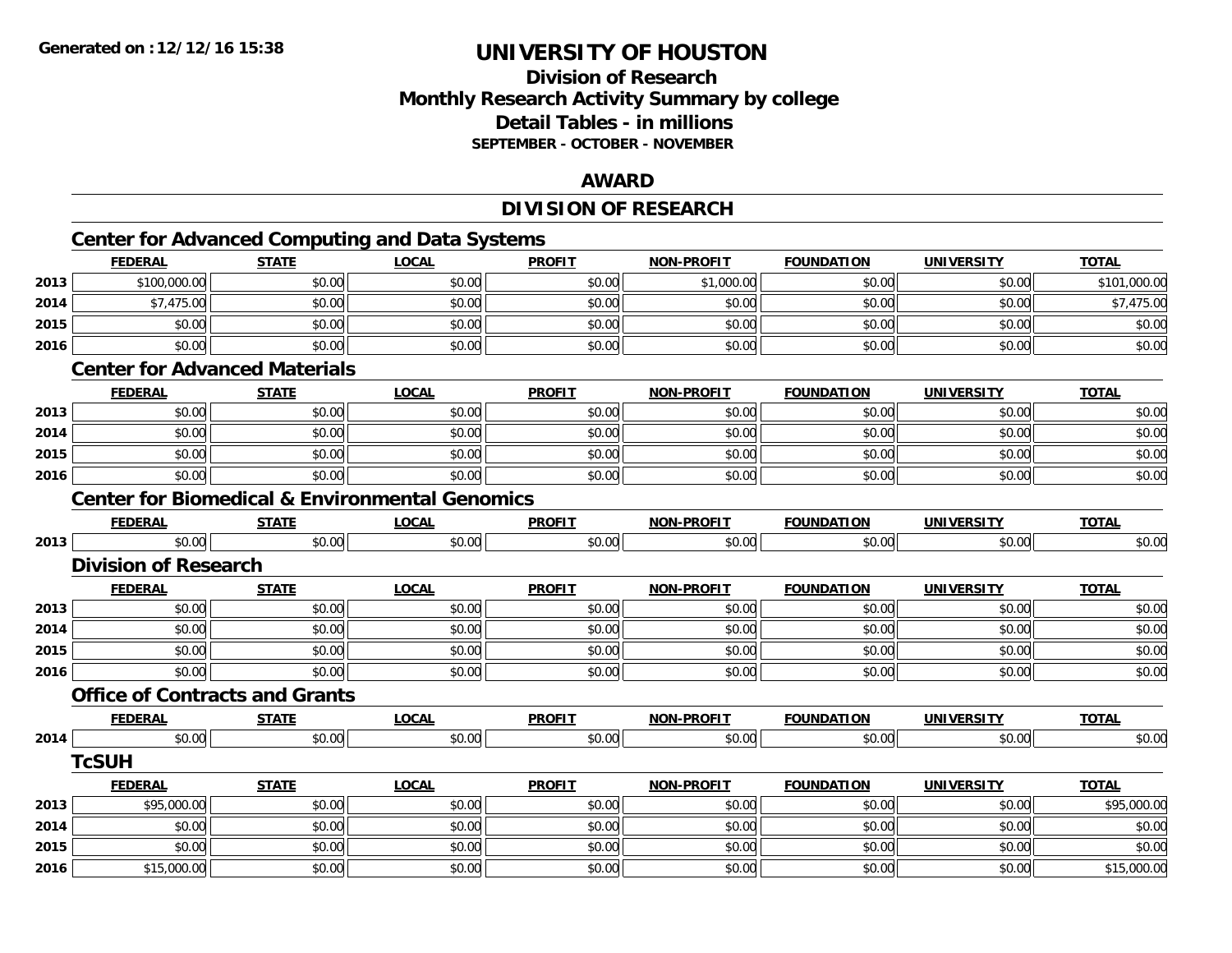## **Division of ResearchMonthly Research Activity Summary by college Detail Tables - in millions SEPTEMBER - OCTOBER - NOVEMBER**

#### **AWARD**

# **DIVISION OF RESEARCH**

## **Texas Obesity Research Center**

|      | <b>FEDERAL</b> | <b>STATE</b> | <b>LOCAL</b> | <b>PROFIT</b> | <b>NON-PROFIT</b> | <b>FOUNDATION</b> | <b>UNIVERSITY</b> | <b>TOTAL</b> |
|------|----------------|--------------|--------------|---------------|-------------------|-------------------|-------------------|--------------|
| 2013 | \$0.00         | \$0.00       | \$0.00       | \$0.00        | \$0.00            | \$0.00            | \$0.00            | \$0.00       |
| 2014 | \$0.00         | \$0.00       | \$0.00       | \$0.00        | \$0.00            | \$0.00            | \$0.00            | \$0.00       |
| 2015 | \$0.00         | \$0.00       | \$0.00       | \$0.00        | \$0.00            | \$0.00            | \$0.00            | \$0.00       |
| 2016 | \$0.00         | \$0.00       | \$0.00       | \$0.00        | \$179,064.00      | \$0.00            | \$0.00            | \$179,064.00 |
| 2017 | \$0.00         | \$0.00       | \$0.00       | \$0.00        | \$0.00            | \$0.00            | \$0.00            | \$0.00       |
|      | <b>TIMES</b>   |              |              |               |                   |                   |                   |              |
|      |                |              |              |               |                   |                   |                   |              |
|      | <b>FEDERAL</b> | <b>STATE</b> | <b>LOCAL</b> | <b>PROFIT</b> | <b>NON-PROFIT</b> | <b>FOUNDATION</b> | <b>UNIVERSITY</b> | <b>TOTAL</b> |
| 2013 | \$699,998.70   | \$0.00       | \$0.00       | \$0.00        | \$0.00            | \$0.00            | \$0.00            | \$699,998.70 |
| 2014 | \$557,252.66   | \$0.00       | \$0.00       | \$0.00        | \$0.00            | \$0.00            | \$0.00            | \$557,252.66 |
| 2015 | \$661,281.25   | \$0.00       | \$0.00       | \$0.00        | \$0.00            | \$0.00            | \$0.00            | \$661,281.25 |
| 2016 | \$56,673.00    | \$0.00       | \$0.00       | \$0.00        | \$0.00            | \$0.00            | \$0.00            | \$56,673.00  |
| 2017 | \$51,467.25    | \$0.00       | \$0.00       | \$0.00        | \$0.00            | \$0.00            | \$0.00            | \$51,467.25  |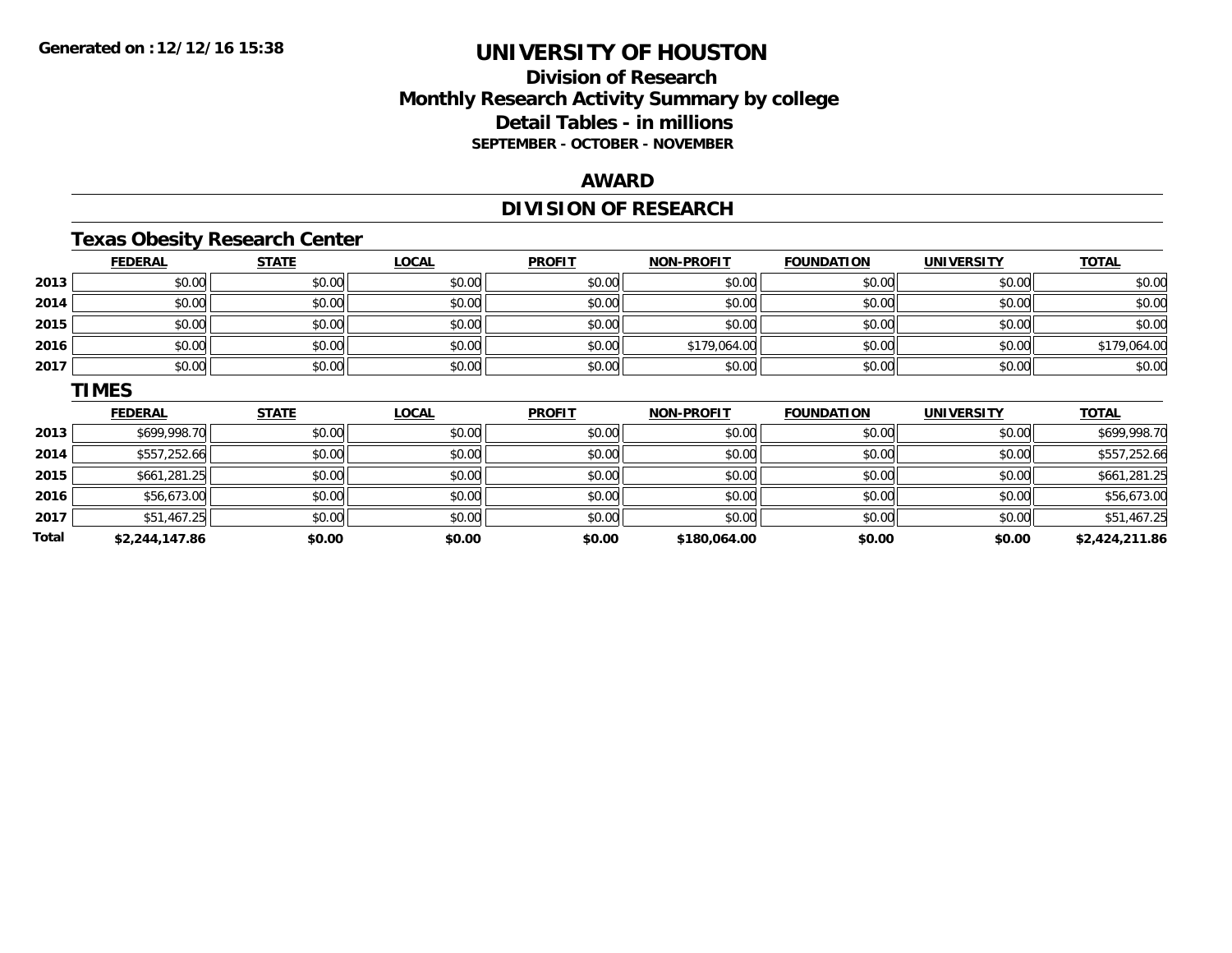## **Division of ResearchMonthly Research Activity Summary by college Detail Tables - in millionsSEPTEMBER - OCTOBER - NOVEMBER**

### **AWARD**

## **GRADUATE COLLEGE OF SOCIAL WORK**

## **Center for Drug and Social Policy Research**

|      | <b>FEDERAL</b> | <b>STATE</b> | <u>LOCAL</u> | <b>PROFIT</b> | <b>NON-PROFIT</b> | <b>FOUNDATION</b> | <b>UNIVERSITY</b> | <b>TOTAL</b> |
|------|----------------|--------------|--------------|---------------|-------------------|-------------------|-------------------|--------------|
| 2013 | \$0.00         | \$0.00       | \$0.00       | \$0.00        | \$0.00            | \$0.00            | \$0.00            | \$0.00       |
| 2015 | \$462,394.00   | \$0.00       | \$0.00       | \$0.00        | \$0.00            | \$0.00            | \$0.00            | \$462,394.00 |
| 2016 | \$75,000.00    | \$0.00       | \$0.00       | \$0.00        | \$0.00            | \$0.00            | \$0.00            | \$75,000.00  |
| 2017 | \$299,979.00   | \$0.00       | \$0.00       | \$0.00        | \$0.00            | \$0.00            | \$0.00            | \$299,979.00 |

### **Center for Health Equities & Evaluation Research**

|      | <b>FEDERAL</b> | <u>STATE</u> | <u>LOCAL</u> | <b>PROFIT</b> | <b>NON-PROFIT</b> | <b>FOUNDATION</b> | <b>UNIVERSITY</b> | <b>TOTAL</b> |
|------|----------------|--------------|--------------|---------------|-------------------|-------------------|-------------------|--------------|
| 2013 | \$249,359.00   | \$0.00       | \$0.00       | \$0.00        | \$0.00            | \$0.00            | \$0.00            | \$249,359.00 |
| 2014 | \$206,260.00   | \$0.00       | \$0.00       | \$0.00        | \$0.00            | \$0.00            | \$0.00            | \$206,260.00 |
| 2015 | \$149,652.00   | \$0.00       | \$0.00       | \$0.00        | \$0.00            | \$0.00            | \$0.00            | \$149,652.00 |
| 2016 | \$240,512.00   | \$0.00       | \$0.00       | \$0.00        | \$0.00            | \$0.00            | \$0.00            | \$240,512.00 |

### **Child & Family for Innovative Research**

|      | <b>FEDERAL</b> | <u>STATE</u> | <u>LOCAL</u> | <b>PROFIT</b> | <b>NON-PROFIT</b> | <b>FOUNDATION</b> | <b>UNIVERSITY</b> | <b>TOTAL</b> |
|------|----------------|--------------|--------------|---------------|-------------------|-------------------|-------------------|--------------|
| 2013 | \$495,166.99   | \$110,342.00 | \$0.00       | \$0.00        | \$0.00            | \$0.00            | \$0.00            | \$605,508.99 |
| 2014 | \$9,999.99     | \$0.00       | \$0.00       | \$0.00        | \$80,000.00       | \$0.00            | \$0.00            | \$89,999.99  |
| 2015 | \$12,458.65    | \$0.00       | \$0.00       | \$0.00        | \$0.00            | \$0.00            | \$0.00            | \$12,458.65  |
| 2016 | \$421,851.00   | \$0.00       | \$0.00       | \$0.00        | \$0.00            | \$0.00            | \$0.00            | \$421,851.00 |
| 2017 | \$644,463.20   | \$0.00       | \$0.00       | \$0.00        | \$0.00            | \$42,115.00       | \$0.00            | \$686,578.20 |

#### **Dean, Social Work**

|       | <b>FEDERAL</b> | <b>STATE</b> | <b>LOCAL</b> | <b>PROFIT</b> | <b>NON-PROFIT</b> | <b>FOUNDATION</b> | <b>UNIVERSITY</b> | <b>TOTAL</b>   |
|-------|----------------|--------------|--------------|---------------|-------------------|-------------------|-------------------|----------------|
| 2013  | \$0.00         | \$0.00       | \$0.00       | \$0.00        | \$0.00            | \$0.00            | \$0.00            | \$0.00         |
| 2014  | \$0.00         | \$0.00       | \$0.00       | \$0.00        | \$0.00            | \$0.00            | \$0.00            | \$0.00         |
| 2015  | \$0.00         | \$0.00       | \$0.00       | \$0.00        | \$0.00            | \$0.00            | \$0.00            | \$0.00         |
| 2016  | \$25,000.00    | \$0.00       | \$0.00       | \$75,000.00   | \$0.00            | \$0.00            | \$0.00            | \$100,000.00   |
| 2017  | \$162,500.00   | \$0.00       | \$0.00       | \$0.00        | \$7,000.00        | \$0.00            | \$0.00            | \$169,500.00   |
| Total | \$3,454,595.83 | \$110,342.00 | \$0.00       | \$75,000.00   | \$87,000.00       | \$42,115.00       | \$0.00            | \$3,769,052.83 |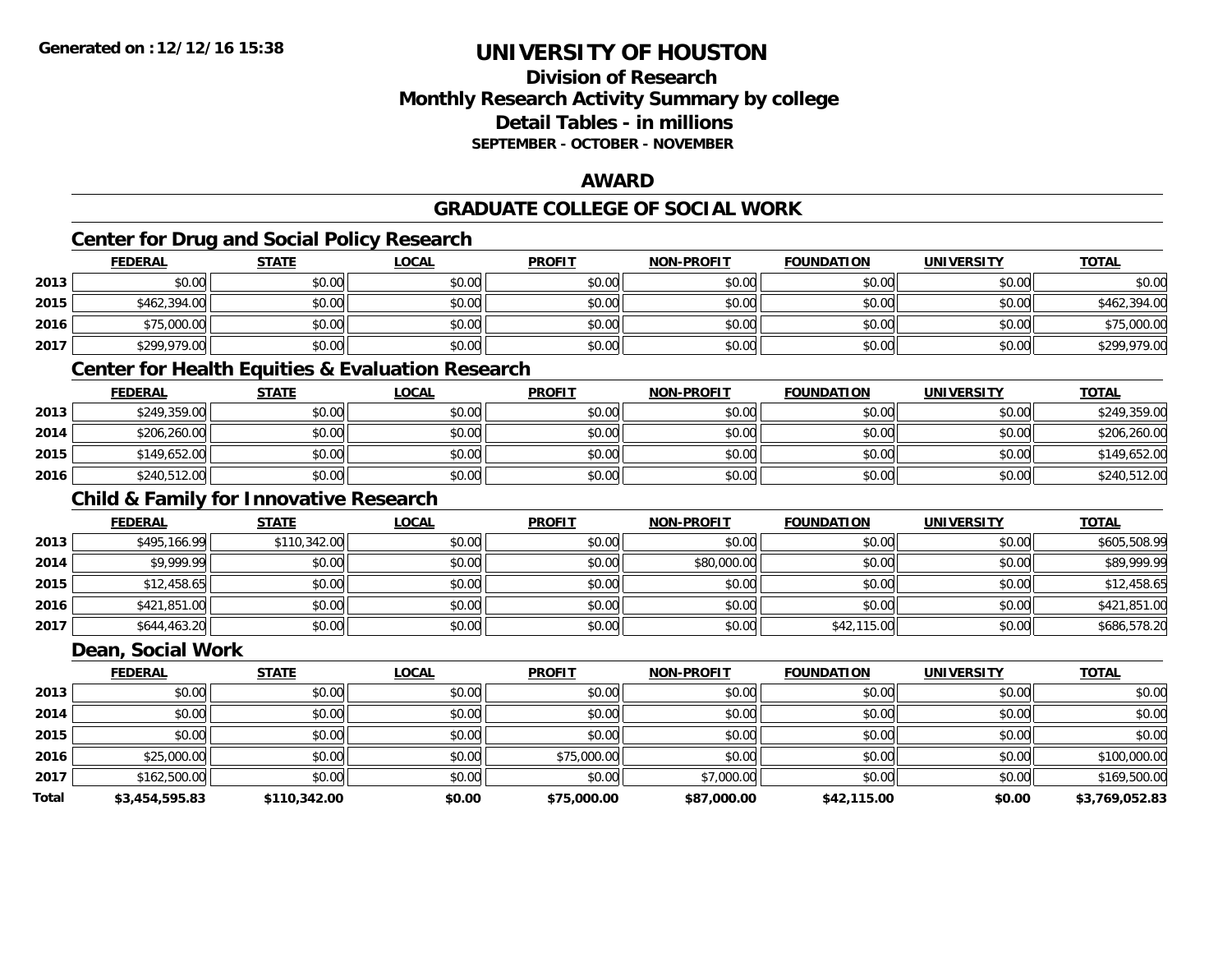### **Division of Research Monthly Research Activity Summary by college Detail Tables - in millions SEPTEMBER - OCTOBER - NOVEMBER**

### **AWARD**

#### **HILTON COLLEGE OF HOTEL AND RESTAURANT MANAGEMENT**

#### **Hotel and Restaurant Management**

|              | <b>FEDERAL</b> | <b>STATE</b> | <u>LOCAL</u> | <b>PROFIT</b> | <b>NON-PROFIT</b> | <b>FOUNDATION</b> | <b>UNIVERSITY</b> | <b>TOTAL</b> |
|--------------|----------------|--------------|--------------|---------------|-------------------|-------------------|-------------------|--------------|
| 2014         | \$0.00         | \$0.00       | \$0.00       | \$0.00        | \$0.00            | \$58,902.00       | \$0.00            | \$58,902.00  |
| 2016         | \$223,304.40   | \$0.00       | \$0.00       | \$0.00        | \$0.00            | \$0.00            | \$0.00            | \$223,304.40 |
| 2017         | \$50,000.00    | \$0.00       | \$0.00       | \$0.00        | \$0.00            | \$0.00            | \$0.00            | \$50,000.00  |
| <b>Total</b> | \$273,304.40   | \$0.00       | \$0.00       | \$0.00        | \$0.00            | \$58,902.00       | \$0.00            | \$332,206.40 |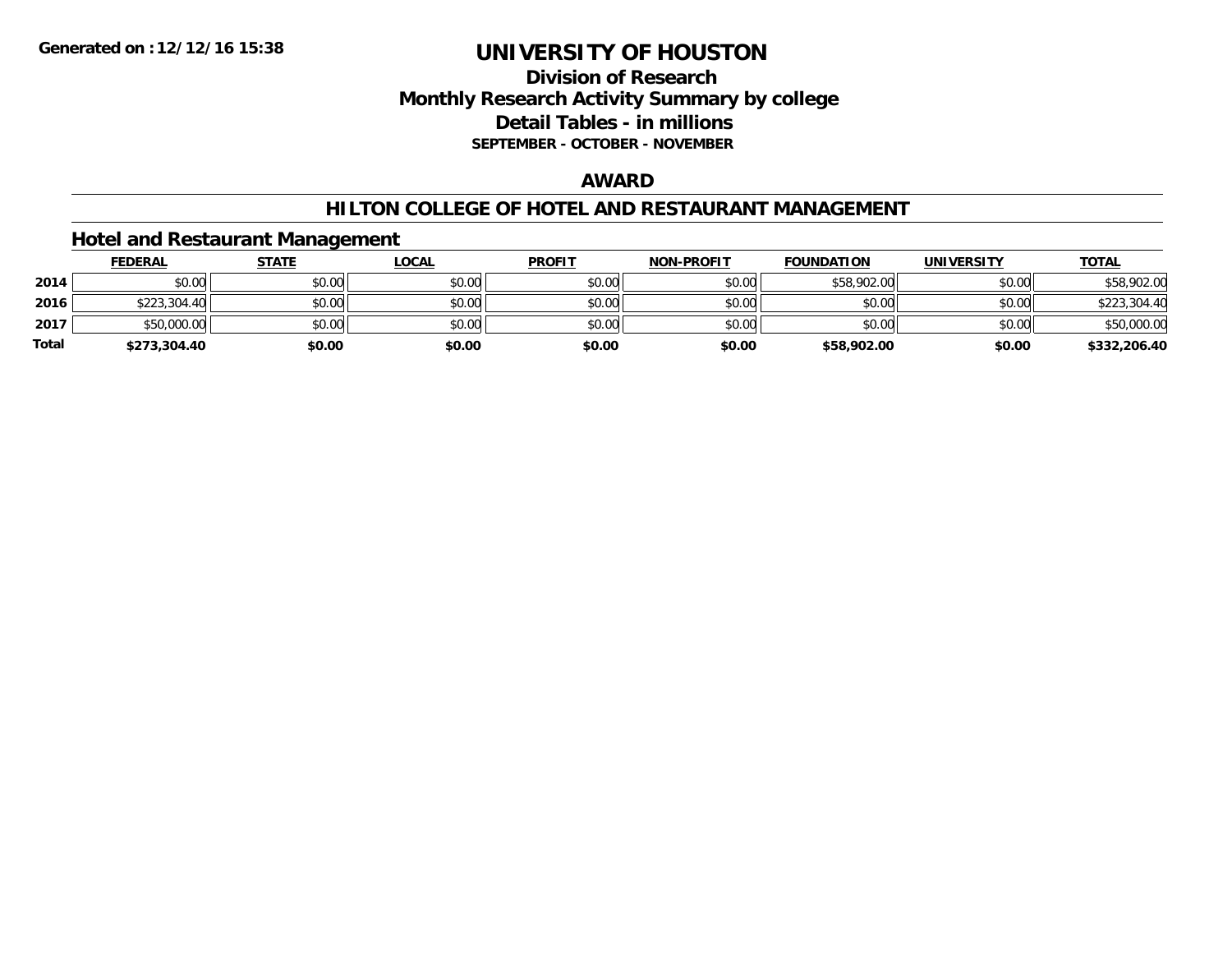### **Division of Research Monthly Research Activity Summary by college Detail Tables - in millions SEPTEMBER - OCTOBER - NOVEMBER**

#### **AWARD**

#### **LIBRARY**

#### **Administration, Library**

|              | <b>FEDERAL</b>   | <b>СТАТЕ</b> | LOCAL                         | <b>PROFIT</b> | <b>NON-PROFIT</b> | <b>FOUNDATION</b> | UNIVERSITY | <b>TOTAL</b>   |
|--------------|------------------|--------------|-------------------------------|---------------|-------------------|-------------------|------------|----------------|
| 2017         | $\sim$<br>JUJ.UU | \$0.00       | $n \cap \neg$<br><b>DU.UU</b> | \$0.00        | 0000<br>PU.UU     | \$0.00            | \$0.00     | $\sim$         |
| <b>Total</b> | \$24,305.00      | \$0.00       | \$0.00                        | \$0.00        | \$0.00            | \$0.00            | \$0.00     | .305.00<br>↑つ∧ |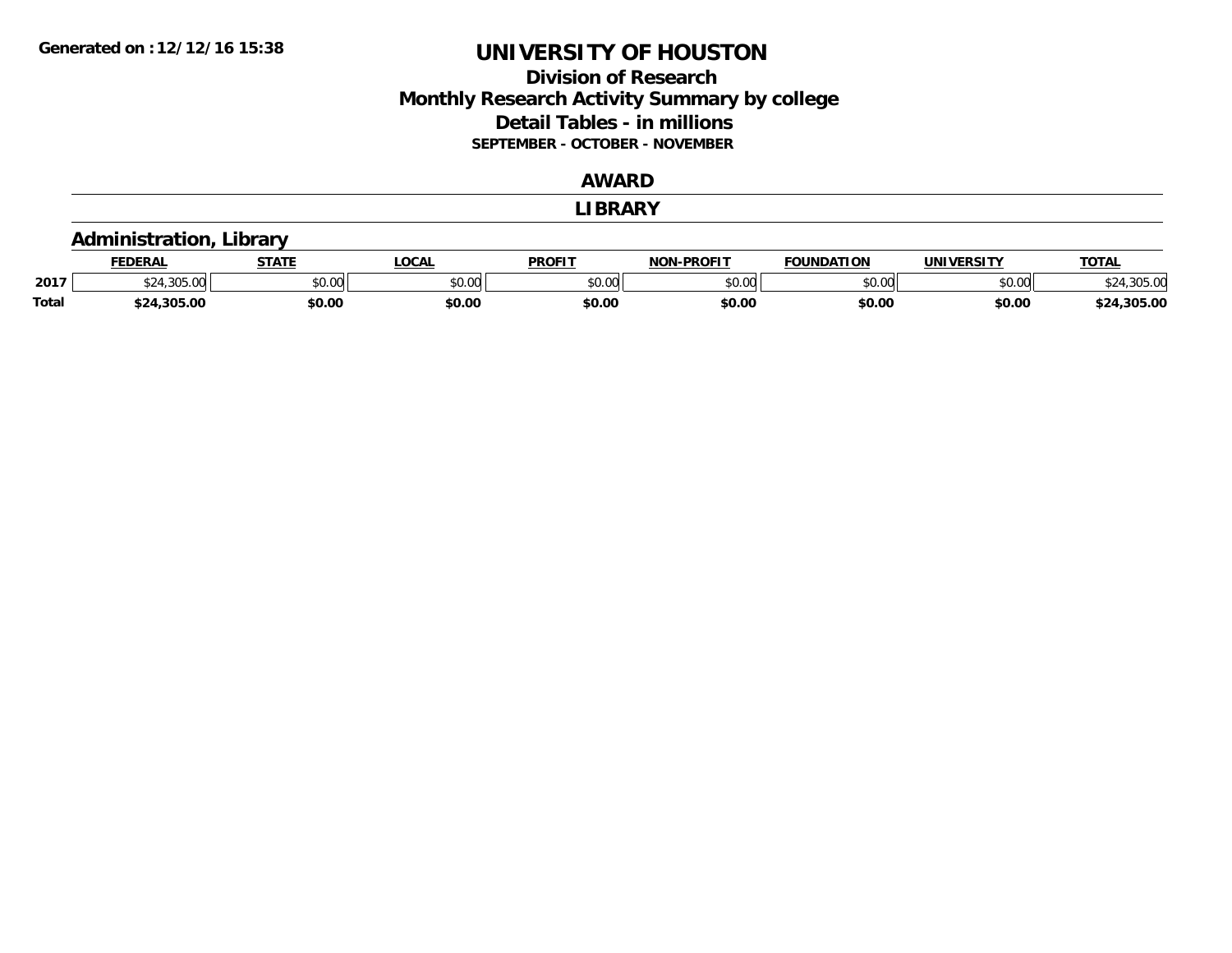### **Division of Research Monthly Research Activity Summary by college Detail Tables - in millions SEPTEMBER - OCTOBER - NOVEMBER**

#### **AWARD**

#### **OTHER OUTSIDE ORGANIZATIONS USED FOR CPHS LOGINS**

|       | $\blacksquare$<br>Center |        |        |               |                   |                   |                   |              |  |  |
|-------|--------------------------|--------|--------|---------------|-------------------|-------------------|-------------------|--------------|--|--|
|       | <b>FEDERAL</b>           | STATI  | LOCAL  | <b>PROFIT</b> | <b>NON-PROFIT</b> | <b>FOUNDATION</b> | <b>UNIVERSITY</b> | <b>TOTAL</b> |  |  |
| 2014  | \$0.00                   | \$0.00 | \$0.00 | \$0.00        | \$0.00            | \$0.00            | \$0.00            | \$0.00       |  |  |
| Total | \$0.00                   | \$0.00 | \$0.00 | \$0.00        | \$0.00            | \$0.00            | \$0.00            | \$0.00       |  |  |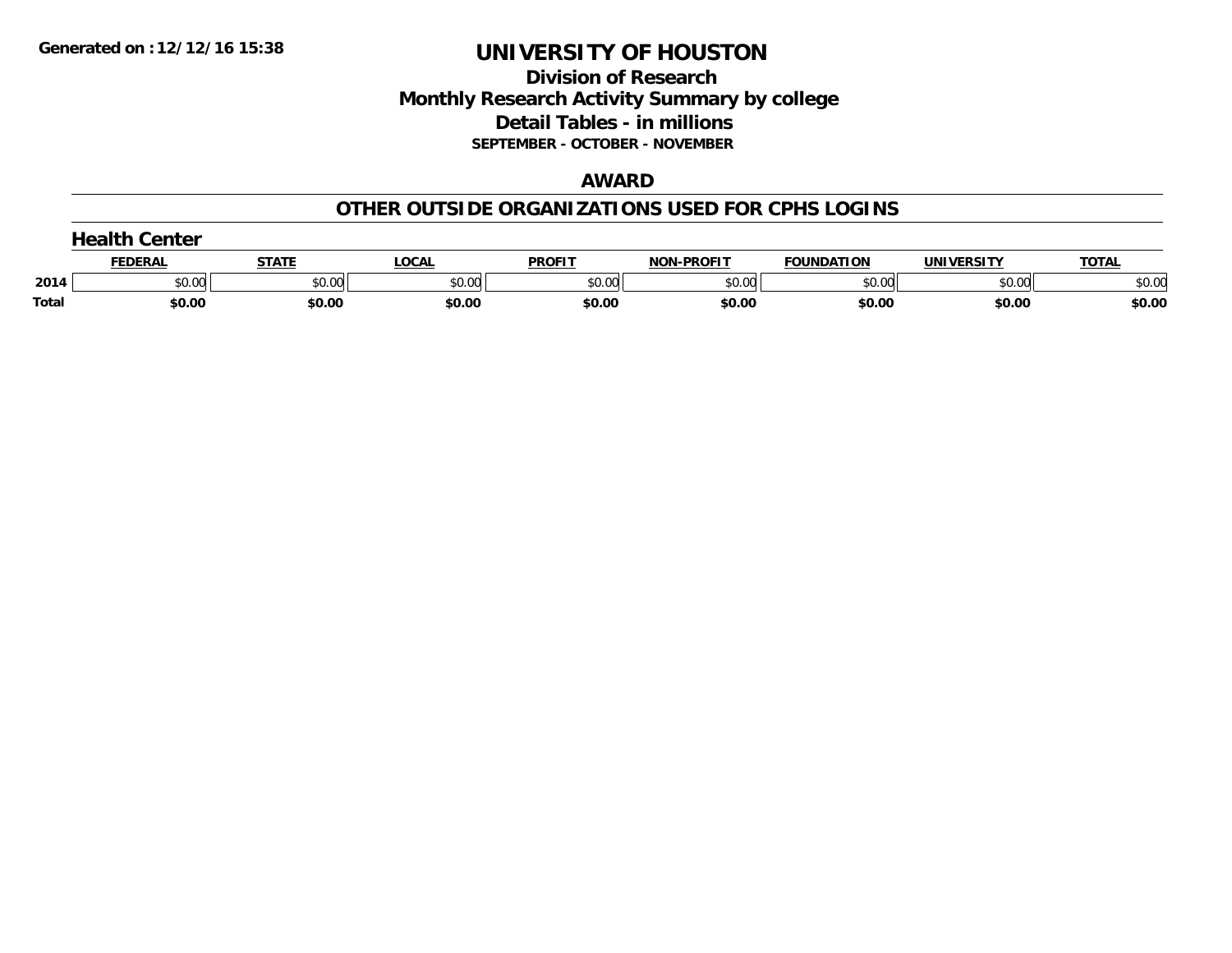### **Division of Research Monthly Research Activity Summary by college Detail Tables - in millions SEPTEMBER - OCTOBER - NOVEMBER**

### **AWARD**

#### **PRESIDENT**

#### **Office of the President**

|       | <b>FEDERAL</b> | <b>STATE</b> | <b>LOCAL</b> | <b>PROFIT</b> | <b>NON-PROFIT</b> | <b>FOUNDATION</b> | <b>UNIVERSITY</b> | <b>TOTAL</b> |
|-------|----------------|--------------|--------------|---------------|-------------------|-------------------|-------------------|--------------|
| 2014  | \$0.00         | \$0.00       | \$0.00       | \$0.00        | \$0.00            | \$0.00            | \$0.00            | \$0.00       |
| 2015  | \$0.00         | \$0.00       | \$0.00       | \$0.00        | \$0.00            | \$0.00            | \$0.00            | \$0.00       |
| 2016  | \$0.00         | \$0.00       | \$0.00       | \$0.00        | \$0.00            | \$0.00            | \$0.00            | \$0.00       |
| Total | \$0.00         | \$0.00       | \$0.00       | \$0.00        | \$0.00            | \$0.00            | \$0.00            | \$0.00       |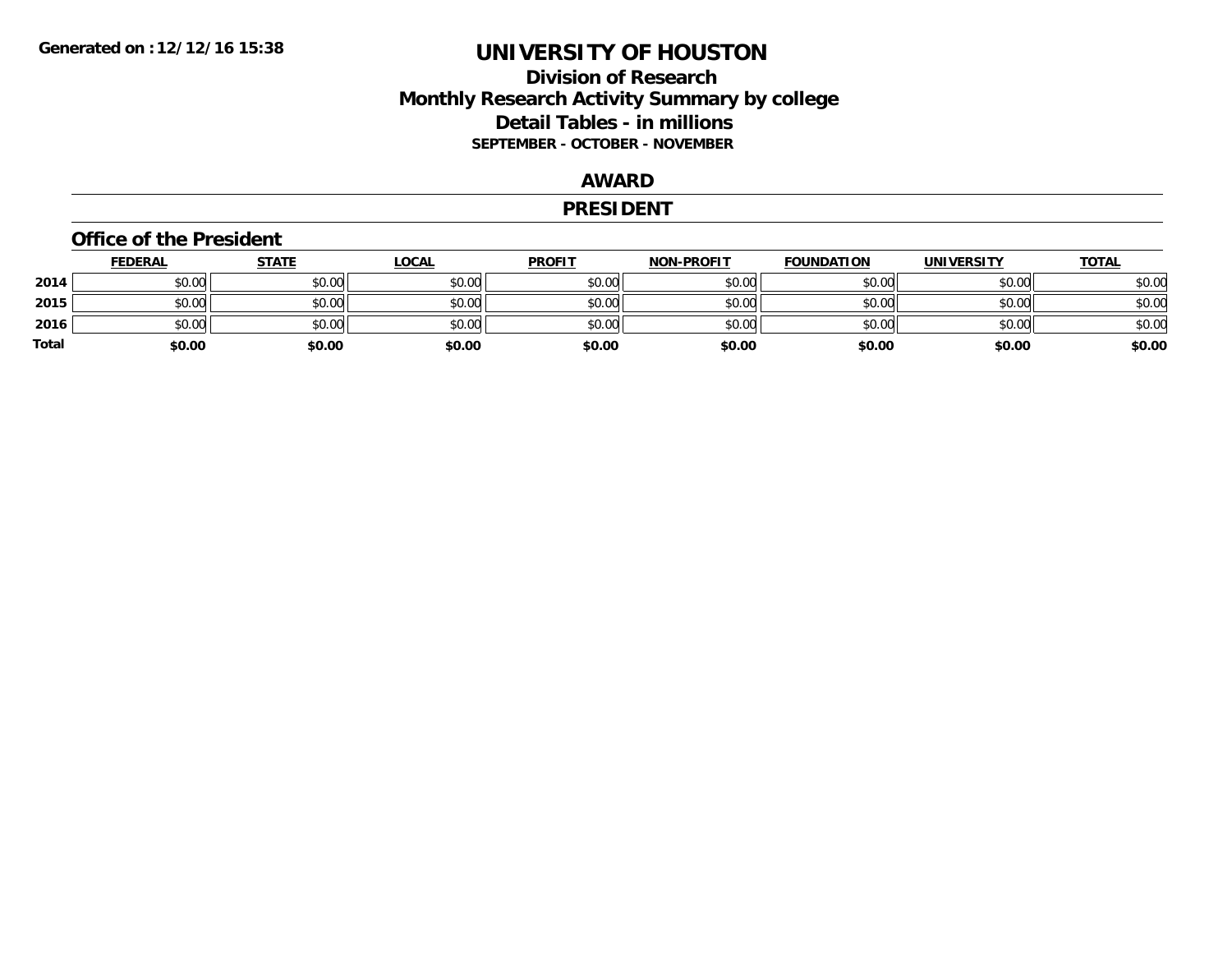### **Division of Research Monthly Research Activity Summary by college Detail Tables - in millions SEPTEMBER - OCTOBER - NOVEMBER**

#### **AWARD**

# **SCHOOL OF NURSING**

#### **Dean, School of Nursing**

|              | <b>FEDERAL</b> | STATE        | <b>LOCAL</b> | <b>PROFIT</b> | <b>NON-PROFIT</b> | <b>FOUNDATION</b> | UNIVERSITY | <u>TOTAL</u> |
|--------------|----------------|--------------|--------------|---------------|-------------------|-------------------|------------|--------------|
| 2016         | \$0.00         | \$0.00       | \$0.00       | \$0.00        | \$0.00            | \$17,404.00       | \$0.00     | ,404.00      |
| 2017         | \$0.00         | \$100,000.00 | \$0.00       | \$0.00        | \$500.00          | \$0.00            | \$0.00     | \$100,500.00 |
| <b>Total</b> | \$0.00         | \$100,000.00 | \$0.00       | \$0.00        | \$500.00          | \$17,404.00       | \$0.00     | \$117,904.00 |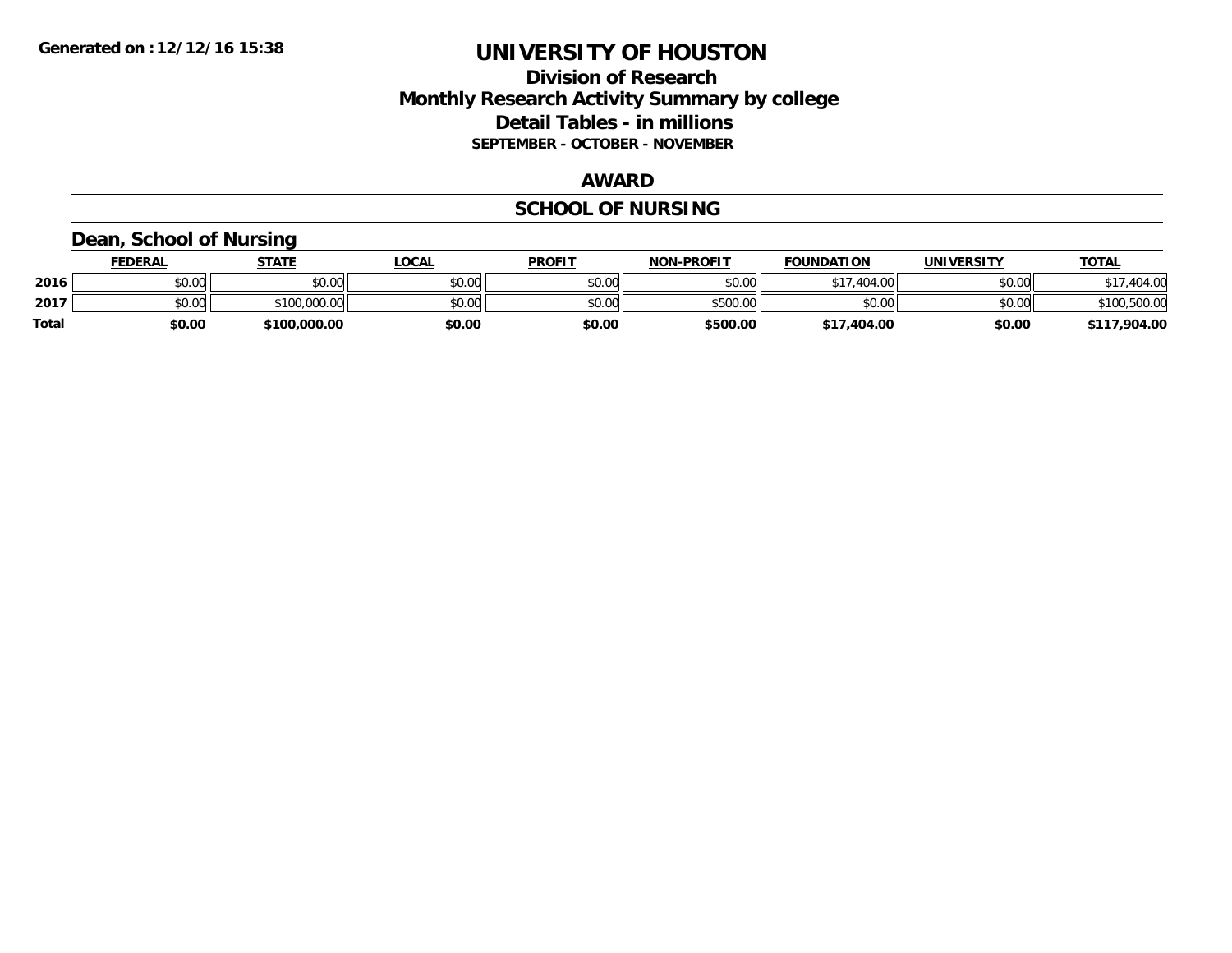## **Division of ResearchMonthly Research Activity Summary by college Detail Tables - in millions SEPTEMBER - OCTOBER - NOVEMBER**

#### **AWARD**

#### **SENIOR V.P. FOR ACADEMIC AFFAIRS AND PROVOST**

|              | <b>Challenger Program</b>     |                                                     |              |               |                   |                   |                   |                |
|--------------|-------------------------------|-----------------------------------------------------|--------------|---------------|-------------------|-------------------|-------------------|----------------|
|              | <b>FEDERAL</b>                | <b>STATE</b>                                        | <b>LOCAL</b> | <b>PROFIT</b> | <b>NON-PROFIT</b> | <b>FOUNDATION</b> | <b>UNIVERSITY</b> | <b>TOTAL</b>   |
| 2013         | \$0.00                        | \$0.00                                              | \$0.00       | \$0.00        | \$0.00            | \$0.00            | \$0.00            | \$0.00         |
| 2014         | \$0.00                        | \$0.00                                              | \$0.00       | \$0.00        | \$0.00            | \$0.00            | \$0.00            | \$0.00         |
| 2015         | \$0.00                        | \$0.00                                              | \$0.00       | \$0.00        | \$0.00            | \$0.00            | \$0.00            | \$0.00         |
|              | <b>Pre-Health Advising</b>    |                                                     |              |               |                   |                   |                   |                |
|              | <b>FEDERAL</b>                | <b>STATE</b>                                        | <b>LOCAL</b> | <b>PROFIT</b> | <b>NON-PROFIT</b> | <b>FOUNDATION</b> | <b>UNIVERSITY</b> | <b>TOTAL</b>   |
| 2015         | \$0.00                        | \$0.00                                              | \$0.00       | \$0.00        | \$0.00            | \$0.00            | \$0.00            | \$0.00         |
|              |                               | <b>Senior V.P. for Academic Affairs and Provost</b> |              |               |                   |                   |                   |                |
|              | <b>FEDERAL</b>                | <b>STATE</b>                                        | <b>LOCAL</b> | <b>PROFIT</b> | <b>NON-PROFIT</b> | <b>FOUNDATION</b> | <b>UNIVERSITY</b> | <b>TOTAL</b>   |
| 2013         | \$0.00                        | \$0.00                                              | \$0.00       | \$0.00        | \$0.00            | \$0.00            | \$0.00            | \$0.00         |
|              | <b>UH Energy</b>              |                                                     |              |               |                   |                   |                   |                |
|              | <b>FEDERAL</b>                | <b>STATE</b>                                        | <b>LOCAL</b> | <b>PROFIT</b> | <b>NON-PROFIT</b> | <b>FOUNDATION</b> | <b>UNIVERSITY</b> | <b>TOTAL</b>   |
| 2015         | \$0.00                        | \$0.00                                              | \$0.00       | \$0.00        | \$0.00            | \$0.00            | \$0.00            | \$0.00         |
| 2016         | \$0.00                        | \$0.00                                              | \$0.00       | \$0.00        | \$0.00            | \$0.00            | \$0.00            | \$0.00         |
|              | <b>Undergraduate Scholars</b> |                                                     |              |               |                   |                   |                   |                |
|              | <b>FEDERAL</b>                | <b>STATE</b>                                        | <b>LOCAL</b> | <b>PROFIT</b> | <b>NON-PROFIT</b> | <b>FOUNDATION</b> | <b>UNIVERSITY</b> | <b>TOTAL</b>   |
| 2013         | \$0.00                        | \$19,050.00                                         | \$0.00       | \$0.00        | \$0.00            | \$0.00            | \$0.00            | \$19,050.00    |
| 2014         | \$0.00                        | \$20,330.00                                         | \$0.00       | \$0.00        | \$0.00            | \$0.00            | \$0.00            | \$20,330.00    |
|              |                               | <b>Undergraduate Student Success</b>                |              |               |                   |                   |                   |                |
|              | <b>FEDERAL</b>                | <b>STATE</b>                                        | <b>LOCAL</b> | <b>PROFIT</b> | <b>NON-PROFIT</b> | <b>FOUNDATION</b> | <b>UNIVERSITY</b> | <b>TOTAL</b>   |
| 2013         | \$0.00                        | \$130,000.00                                        | \$0.00       | \$0.00        | \$0.00            | \$0.00            | \$0.00            | \$130,000.00   |
| 2014         | \$0.00                        | \$0.00                                              | \$0.00       | \$0.00        | \$0.00            | \$0.00            | \$0.00            | \$0.00         |
| 2015         | \$0.00                        | \$0.00                                              | \$0.00       | \$0.00        | \$0.00            | \$0.00            | \$0.00            | \$0.00         |
| 2016         | \$0.00                        | \$9,759.30                                          | \$0.00       | \$0.00        | \$0.00            | \$0.00            | \$0.00            | \$9,759.30     |
|              |                               | <b>Undergraduate Student Success Center</b>         |              |               |                   |                   |                   |                |
|              | <b>FEDERAL</b>                | <b>STATE</b>                                        | <b>LOCAL</b> | <b>PROFIT</b> | <b>NON-PROFIT</b> | <b>FOUNDATION</b> | <b>UNIVERSITY</b> | <b>TOTAL</b>   |
| 2013         | \$339,955.00                  | \$0.00                                              | \$0.00       | \$0.00        | \$0.00            | \$0.00            | \$0.00            | \$339,955.00   |
| 2014         | \$324,864.00                  | \$0.00                                              | \$0.00       | \$0.00        | \$0.00            | \$0.00            | \$0.00            | \$324,864.00   |
| 2015         | \$301,376.00                  | \$0.00                                              | \$0.00       | \$0.00        | \$0.00            | \$0.00            | \$0.00            | \$301,376.00   |
| <b>Total</b> | \$966,195.00                  | \$179,139.30                                        | \$0.00       | \$0.00        | \$0.00            | \$0.00            | \$0.00            | \$1,145,334.30 |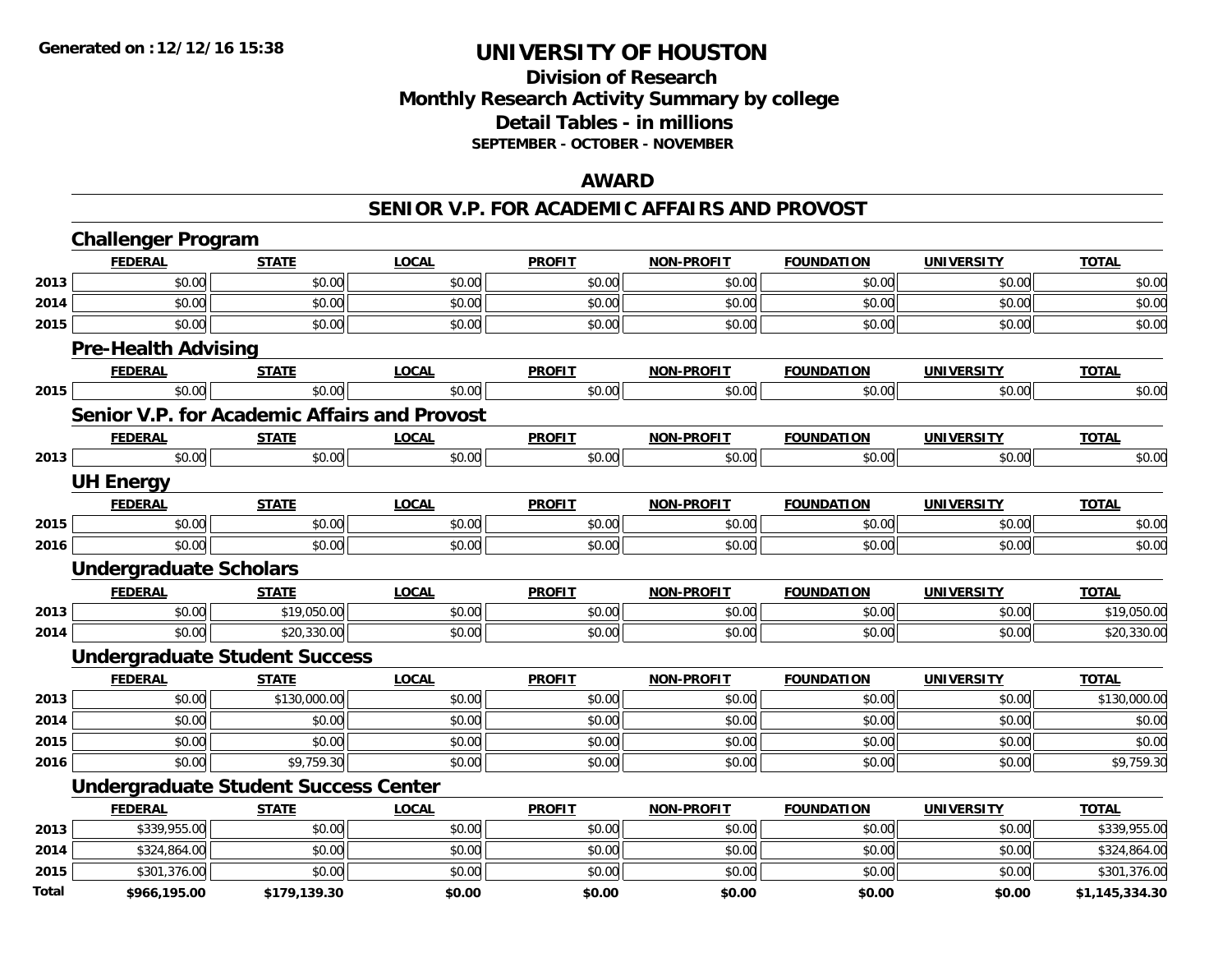## **Division of ResearchMonthly Research Activity Summary by college Detail Tables - in millions SEPTEMBER - OCTOBER - NOVEMBER**

#### **AWARD**

#### **UH LAW CENTER**

|              | Dean, Law      |              |              |               |                   |                   |                   |              |
|--------------|----------------|--------------|--------------|---------------|-------------------|-------------------|-------------------|--------------|
|              | <b>FEDERAL</b> | <b>STATE</b> | <b>LOCAL</b> | <b>PROFIT</b> | <b>NON-PROFIT</b> | <b>FOUNDATION</b> | <b>UNIVERSITY</b> | <b>TOTAL</b> |
| 2013         | \$0.00         | \$0.00       | \$0.00       | \$0.00        | \$0.00            | \$0.00            | \$0.00            | \$0.00       |
| 2017         | \$0.00         | \$67,515.00  | \$0.00       | \$0.00        | \$0.00            | \$0.00            | \$0.00            | \$67,515.00  |
|              | Law-UH         |              |              |               |                   |                   |                   |              |
|              | <b>FEDERAL</b> | <b>STATE</b> | <b>LOCAL</b> | <b>PROFIT</b> | <b>NON-PROFIT</b> | <b>FOUNDATION</b> | <b>UNIVERSITY</b> | <b>TOTAL</b> |
| 2013         | \$110,000.00   | \$114,000.00 | \$0.00       | \$0.00        | \$0.00            | \$0.00            | \$0.00            | \$224,000.00 |
| 2014         | \$0.00         | \$114,000.00 | \$0.00       | \$0.00        | \$0.00            | \$0.00            | \$0.00            | \$114,000.00 |
| 2016         | \$0.00         | \$100,000.00 | \$0.00       | \$0.00        | \$0.00            | \$0.00            | \$0.00            | \$100,000.00 |
| 2017         | \$561.20       | \$100,000.00 | \$0.00       | \$0.00        | \$1,546.49        | \$30,000.00       | \$0.00            | \$132,107.69 |
| <b>Total</b> | \$110,561.20   | \$495,515.00 | \$0.00       | \$0.00        | \$1,546.49        | \$30,000.00       | \$0.00            | \$637,622.69 |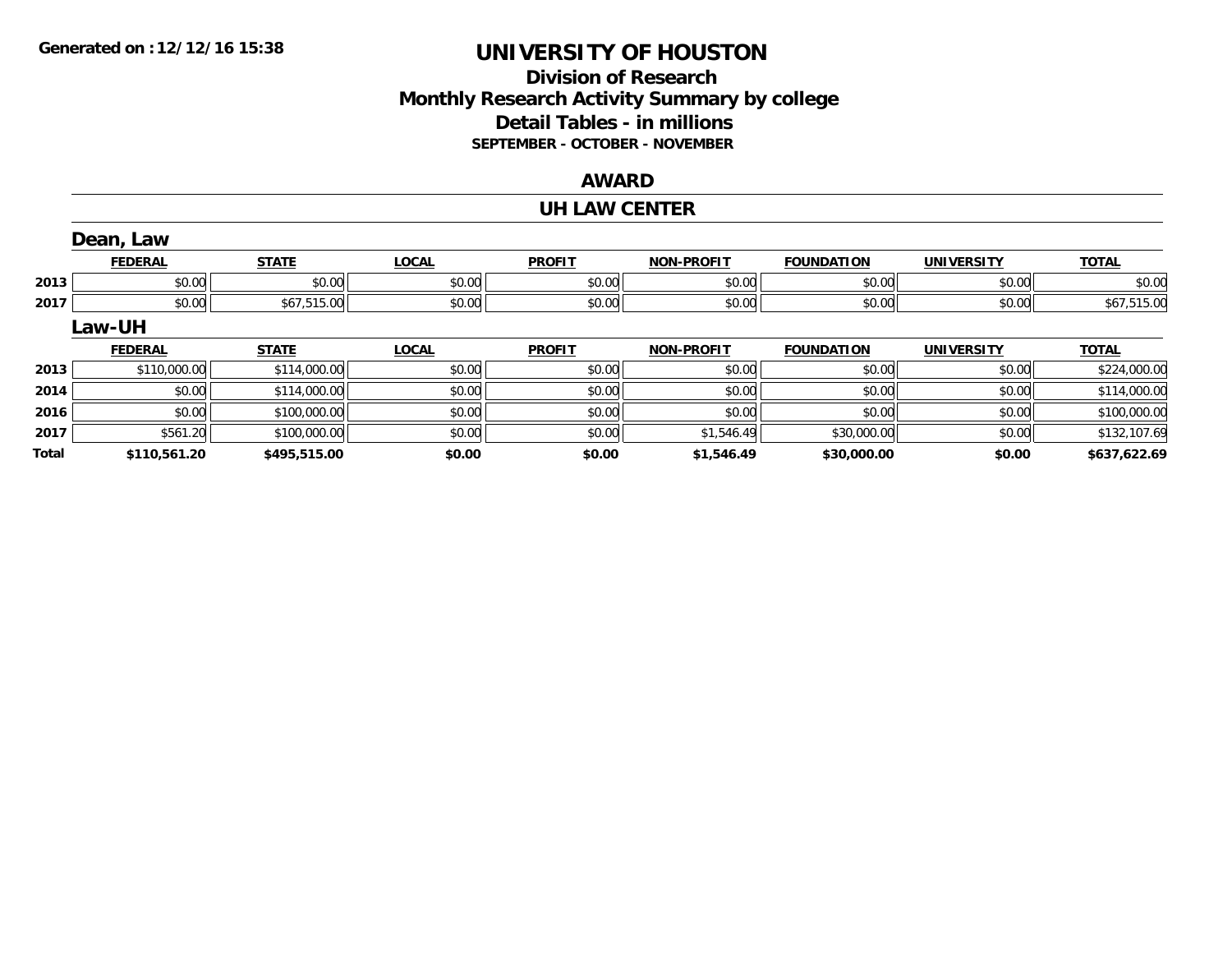### **Division of Research Monthly Research Activity Summary by college Detail Tables - in millions SEPTEMBER - OCTOBER - NOVEMBER**

#### **AWARD**

#### **UKNOWN COLLEGE**

# **Wrong Department - Please Dont Select It**

|              | <b>EDERAL</b>                               | <b>STATE</b> | <b>LOCAL</b>  | <b>PROFIT</b>      | -PROFIT<br>NON | FOUNDATION         | <b>IINIVEDSITV</b> | <b>TOTAL</b>   |
|--------------|---------------------------------------------|--------------|---------------|--------------------|----------------|--------------------|--------------------|----------------|
| 2013         | $\overline{\phantom{a}}$<br>$\sim$<br>10.VV | JU.UU        | 0000<br>DU.UU | $\sim$ 00<br>JU.UU | to oo<br>DU.UU | $\sim$ 00<br>JU.UU | $\sim$ 00<br>DU.UU | 730.OC<br>່ເປ  |
| <b>Total</b> | ,730.00<br>.                                | \$0.00       | \$0.00        | \$0.00             | \$0.00         | \$0.00             | \$0.00             | ,,,,,,<br>30.U |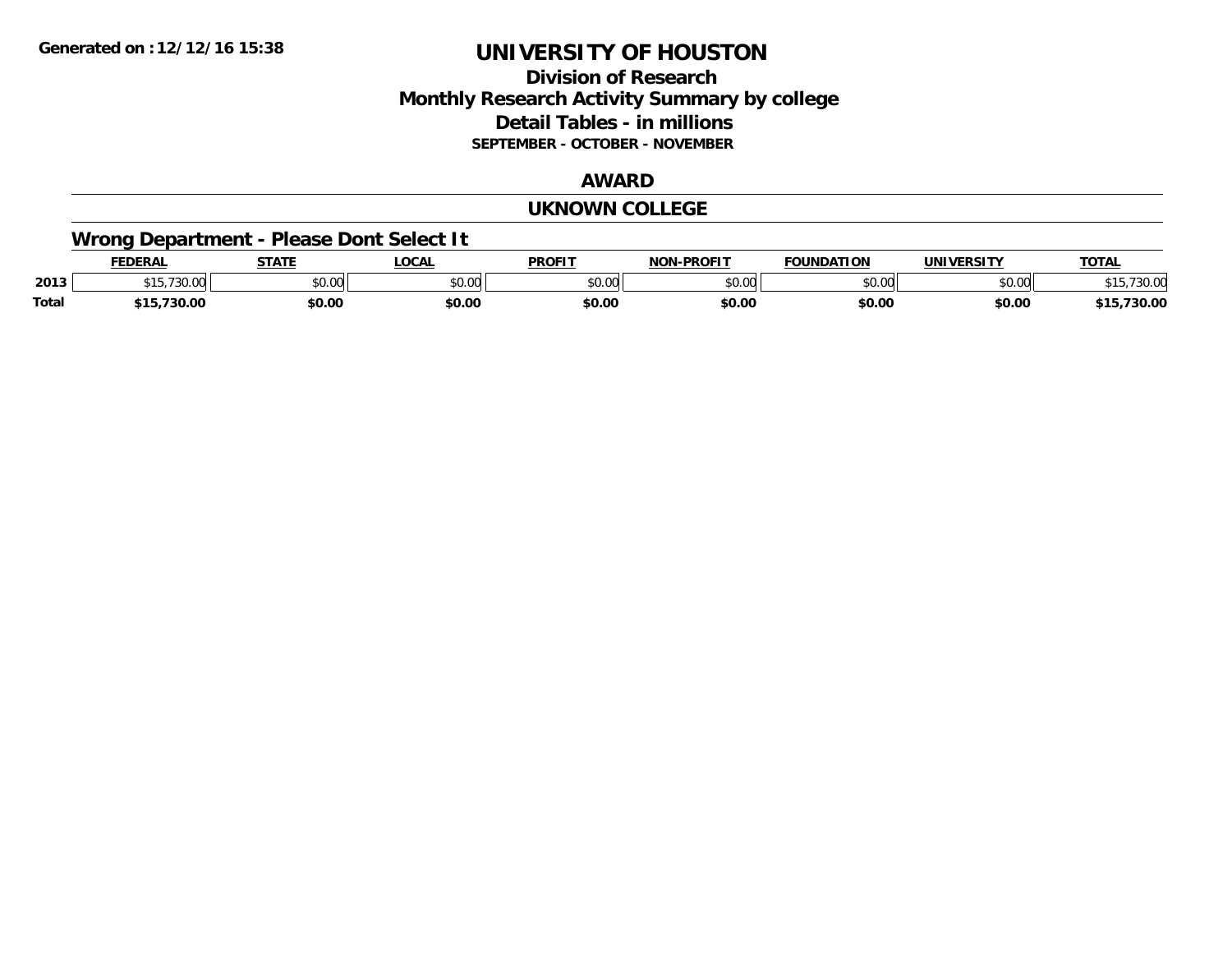### **Division of Research Monthly Research Activity Summary by college Detail Tables - in millions SEPTEMBER - OCTOBER - NOVEMBER**

#### **AWARD**

# **VICE PRESIDENT FOR ADMINISTRATION**

|              | <b>Physical Plant</b>       |              |              |               |                   |                   |                   |              |
|--------------|-----------------------------|--------------|--------------|---------------|-------------------|-------------------|-------------------|--------------|
|              | <b>FEDERAL</b>              | <b>STATE</b> | <b>LOCAL</b> | <b>PROFIT</b> | <b>NON-PROFIT</b> | <b>FOUNDATION</b> | <b>UNIVERSITY</b> | <b>TOTAL</b> |
| 2013         | \$0.00                      | \$0.00       | \$0.00       | \$0.00        | \$0.00            | \$0.00            | \$0.00            | \$0.00       |
|              | <b>UH Police Department</b> |              |              |               |                   |                   |                   |              |
|              | <b>FEDERAL</b>              | <b>STATE</b> | <u>LOCAL</u> | <b>PROFIT</b> | <b>NON-PROFIT</b> | <b>FOUNDATION</b> | <b>UNIVERSITY</b> | <b>TOTAL</b> |
| 2014         | \$3,000.00                  | \$0.00       | \$0.00       | \$0.00        | \$0.00            | \$0.00            | \$0.00            | \$3,000.00   |
| 2016         | \$3,000.00                  | \$0.00       | \$0.00       | \$0.00        | \$0.00            | \$0.00            | \$0.00            | \$3,000.00   |
| <b>Total</b> | \$6,000.00                  | \$0.00       | \$0.00       | \$0.00        | \$0.00            | \$0.00            | \$0.00            | \$6,000.00   |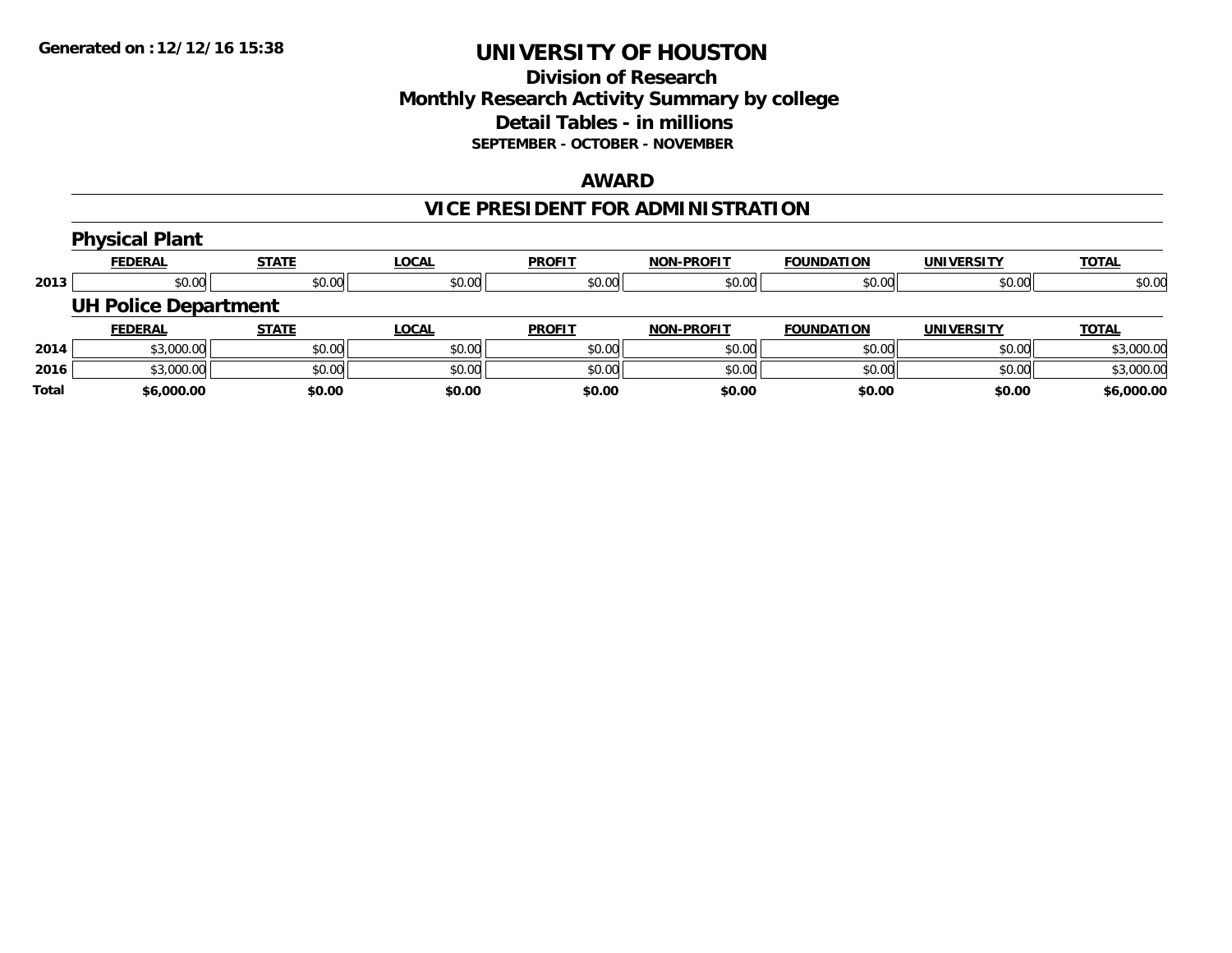## **Division of ResearchMonthly Research Activity Summary by college Detail Tables - in millions SEPTEMBER - OCTOBER - NOVEMBER**

### **AWARD**

#### **VICE PRESIDENT FOR STUDENT AFFAIRS**

#### **Childrens Learning Centers**

|      | <b>FEDERAL</b>                                             | CTATI                                                 | .OCAI              | <b>PROFIT</b>           | <b>DDOFIT</b> .<br><b>NIONI</b> | <b>FOUNDAT</b><br>пом                      | IINIVE<br>ne 1.                           | <b>TOTAL</b>                   |
|------|------------------------------------------------------------|-------------------------------------------------------|--------------------|-------------------------|---------------------------------|--------------------------------------------|-------------------------------------------|--------------------------------|
| 2016 | 0.00<br>. . <del>.</del> .<br>$\sim$<br>.                  | $\mathsf{A} \cap \mathsf{A} \cap \mathsf{A}$<br>JU.UU | $\sim$ 00<br>JU.UL | $\sim$ 00<br>JU.UU      | \$0.00                          | 0 <sup>n</sup><br>י. טע                    | $\uparrow$ $\uparrow$ $\uparrow$<br>vu.vu | 0000<br>.uu.<br>,,,            |
| 2017 | $\wedge$ $\wedge$ $\wedge$<br>$\sim$<br>. .<br>,,,,,,,,,,, | 0.000<br>JU.UU                                        | $\sim$ 00<br>JU.UU | 0 <sub>n</sub><br>JU.UU | \$0.00                          | $\mathsf{A} \cap \mathsf{A} \cap$<br>JU.UU | $\sim$ $\sim$<br><b>DU.UU</b>             | $\sim$ $\sim$<br>,UUU.U<br>,,, |

### **Vice President, Student Affairs**

|              | <b>FEDERAL</b> | <b>STATE</b> | <b>OCAL</b> | <b>PROFIT</b>   | -PROFIT<br><b>NON</b> | <b>FOUNDATION</b>                                                              | UNIVERSITY | <b>TOTAL</b>          |
|--------------|----------------|--------------|-------------|-----------------|-----------------------|--------------------------------------------------------------------------------|------------|-----------------------|
| 2014         | 0000<br>JU.UU  | \$0.00       | JU.UU       | \$0.00<br>JU.UU | mn n¢<br>pu.uu        | $\begin{array}{c} \bullet & \bullet & \bullet & \bullet & \bullet \end{array}$ | \$0.00     | $\sim$<br>, IU.UUU.UU |
| <b>Total</b> | \$750,000.00   | \$0.00       | \$0.00      | \$0.00          | \$0.00                | 000.00,<br><u> ተብጠ</u>                                                         | \$0.00     | ,000.00<br>4760       |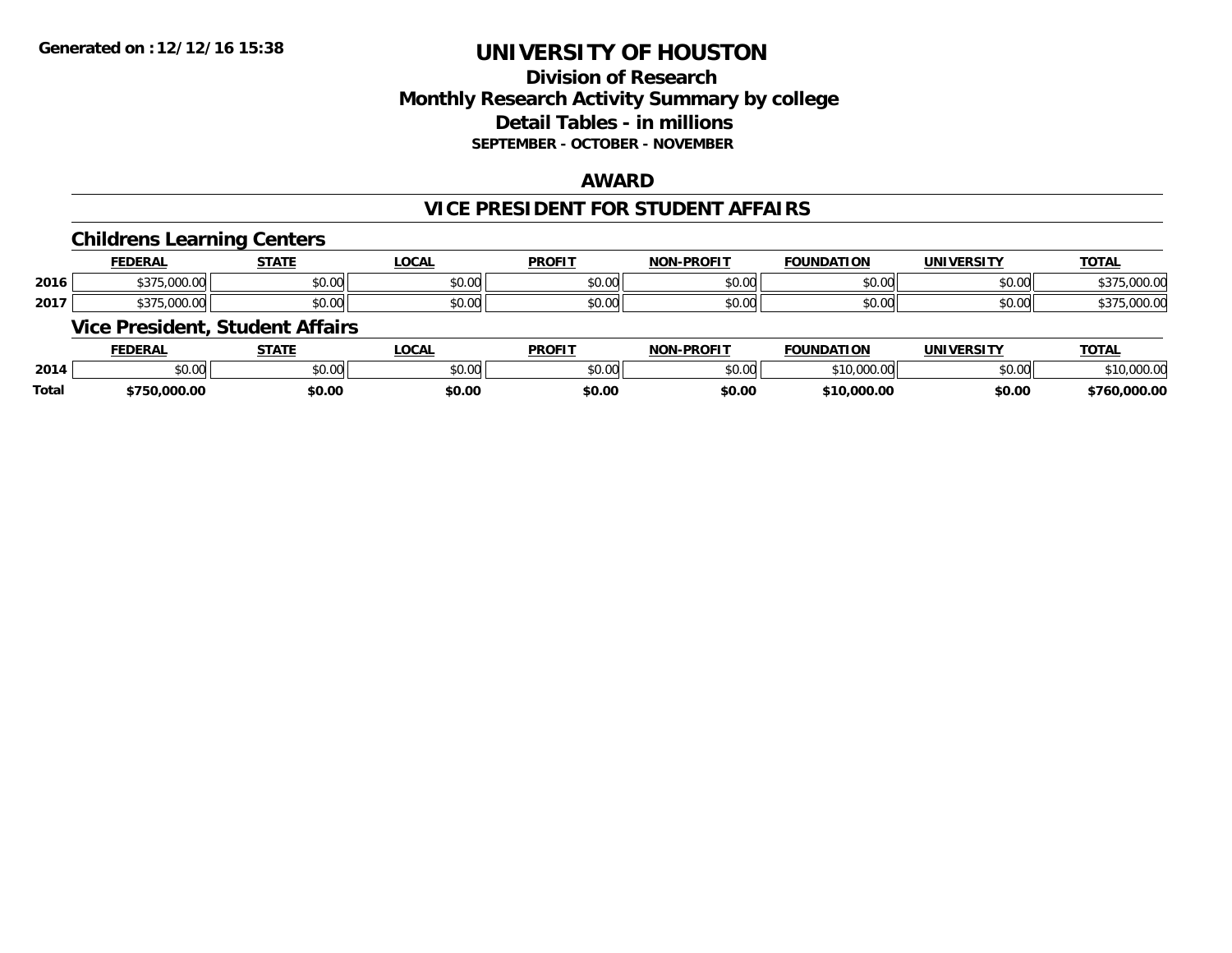## **Division of ResearchMonthly Research Activity Summary by college Detail Tables - in millions SEPTEMBER - OCTOBER - NOVEMBER**

### **TOTAL EXPENDITURE**

#### **C.T. BAUER COLLEGE OF BUSINESS**

## **Accountancy & Taxation**

|      | Accountancy & rayation        |              |              |               |                   |                   |                   |              |
|------|-------------------------------|--------------|--------------|---------------|-------------------|-------------------|-------------------|--------------|
|      | <b>FEDERAL</b>                | <b>STATE</b> | <b>LOCAL</b> | <b>PROFIT</b> | <b>NON-PROFIT</b> | <b>FOUNDATION</b> | <b>UNIVERSITY</b> | <b>TOTAL</b> |
| 2014 | \$0.00                        | \$0.00       | \$0.00       | \$0.00        | \$0.00            | \$0.00            | \$0.00            | \$0.00       |
| 2015 | \$0.00                        | \$0.00       | \$0.00       | \$0.00        | \$0.00            | (\$1,049.59)      | \$0.00            | (\$1,049.59) |
| 2016 | \$0.00                        | \$0.00       | \$0.00       | \$0.00        | \$0.00            | \$0.00            | \$0.00            | \$0.00       |
| 2017 | \$0.00                        | \$0.00       | \$0.00       | \$0.00        | \$0.00            | \$0.00            | \$0.00            | \$0.00       |
|      | Dean, Business Administration |              |              |               |                   |                   |                   |              |
|      | <b>FEDERAL</b>                | <b>STATE</b> | <b>LOCAL</b> | <b>PROFIT</b> | <b>NON-PROFIT</b> | <b>FOUNDATION</b> | <b>UNIVERSITY</b> | <b>TOTAL</b> |
| 2014 | \$0.00                        | \$0.00       | \$0.00       | \$0.00        | \$0.00            | \$0.00            | \$0.00            | \$0.00       |
| 2015 | \$0.00                        | \$20,047.16  | \$0.00       | \$0.00        | \$0.00            | \$0.00            | \$0.00            | \$20,047.16  |
| 2016 | \$0.00                        | \$0.00       | \$0.00       | \$0.00        | \$0.00            | \$0.00            | \$0.00            | \$0.00       |
| 2017 | \$0.00                        | \$66,634.00  | \$0.00       | \$0.00        | \$0.00            | \$0.00            | \$0.00            | \$66,634.00  |
|      | <b>Finance</b>                |              |              |               |                   |                   |                   |              |
|      | <b>FEDERAL</b>                | <b>STATE</b> | <b>LOCAL</b> | <b>PROFIT</b> | <b>NON-PROFIT</b> | <b>FOUNDATION</b> | <b>UNIVERSITY</b> | <b>TOTAL</b> |
| 2013 | \$0.00                        | \$0.00       | \$0.00       | \$0.00        | \$0.00            | \$0.00            | \$0.00            | \$0.00       |
| 2014 | \$0.00                        | \$0.00       | \$0.00       | \$0.00        | \$0.00            | \$0.00            | \$0.00            | \$0.00       |
| 2015 | \$0.00                        | \$0.00       | \$0.00       | \$0.00        | \$0.00            | \$0.00            | \$0.00            | \$0.00       |
| 2016 | \$0.00                        | \$0.00       | \$0.00       | \$0.00        | \$0.00            | \$0.00            | \$0.00            | \$0.00       |
| 2017 | \$0.00                        | \$0.00       | \$0.00       | \$0.00        | \$0.00            | \$0.00            | \$0.00            | \$0.00       |
|      | Management                    |              |              |               |                   |                   |                   |              |
|      | <b>FEDERAL</b>                | <b>STATE</b> | <b>LOCAL</b> | <b>PROFIT</b> | <b>NON-PROFIT</b> | <b>FOUNDATION</b> | <b>UNIVERSITY</b> | <b>TOTAL</b> |
| 2013 | \$6,200.00                    | \$0.00       | \$0.00       | \$0.00        | \$0.00            | \$0.00            | \$0.00            | \$6,200.00   |
| 2014 | \$6,510.00                    | \$0.00       | \$0.00       | \$0.00        | \$0.00            | \$0.00            | \$0.00            | \$6,510.00   |
| 2015 | \$18,600.00                   | \$0.00       | \$0.00       | \$0.00        | \$0.00            | \$0.00            | \$0.00            | \$18,600.00  |

**2017**7 | \$0.00 \$0.00 \$0.00 \$0.00 \$0.00 \$0.00 \$0.00 \$0.00 \$0.00 \$0.00 \$0.00 \$0.00 \$0.00 \$0.00 \$0.00 \$0.00 \$0.00 \$0.0 **Marketing**

**2016**

|      | <b>FEDERAL</b> | <b>STATE</b> | <b>LOCAL</b> | <b>PROFIT</b> | <b>NON-PROFIT</b> | <b>FOUNDATION</b> | <b>UNIVERSITY</b> | <b>TOTAL</b> |
|------|----------------|--------------|--------------|---------------|-------------------|-------------------|-------------------|--------------|
| 2013 | \$0.00         | \$0.00       | \$0.00       | \$0.00        | \$0.00            | \$0.00            | \$0.00            | \$0.00       |
| 2014 | \$0.00         | \$0.00       | \$0.00       | \$0.00        | \$0.00            | \$0.00            | \$0.00            | \$0.00       |
| 2015 | \$0.00         | \$0.00       | \$0.00       | \$0.00        | \$0.00            | \$0.00            | \$0.00            | \$0.00       |
| 2016 | \$0.00         | \$0.00       | \$0.00       | \$0.00        | \$0.00            | \$0.00            | \$0.00            | \$0.00       |

6 \$0.00 \$0.00 \$0.00 \$0.00 \$0.00 \$0.00 \$0.00 \$0.00 \$0.00 \$0.00 \$0.00 \$0.00 \$0.00 \$0.00 \$0.00 \$0.00 \$0.00 \$0.00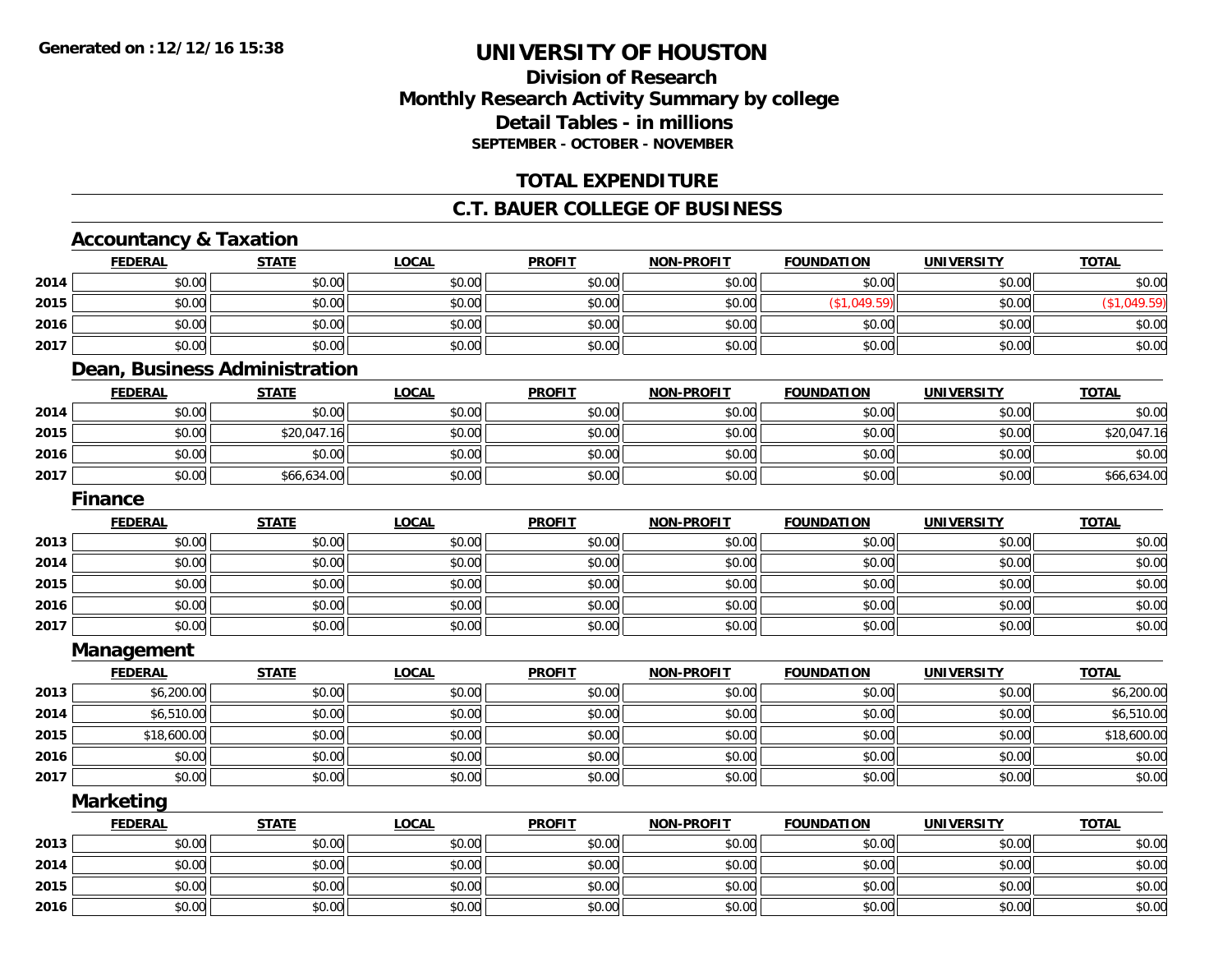### **Division of Research Monthly Research Activity Summary by college Detail Tables - in millions SEPTEMBER - OCTOBER - NOVEMBER**

### **TOTAL EXPENDITURE**

#### **C.T. BAUER COLLEGE OF BUSINESS**

|       | <b>Marketing</b> |                                          |              |               |                   |                   |                   |                |
|-------|------------------|------------------------------------------|--------------|---------------|-------------------|-------------------|-------------------|----------------|
|       | <b>FEDERAL</b>   | <b>STATE</b>                             | <b>LOCAL</b> | <b>PROFIT</b> | <b>NON-PROFIT</b> | <b>FOUNDATION</b> | <b>UNIVERSITY</b> | <b>TOTAL</b>   |
| 2017  | \$0.00           | \$0.00                                   | \$0.00       | \$0.00        | \$0.00            | \$0.00            | \$0.00            | \$0.00         |
|       |                  | <b>Small Business Development Center</b> |              |               |                   |                   |                   |                |
|       | <b>FEDERAL</b>   | <b>STATE</b>                             | <b>LOCAL</b> | <b>PROFIT</b> | <b>NON-PROFIT</b> | <b>FOUNDATION</b> | <b>UNIVERSITY</b> | <b>TOTAL</b>   |
| 2013  | \$1,708,291.25   | \$0.00                                   | \$0.00       | \$0.00        | \$0.00            | (\$6,760.39)      | \$0.00            | \$1,701,530.86 |
| 2014  | \$1,058,091.49   | \$0.00                                   | \$0.00       | \$0.00        | \$0.00            | \$22,429.85       | \$0.00            | \$1,080,521.34 |
| 2015  | \$879,970.55     | \$0.00                                   | \$0.00       | \$0.00        | \$0.00            | $($ \$11.24) $ $  | \$0.00            | \$879,959.31   |
| 2016  | \$959,357.65     | \$0.00                                   | \$0.00       | \$0.00        | \$0.00            | \$0.00            | \$0.00            | \$959,357.65   |
| 2017  | \$825,799.84     | \$0.00                                   | \$0.00       | \$0.00        | \$0.00            | \$0.00            | \$0.00            | \$825,799.84   |
| Total | \$5,462,820.78   | \$86,681.16                              | \$0.00       | \$0.00        | \$0.00            | \$14,608.63       | \$0.00            | \$5,564,110.57 |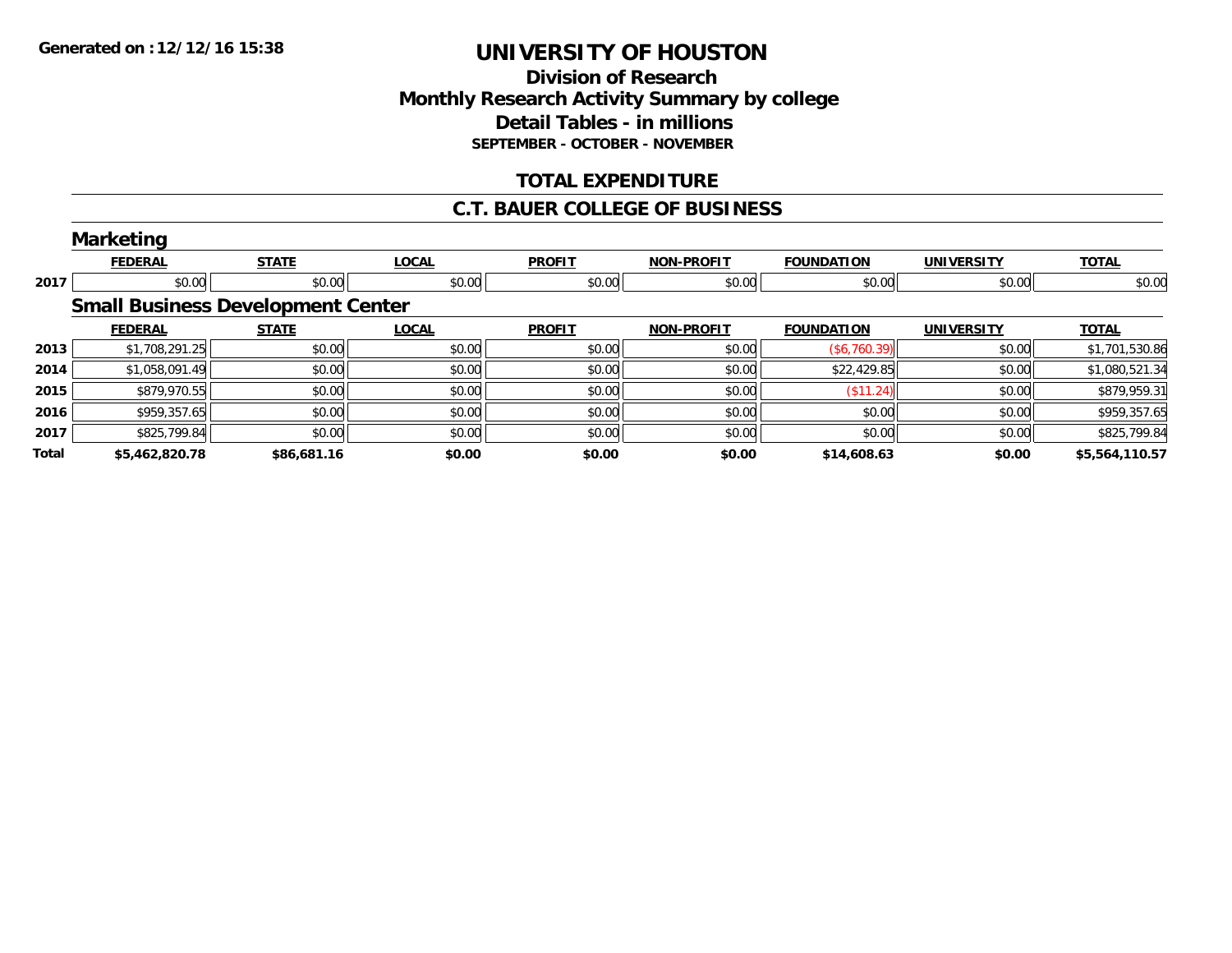### **Division of Research Monthly Research Activity Summary by college Detail Tables - in millions SEPTEMBER - OCTOBER - NOVEMBER**

### **TOTAL EXPENDITURE**

#### **COLLEGE OF ARCHITECTURE**

#### **Architecture**

|      | <b>FEDERAL</b> | <b>STATE</b> | <u>LOCAL</u> | <b>PROFIT</b> | <b>NON-PROFIT</b> | <b>FOUNDATION</b> | <b>UNIVERSITY</b> | <b>TOTAL</b> |
|------|----------------|--------------|--------------|---------------|-------------------|-------------------|-------------------|--------------|
| 2013 | \$0.00         | \$0.00       | \$0.00       | \$0.00        | \$0.00            | \$0.00            | \$897.37          | \$897.37     |
| 2014 | \$0.00         | \$0.00       | \$0.00       | \$0.00        | \$0.00            | \$0.00            | \$0.00            | \$0.00       |
| 2015 | \$0.00         | \$0.00       | \$0.00       | \$0.00        | \$0.00            | \$0.00            | \$0.00            | \$0.00       |
| 2016 | \$0.00         | \$0.00       | \$0.00       | \$0.00        | \$0.00            | \$0.00            | \$0.00            | \$0.00       |
| 2017 | \$13,420.90    | \$0.00       | \$0.00       | \$4,403.30    | \$0.00            | \$0.00            | \$0.00            | \$17,824.20  |

## **Dean, Architecture**

|       | <b>FEDERAL</b> | <b>STATE</b> | <b>LOCAL</b> | <b>PROFIT</b> | <b>NON-PROFIT</b> | <b>FOUNDATION</b> | <b>UNIVERSITY</b> | <b>TOTAL</b> |
|-------|----------------|--------------|--------------|---------------|-------------------|-------------------|-------------------|--------------|
| 2013  | \$0.00         | \$0.00       | \$0.00       | \$0.00        | \$0.00            | \$1,906.33        | \$0.00            | \$1,906.33   |
| 2014  | \$17,471.73    | \$0.00       | \$0.00       | \$0.00        | \$0.00            | \$3,899.54        | \$0.00            | \$21,371.27  |
| 2015  | \$0.00         | \$0.00       | \$0.00       | \$0.00        | \$0.00            | \$1,238.90        | \$0.00            | \$1,238.90   |
| 2017  | \$97.78        | \$0.00       | \$0.00       | \$0.00        | \$7,149.98        | \$0.00            | \$0.00            | \$7,247.76   |
| Total | \$30,990.41    | \$0.00       | \$0.00       | \$4,403.30    | \$7.149.98        | \$7.044.77        | \$897.37          | \$50,485.83  |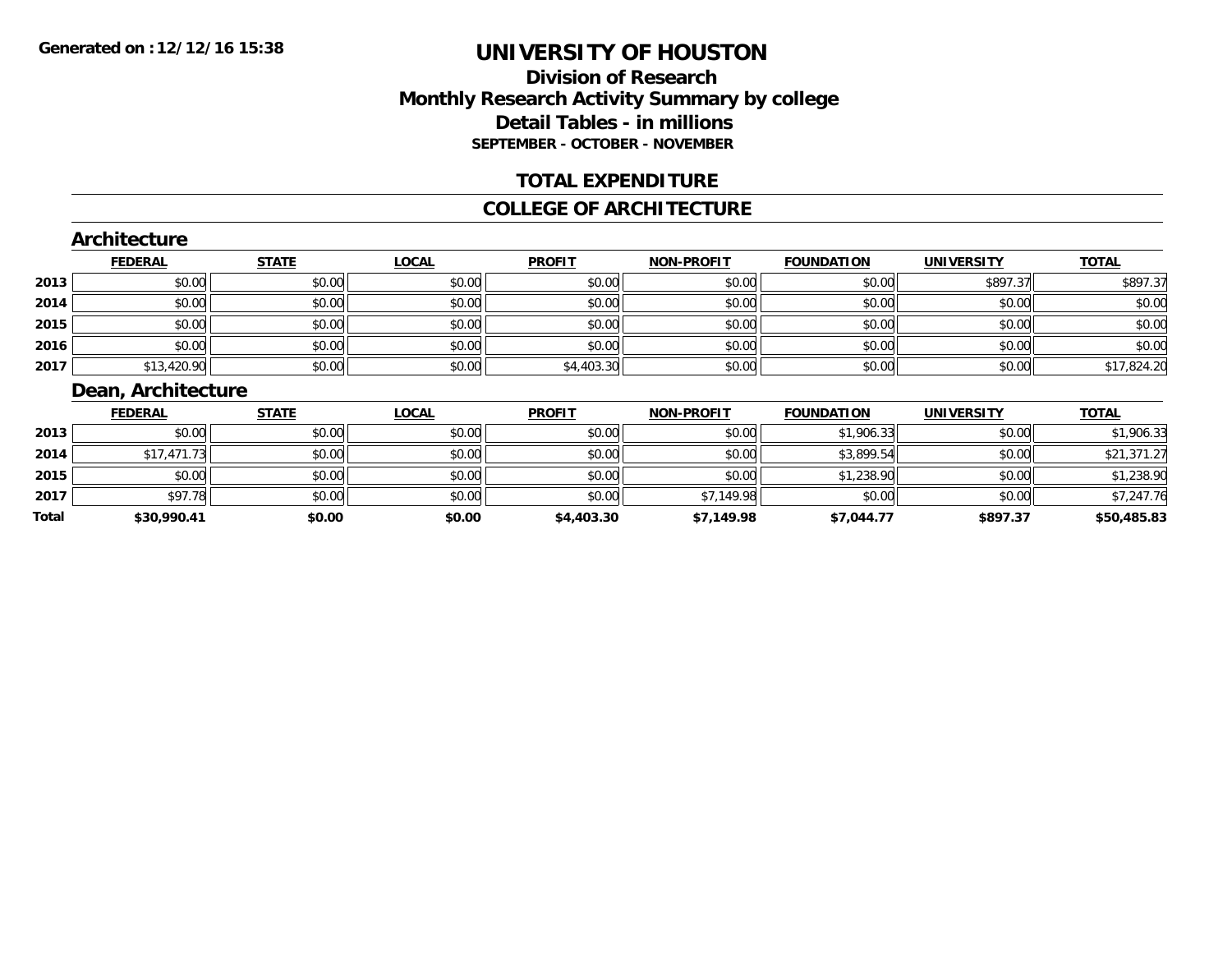## **Division of ResearchMonthly Research Activity Summary by college Detail Tables - in millionsSEPTEMBER - OCTOBER - NOVEMBER**

### **TOTAL EXPENDITURE**

### **COLLEGE OF EDUCATION**

## **Consistency Mgmt and Coop Disc**

|      | <b>FEDERAL</b> | <b>STATE</b> | <b>LOCAL</b> | <b>PROFIT</b> | <b>NON-PROFIT</b> | <b>FOUNDATION</b> | <b>UNIVERSITY</b> | <b>TOTAL</b> |
|------|----------------|--------------|--------------|---------------|-------------------|-------------------|-------------------|--------------|
| 2013 | \$0.00         | \$0.00       | \$0.00       | \$0.00        | \$6,199.10        | \$0.00            | \$0.00            | \$6,199.10   |
| 2014 | \$970.88       | \$0.00       | \$300.00     | \$0.00        | \$0.00            | \$0.00            | \$0.00            | \$1,270.88   |
| 2015 | \$61,471.10    | \$0.00       | \$48,021.84  | \$0.00        | \$0.00            | \$0.00            | \$0.00            | \$109,492.94 |
| 2016 | \$127,880.88   | \$0.00       | \$28,512.77  | \$0.00        | \$0.00            | \$0.00            | \$0.00            | \$156,393.65 |
| 2017 | \$124,902.60   | \$0.00       | \$122,957.01 | \$0.00        | \$0.00            | \$0.00            | \$0.00            | \$247,859.61 |

#### **Curriculum and Instruction**

|      | <b>FEDERAL</b> | <b>STATE</b> | <b>LOCAL</b> | <b>PROFIT</b> | <b>NON-PROFIT</b> | <b>FOUNDATION</b> | <b>UNIVERSITY</b> | <b>TOTAL</b> |
|------|----------------|--------------|--------------|---------------|-------------------|-------------------|-------------------|--------------|
| 2013 | \$206,877.88   | \$25,625.10  | \$0.00       | \$0.00        | \$22,635.94       | \$3,102.48        | \$0.00            | \$258,241.40 |
| 2014 | \$224.646.41   | \$0.00       | \$0.00       | \$0.00        | \$29,450.59       | \$4,225.04        | \$0.00            | \$258,322.03 |
| 2015 | \$193,247.28   | \$0.00       | \$0.00       | \$0.00        | \$24,737.15       | \$25,688.81       | \$0.00            | \$243,673.23 |
| 2016 | \$240,870.08   | \$0.00       | \$0.00       | \$0.00        | \$31,387.59       | \$21,675.93       | \$0.00            | \$293,933.59 |
| 2017 | \$123,660.54   | \$0.00       | \$0.00       | \$0.00        | \$27,276.91       | \$6,853.01        | \$0.00            | \$157,790.45 |

## **Dean, Education**

|      | <b>FEDERAL</b> | <b>STATE</b> | <u>LOCAL</u> | <b>PROFIT</b> | <b>NON-PROFIT</b> | <b>FOUNDATION</b> | <b>UNIVERSITY</b> | <b>TOTAL</b> |
|------|----------------|--------------|--------------|---------------|-------------------|-------------------|-------------------|--------------|
| 2013 | \$0.00         | \$0.00       | \$0.00       | \$0.00        | \$0.00            | \$0.00            | \$0.00            | \$0.00       |
| 2014 | \$0.00         | \$0.00       | \$0.00       | \$0.00        | \$0.00            | \$0.00            | \$0.00            | \$0.00       |
| 2015 | \$0.00         | \$0.00       | \$0.00       | \$0.00        | \$0.00            | \$0.00            | \$0.00            | \$0.00       |
| 2016 | \$0.00         | \$58,981.54  | \$0.00       | \$0.00        | \$1.38            | \$0.00            | \$0.00            | \$58,982.92  |
| 2017 | \$0.00         | \$19,766.53  | \$0.00       | \$0.00        | \$348.29          | \$6,853.01        | \$0.00            | \$26,967.82  |

#### **Educational Leadership & Policy Studies**

|      | <b>FEDERAL</b> | <b>STATE</b> | <u>LOCAL</u> | <b>PROFIT</b> | <b>NON-PROFIT</b> | <b>FOUNDATION</b> | <b>UNIVERSITY</b> | <b>TOTAL</b> |
|------|----------------|--------------|--------------|---------------|-------------------|-------------------|-------------------|--------------|
| 2013 | \$66,510.45    | \$0.00       | \$0.00       | \$0.00        | \$0.00            | \$5,364.65        | \$0.00            | \$71,875.10  |
| 2014 | \$45,592.99    | \$0.00       | \$0.00       | \$0.00        | \$0.00            | \$12,548.14       | \$0.00            | \$58,141.13  |
| 2015 | \$36,982.12    | \$1,400.30   | \$12,729.87  | \$0.00        | \$6,802.11        | \$9,566.94        | \$0.00            | \$67,481.34  |
| 2016 | \$48,449.75    | \$12.94      | \$2,500.00   | \$0.00        | \$41,777.62       | \$5,183.04        | \$0.00            | \$97,923.35  |
| 2017 | \$51,869.01    | \$0.00       | \$0.00       | \$0.00        | \$19,889.82       | \$8,952.74        | \$0.00            | \$80,711.57  |

# **Institute for Urban Education**

|      | <b>FEDERAL</b>  | <b>CTATE</b>  | <b>_OCAL</b>          | <b>PROFIT</b>      | <b>J-PROFIT</b><br><b>BIABI</b> | <b>FOUNDATION</b> | <b>UNIVERSITY</b>    | <b>TOTAL</b> |
|------|-----------------|---------------|-----------------------|--------------------|---------------------------------|-------------------|----------------------|--------------|
| 2013 | \$10,386.85     | 0000<br>DU.UU | $\sim$<br>0 t<br>וטט. | $\sim$ 00<br>DU.UU | 0.00<br>JU.UU                   | \$0.00            | 0000<br><b>DU.UU</b> | 10.386.85    |
| 2014 | 0.60<br>…∪0∪.∠≝ | 0000<br>,u.uu | $\sim$ 00<br>vv.vv    | $\sim$ 00<br>DU.UU | 0.00<br>JU.UU                   | \$0.00            | $\sim$ 00<br>JU.UU   | ا3.060, ا ؍  |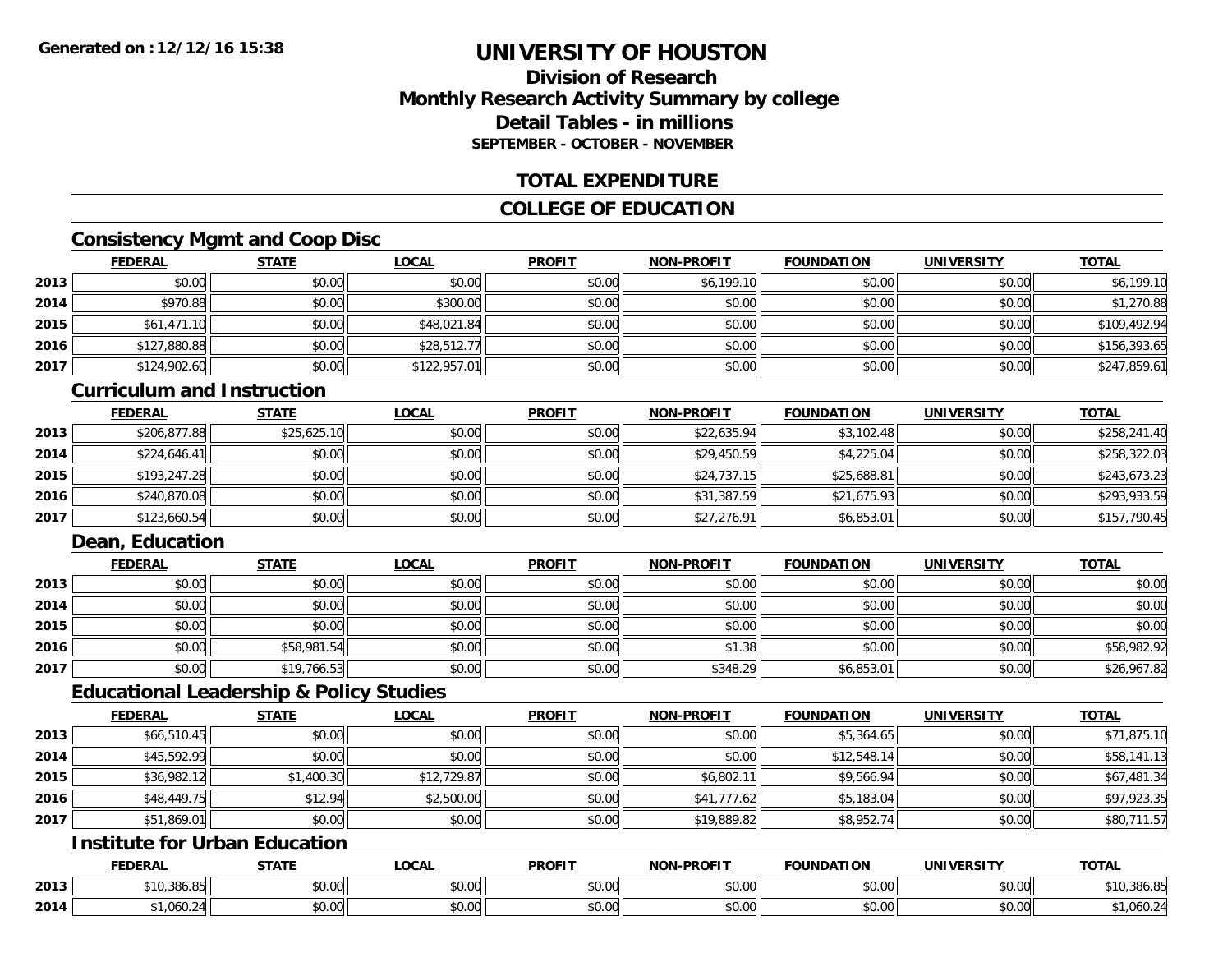## **Division of ResearchMonthly Research Activity Summary by college Detail Tables - in millions SEPTEMBER - OCTOBER - NOVEMBER**

### **TOTAL EXPENDITURE**

### **COLLEGE OF EDUCATION**

## **Institute for Urban Education**

|      |      | $- - - - -$ | $\sim$<br>UUM | <b>DDOEI</b>   | וחו       | ת ו<br>. . r  | .         | ---           |
|------|------|-------------|---------------|----------------|-----------|---------------|-----------|---------------|
| 2015 | 0000 | $\sim$ 00   | $\sim$ $\sim$ | 0 <sub>n</sub> | $\sim$ 00 | $\sim$ $\sim$ | nn nnl    | $\sim$        |
|      | ט.טי | JU.UU       | vv.vv         | JU.U           | ₽U.UU     | טט.טע         | JU.UU     | งบ.บบ         |
|      | 0000 | ሐሴ ሰሰ       | $\sim$ $\sim$ | 0000           | $\sim$ 00 | $\sim$ $\sim$ | $\sim$ 00 | $\sim$ $\sim$ |
| 2016 | ט.טע | DU.UU       | vu.vu         | vv.v           | pu.uu     | טט.טע         | vv.vv     | DU.UG         |

## **Psychological, Health, and Learning Sciences**

|      | <b>FEDERAL</b> | <u>STATE</u> | <u>LOCAL</u> | <b>PROFIT</b> | <b>NON-PROFIT</b> | <b>FOUNDATION</b> | <b>UNIVERSITY</b> | <b>TOTAL</b> |
|------|----------------|--------------|--------------|---------------|-------------------|-------------------|-------------------|--------------|
| 2013 | \$97,748.40    | \$30,367.94  | \$0.00       | \$0.00        | \$11,211.69       | (\$214.71)        | \$4,050.42        | \$143,163.74 |
| 2014 | \$145,345.09   | \$30,072.67  | \$0.00       | \$0.00        | \$9,701.42        | (\$3,294.60)      | \$0.00            | \$181,824.58 |
| 2015 | \$273,528.82   | \$47,952.94  | \$0.00       | \$0.00        | \$15,537.14       | \$0.00            | \$0.00            | \$337,018.89 |
| 2016 | \$630,031.67   | \$51,728.85  | \$0.00       | \$0.00        | \$42,196.89       | \$0.00            | \$0.00            | \$723,957.41 |
| 2017 | \$188,703.32   | \$62,431.52  | \$0.00       | \$0.00        | \$25,020.77       | \$7,009.77        | \$0.00            | \$283,165.38 |

#### **UH Charter School**

|       | <b>FEDERAL</b> | <b>STATE</b>   | <b>LOCAL</b> | <b>PROFIT</b> | <b>NON-PROFIT</b> | <b>FOUNDATION</b> | <b>UNIVERSITY</b> | <b>TOTAL</b>   |
|-------|----------------|----------------|--------------|---------------|-------------------|-------------------|-------------------|----------------|
| 2013  | \$3.410.95     | \$225,719.19   | \$0.00       | \$0.00        | \$0.00            | \$0.00            | \$0.00            | \$229,130.14   |
| 2014  | \$5,054.98     | \$255,827.98   | \$0.00       | \$0.00        | \$0.00            | \$0.00            | \$0.00            | \$260,882.96   |
| 2015  | \$4,720.72     | \$274,898.94   | \$0.00       | \$0.00        | \$0.00            | \$0.00            | \$0.00            | \$279,619.66   |
| 2016  | \$7,585.41     | \$250,222.45   | \$0.00       | \$0.00        | \$0.00            | \$0.00            | \$0.00            | \$257,807.86   |
| 2017  | \$4,494.94     | \$171,641.31   | \$0.00       | \$0.00        | \$0.00            | \$0.00            | \$0.00            | \$176,136.25   |
| Total | \$2,926,003.35 | \$1,506,650.20 | \$215,021.49 | \$0.00        | \$314,174.38      | \$113,514.24      | \$4,050.42        | \$5,079,414.09 |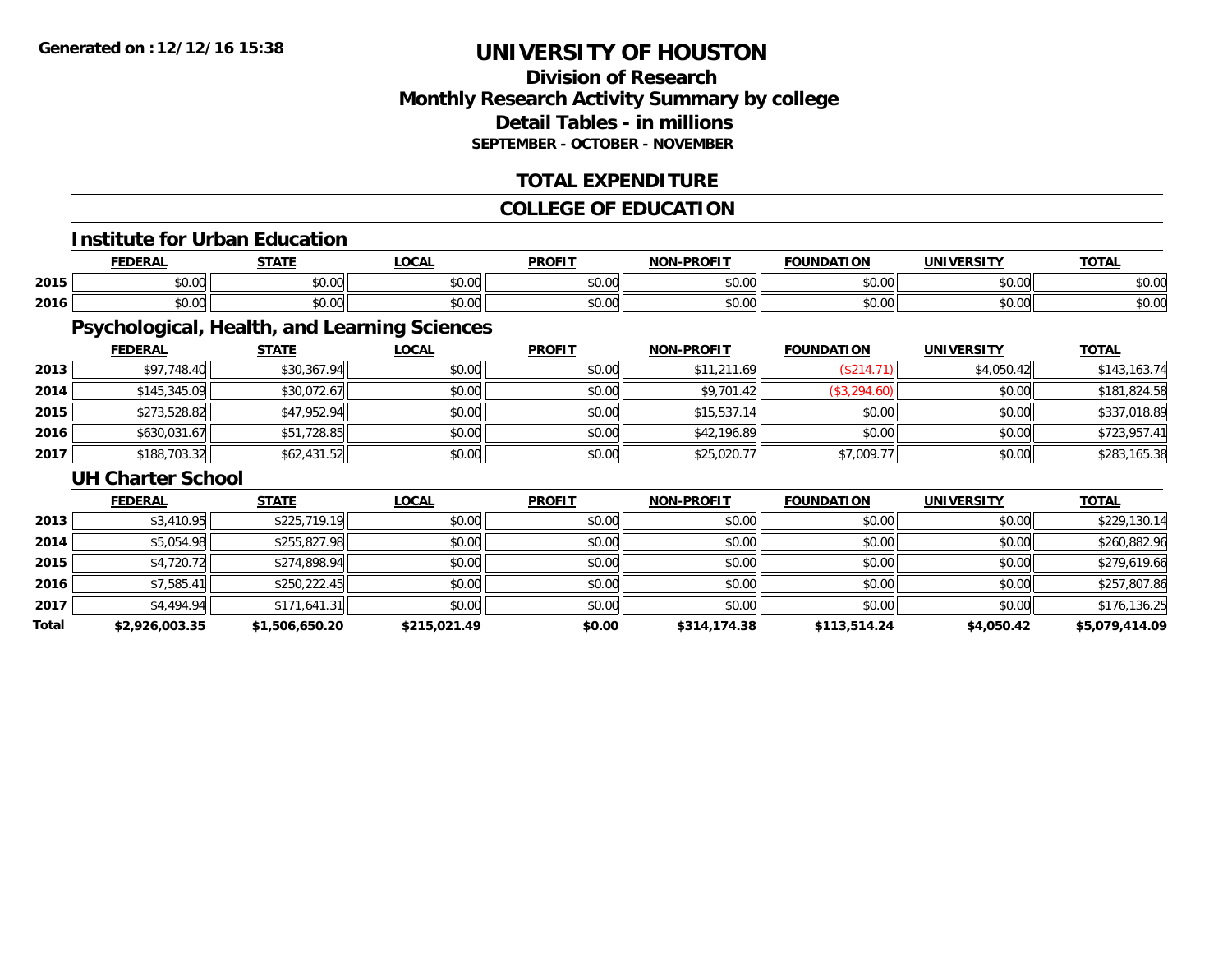## **Division of ResearchMonthly Research Activity Summary by college Detail Tables - in millionsSEPTEMBER - OCTOBER - NOVEMBER**

## **TOTAL EXPENDITURE**

### **COLLEGE OF LIBERAL ARTS AND SOCIAL SCIENCES**

#### **African-American Studies**

|      | <b>FEDERAL</b>  | <b>STATE</b>  | LOCAL                                                    | <b>PROFIT</b>        | <b>NOM</b><br><b>J-PROFIT</b> | <b>FOUNDATION</b>    | <b>UNIVERSITY</b> | <b>TOTAL</b> |
|------|-----------------|---------------|----------------------------------------------------------|----------------------|-------------------------------|----------------------|-------------------|--------------|
| 2014 | ልስ ስስ<br>vu.uu  | 0.00<br>JU.UU | $\mathsf{A}\cap\mathsf{A}\cap\mathsf{A}$<br><b>JU.UU</b> | 0000<br><b>JU.UU</b> | \$879.28                      | 0000<br><b>JU.UU</b> | \$0.00            | \$879.28     |
| 2016 | \$250.00        | \$0.00        | $\sim$ $\sim$<br>JU.UU                                   | \$0.00               | \$0.00                        | 0000<br>JU.UU        | \$0.00            | \$250.00     |
|      | ---<br>. .<br>- |               |                                                          |                      |                               |                      |                   |              |

#### **Arte Publico Press**

|      | <b>FEDERAL</b> | <u>STATE</u> | <u>LOCAL</u> | <b>PROFIT</b> | <b>NON-PROFIT</b> | <b>FOUNDATION</b> | <b>UNIVERSITY</b> | <b>TOTAL</b> |
|------|----------------|--------------|--------------|---------------|-------------------|-------------------|-------------------|--------------|
| 2013 | \$17,143.10    | \$0.00       | \$0.00       | \$0.00        | \$0.00            | \$36,878.73       | \$0.00            | \$54,021.83  |
| 2014 | \$0.00         | \$0.00       | \$0.00       | \$0.00        | \$0.00            | \$63,133.71       | \$0.00            | \$63,133.71  |
| 2015 | \$20,607.05    | \$0.00       | \$0.00       | \$0.00        | \$6,970.37        | \$33,595.51       | \$0.00            | \$61,172.93  |
| 2016 | \$11,883.62    | \$0.00       | \$0.00       | \$0.00        | \$44,966.71       | \$62,074.27       | \$0.00            | \$118,924.60 |
| 2017 | \$20,403.81    | \$0.00       | \$0.00       | \$0.00        | \$34,761.97       | \$0.00            | \$0.00            | \$55,165.78  |

#### **Center for Public History**

|      | <b>FEDERAL</b> | STATE  | <u>LOCAL</u> | <b>PROFIT</b> | <b>NON-PROFIT</b> | <b>FOUNDATION</b> | <b>UNIVERSITY</b> | <b>TOTAL</b> |
|------|----------------|--------|--------------|---------------|-------------------|-------------------|-------------------|--------------|
| 2013 | \$16,735.00    | \$0.00 | \$0.00       | \$0.00        | \$0.00            | \$0.00            | \$0.00            | \$16,735.00  |
| 2014 | \$169.96       | \$0.00 | \$0.00       | \$0.00        | \$0.00            | \$0.00            | \$0.00            | \$169.96     |
| 2015 | \$833.98       | \$0.00 | \$0.00       | \$0.00        | \$0.00            | \$0.00            | \$0.00            | \$833.98     |
| 2017 | \$0.00         | \$0.00 | \$0.00       | \$0.00        | \$0.00            | \$0.00            | \$0.00            | \$0.00       |

#### **Communication**

|      | <b>FEDERAL</b> | <b>STATE</b> | <b>LOCAL</b> | <b>PROFIT</b> | <b>NON-PROFIT</b> | <b>FOUNDATION</b> | <b>UNIVERSITY</b> | <b>TOTAL</b> |
|------|----------------|--------------|--------------|---------------|-------------------|-------------------|-------------------|--------------|
| 2013 | \$0.00         | \$0.00       | \$0.00       | \$0.00        | \$0.00            | \$0.00            | \$0.00            | \$0.00       |
| 2014 | \$0.00         | \$0.00       | \$0.00       | \$0.00        | \$106.05          | \$0.00            | \$0.00            | \$106.05     |
| 2015 | \$0.00         | \$8,664.10   | \$0.00       | \$0.00        | (\$232.09)        | \$0.00            | \$0.00            | \$8,432.01   |
| 2016 | \$0.00         | \$256.7      | \$0.00       | \$0.00        | \$0.00            | \$3,433.89        | \$0.00            | \$3,177.12   |
| 2017 | \$0.00         | \$0.00       | \$0.00       | \$0.00        | \$0.00            | \$0.00            | \$0.00            | \$0.00       |

# **Communication Sciences and Disorders**

|      | <b>FEDERAL</b> | <b>STATE</b> | <u>LOCAL</u> | <b>PROFIT</b> | <b>NON-PROFIT</b> | <b>FOUNDATION</b> | <b>UNIVERSITY</b> | <b>TOTAL</b> |
|------|----------------|--------------|--------------|---------------|-------------------|-------------------|-------------------|--------------|
| 2013 | (S0.01)        | \$0.00       | \$0.00       | \$0.00        | \$67,854.73       | \$300.00          | \$0.00            | \$68,154.72  |
| 2014 | \$23,932.88    | \$0.00       | \$0.00       | \$0.00        | \$7,654.88        | \$166.70          | \$0.00            | \$31,754.46  |
| 2015 | \$18,980.79    | \$0.00       | \$0.00       | \$0.00        | \$106,444.76      | \$0.00            | \$0.00            | \$125,425.55 |
| 2016 | \$25,939.74    | \$0.00       | \$0.00       | \$0.00        | \$4,102.73        | \$0.00            | \$0.00            | \$30,042.47  |
| 2017 | \$23,194.77    | \$0.00       | \$0.00       | \$0.00        | \$7,534.71        | \$225.00          | \$0.00            | \$30,954.48  |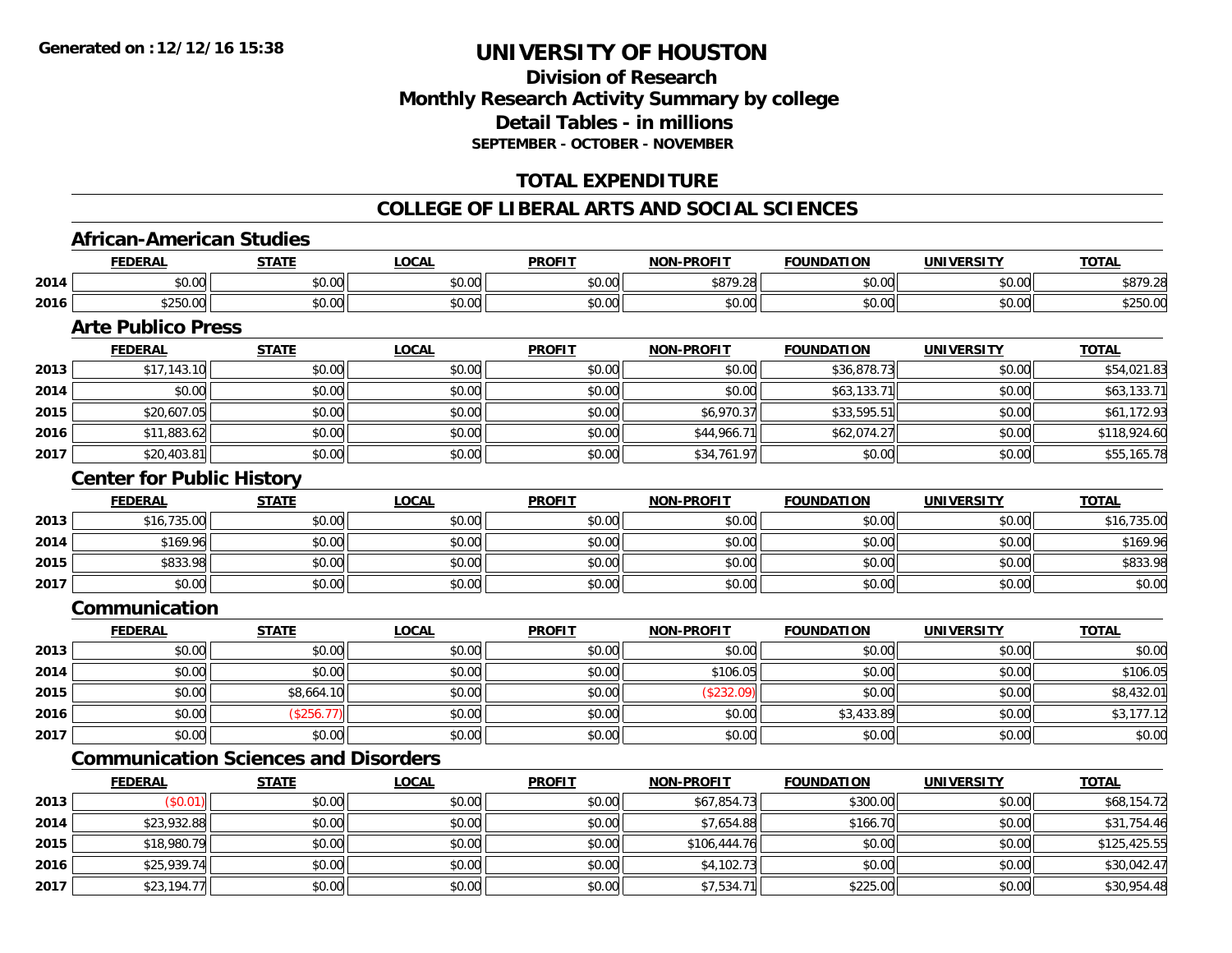**2017**

# **UNIVERSITY OF HOUSTON**

## **Division of ResearchMonthly Research Activity Summary by college Detail Tables - in millions SEPTEMBER - OCTOBER - NOVEMBER**

## **TOTAL EXPENDITURE**

#### **COLLEGE OF LIBERAL ARTS AND SOCIAL SCIENCES**

|      | <b>Comparative Cultural Studies</b>    |              |              |               |                   |                   |                   |              |
|------|----------------------------------------|--------------|--------------|---------------|-------------------|-------------------|-------------------|--------------|
|      | <b>FEDERAL</b>                         | <b>STATE</b> | <b>LOCAL</b> | <b>PROFIT</b> | <b>NON-PROFIT</b> | <b>FOUNDATION</b> | <b>UNIVERSITY</b> | <b>TOTAL</b> |
| 2015 | \$0.00                                 | \$3,841.51   | \$0.00       | \$0.00        | \$0.00            | \$0.00            | \$0.00            | \$3,841.51   |
|      | Dean, Liberal Arts and Social Sciences |              |              |               |                   |                   |                   |              |
|      | <b>FEDERAL</b>                         | <b>STATE</b> | <b>LOCAL</b> | <b>PROFIT</b> | <b>NON-PROFIT</b> | <b>FOUNDATION</b> | <b>UNIVERSITY</b> | <b>TOTAL</b> |
| 2013 | \$0.00                                 | \$0.00       | \$0.00       | \$0.00        | \$0.00            | \$0.00            | \$0.00            | \$0.00       |
| 2014 | \$0.00                                 | \$0.00       | \$0.00       | \$0.00        | \$0.00            | \$0.00            | \$0.00            | \$0.00       |
| 2015 | \$0.00                                 | \$0.00       | \$0.00       | \$0.00        | \$0.00            | \$0.00            | \$0.00            | \$0.00       |
| 2016 | \$0.00                                 | \$0.00       | \$0.00       | \$0.00        | \$0.00            | \$0.00            | \$0.00            | \$0.00       |
| 2017 | \$0.00                                 | \$0.00       | \$0.00       | \$0.00        | \$0.00            | \$0.00            | \$0.00            | \$0.00       |
|      | <b>Economics</b>                       |              |              |               |                   |                   |                   |              |
|      | <b>FEDERAL</b>                         | <b>STATE</b> | <b>LOCAL</b> | <b>PROFIT</b> | <b>NON-PROFIT</b> | <b>FOUNDATION</b> | <b>UNIVERSITY</b> | <b>TOTAL</b> |
| 2013 | \$0.00                                 | \$0.00       | \$0.00       | \$0.00        | \$72,400.00       | \$6,225.18        | \$0.00            | \$78,625.18  |
| 2014 | \$0.00                                 | \$0.00       | \$0.00       | \$0.00        | \$33,972.45       | \$12,015.49       | \$0.00            | \$45,987.94  |
| 2015 | \$6,254.68                             | \$0.00       | \$0.00       | \$0.00        | \$31,455.99       | \$3,252.25        | \$0.00            | \$40,962.92  |
| 2016 | \$0.00                                 | \$0.00       | \$0.00       | \$0.00        | \$0.00            | \$0.00            | \$0.00            | \$0.00       |
|      | <b>English</b>                         |              |              |               |                   |                   |                   |              |
|      | <b>FEDERAL</b>                         | <b>STATE</b> | <b>LOCAL</b> | <b>PROFIT</b> | NON-PROFIT        | <b>FOUNDATION</b> | <b>UNIVERSITY</b> | <b>TOTAL</b> |
| 2013 | \$14,015.63                            | \$0.00       | \$0.00       | \$0.00        | \$0.00            | \$0.00            | \$0.00            | \$14,015.63  |
| 2014 | \$0.00                                 | \$0.00       | \$0.00       | \$0.00        | \$0.00            | \$0.00            | \$0.00            | \$0.00       |
| 2015 | \$4,136.21                             | \$4,000.00   | \$0.00       | \$0.00        | \$0.00            | \$0.00            | \$6,162.84        | \$14,299.05  |
| 2016 | \$10,491.27                            | \$0.00       | \$0.00       | \$0.00        | \$0.00            | \$0.00            | \$0.00            | \$10,491.27  |
| 2017 | \$9,476.58                             | \$0.00       | \$0.00       | \$0.00        | \$0.00            | \$0.00            | \$0.00            | \$9,476.58   |
|      | <b>Health and Human Performance</b>    |              |              |               |                   |                   |                   |              |
|      | <b>FEDERAL</b>                         | <b>STATE</b> | <b>LOCAL</b> | <b>PROFIT</b> | <b>NON-PROFIT</b> | <b>FOUNDATION</b> | <b>UNIVERSITY</b> | <b>TOTAL</b> |
| 2013 | \$413,598.81                           | \$0.00       | \$0.00       | \$40,880.41   | \$0.00            | (\$71.57)         | \$0.00            | \$454,407.65 |
| 2014 | \$632,116.13                           | \$0.00       | \$0.00       | \$30,472.21   | \$0.00            | \$5,049.01        | \$0.00            | \$667,637.35 |
| 2015 | \$562,206.22                           | \$0.00       | \$0.00       | \$41,190.03   | \$9,318.48        | \$21,071.16       | \$0.00            | \$633,785.89 |
| 2016 | \$541,230.80                           | \$0.00       | \$0.00       | \$37,612.56   | \$10,368.38       | \$16,795.49       | \$4,958.85        | \$610,966.08 |

7 | \$396,401.77|| \$526.43|| \$0.00|| \$61,333.49|| \$30,142.13|| \$131.01|| \$0.00|| \$488,534.83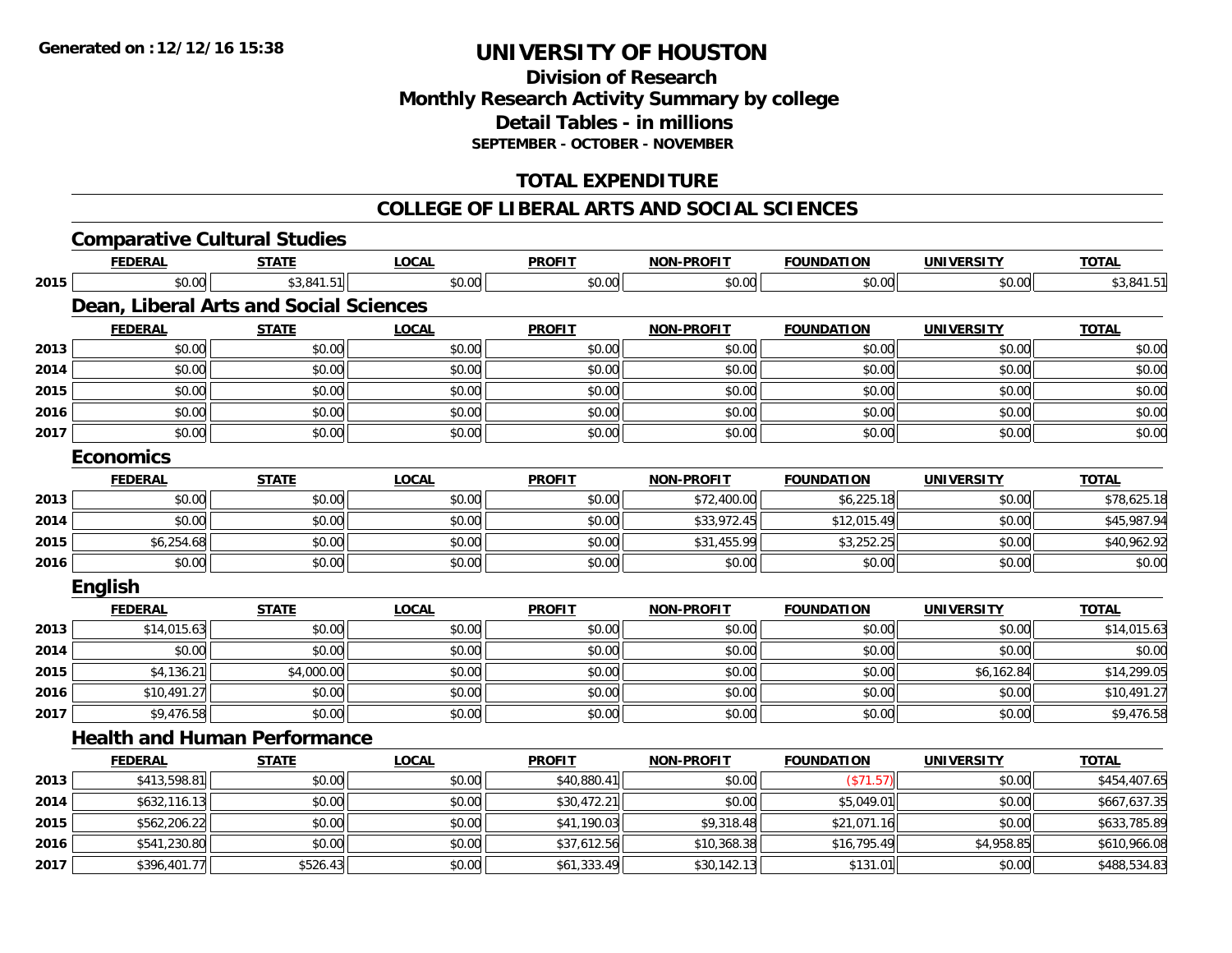## **Division of ResearchMonthly Research Activity Summary by college Detail Tables - in millions SEPTEMBER - OCTOBER - NOVEMBER**

### **TOTAL EXPENDITURE**

#### **COLLEGE OF LIBERAL ARTS AND SOCIAL SCIENCES**

|      | <b>Hispanic Studies</b>               |              |              |               |                   |                   |                   |              |
|------|---------------------------------------|--------------|--------------|---------------|-------------------|-------------------|-------------------|--------------|
|      | <b>FEDERAL</b>                        | <b>STATE</b> | <b>LOCAL</b> | <b>PROFIT</b> | <b>NON-PROFIT</b> | <b>FOUNDATION</b> | <b>UNIVERSITY</b> | <b>TOTAL</b> |
| 2013 | \$0.00                                | \$0.00       | \$0.00       | \$0.00        | \$0.00            | \$5,283.96        | \$0.00            | \$5,283.96   |
| 2014 | \$0.00                                | \$0.00       | \$0.00       | \$0.00        | \$0.00            | \$3,327.76        | \$0.00            | \$3,327.76   |
| 2015 | \$0.00                                | \$0.00       | \$0.00       | \$0.00        | \$0.00            | \$0.00            | \$0.00            | \$0.00       |
| 2016 | \$0.00                                | \$0.00       | \$0.00       | \$0.00        | \$0.00            | \$0.00            | \$0.00            | \$0.00       |
|      | <b>History</b>                        |              |              |               |                   |                   |                   |              |
|      | <b>FEDERAL</b>                        | <b>STATE</b> | <b>LOCAL</b> | <b>PROFIT</b> | NON-PROFIT        | <b>FOUNDATION</b> | <b>UNIVERSITY</b> | <b>TOTAL</b> |
| 2013 | (\$6,756.75)                          | \$0.00       | \$0.00       | \$10,327.30   | (\$13,302.61)     | \$0.00            | \$0.00            | (\$9,732.06) |
| 2014 | \$0.00                                | \$0.00       | \$0.00       | \$13,226.46   | \$0.00            | \$0.00            | \$0.00            | \$13,226.46  |
| 2015 | \$2,014.17                            | \$0.00       | \$0.00       | \$13,628.47   | \$0.00            | \$0.00            | \$0.00            | \$15,642.64  |
| 2016 | \$1,088.08                            | \$0.00       | \$0.00       | \$11,869.91   | \$0.00            | \$0.00            | \$0.00            | \$12,957.99  |
| 2017 | \$1,943.67                            | \$0.00       | \$0.00       | \$26,824.80   | \$9,495.84        | \$0.00            | \$0.00            | \$38,264.31  |
|      | <b>Hobby Center for Public Policy</b> |              |              |               |                   |                   |                   |              |
|      | <b>FEDERAL</b>                        | <b>STATE</b> | <b>LOCAL</b> | <b>PROFIT</b> | <b>NON-PROFIT</b> | <b>FOUNDATION</b> | <b>UNIVERSITY</b> | <b>TOTAL</b> |
| 2013 | \$30,029.37                           | \$0.00       | \$0.00       | \$0.00        | \$0.00            | \$0.00            | \$0.00            | \$30,029.37  |
| 2015 | \$0.00                                | \$0.00       | \$0.00       | \$0.00        | \$0.00            | \$16,500.00       | \$0.00            | \$16,500.00  |
| 2016 | \$18,360.77                           | \$0.00       | \$0.00       | \$0.00        | \$0.00            | \$0.00            | \$0.00            | \$18,360.77  |
| 2017 | \$8,007.44                            | \$0.00       | \$0.00       | \$0.00        | \$0.00            | \$0.00            | \$0.00            | \$8,007.44   |
|      | <b>Modern/Classical Languages</b>     |              |              |               |                   |                   |                   |              |
|      | <b>FEDERAL</b>                        | <b>STATE</b> | <b>LOCAL</b> | <b>PROFIT</b> | <b>NON-PROFIT</b> | <b>FOUNDATION</b> | <b>UNIVERSITY</b> | <b>TOTAL</b> |
| 2013 | \$2,761.35                            | \$0.00       | \$0.00       | \$0.00        | \$0.00            | \$0.00            | \$0.00            | \$2,761.35   |
| 2014 | \$54,586.92                           | \$0.00       | \$0.00       | \$0.00        | \$0.00            | \$0.00            | \$0.00            | \$54,586.92  |
| 2015 | \$54,043.50                           | \$0.00       | \$0.00       | \$0.00        | \$0.00            | \$0.00            | \$0.00            | \$54,043.50  |
| 2016 | \$11,764.25                           | \$0.00       | \$0.00       | \$0.00        | \$0.00            | \$0.00            | \$0.00            | \$11,764.25  |
| 2017 | \$0.00                                | \$34.90      | \$0.00       | \$0.00        | \$0.00            | \$0.00            | \$0.00            | \$34.90      |
|      | Philosophy                            |              |              |               |                   |                   |                   |              |
|      | <b>FEDERAL</b>                        | <b>STATE</b> | <b>LOCAL</b> | <b>PROFIT</b> | NON-PROFIT        | <b>FOUNDATION</b> | <b>UNIVERSITY</b> | <b>TOTAL</b> |
| 2013 | \$4,085.65                            | \$0.00       | \$0.00       | \$0.00        | \$0.00            | \$0.00            | \$0.00            | \$4,085.65   |
| 2014 | \$3,793.34                            | \$0.00       | \$0.00       | \$0.00        | \$0.00            | \$0.00            | \$0.00            | \$3,793.34   |
| 2015 | \$1,265.86                            | \$330.45     | \$0.00       | \$0.00        | \$0.00            | \$0.00            | \$0.00            | \$1,596.31   |
| 2016 | \$91.75                               | \$0.00       | \$0.00       | \$0.00        | \$0.00            | \$0.00            | \$0.00            | \$91.75      |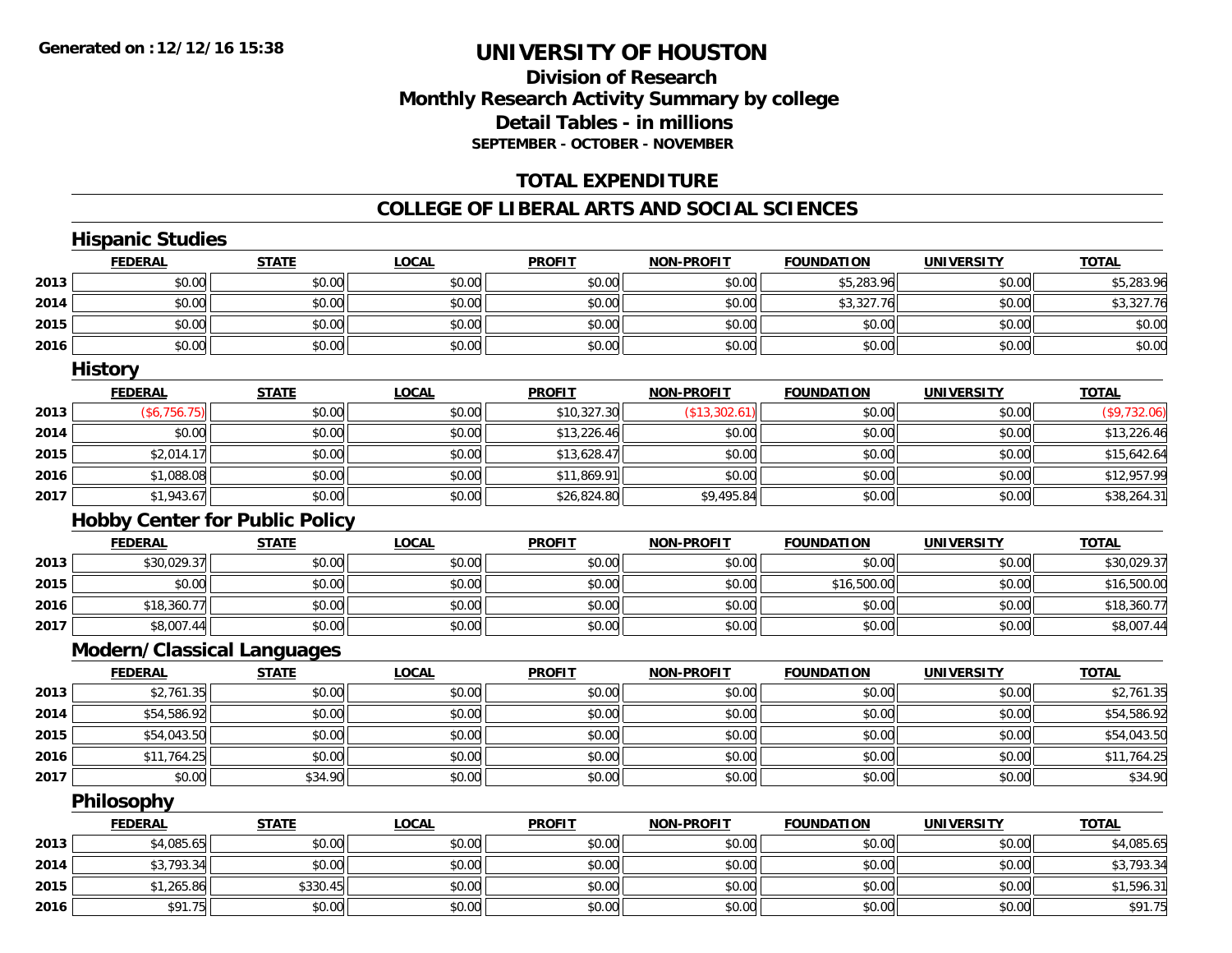## **Division of ResearchMonthly Research Activity Summary by college Detail Tables - in millions SEPTEMBER - OCTOBER - NOVEMBER**

### **TOTAL EXPENDITURE**

#### **COLLEGE OF LIBERAL ARTS AND SOCIAL SCIENCES**

### **Political Science**

|      | <b>FEDERAL</b> | <b>STATE</b> | <b>LOCAL</b> | <b>PROFIT</b> | <b>NON-PROFIT</b> | <b>FOUNDATION</b> | <b>UNIVERSITY</b> | <b>TOTAL</b> |
|------|----------------|--------------|--------------|---------------|-------------------|-------------------|-------------------|--------------|
| 2013 | \$1,980.09     | \$0.00       | \$0.00       | \$0.00        | \$0.00            | \$2,000.00        | \$0.00            | \$3,980.09   |
| 2014 | \$0.00         | \$0.00       | \$0.00       | \$0.00        | \$0.00            | \$0.00            | \$0.00            | \$0.00       |
| 2015 | \$19,091.92    | \$13,776.45  | \$0.00       | \$0.00        | \$0.00            | \$0.00            | \$0.00            | \$32,868.37  |
| 2016 | \$20,596.63    | \$4,596.39   | \$0.00       | \$0.00        | \$10,121.00       | \$0.00            | \$0.00            | \$35,314.02  |
| 2017 | \$21,131.57    | \$2,965.44   | \$0.00       | \$0.00        | \$6,356.52        | \$0.00            | \$0.00            | \$30,453.53  |

### **Psychology**

|      | <b>FEDERAL</b> | <u>STATE</u> | <b>LOCAL</b> | <b>PROFIT</b> | <b>NON-PROFIT</b> | <b>FOUNDATION</b> | <b>UNIVERSITY</b> | <b>TOTAL</b>   |
|------|----------------|--------------|--------------|---------------|-------------------|-------------------|-------------------|----------------|
| 2013 | \$1,646,674.47 | \$26,434.49  | \$0.00       | \$12,562.98   | \$48,940.23       | \$37,993.10       | \$0.00            | \$1,772,605.27 |
| 2014 | \$1,039,832.49 | \$3,156.94   | \$0.00       | \$2,366.70    | \$79,258.42       | (\$94.40)         | \$0.00            | \$1,124,520.15 |
| 2015 | \$1,352,947.20 | \$4,852.89   | \$0.00       | \$4,900.75    | \$152.245.62      | \$0.00            | \$6,022.53        | \$1,520,968.99 |
| 2016 | \$1,463,395.54 | \$37,569.49  | \$0.00       | \$3,526.53    | \$118,373.90      | \$0.00            | \$10,697.90       | \$1,633,563.36 |
| 2017 | \$1,225,586.22 | \$117,054.09 | \$0.00       | \$13,893.76   | \$17,598.92       | \$170.51          | \$44,141.36       | \$1,418,444.87 |

#### **Sociology**

|       | <b>FEDERAL</b> | <b>STATE</b> | <b>LOCAL</b> | <b>PROFIT</b> | <b>NON-PROFIT</b> | <b>FOUNDATION</b> | <b>UNIVERSITY</b> | <b>TOTAL</b>    |
|-------|----------------|--------------|--------------|---------------|-------------------|-------------------|-------------------|-----------------|
| 2013  | \$1,235.80     | \$0.00       | \$0.00       | \$0.00        | \$0.00            | \$0.00            | \$0.00            | \$1,235.80      |
| 2014  | \$3,147.25     | \$0.00       | \$0.00       | \$0.00        | \$0.00            | \$0.00            | \$0.00            | \$3,147.25      |
| 2015  | \$10.32        | \$850.00     | \$0.00       | \$0.00        | \$0.00            | \$0.00            | \$0.00            | \$860.32        |
| 2016  | \$0.00         | \$500.00     | \$0.00       | \$0.00        | \$0.00            | \$0.00            | \$0.00            | \$500.00        |
| Total | \$9,752,711.66 | \$228,896.80 | \$0.00       | \$324,616.36  | \$897,789.37      | \$329,456.76      | \$71,983.48       | \$11,605,454.43 |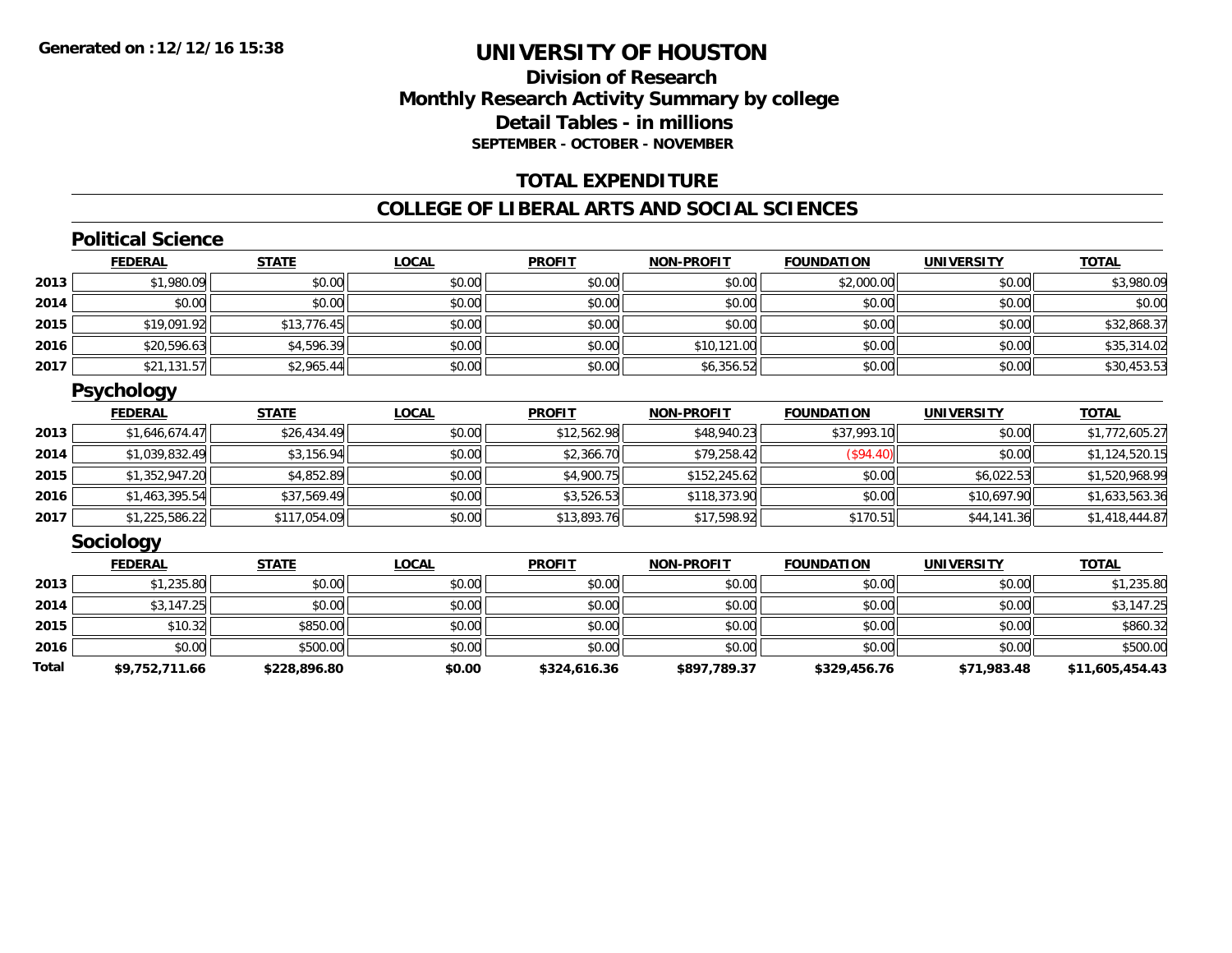## **Division of ResearchMonthly Research Activity Summary by college Detail Tables - in millionsSEPTEMBER - OCTOBER - NOVEMBER**

## **TOTAL EXPENDITURE**

## **COLLEGE OF NATURAL SCIENCES AND MATHEMATICS**

## **Biology/Biochemistry**

| \$1,112,450.03 |
|----------------|
|                |
| \$819,440.52   |
| \$1,063,331.38 |
| \$1,139,635.14 |
| \$1,085,646.94 |
|                |

## **Center for Applied Geoscience Excellence**

|      | <b>FEDERAL</b> | <b>STATE</b> | <b>LOCAL</b> | <b>PROFIT</b> | <b>NON-PROFIT</b> | <b>FOUNDATION</b> | UNIVERSITY | <b>TOTAL</b> |
|------|----------------|--------------|--------------|---------------|-------------------|-------------------|------------|--------------|
| 2014 | \$0.00         | \$0.00       | \$0.00       | \$0.00        | \$0.00            | \$0.00            | \$0.00     | \$0.00       |
| 2015 | \$0.00         | \$0.00       | \$0.00       | \$0.00        | \$0.00            | \$0.00            | \$0.00     | \$0.00       |
| 2016 | \$0.00         | \$0.00       | \$0.00       | \$0.00        | \$0.00            | \$0.00            | \$0.00     | \$0.00       |
| 2017 | \$0.00         | \$0.00       | \$0.00       | \$0.00        | \$0.00            | \$0.00            | \$0.00     | \$0.00       |

# **Center for Nuclear Receptors and Cell Signaling**

|      | <b>FEDERAL</b> | <u>STATE</u> | <b>LOCAL</b> | <b>PROFIT</b> | <b>NON-PROFIT</b> | <b>FOUNDATION</b> | <b>UNIVERSITY</b> | <b>TOTAL</b> |
|------|----------------|--------------|--------------|---------------|-------------------|-------------------|-------------------|--------------|
| 2013 | \$486,292.99   | \$198,649.78 | \$0.00       | \$3,734.15    | \$150.00          | \$26,980.75       | \$0.00            | \$715,807.67 |
| 2014 | \$390,992.02   | \$224,905.43 | \$0.00       | \$0.00        | \$13,767.95       | \$33,456.08       | \$0.00            | \$663,121.48 |
| 2015 | \$91,282.67    | \$317,489.66 | \$0.00       | \$0.00        | \$294.69          | \$76,414.81       | \$0.00            | \$485,481.83 |
| 2016 | \$324,190.84   | \$146,533.01 | \$0.00       | \$0.00        | \$4,446.84        | \$66,747.75       | \$0.00            | \$541,918.43 |
| 2017 | \$259,358.48   | \$158,254.34 | \$0.00       | \$0.00        | \$38,505.08       | \$68,416.66       | \$0.00            | \$524,534.56 |

#### **Chemistry**

|      | <b>FEDERAL</b> | <b>STATE</b> | <b>LOCAL</b> | <b>PROFIT</b> | <b>NON-PROFIT</b> | <b>FOUNDATION</b> | <b>UNIVERSITY</b> | <b>TOTAL</b>   |
|------|----------------|--------------|--------------|---------------|-------------------|-------------------|-------------------|----------------|
| 2013 | \$473,412.97   | \$326,820.47 | \$0.00       | \$19,312.45   | \$6,421.88        | \$240,789.38      | (\$57,589.13)     | \$1,009,168.03 |
| 2014 | \$634,929.73   | \$169,555.39 | \$0.00       | \$0.00        | \$12,199.14       | \$280,084.14      | \$12,554.37       | \$1,109,322.77 |
| 2015 | \$506,305.40   | \$85,106.10  | \$0.00       | \$0.00        | \$19,535.30       | \$499,145.34      | \$0.00            | \$1,110,092.14 |
| 2016 | \$600.845.24   | \$21,561.06  | \$0.00       | \$568.01      | \$74,987.39       | \$294,340.06      | \$0.00            | \$992,301.76   |
| 2017 | \$479,564.32   | \$77,610.47  | \$0.00       | \$0.00        | \$59,943.20       | \$243,804.35      | \$0.00            | \$860,922.34   |

#### **Computer Science**

|      | <b>FEDERAL</b> | <b>STATE</b> | <u>LOCAL</u> | <b>PROFIT</b> | <b>NON-PROFIT</b> | <b>FOUNDATION</b> | UNIVERSITY  | <b>TOTAL</b> |
|------|----------------|--------------|--------------|---------------|-------------------|-------------------|-------------|--------------|
| 2013 | \$517,946.14   | \$13,183.85  | \$0.00       | \$68,715.32   | \$11,304.46       | \$10,965.00       | \$20,879.78 | \$642,994.55 |
| 2014 | \$329,133.09   | \$0.00       | \$0.00       | \$215,863.37  | \$125,325.57      | \$3,845.98        | \$5,793.33  | \$679,961.34 |
| 2015 | \$568,740.02   | 12,081.00    | \$0.00       | \$141.064.53  | \$68,096.38       | \$0.00            | \$13,380.99 | \$803,362.93 |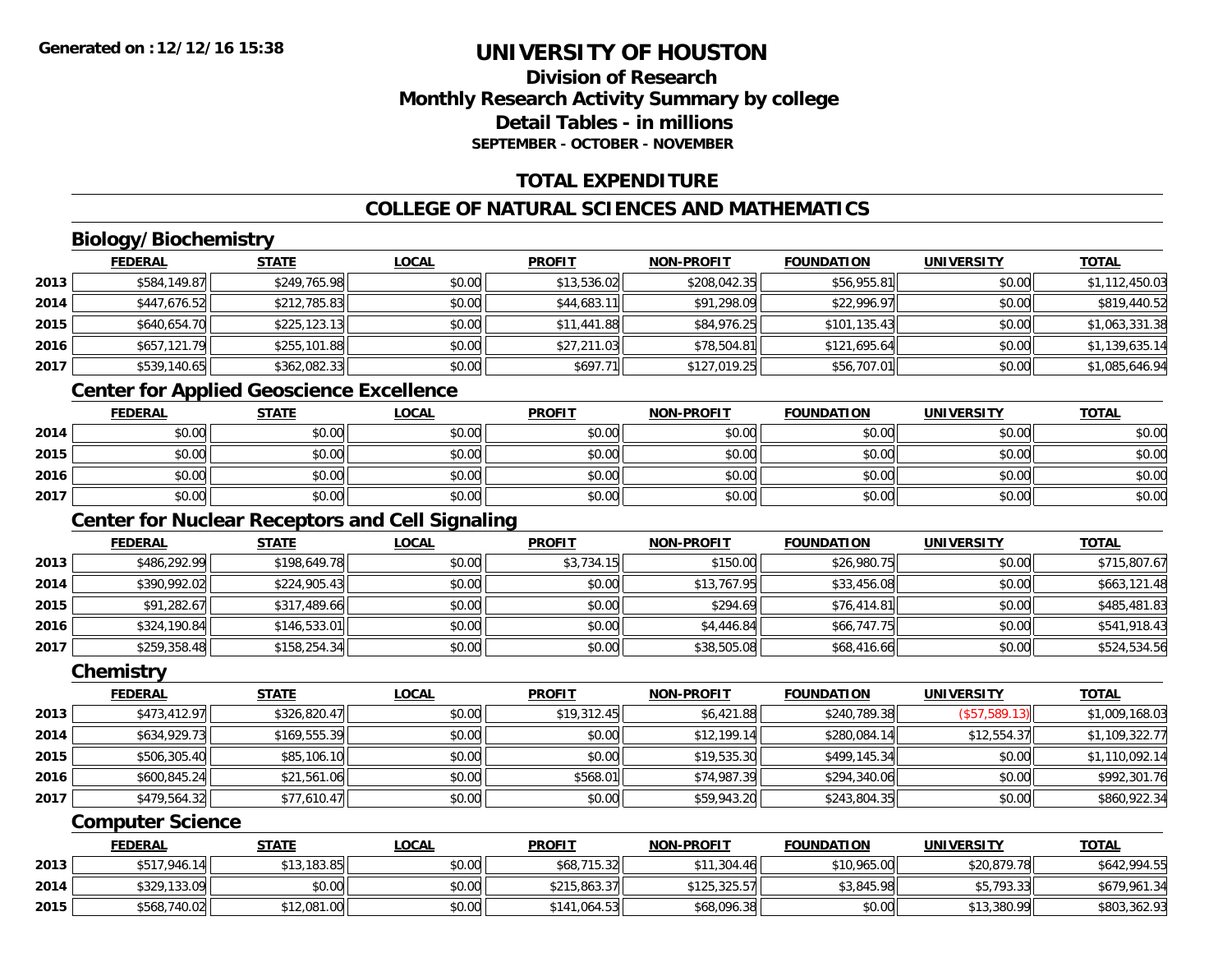## **Division of ResearchMonthly Research Activity Summary by college Detail Tables - in millions SEPTEMBER - OCTOBER - NOVEMBER**

## **TOTAL EXPENDITURE**

### **COLLEGE OF NATURAL SCIENCES AND MATHEMATICS**

## **Computer Science**

|      | <b>FEDERAL</b>           | STATE                           | .OCAL                                                 | <b>PROFIT</b>           | <b>NON-PROFIT</b>                              | <b>FOUNDATION</b>      | <b>UNIVERSITY</b>   | <b>TOTAL</b>             |
|------|--------------------------|---------------------------------|-------------------------------------------------------|-------------------------|------------------------------------------------|------------------------|---------------------|--------------------------|
| 2016 | \$610,987.79             | $\sqrt{2}$<br>$\sim$<br>132.4ZI | 0.00<br>DU.UU                                         | .498.27<br>$\leftarrow$ | \$28,960.98                                    | $\sim$ $\sim$<br>JU.UU | ודם מדד ו<br>''' ال | 2 O.<br>5. ق ق ق م ع ا   |
| 2017 | 0.70.01<br>: JU.J / Z.UZ | $\sim$ $\sim$<br>,165.60        | $\mathsf{A} \cap \mathsf{A} \cap \mathsf{A}$<br>DU.UU | 12.161.10               | $A$ $A$ $B$ $C$ $D$ $D$ $A$ $T$ $T$<br>7.O / I | 0.000<br>JU.UU         | \$0.00              | $\sim$<br>zõ<br>, 000. 0 |

## **Dean, Natural Sciences and Mathematics**

|      | <b>FEDERAL</b> | <b>STATE</b> | <b>LOCAL</b> | <b>PROFIT</b> | <b>NON-PROFIT</b> | <b>FOUNDATION</b> | <b>UNIVERSITY</b> | <b>TOTAL</b> |
|------|----------------|--------------|--------------|---------------|-------------------|-------------------|-------------------|--------------|
| 2013 | \$249,308.35   | \$0.00       | \$0.00       | \$0.00        | \$0.00            | \$0.00            | \$0.00            | \$249,308.35 |
| 2014 | \$86,198.24    | \$0.00       | \$0.00       | \$0.00        | \$0.00            | \$0.00            | \$0.00            | \$86,198.24  |
| 2015 | \$43,863.05    | \$11,817.31  | \$0.00       | \$0.00        | \$6,802.11        | \$0.00            | \$0.00            | \$62,482.47  |
| 2016 | \$0.00         | \$3,573.73   | \$0.00       | \$0.00        | \$21,010.90       | \$0.00            | \$0.00            | \$24,584.63  |
| 2017 | \$10,788.89    | \$34,956.02  | \$0.00       | \$3,192.49    | \$17,974.25       | \$0.00            | \$0.00            | \$66,911.64  |

#### **Earth & Atmospheric Sciences**

|      | <b>FEDERAL</b> | <b>STATE</b> | <b>LOCAL</b> | <b>PROFIT</b> | <b>NON-PROFIT</b> | <b>FOUNDATION</b> | <b>UNIVERSITY</b> | <b>TOTAL</b>   |
|------|----------------|--------------|--------------|---------------|-------------------|-------------------|-------------------|----------------|
| 2013 | \$283,109.18   | \$62,316.56  | \$0.00       | \$603,340.49  | \$54,074.02       | \$0.00            | \$0.00            | \$1,002,840.25 |
| 2014 | \$282,702.42   | \$127,230.02 | \$0.00       | \$978,901.50  | \$78,917.55       | \$91,940.23       | \$0.00            | \$1,559,691.71 |
| 2015 | \$289,357.98   | \$157,512.68 | \$0.00       | \$414,950.52  | \$69,795.67       | \$6,986.51        | \$0.00            | \$938,603.35   |
| 2016 | \$239,278.53   | \$279,713.88 | \$0.00       | \$352,517.61  | \$84,306.92       | \$15,225.44       | \$15,556.44       | \$986,598.81   |
| 2017 | \$199,132.95   | \$238,416.71 | \$10,387.50  | \$266,172.13  | \$91,779.98       | \$10,220.52       | \$36,331.65       | \$852,441.44   |

#### **Institute for Climate and Atmospheric Science**

|      | <u>FEDERAL</u> | <u>STATE</u> | <u>LOCAL</u> | <b>PROFIT</b> | <b>NON-PROFIT</b> | <b>FOUNDATION</b> | <b>UNIVERSITY</b> | <b>TOTAL</b> |
|------|----------------|--------------|--------------|---------------|-------------------|-------------------|-------------------|--------------|
| 2013 | \$0.00         | \$0.00       | \$0.00       | \$0.00        | \$0.00            | \$0.00            | \$0.00            | \$0.00       |
| 2014 | \$0.00         | \$0.00       | \$0.00       | \$0.00        | \$0.00            | \$0.00            | \$0.00            | \$0.00       |
| 2015 | \$0.00         | \$0.00       | \$0.00       | \$0.00        | \$0.00            | \$0.00            | \$0.00            | \$0.00       |
| 2016 | \$0.00         | \$0.00       | \$0.00       | \$0.00        | \$0.00            | \$0.00            | \$0.00            | \$0.00       |
| 2017 | \$0.00         | \$0.00       | \$0.00       | \$0.00        | \$0.00            | \$0.00            | \$0.00            | \$0.00       |

## **Institute for Nanoenergy**

|      | <b>FEDERAL</b> | <b>STATE</b> | <u>LOCAL</u> | <b>PROFIT</b> | <b>NON-PROFIT</b> | <b>FOUNDATION</b> | <b>UNIVERSITY</b> | <b>TOTAL</b> |
|------|----------------|--------------|--------------|---------------|-------------------|-------------------|-------------------|--------------|
| 2013 | \$0.00         | \$0.00       | \$0.00       | \$0.00        | \$0.00            | \$0.00            | \$0.00            | \$0.00       |
| 2014 | \$0.00         | \$0.00       | \$0.00       | \$0.00        | \$0.00            | \$0.00            | \$0.00            | \$0.00       |
| 2016 | \$0.00         | \$0.00       | \$0.00       | \$0.00        | \$0.00            | \$0.00            | \$0.00            | \$0.00       |
| 2017 | \$0.00         | \$0.00       | \$0.00       | \$0.00        | \$0.00            | \$0.00            | \$0.00            | \$0.00       |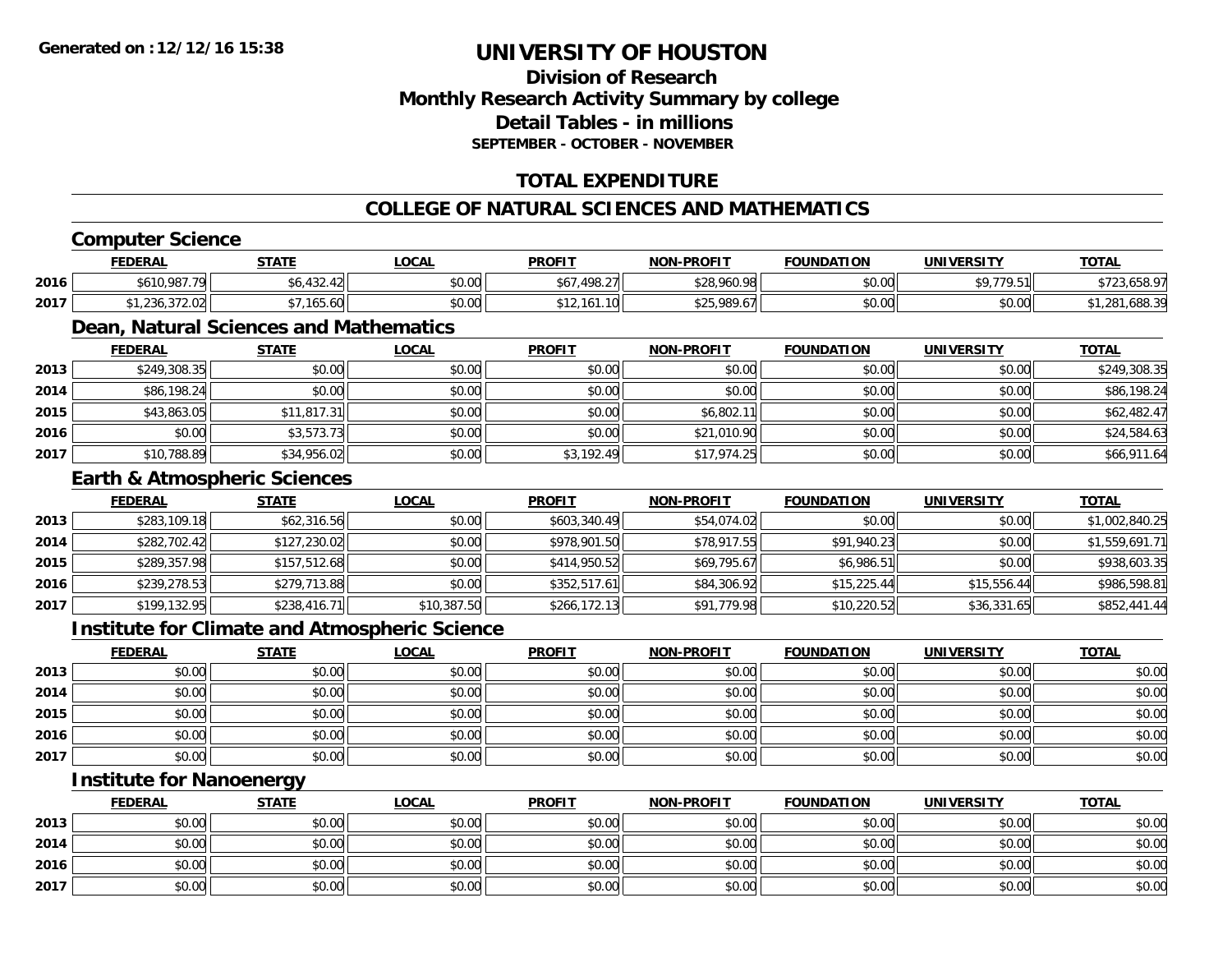## **Division of ResearchMonthly Research Activity Summary by college Detail Tables - in millions SEPTEMBER - OCTOBER - NOVEMBER**

### **TOTAL EXPENDITURE**

#### **COLLEGE OF NATURAL SCIENCES AND MATHEMATICS**

|       | <b>Mathematics</b> |                |              |                |                   |                   |                   |                 |
|-------|--------------------|----------------|--------------|----------------|-------------------|-------------------|-------------------|-----------------|
|       | <b>FEDERAL</b>     | <b>STATE</b>   | <b>LOCAL</b> | <b>PROFIT</b>  | <b>NON-PROFIT</b> | <b>FOUNDATION</b> | <b>UNIVERSITY</b> | <b>TOTAL</b>    |
| 2013  | \$246,652.82       | \$38,012.93    | \$0.00       | \$30,601.39    | \$467.88          | \$26,646.57       | \$14,244.91       | \$356,626.49    |
| 2014  | \$340,771.78       | (\$1,525.67)   | \$0.00       | \$12,949.41    | \$0.00            | \$8,597.18        | \$0.00            | \$360,792.70    |
| 2015  | \$295,139.13       | \$0.00         | \$0.00       | \$11,217.18    | \$6,802.11        | \$26,704.56       | \$0.00            | \$339,862.98    |
| 2016  | \$245,824.04       | \$0.00         | \$0.00       | \$27,892.89    | \$22,294.76       | \$13,558.10       | \$0.00            | \$309,569.79    |
| 2017  | \$259,427.20       | \$0.00         | \$0.00       | \$4,649.95     | \$33,950.62       | \$1,907.52        | \$0.00            | \$299,935.29    |
|       | <b>Physics</b>     |                |              |                |                   |                   |                   |                 |
|       | <b>FEDERAL</b>     | <b>STATE</b>   | <b>LOCAL</b> | <b>PROFIT</b>  | <b>NON-PROFIT</b> | <b>FOUNDATION</b> | <b>UNIVERSITY</b> | <b>TOTAL</b>    |
| 2013  | \$741,958.55       | \$0.00         | \$0.00       | \$331,719.94   | \$17,939.65       | \$58,097.96       | \$0.00            | \$1,149,716.09  |
| 2014  | \$1,089,815.35     | \$0.00         | \$0.00       | \$470,172.91   | \$6,120.00        | \$75,814.54       | \$0.00            | \$1,641,922.80  |
| 2015  | \$930,295.90       | \$8,723.71     | \$0.00       | \$448,702.51   | \$9,953.04        | \$39,646.54       | \$0.00            | \$1,437,321.70  |
| 2016  | \$765,129.00       | \$10,414.23    | \$0.00       | \$330,550.91   | \$22,056.26       | \$114,488.14      | \$0.00            | \$1,242,638.54  |
| 2017  | \$966,627.24       | \$10,921.20    | \$0.00       | \$145,315.48   | \$786.00          | \$70,393.27       | \$0.00            | \$1,194,043.19  |
| Total | \$17,944,477.82    | \$4,052,291.01 | \$10,387.50  | \$5,059,334.26 | \$1,624,800.98    | \$2,764,708.23    | \$70,931.85       | \$31,526,931.64 |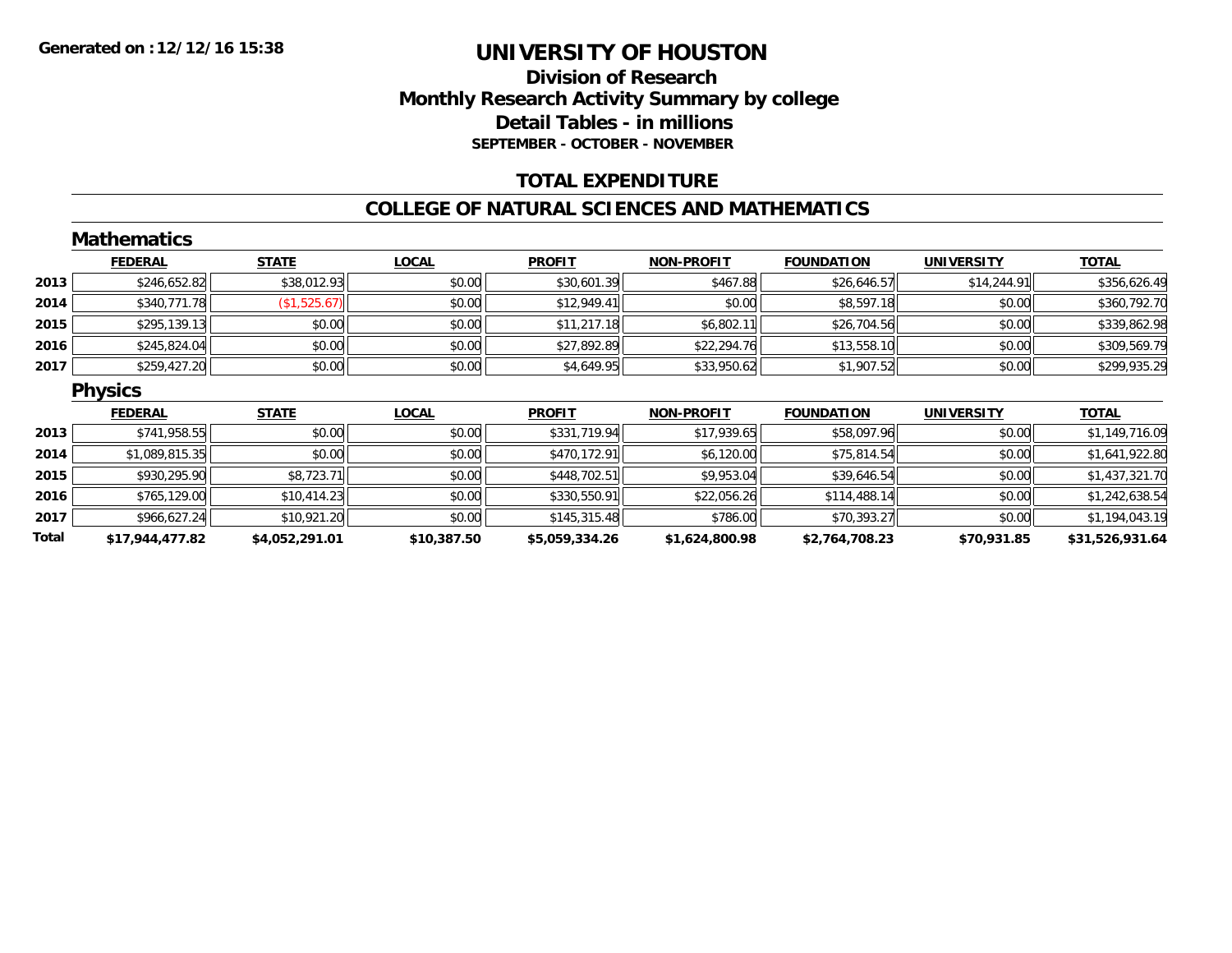### **Division of Research Monthly Research Activity Summary by college Detail Tables - in millions SEPTEMBER - OCTOBER - NOVEMBER**

#### **TOTAL EXPENDITURE**

#### **COLLEGE OF OPTOMETRY**

## **Optometry Vision Sciences**

|       | <b>FEDERAL</b> | <b>STATE</b> | <b>LOCAL</b> | <b>PROFIT</b> | <b>NON-PROFIT</b> | <b>FOUNDATION</b> | <b>UNIVERSITY</b> | <u>TOTAL</u>   |
|-------|----------------|--------------|--------------|---------------|-------------------|-------------------|-------------------|----------------|
| 2013  | \$1,055,808.61 | \$0.00       | \$0.00       | \$199,854.13  | \$0.00            | \$10,166.74       | \$49,621.71       | \$1,315,451.19 |
| 2014  | \$979,861.82   | \$0.00       | \$0.00       | \$267,484.96  | \$6,426.00        | (\$1,041.68)      | \$120,494.77      | \$1,373,225.87 |
| 2015  | \$1,013,211.84 | \$0.00       | \$0.00       | \$143,430.26  | \$0.00            | \$0.00            | \$163.477.14      | \$1,320,119.24 |
| 2016  | \$1,136,452.05 | \$0.00       | \$0.00       | \$97,735.10   | \$0.00            | \$0.00            | \$94,969.17       | \$1,329,156.32 |
| 2017  | \$987,068.58   | \$0.00       | \$0.00       | \$38,275.65   | \$0.00            | \$3,379.96        | \$52,137.28       | \$1,080,861.47 |
| Total | \$5,172,402.90 | \$0.00       | \$0.00       | \$746,780.10  | \$6,426.00        | \$12,505.02       | \$480,700.07      | \$6,418,814.09 |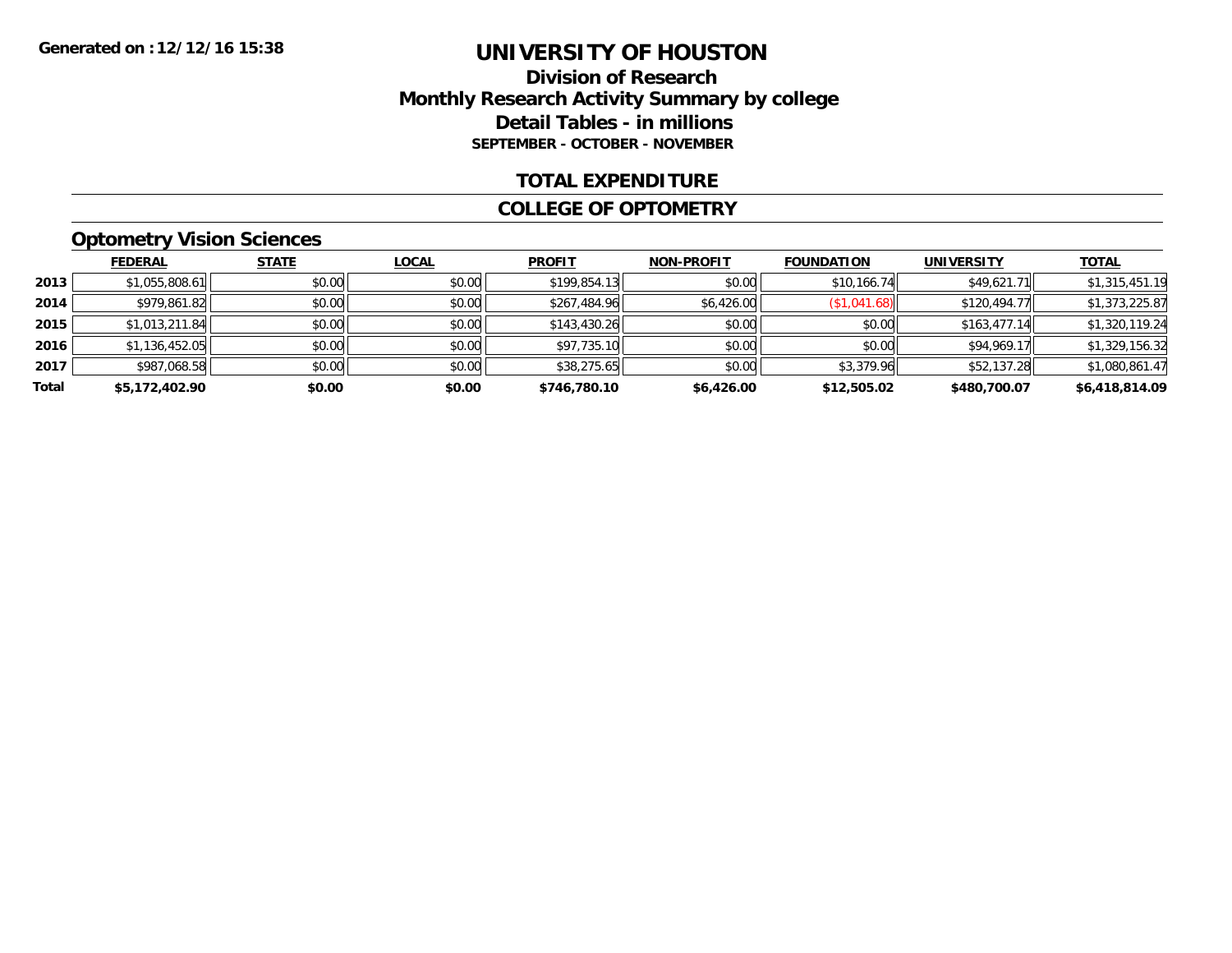## **Division of ResearchMonthly Research Activity Summary by college Detail Tables - in millionsSEPTEMBER - OCTOBER - NOVEMBER**

### **TOTAL EXPENDITURE**

#### **COLLEGE OF PHARMACY**

## **Center for Experimental Therapeutics and Pharmacoi**

|      | <b>FEDERAL</b> | <b>STATE</b> | <b>LOCAL</b> | <b>PROFIT</b> | <b>NON-PROFIT</b> | <b>FOUNDATION</b> | <b>UNIVERSITY</b> | <b>TOTAL</b> |
|------|----------------|--------------|--------------|---------------|-------------------|-------------------|-------------------|--------------|
| 2013 | \$0.00         | \$0.00       | \$0.00       | \$0.00        | \$0.00            | \$0.00            | \$0.00            | \$0.00       |
| 2014 | \$0.00         | \$0.00       | \$0.00       | \$0.00        | \$0.00            | \$0.00            | \$0.00            | \$0.00       |
| 2015 | \$0.00         | \$0.00       | \$0.00       | \$0.00        | \$0.00            | \$0.00            | \$0.00            | \$0.00       |
| 2016 | \$0.00         | \$0.00       | \$0.00       | \$0.00        | \$0.00            | \$0.00            | \$0.00            | \$0.00       |
| 2017 | \$0.00         | \$0.00       | \$0.00       | \$0.00        | \$0.00            | \$0.00            | \$0.00            | \$0.00       |

## **Clinical Pharmacy & Administration**

|      | <u>FEDERAL</u> | <b>STATE</b> | <u>LOCAL</u> | <b>PROFIT</b> | <b>NON-PROFIT</b> | <b>FOUNDATION</b> | <b>UNIVERSITY</b> | <b>TOTAL</b> |
|------|----------------|--------------|--------------|---------------|-------------------|-------------------|-------------------|--------------|
| 2013 | \$61,814.94    | \$0.00       | \$0.00       | \$81,372.85   | \$0.00            | \$4,103.00        | \$0.00            | \$147,290.79 |
| 2014 | \$2,166.89     | \$0.00       | \$0.00       | \$113,688.86  | \$6,505.15        | \$0.00            | \$0.00            | \$122,360.90 |
| 2015 | \$26,009.89    | \$66,470.97  | \$0.00       | \$107,222.45  | \$15,853.51       | \$0.00            | \$0.00            | \$215,556.82 |
| 2016 | \$82,010.28    | \$99,758.27  | \$0.00       | \$94,863.71   | \$21,300.35       | \$0.00            | \$4,376.20        | \$302,308.80 |
| 2017 | \$42,985.18    | \$106,371.24 | \$0.00       | \$104,898.73  | \$34,289.86       | \$0.00            | \$0.00            | \$288,545.00 |

### **Dean, Pharmacy**

|      | <b>FEDERAL</b> | <b>STATE</b> | <u>LOCAL</u> | <b>PROFIT</b> | <b>NON-PROFIT</b> | <b>FOUNDATION</b> | <b>UNIVERSITY</b> | <b>TOTAL</b> |
|------|----------------|--------------|--------------|---------------|-------------------|-------------------|-------------------|--------------|
| 2013 | \$0.00         | \$0.00       | \$0.00       | \$0.00        | \$0.00            | \$0.00            | \$0.00            | \$0.00       |
| 2014 | \$0.00         | \$0.00       | \$0.00       | \$0.00        | \$0.00            | \$0.00            | \$0.00            | \$0.00       |
| 2015 | \$0.00         | \$0.00       | \$0.00       | \$0.00        | \$0.00            | \$0.00            | \$0.00            | \$0.00       |
| 2016 | \$0.00         | \$0.00       | \$0.00       | \$0.00        | \$0.00            | \$0.00            | \$0.00            | \$0.00       |
| 2017 | \$0.00         | \$0.00       | \$0.00       | \$0.00        | \$0.00            | \$0.00            | \$0.00            | \$0.00       |

#### **Pharm Health Outcomes & Policy**

|      | <b>FEDERAL</b> | <b>STATE</b> | <b>LOCAL</b> | <b>PROFIT</b> | <b>NON-PROFIT</b> | <b>FOUNDATION</b> | <b>UNIVERSITY</b> | <b>TOTAL</b> |
|------|----------------|--------------|--------------|---------------|-------------------|-------------------|-------------------|--------------|
| 2013 | \$6,579.04     | \$0.00       | \$0.00       | \$0.00        | \$0.00            | \$0.00            | \$0.00            | \$6,579.04   |
| 2014 | \$13,702.75    | \$0.00       | \$0.00       | \$0.00        | \$0.00            | \$0.00            | \$0.00            | \$13,702.75  |
| 2015 | \$24,324.38    | \$0.00       | \$0.00       | \$1,165.56    | \$0.00            | \$0.00            | \$0.00            | \$25,489.94  |
| 2016 | \$17,549.09    | (\$935.28)   | \$0.00       | \$5,445.11    | \$22,328.17       | \$0.00            | \$0.00            | \$44,387.10  |
| 2017 | \$17,158.60    | \$3,975.00   | \$0.00       | \$4,927.06    | \$5,752.45        | \$0.00            | \$0.00            | \$31,813.11  |

## **Pharmacological and Pharmaceutical Sciences**

|      | <b>FEDERAL</b>            | <b>STATE</b>  | LOCAL  | <b>PROFIT</b>            | <b>NON-PROFIT</b> | <b>FOUNDATION</b> | <b>UNIVERSITY</b> | <b>TOTAL</b>           |
|------|---------------------------|---------------|--------|--------------------------|-------------------|-------------------|-------------------|------------------------|
| 2013 | $*402.07$<br>5483.U/Z.Z31 | 0000<br>DU.UU | \$0.00 | \$5 962 73<br>\$3.70Z.75 | \$8.657.<br>11    | $+ -$<br>1.40     | \$0.00            | 0.00E<br>1023.JU       |
| 2014 | \$502,686.64              | 0000<br>JU.UU | \$0.00 | \$0.00                   | \$8,809.61        | AA<br>\$12,661.09 | \$0.00            | 1.157.3<br>2Л<br>DJ 24 |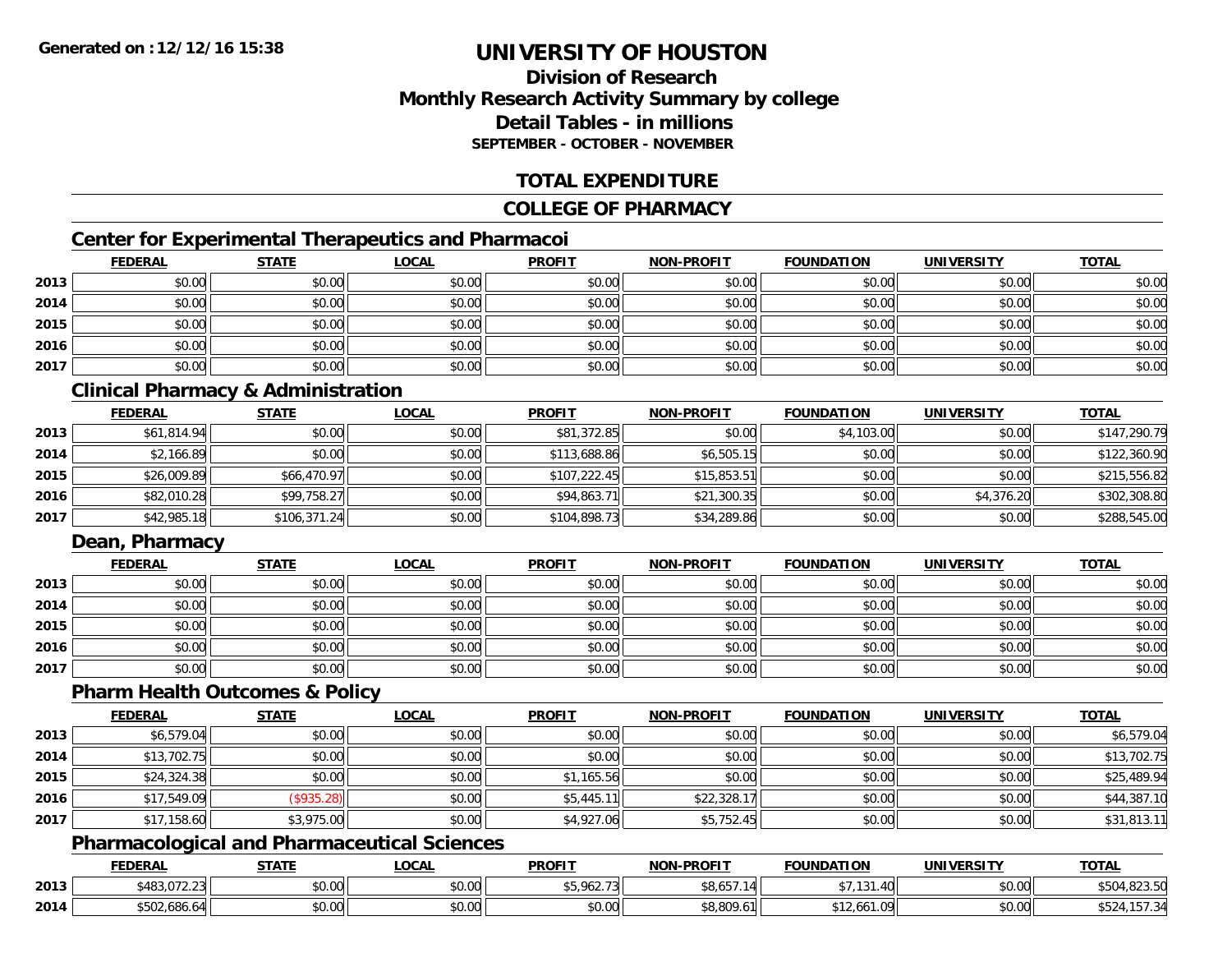### **Division of Research Monthly Research Activity Summary by college Detail Tables - in millions SEPTEMBER - OCTOBER - NOVEMBER**

### **TOTAL EXPENDITURE**

#### **COLLEGE OF PHARMACY**

# **Pharmacological and Pharmaceutical Sciences**

|       | <b>FEDERAL</b> | <u>STATE</u> | <u>LOCAL</u> | <b>PROFIT</b> | <b>NON-PROFIT</b> | <b>FOUNDATION</b> | UNIVERSITY | <b>TOTAL</b>   |
|-------|----------------|--------------|--------------|---------------|-------------------|-------------------|------------|----------------|
| 2015  | \$396,579.71   | \$0.00       | \$0.00       | \$9,779.00    | \$427.90          | \$23,804.51       | \$0.00     | \$430,591.12   |
| 2016  | \$935,100.63   | \$91,547.39  | \$0.00       | \$0.00        | \$18,647.88       | (\$0.02)          | \$0.00     | \$1,045,295.88 |
| 2017  | \$874,838.54   | \$119,528.73 | \$0.00       | \$0.00        | \$29,698.52       | \$31,132.79       | \$0.00     | \$1,055,198.58 |
| Total | \$3,486,578.78 | \$486,716.32 | \$0.00       | \$529,326.06  | \$172,270.54      | \$78,832.77       | \$4,376.20 | \$4,758,100.67 |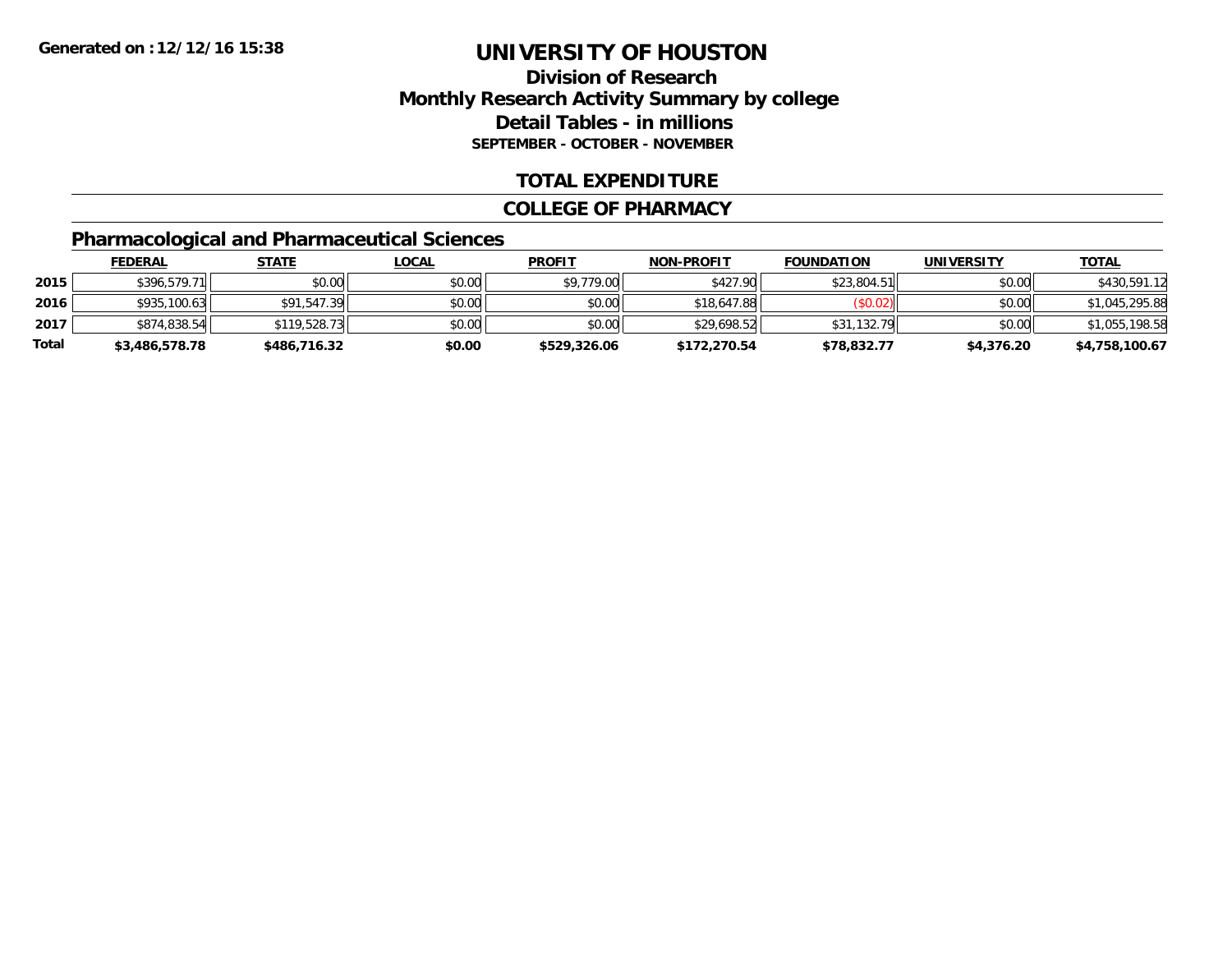### **Division of ResearchMonthly Research Activity Summary by college Detail Tables - in millionsSEPTEMBER - OCTOBER - NOVEMBER**

### **TOTAL EXPENDITURE**

### **COLLEGE OF TECHNOLOGY**

### **Center for Technology Literacy**

|      | <b>FEDERAL</b> | <b>STATE</b> | <b>LOCAL</b> | <b>PROFIT</b> | <b>NON-PROFIT</b> | <b>FOUNDATION</b> | <b>UNIVERSITY</b> | <b>TOTAL</b> |
|------|----------------|--------------|--------------|---------------|-------------------|-------------------|-------------------|--------------|
| 2013 | \$28,155.25    | \$0.00       | \$0.00       | \$0.00        | \$0.00            | \$0.00            | \$0.00            | \$28,155.25  |
| 2014 | \$31,091.63    | \$0.00       | \$0.00       | \$0.00        | \$0.00            | \$0.00            | \$0.00            | \$31,091.63  |
| 2015 | \$63,271.68    | \$0.00       | \$0.00       | \$0.00        | \$0.00            | \$0.00            | \$0.00            | \$63,271.68  |
| 2016 | \$9,840.50     | \$0.00       | \$0.00       | \$0.00        | \$0.00            | \$0.00            | \$0.00            | \$9,840.50   |
| 2017 | \$9,893.58     | \$0.00       | \$0.00       | \$0.00        | \$0.00            | \$0.00            | \$0.00            | \$9,893.58   |

### **Construction Management**

|      | <b>FEDERAL</b> | <b>STATE</b> | <u>LOCAL</u> | <b>PROFIT</b> | <b>NON-PROFIT</b> | <b>FOUNDATION</b> | <b>UNIVERSITY</b> | <b>TOTAL</b> |
|------|----------------|--------------|--------------|---------------|-------------------|-------------------|-------------------|--------------|
| 2013 | \$0.00         | \$3,556.15   | \$0.00       | \$0.00        | \$0.00            | \$6,036.99        | \$0.00            | \$9,593.14   |
| 2014 | \$0.00         | \$17,258.12  | \$0.00       | \$0.00        | \$0.00            | \$8,945.87        | \$0.00            | \$26,203.99  |
| 2015 | \$0.00         | \$849.19     | \$0.00       | \$0.00        | \$0.00            | \$0.00            | \$0.00            | \$849.19     |
| 2016 | \$0.00         | \$27,318.75  | \$0.00       | \$0.00        | \$0.00            | \$0.00            | \$0.00            | \$27,318.75  |
| 2017 | \$0.00         | \$9,534.20   | \$0.00       | \$0.00        | \$0.00            | \$0.00            | \$0.00            | \$9,534.20   |

### **Dean, Technology**

|      | <b>FEDERAL</b> | <b>STATE</b> | <u>LOCAL</u> | <b>PROFIT</b> | <b>NON-PROFIT</b> | <b>FOUNDATION</b> | <b>UNIVERSITY</b> | <b>TOTAL</b> |
|------|----------------|--------------|--------------|---------------|-------------------|-------------------|-------------------|--------------|
| 2013 | \$27,192.35    | \$0.00       | \$0.00       | \$0.00        | \$0.00            | \$0.00            | \$0.00            | \$27,192.35  |
| 2014 | \$0.00         | \$0.00       | \$0.00       | \$0.00        | \$0.00            | \$0.00            | \$0.00            | \$0.00       |
| 2015 | \$0.00         | \$0.00       | \$0.00       | \$0.00        | \$0.00            | \$0.00            | \$0.00            | \$0.00       |
| 2016 | \$0.00         | \$0.00       | \$0.00       | \$0.00        | \$0.00            | \$0.00            | \$0.00            | \$0.00       |

### **Engineering Technology**

|      | <b>FEDERAL</b> | <b>STATE</b> | <u>LOCAL</u> | <b>PROFIT</b> | <b>NON-PROFIT</b> | <b>FOUNDATION</b> | <b>UNIVERSITY</b> | <b>TOTAL</b> |
|------|----------------|--------------|--------------|---------------|-------------------|-------------------|-------------------|--------------|
| 2013 | \$112,441.63   | \$0.00       | \$0.00       | \$24,221.62   | \$3,225.05        | \$2,981.27        | \$0.00            | \$142,869.57 |
| 2014 | \$26,881.02    | \$0.00       | \$0.00       | \$26,807.39   | \$6,024.43        | \$0.00            | \$0.00            | \$59,712.84  |
| 2015 | \$117,178.88   | \$10,866.64  | \$0.00       | \$21,995.93   | \$0.00            | \$0.00            | \$0.00            | \$150,041.45 |
| 2016 | \$402,213.09   | \$0.00       | \$0.00       | \$3,010.99    | \$0.00            | \$0.00            | \$0.00            | \$405,224.08 |
| 2017 | \$201,119.56   | \$0.00       | \$0.00       | \$0.00        | \$2,542.30        | \$0.00            | \$0.00            | \$203,661.86 |

### **Human Development and Consumer Science**

|      | <b>FEDERAL</b> | <b>STATE</b> | <u>LOCAL</u> | <b>PROFIT</b> | <b>NON-PROFIT</b> | <b>FOUNDATION</b> | <b>UNIVERSITY</b> | <b>TOTAL</b> |
|------|----------------|--------------|--------------|---------------|-------------------|-------------------|-------------------|--------------|
| 2014 | \$7,718.61     | \$0.00       | \$0.00       | \$0.00        | \$0.00            | \$0.00            | \$0.00            | \$7,718.61   |
| 2015 | \$12,209.16    | \$0.00       | \$0.00       | \$0.00        | \$0.00            | \$3,295.90        | \$0.00            | \$15,505.06  |
| 2016 | ,979.23        | \$0.00       | \$0.00       | \$0.00        | \$0.00            | 0.428.17          | \$0.00            | \$31,407.34  |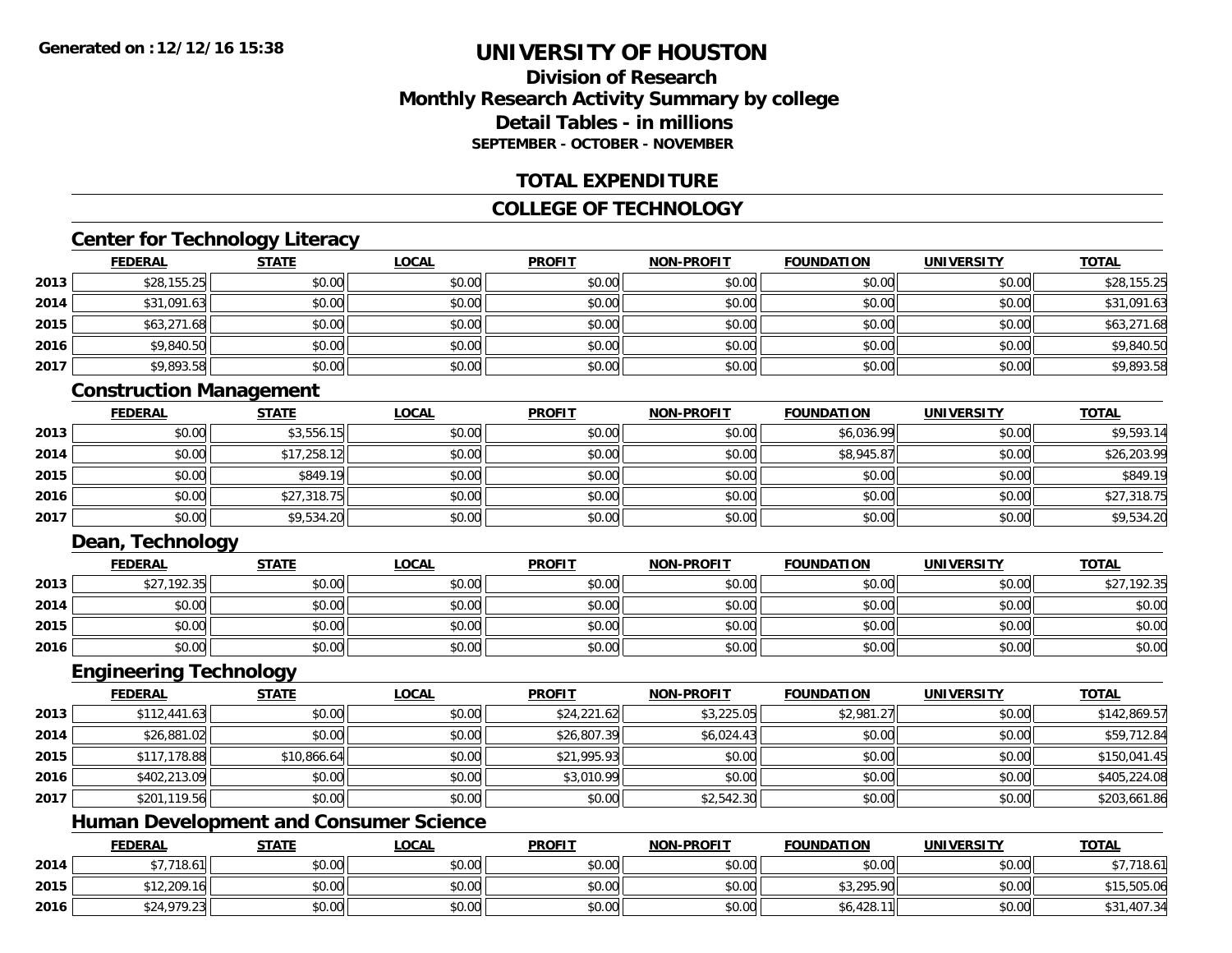**2014**

**Total**

# **UNIVERSITY OF HOUSTON**

### **Division of ResearchMonthly Research Activity Summary by college Detail Tables - in millions SEPTEMBER - OCTOBER - NOVEMBER**

### **TOTAL EXPENDITURE**

### **COLLEGE OF TECHNOLOGY**

4 \$0.00 \$0.00 \$0.00 \$0.00 \$0.00 \$0.00 \$0.00 \$0.00 \$0.00 \$0.00 \$0.00 \$0.00 \$0.00 \$0.00 \$0.00 \$0.00 \$0.00 \$0.00

**\$1,199,366.28 \$72,143.61 \$0.00 \$91,594.30 \$11,791.78 \$27,688.14 \$0.00 \$1,402,584.11**

|      | <b>Human Development and Consumer Science</b> |              |              |               |                   |                   |                   |               |
|------|-----------------------------------------------|--------------|--------------|---------------|-------------------|-------------------|-------------------|---------------|
|      | <b>FEDERAL</b>                                | <b>STATE</b> | <b>LOCAL</b> | <b>PROFIT</b> | <b>NON-PROFIT</b> | <b>FOUNDATION</b> | <b>UNIVERSITY</b> | <b>TOTAL</b>  |
| 2017 | \$30,232.39                                   | \$0.00       | \$0.00       | \$15,558.37   | \$0.00            | \$0.00            | \$0.00            | \$45,790.76   |
|      | <b>Information &amp; Logistics Technology</b> |              |              |               |                   |                   |                   |               |
|      | <b>FEDERAL</b>                                | <b>STATE</b> | <b>LOCAL</b> | <b>PROFIT</b> | <b>NON-PROFIT</b> | <b>FOUNDATION</b> | <b>UNIVERSITY</b> | <b>TOTAL</b>  |
| 2013 | (\$10,735.08)                                 | \$0.00       | \$0.00       | \$0.00        | \$0.00            | \$0.00            | \$0.00            | (\$10,735.08) |
| 2014 | \$0.00                                        | \$0.00       | \$0.00       | \$0.00        | \$0.00            | \$0.00            | \$0.00            | \$0.00        |
| 2015 | \$67.69                                       | \$0.00       | \$0.00       | \$0.00        | \$0.00            | \$0.00            | \$0.00            | \$67.69       |
| 2016 | \$7,306.62                                    | \$0.00       | \$0.00       | \$0.00        | \$0.00            | \$0.00            | \$0.00            | \$7,306.62    |
| 2017 | \$98,308.48                                   | \$2,760.56   | \$0.00       | \$0.00        | \$0.00            | \$0.00            | \$0.00            | \$101,069.04  |
|      | <b>Texas Manufacturing Assistance Center</b>  |              |              |               |                   |                   |                   |               |
|      | <b>FEDERAL</b>                                | <b>STATE</b> | <b>LOCAL</b> | <b>PROFIT</b> | <b>NON-PROFIT</b> | <b>FOUNDATION</b> | <b>UNIVERSITY</b> | <b>TOTAL</b>  |
| 2013 | \$0.00                                        | \$0.00       | \$0.00       | \$0.00        | \$0.00            | \$0.00            | \$0.00            | \$0.00        |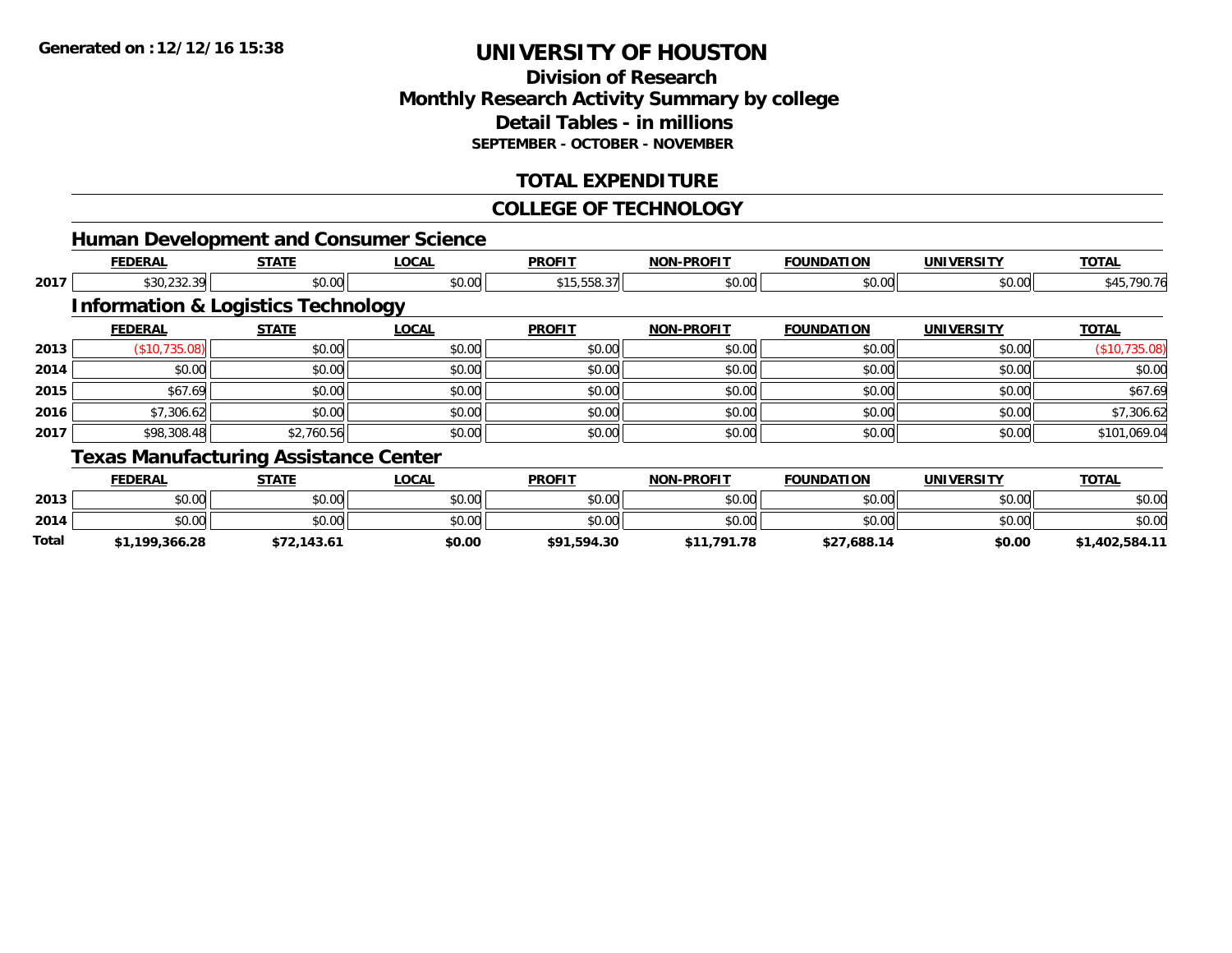**Total**

# **UNIVERSITY OF HOUSTON**

### **Division of ResearchMonthly Research Activity Summary by college Detail Tables - in millions SEPTEMBER - OCTOBER - NOVEMBER**

#### **TOTAL EXPENDITURE**

#### **COLLEGE OF THE ARTS**

|      | Art                                               |              |              |               |                   |                   |                   |              |
|------|---------------------------------------------------|--------------|--------------|---------------|-------------------|-------------------|-------------------|--------------|
|      | <b>FEDERAL</b>                                    | <b>STATE</b> | <b>LOCAL</b> | <b>PROFIT</b> | <b>NON-PROFIT</b> | <b>FOUNDATION</b> | <b>UNIVERSITY</b> | <b>TOTAL</b> |
| 2013 | \$5,050.71                                        | \$0.00       | \$0.00       | \$0.00        | \$0.00            | \$0.00            | \$0.00            | \$5,050.71   |
| 2014 | \$1,683.99                                        | \$0.00       | \$0.00       | \$0.00        | \$0.00            | \$0.00            | \$0.00            | \$1,683.99   |
| 2015 | \$0.00                                            | \$1,297.73   | \$0.00       | \$0.00        | \$0.00            | \$0.00            | \$0.00            | \$1,297.73   |
| 2016 | \$0.00                                            | \$2,790.92   | \$0.00       | \$0.00        | \$0.00            | \$0.00            | \$0.00            | \$2,790.92   |
| 2017 | \$7,477.20                                        | \$697.73     | \$0.00       | \$0.00        | \$0.00            | \$0.00            | \$0.00            | \$8,174.93   |
|      | <b>Blaffer Gallery</b>                            |              |              |               |                   |                   |                   |              |
|      | <b>FEDERAL</b>                                    | <b>STATE</b> | <b>LOCAL</b> | <b>PROFIT</b> | <b>NON-PROFIT</b> | <b>FOUNDATION</b> | <b>UNIVERSITY</b> | <b>TOTAL</b> |
| 2013 | \$5,356.06                                        | \$0.00       | \$0.00       | \$0.00        | \$0.00            | \$0.00            | \$0.00            | \$5,356.06   |
| 2014 | \$0.00                                            | \$10,387.81  | \$0.00       | \$0.00        | \$7,143.75        | \$0.00            | \$0.00            | \$17,531.56  |
| 2015 | \$0.00                                            | \$0.00       | \$0.00       | \$0.00        | \$6,030.34        | \$0.00            | \$0.00            | \$6,030.34   |
| 2016 | \$9,289.01                                        | \$598.00     | \$0.00       | \$0.00        | \$23,274.83       | \$12,287.25       | \$0.00            | \$45,449.09  |
| 2017 | \$0.00                                            | \$2,125.01   | \$0.00       | \$0.00        | \$0.00            | \$0.00            | \$0.00            | \$2,125.01   |
|      | <b>Cynthia Woods Mitchell Center for the Arts</b> |              |              |               |                   |                   |                   |              |
|      | <b>FEDERAL</b>                                    | <b>STATE</b> | <b>LOCAL</b> | <b>PROFIT</b> | <b>NON-PROFIT</b> | <b>FOUNDATION</b> | <b>UNIVERSITY</b> | <b>TOTAL</b> |
| 2013 | \$0.00                                            | \$5,000.00   | \$0.00       | \$0.00        | \$0.00            | \$0.00            | \$0.00            | \$5,000.00   |
| 2014 | \$0.00                                            | \$0.00       | \$0.00       | \$0.00        | \$0.00            | \$700.00          | \$0.00            | \$700.00     |
| 2015 | \$0.00                                            | \$8,000.00   | \$0.00       | \$5,504.21    | \$0.00            | \$0.00            | \$0.00            | \$13,504.21  |
| 2016 | \$0.00                                            | \$0.00       | \$0.00       | \$12,909.30   | \$0.00            | \$0.00            | \$0.00            | \$12,909.30  |
| 2017 | \$0.00                                            | \$2,975.00   | \$0.00       | \$364.00      | \$0.00            | \$0.00            | \$0.00            | \$3,339.00   |
|      | <b>School of Music</b>                            |              |              |               |                   |                   |                   |              |
|      | <b>FEDERAL</b>                                    | <b>STATE</b> | <b>LOCAL</b> | <b>PROFIT</b> | <b>NON-PROFIT</b> | <b>FOUNDATION</b> | <b>UNIVERSITY</b> | <b>TOTAL</b> |
| 2015 | \$0.00                                            | (\$28.12)    | \$0.00       | \$0.00        | \$0.00            | \$0.00            | \$0.00            | (\$28.12)    |
| 2017 | \$0.00                                            | \$0.00       | \$0.00       | \$0.00        | \$0.00            | \$0.00            | \$0.00            | \$0.00       |
|      | <b>Theatre</b>                                    |              |              |               |                   |                   |                   |              |
|      | <b>FEDERAL</b>                                    | <b>STATE</b> | <b>LOCAL</b> | <b>PROFIT</b> | <b>NON-PROFIT</b> | <b>FOUNDATION</b> | <b>UNIVERSITY</b> | <b>TOTAL</b> |
| 2013 | \$0.00                                            | \$0.00       | \$0.00       | \$0.00        | \$101.00          | \$0.00            | \$0.00            | \$101.00     |
| 2016 | \$0.00                                            | \$0.00       | \$0.00       | \$0.00        | \$2,626.53        | \$0.00            | \$0.00            | \$2,626.53   |

**\$28,856.97 \$33,844.08 \$0.00 \$18,777.51 \$39,176.45 \$12,987.25 \$0.00 \$133,642.26**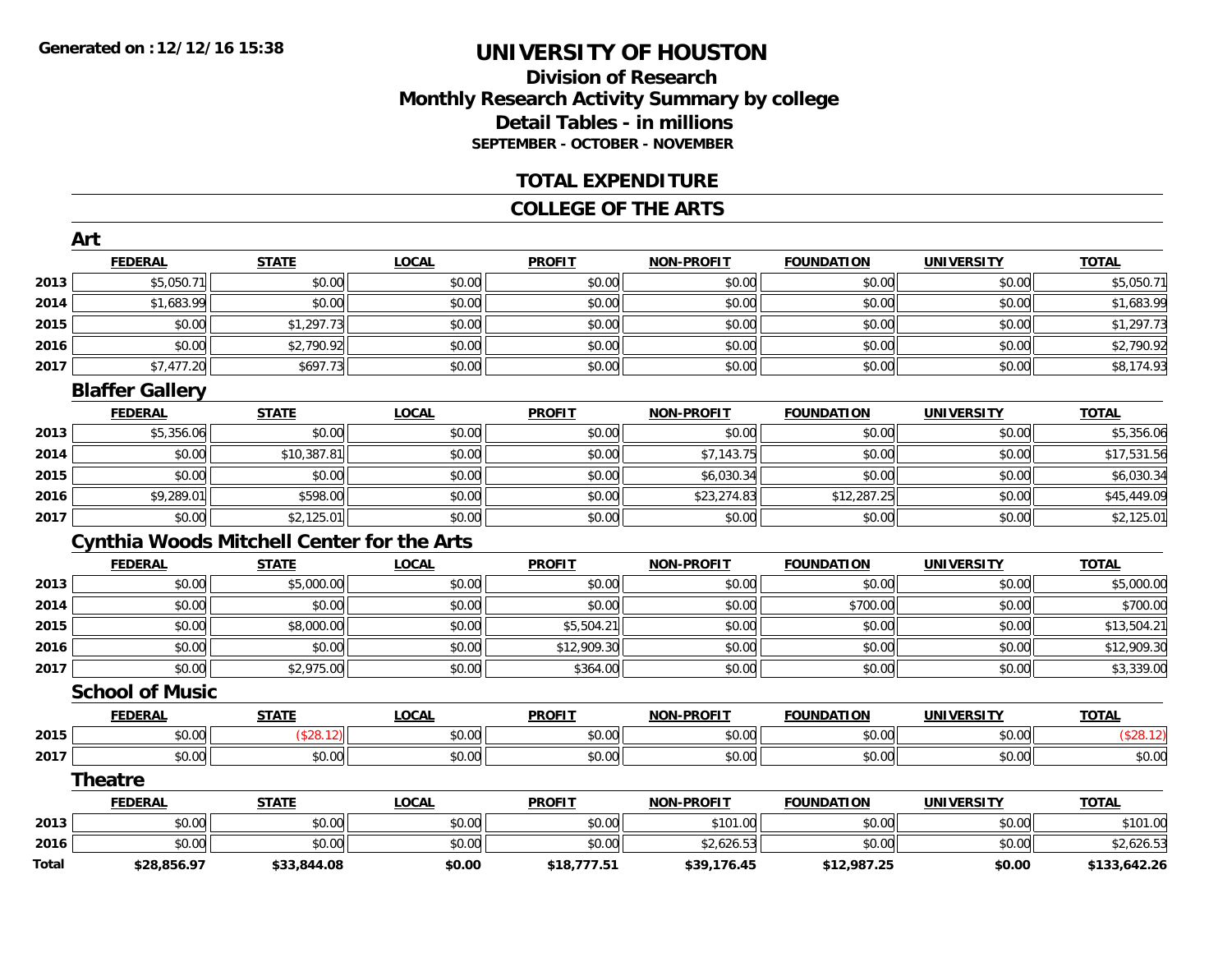### **Division of ResearchMonthly Research Activity Summary by college Detail Tables - in millionsSEPTEMBER - OCTOBER - NOVEMBER**

### **TOTAL EXPENDITURE**

### **CULLEN COLLEGE OF ENGINEERING**

### **Biomedical Engineering**

|      | <b>FEDERAL</b> | <b>STATE</b> | <b>LOCAL</b> | <b>PROFIT</b> | <b>NON-PROFIT</b> | <b>FOUNDATION</b> | <b>UNIVERSITY</b> | <b>TOTAL</b> |
|------|----------------|--------------|--------------|---------------|-------------------|-------------------|-------------------|--------------|
| 2013 | \$198,622.29   | \$0.00       | \$0.00       | \$0.00        | \$0.00            | \$0.00            | \$0.00            | \$198,622.29 |
| 2014 | \$402,161.56   | \$0.00       | \$0.00       | \$0.00        | \$0.00            | \$0.00            | \$0.00            | \$402,161.56 |
| 2015 | \$635,324.53   | \$0.00       | \$0.00       | \$0.00        | \$54,573.99       | \$0.00            | \$0.00            | \$689,898.52 |
| 2016 | \$320,623.17   | \$0.00       | \$0.00       | \$0.00        | \$110,701.20      | \$0.00            | \$4,281.00        | \$435,605.37 |
| 2017 | \$609,594.18   | \$0.00       | \$0.00       | \$68,966.73   | \$45,264.91       | \$14,043.66       | \$0.00            | \$737,869.48 |

### **Center for Innovative Grouting Materials and Tech**

|      | <b>FEDERAL</b> | <b>STATE</b> | <u>LOCAL</u> | <b>PROFIT</b> | <b>NON-PROFIT</b> | <b>FOUNDATION</b> | <b>UNIVERSITY</b> | <u>TOTAL</u> |
|------|----------------|--------------|--------------|---------------|-------------------|-------------------|-------------------|--------------|
| 2013 | \$0.00         | \$0.00       | \$0.00       | \$0.00        | \$0.00            | \$0.00            | \$0.00            | \$0.00       |
| 2014 | \$0.00         | \$0.00       | \$0.00       | \$0.00        | \$0.00            | \$0.00            | \$0.00            | \$0.00       |
| 2015 | \$0.00         | \$0.00       | \$0.00       | \$0.00        | \$0.00            | \$0.00            | \$0.00            | \$0.00       |
| 2016 | \$0.00         | \$0.00       | \$0.00       | \$0.00        | \$0.00            | \$0.00            | \$0.00            | \$0.00       |

#### **Chemical Engineering**

|      | <b>FEDERAL</b> | <b>STATE</b> | <b>LOCAL</b> | <b>PROFIT</b> | <b>NON-PROFIT</b> | <b>FOUNDATION</b> | <b>UNIVERSITY</b> | <b>TOTAL</b>   |
|------|----------------|--------------|--------------|---------------|-------------------|-------------------|-------------------|----------------|
| 2013 | \$774,420.12   | \$36,610.15  | \$0.00       | \$218,359.08  | \$15,928.27       | \$76,464.05       | (\$19,555.42)     | \$1,102,226.25 |
| 2014 | \$699,165.33   | \$41,291.57  | \$0.00       | \$186,573.89  | \$51,539.45       | \$51,342.37       | \$14,097.36       | \$1,044,009.97 |
| 2015 | \$597,160.45   | \$71,026.94  | \$0.00       | \$224,763.46  | \$16, 177.97      | \$34,896.41       | \$10,803.04       | \$954,828.27   |
| 2016 | \$739,115.98   | \$325,687.51 | \$0.00       | \$376,000.46  | \$24,164.68       | \$57,473.94       | (\$267.17)        | \$1,522,175.39 |
| 2017 | \$591,227.61   | \$202,702.05 | \$0.00       | \$314,252.58  | \$71,068.43       | \$73,025.94       | \$0.00            | \$1,252,276.60 |

#### **Civil Engineering**

|      | <b>FEDERAL</b> | <b>STATE</b> | <b>LOCAL</b> | <b>PROFIT</b> | <b>NON-PROFIT</b> | <b>FOUNDATION</b> | <b>UNIVERSITY</b> | <b>TOTAL</b> |
|------|----------------|--------------|--------------|---------------|-------------------|-------------------|-------------------|--------------|
| 2013 | \$645,670.19   | \$105,334.51 | \$5,579.44   | \$34,363.76   | \$21,507.15       | \$622.66          | \$9,384.00        | \$822,461.71 |
| 2014 | \$704,844.77   | \$23,619.89  | \$0.00       | \$17,124.10   | \$27,552.46       | \$19,442.09       | \$0.00            | \$792,583.31 |
| 2015 | \$693,988.28   | \$66.325.91  | \$0.00       | \$36,008.76   | (S992.99)         | \$25,873.92       | \$0.00            | \$821,203.88 |
| 2016 | \$780,813.62   | \$109,882.14 | \$0.00       | \$23,619.21   | \$12,028.45       | \$14,883.75       | \$19,280.64       | \$960,507.81 |
| 2017 | \$465,578.36   | \$172,710.65 | \$7,973.50   | \$18,914.04   | \$44,894.84       | \$31,411.03       | \$6,821.68        | \$748,304.10 |

### **Composites Engineering and Applications Center**

|      | <b>FEDERAL</b> | <b>STATE</b> | <b>_OCAL</b>  | <b>PROFIT</b> | <b>NON-PROFIT</b>                           | <b>FOUNDATION</b> | <b>UNIVERSITY</b> | <b>TOTAL</b> |
|------|----------------|--------------|---------------|---------------|---------------------------------------------|-------------------|-------------------|--------------|
| 2013 | 0000<br>vu.uu  | \$0.00       | 0000<br>JU.UU | \$0.00        | \$0.00                                      | \$0.00            | \$0.00            | \$0.00       |
| 2014 | PU.UU          | \$0.00       | 0000<br>DU.U¢ | \$0.00        | 40.00<br><b>SU.UU</b>                       | \$0.00            | \$0.00            | \$0.00       |
| 2015 | ልስ ለሰ<br>pu.uu | \$0.00       | 0000<br>ง∪.∪บ | \$0.00        | $\mathsf{A} \cap \mathsf{A} \cap$<br>\$0.00 | \$0.00            | \$0.00            | \$0.00       |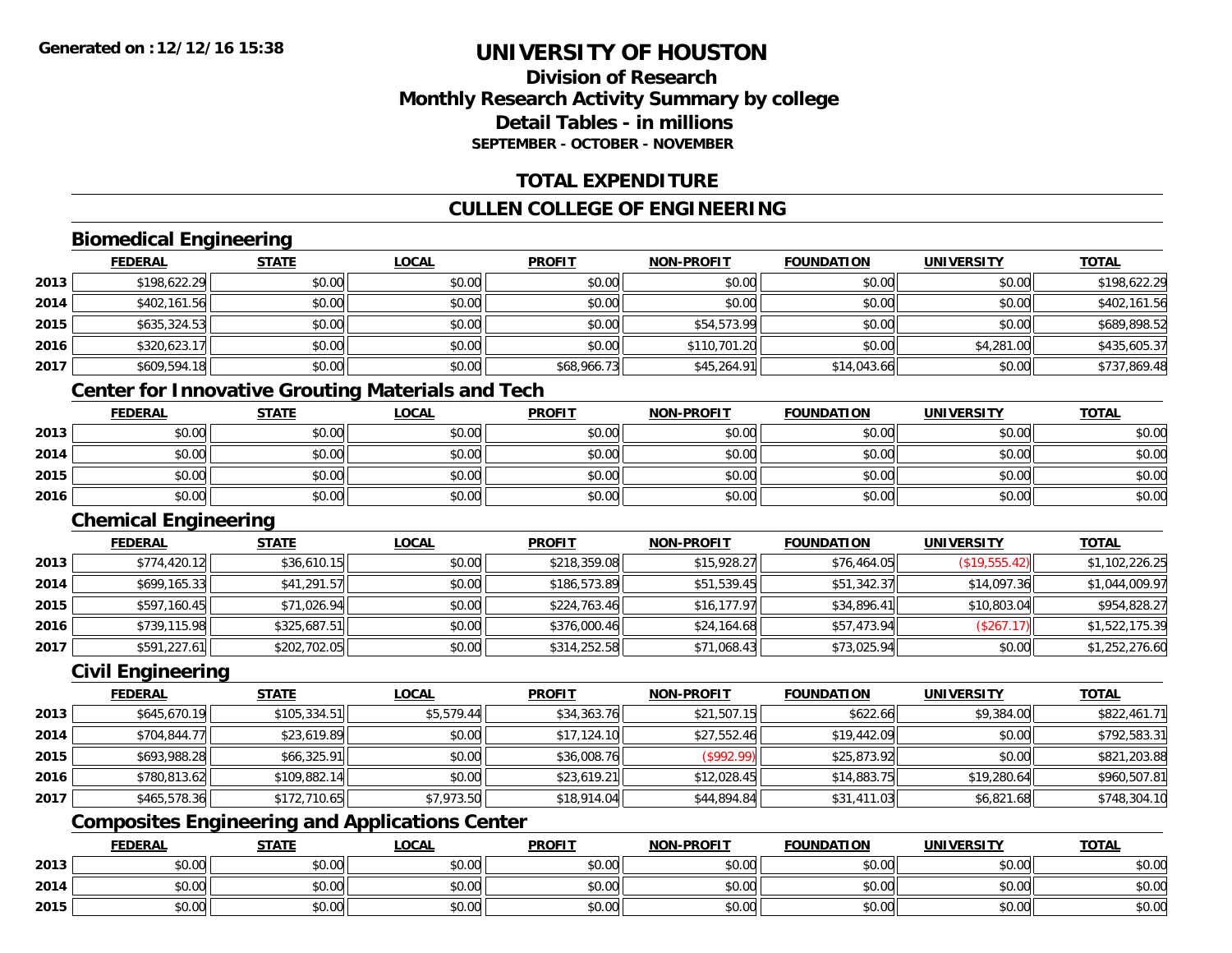### **Division of Research Monthly Research Activity Summary by college Detail Tables - in millions SEPTEMBER - OCTOBER - NOVEMBER**

### **TOTAL EXPENDITURE**

### **CULLEN COLLEGE OF ENGINEERING**

### **Composites Engineering and Applications Center**

|      | <b>FEDERAL</b>                               | <b>STATE</b>  | <b>LOCAL</b> | <b>PROFIT</b> | <b>NON-PROFIT</b> | <b>FOUNDATION</b> | <b>UNIVERSITY</b> | <b>TOTAL</b>   |
|------|----------------------------------------------|---------------|--------------|---------------|-------------------|-------------------|-------------------|----------------|
| 2016 | \$0.00                                       | \$0.00        | \$0.00       | \$0.00        | \$0.00            | \$0.00            | \$0.00            | \$0.00         |
|      | Dean, Engineering                            |               |              |               |                   |                   |                   |                |
|      | <b>FEDERAL</b>                               | <b>STATE</b>  | <b>LOCAL</b> | <b>PROFIT</b> | <b>NON-PROFIT</b> | <b>FOUNDATION</b> | <b>UNIVERSITY</b> | <b>TOTAL</b>   |
| 2013 | \$8,609.00                                   | \$0.00        | \$0.00       | \$0.00        | \$0.00            | \$0.00            | \$0.00            | \$8,609.00     |
| 2014 | \$10,050.64                                  | \$0.00        | \$0.00       | \$0.00        | \$0.00            | \$0.00            | \$0.00            | \$10,050.64    |
| 2015 | \$3,774.18                                   | \$0.00        | \$0.00       | \$0.00        | \$0.00            | \$0.00            | \$0.00            | \$3,774.18     |
| 2016 | \$11,391.56                                  | \$0.00        | \$0.00       | \$0.00        | \$0.00            | \$0.00            | \$0.00            | \$11,391.56    |
| 2017 | \$36,935.31                                  | \$0.00        | \$0.00       | \$0.00        | \$0.00            | \$0.00            | \$0.00            | \$36,935.31    |
|      | <b>Electrical &amp; Computer Engineering</b> |               |              |               |                   |                   |                   |                |
|      | <b>FEDERAL</b>                               | <b>STATE</b>  | <b>LOCAL</b> | <b>PROFIT</b> | <b>NON-PROFIT</b> | <b>FOUNDATION</b> | <b>UNIVERSITY</b> | <b>TOTAL</b>   |
| 2013 | \$684,205.16                                 | \$16,248.69   | \$0.00       | \$124,925.52  | \$4,372.00        | \$16,316.76       | \$0.00            | \$846,068.13   |
| 2014 | \$783,334.14                                 | \$9,038.18    | \$0.00       | \$259,784.42  | \$26,416.67       | \$26,368.12       | \$3,461.66        | \$1,108,403.19 |
| 2015 | \$945,351.32                                 | \$4,956.16    | \$0.00       | \$138,192.69  | (\$4,310.77)      | \$32,693.78       | \$0.00            | \$1,116,883.17 |
| 2016 | \$797,744.44                                 | \$512,496.90  | \$0.00       | \$152,313.75  | \$64,533.15       | \$78,276.74       | \$0.00            | \$1,605,364.98 |
| 2017 | \$712,465.36                                 | \$188,711.97  | \$0.00       | \$138,739.97  | \$34,945.36       | \$46,104.10       | \$0.00            | \$1,120,966.76 |
|      | <b>Industrial Engineering</b>                |               |              |               |                   |                   |                   |                |
|      | <b>FEDERAL</b>                               | <b>STATE</b>  | <b>LOCAL</b> | <b>PROFIT</b> | <b>NON-PROFIT</b> | <b>FOUNDATION</b> | <b>UNIVERSITY</b> | <b>TOTAL</b>   |
| 2013 | \$43,619.01                                  | \$7,350.00    | \$3,224.36   | \$0.00        | \$0.00            | \$0.00            | \$0.00            | \$54,193.37    |
| 2014 | \$63,740.62                                  | \$36,591.02   | \$15,223.52  | \$0.00        | \$0.00            | \$13,086.07       | \$0.00            | \$128,641.23   |
| 2015 | \$52,240.83                                  | \$37,257.43   | \$10,480.47  | \$1,228.08    | \$0.00            | \$21,389.60       | \$0.00            | \$122,596.41   |
| 2016 | \$24,958.49                                  | \$20,787.41   | \$95.99      | \$3,253.32    | \$0.00            | \$20,156.84       | \$0.00            | \$69,252.05    |
| 2017 | \$12,160.05                                  | \$12,947.12   | \$0.00       | \$0.00        | \$11,101.83       | \$0.00            | \$0.00            | \$36,209.00    |
|      | <b>Mechanical Engineering</b>                |               |              |               |                   |                   |                   |                |
|      | <b>FEDERAL</b>                               | <b>STATE</b>  | <b>LOCAL</b> | <b>PROFIT</b> | <b>NON-PROFIT</b> | <b>FOUNDATION</b> | <b>UNIVERSITY</b> | <b>TOTAL</b>   |
| 2013 | \$731,937.17                                 | \$183,935.77  | \$0.00       | \$70,538.29   | (\$1,677.41)      | \$34,898.78       | \$0.00            | \$1,019,632.60 |
| 2014 | \$1,047,322.73                               | \$34,655.98   | \$0.00       | \$114,475.14  | (\$3,300.00)      | \$97,312.69       | \$0.00            | \$1,290,466.53 |
| 2015 | \$876,020.77                                 | \$78,494.84   | \$0.00       | \$191,492.03  | \$11,336.85       | \$28,340.98       | \$0.00            | \$1,185,685.47 |
| 2016 | \$425,805.63                                 | (\$61,860.16) | \$0.00       | \$217,794.57  | \$35,018.16       | \$92,607.58       | \$0.00            | \$709,365.79   |
| 2017 | \$463,374.11                                 | \$0.00        | \$0.00       | \$117,223.08  | \$40,908.13       | \$25,093.21       | \$0.00            | \$646,598.53   |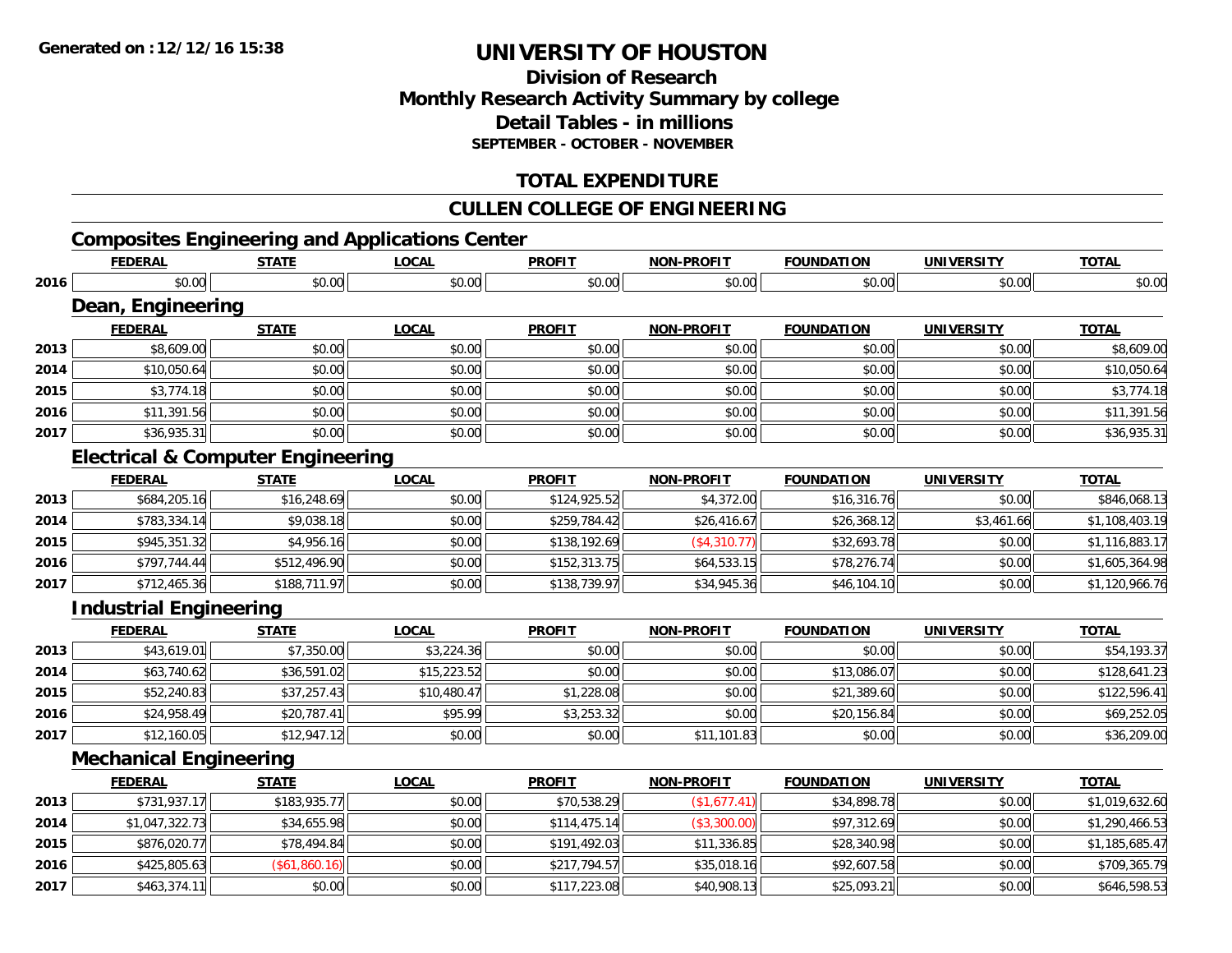### **Division of ResearchMonthly Research Activity Summary by college Detail Tables - in millionsSEPTEMBER - OCTOBER - NOVEMBER**

### **TOTAL EXPENDITURE**

### **CULLEN COLLEGE OF ENGINEERING**

### **National Center for Airborne Laser Mapping**

|      | <b>FEDERAL</b> | <b>STATE</b> | <u>LOCAL</u> | <b>PROFIT</b> | <b>NON-PROFIT</b> | <b>FOUNDATION</b> | <b>UNIVERSITY</b> | <b>TOTAL</b> |
|------|----------------|--------------|--------------|---------------|-------------------|-------------------|-------------------|--------------|
| 2013 | \$6,457.10     | \$0.00       | \$0.00       | \$0.00        | \$0.00            | \$0.00            | \$0.00            | \$6,457.10   |
| 2014 | \$95,232.70    | \$0.00       | \$0.00       | \$0.00        | \$0.00            | \$15,780.08       | \$0.00            | \$111,012.77 |
| 2015 | \$46,990.53    | \$0.00       | \$0.00       | \$0.00        | \$0.00            | \$0.00            | \$0.00            | \$46,990.53  |
| 2016 | \$227,993.91   | \$0.00       | \$0.00       | \$0.00        | \$10,873.25       | \$0.00            | \$0.00            | \$238,867.16 |
| 2017 | \$119,083.57   | \$0.00       | \$0.00       | \$0.00        | \$33,169.66       | \$0.00            | \$0.00            | \$152,253.23 |

### **Petroleum Engineering**

|      | <b>FEDERAL</b> | <b>STATE</b> | <b>LOCAL</b> | <b>PROFIT</b> | <b>NON-PROFIT</b> | <b>FOUNDATION</b> | <b>UNIVERSITY</b> | <b>TOTAL</b> |
|------|----------------|--------------|--------------|---------------|-------------------|-------------------|-------------------|--------------|
| 2013 | \$0.00         | \$0.00       | \$0.00       | \$0.00        | \$0.00            | \$0.00            | \$3,222.62        | \$3,222.62   |
| 2014 | \$14,641.20    | \$0.00       | \$0.00       | \$10,308.80   | \$0.00            | \$0.00            | \$2,970.64        | \$27,920.64  |
| 2015 | (\$16,454.37)  | \$0.00       | \$0.00       | \$131,652.59  | \$0.00            | \$0.00            | \$0.00            | \$115,198.22 |
| 2016 | (\$43,383.39)  | \$0.00       | \$0.00       | \$60,729.85   | \$0.00            | \$0.00            | \$0.00            | \$17,346.46  |
| 2017 | (\$81.26)      | \$0.00       | \$0.00       | \$64,195.64   | \$0.00            | \$0.00            | \$0.00            | \$64,114.38  |

### **Wind Energy Center**

|       | <b>FEDERAL</b>  | <b>STATE</b>   | <u>LOCAL</u> | <b>PROFIT</b>  | <b>NON-PROFIT</b> | <b>FOUNDATION</b> | <b>UNIVERSITY</b> | <b>TOTAL</b>    |
|-------|-----------------|----------------|--------------|----------------|-------------------|-------------------|-------------------|-----------------|
| 2013  | \$0.00          | \$0.00         | \$0.00       | \$0.00         | \$0.00            | \$0.00            | \$0.00            | \$0.00          |
| 2014  | \$0.00          | \$0.00         | \$0.00       | \$0.00         | \$0.00            | \$0.00            | \$0.00            | \$0.00          |
| 2015  | \$0.00          | \$0.00         | \$0.00       | \$0.00         | \$0.00            | \$0.00            | \$0.00            | \$0.00          |
| 2016  | \$0.00          | \$0.00         | \$0.00       | \$0.00         | \$0.00            | \$0.00            | \$0.00            | \$0.00          |
| 2017  | \$0.00          | \$0.00         | \$0.00       | \$0.00         | \$0.00            | \$0.00            | \$0.00            | \$0.00          |
| Total | \$17,043,830.92 | \$2,236,802.62 | \$42,577.28  | \$3,315,793.80 | \$757,795.69      | \$947,905.15      | \$54,500.05       | \$24,399,205.52 |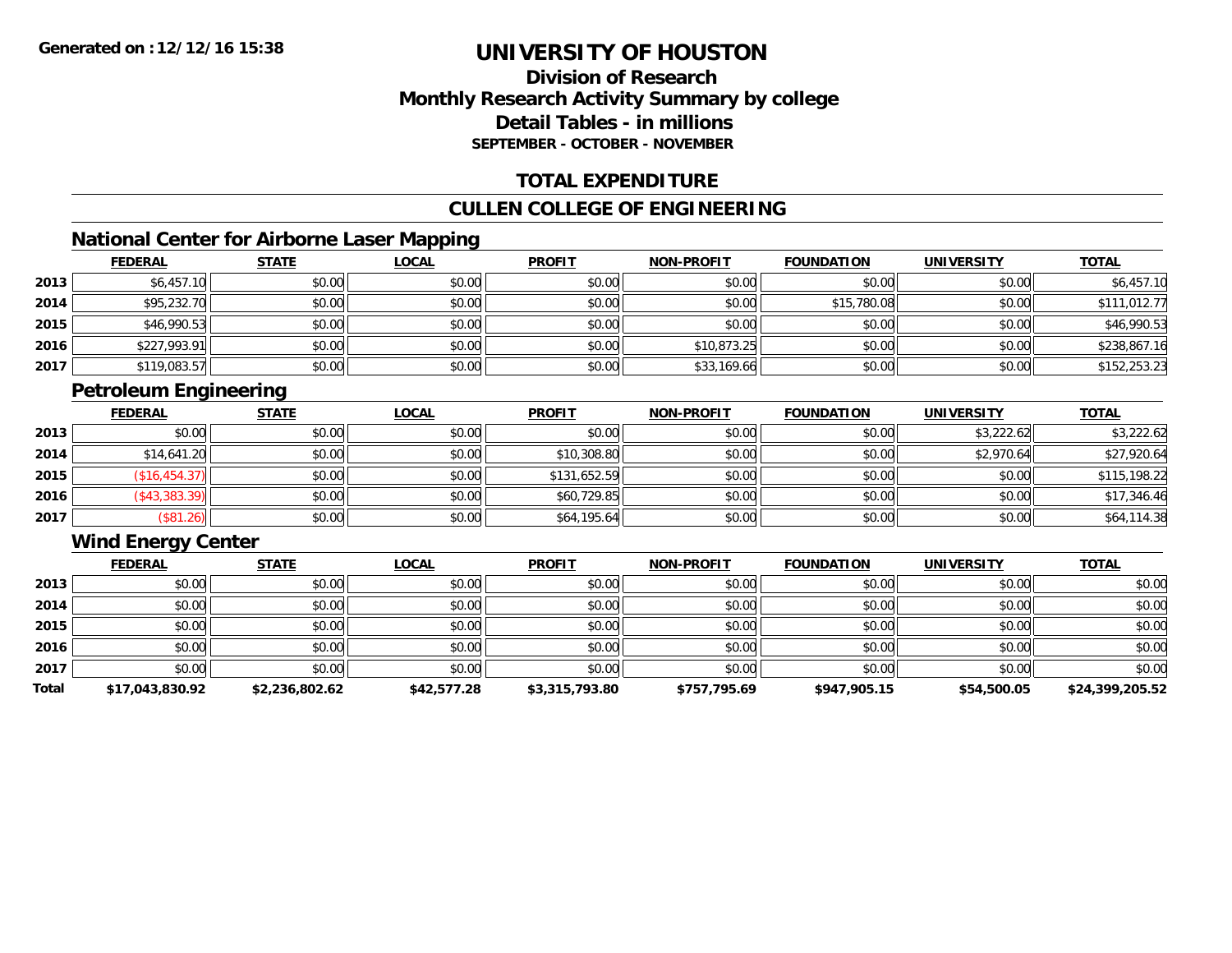### **Division of Research Monthly Research Activity Summary by college Detail Tables - in millions SEPTEMBER - OCTOBER - NOVEMBER**

### **TOTAL EXPENDITURE**

### **DIVISION OF RESEARCH**

|      |                             |                                      | <b>Allied Geophysical Laboratories</b>                    |               |                   |                   |                   |               |
|------|-----------------------------|--------------------------------------|-----------------------------------------------------------|---------------|-------------------|-------------------|-------------------|---------------|
|      | <b>FEDERAL</b>              | <b>STATE</b>                         | <b>LOCAL</b>                                              | <b>PROFIT</b> | <b>NON-PROFIT</b> | <b>FOUNDATION</b> | <b>UNIVERSITY</b> | <b>TOTAL</b>  |
| 2013 | \$0.00                      | \$0.00                               | \$0.00                                                    | \$9,354.57    | \$0.00            | \$0.00            | \$0.00            | \$9,354.57    |
|      |                             |                                      | <b>Center for Advanced Computing and Data Systems</b>     |               |                   |                   |                   |               |
|      | <b>FEDERAL</b>              | <b>STATE</b>                         | <b>LOCAL</b>                                              | <b>PROFIT</b> | <b>NON-PROFIT</b> | <b>FOUNDATION</b> | <b>UNIVERSITY</b> | <b>TOTAL</b>  |
| 2013 | \$28,533.22                 | \$0.00                               | \$0.00                                                    | \$24,929.34   | \$3.57            | \$0.00            | \$0.00            | \$53,466.12   |
| 2014 | (\$13,431.96)               | \$0.00                               | \$0.00                                                    | \$0.00        | \$0.00            | \$0.00            | \$0.00            | (\$13,431.96) |
| 2015 | \$0.00                      | \$0.00                               | \$0.00                                                    | \$0.00        | \$0.00            | \$0.00            | \$0.00            | \$0.00        |
| 2016 | \$1,766.60                  | \$0.00                               | \$0.00                                                    | \$0.00        | \$0.00            | \$0.00            | \$0.00            | \$1,766.60    |
| 2017 | \$0.00                      | \$0.00                               | \$0.00                                                    | \$0.00        | \$0.00            | \$0.00            | \$0.00            | \$0.00        |
|      |                             | <b>Center for Advanced Materials</b> |                                                           |               |                   |                   |                   |               |
|      | <b>FEDERAL</b>              | <b>STATE</b>                         | <b>LOCAL</b>                                              | <b>PROFIT</b> | <b>NON-PROFIT</b> | <b>FOUNDATION</b> | <b>UNIVERSITY</b> | <b>TOTAL</b>  |
| 2013 | \$0.00                      | \$0.00                               | \$0.00                                                    | \$0.00        | \$0.00            | \$0.00            | \$0.00            | \$0.00        |
| 2014 | \$0.00                      | \$0.00                               | \$0.00                                                    | \$0.00        | \$0.00            | \$0.00            | \$0.00            | \$0.00        |
| 2015 | \$0.00                      | \$0.00                               | \$0.00                                                    | \$11,278.03   | \$0.00            | \$0.00            | \$0.00            | \$11,278.03   |
| 2016 | \$0.00                      | \$0.00                               | \$0.00                                                    | \$0.00        | \$0.00            | \$0.00            | \$0.00            | \$0.00        |
| 2017 | \$0.00                      | \$0.00                               | \$0.00                                                    | \$0.00        | \$0.00            | \$0.00            | \$0.00            | \$0.00        |
|      |                             |                                      | <b>Center for Biomedical &amp; Environmental Genomics</b> |               |                   |                   |                   |               |
|      | <b>FEDERAL</b>              | <b>STATE</b>                         | <b>LOCAL</b>                                              | <b>PROFIT</b> | <b>NON-PROFIT</b> | <b>FOUNDATION</b> | <b>UNIVERSITY</b> | <b>TOTAL</b>  |
| 2013 | \$0.00                      | \$0.00                               | \$0.00                                                    | \$0.00        | \$0.00            | \$0.00            | \$0.00            | \$0.00        |
| 2014 | \$0.00                      | \$0.00                               | \$0.00                                                    | \$0.00        | \$0.00            | \$0.00            | \$0.00            | \$0.00        |
| 2015 | \$0.00                      | \$0.00                               | \$0.00                                                    | \$0.00        | \$0.00            | \$0.00            | \$0.00            | \$0.00        |
| 2016 | \$0.00                      | \$0.00                               | \$0.00                                                    | \$0.00        | \$0.00            | \$0.00            | \$0.00            | \$0.00        |
|      | <b>Division of Research</b> |                                      |                                                           |               |                   |                   |                   |               |
|      | <b>FEDERAL</b>              | <b>STATE</b>                         | <b>LOCAL</b>                                              | <b>PROFIT</b> | <b>NON-PROFIT</b> | <b>FOUNDATION</b> | <b>UNIVERSITY</b> | <b>TOTAL</b>  |
| 2013 | \$0.00                      | \$0.00                               | \$0.00                                                    | \$0.00        | \$0.00            | \$0.00            | \$0.00            | \$0.00        |
| 2014 | \$0.00                      | \$0.00                               | \$0.00                                                    | \$0.00        | \$0.00            | \$0.00            | \$0.00            | \$0.00        |
| 2015 | \$0.00                      | \$69.12                              | \$0.00                                                    | \$0.00        | \$0.00            | \$0.00            | \$0.00            | \$69.12       |
| 2016 | \$0.00                      | \$0.00                               | \$0.00                                                    | \$0.00        | \$0.00            | \$0.00            | \$0.00            | \$0.00        |
| 2017 | \$0.00                      | \$0.00                               | \$0.00                                                    | \$0.00        | \$0.00            | \$0.00            | \$0.00            | \$0.00        |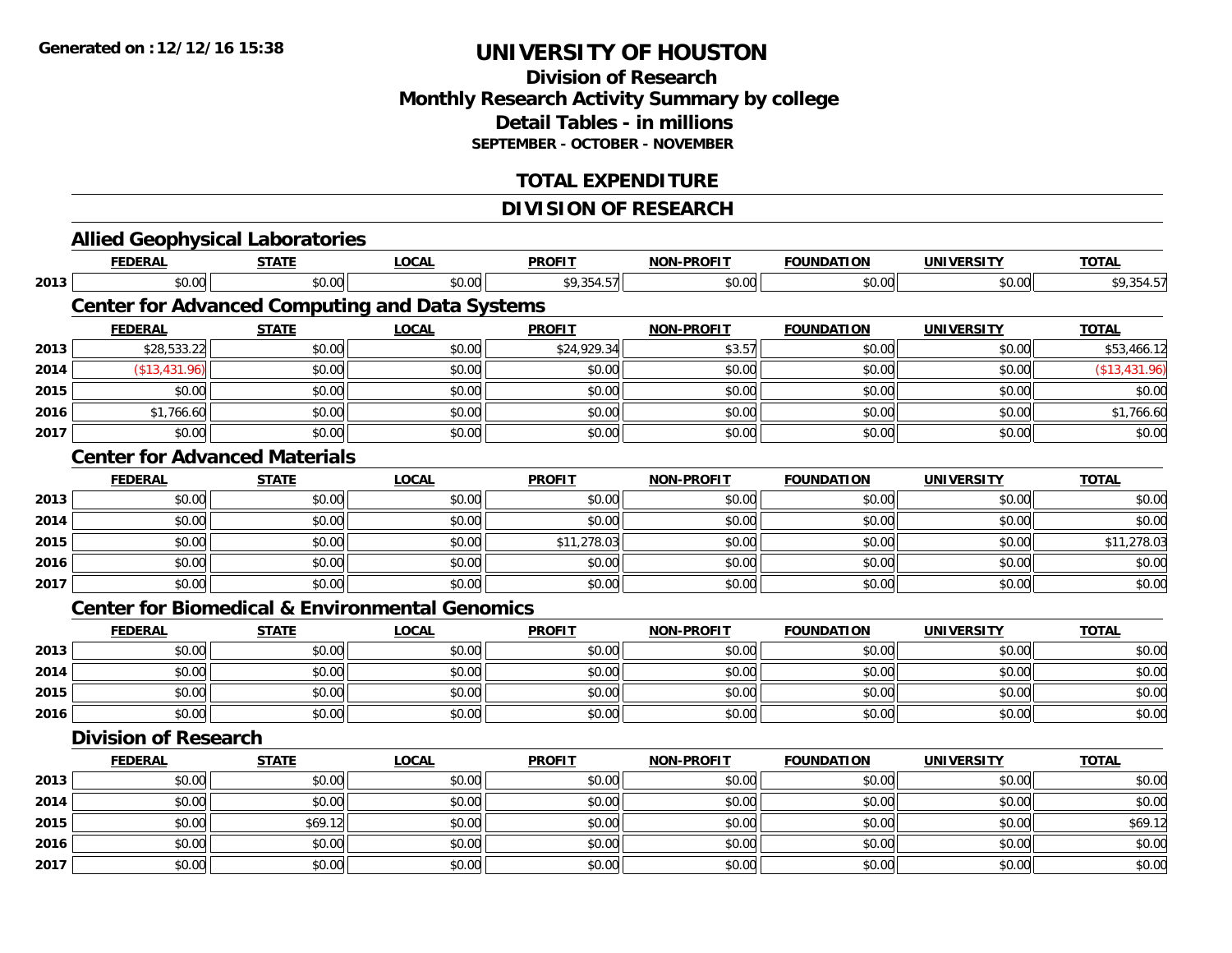### **Division of ResearchMonthly Research Activity Summary by college Detail Tables - in millions SEPTEMBER - OCTOBER - NOVEMBER**

### **TOTAL EXPENDITURE**

### **DIVISION OF RESEARCH**

### **Office of Contracts and Grants**

|      | <u>FEDERAL</u> | <b>STATE</b> | <b>LOCAL</b> | <b>PROFIT</b> | <b>NON-PROFIT</b> | <b>FOUNDATION</b> | <b>UNIVERSITY</b> | <b>TOTAL</b> |
|------|----------------|--------------|--------------|---------------|-------------------|-------------------|-------------------|--------------|
| 2013 | \$0.00         | \$0.00       | \$0.00       | \$0.00        | \$0.00            | \$0.00            | \$0.00            | \$0.00       |
| 2014 | \$0.00         | \$0.00       | \$0.00       | \$0.00        | \$0.00            | \$0.00            | \$0.00            | \$0.00       |
| 2015 | \$0.00         | \$0.00       | \$0.00       | \$0.00        | \$0.00            | \$0.00            | \$0.00            | \$0.00       |
| 2016 | \$0.00         | \$0.00       | \$0.00       | \$0.00        | \$0.00            | \$0.00            | \$0.00            | \$0.00       |
| 2017 | \$0.00         | \$0.00       | \$0.00       | \$0.00        | \$0.00            | \$0.00            | \$0.00            | \$0.00       |

#### **TcSUH**

|      | <u>FEDERAL</u> | <b>STATE</b> | <b>LOCAL</b> | <b>PROFIT</b> | <b>NON-PROFIT</b> | <b>FOUNDATION</b> | <b>UNIVERSITY</b> | <b>TOTAL</b> |
|------|----------------|--------------|--------------|---------------|-------------------|-------------------|-------------------|--------------|
| 2013 | \$959.79       | \$4,333.02   | \$0.00       | \$14,253.77   | \$0.00            | \$0.00            | \$0.00            | \$19,546.58  |
| 2014 | \$64,235.82    | \$13,557.28  | \$0.00       | \$18,026.64   | \$0.00            | \$0.00            | \$0.00            | \$95,819.74  |
| 2015 | \$25,475.43    | \$0.00       | \$0.00       | \$8,554.41    | \$0.00            | \$0.00            | \$0.00            | \$34,029.84  |
| 2016 | \$80,053.87    | \$0.00       | \$0.00       | \$18,330.32   | \$0.00            | \$0.00            | \$0.00            | \$98,384.19  |
| 2017 | \$32,220.07    | \$0.00       | \$0.00       | \$16,450.10   | \$0.00            | \$0.00            | \$0.00            | \$48,670.17  |

### **Texas Obesity Research Center**

|      | <u>FEDERAL</u> | <b>STATE</b> | <u>LOCAL</u> | <b>PROFIT</b> | <b>NON-PROFIT</b> | <b>FOUNDATION</b> | <b>UNIVERSITY</b> | <b>TOTAL</b> |
|------|----------------|--------------|--------------|---------------|-------------------|-------------------|-------------------|--------------|
| 2013 | \$0.00         | \$0.00       | \$0.00       | \$0.00        | \$0.00            | \$0.00            | \$0.00            | \$0.00       |
| 2014 | \$0.00         | \$0.00       | \$0.00       | \$0.00        | \$0.00            | \$0.00            | \$0.00            | \$0.00       |
| 2015 | \$0.00         | \$0.00       | \$0.00       | \$0.00        | \$0.00            | \$0.00            | \$0.00            | \$0.00       |
| 2016 | \$0.00         | \$0.00       | \$0.00       | \$0.00        | \$3,042.97        | \$0.00            | \$0.00            | \$3,042.97   |
| 2017 | \$0.00         | \$0.00       | \$0.00       | \$0.00        | \$54,229.20       | \$0.00            | \$0.00            | \$54,229.20  |

#### **TIMES**

|              | <b>FEDERAL</b> | <b>STATE</b> | <b>LOCAL</b> | <b>PROFIT</b> | <b>NON-PROFIT</b> | <b>FOUNDATION</b> | <b>UNIVERSITY</b> | <b>TOTAL</b>   |
|--------------|----------------|--------------|--------------|---------------|-------------------|-------------------|-------------------|----------------|
| 2013         | \$564,345.43   | (S759.74)    | \$0.00       | \$0.00        | \$0.00            | \$0.00            | \$0.00            | \$563,585.69   |
| 2014         | \$460,196.08   | \$4,153.22   | \$0.00       | \$0.00        | \$0.00            | \$0.00            | \$0.00            | \$464,349.30   |
| 2015         | \$435,052.39   | \$0.00       | \$0.00       | \$0.00        | \$0.00            | \$0.00            | \$0.00            | \$435,052.39   |
| 2016         | \$373,569.27   | (\$604.30)   | \$0.00       | \$0.00        | \$0.00            | \$0.00            | \$0.00            | \$372,964.97   |
| 2017         | \$266,146.69   | \$18,963.61  | \$0.00       | \$0.00        | (\$803.54)        | \$0.00            | \$0.00            | \$284,306.76   |
| <b>Total</b> | \$2,319,122.70 | \$39,712.21  | \$0.00       | \$121,177.18  | \$56,472.20       | \$0.00            | \$0.00            | \$2,536,484.28 |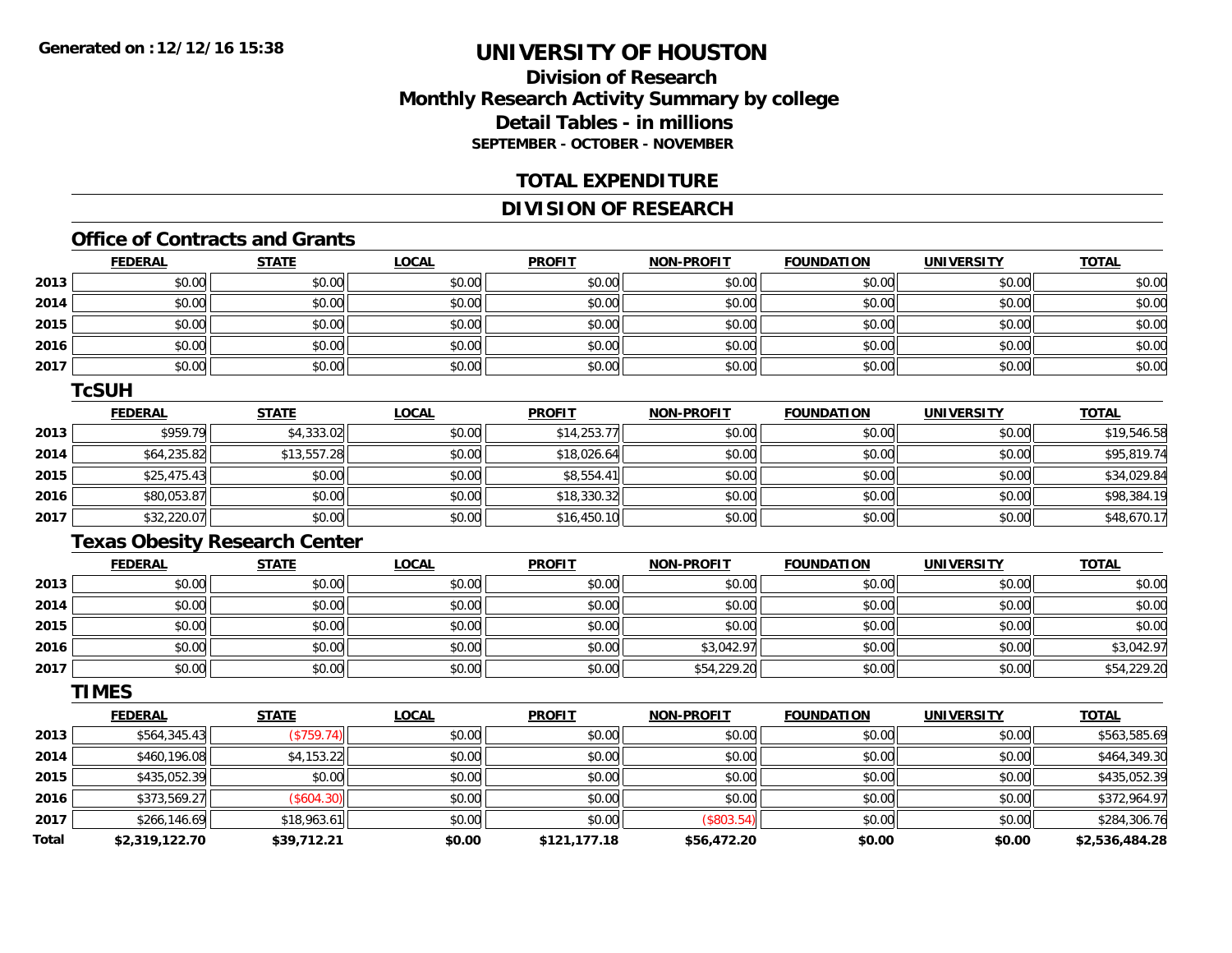### **Division of ResearchMonthly Research Activity Summary by college Detail Tables - in millionsSEPTEMBER - OCTOBER - NOVEMBER**

### **TOTAL EXPENDITURE**

### **GRADUATE COLLEGE OF SOCIAL WORK**

### **Center for Drug and Social Policy Research**

|      | <b>FEDERAL</b> | <b>STATE</b> | <u>LOCAL</u> | <b>PROFIT</b> | <b>NON-PROFIT</b> | <b>FOUNDATION</b> | <b>UNIVERSITY</b> | <b>TOTAL</b> |
|------|----------------|--------------|--------------|---------------|-------------------|-------------------|-------------------|--------------|
| 2013 | \$99.14        | \$0.00       | \$0.00       | \$0.00        | \$0.00            | \$0.00            | \$0.00            | \$99.14      |
| 2014 | \$0.00         | \$0.00       | \$0.00       | \$0.00        | \$0.00            | \$0.00            | \$0.00            | \$0.00       |
| 2015 | \$99,784.45    | \$0.00       | \$0.00       | \$0.00        | \$0.00            | \$0.00            | \$0.00            | \$99,784.45  |
| 2016 | \$152,980.51   | \$0.00       | \$0.00       | \$0.00        | \$0.00            | \$0.00            | \$0.00            | \$152,980.51 |
| 2017 | \$223,853.99   | \$0.00       | \$0.00       | \$0.00        | \$0.00            | \$0.00            | \$0.00            | \$223,853.99 |

### **Center for Health Equities & Evaluation Research**

|      | <b>FEDERAL</b> | <b>STATE</b> | <b>LOCAL</b> | <b>PROFIT</b> | <b>NON-PROFIT</b> | <b>FOUNDATION</b> | <b>UNIVERSITY</b> | <b>TOTAL</b> |
|------|----------------|--------------|--------------|---------------|-------------------|-------------------|-------------------|--------------|
| 2013 | \$147,369.93   | \$0.00       | \$0.00       | \$0.00        | \$0.00            | \$0.00            | \$42,000.00       | \$189,369.93 |
| 2014 | \$30,057.82    | \$0.00       | \$0.00       | \$0.00        | \$0.00            | \$0.00            | \$0.00            | \$30,057.82  |
| 2015 | \$31,219.38    | \$0.00       | \$0.00       | \$0.00        | \$0.00            | \$0.00            | \$0.00            | \$31,219.38  |
| 2016 | \$22,740.24    | \$0.00       | \$0.00       | \$0.00        | \$0.00            | \$0.00            | \$0.00            | \$22,740.24  |
| 2017 | \$40,229.33    | \$0.00       | \$0.00       | \$0.00        | \$0.00            | \$0.00            | \$0.00            | \$40,229.33  |

### **Child & Family for Innovative Research**

|      | <b>FEDERAL</b> | <b>STATE</b> | <u>LOCAL</u> | <b>PROFIT</b> | <b>NON-PROFIT</b> | <b>FOUNDATION</b> | <b>UNIVERSITY</b> | <b>TOTAL</b> |
|------|----------------|--------------|--------------|---------------|-------------------|-------------------|-------------------|--------------|
| 2013 | \$219,769.19   | \$4,722.11   | \$11.951.47  | \$0.00        | \$0.00            | \$1,830.00        | \$0.00            | \$238,272.77 |
| 2014 | \$195,640.70   | \$13,665.77  | \$8,222.54   | \$11,395.67   | \$15,427.78       | \$28,412.93       | \$0.00            | \$272,765.39 |
| 2015 | \$404,036.16   | \$22,705.09  | \$0.00       | \$864.10      | (\$5,073.66)      | \$28,321.49       | \$0.00            | \$450,853.18 |
| 2016 | \$284,904.76   | \$0.00       | \$0.00       | \$0.00        | \$0.00            | \$35,287.22       | \$0.00            | \$320,191.98 |
| 2017 | \$571,630.86   | \$57,915.19  | \$14,082.82  | \$777.31      | \$0.00            | \$30,414.29       | \$1,405.47        | \$676,225.94 |

#### **Community Projects - Social Work**

|      | <b>FEDERAL</b>                    | <b>STATE</b> | LOCAL        | <b>PROFIT</b> | <b>NON-PROFIT</b> | <b>FOUNDATION</b> | UNIVERSITY | <b>TOTAL</b> |
|------|-----------------------------------|--------------|--------------|---------------|-------------------|-------------------|------------|--------------|
| 2013 |                                   | \$0.00       | \$0.00       | \$0.00        | \$0.00            | \$0.00            | \$0.00     | \$0.01       |
|      | <b>Social Work</b><br><b>Dear</b> |              |              |               |                   |                   |            |              |
|      | <b>FEDERAL</b>                    | <b>STATE</b> | <u>LOCAL</u> | <b>PROFIT</b> | <b>NON-PROFIT</b> | <b>FOUNDATION</b> | UNIVERSITY | <b>TOTAL</b> |

|      | . LVLIVAL    | <u><math>101</math></u> | L      | <u>.</u>    | <u></u>    | , <b>,,,,,,,,,,,,</b> | <b>UNIVERSITI</b> | 1017         |
|------|--------------|-------------------------|--------|-------------|------------|-----------------------|-------------------|--------------|
| 2013 | \$17,787.82  | \$0.00                  | \$0.00 | \$0.00      | \$0.00     | \$0.00                | \$0.00            | \$17,787.82  |
| 2014 | \$0.00       | \$0.00                  | \$0.00 | \$0.00      | \$0.00     | \$0.00                | \$0.00            | \$0.00       |
| 2015 | \$902.98     | \$0.00                  | \$0.00 | \$0.00      | \$0.00     | \$0.00                | \$0.00            | \$902.98     |
| 2016 | \$30,183.92  | \$0.00                  | \$0.00 | \$14,077.42 | \$728.66   | \$0.00                | \$0.00            | \$44,990.00  |
| 2017 | \$178,451.58 | \$0.00                  | \$0.00 | \$1,738.59  | \$3,817.97 | \$4,869.21            | \$0.00            | \$188,877.35 |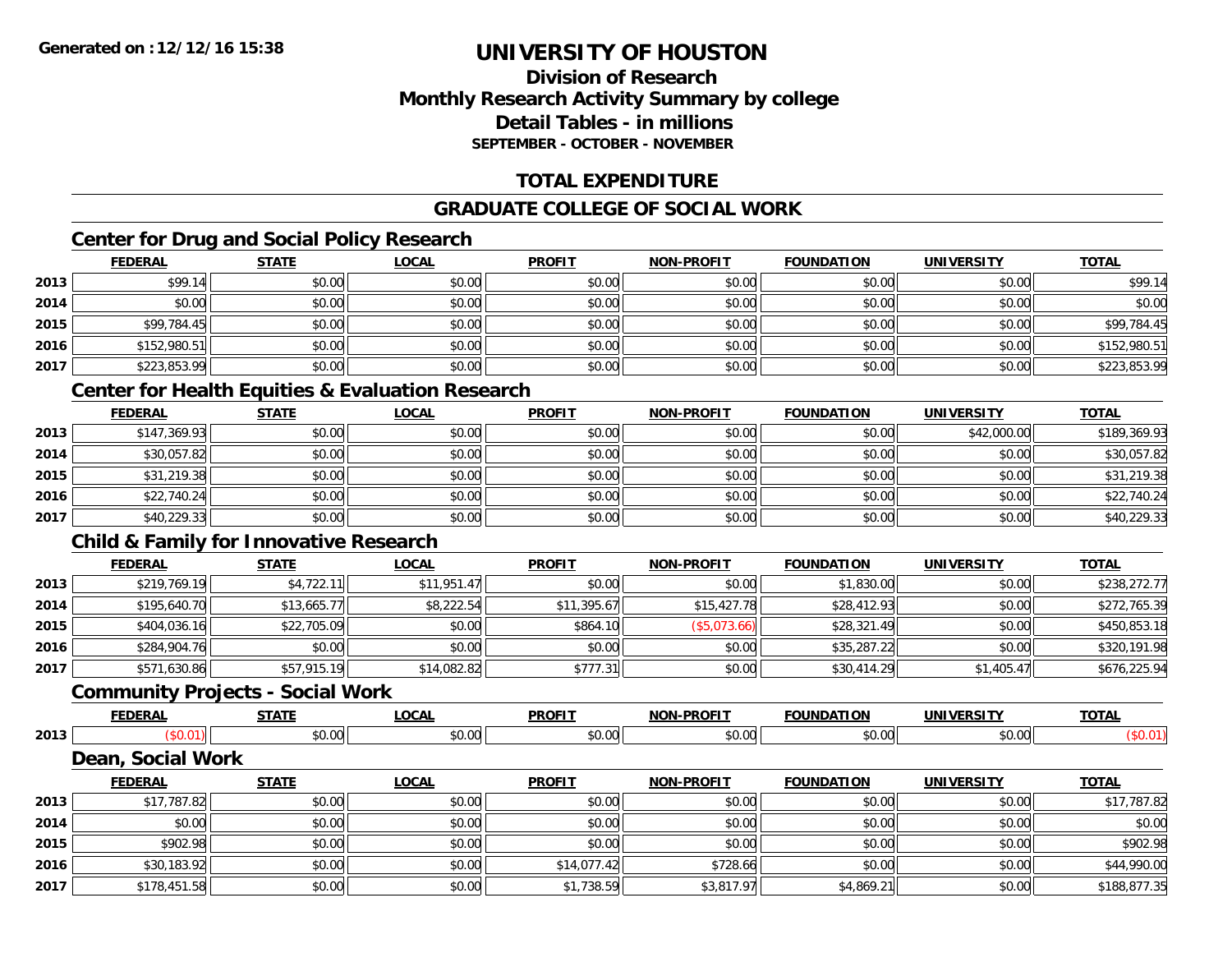### **Division of Research Monthly Research Activity Summary by college Detail Tables - in millions SEPTEMBER - OCTOBER - NOVEMBER**

### **TOTAL EXPENDITURE**

#### **GRADUATE COLLEGE OF SOCIAL WORK**

### **Office for Drug SPR**

|              | <b>FEDERAL</b> | <u>STATE</u> | <u>LOCAL</u> | <b>PROFIT</b> | <b>NON-PROFIT</b> | <b>FOUNDATION</b> | <b>UNIVERSITY</b> | <b>TOTAL</b>   |
|--------------|----------------|--------------|--------------|---------------|-------------------|-------------------|-------------------|----------------|
| 2013         | \$0.00         | \$0.00       | \$0.00       | \$0.00        | \$0.00            | \$0.00            | \$0.00            | \$0.00         |
| 2014         | \$0.00         | \$0.00       | \$0.00       | \$0.00        | \$0.00            | \$0.00            | \$0.00            | \$0.00         |
| 2015         | \$0.00         | \$0.00       | \$0.00       | \$0.00        | \$0.00            | \$0.00            | \$0.00            | \$0.00         |
| <b>Total</b> | \$2,651,642.76 | \$99,008.16  | \$34,256.83  | \$28,853.09   | \$14,900.75       | \$129,135.14      | \$43,405.47       | \$3,001,202.20 |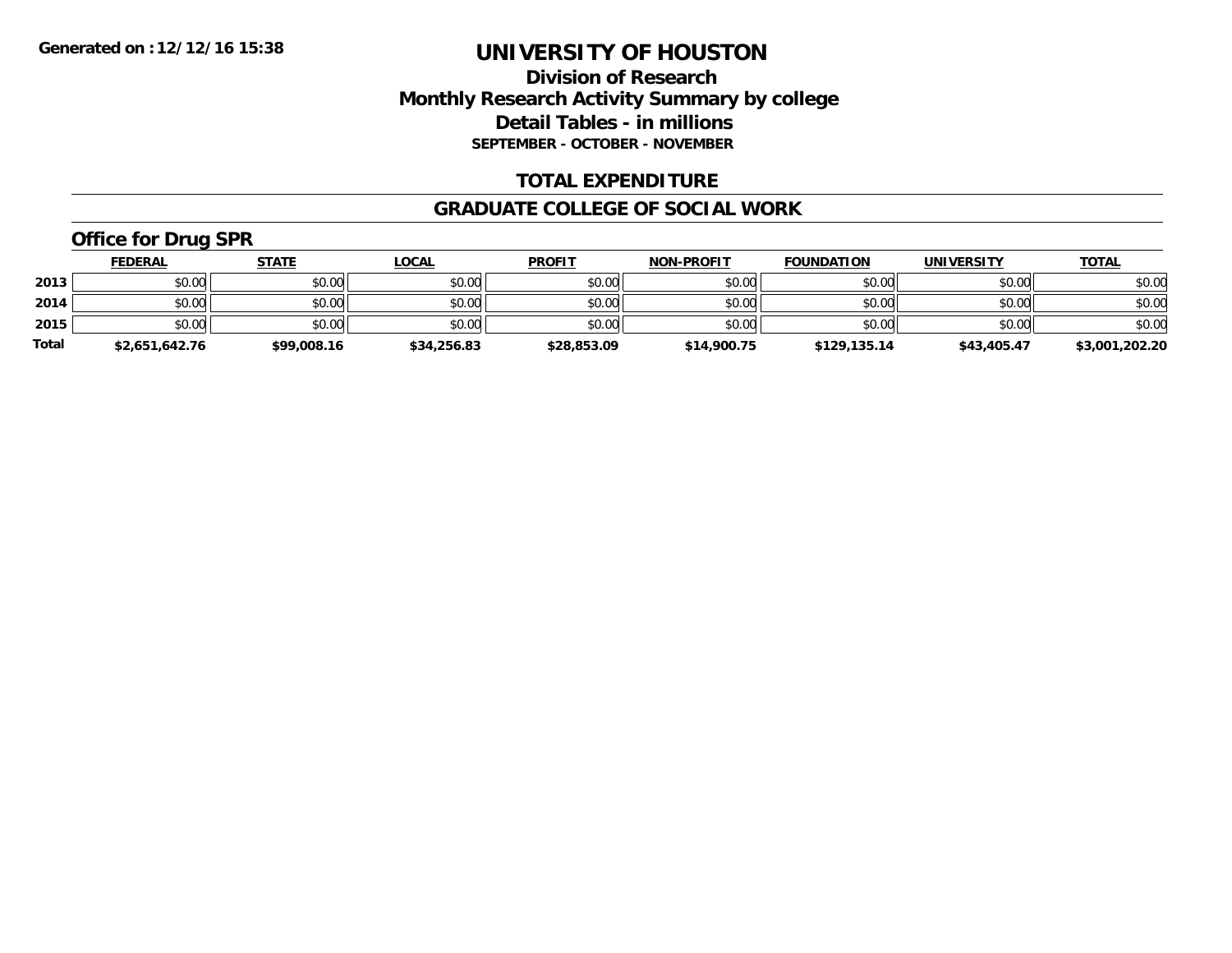### **Division of Research Monthly Research Activity Summary by college Detail Tables - in millions SEPTEMBER - OCTOBER - NOVEMBER**

### **TOTAL EXPENDITURE**

### **HILTON COLLEGE OF HOTEL AND RESTAURANT MANAGEMENT**

### **Hotel and Restaurant Management**

|       | <b>FEDERAL</b> | <b>STATE</b> | <u>LOCAL</u> | <b>PROFIT</b> | <b>NON-PROFIT</b> | <b>FOUNDATION</b> | <b>UNIVERSITY</b> | <b>TOTAL</b> |
|-------|----------------|--------------|--------------|---------------|-------------------|-------------------|-------------------|--------------|
| 2013  | \$10,538.25    | \$10,382.24  | \$0.00       | \$0.00        | \$0.00            | \$0.00            | \$0.00            | \$20,920.49  |
| 2014  | \$37,295.10    | (\$278.24)   | \$0.00       | \$0.00        | \$0.00            | \$689.30          | \$0.00            | \$37,706.16  |
| 2015  | \$33,931.52    | (\$288.96)   | \$0.00       | \$0.00        | \$0.00            | \$4,603.64        | \$0.00            | \$38,246.20  |
| 2016  | \$42,625.05    | \$0.00       | \$0.00       | \$0.00        | \$0.00            | \$0.00            | \$0.00            | \$42,625.05  |
| 2017  | \$54,117.29    | \$0.00       | \$0.00       | \$0.00        | (\$15,714.74)     | \$0.00            | \$0.00            | \$38,402.55  |
| Total | \$178,507.21   | \$9,815.04   | \$0.00       | \$0.00        | (\$15,714.74)     | \$5,292.94        | \$0.00            | \$177,900.45 |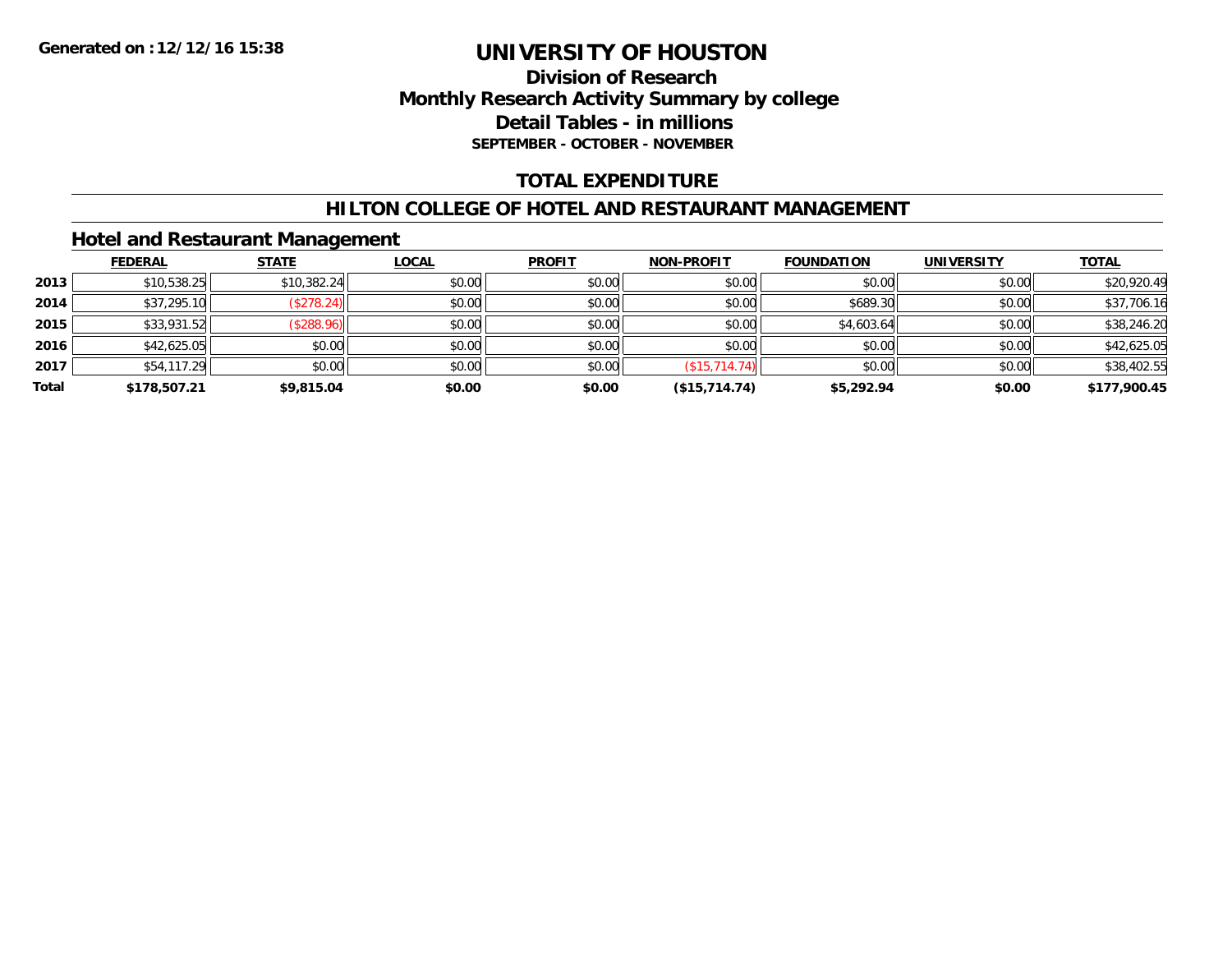### **Division of Research Monthly Research Activity Summary by college Detail Tables - in millions SEPTEMBER - OCTOBER - NOVEMBER**

#### **TOTAL EXPENDITURE**

#### **HONORS COLLEGE**

### **Dean, Honors College**

|       |                | $\sim$       |              |               |                   |                   |                   |              |
|-------|----------------|--------------|--------------|---------------|-------------------|-------------------|-------------------|--------------|
|       | <b>FEDERAL</b> | <b>STATE</b> | <b>LOCAL</b> | <b>PROFIT</b> | <b>NON-PROFIT</b> | <b>FOUNDATION</b> | <b>UNIVERSITY</b> | <b>TOTAL</b> |
| 2013  | \$11,609.55    | \$0.00       | \$0.00       | \$0.00        | \$6,763.39        | \$0.00            | \$0.00            | \$18,372.93  |
| 2014  | \$2,694.74     | \$0.00       | \$0.00       | \$0.00        | \$6,287.71        | \$3,830.84        | \$0.00            | \$12,813.29  |
| 2015  | \$0.00         | \$0.00       | \$0.00       | \$0.00        | \$17.71           | \$291.10          | \$0.00            | \$273.40     |
| 2016  | \$0.00         | \$0.00       | \$0.00       | \$0.00        | \$0.00            | \$607.89          | \$0.00            | \$607.89     |
| 2017  | \$0.00         | \$0.00       | \$0.00       | \$0.00        | \$0.00            | \$0.00            | \$0.00            | \$0.00       |
| Total | \$14,304.29    | \$0.00       | \$0.00       | \$0.00        | \$13,033.39       | \$4,729.84        | \$0.00            | \$32,067.51  |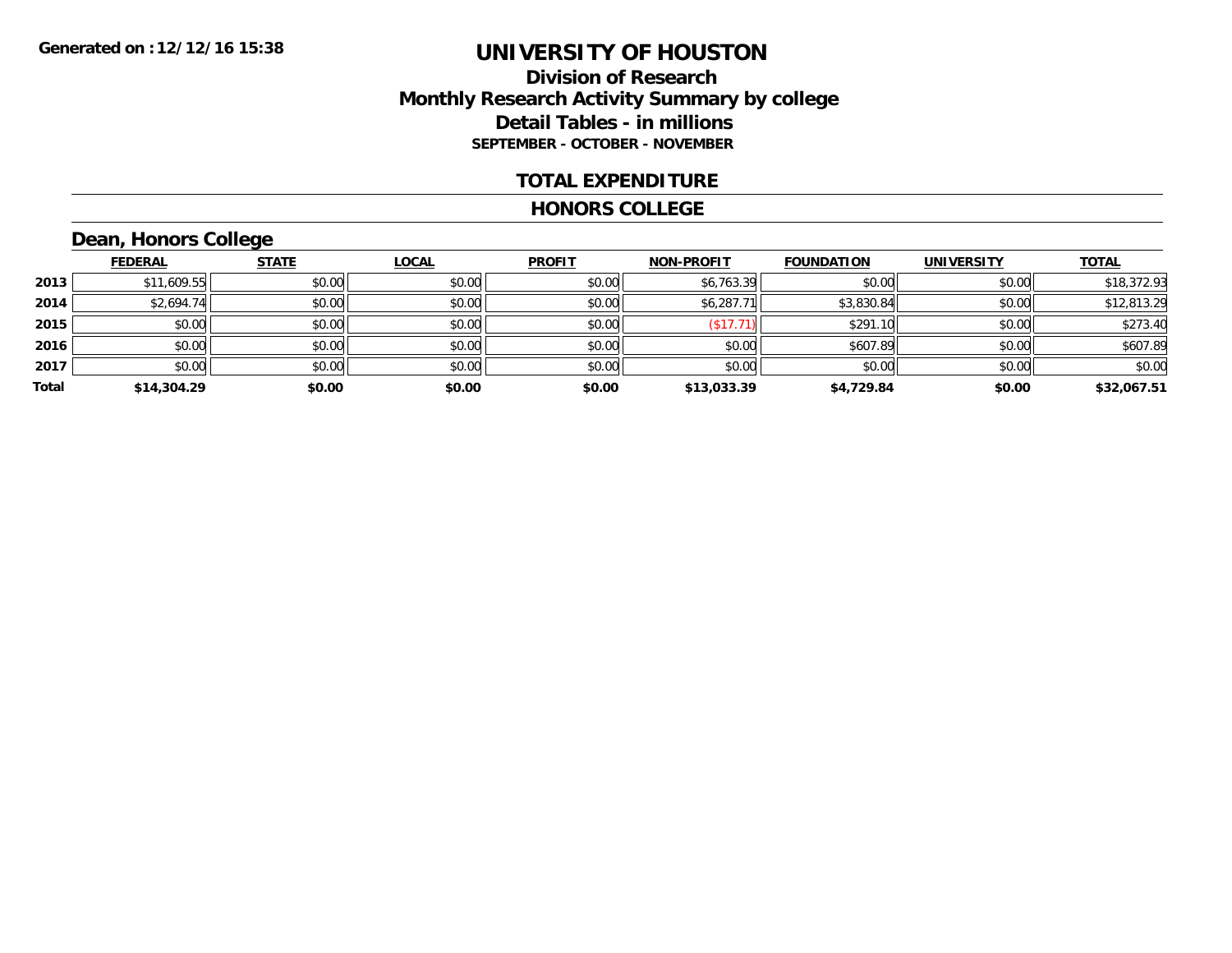### **Division of Research Monthly Research Activity Summary by college Detail Tables - in millions SEPTEMBER - OCTOBER - NOVEMBER**

#### **TOTAL EXPENDITURE**

#### **LIBRARY**

### **Administration, Library**

|       | <b>FEDERAL</b> | <b>STATE</b> | LOCAL  | <b>PROFIT</b> | <b>NON-PROFIT</b> | <b>FOUNDATION</b> | <b>UNIVERSITY</b> | <u>TOTAL</u> |
|-------|----------------|--------------|--------|---------------|-------------------|-------------------|-------------------|--------------|
| 2013  | en uu<br>DU.UU | \$0.00       | \$0.00 | \$0.00        | \$0.00            | \$0.00            | \$0.00            | \$0.00       |
| 2014  | \$0.00         | \$0.00       | \$0.00 | \$0.00        | \$0.00            | \$0.00            | \$0.00            | \$0.00       |
| Total | \$0.00         | \$0.00       | \$0.00 | \$0.00        | \$0.00            | \$0.00            | \$0.00            | \$0.00       |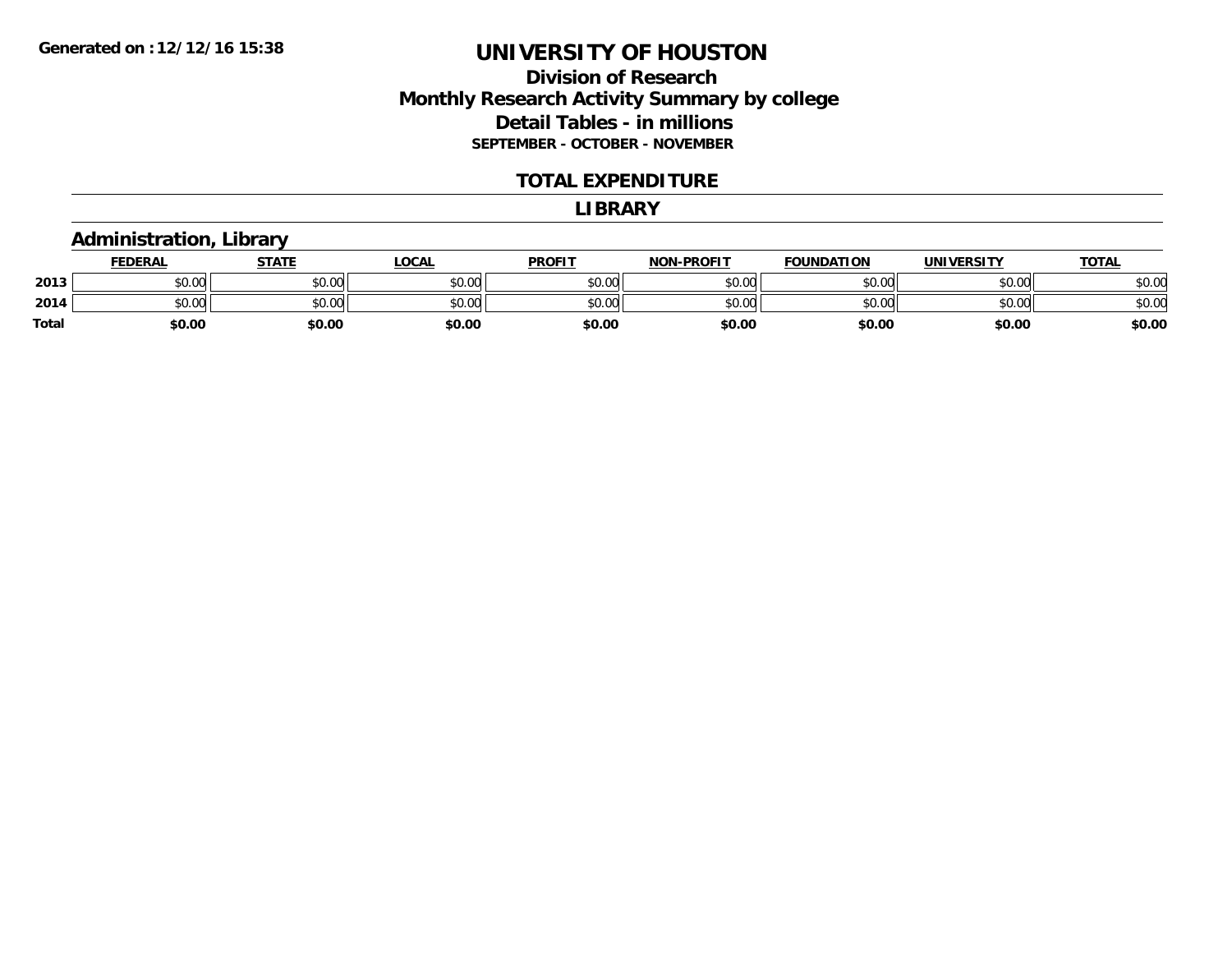### **Division of Research Monthly Research Activity Summary by college Detail Tables - in millions SEPTEMBER - OCTOBER - NOVEMBER**

#### **TOTAL EXPENDITURE**

#### **PRESIDENT**

### **Office of the President**

|       | <b>FEDERAL</b> | <b>STATE</b> | <u>LOCAL</u> | <b>PROFIT</b> | <b>NON-PROFIT</b> | <b>FOUNDATION</b> | <b>UNIVERSITY</b> | <b>TOTAL</b> |
|-------|----------------|--------------|--------------|---------------|-------------------|-------------------|-------------------|--------------|
| 2013  | \$0.00         | \$0.00       | \$0.00       | \$0.00        | \$0.00            | \$0.00            | \$0.00            | \$0.00       |
| 2014  | \$0.00         | \$0.00       | \$0.00       | \$0.00        | \$0.00            | \$0.00            | \$0.00            | \$0.00       |
| 2015  | \$0.00         | \$0.00       | \$0.00       | \$0.00        | \$0.00            | \$0.00            | \$0.00            | \$0.00       |
| 2016  | \$0.00         | \$0.00       | \$0.00       | \$0.00        | \$0.00            | \$0.00            | \$0.00            | \$0.00       |
| 2017  | \$0.00         | \$0.00       | \$0.00       | \$0.00        | \$0.00            | \$0.00            | \$0.00            | \$0.00       |
| Total | \$0.00         | \$0.00       | \$0.00       | \$0.00        | \$0.00            | \$0.00            | \$0.00            | \$0.00       |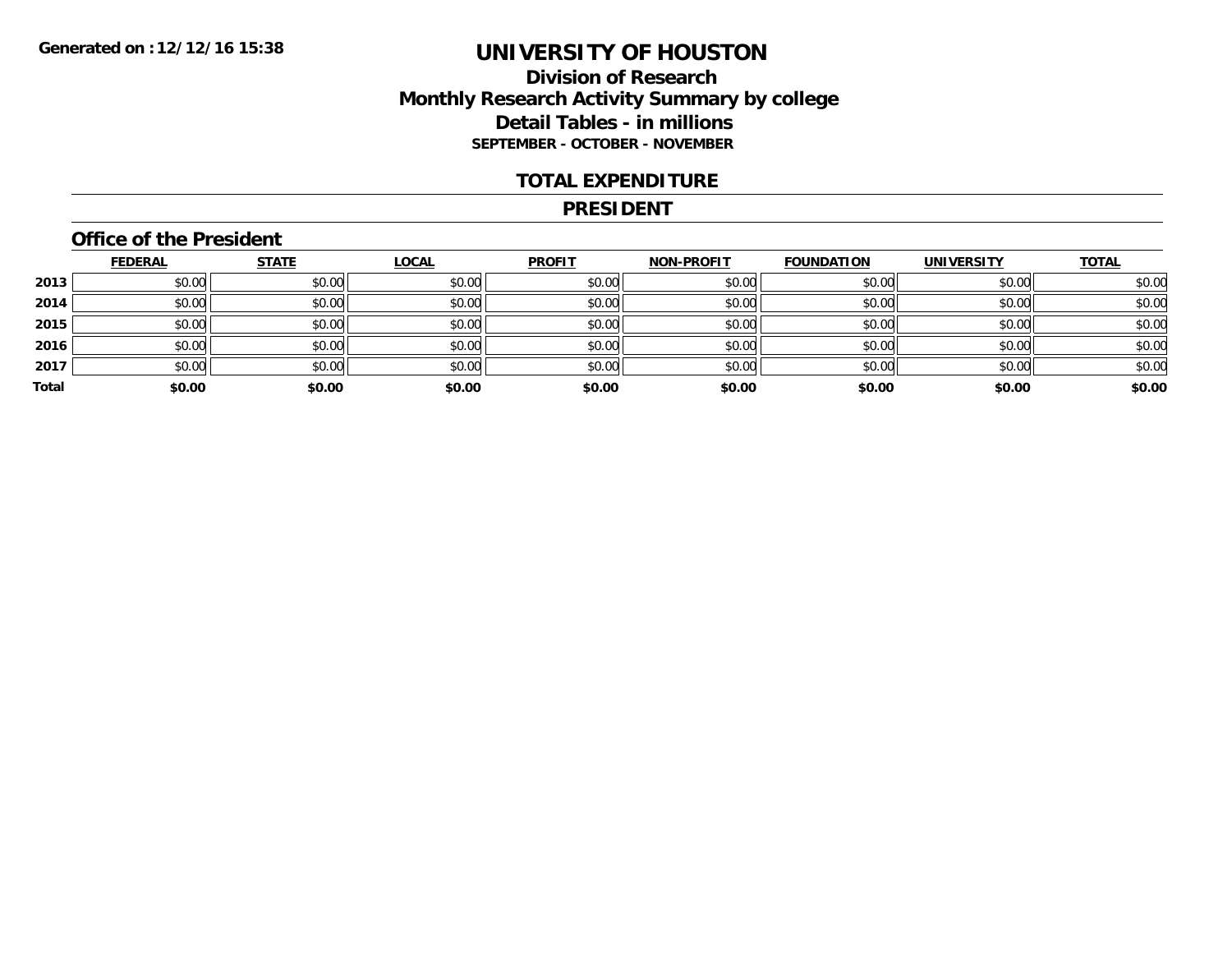### **Division of Research Monthly Research Activity Summary by college Detail Tables - in millions SEPTEMBER - OCTOBER - NOVEMBER**

### **TOTAL EXPENDITURE**

#### **SCHOOL OF NURSING**

### **Dean, School of Nursing**

|              | ceneda | <b>STATE</b>  | LOCAI         | <b>PROFIT</b> | <b>DDOFIT</b><br>ימות | .<br>EOLINDAT | IINIIVEI           | <b>TOTA</b><br>OIAL |
|--------------|--------|---------------|---------------|---------------|-----------------------|---------------|--------------------|---------------------|
| 2017         | JU.UU  | 0000<br>งบ.บเ | 0000<br>vu.uu | 0000<br>u.uu  | \$0.00                |               | $\sim$ 00<br>ง∪.∪⊌ |                     |
| <b>Total</b> | \$0.00 | \$0.00        | \$0.00        | \$0.00        | \$0.00                | n5°<br>.      | \$0.00             | ΛF<br>.             |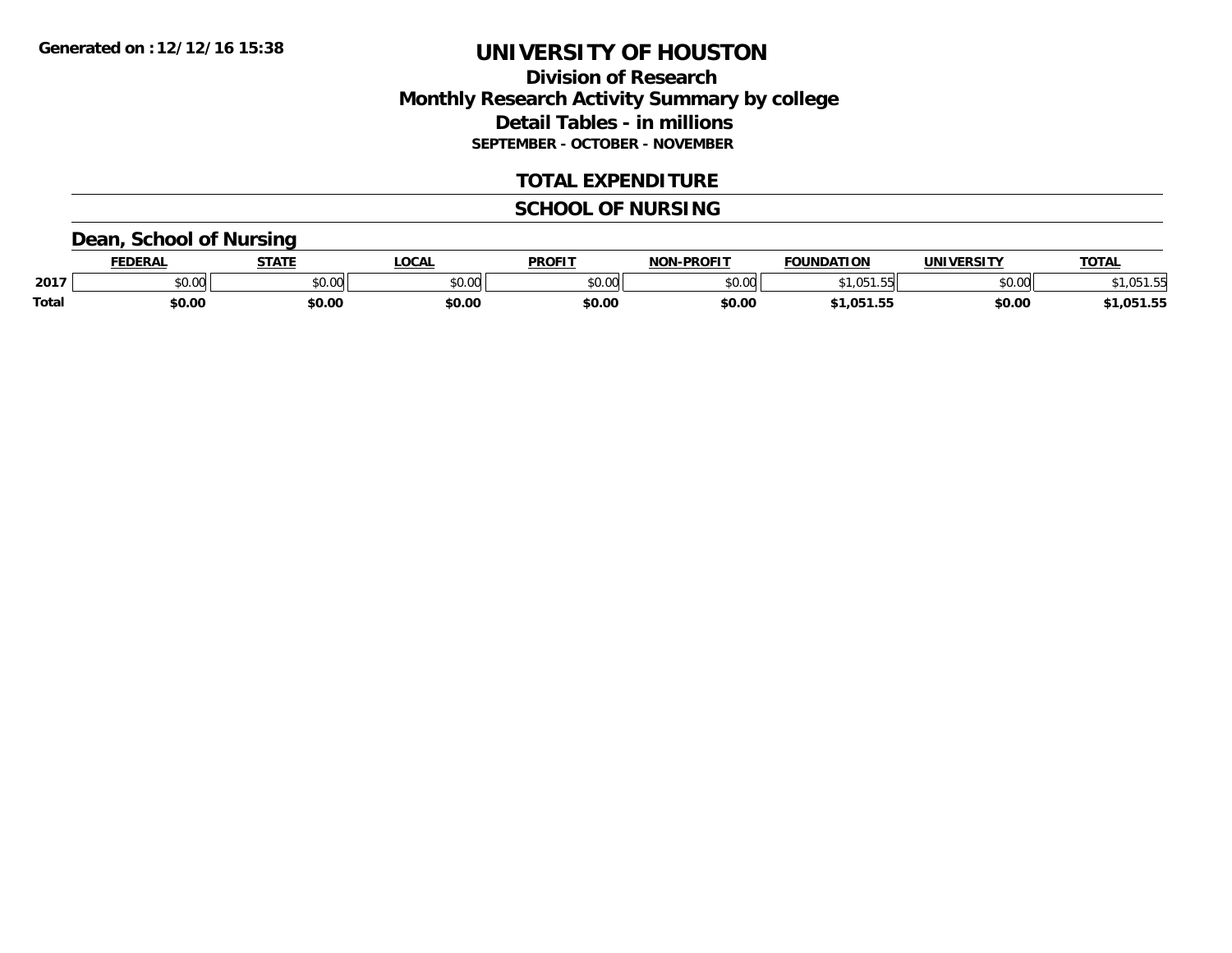**2016**

# **UNIVERSITY OF HOUSTON**

### **Division of ResearchMonthly Research Activity Summary by college Detail Tables - in millions SEPTEMBER - OCTOBER - NOVEMBER**

### **TOTAL EXPENDITURE**

#### **SENIOR V.P. FOR ACADEMIC AFFAIRS AND PROVOST**

|      | <b>Challenger Program</b>        |              |                                              |               |                   |                   |                   |              |
|------|----------------------------------|--------------|----------------------------------------------|---------------|-------------------|-------------------|-------------------|--------------|
|      | <b>FEDERAL</b>                   | <b>STATE</b> | <b>LOCAL</b>                                 | <b>PROFIT</b> | <b>NON-PROFIT</b> | <b>FOUNDATION</b> | <b>UNIVERSITY</b> | <b>TOTAL</b> |
| 2013 | \$0.00                           | \$0.00       | \$0.00                                       | \$0.00        | \$0.00            | \$0.00            | \$0.00            | \$0.00       |
| 2014 | \$0.00                           | \$0.00       | \$0.00                                       | \$0.00        | \$0.00            | \$0.00            | \$0.00            | \$0.00       |
| 2015 | \$0.00                           | \$0.00       | \$0.00                                       | \$0.00        | \$0.00            | \$0.00            | \$0.00            | \$0.00       |
| 2016 | \$0.00                           | \$0.00       | \$0.00                                       | \$0.00        | \$0.00            | \$0.00            | \$0.00            | \$0.00       |
|      | <b>Learning Support Services</b> |              |                                              |               |                   |                   |                   |              |
|      | <b>FEDERAL</b>                   | <b>STATE</b> | <b>LOCAL</b>                                 | <b>PROFIT</b> | <b>NON-PROFIT</b> | <b>FOUNDATION</b> | <b>UNIVERSITY</b> | <b>TOTAL</b> |
| 2013 | \$0.00                           | \$0.00       | \$0.00                                       | \$0.00        | \$0.00            | \$0.00            | \$0.00            | \$0.00       |
|      | <b>Office of Admissions</b>      |              |                                              |               |                   |                   |                   |              |
|      | <b>FEDERAL</b>                   | <b>STATE</b> | <b>LOCAL</b>                                 | <b>PROFIT</b> | <b>NON-PROFIT</b> | <b>FOUNDATION</b> | <b>UNIVERSITY</b> | <b>TOTAL</b> |
| 2013 | \$0.00                           | \$0.00       | \$0.00                                       | \$0.00        | \$0.00            | \$0.00            | \$0.00            | \$0.00       |
| 2014 | \$0.00                           | \$0.00       | \$0.00                                       | \$0.00        | \$0.00            | \$0.00            | \$0.00            | \$0.00       |
| 2015 | \$0.00                           | \$0.00       | \$0.00                                       | \$0.00        | \$0.00            | \$0.00            | \$0.00            | \$0.00       |
|      | <b>Pre-Health Advising</b>       |              |                                              |               |                   |                   |                   |              |
|      | <b>FEDERAL</b>                   | <b>STATE</b> | <b>LOCAL</b>                                 | <b>PROFIT</b> | <b>NON-PROFIT</b> | <b>FOUNDATION</b> | <b>UNIVERSITY</b> | <b>TOTAL</b> |
| 2015 | \$0.00                           | \$0.00       | \$0.00                                       | \$0.00        | \$0.00            | \$0.00            | \$0.00            | \$0.00       |
| 2016 | \$0.00                           | \$0.00       | \$0.00                                       | \$0.00        | \$0.00            | \$0.00            | \$0.00            | \$0.00       |
|      |                                  |              | Senior V.P. for Academic Affairs and Provost |               |                   |                   |                   |              |
|      | <b>FEDERAL</b>                   | <b>STATE</b> | <b>LOCAL</b>                                 | <b>PROFIT</b> | <b>NON-PROFIT</b> | <b>FOUNDATION</b> | <b>UNIVERSITY</b> | <b>TOTAL</b> |
| 2013 | \$0.00                           | \$0.00       | \$0.00                                       | \$0.00        | \$0.00            | \$0.00            | \$0.00            | \$0.00       |
| 2014 | \$0.00                           | \$0.00       | \$0.00                                       | \$38,767.38   | \$0.00            | \$0.00            | \$0.00            | \$38,767.38  |
| 2015 | \$0.00                           | \$0.00       | \$0.00                                       | \$0.00        | \$0.00            | \$0.00            | \$0.00            | \$0.00       |
| 2016 | \$0.00                           | \$0.00       | \$0.00                                       | \$0.00        | \$0.00            | \$0.00            | \$0.00            | \$0.00       |
| 2017 | \$0.00                           | \$0.00       | \$0.00                                       | \$0.00        | \$0.00            | \$0.00            | \$0.00            | \$0.00       |
|      | <b>Student Support Services</b>  |              |                                              |               |                   |                   |                   |              |
|      | <b>FEDERAL</b>                   | <b>STATE</b> | <b>LOCAL</b>                                 | <b>PROFIT</b> | <b>NON-PROFIT</b> | <b>FOUNDATION</b> | <b>UNIVERSITY</b> | <b>TOTAL</b> |
| 2014 | \$0.00                           | \$0.00       | \$0.00                                       | \$0.00        | \$0.00            | \$0.00            | \$0.00            | \$0.00       |
| 2015 | \$0.00                           | \$0.00       | \$0.00                                       | \$0.00        | \$0.00            | \$0.00            | \$0.00            | \$0.00       |

 $\mathbf{6} \mid 50.00 \mid 50.00 \mid 50.00 \mid 50.00 \mid 50.00 \mid 50.00 \mid 50.00 \mid 50.00 \mid 50.00 \mid 50.00 \mid 50.00 \mid 50.00 \mid 50.00 \mid 50.00 \mid 50.00 \mid 50.00 \mid 50.00 \mid 50.00 \mid 50.00 \mid 50.00 \mid 50.00 \mid 50.00 \mid 50.00 \mid 50.00 \mid 50.00 \mid 50.00 \mid 50.$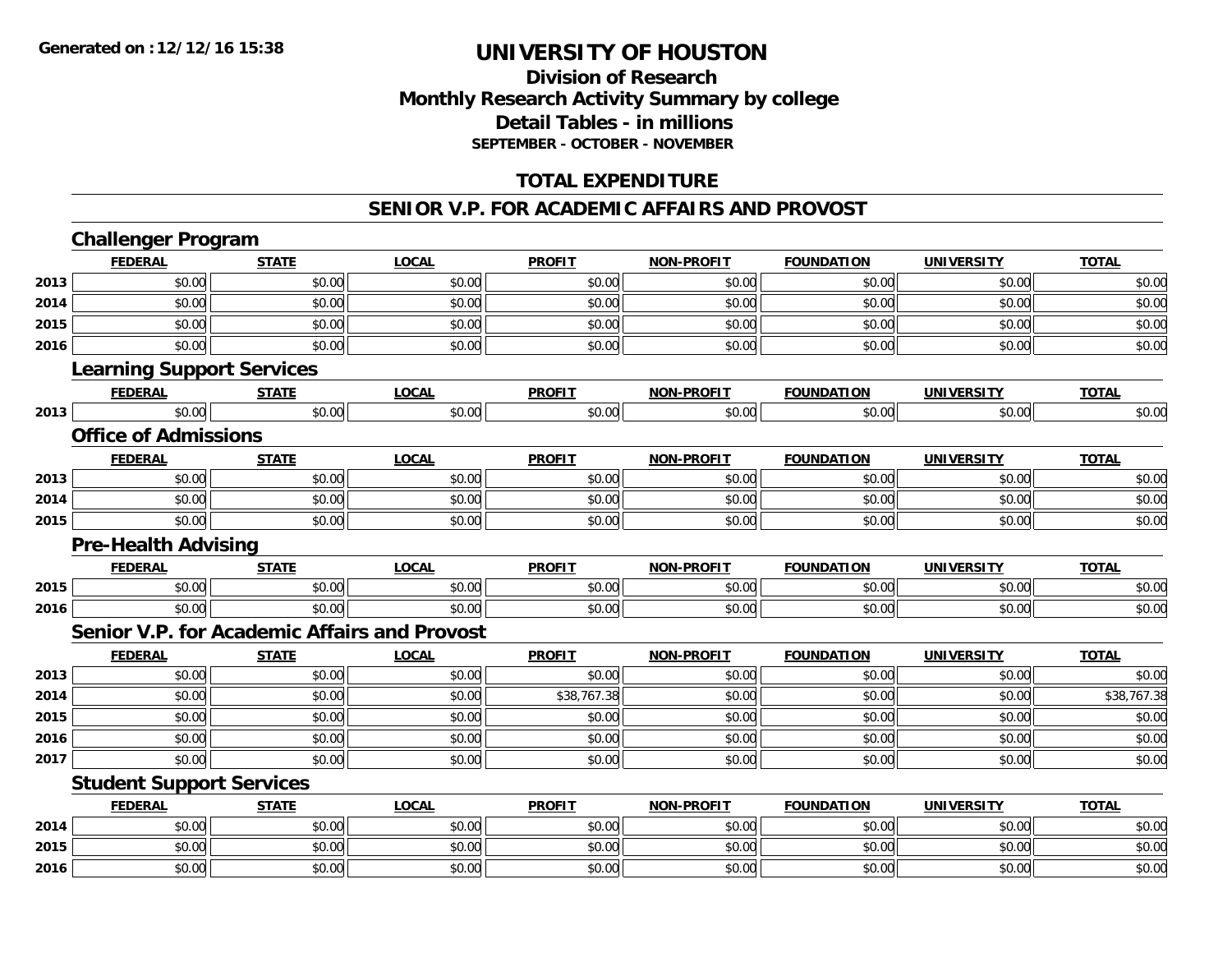### **Division of Research Monthly Research Activity Summary by college Detail Tables - in millions SEPTEMBER - OCTOBER - NOVEMBER**

### **TOTAL EXPENDITURE**

#### **SENIOR V.P. FOR ACADEMIC AFFAIRS AND PROVOST**

|       | <b>UH Energy</b>                            |              |              |               |                   |                   |                   |              |
|-------|---------------------------------------------|--------------|--------------|---------------|-------------------|-------------------|-------------------|--------------|
|       | <b>FEDERAL</b>                              | <b>STATE</b> | <b>LOCAL</b> | <b>PROFIT</b> | <b>NON-PROFIT</b> | <b>FOUNDATION</b> | <b>UNIVERSITY</b> | <b>TOTAL</b> |
| 2015  | \$0.00                                      | \$0.00       | \$0.00       | \$0.00        | \$0.00            | \$0.00            | \$0.00            | \$0.00       |
| 2016  | \$0.00                                      | \$0.00       | \$0.00       | \$0.00        | \$0.00            | \$0.00            | \$0.00            | \$0.00       |
| 2017  | \$0.00                                      | \$0.00       | \$0.00       | \$0.00        | \$0.00            | \$0.00            | \$0.00            | \$0.00       |
|       | <b>Undergraduate Scholars</b>               |              |              |               |                   |                   |                   |              |
|       | <b>FEDERAL</b>                              | <b>STATE</b> | <b>LOCAL</b> | <b>PROFIT</b> | <b>NON-PROFIT</b> | <b>FOUNDATION</b> | <b>UNIVERSITY</b> | <b>TOTAL</b> |
| 2013  | \$0.00                                      | (\$1,897.20) | \$0.00       | \$0.00        | \$0.00            | \$0.00            | \$0.00            | (\$1,897.20) |
|       | <b>Undergraduate Student Success</b>        |              |              |               |                   |                   |                   |              |
|       | <b>FEDERAL</b>                              | <b>STATE</b> | <b>LOCAL</b> | <b>PROFIT</b> | <b>NON-PROFIT</b> | <b>FOUNDATION</b> | <b>UNIVERSITY</b> | <b>TOTAL</b> |
| 2013  | \$0.00                                      | \$0.00       | \$0.00       | \$0.00        | \$0.00            | \$0.00            | \$0.00            | \$0.00       |
| 2014  | \$0.00                                      | \$7,427.85   | \$0.00       | \$0.00        | \$0.00            | \$0.00            | \$0.00            | \$7,427.85   |
| 2015  | \$46,827.84                                 | \$4,788.18   | \$0.00       | \$0.00        | \$0.00            | \$0.00            | \$0.00            | \$51,616.02  |
| 2016  | \$5,941.24                                  | \$41,168.71  | \$0.00       | \$0.00        | \$0.00            | \$0.00            | \$0.00            | \$47,109.95  |
| 2017  | \$0.00                                      | (\$4,710.31) | \$0.00       | \$0.00        | \$0.00            | \$0.00            | \$0.00            | (\$4,710.31) |
|       | <b>Undergraduate Student Success Center</b> |              |              |               |                   |                   |                   |              |
|       | <b>FEDERAL</b>                              | <b>STATE</b> | <b>LOCAL</b> | <b>PROFIT</b> | <b>NON-PROFIT</b> | <b>FOUNDATION</b> | <b>UNIVERSITY</b> | <b>TOTAL</b> |
| 2013  | \$88,001.06                                 | \$157.25     | \$0.00       | \$0.00        | (\$539.58)        | \$0.00            | \$0.00            | \$87,618.73  |
| 2014  | \$89,228.49                                 | (\$88.68)    | \$0.00       | \$0.00        | \$0.00            | \$0.00            | \$0.00            | \$89,139.81  |
| 2015  | \$0.00                                      | \$0.00       | \$0.00       | \$0.00        | \$9,226.13        | \$0.00            | \$0.00            | \$9,226.13   |
| 2016  | \$0.00                                      | \$0.00       | \$0.00       | \$0.00        | \$323.69          | \$0.00            | \$0.00            | \$323.69     |
| Total | \$229,998.63                                | \$46,845.80  | \$0.00       | \$38,767.38   | \$9,010.23        | \$0.00            | \$0.00            | \$324,622.03 |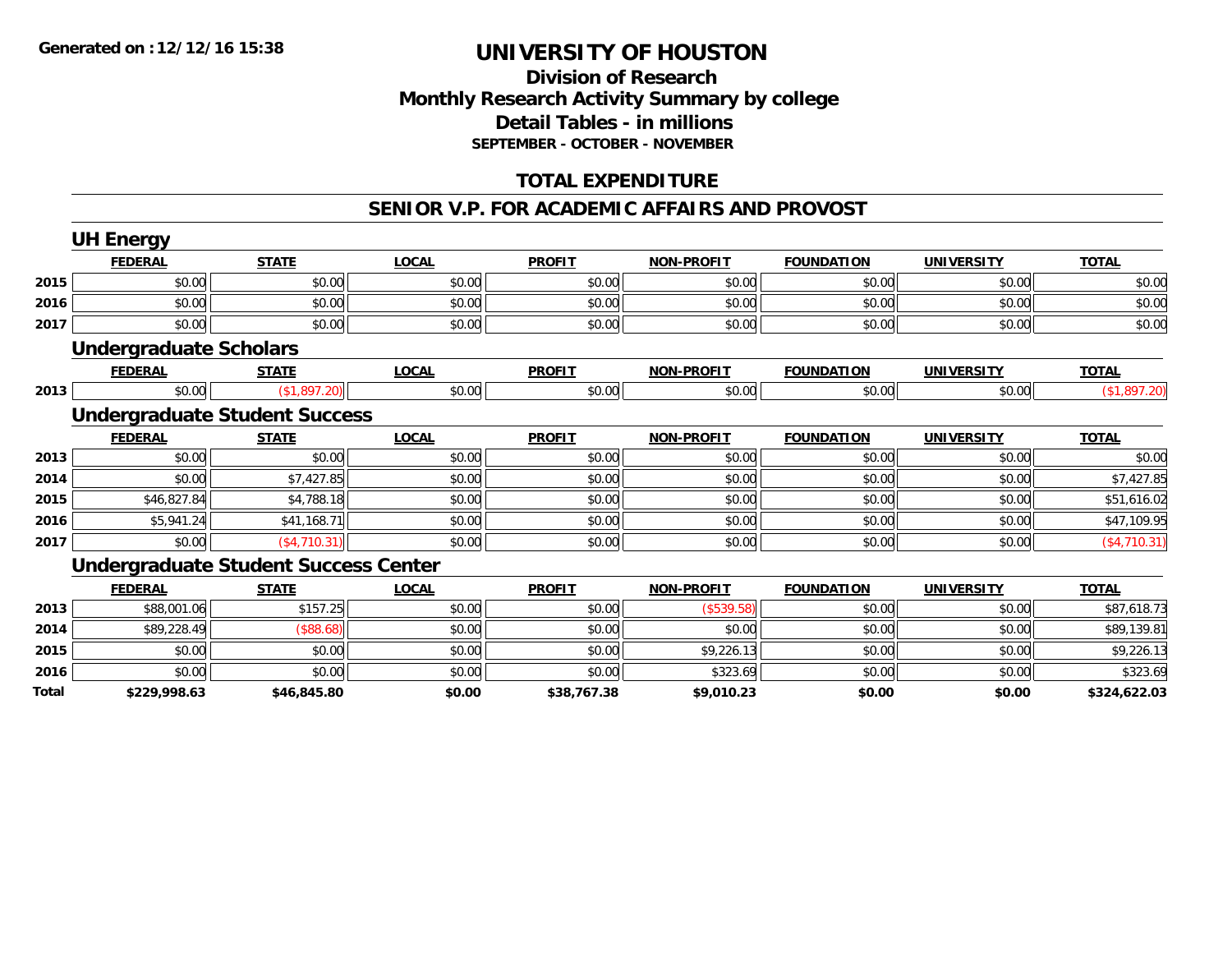### **Division of ResearchMonthly Research Activity Summary by college Detail Tables - in millions SEPTEMBER - OCTOBER - NOVEMBER**

### **TOTAL EXPENDITURE**

#### **UH LAW CENTER**

|              | Dean, Law      |              |              |               |                   |                   |                   |              |
|--------------|----------------|--------------|--------------|---------------|-------------------|-------------------|-------------------|--------------|
|              | <b>FEDERAL</b> | <b>STATE</b> | <b>LOCAL</b> | <b>PROFIT</b> | <b>NON-PROFIT</b> | <b>FOUNDATION</b> | <b>UNIVERSITY</b> | <b>TOTAL</b> |
| 2013         | \$0.00         | \$0.00       | \$0.00       | \$0.00        | \$0.00            | \$0.00            | \$0.00            | \$0.00       |
| 2017         | \$0.00         | \$10,065.13  | \$0.00       | \$0.00        | \$0.00            | \$0.00            | \$0.00            | \$10,065.13  |
|              | Law-UH         |              |              |               |                   |                   |                   |              |
|              | <b>FEDERAL</b> | <b>STATE</b> | <b>LOCAL</b> | <b>PROFIT</b> | <b>NON-PROFIT</b> | <b>FOUNDATION</b> | <b>UNIVERSITY</b> | <b>TOTAL</b> |
| 2013         | \$90,725.09    | \$31,184.18  | \$0.00       | \$0.00        | \$0.00            | \$15,587.83       | \$0.00            | \$137,497.10 |
| 2014         | \$8,292.69     | \$36,209.20  | \$0.00       | \$0.00        | \$0.00            | \$440.40          | \$0.00            | \$44,942.29  |
| 2015         | \$5,716.50     | \$46,254.62  | \$0.00       | \$0.00        | \$0.00            | \$1,515.23        | \$0.00            | \$53,486.35  |
| 2016         | \$7,961.01     | \$28,303.52  | \$0.00       | \$0.00        | \$0.00            | \$48,192.83       | \$0.00            | \$84,457.36  |
| 2017         | \$7,973.91     | \$20,126.04  | \$0.00       | \$0.00        | \$889.86          | \$469.07          | \$0.00            | \$29,458.88  |
| <b>Total</b> | \$120,669.20   | \$172,142.69 | \$0.00       | \$0.00        | \$889.86          | \$66,205.36       | \$0.00            | \$359,907.11 |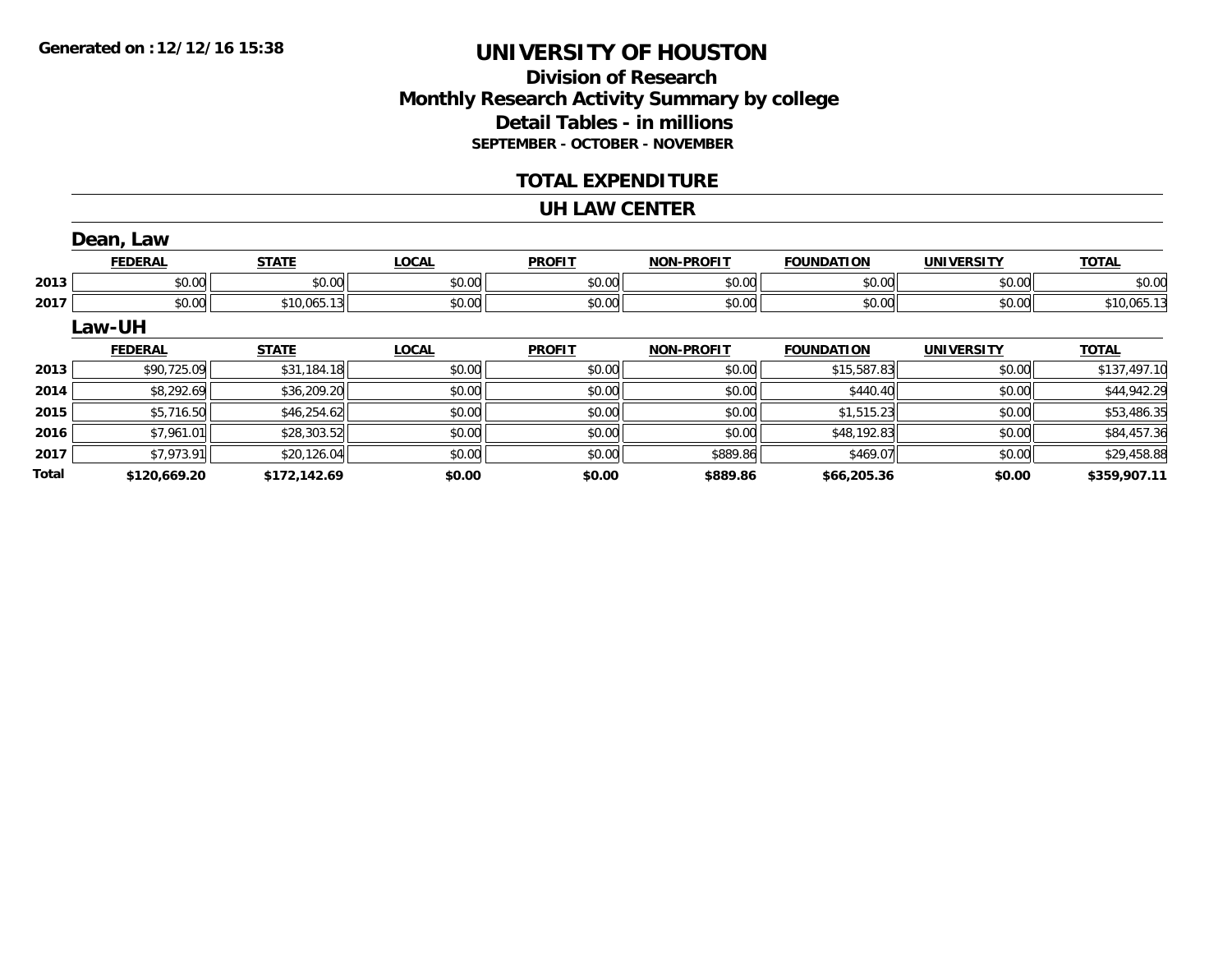### **Division of ResearchMonthly Research Activity Summary by college Detail Tables - in millions SEPTEMBER - OCTOBER - NOVEMBER**

### **TOTAL EXPENDITURE**

#### **UKNOWN COLLEGE**

### **Unknown Department**

|      | <b>FEDERAL</b> | <b>STATE</b> | LOCAL  | <b>PROFIT</b> | <b>NON-PROFIT</b> | <b>FOUNDATION</b> | <b>UNIVERSITY</b> | <u>TOTAL</u> |
|------|----------------|--------------|--------|---------------|-------------------|-------------------|-------------------|--------------|
| 2015 | \$0.00         | \$0.00       | \$0.00 | \$0.00        | \$0.00            | \$0.00            | \$0.00            | \$0.00       |
| 2016 | \$0.00         | \$0.00       | \$0.00 | \$0.00        | \$0.00            | \$0.00            | \$0.00            | \$0.00       |
| 2017 | \$0.00         | \$0.00       | \$0.00 | \$0.00        | \$0.00            | \$0.00            | \$0.00            | \$0.00       |

### **Wrong Department - Please Dont Select It**

|       | <b>FEDERAL</b> | <b>STATE</b> | <b>LOCAL</b> | <b>PROFIT</b> | <b>NON-PROFIT</b> | <b>FOUNDATION</b> | <b>UNIVERSITY</b> | <b>TOTAL</b> |
|-------|----------------|--------------|--------------|---------------|-------------------|-------------------|-------------------|--------------|
| 2013  | \$0.00         | \$0.00       | \$0.00       | \$0.00        | \$0.00            | \$0.00            | \$0.00            | \$0.00       |
| 2014  | \$0.00         | \$0.00       | \$0.00       | \$0.00        | \$0.00            | \$0.00            | \$0.00            | \$0.00       |
| 2015  | \$0.00         | \$0.00       | \$0.00       | \$0.00        | \$0.00            | \$0.00            | \$0.00            | \$0.00       |
| 2016  | \$0.00         | \$0.00       | \$0.00       | \$0.00        | \$0.00            | \$0.00            | \$0.00            | \$0.00       |
| Total | \$0.00         | \$0.00       | \$0.00       | \$0.00        | \$0.00            | \$0.00            | \$0.00            | \$0.00       |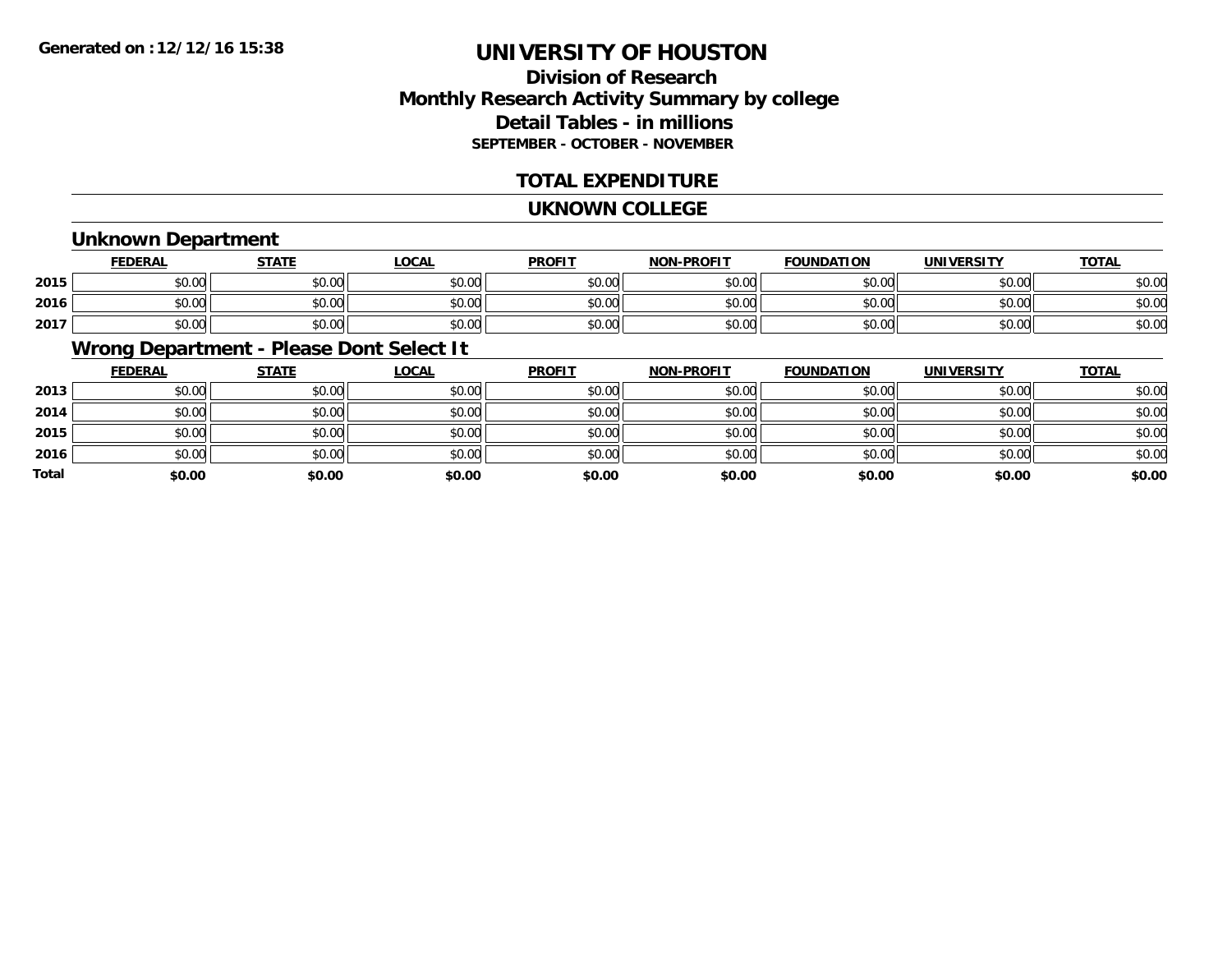### **Division of ResearchMonthly Research Activity Summary by college Detail Tables - in millions SEPTEMBER - OCTOBER - NOVEMBER**

### **TOTAL EXPENDITURE**

### **VICE PRESIDENT FOR ADMINISTRATION**

|              | <b>KUHF - Radio</b>         |              |              |               |                   |                   |                   |              |
|--------------|-----------------------------|--------------|--------------|---------------|-------------------|-------------------|-------------------|--------------|
|              | <b>FEDERAL</b>              | <b>STATE</b> | <b>LOCAL</b> | <b>PROFIT</b> | <b>NON-PROFIT</b> | <b>FOUNDATION</b> | <b>UNIVERSITY</b> | <b>TOTAL</b> |
| 2015         | \$69,959.20                 | \$0.00       | \$0.00       | \$0.00        | \$0.00            | \$0.00            | \$0.00            | \$69,959.20  |
|              | <b>Physical Plant</b>       |              |              |               |                   |                   |                   |              |
|              | <b>FEDERAL</b>              | <b>STATE</b> | <b>LOCAL</b> | <b>PROFIT</b> | <b>NON-PROFIT</b> | <b>FOUNDATION</b> | <b>UNIVERSITY</b> | <b>TOTAL</b> |
| 2013         | \$0.00                      | \$0.00       | \$0.00       | \$0.00        | \$0.00            | \$0.00            | \$0.00            | \$0.00       |
| 2014         | \$0.00                      | \$0.00       | \$0.00       | \$0.00        | \$0.00            | \$0.00            | \$0.00            | \$0.00       |
| 2015         | \$0.00                      | \$0.00       | \$0.00       | \$0.00        | \$0.00            | \$0.00            | \$0.00            | \$0.00       |
| 2016         | \$0.00                      | \$0.00       | \$0.00       | \$0.00        | \$0.00            | \$0.00            | \$0.00            | \$0.00       |
|              | <b>UH Police Department</b> |              |              |               |                   |                   |                   |              |
|              | <b>FEDERAL</b>              | <b>STATE</b> | <b>LOCAL</b> | <b>PROFIT</b> | <b>NON-PROFIT</b> | <b>FOUNDATION</b> | <b>UNIVERSITY</b> | <b>TOTAL</b> |
| 2014         | \$3,000.00                  | \$0.00       | \$0.00       | \$0.00        | \$0.00            | \$0.00            | \$0.00            | \$3,000.00   |
| 2016         | \$2,994.00                  | \$0.00       | \$0.00       | \$0.00        | \$0.00            | \$0.00            | \$0.00            | \$2,994.00   |
| <b>Total</b> | \$75,953.20                 | \$0.00       | \$0.00       | \$0.00        | \$0.00            | \$0.00            | \$0.00            | \$75,953.20  |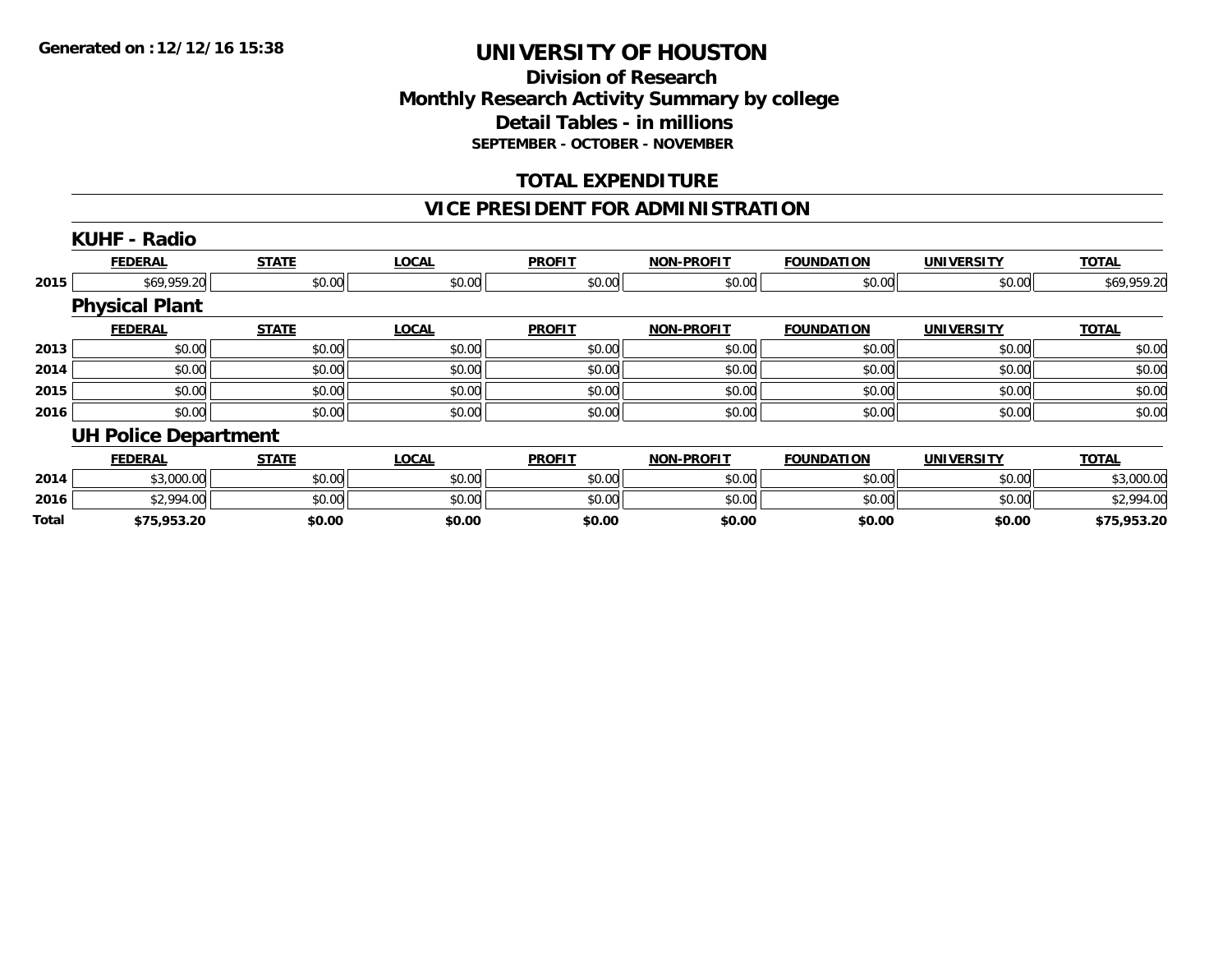### **Division of Research Monthly Research Activity Summary by college Detail Tables - in millions SEPTEMBER - OCTOBER - NOVEMBER**

### **TOTAL EXPENDITURE**

#### **VICE PRESIDENT FOR STUDENT AFFAIRS**

### **Childrens Learning Centers**

|       | <b>FEDERAL</b>        | <b>STATE</b>                           | <b>LOCAL</b> | <b>PROFIT</b> | <b>NON-PROFIT</b> | <b>FOUNDATION</b> | <b>UNIVERSITY</b> | <b>TOTAL</b> |
|-------|-----------------------|----------------------------------------|--------------|---------------|-------------------|-------------------|-------------------|--------------|
| 2014  | \$7,832.79            | \$0.00                                 | \$0.00       | \$0.00        | \$0.00            | \$0.00            | \$0.00            | \$7,832.79   |
| 2015  | \$61,513.84           | \$0.00                                 | \$0.00       | \$0.00        | \$0.00            | \$0.00            | \$0.00            | \$61,513.84  |
| 2016  | \$58,416.86           | \$0.00                                 | \$0.00       | \$0.00        | \$0.00            | \$0.00            | \$0.00            | \$58,416.86  |
| 2017  | \$25,829.93           | \$0.00                                 | \$0.00       | \$0.00        | \$0.00            | \$0.00            | \$0.00            | \$25,829.93  |
|       | Dean, Student Affairs |                                        |              |               |                   |                   |                   |              |
|       | <b>FEDERAL</b>        | <b>STATE</b>                           | <b>LOCAL</b> | <b>PROFIT</b> | <b>NON-PROFIT</b> | <b>FOUNDATION</b> | <b>UNIVERSITY</b> | <b>TOTAL</b> |
| 2013  | \$2,826.70            | \$0.00                                 | \$0.00       | \$0.00        | \$0.00            | \$0.00            | \$0.00            | \$2,826.70   |
|       |                       | <b>Vice President, Student Affairs</b> |              |               |                   |                   |                   |              |
|       | <b>FEDERAL</b>        | <b>STATE</b>                           | <b>LOCAL</b> | <b>PROFIT</b> | <b>NON-PROFIT</b> | <b>FOUNDATION</b> | <b>UNIVERSITY</b> | <b>TOTAL</b> |
| 2013  | \$14,572.82           | \$0.00                                 | \$0.00       | \$0.00        | \$0.00            | \$0.00            | \$0.00            | \$14,572.82  |
| 2014  | \$11.151.30           | \$0.00                                 | \$0.00       | \$0.00        | \$0.00            | \$0.00            | \$0.00            | \$11,151.30  |
| Total | \$182,144.24          | \$0.00                                 | \$0.00       | \$0.00        | \$0.00            | \$0.00            | \$0.00            | \$182,144.24 |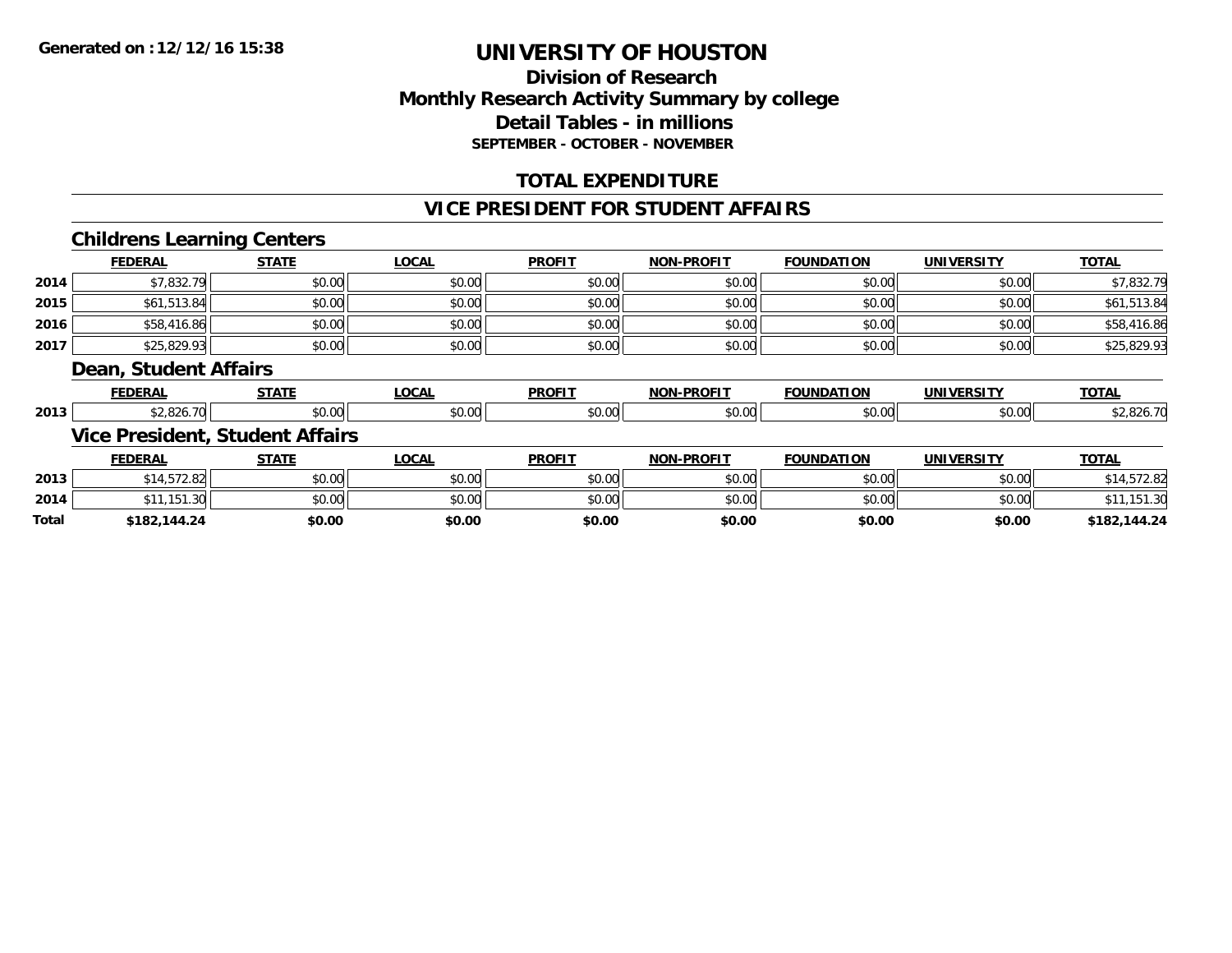### **Division of Research Monthly Research Activity Summary by college Detail Tables - in millions SEPTEMBER - OCTOBER - NOVEMBER**

### **IDC RECOVERY**

#### **C.T. BAUER COLLEGE OF BUSINESS**

|              | <b>Accountancy &amp; Taxation</b> |                                          |              |               |                   |                   |                   |              |
|--------------|-----------------------------------|------------------------------------------|--------------|---------------|-------------------|-------------------|-------------------|--------------|
|              | <b>FEDERAL</b>                    | <b>STATE</b>                             | <b>LOCAL</b> | <b>PROFIT</b> | <b>NON-PROFIT</b> | <b>FOUNDATION</b> | <b>UNIVERSITY</b> | <b>TOTAL</b> |
| 2014         | \$0.00                            | \$0.00                                   | \$0.00       | \$0.00        | \$0.00            | \$0.00            | \$0.00            | \$0.00       |
| 2015         | \$0.00                            | \$0.00                                   | \$0.00       | \$0.00        | \$0.00            | \$0.00            | \$0.00            | \$0.00       |
|              | <b>Finance</b>                    |                                          |              |               |                   |                   |                   |              |
|              | <b>FEDERAL</b>                    | <b>STATE</b>                             | <b>LOCAL</b> | <b>PROFIT</b> | <b>NON-PROFIT</b> | <b>FOUNDATION</b> | <b>UNIVERSITY</b> | <b>TOTAL</b> |
| 2013         | \$0.00                            | \$0.00                                   | \$0.00       | \$0.00        | \$0.00            | \$0.00            | \$0.00            | \$0.00       |
| 2014         | \$0.00                            | \$0.00                                   | \$0.00       | \$0.00        | \$0.00            | \$0.00            | \$0.00            | \$0.00       |
| 2015         | \$0.00                            | \$0.00                                   | \$0.00       | \$0.00        | \$0.00            | \$0.00            | \$0.00            | \$0.00       |
|              | <b>Management</b>                 |                                          |              |               |                   |                   |                   |              |
|              | <b>FEDERAL</b>                    | <b>STATE</b>                             | <b>LOCAL</b> | <b>PROFIT</b> | <b>NON-PROFIT</b> | <b>FOUNDATION</b> | <b>UNIVERSITY</b> | <b>TOTAL</b> |
| 2013         | \$1,200.00                        | \$0.00                                   | \$0.00       | \$0.00        | \$0.00            | \$0.00            | \$0.00            | \$1,200.00   |
| 2014         | \$1,260.00                        | \$0.00                                   | \$0.00       | \$0.00        | \$0.00            | \$0.00            | \$0.00            | \$1,260.00   |
| 2015         | \$3,600.00                        | \$0.00                                   | \$0.00       | \$0.00        | \$0.00            | \$0.00            | \$0.00            | \$3,600.00   |
|              | <b>Marketing</b>                  |                                          |              |               |                   |                   |                   |              |
|              | <b>FEDERAL</b>                    | <b>STATE</b>                             | <b>LOCAL</b> | <b>PROFIT</b> | <b>NON-PROFIT</b> | <b>FOUNDATION</b> | <b>UNIVERSITY</b> | <b>TOTAL</b> |
| 2013         | \$0.00                            | \$0.00                                   | \$0.00       | \$0.00        | \$0.00            | \$0.00            | \$0.00            | \$0.00       |
| 2014         | \$0.00                            | \$0.00                                   | \$0.00       | \$0.00        | \$0.00            | \$0.00            | \$0.00            | \$0.00       |
| 2015         | \$0.00                            | \$0.00                                   | \$0.00       | \$0.00        | \$0.00            | \$0.00            | \$0.00            | \$0.00       |
| 2016         | \$0.00                            | \$0.00                                   | \$0.00       | \$0.00        | \$0.00            | \$0.00            | \$0.00            | \$0.00       |
| 2017         | \$0.00                            | \$0.00                                   | \$0.00       | \$0.00        | \$0.00            | \$0.00            | \$0.00            | \$0.00       |
|              |                                   | <b>Small Business Development Center</b> |              |               |                   |                   |                   |              |
|              | <b>FEDERAL</b>                    | <b>STATE</b>                             | <b>LOCAL</b> | <b>PROFIT</b> | <b>NON-PROFIT</b> | <b>FOUNDATION</b> | <b>UNIVERSITY</b> | <b>TOTAL</b> |
| 2013         | \$206,568.77                      | \$0.00                                   | \$0.00       | \$0.00        | \$0.00            | (\$1,395.00)      | \$0.00            | \$205,173.77 |
| 2014         | \$84,710.74                       | \$0.00                                   | \$0.00       | \$0.00        | \$0.00            | \$4,426.26        | \$0.00            | \$89,137.00  |
| 2015         | \$49,156.56                       | \$0.00                                   | \$0.00       | \$0.00        | \$0.00            | \$139.05          | \$0.00            | \$49,295.61  |
| 2016         | \$63,753.30                       | \$0.00                                   | \$0.00       | \$0.00        | \$0.00            | \$0.00            | \$0.00            | \$63,753.30  |
| 2017         | \$22,385.90                       | \$0.00                                   | \$0.00       | \$0.00        | \$0.00            | \$0.00            | \$0.00            | \$22,385.90  |
| <b>Total</b> | \$432,635.27                      | \$0.00                                   | \$0.00       | \$0.00        | \$0.00            | \$3,170.31        | \$0.00            | \$435,805.58 |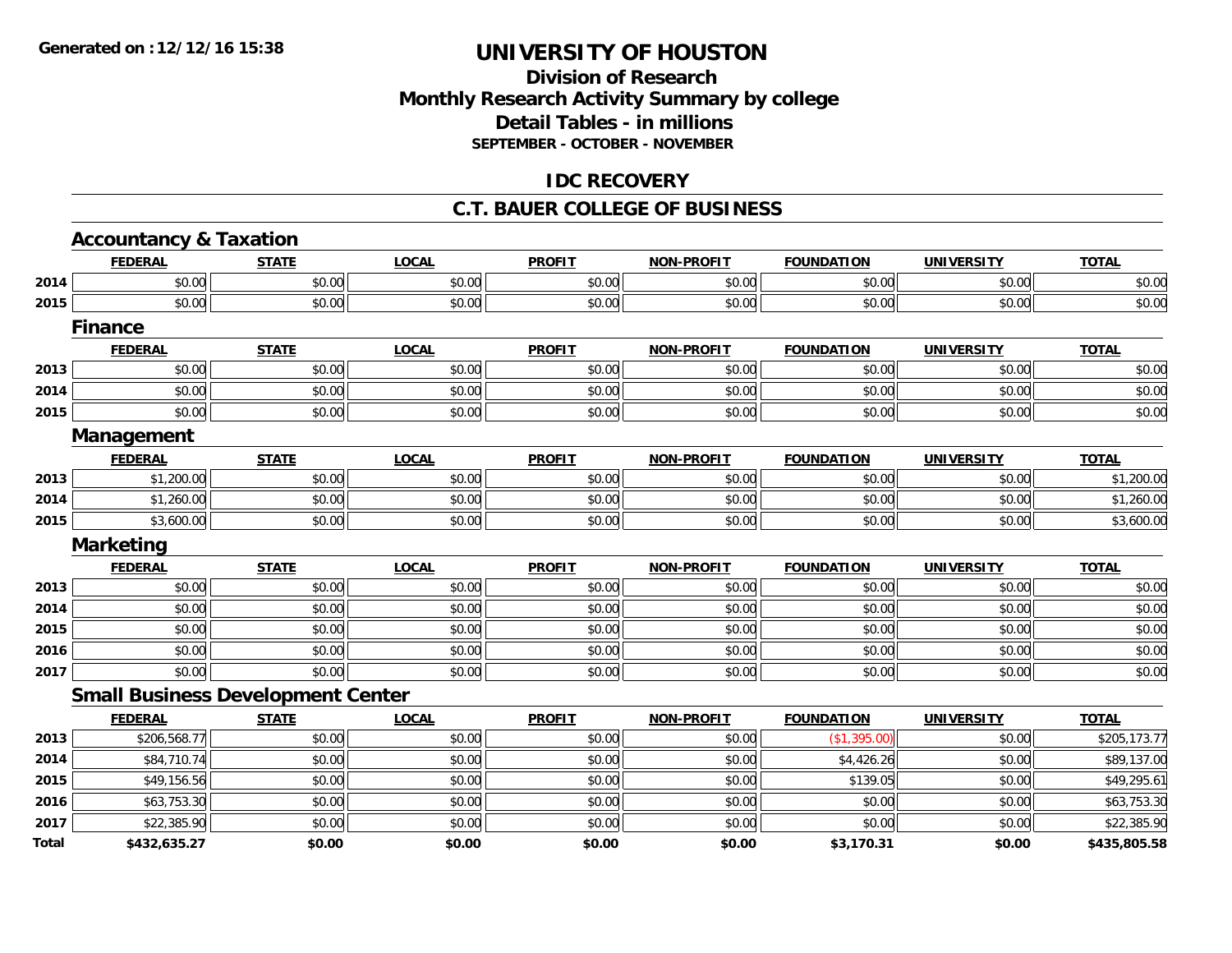### **Division of Research Monthly Research Activity Summary by college Detail Tables - in millions SEPTEMBER - OCTOBER - NOVEMBER**

### **IDC RECOVERY**

#### **COLLEGE OF ARCHITECTURE**

|      | <b>FEDERAL</b> | <b>STATE</b> | <b>LOCAL</b> | <b>PROFIT</b> | <b>NON-PROFIT</b> | <b>FOUNDATION</b> | <b>UNIVERSITY</b> | <b>TOTAL</b> |
|------|----------------|--------------|--------------|---------------|-------------------|-------------------|-------------------|--------------|
| 2013 | \$0.00         | \$0.00       | \$0.00       | \$0.00        | \$0.00            | \$0.00            | \$0.00            | \$0.00       |
| 2014 | \$0.00         | \$0.00       | \$0.00       | \$0.00        | \$0.00            | \$0.00            | \$0.00            | \$0.00       |
| 2015 | \$0.00         | \$0.00       | \$0.00       | \$0.00        | \$0.00            | \$0.00            | \$0.00            | \$0.00       |
| 2016 | \$0.00         | \$0.00       | \$0.00       | \$0.00        | \$0.00            | \$0.00            | \$0.00            | \$0.00       |
| 2017 | \$1,341.97     | \$0.00       | \$0.00       | \$1,477.52    | \$0.00            | \$0.00            | \$0.00            | \$2,819.49   |

|              | <b>FEDERAL</b>     | 27.77<br>" | <b>OCAL</b>            | <b>PROFIT</b>  | -PROFIT<br><b>NON</b> | <b>FOUNDATION</b>   | <b>UNIVERSITY</b> | <b>TOTAL</b>             |
|--------------|--------------------|------------|------------------------|----------------|-----------------------|---------------------|-------------------|--------------------------|
| 2015         | $\sim$ 00<br>JU.UU | \$0.00     | $\sim$ $\sim$<br>JU.UU | ≮N UU<br>JU.UU | nn nn<br>pu.uu        | . –<br>$\sim$<br>.  | 0000<br>⊸∪.∪∪     | $+ - -$<br>J / J.I       |
| <b>Total</b> | , 941.7            | \$0.00     | \$0.00                 | - --- --<br>.  | \$0.00                | ሐ ግጣ<br>۰, ۰, ۰, ۰, | \$0.00            | $+2.002.02$<br>,2,892.02 |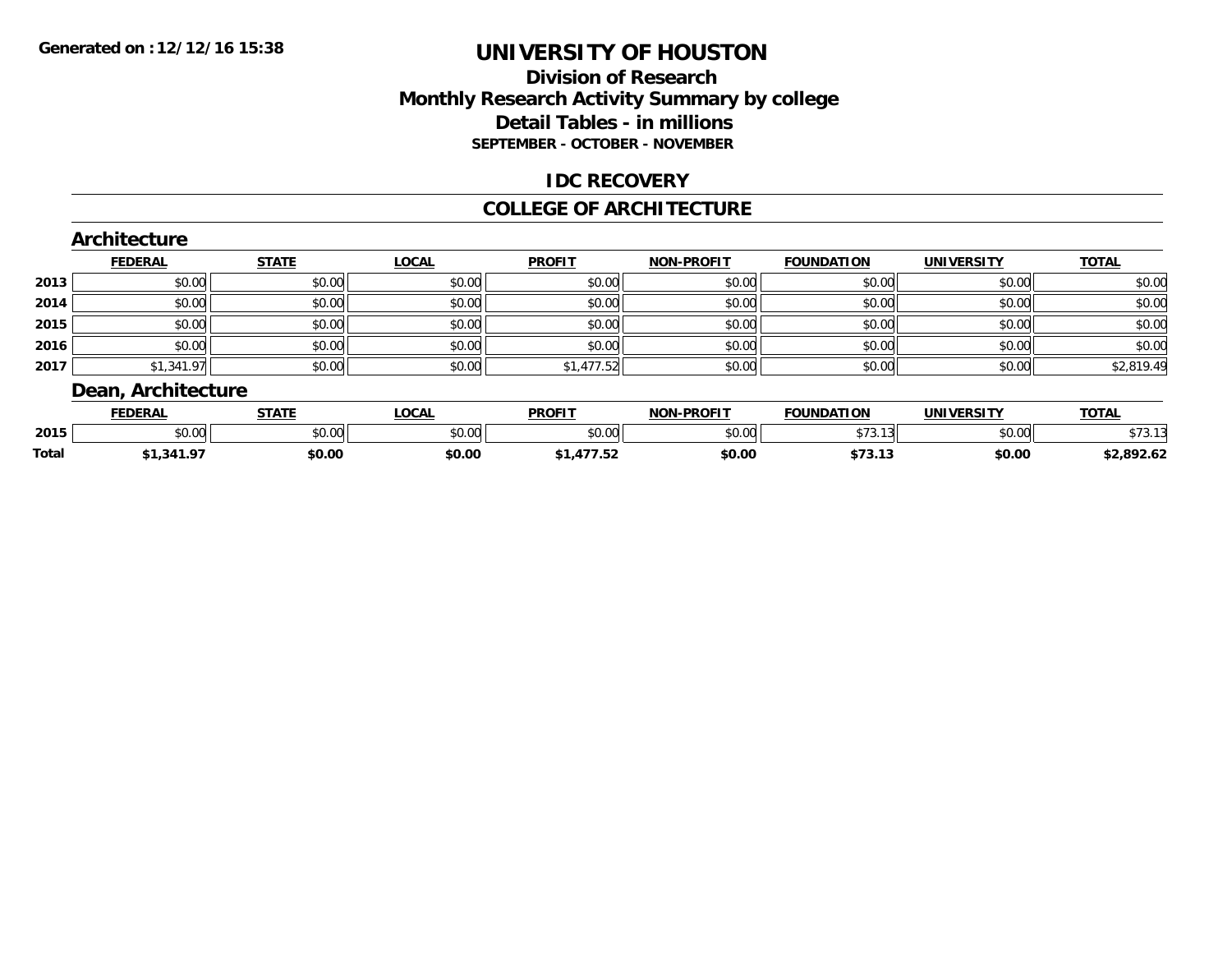### **Division of ResearchMonthly Research Activity Summary by college Detail Tables - in millionsSEPTEMBER - OCTOBER - NOVEMBER**

### **IDC RECOVERY**

### **COLLEGE OF EDUCATION**

### **Consistency Mgmt and Coop Disc**

|      | <b>FEDERAL</b> | <b>STATE</b> | <b>LOCAL</b> | <b>PROFIT</b> | <b>NON-PROFIT</b> | <b>FOUNDATION</b> | <b>UNIVERSITY</b> | <b>TOTAL</b> |
|------|----------------|--------------|--------------|---------------|-------------------|-------------------|-------------------|--------------|
| 2013 | \$0.00         | \$0.00       | \$0.00       | \$0.00        | \$459.20          | \$0.00            | \$0.00            | \$459.20     |
| 2014 | \$0.00         | \$0.00       | \$0.00       | \$0.00        | \$0.00            | \$0.00            | \$0.00            | \$0.00       |
| 2015 | \$12,099.51    | \$0.00       | \$3,557.17   | \$0.00        | \$0.00            | \$0.00            | \$0.00            | \$15,656.68  |
| 2016 | \$25,911.71    | \$0.00       | \$2,112.06   | \$0.00        | \$0.00            | \$0.00            | \$0.00            | \$28,023.77  |
| 2017 | \$25,222.20    | \$0.00       | \$1,118.58   | \$0.00        | \$0.00            | \$0.00            | \$0.00            | \$26,340.78  |

#### **Curriculum and Instruction**

|      | <b>FEDERAL</b> | <b>STATE</b> | <u>LOCAL</u> | <b>PROFIT</b> | <b>NON-PROFIT</b> | <b>FOUNDATION</b> | <b>UNIVERSITY</b> | <b>TOTAL</b> |
|------|----------------|--------------|--------------|---------------|-------------------|-------------------|-------------------|--------------|
| 2013 | \$12,255.98    | \$3,342.40   | \$0.00       | \$0.00        | \$0.00            | \$63.87           | \$0.00            | \$15,662.24  |
| 2014 | \$20,380.83    | \$0.00       | \$0.00       | \$0.00        | \$0.00            | \$148.37          | \$0.00            | \$20,529.20  |
| 2015 | \$18,738.40    | \$0.00       | \$0.00       | \$0.00        | \$0.00            | \$1,223.28        | \$0.00            | \$19,961.68  |
| 2016 | \$34,380.55    | \$0.00       | \$0.00       | \$0.00        | \$0.00            | \$750.19          | \$0.00            | \$35,130.74  |
| 2017 | \$9,160.03     | \$0.00       | \$0.00       | \$0.00        | \$0.00            | \$623.00          | \$0.00            | \$9,783.03   |

### **Dean, Education**

|      | <b>FEDERAL</b> | <b>STATE</b> | <u>LOCAL</u> | <b>PROFIT</b> | <b>NON-PROFIT</b> | <b>FOUNDATION</b> | <b>UNIVERSITY</b> | <b>TOTAL</b> |
|------|----------------|--------------|--------------|---------------|-------------------|-------------------|-------------------|--------------|
| 2013 | \$0.00         | \$0.00       | \$0.00       | \$0.00        | \$0.00            | \$0.00            | \$0.00            | \$0.00       |
| 2014 | \$0.00         | \$0.00       | \$0.00       | \$0.00        | \$0.00            | \$0.00            | \$0.00            | \$0.00       |
| 2015 | \$0.00         | \$0.00       | \$0.00       | \$0.00        | \$0.00            | \$0.00            | \$0.00            | \$0.00       |
| 2016 | \$0.00         | \$0.00       | \$0.00       | \$0.00        | \$0.00            | \$0.00            | \$0.00            | \$0.00       |
| 2017 | \$0.00         | \$0.00       | \$0.00       | \$0.00        | \$0.00            | \$623.00          | \$0.00            | \$623.00     |

### **Educational Leadership & Policy Studies**

|      | <b>FEDERAL</b> | <b>STATE</b> | <u>LOCAL</u> | <b>PROFIT</b> | <b>NON-PROFIT</b> | <b>FOUNDATION</b> | <b>UNIVERSITY</b> | <b>TOTAL</b> |
|------|----------------|--------------|--------------|---------------|-------------------|-------------------|-------------------|--------------|
| 2013 | (\$0.01)       | \$0.00       | \$0.00       | \$0.00        | \$0.00            | \$255.46          | \$0.00            | \$255.45     |
| 2014 | \$1,067.44     | \$0.00       | \$0.00       | \$0.00        | \$0.00            | \$593.48          | \$0.00            | \$1,660.92   |
| 2015 | \$3,537.18     | \$0.00       | \$0.00       | \$0.00        | \$0.00            | \$305.82          | \$0.00            | \$3,843.00   |
| 2016 | \$4,454.66     | \$0.00       | \$0.00       | \$0.00        | \$0.00            | \$187.54          | \$0.00            | \$4,642.20   |
| 2017 | \$10,378.82    | \$0.00       | \$0.00       | \$0.00        | \$0.00            | \$821.94          | \$0.00            | \$11,200.76  |

### **Institute for Urban Education**

|      | <b>FEDERAL</b>              | <b>STATE</b>   | <b>_OCAL</b>       | <b>PROFIT</b> | <b>-PROFIT</b><br><b>NIONI</b> | <b>FOUNDATION</b> | <b>UNIVERSITY</b> | <b>TOTAL</b>      |
|------|-----------------------------|----------------|--------------------|---------------|--------------------------------|-------------------|-------------------|-------------------|
| 2013 | $+7/0$<br>$\sim$<br>5.107 ا | ሖጣ<br>טט.      | $\sim$ 00<br>DU.UU | 0000<br>JU.UU | 0000<br><b>JU.UU</b>           | JU.UU             | 0.001<br>ww.uu.   | \$769.39          |
| 2014 | $\rightarrow -$<br>07.O V   | $\sim$<br>JU.U | $\sim$ 00<br>JU.UU | 0000<br>JU.UU | 0000<br><b>JU.UU</b>           | JU.UU             | 0.00<br>PO.OO     | $+ - -$<br>১/୪.১4 |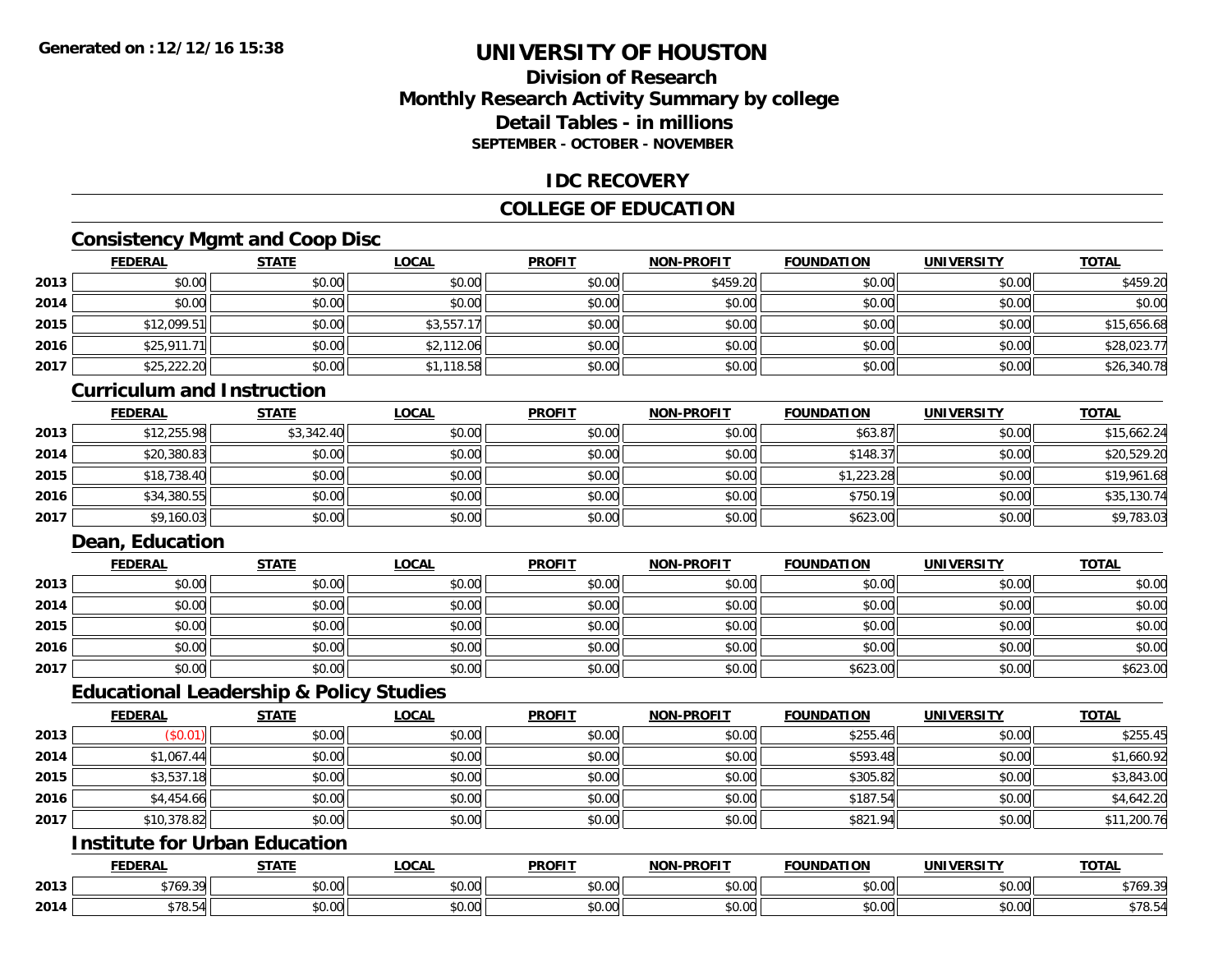### **Division of ResearchMonthly Research Activity Summary by college Detail Tables - in millions SEPTEMBER - OCTOBER - NOVEMBER**

### **IDC RECOVERY**

### **COLLEGE OF EDUCATION**

### **Psychological, Health, and Learning Sciences**

|      | <b>FEDERAL</b> | <b>STATE</b> | <b>LOCAL</b> | <b>PROFIT</b> | <b>NON-PROFIT</b> | <b>FOUNDATION</b> | <b>UNIVERSITY</b> | <b>TOTAL</b> |
|------|----------------|--------------|--------------|---------------|-------------------|-------------------|-------------------|--------------|
| 2013 | \$6,843.58     | \$2,240.60   | \$0.00       | \$0.00        | \$0.00            | (\$23.00)         | \$0.00            | \$9,061.18   |
| 2014 | \$40,007.73    | \$2,227.61   | \$0.00       | \$0.00        | \$193.02          | (\$3,294.60)      | \$0.00            | \$39,133.76  |
| 2015 | \$84,972.12    | \$2,466.53   | \$0.00       | \$0.00        | \$39.00           | \$0.00            | \$0.00            | \$87,477.65  |
| 2016 | \$125,194.33   | \$3,024.67   | \$0.00       | \$0.00        | \$1,560.01        | \$0.00            | \$0.00            | \$129,779.01 |
| 2017 | \$57,087.49    | \$3,439.19   | \$0.00       | \$0.00        | \$1,450.61        | \$914.31          | \$0.00            | \$62,891.60  |

#### **UH Charter School**

|       | <b>FEDERAL</b>               | <b>STATE</b>  | <b>OCAL</b>                  | <b>PROFIT</b> | <b>NON-PROFIT</b> | <b>FOUNDATION</b> | UNIVERSITY | <b>TOTAL</b>      |
|-------|------------------------------|---------------|------------------------------|---------------|-------------------|-------------------|------------|-------------------|
| 2015  | $\cap$<br><b>00</b><br>טט.טע | 0000<br>JU.UU | \$0.00                       | 0000<br>JU.UU | 0000<br>\$U.UU    | \$0.00            | \$0.00     | \$0.00            |
| Total | \$492.540.46                 | 41.00<br>`16  | .787.81<br>$\overline{I}$ .0 | \$0.00        | .701.84<br>. .    | 102L<br>92.66     | \$0.00     | .963.77<br>\$522, |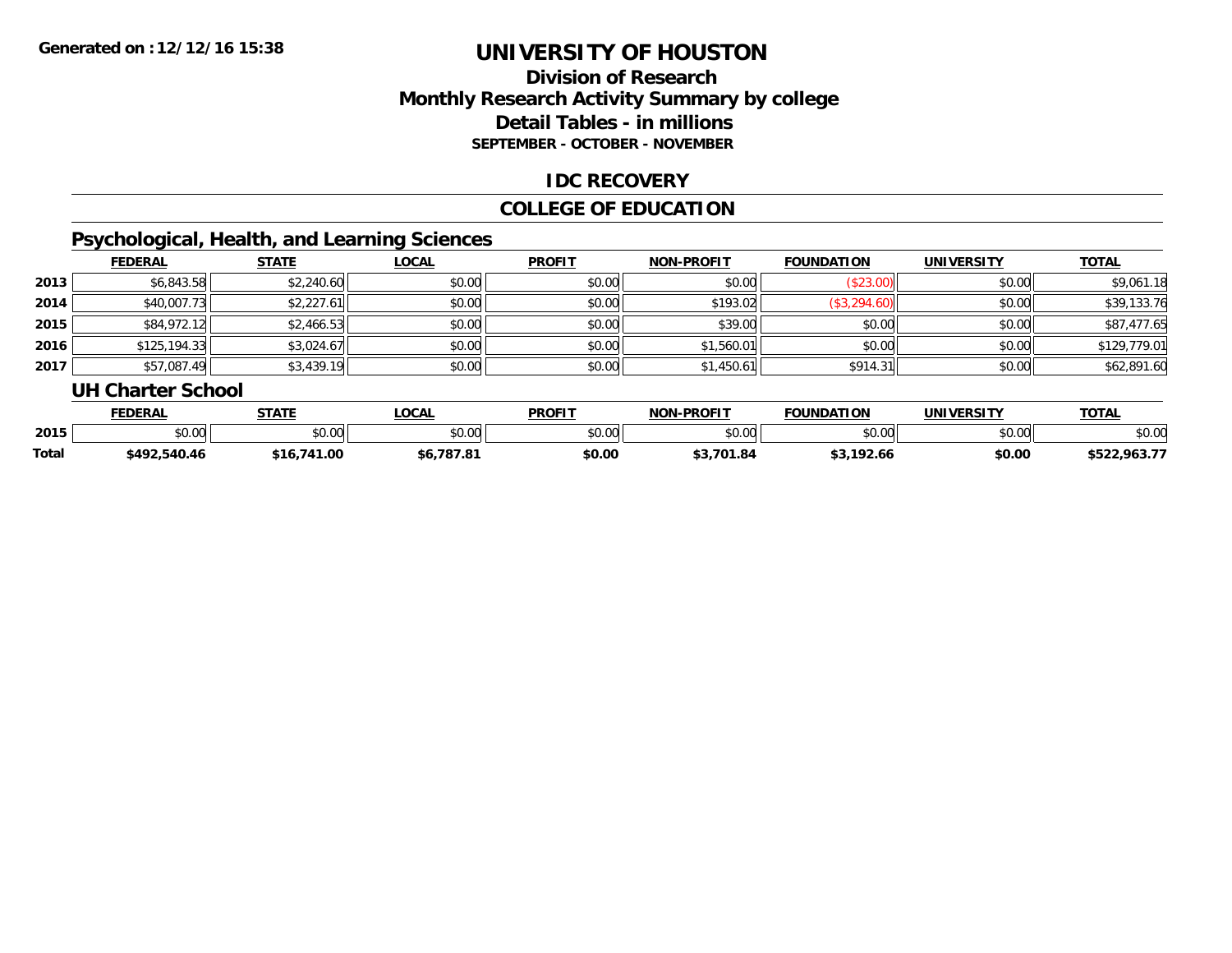### **Division of ResearchMonthly Research Activity Summary by college Detail Tables - in millions SEPTEMBER - OCTOBER - NOVEMBER**

### **IDC RECOVERY**

#### **COLLEGE OF LIBERAL ARTS AND SOCIAL SCIENCES**

## **Arte Publico Press**

**2015**

**2016**

**2017**

|      | <b>FEDERAL</b>                   | <b>STATE</b>                                | <b>LOCAL</b> | <b>PROFIT</b> | <b>NON-PROFIT</b> | <b>FOUNDATION</b> | <b>UNIVERSITY</b> | <b>TOTAL</b> |  |  |  |
|------|----------------------------------|---------------------------------------------|--------------|---------------|-------------------|-------------------|-------------------|--------------|--|--|--|
| 2013 | \$0.00                           | \$0.00                                      | \$0.00       | \$0.00        | \$0.00            | \$4,810.27        | \$0.00            | \$4,810.27   |  |  |  |
| 2014 | \$0.00                           | \$0.00                                      | \$0.00       | \$0.00        | \$0.00            | \$6,930.48        | \$0.00            | \$6,930.48   |  |  |  |
| 2015 | \$4,252.25                       | \$0.00                                      | \$0.00       | \$0.00        | \$0.00            | \$1,341.56        | \$0.00            | \$5,593.81   |  |  |  |
| 2016 | \$0.00                           | \$0.00                                      | \$0.00       | \$0.00        | \$0.00            | \$3,759.78        | \$0.00            | \$3,759.78   |  |  |  |
|      | <b>Center for Public History</b> |                                             |              |               |                   |                   |                   |              |  |  |  |
|      | <b>FEDERAL</b>                   | <b>STATE</b>                                | <b>LOCAL</b> | <b>PROFIT</b> | NON-PROFIT        | <b>FOUNDATION</b> | <b>UNIVERSITY</b> | <b>TOTAL</b> |  |  |  |
| 2013 | \$3,247.00                       | \$0.00                                      | \$0.00       | \$0.00        | \$0.00            | \$0.00            | \$0.00            | \$3,247.00   |  |  |  |
| 2014 | \$33.99                          | \$0.00                                      | \$0.00       | \$0.00        | \$0.00            | \$0.00            | \$0.00            | \$33.99      |  |  |  |
| 2015 | \$166.80                         | \$0.00                                      | \$0.00       | \$0.00        | \$0.00            | \$0.00            | \$0.00            | \$166.80     |  |  |  |
|      | Communication                    |                                             |              |               |                   |                   |                   |              |  |  |  |
|      | <b>FEDERAL</b>                   | <b>STATE</b>                                | <b>LOCAL</b> | <b>PROFIT</b> | <b>NON-PROFIT</b> | <b>FOUNDATION</b> | <b>UNIVERSITY</b> | <b>TOTAL</b> |  |  |  |
| 2013 | \$0.00                           | \$0.00                                      | \$0.00       | \$0.00        | \$0.00            | \$0.00            | \$0.00            | \$0.00       |  |  |  |
| 2015 | \$0.00                           | \$3,706.70                                  | \$0.00       | \$0.00        | \$0.00            | \$0.00            | \$0.00            | \$3,706.70   |  |  |  |
| 2016 | \$0.00                           | \$0.00                                      | \$0.00       | \$0.00        | \$0.00            | \$0.00            | \$0.00            | \$0.00       |  |  |  |
| 2017 | \$0.00                           | \$0.00                                      | \$0.00       | \$0.00        | \$0.00            | \$0.00            | \$0.00            | \$0.00       |  |  |  |
|      |                                  | <b>Communication Sciences and Disorders</b> |              |               |                   |                   |                   |              |  |  |  |
|      | <b>FEDERAL</b>                   | <b>STATE</b>                                | <b>LOCAL</b> | <b>PROFIT</b> | <b>NON-PROFIT</b> | <b>FOUNDATION</b> | <b>UNIVERSITY</b> | <b>TOTAL</b> |  |  |  |
| 2013 | (\$0.01)                         | \$0.00                                      | \$0.00       | \$0.00        | \$0.00            | \$0.00            | \$0.00            | (\$0.01)     |  |  |  |
| 2014 | \$7,977.63                       | \$0.00                                      | \$0.00       | \$0.00        | \$0.00            | \$0.00            | \$0.00            | \$7,977.63   |  |  |  |
| 2015 | \$6,326.94                       | \$0.00                                      | \$0.00       | \$0.00        | \$0.00            | \$0.00            | \$0.00            | \$6,326.94   |  |  |  |
| 2016 | \$8,646.58                       | \$0.00                                      | \$0.00       | \$0.00        | \$0.00            | \$0.00            | \$0.00            | \$8,646.58   |  |  |  |
| 2017 | \$7,740.45                       | \$0.00                                      | \$0.00       | \$0.00        | \$0.00            | \$0.00            | \$0.00            | \$7,740.45   |  |  |  |
|      |                                  | Dean, Liberal Arts and Social Sciences      |              |               |                   |                   |                   |              |  |  |  |
|      | <b>FEDERAL</b>                   | <b>STATE</b>                                | <b>LOCAL</b> | <b>PROFIT</b> | NON-PROFIT        | <b>FOUNDATION</b> | <b>UNIVERSITY</b> | <b>TOTAL</b> |  |  |  |
| 2013 | \$0.00                           | \$0.00                                      | \$0.00       | \$0.00        | \$0.00            | \$0.00            | \$0.00            | \$0.00       |  |  |  |
| 2014 | \$0.00                           | \$0.00                                      | \$0.00       | \$0.00        | \$0.00            | \$0.00            | \$0.00            | \$0.00       |  |  |  |

\$0.00 \$0.00 \$0.00 \$0.00 \$0.00 \$0.00 \$0.00 \$0.00

\$0.00 \$0.00 \$0.00 \$0.00 \$0.00 \$0.00 \$0.00 \$0.00

7 | \$0.00 \$0.00 \$0.00 \$0.00 \$0.00 \$0.00 \$0.00 \$0.00 \$0.00 \$0.00 \$0.00 \$0.00 \$0.00 \$0.00 \$0.00 \$0.00 \$0.00 \$0.00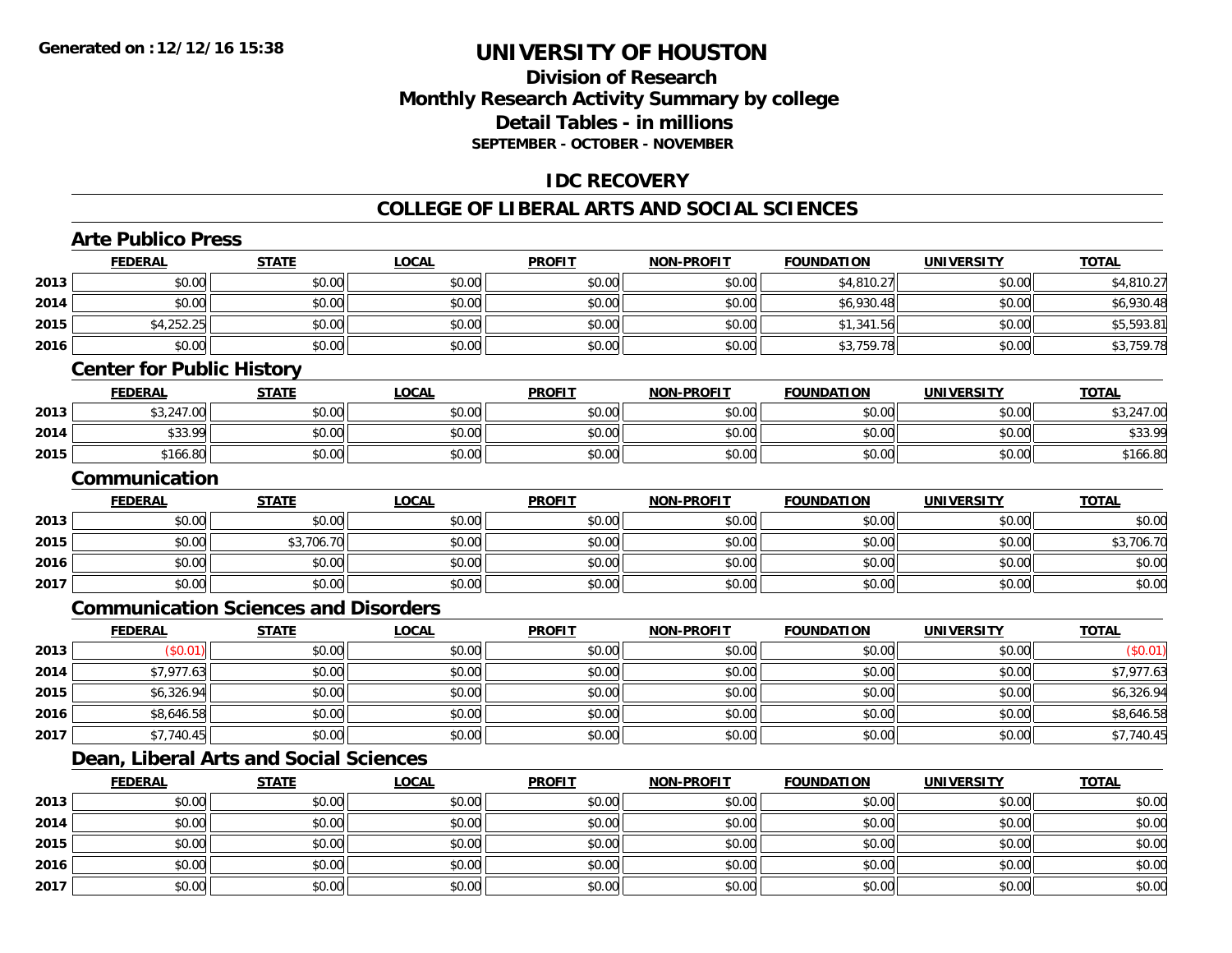### **Division of ResearchMonthly Research Activity Summary by college Detail Tables - in millions SEPTEMBER - OCTOBER - NOVEMBER**

### **IDC RECOVERY**

#### **COLLEGE OF LIBERAL ARTS AND SOCIAL SCIENCES**

|      | <b>Economics</b>        |                                     |              |               |                   |                   |                   |              |
|------|-------------------------|-------------------------------------|--------------|---------------|-------------------|-------------------|-------------------|--------------|
|      | <b>FEDERAL</b>          | <b>STATE</b>                        | <b>LOCAL</b> | <b>PROFIT</b> | <b>NON-PROFIT</b> | <b>FOUNDATION</b> | <b>UNIVERSITY</b> | <b>TOTAL</b> |
| 2013 | \$0.00                  | \$0.00                              | \$0.00       | \$0.00        | \$900.00          | \$0.00            | \$0.00            | \$900.00     |
| 2014 | \$0.00                  | \$0.00                              | \$0.00       | \$0.00        | \$0.00            | \$0.00            | \$0.00            | \$0.00       |
| 2015 | \$568.61                | \$0.00                              | \$0.00       | \$0.00        | \$1,366.53        | \$0.00            | \$0.00            | \$1,935.14   |
| 2016 | \$0.00                  | \$0.00                              | \$0.00       | \$0.00        | \$0.00            | \$0.00            | \$0.00            | \$0.00       |
|      | <b>English</b>          |                                     |              |               |                   |                   |                   |              |
|      | <b>FEDERAL</b>          | <b>STATE</b>                        | <b>LOCAL</b> | <b>PROFIT</b> | <b>NON-PROFIT</b> | <b>FOUNDATION</b> | <b>UNIVERSITY</b> | <b>TOTAL</b> |
| 2013 | \$4,640.63              | \$0.00                              | \$0.00       | \$0.00        | \$0.00            | \$0.00            | \$0.00            | \$4,640.63   |
| 2014 | \$0.00                  | \$0.00                              | \$0.00       | \$0.00        | \$0.00            | \$0.00            | \$0.00            | \$0.00       |
| 2015 | \$1,387.90              | \$0.00                              | \$0.00       | \$0.00        | \$0.00            | \$0.00            | \$0.00            | \$1,387.90   |
| 2016 | \$3,520.33              | \$0.00                              | \$0.00       | \$0.00        | \$0.00            | \$0.00            | \$0.00            | \$3,520.33   |
| 2017 | \$3,179.85              | \$0.00                              | \$0.00       | \$0.00        | \$0.00            | \$0.00            | \$0.00            | \$3,179.85   |
|      |                         | <b>Health and Human Performance</b> |              |               |                   |                   |                   |              |
|      | <b>FEDERAL</b>          | <b>STATE</b>                        | <b>LOCAL</b> | <b>PROFIT</b> | <b>NON-PROFIT</b> | <b>FOUNDATION</b> | <b>UNIVERSITY</b> | <b>TOTAL</b> |
| 2013 | \$108,611.79            | \$0.00                              | \$0.00       | \$12,766.47   | \$0.00            | (\$7.67)          | \$0.00            | \$121,370.59 |
| 2014 | \$167,436.76            | \$0.00                              | \$0.00       | \$10,089.46   | \$0.00            | \$0.00            | \$0.00            | \$177,526.22 |
| 2015 | \$134,048.08            | \$0.00                              | \$0.00       | \$13,638.17   | \$418.95          | \$1,602.52        | \$0.00            | \$149,707.72 |
| 2016 | \$128,396.16            | \$0.00                              | \$0.00       | \$8,935.24    | \$0.00            | \$1,068.27        | \$0.00            | \$138,399.67 |
| 2017 | \$53,270.75             | \$0.00                              | \$0.00       | \$20,580.35   | \$564.95          | \$11.91           | \$0.00            | \$74,427.97  |
|      | <b>Hispanic Studies</b> |                                     |              |               |                   |                   |                   |              |
|      | <b>FEDERAL</b>          | <b>STATE</b>                        | <b>LOCAL</b> | <b>PROFIT</b> | <b>NON-PROFIT</b> | <b>FOUNDATION</b> | <b>UNIVERSITY</b> | <b>TOTAL</b> |
| 2013 | \$0.00                  | \$0.00                              | \$0.00       | \$0.00        | \$0.00            | \$0.00            | \$0.00            | \$0.00       |
| 2014 | \$0.00                  | \$0.00                              | \$0.00       | \$0.00        | \$0.00            | \$0.00            | \$0.00            | \$0.00       |
| 2015 | \$0.00                  | \$0.00                              | \$0.00       | \$0.00        | \$0.00            | \$0.00            | \$0.00            | \$0.00       |
| 2016 | \$0.00                  | \$0.00                              | \$0.00       | \$0.00        | \$0.00            | \$0.00            | \$0.00            | \$0.00       |
|      | <b>History</b>          |                                     |              |               |                   |                   |                   |              |
|      | <b>FEDERAL</b>          | <b>STATE</b>                        | <b>LOCAL</b> | <b>PROFIT</b> | <b>NON-PROFIT</b> | <b>FOUNDATION</b> | <b>UNIVERSITY</b> | <b>TOTAL</b> |
| 2013 | (\$2,206.75)            | \$0.00                              | \$0.00       | \$0.00        | (\$2,574.70)      | \$0.00            | \$0.00            | (\$4,781.45) |
| 2015 | \$675.85                | \$0.00                              | \$0.00       | \$0.00        | \$0.00            | \$0.00            | \$0.00            | \$675.85     |
| 2016 | \$365.10                | \$0.00                              | \$0.00       | \$0.00        | \$0.00            | \$0.00            | \$0.00            | \$365.10     |
| 2017 | \$414.63                | \$0.00                              | \$0.00       | \$0.00        | \$0.00            | \$0.00            | \$0.00            | \$414.63     |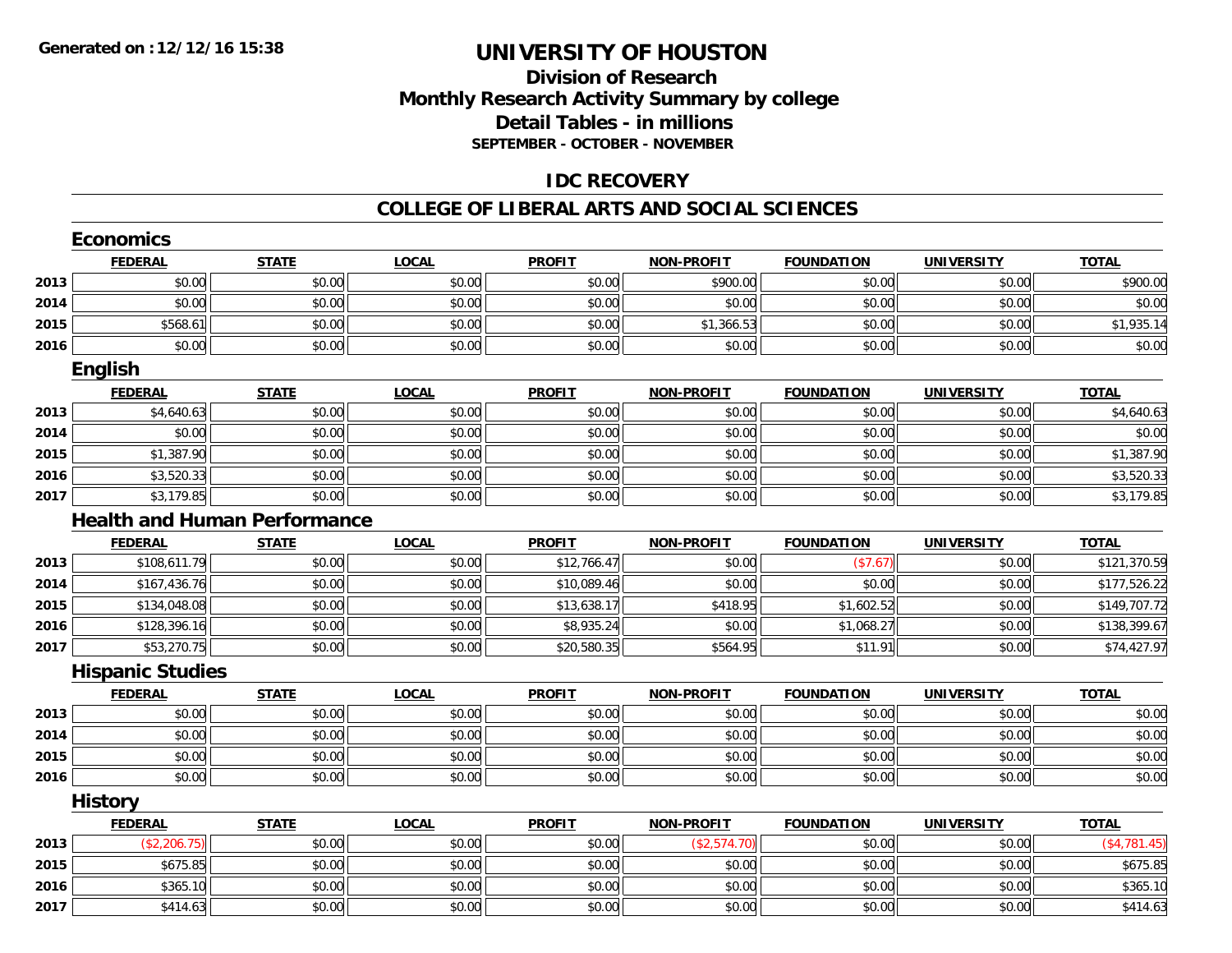### **Division of ResearchMonthly Research Activity Summary by college Detail Tables - in millions SEPTEMBER - OCTOBER - NOVEMBER**

### **IDC RECOVERY**

#### **COLLEGE OF LIBERAL ARTS AND SOCIAL SCIENCES**

### **Hobby Center for Public Policy**

|      | <b>FEDERAL</b>                    | <b>STATE</b> | <b>LOCAL</b> | <b>PROFIT</b> | <b>NON-PROFIT</b> | <b>FOUNDATION</b> | <b>UNIVERSITY</b> | <b>TOTAL</b> |
|------|-----------------------------------|--------------|--------------|---------------|-------------------|-------------------|-------------------|--------------|
| 2015 | \$0.00                            | \$0.00       | \$0.00       | \$0.00        | \$0.00            | \$1,500.00        | \$0.00            | \$1,500.00   |
| 2016 | \$6,160.92                        | \$0.00       | \$0.00       | \$0.00        | \$0.00            | \$0.00            | \$0.00            | \$6,160.92   |
| 2017 | \$2,686.88                        | \$0.00       | \$0.00       | \$0.00        | \$0.00            | \$0.00            | \$0.00            | \$2,686.88   |
|      | <b>Modern/Classical Languages</b> |              |              |               |                   |                   |                   |              |
|      | <b>FEDERAL</b>                    | <b>STATE</b> | <b>LOCAL</b> | <b>PROFIT</b> | <b>NON-PROFIT</b> | <b>FOUNDATION</b> | <b>UNIVERSITY</b> | <b>TOTAL</b> |
| 2013 | (\$6,961.58)                      | \$0.00       | \$0.00       | \$0.00        | \$0.00            | \$0.00            | \$0.00            | (\$6,961.58) |
| 2014 | \$17,520.57                       | \$0.00       | \$0.00       | \$0.00        | \$0.00            | \$0.00            | \$0.00            | \$17,520.57  |
| 2015 | \$18,014.50                       | \$0.00       | \$0.00       | \$0.00        | \$0.00            | \$0.00            | \$0.00            | \$18,014.50  |
| 2016 | \$2,740.60                        | \$0.00       | \$0.00       | \$0.00        | \$0.00            | \$0.00            | \$0.00            | \$2,740.60   |
|      | Philosophy                        |              |              |               |                   |                   |                   |              |
|      | <b>FEDERAL</b>                    | <b>STATE</b> | <b>LOCAL</b> | <b>PROFIT</b> | <b>NON-PROFIT</b> | <b>FOUNDATION</b> | <b>UNIVERSITY</b> | <b>TOTAL</b> |
| 2013 | \$1,352.77                        | \$0.00       | \$0.00       | \$0.00        | \$0.00            | \$0.00            | \$0.00            | \$1,352.77   |
| 2014 | \$1,255.99                        | \$0.00       | \$0.00       | \$0.00        | \$0.00            | \$0.00            | \$0.00            | \$1,255.99   |
| 2015 | \$419.13                          | \$0.00       | \$0.00       | \$0.00        | \$0.00            | \$0.00            | \$0.00            | \$419.13     |
| 2016 | \$30.38                           | \$0.00       | \$0.00       | \$0.00        | \$0.00            | \$0.00            | \$0.00            | \$30.38      |
|      | <b>Political Science</b>          |              |              |               |                   |                   |                   |              |
|      | <b>FEDERAL</b>                    | <b>STATE</b> | <b>LOCAL</b> | <b>PROFIT</b> | <b>NON-PROFIT</b> | <b>FOUNDATION</b> | <b>UNIVERSITY</b> | <b>TOTAL</b> |
| 2013 | \$1,231.21                        | \$0.00       | \$0.00       | \$0.00        | \$0.00            | \$0.00            | \$0.00            | \$1,231.21   |
| 2014 | \$0.00                            | \$0.00       | \$0.00       | \$0.00        | \$0.00            | \$0.00            | \$0.00            | \$0.00       |
| 2015 | \$6,406.26                        | \$0.00       | \$0.00       | \$0.00        | \$0.00            | \$0.00            | \$0.00            | \$6,406.26   |
| 2016 | \$6,911.16                        | \$0.00       | \$0.00       | \$0.00        | \$213.98          | \$0.00            | \$0.00            | \$7,125.14   |
| 2017 | \$7,090.66                        | \$0.00       | \$0.00       | \$0.00        | \$577.87          | \$0.00            | \$0.00            | \$7,668.53   |
|      | <b>Psychology</b>                 |              |              |               |                   |                   |                   |              |
|      | <b>FEDERAL</b>                    | <b>STATE</b> | <b>LOCAL</b> | <b>PROFIT</b> | <b>NON-PROFIT</b> | <b>FOUNDATION</b> | <b>UNIVERSITY</b> | <b>TOTAL</b> |
| 2013 | \$315,314.18                      | \$17,545.32  | \$0.00       | \$0.00        | \$1,798.65        | \$3,877.07        | \$0.00            | \$338,535.22 |
| 2014 | \$206,845.98                      | \$9.71       | \$0.00       | (\$20.20)     | \$4,253.31        | (\$4.57)          | \$0.00            | \$211,084.23 |
| 2015 | \$295,107.50                      | \$0.00       | \$0.00       | \$0.00        | \$11,079.00       | \$0.00            | \$0.00            | \$306,186.50 |
| 2016 | \$273,431.45                      | \$245.14     | \$0.00       | \$0.00        | \$7,917.87        | \$0.00            | \$0.00            | \$281,594.46 |
| 2017 | \$294,120.32                      | \$1,850.20   | \$0.00       | \$0.00        | (\$134.90)        | \$0.00            | \$2,006.85        | \$297,842.47 |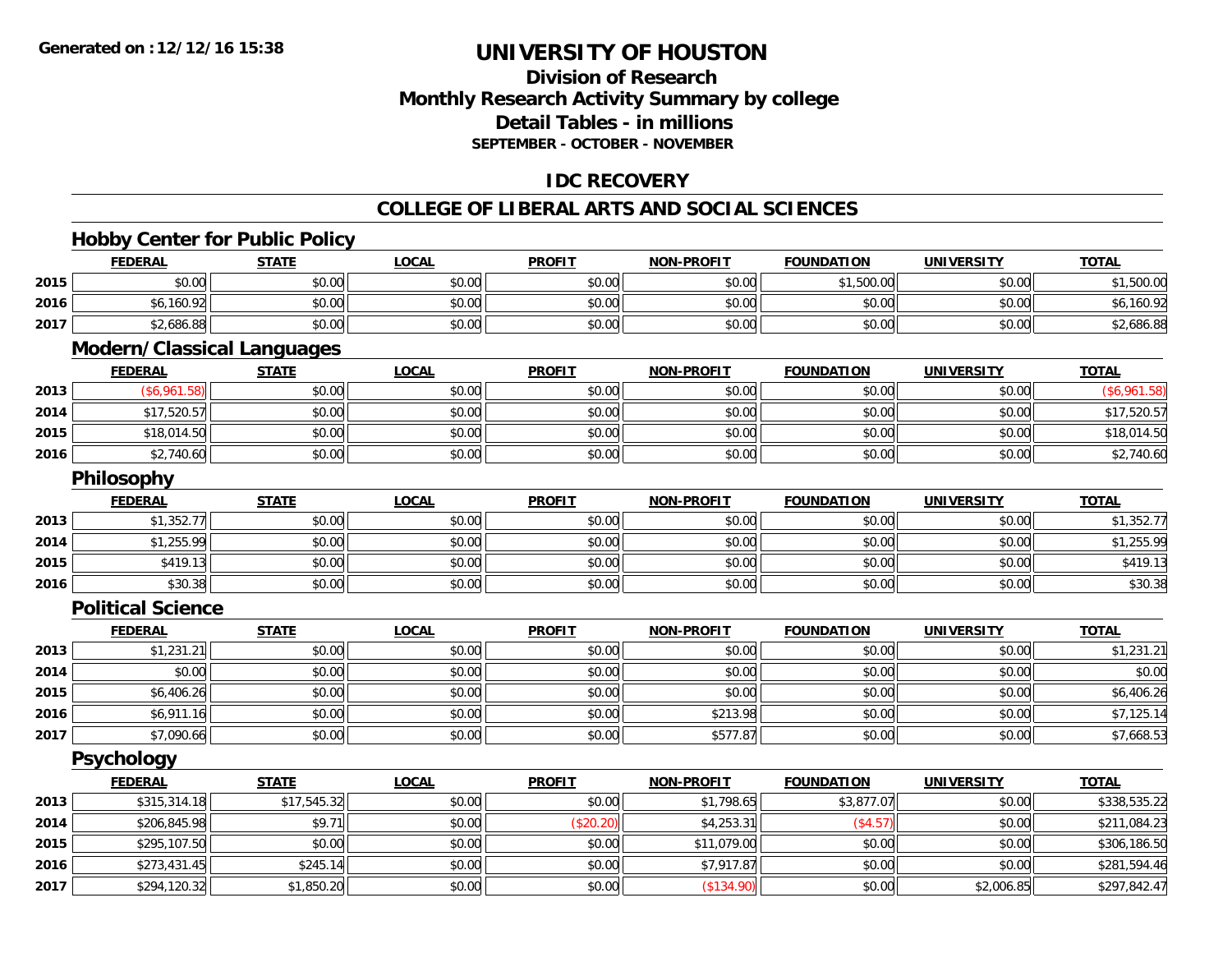### **Division of Research Monthly Research Activity Summary by college Detail Tables - in millions SEPTEMBER - OCTOBER - NOVEMBER**

### **IDC RECOVERY**

#### **COLLEGE OF LIBERAL ARTS AND SOCIAL SCIENCES**

|       | <b>Sociology</b> |              |              |               |                   |                   |                   |                |
|-------|------------------|--------------|--------------|---------------|-------------------|-------------------|-------------------|----------------|
|       | <b>FEDERAL</b>   | <b>STATE</b> | <u>LOCAL</u> | <b>PROFIT</b> | <b>NON-PROFIT</b> | <b>FOUNDATION</b> | <b>UNIVERSITY</b> | <b>TOTAL</b>   |
| 2013  | \$406.42         | \$0.00       | \$0.00       | \$0.00        | \$0.00            | \$0.00            | \$0.00            | \$406.42       |
| 2014  | \$699.50         | \$0.00       | \$0.00       | \$0.00        | \$0.00            | \$0.00            | \$0.00            | \$699.50       |
| 2015  | \$3.39           | \$0.00       | \$0.00       | \$0.00        | \$0.00            | \$0.00            | \$0.00            | \$3.39         |
| Total | \$2,093,489.54   | \$23,357.07  | \$0.00       | \$65,989.49   | \$26,381.51       | \$24,889.62       | \$2,006.85        | \$2,236,114.08 |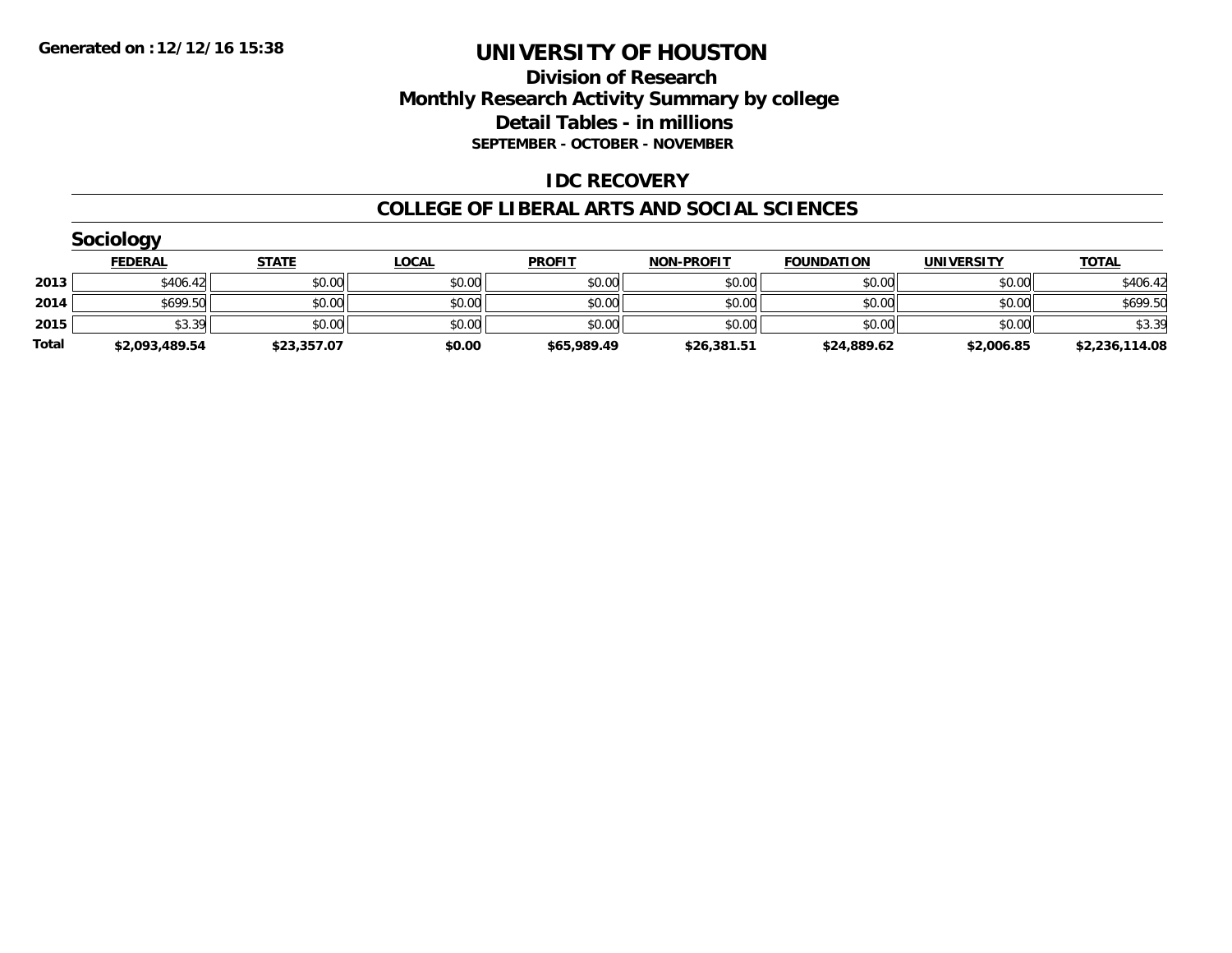### **Division of ResearchMonthly Research Activity Summary by college Detail Tables - in millionsSEPTEMBER - OCTOBER - NOVEMBER**

### **IDC RECOVERY**

### **COLLEGE OF NATURAL SCIENCES AND MATHEMATICS**

# **Biology/Biochemistry**

|      | <b>FEDERAL</b> | <b>STATE</b> | <u>LOCAL</u> | <b>PROFIT</b> | <b>NON-PROFIT</b> | <b>FOUNDATION</b> | <b>UNIVERSITY</b> | <b>TOTAL</b> |
|------|----------------|--------------|--------------|---------------|-------------------|-------------------|-------------------|--------------|
| 2013 | \$161,622.33   | \$11,312.98  | \$0.00       | \$1,217.28    | \$13,089.84       | \$3,496.61        | \$0.00            | \$190,739.04 |
| 2014 | \$134,341.18   | \$10,469.29  | \$0.00       | \$7,447.19    | \$6,460.63        | \$554.80          | \$0.00            | \$159,273.09 |
| 2015 | \$189,595.29   | \$5,922.61   | \$0.00       | \$502.72      | \$5,340.75        | \$7,861.86        | \$0.00            | \$209,223.23 |
| 2016 | \$172,061.46   | \$3,140.08   | \$0.00       | \$2,487.56    | \$1,010.24        | \$6,064.87        | \$0.00            | \$184,764.21 |
| 2017 | \$147,210.89   | \$20,097.54  | \$0.00       | \$63.43       | \$4,757.55        | \$4,125.91        | \$0.00            | \$176,255.32 |

### **Center for Applied Geoscience Excellence**

|      | <b>FEDERAL</b> | <b>STATE</b> | <u>LOCAL</u> | <b>PROFIT</b> | <b>NON-PROFIT</b> | <b>FOUNDATION</b> | <b>UNIVERSITY</b> | <b>TOTAL</b> |
|------|----------------|--------------|--------------|---------------|-------------------|-------------------|-------------------|--------------|
| 2014 | \$0.00         | \$0.00       | \$0.00       | \$0.00        | \$0.00            | \$0.00            | \$0.00            | \$0.00       |
| 2015 | \$0.00         | \$0.00       | \$0.00       | \$0.00        | \$0.00            | \$0.00            | \$0.00            | \$0.00       |
| 2016 | \$0.00         | \$0.00       | \$0.00       | \$0.00        | \$0.00            | \$0.00            | \$0.00            | \$0.00       |
| 2017 | \$0.00         | \$0.00       | \$0.00       | \$0.00        | \$0.00            | \$0.00            | \$0.00            | \$0.00       |

### **Center for Nuclear Receptors and Cell Signaling**

|      | <b>FEDERAL</b> | <u>STATE</u>    | <b>LOCAL</b> | <b>PROFIT</b> | <b>NON-PROFIT</b> | <b>FOUNDATION</b> | <b>UNIVERSITY</b> | <b>TOTAL</b> |
|------|----------------|-----------------|--------------|---------------|-------------------|-------------------|-------------------|--------------|
| 2013 | \$77,797.64    | \$3,962.42      | \$0.00       | \$1,244.72    | \$0.00            | \$0.00            | \$0.00            | \$83,004.78  |
| 2014 | \$139,030.67   | 731.41<br>(\$21 | \$0.00       | \$0.00        | \$0.00            | \$0.00            | \$0.00            | \$117,299.26 |
| 2015 | \$30,401.33    | \$15,658.54     | \$0.00       | \$0.00        | \$0.00            | \$0.00            | \$0.00            | \$46,059.87  |
| 2016 | \$105,441.44   | \$7,322.92      | \$0.00       | \$0.00        | \$0.00            | \$0.00            | \$0.00            | \$112,764.36 |
| 2017 | \$87,027.27    | \$7,346.78      | \$0.00       | \$0.00        | \$4,851.39        | \$0.00            | \$0.00            | \$99,225.43  |

#### **Chemistry**

|      | <b>FEDERAL</b> | <b>STATE</b> | <b>LOCAL</b> | <b>PROFIT</b> | <b>NON-PROFIT</b> | <b>FOUNDATION</b> | <b>UNIVERSITY</b> | <b>TOTAL</b> |
|------|----------------|--------------|--------------|---------------|-------------------|-------------------|-------------------|--------------|
| 2013 | \$143,610.06   | \$0.00       | \$0.00       | \$6,437.49    | \$0.00            | \$0.00            | (\$18,938.71)     | \$131,108.84 |
| 2014 | \$171,970.15   | \$0.00       | \$0.00       | \$0.00        | \$0.00            | \$0.00            | \$0.00            | \$171,970.15 |
| 2015 | \$162,272.25   | \$0.00       | \$0.00       | \$0.00        | \$0.00            | \$0.00            | \$0.00            | \$162,272.25 |
| 2016 | \$184,376.87   | \$1,064.61   | \$0.00       | \$185.51      | \$0.00            | \$0.00            | \$0.00            | \$185,626.99 |
| 2017 | \$158,148.64   | \$1,822.26   | \$0.00       | \$0.00        | \$0.00            | \$0.00            | \$0.00            | \$159,970.90 |

#### **Computer Science**

|      | <b>FEDERAL</b> | <b>STATE</b> | <u>LOCAL</u> | <b>PROFIT</b> | <b>NON-PROFIT</b> | <b>FOUNDATION</b> | <b>UNIVERSITY</b> | <b>TOTAL</b> |
|------|----------------|--------------|--------------|---------------|-------------------|-------------------|-------------------|--------------|
| 2013 | \$140,593.78   | \$1,719.63   | \$0.00       | \$21,573.43   | \$3,757.44        | \$0.00            | \$0.00            | \$167,644.28 |
| 2014 | \$85,184.32    | \$0.00       | \$0.00       | ,121.62       | \$41,775.20       | \$0.00            | \$0.00            | \$158,081.14 |
| 2015 | \$170,246.00   | \$0.00       | \$0.00       | \$22,836.61   | \$22,698.80       | \$0.00            | \$0.00            | \$215,781.41 |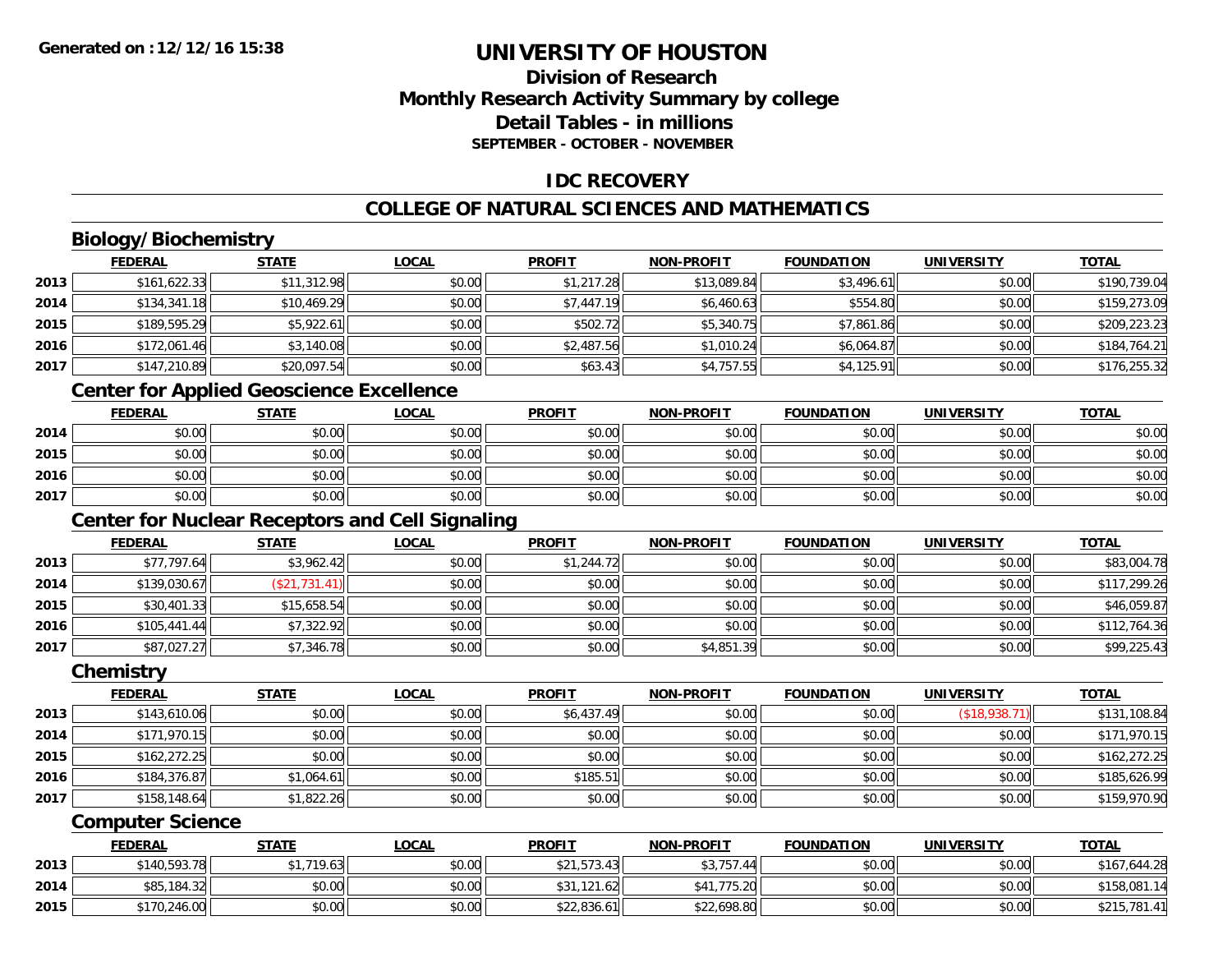**2016**

**2017**

**2013**

**2014**

**2016**

**2017**

**Institute for Nanoenergy**

# **UNIVERSITY OF HOUSTON**

### **Division of ResearchMonthly Research Activity Summary by college Detail Tables - in millionsSEPTEMBER - OCTOBER - NOVEMBER**

### **IDC RECOVERY**

#### **COLLEGE OF NATURAL SCIENCES AND MATHEMATICS**

#### **Computer Science FEDERAL STATE LOCAL PROFIT NON-PROFIT FOUNDATION UNIVERSITY TOTALTOTAL 20166** \$172,997.96 \$321.44 \$321.44 \$0.00 \$5,797.63 \$5,797.63 \$9,653.66 \$9,653.66 \$0.00 \$3,281.50 \$3,281.50 \$192,052.19 **2017** \$304,022.06 \$358.08 \$0.00 \$4,084.64 \$453.59 \$0.00 \$0.00 \$308,918.37 **Dean, Natural Sciences and Mathematics FEDERAL STATE LOCAL PROFIT NON-PROFIT FOUNDATION UNIVERSITY TOTAL2013** \$11,461.74 \$0.00 \$0.00 \$0.00 \$0.00 \$0.00 \$0.00 \$11,461.74 **2014**4 \$0.00 | \$0.00 | \$0.00 | \$0.00 | \$0.00 | \$0.00 | \$0.00 | \$0 **2015** \$0.00 \$0.00 \$0.00 \$0.00 \$0.00 \$0.00 \$0.00 \$0.00 **2016** \$0.00 \$0.00 \$0.00 \$0.00 \$0.00 \$0.00 \$0.00 \$0.00 **2017**7 │ \$3,620.19│ \$0.00│ \$0.00│ \$1,071.23│ \$0.00│ \$0.00│ \$4,691.42│ **Earth & Atmospheric Sciences FEDERAL STATE LOCAL PROFIT NON-PROFIT FOUNDATION UNIVERSITY TOTAL2013** \$80,669.80 \$3,673.14 \$0.00 \$107,743.91 \$10,297.10 \$0.00 \$0.00 \$202,383.94 **2014**4 \$68,433.21| \$16,126.21| \$0.00| \$0.00| \$79,678.01| \$14,166.92| \$530.49| \$0.00| \$178,934.84 **2015** \$55,582.76 \$17,772.57 \$0.00 \$66,809.29 \$13,507.18 \$156.33 \$0.00 \$153,828.13 **2016**<u>6 \$50,338.90 \$25,081.11 \$25,081.11 \$0.00 \$39,593.39 \$39,593.39 \$458.69 \$458.69 \$177.92 \$177.92 \$125,988.19</u> **2017** \$63,878.31 \$18,466.44 \$0.00 \$41,263.85 \$10,820.55 \$101.19 \$4,477.62 \$139,007.96 **Institute for Climate and Atmospheric Science FEDERAL STATE LOCAL PROFIT NON-PROFIT FOUNDATION UNIVERSITY TOTALTOTAL 2013** \$0.00 \$0.00 \$0.00 \$0.00 \$0.00 \$0.00 \$0.00 \$0.00 **2014**4 \$0.00 \$0.00 \$0.00 \$0.00 \$0.00 \$0.00 \$0.00 \$0.00 \$0.00 \$0.00 \$0.00 \$0.00 \$0.00 \$0.00 \$0.00 \$0.00 \$0.00 \$0.00 **2015**

\$0.00 \$0.00 \$0.00 \$0.00 \$0.00 \$0.00 \$0.00 \$0.00

 $\mathbf{6} \mid 50.00 \mid 50.00 \mid 50.00 \mid 50.00 \mid 50.00 \mid 50.00 \mid 50.00 \mid 50.00 \mid 50.00 \mid 50.00 \mid 50.00 \mid 50.00 \mid 50.00 \mid 50.00 \mid 50.00 \mid 50.00 \mid 50.00 \mid 50.00 \mid 50.00 \mid 50.00 \mid 50.00 \mid 50.00 \mid 50.00 \mid 50.00 \mid 50.00 \mid 50.00 \mid 50.$ 

7 | \$0.00 \$0.00 \$0.00 \$0.00 \$0.00 \$0.00 \$0.00 \$0.00 \$0.00 \$0.00 \$0.00 \$0.00 \$0.00 \$0.00 \$0.00 \$0.00 \$0.00 \$0.00

**FEDERAL STATE LOCAL PROFIT NON-PROFIT FOUNDATION UNIVERSITY TOTAL**

 $\textbf{3} \quad \textbf{\textcolor{blue}{\textbf{50.00}}} \quad \textbf{\textcolor{blue}{\textbf{50.00}}} \quad \textbf{\textcolor{blue}{\textbf{50.00}}} \quad \textbf{\textcolor{blue}{\textbf{50.00}}} \quad \textbf{\textcolor{blue}{\textbf{50.00}}} \quad \textbf{\textcolor{blue}{\textbf{50.00}}} \quad \textbf{\textcolor{blue}{\textbf{50.00}}} \quad \textbf{\textcolor{blue}{\textbf{50.00}}} \quad \textbf{\textcolor{blue}{\textbf{50.00}}} \quad \textbf{\textcolor{blue}{\textbf{50.00}}} \quad \text$ 

4 \$0.00| \$0.00| \$0.00| \$0.00| \$0.00| \$0.00| \$0.00| \$0.00|

\$0.00 \$0.00 \$0.00 \$0.00 \$0.00 \$0.00 \$0.00 \$0.00

7 | \$0.00 \$0.00 \$0.00 \$0.00 \$0.00 \$0.00 \$0.00 \$0.00 \$0.00 \$0.00 \$0.00 \$0.00 \$0.00 \$0.00 \$0.00 \$0.00 \$0.00 \$0.00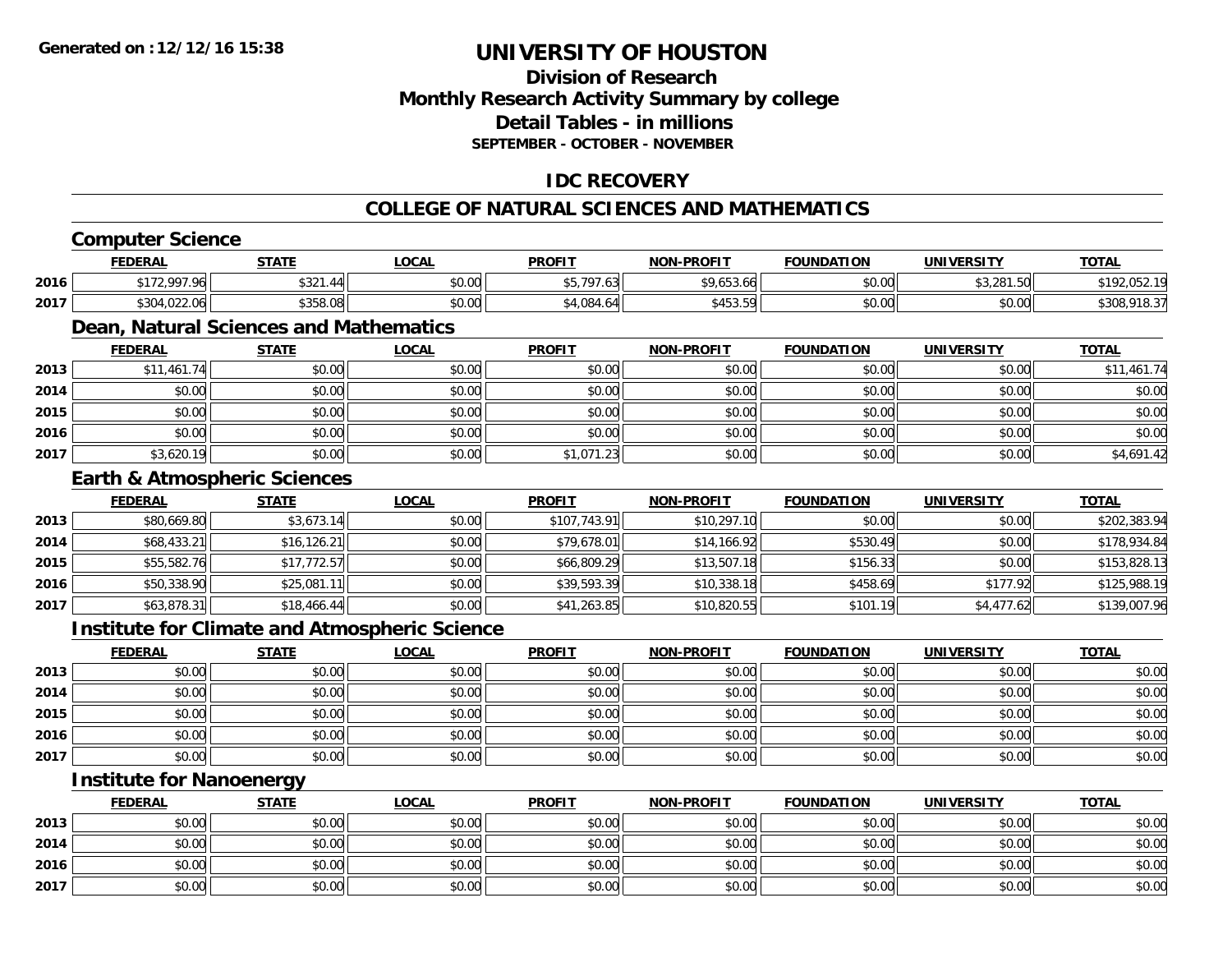### **Division of Research Monthly Research Activity Summary by college Detail Tables - in millions SEPTEMBER - OCTOBER - NOVEMBER**

### **IDC RECOVERY**

#### **COLLEGE OF NATURAL SCIENCES AND MATHEMATICS**

|       | <b>Mathematics</b> |              |              |               |                   |                   |                   |                |
|-------|--------------------|--------------|--------------|---------------|-------------------|-------------------|-------------------|----------------|
|       | <b>FEDERAL</b>     | <b>STATE</b> | <b>LOCAL</b> | <b>PROFIT</b> | <b>NON-PROFIT</b> | <b>FOUNDATION</b> | <b>UNIVERSITY</b> | <b>TOTAL</b>   |
| 2013  | \$73,322.83        | \$0.00       | \$0.00       | \$10,155.69   | \$0.00            | \$429.95          | \$0.00            | \$83,908.47    |
| 2014  | \$101,525.42       | \$0.00       | \$0.00       | \$4,316.47    | \$0.00            | \$976.58          | \$0.00            | \$106,818.47   |
| 2015  | \$96,899.07        | \$0.00       | \$0.00       | \$3,763.90    | \$0.00            | \$565.67          | \$0.00            | \$101,228.64   |
| 2016  | \$82,136.19        | \$0.00       | \$0.00       | \$9,359.41    | \$0.00            | \$1.83            | \$0.00            | \$91,497.43    |
| 2017  | \$81,448.24        | \$0.00       | \$0.00       | \$1,560.28    | \$0.00            | \$207.89          | \$0.00            | \$83,216.41    |
|       | <b>Physics</b>     |              |              |               |                   |                   |                   |                |
|       | <b>FEDERAL</b>     | <b>STATE</b> | <b>LOCAL</b> | <b>PROFIT</b> | <b>NON-PROFIT</b> | <b>FOUNDATION</b> | <b>UNIVERSITY</b> | <b>TOTAL</b>   |
| 2013  | \$181,229.63       | \$0.00       | \$0.00       | \$40,807.48   | \$0.00            | \$0.00            | \$0.00            | \$222,037.11   |
| 2014  | \$286,029.17       | \$0.00       | \$0.00       | \$72,595.70   | \$0.00            | \$0.00            | \$0.00            | \$358,624.87   |
| 2015  | \$244,598.51       | \$0.00       | \$0.00       | \$76,822.80   | \$3,339.73        | \$0.00            | \$0.00            | \$324,761.04   |
| 2016  | \$205,745.74       | \$0.00       | \$0.00       | \$53,757.20   | \$0.00            | \$0.00            | \$0.00            | \$259,502.94   |
| 2017  | \$250,466.74       | \$0.00       | \$0.00       | \$30,917.40   | \$0.00            | \$0.00            | \$0.00            | \$281,384.14   |
| Total | \$4,875,338.05     | \$149,907.22 | \$0.00       | \$745,215.84  | \$176,318.75      | \$25,532.66       | (\$11,001.67)     | \$5,961,310.85 |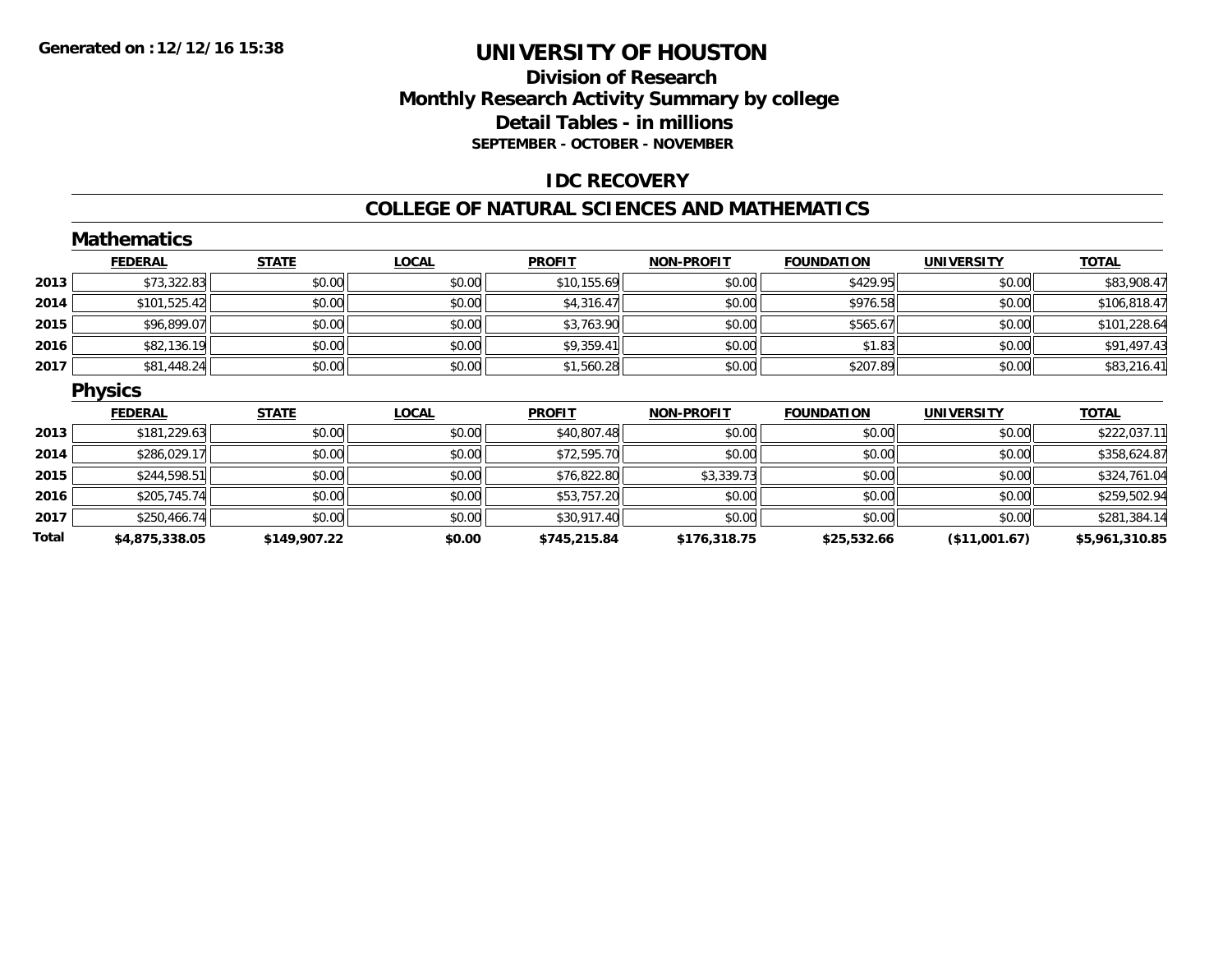### **Division of Research Monthly Research Activity Summary by college Detail Tables - in millions SEPTEMBER - OCTOBER - NOVEMBER**

#### **IDC RECOVERY**

#### **COLLEGE OF OPTOMETRY**

### **Optometry Vision Sciences**

|       | <b>FEDERAL</b> | <b>STATE</b> | <u>LOCAL</u> | <b>PROFIT</b> | <b>NON-PROFIT</b> | <b>FOUNDATION</b> | <b>UNIVERSITY</b> | <b>TOTAL</b>   |
|-------|----------------|--------------|--------------|---------------|-------------------|-------------------|-------------------|----------------|
| 2013  | \$299,037.52   | \$0.00       | \$0.00       | \$44,769.89   | \$0.00            | \$0.00            | \$9,604.20        | \$353,411.61   |
| 2014  | \$297,175.38   | \$0.00       | \$0.00       | \$58,389.00   | \$0.00            | \$0.00            | \$17,459.76       | \$373,024.14   |
| 2015  | \$267,086.41   | \$0.00       | \$0.00       | \$31,966.16   | \$0.00            | \$0.00            | \$31,640.74       | \$330,693.31   |
| 2016  | \$337,873.12   | \$0.00       | \$0.00       | \$19,826.33   | \$0.00            | \$0.00            | \$17,322.66       | \$375,022.11   |
| 2017  | \$305,652.19   | \$0.00       | \$0.00       | \$7,231.41    | \$0.00            | \$0.00            | \$10,091.09       | \$322,974.69   |
| Total | \$1,506,824.63 | \$0.00       | \$0.00       | \$162,182.79  | \$0.00            | \$0.00            | \$86,118.45       | \$1,755,125.87 |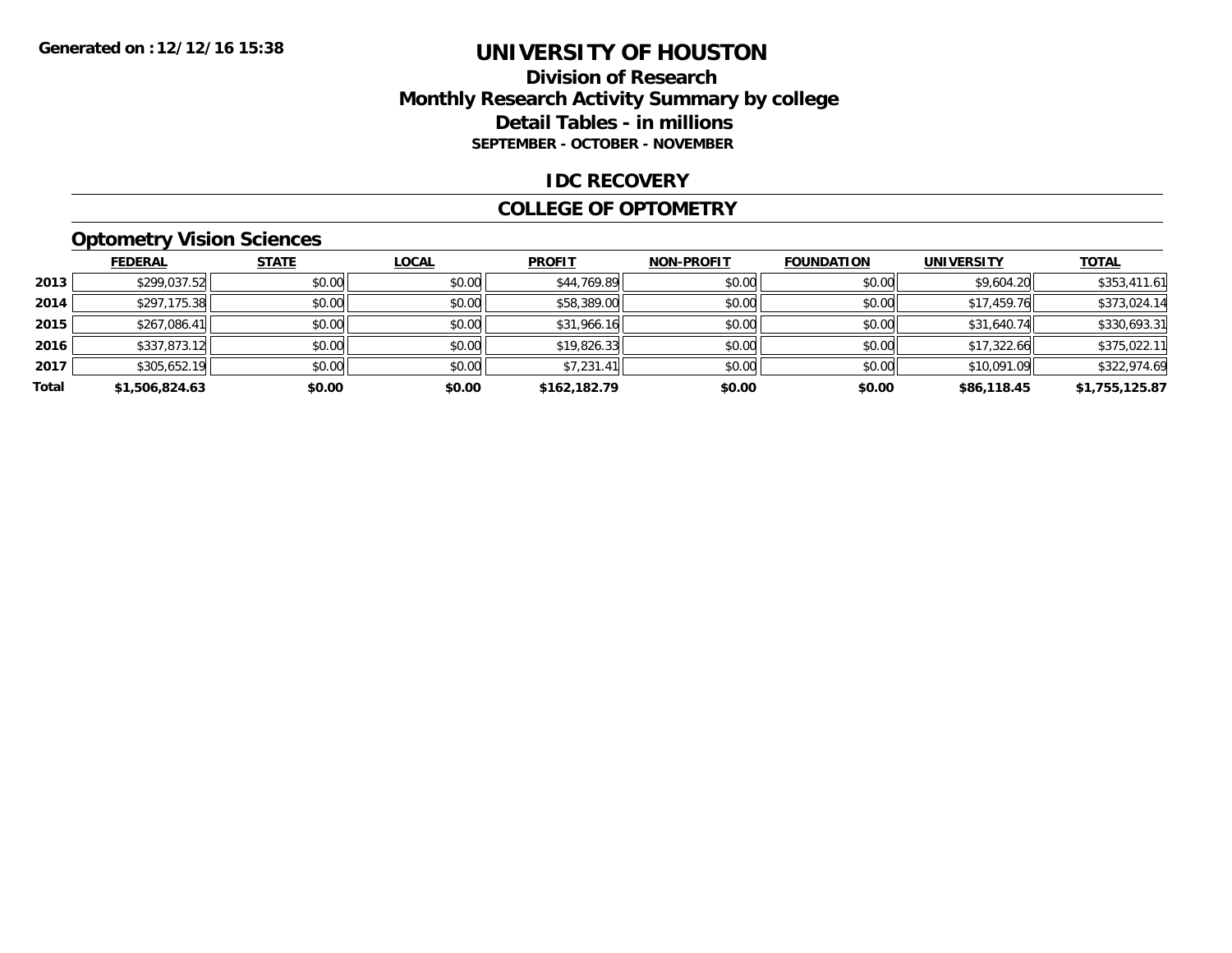### **Division of ResearchMonthly Research Activity Summary by college Detail Tables - in millionsSEPTEMBER - OCTOBER - NOVEMBER**

### **IDC RECOVERY**

### **COLLEGE OF PHARMACY**

### **Center for Experimental Therapeutics and Pharmacoi**

|      | <b>FEDERAL</b> | <b>STATE</b> | <b>LOCAL</b> | <b>PROFIT</b> | <b>NON-PROFIT</b> | <b>FOUNDATION</b> | <b>UNIVERSITY</b> | <b>TOTAL</b> |
|------|----------------|--------------|--------------|---------------|-------------------|-------------------|-------------------|--------------|
| 2013 | \$0.00         | \$0.00       | \$0.00       | \$0.00        | \$0.00            | \$0.00            | \$0.00            | \$0.00       |
| 2014 | \$0.00         | \$0.00       | \$0.00       | \$0.00        | \$0.00            | \$0.00            | \$0.00            | \$0.00       |
| 2015 | \$0.00         | \$0.00       | \$0.00       | \$0.00        | \$0.00            | \$0.00            | \$0.00            | \$0.00       |
| 2016 | \$0.00         | \$0.00       | \$0.00       | \$0.00        | \$0.00            | \$0.00            | \$0.00            | \$0.00       |
| 2017 | \$0.00         | \$0.00       | \$0.00       | \$0.00        | \$0.00            | \$0.00            | \$0.00            | \$0.00       |

### **Clinical Pharmacy & Administration**

|      | <b>FEDERAL</b> | <b>STATE</b> | <b>LOCAL</b> | <b>PROFIT</b> | <b>NON-PROFIT</b> | <b>FOUNDATION</b> | <b>UNIVERSITY</b> | <b>TOTAL</b> |
|------|----------------|--------------|--------------|---------------|-------------------|-------------------|-------------------|--------------|
| 2013 | \$17,870.49    | \$0.00       | \$0.00       | \$16,376.72   | \$0.00            | \$0.00            | \$0.00            | \$34,247.21  |
| 2014 | \$713.47       | \$0.00       | \$0.00       | \$24,025.16   | $$12.04$ )        | \$0.00            | \$0.00            | \$24,726.59  |
| 2015 | \$8,727.57     | \$15,339.45  | \$0.00       | \$21,381.78   | (\$5,255.45)      | \$0.00            | \$0.00            | \$40,193.34  |
| 2016 | \$27,518.40    | \$15,208.67  | \$0.00       | \$18,148.78   | \$3,505.06        | \$0.00            | \$0.00            | \$64,380.92  |
| 2017 | \$13,636.76    | \$21,272.31  | \$0.00       | \$27,646.88   | \$4,325.40        | \$0.00            | \$0.00            | \$66,881.35  |

### **Dean, Pharmacy**

|      | <b>FEDERAL</b> | <b>STATE</b> | <u>LOCAL</u> | <b>PROFIT</b> | <b>NON-PROFIT</b> | <b>FOUNDATION</b> | <b>UNIVERSITY</b> | <b>TOTAL</b> |
|------|----------------|--------------|--------------|---------------|-------------------|-------------------|-------------------|--------------|
| 2013 | \$0.00         | \$0.00       | \$0.00       | \$0.00        | \$0.00            | \$0.00            | \$0.00            | \$0.00       |
| 2014 | \$0.00         | \$0.00       | \$0.00       | \$0.00        | \$0.00            | \$0.00            | \$0.00            | \$0.00       |
| 2015 | \$0.00         | \$0.00       | \$0.00       | \$0.00        | \$0.00            | \$0.00            | \$0.00            | \$0.00       |
| 2016 | \$0.00         | \$0.00       | \$0.00       | \$0.00        | \$0.00            | \$0.00            | \$0.00            | \$0.00       |
| 2017 | \$0.00         | \$0.00       | \$0.00       | \$0.00        | \$0.00            | \$0.00            | \$0.00            | \$0.00       |

#### **Pharm Health Outcomes & Policy**

|      | <b>FEDERAL</b> | <b>STATE</b> | <b>LOCAL</b> | <b>PROFIT</b> | <b>NON-PROFIT</b> | <b>FOUNDATION</b> | <b>UNIVERSITY</b> | <b>TOTAL</b> |
|------|----------------|--------------|--------------|---------------|-------------------|-------------------|-------------------|--------------|
| 2013 | \$2,193.02     | \$0.00       | \$0.00       | \$0.00        | \$0.00            | \$0.00            | \$0.00            | \$2,193.02   |
| 2014 | \$4,567.59     | \$0.00       | \$0.00       | \$0.00        | \$0.00            | \$0.00            | \$0.00            | \$4,567.59   |
| 2015 | \$6,483.11     | \$0.00       | \$0.00       | \$230.52      | \$0.00            | \$0.00            | \$0.00            | \$6,713.63   |
| 2016 | \$4,175.73     | \$215.83     | \$0.00       | \$1,489.55    | \$0.00            | \$0.00            | \$0.00            | \$5,449.44   |
| 2017 | \$2,409.62     | \$0.00       | \$0.00       | (\$330.90)    | \$0.00            | \$0.00            | \$0.00            | \$2,078.72   |

### **Pharmacological and Pharmaceutical Sciences**

|      | <b>FEDERAL</b>    | <b>STATE</b><br>,,,,, | <b>_OCAL</b>       | <b>PROFIT</b> | <b>NON-PROFIT</b>            | <b>FOUNDATION</b> | <b>UNIVERSITY</b>                                            | <b>TOTAL</b> |
|------|-------------------|-----------------------|--------------------|---------------|------------------------------|-------------------|--------------------------------------------------------------|--------------|
| 2013 | .088.45<br>$+444$ | <b>ተገ</b><br>וטטוע    | $\sim$ 00<br>JU.UU | 0000<br>JU.UU | 0.70702<br>157. I õ <i>I</i> | \$700.26          | \$0.00                                                       | .            |
| 2014 | -565<br>` 14.     | ስ ለሰ<br>JU.UU         | nn nn<br>JU.UU     | 0.00<br>JU.UU | 0000<br><b>JU.UU</b>         | ぐにつの<br>9029.00   | $\mathfrak{g}$ $\mathfrak{g}$ $\mathfrak{g}$<br><b>JU.UU</b> | .099.26      |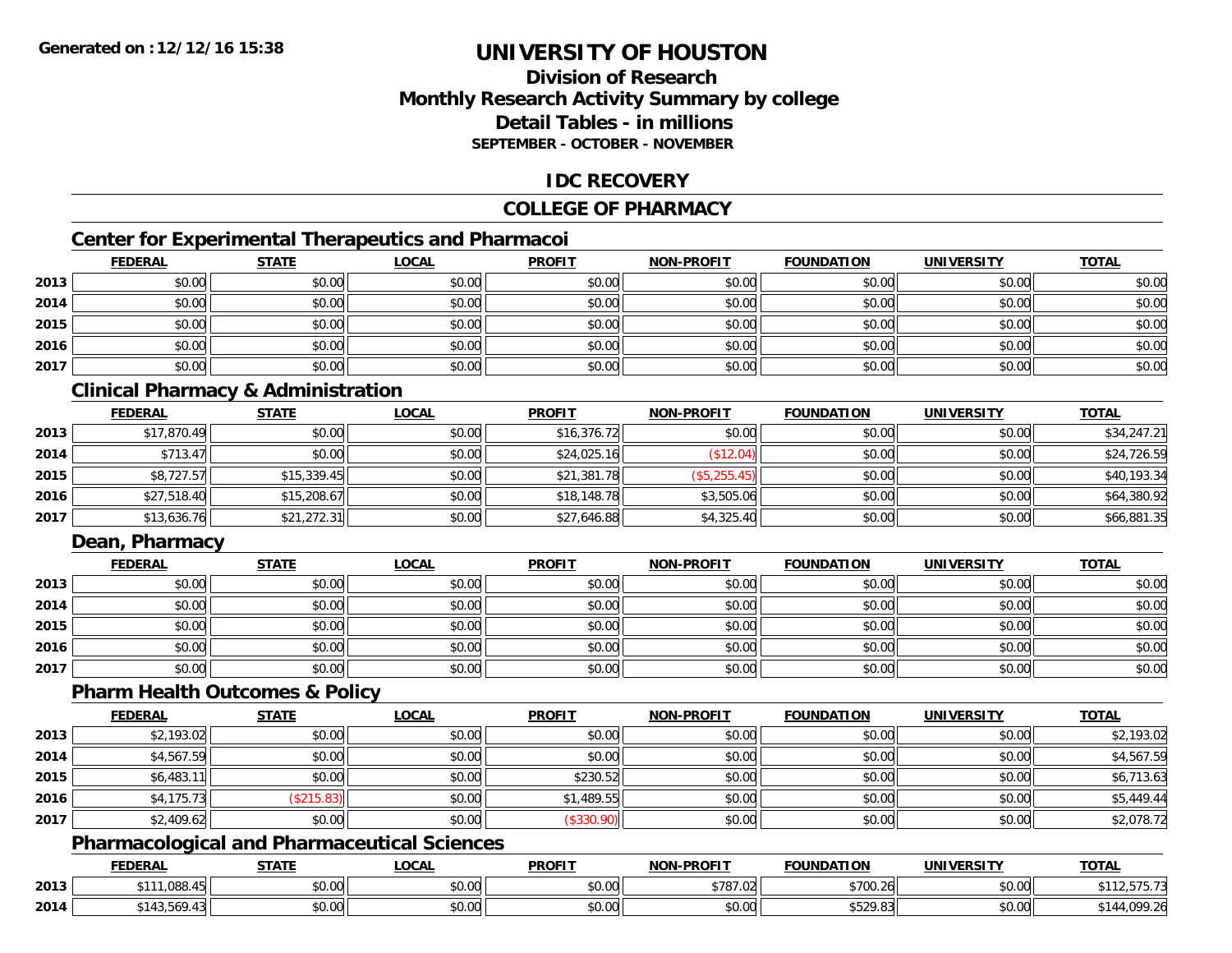### **Division of Research Monthly Research Activity Summary by college Detail Tables - in millions SEPTEMBER - OCTOBER - NOVEMBER**

### **IDC RECOVERY**

#### **COLLEGE OF PHARMACY**

### **Pharmacological and Pharmaceutical Sciences**

|       | <b>FEDERAL</b> | <u>STATE</u> | <u>LOCAL</u> | <b>PROFIT</b> | <b>NON-PROFIT</b> | <b>FOUNDATION</b> | <b>UNIVERSITY</b> | <b>TOTAL</b>   |
|-------|----------------|--------------|--------------|---------------|-------------------|-------------------|-------------------|----------------|
| 2015  | \$129,551.48   | \$0.00       | \$0.00       | \$1,955.80    | \$38.90           | \$0.00            | \$0.00            | \$131,546.18   |
| 2016  | \$243,880.42   | \$3.613.31   | \$0.00       | \$0.00        | \$1,695.26        | \$0.00            | \$0.00            | \$249,188.99   |
| 2017  | \$242,563.64   | \$5,973.03   | \$0.00       | \$0.00        | \$2,699.87        | \$255.83          | \$0.00            | \$251,492.37   |
| Total | \$958,949.17   | \$61,190.94  | \$0.00       | \$110.924.29  | \$7,784.02        | \$1,485.92        | \$0.00            | \$1,140,334.33 |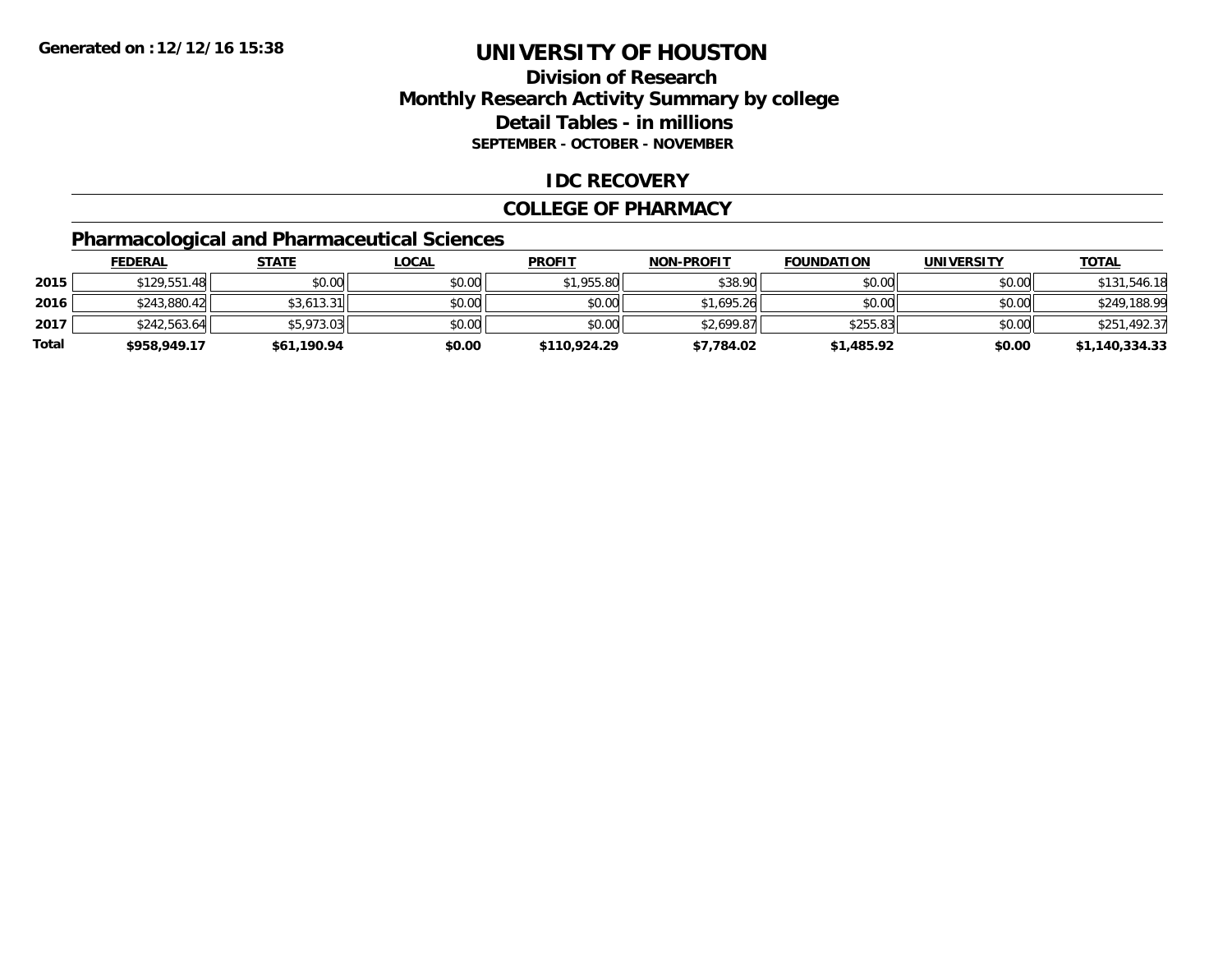### **Division of ResearchMonthly Research Activity Summary by college Detail Tables - in millionsSEPTEMBER - OCTOBER - NOVEMBER**

### **IDC RECOVERY**

### **COLLEGE OF TECHNOLOGY**

### **Center for Technology Literacy**

|      | <b>FEDERAL</b> | <b>STATE</b> | <u>LOCAL</u> | <b>PROFIT</b> | <b>NON-PROFIT</b> | <b>FOUNDATION</b> | <b>UNIVERSITY</b> | <b>TOTAL</b> |
|------|----------------|--------------|--------------|---------------|-------------------|-------------------|-------------------|--------------|
| 2013 | \$8,909.92     | \$0.00       | \$0.00       | \$0.00        | \$0.00            | \$0.00            | \$0.00            | \$8,909.92   |
| 2014 | \$10,437.21    | \$0.00       | \$0.00       | \$0.00        | \$0.00            | \$0.00            | \$0.00            | \$10,437.21  |
| 2015 | \$20,209.89    | \$0.00       | \$0.00       | \$0.00        | \$0.00            | \$0.00            | \$0.00            | \$20,209.89  |
| 2016 | \$3,301.96     | \$0.00       | \$0.00       | \$0.00        | \$0.00            | \$0.00            | \$0.00            | \$3,301.96   |
| 2017 | \$2,534.72     | \$0.00       | \$0.00       | \$0.00        | \$0.00            | \$0.00            | \$0.00            | \$2,534.72   |

### **Construction Management**

|      | <u>FEDERAL</u> | <b>STATE</b> | <u>LOCAL</u> | <b>PROFIT</b> | <b>NON-PROFIT</b> | <b>FOUNDATION</b> | <b>UNIVERSITY</b> | <b>TOTAL</b> |
|------|----------------|--------------|--------------|---------------|-------------------|-------------------|-------------------|--------------|
| 2013 | \$0.00         | \$323.29     | \$0.00       | \$0.00        | \$0.00            | \$548.82          | \$0.00            | \$872.1      |
| 2014 | \$0.00         | \$1,568.92   | \$0.00       | \$0.00        | \$0.00            | \$813.26          | \$0.00            | \$2,382.18   |
| 2015 | \$0.00         | \$77.20      | \$0.00       | \$0.00        | \$0.00            | \$0.00            | \$0.00            | \$77.20      |
| 2016 | \$0.00         | \$2,483.52   | \$0.00       | \$0.00        | \$0.00            | \$0.00            | \$0.00            | \$2,483.52   |
| 2017 | \$0.00         | \$1,525.99   | \$0.00       | \$0.00        | \$0.00            | \$0.00            | \$0.00            | \$1,525.99   |

### **Dean, Technology**

|      | <b>FEDERAL</b> | <b>STATE</b> | <u>LOCAL</u> | <b>PROFIT</b> | <b>NON-PROFIT</b> | <b>FOUNDATION</b> | <b>UNIVERSITY</b> | <b>TOTAL</b> |
|------|----------------|--------------|--------------|---------------|-------------------|-------------------|-------------------|--------------|
| 2013 | \$8,866.15     | \$0.00       | \$0.00       | \$0.00        | \$0.00            | \$0.00            | \$0.00            | \$8,866.15   |
| 2014 | \$0.00         | \$0.00       | \$0.00       | \$0.00        | \$0.00            | \$0.00            | \$0.00            | \$0.00       |
| 2015 | \$0.00         | \$0.00       | \$0.00       | \$0.00        | \$0.00            | \$0.00            | \$0.00            | \$0.00       |
| 2016 | \$0.00         | \$0.00       | \$0.00       | \$0.00        | \$0.00            | \$0.00            | \$0.00            | \$0.00       |

### **Engineering Technology**

|      | <b>FEDERAL</b> | <b>STATE</b> | <b>LOCAL</b> | <b>PROFIT</b> | <b>NON-PROFIT</b> | <b>FOUNDATION</b> | <b>UNIVERSITY</b> | <b>TOTAL</b> |
|------|----------------|--------------|--------------|---------------|-------------------|-------------------|-------------------|--------------|
| 2013 | \$21,427.50    | \$0.00       | \$0.00       | \$7,146.84    | \$0.00            | \$55.04           | \$0.00            | \$28,629.38  |
| 2014 | \$8,636.69     | \$0.00       | \$0.00       | \$6,806.24    | \$0.00            | \$0.00            | \$0.00            | \$15,442.93  |
| 2015 | \$37,709.03    | \$0.00       | \$0.00       | \$6,880.81    | \$0.00            | \$0.00            | \$0.00            | \$44,589.84  |
| 2016 | \$83,142.13    | \$0.00       | \$0.00       | \$0.00        | \$0.00            | \$0.00            | \$0.00            | \$83,142.13  |
| 2017 | \$26,754.14    | \$0.00       | \$0.00       | \$0.00        | \$231.12          | \$0.00            | \$0.00            | \$26,985.26  |

### **Human Development and Consumer Science**

|      | <b>FEDERAL</b> | <b>STATE</b> | <b>LOCAL</b> | <b>PROFIT</b> | <b>NON-PROFIT</b> | <b>FOUNDATION</b> | UNIVERSITY | <b>TOTAL</b>         |
|------|----------------|--------------|--------------|---------------|-------------------|-------------------|------------|----------------------|
| 2014 | \$2,572.87     | \$0.00       | \$0.00       | \$0.00        | \$0.00            | \$0.00            | \$0.00     | 0757007<br>72,572.87 |
| 2015 | \$3,791.72     | \$0.00       | \$0.00       | \$0.00        | \$0.00            | \$854.49          | \$0.00     | \$4,646.21           |
| 2016 | \$8,381.73     | \$0.00       | \$0.00       | \$0.00        | \$0.00            | \$1,666.55        | \$0.00     | \$10,048.28          |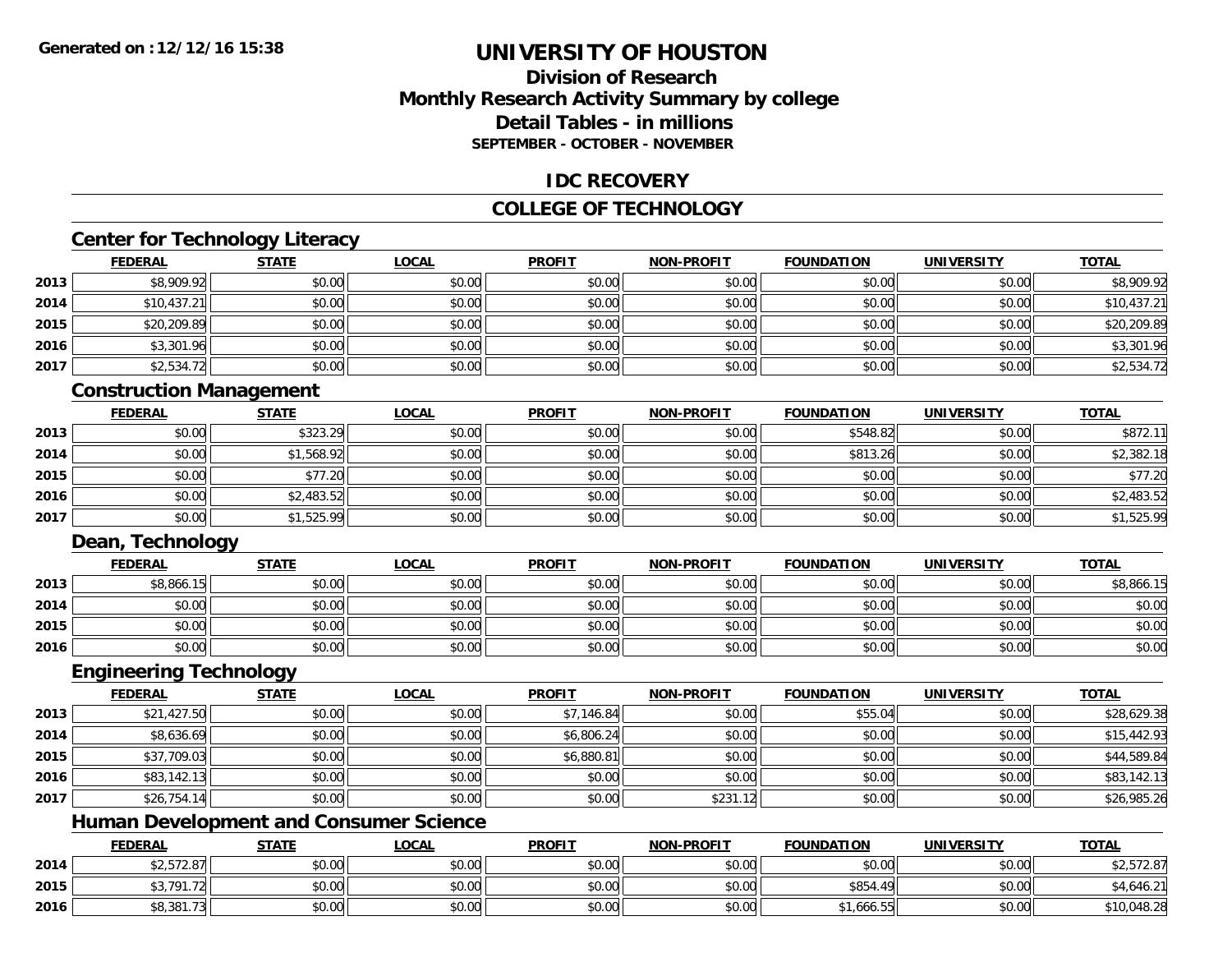**Total**

# **UNIVERSITY OF HOUSTON**

# **Division of Research Monthly Research Activity Summary by college Detail Tables - in millions SEPTEMBER - OCTOBER - NOVEMBER**

# **IDC RECOVERY**

#### **COLLEGE OF TECHNOLOGY**

|      |                                               |              | <b>Human Development and Consumer Science</b> |               |                   |                   |                   |              |
|------|-----------------------------------------------|--------------|-----------------------------------------------|---------------|-------------------|-------------------|-------------------|--------------|
|      | <b>FEDERAL</b>                                | <b>STATE</b> | <b>LOCAL</b>                                  | <b>PROFIT</b> | <b>NON-PROFIT</b> | <b>FOUNDATION</b> | <b>UNIVERSITY</b> | <b>TOTAL</b> |
| 2017 | \$9,940.46                                    | \$0.00       | \$0.00                                        | \$5,220.58    | \$0.00            | \$0.00            | \$0.00            | \$15,161.04  |
|      | <b>Information &amp; Logistics Technology</b> |              |                                               |               |                   |                   |                   |              |
|      | <b>FEDERAL</b>                                | <b>STATE</b> | <b>LOCAL</b>                                  | <b>PROFIT</b> | <b>NON-PROFIT</b> | <b>FOUNDATION</b> | <b>UNIVERSITY</b> | <b>TOTAL</b> |
| 2013 | \$0.00                                        | \$0.00       | \$0.00                                        | \$0.00        | \$0.00            | \$0.00            | \$0.00            | \$0.00       |
| 2014 | \$0.00                                        | \$0.00       | \$0.00                                        | \$0.00        | \$0.00            | \$0.00            | \$0.00            | \$0.00       |
| 2015 | \$5.01                                        | \$0.00       | \$0.00                                        | \$0.00        | \$0.00            | \$0.00            | \$0.00            | \$5.01       |
| 2016 | \$2,161.14                                    | \$0.00       | \$0.00                                        | \$0.00        | \$0.00            | \$0.00            | \$0.00            | \$2,161.14   |
| 2017 | \$13,336.78                                   | \$0.00       | \$0.00                                        | \$0.00        | \$0.00            | \$0.00            | \$0.00            | \$13,336.78  |
|      | <b>Texas Manufacturing Assistance Center</b>  |              |                                               |               |                   |                   |                   |              |
|      | <b>FEDERAL</b>                                | <b>STATE</b> | <b>LOCAL</b>                                  | <b>PROFIT</b> | <b>NON-PROFIT</b> | <b>FOUNDATION</b> | <b>UNIVERSITY</b> | <b>TOTAL</b> |
| 2013 | \$0.00                                        | \$0.00       | \$0.00                                        | \$0.00        | \$0.00            | \$0.00            | \$0.00            | \$0.00       |
| 2014 | \$0.00                                        | \$0.00       | \$0.00                                        | \$0.00        | \$0.00            | \$0.00            | \$0.00            | \$0.00       |

**\$272,119.04 \$5,978.92 \$0.00 \$26,054.47 \$231.12 \$3,938.16 \$0.00 \$308,321.71**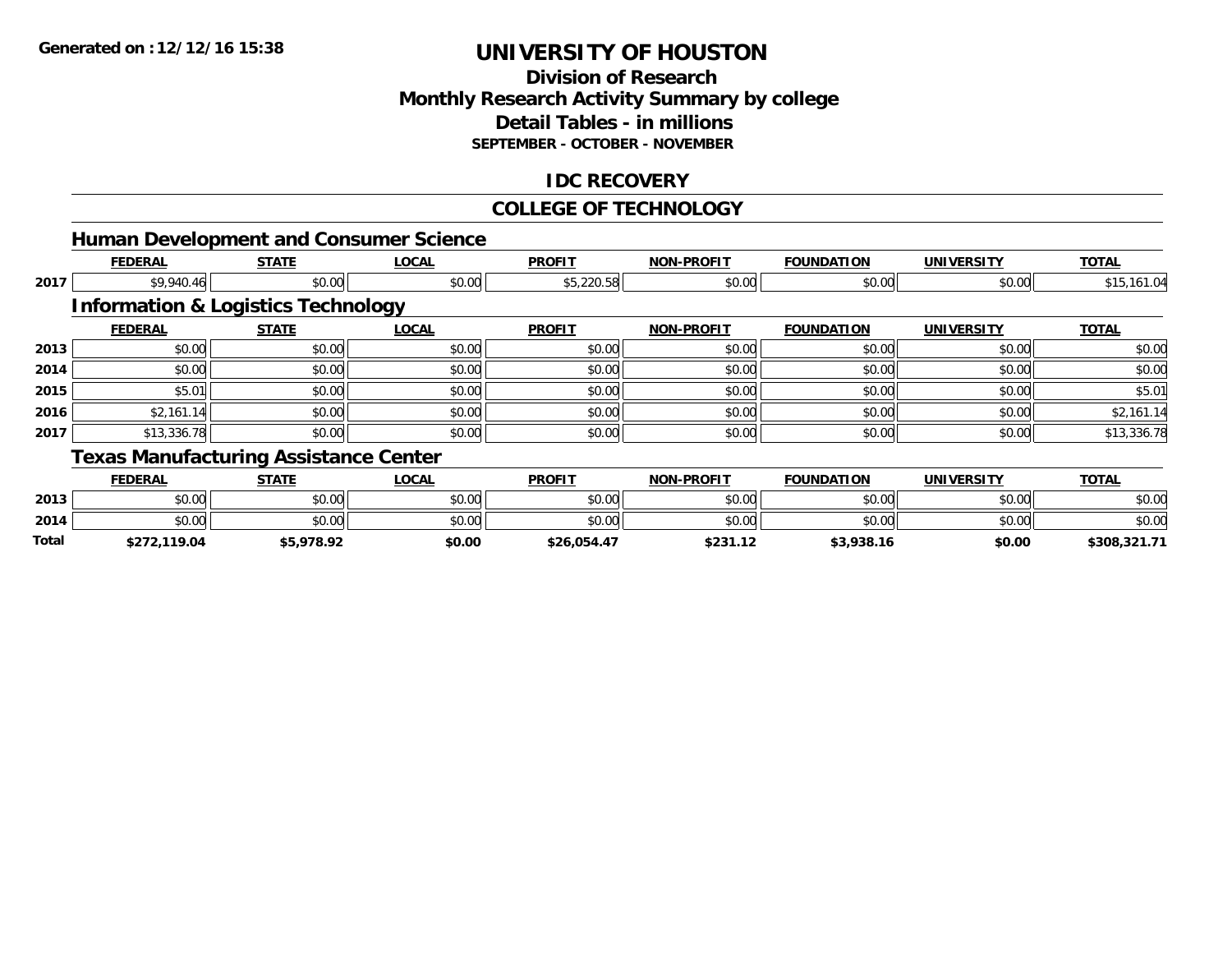# **Division of Research Monthly Research Activity Summary by college Detail Tables - in millions SEPTEMBER - OCTOBER - NOVEMBER**

# **IDC RECOVERY**

#### **COLLEGE OF THE ARTS**

|       | Art                    |                                                   |              |               |                   |                   |                   |              |
|-------|------------------------|---------------------------------------------------|--------------|---------------|-------------------|-------------------|-------------------|--------------|
|       | <b>FEDERAL</b>         | <b>STATE</b>                                      | <b>LOCAL</b> | <b>PROFIT</b> | <b>NON-PROFIT</b> | <b>FOUNDATION</b> | <b>UNIVERSITY</b> | <b>TOTAL</b> |
| 2013  | \$1,672.31             | \$0.00                                            | \$0.00       | \$0.00        | \$0.00            | \$0.00            | \$0.00            | \$1,672.31   |
| 2014  | \$382.39               | \$0.00                                            | \$0.00       | \$0.00        | \$0.00            | \$0.00            | \$0.00            | \$382.39     |
|       | <b>Blaffer Gallery</b> |                                                   |              |               |                   |                   |                   |              |
|       | <b>FEDERAL</b>         | <b>STATE</b>                                      | <b>LOCAL</b> | <b>PROFIT</b> | <b>NON-PROFIT</b> | <b>FOUNDATION</b> | <b>UNIVERSITY</b> | <b>TOTAL</b> |
| 2016  | \$1,916.78             | \$0.00                                            | \$0.00       | \$0.00        | \$0.00            | \$0.00            | \$0.00            | \$1,916.78   |
|       |                        | <b>Cynthia Woods Mitchell Center for the Arts</b> |              |               |                   |                   |                   |              |
|       | <b>FEDERAL</b>         | <b>STATE</b>                                      | <b>LOCAL</b> | <b>PROFIT</b> | <b>NON-PROFIT</b> | <b>FOUNDATION</b> | <b>UNIVERSITY</b> | <b>TOTAL</b> |
| 2015  | \$0.00                 | \$0.00                                            | \$0.00       | \$589.74      | \$0.00            | \$0.00            | \$0.00            | \$589.74     |
| 2016  | \$0.00                 | \$0.00                                            | \$0.00       | \$1,383.14    | \$0.00            | \$0.00            | \$0.00            | \$1,383.14   |
| 2017  | \$0.00                 | \$0.00                                            | \$0.00       | \$39.00       | \$0.00            | \$0.00            | \$0.00            | \$39.00      |
| Total | \$3,971.48             | \$0.00                                            | \$0.00       | \$2,011.88    | \$0.00            | \$0.00            | \$0.00            | \$5,983.36   |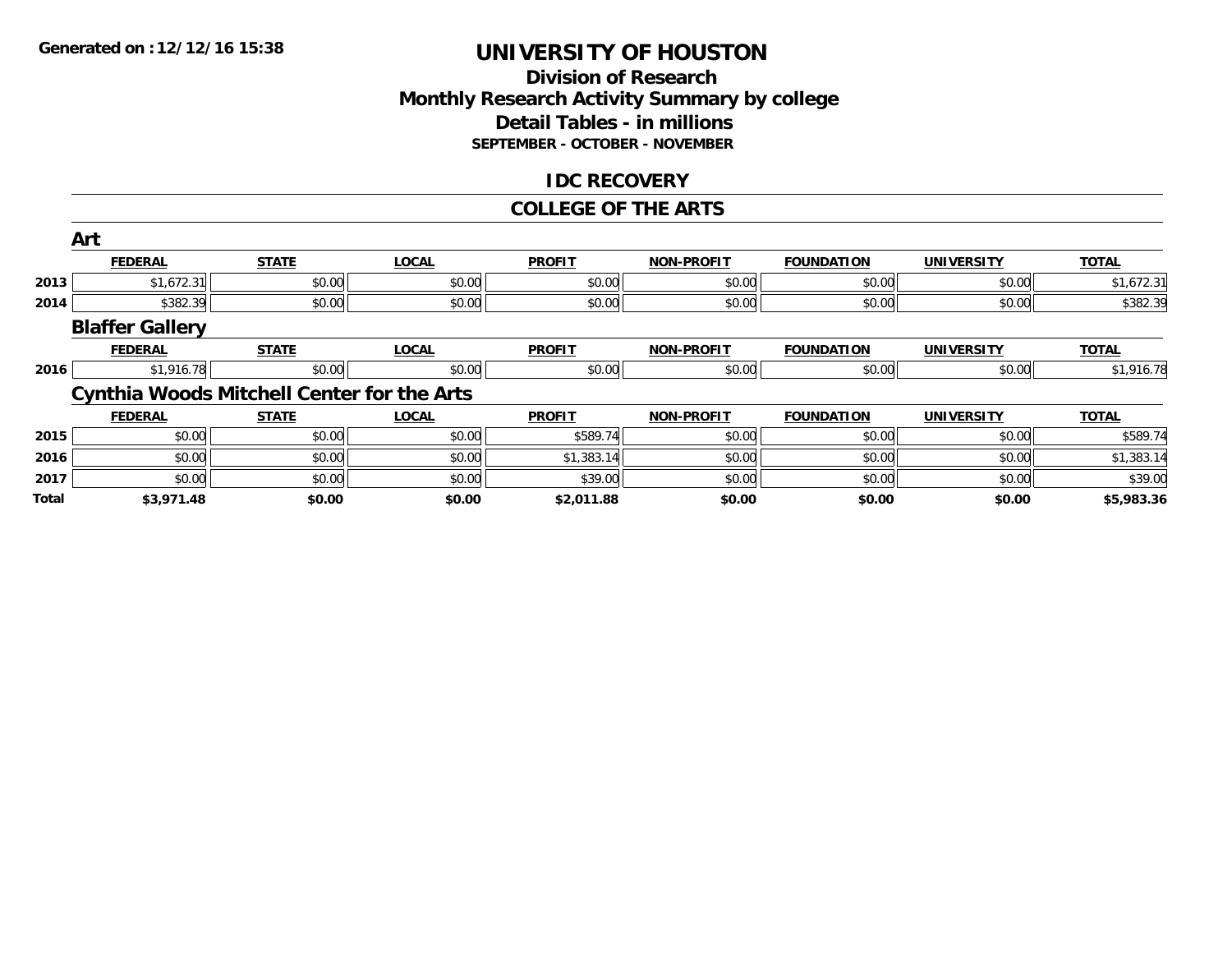# **Division of ResearchMonthly Research Activity Summary by college Detail Tables - in millionsSEPTEMBER - OCTOBER - NOVEMBER**

# **IDC RECOVERY**

# **CULLEN COLLEGE OF ENGINEERING**

# **Biomedical Engineering**

|      | <b>FEDERAL</b> | <b>STATE</b> | <b>LOCAL</b> | <b>PROFIT</b> | <b>NON-PROFIT</b> | <b>FOUNDATION</b> | <b>UNIVERSITY</b> | <b>TOTAL</b> |
|------|----------------|--------------|--------------|---------------|-------------------|-------------------|-------------------|--------------|
| 2013 | \$57,907.62    | \$0.00       | \$0.00       | \$0.00        | \$0.00            | \$0.00            | \$0.00            | \$57,907.62  |
| 2014 | \$115,856.10   | \$0.00       | \$0.00       | \$0.00        | \$0.00            | \$0.00            | \$0.00            | \$115,856.10 |
| 2015 | \$197,780.89   | \$0.00       | \$0.00       | \$0.00        | \$2,980.00        | \$0.00            | \$0.00            | \$200,760.89 |
| 2016 | \$92,109.49    | \$0.00       | \$0.00       | \$0.00        | \$1,506.91        | \$0.00            | \$0.00            | \$93,616.40  |
| 2017 | \$175,995.18   | \$0.00       | \$0.00       | \$13,793.35   | \$0.21            | \$0.00            | \$0.00            | \$189,788.74 |

# **Center for Innovative Grouting Materials and Tech**

|      | <b>FEDERAL</b> | <b>STATE</b> | <u>LOCAL</u> | <b>PROFIT</b> | <b>NON-PROFIT</b> | <b>FOUNDATION</b> | UNIVERSITY | <b>TOTAL</b> |
|------|----------------|--------------|--------------|---------------|-------------------|-------------------|------------|--------------|
| 2013 | \$0.00         | \$0.00       | \$0.00       | \$0.00        | \$0.00            | \$0.00            | \$0.00     | \$0.00       |
| 2014 | \$0.00         | \$0.00       | \$0.00       | \$0.00        | \$0.00            | \$0.00            | \$0.00     | \$0.00       |
| 2015 | \$0.00         | \$0.00       | \$0.00       | \$0.00        | \$0.00            | \$0.00            | \$0.00     | \$0.00       |
| 2016 | \$0.00         | \$0.00       | \$0.00       | \$0.00        | \$0.00            | \$0.00            | \$0.00     | \$0.00       |

### **Chemical Engineering**

|      | <b>FEDERAL</b> | <b>STATE</b> | <b>LOCAL</b> | <b>PROFIT</b> | <b>NON-PROFIT</b> | <b>FOUNDATION</b> | UNIVERSITY   | <b>TOTAL</b> |
|------|----------------|--------------|--------------|---------------|-------------------|-------------------|--------------|--------------|
| 2013 | \$204,846.29   | \$945.60     | \$0.00       | \$49,384.68   | \$0.00            | (\$15.16)         | (\$6,637.83) | \$248,523.58 |
| 2014 | \$205,611.13   | \$977.36     | \$0.00       | \$67,602.74   | \$0.00            | \$271.14          | \$4,699.13   | \$279,161.50 |
| 2015 | \$192,131.38   | \$2,945.56   | \$0.00       | \$62,203.48   | \$0.00            | \$1,221.40        | \$3.624.94   | \$262,126.76 |
| 2016 | \$206,243.73   | \$14,640.63  | \$0.00       | \$122,434.54  | \$0.00            | \$1,354.04        | (S89.06)     | \$344,583.88 |
| 2017 | \$186,998.94   | \$7,609.53   | \$0.00       | \$104,089.67  | \$13,135.83       | \$783.33          | \$0.00       | \$312,617.30 |

### **Civil Engineering**

|      | <b>FEDERAL</b> | <b>STATE</b> | <u>LOCAL</u> | <b>PROFIT</b> | <b>NON-PROFIT</b> | <b>FOUNDATION</b> | <b>UNIVERSITY</b> | <b>TOTAL</b> |
|------|----------------|--------------|--------------|---------------|-------------------|-------------------|-------------------|--------------|
| 2013 | \$112,175.41   | \$6,415.43   | \$1,859.82   | \$11,137.87   | \$5,654.05        | \$0.00            | \$1,224.00        | \$138,466.58 |
| 2014 | \$186,775.85   | \$2,378.10   | \$0.00       | \$5,752.36    | \$5,607.52        | \$3,506.68        | \$0.00            | \$204,020.51 |
| 2015 | \$192,672.48   | \$5,031.19   | \$0.00       | \$12,021.40   | (\$246.00)        | \$3,770.22        | \$0.00            | \$213,249.29 |
| 2016 | \$171,514.39   | \$9,847.14   | \$0.00       | \$10,327.83   | \$3,854.27        | \$1,594.63        | \$3,213.43        | \$200,351.69 |
| 2017 | \$120,097.70   | \$16,067.50  | \$2,675.50   | \$3,427.01    | \$7,944.87        | \$4,879.57        | \$1,003.62        | \$156,095.77 |

# **Composites Engineering and Applications Center**

|      | <b>FEDERAL</b> | <b>STATE</b> | LOCAL          | <b>PROFIT</b> | <b>NON-PROFIT</b> | <b>FOUNDATION</b> | <b>UNIVERSITY</b> | <b>TOTAL</b> |
|------|----------------|--------------|----------------|---------------|-------------------|-------------------|-------------------|--------------|
| 2013 | ቀስ ሰሰ<br>DU.UU | \$0.00       | ስስ ስስ<br>DU.UG | \$0.00        | \$0.00            | \$0.00            | \$0.00            | \$0.00       |
| 2014 | ቀስ ሰስ<br>DU.UU | \$0.00       | ስስ ስስ<br>JU.UU | \$0.00        | \$0.00            | \$0.00            | \$0.00            | \$0.00       |
| 2015 | ልስ ስስ<br>DU.UU | \$0.00       | \$0.00         | \$0.00        | \$0.00            | \$0.00            | \$0.00            | \$0.00       |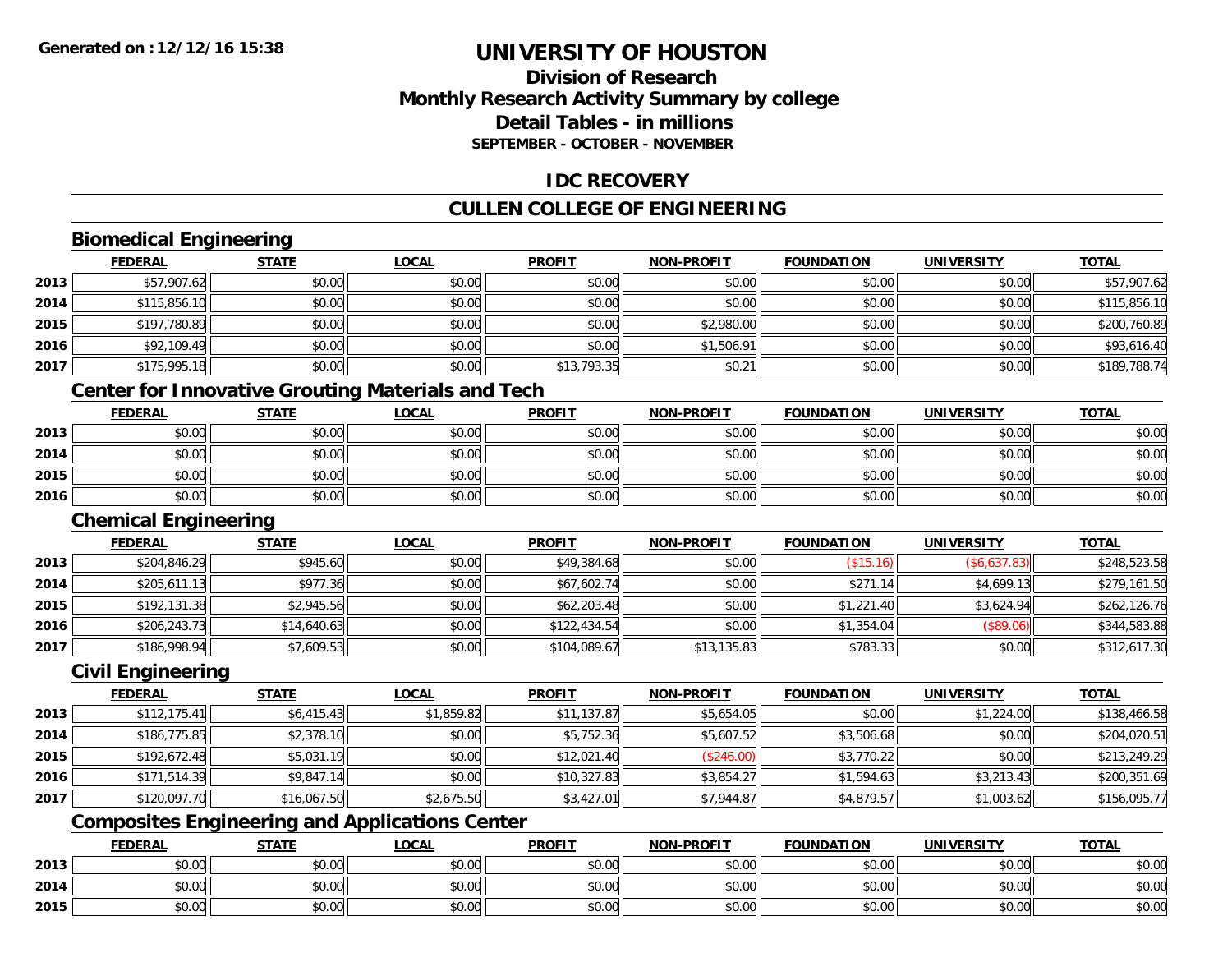# **Division of ResearchMonthly Research Activity Summary by college Detail Tables - in millionsSEPTEMBER - OCTOBER - NOVEMBER**

### **IDC RECOVERY**

# **CULLEN COLLEGE OF ENGINEERING**

# **Dean, Engineering**

|      | <b>FEDERAL</b> | <b>STATE</b> | <b>LOCAL</b> | <b>PROFIT</b> | <b>NON-PROFIT</b> | <b>FOUNDATION</b> | <b>UNIVERSITY</b> | <b>TOTAL</b> |
|------|----------------|--------------|--------------|---------------|-------------------|-------------------|-------------------|--------------|
| 2013 | \$1,140.94     | \$0.00       | \$0.00       | \$0.00        | \$0.00            | \$0.00            | \$0.00            | \$1,140.94   |
| 2014 | \$1,223.55     | \$0.00       | \$0.00       | \$0.00        | \$0.00            | \$0.00            | \$0.00            | \$1,223.55   |
| 2015 | \$1,124.73     | \$0.00       | \$0.00       | \$0.00        | \$0.00            | \$0.00            | \$0.00            | \$1,124.73   |
| 2016 | \$766.67       | \$0.00       | \$0.00       | \$0.00        | \$0.00            | \$0.00            | \$0.00            | \$766.67     |
| 2017 | \$12,393.01    | \$0.00       | \$0.00       | \$0.00        | \$0.00            | \$0.00            | \$0.00            | \$12,393.01  |

# **Electrical & Computer Engineering**

|      | <b>FEDERAL</b> | <b>STATE</b> | <b>LOCAL</b> | <b>PROFIT</b> | <b>NON-PROFIT</b> | <b>FOUNDATION</b> | <b>UNIVERSITY</b> | <b>TOTAL</b> |
|------|----------------|--------------|--------------|---------------|-------------------|-------------------|-------------------|--------------|
| 2013 | \$184,083.50   | \$136.41     | \$0.00       | \$15,354.17   | \$0.00            | \$0.00            | \$0.00            | \$199,574.08 |
| 2014 | \$124,298.15   | \$430.39     | \$0.00       | \$38,860.95   | \$8,805.56        | \$3,790.57        | \$0.00            | \$176,185.62 |
| 2015 | \$240,695.43   | \$247.67     | \$0.00       | \$34,478.73   | (\$1,436.93)      | \$0.00            | \$0.00            | \$273.984.90 |
| 2016 | \$209,113.92   | \$25,610.24  | \$0.00       | \$17,889.48   | \$21,511.05       | \$0.00            | \$0.00            | \$274,124.69 |
| 2017 | \$220,117.36   | \$6,485.77   | \$0.00       | \$17,424.80   | \$11,894.27       | \$0.00            | \$0.00            | \$255,922.20 |

# **Industrial Engineering**

|      | <u>FEDERAL</u> | <b>STATE</b> | <u>LOCAL</u> | <b>PROFIT</b> | <b>NON-PROFIT</b> | <b>FOUNDATION</b> | <b>UNIVERSITY</b> | <b>TOTAL</b> |
|------|----------------|--------------|--------------|---------------|-------------------|-------------------|-------------------|--------------|
| 2013 | \$9,681.36     | \$0.00       | \$1,074.79   | \$0.00        | \$0.00            | \$0.00            | \$0.00            | \$10,756.15  |
| 2014 | \$14,228.66    | \$1,583.86   | \$5,074.51   | \$0.00        | \$0.00            | \$2,181.01        | \$0.00            | \$23,068.04  |
| 2015 | \$11,027.89    | \$1,466.10   | \$3,493.49   | \$412.08      | \$0.00            | \$3,564.93        | \$0.00            | \$19,964.49  |
| 2016 | \$6,474.68     | \$1,016.69   | \$32.00      | \$476.08      | \$0.00            | \$3,359.47        | \$0.00            | \$11,358.92  |
| 2017 | \$4,080.28     | \$529.95     | \$0.00       | \$0.00        | \$0.00            | \$0.00            | \$0.00            | \$4,610.23   |

#### **Mechanical Engineering**

|      | <b>FEDERAL</b> | <b>STATE</b>  | <b>LOCAL</b> | <b>PROFIT</b> | <b>NON-PROFIT</b> | <b>FOUNDATION</b> | <b>UNIVERSITY</b> | <b>TOTAL</b> |
|------|----------------|---------------|--------------|---------------|-------------------|-------------------|-------------------|--------------|
| 2013 | \$176,470.30   | \$336.60      | \$0.00       | \$23,375.56   | \$0.00            | \$5,816.46        | \$0.00            | \$205,998.91 |
| 2014 | \$231,966.67   | \$5,801.00    | \$0.00       | \$38,866.80   | \$0.00            | \$16,218.77       | \$0.00            | \$292,853.24 |
| 2015 | \$236,844.57   | \$411.83      | \$0.00       | \$60,956.40   | \$0.00            | \$4,723.49        | \$0.00            | \$302,112.63 |
| 2016 | \$125,031.62   | (\$10,310.03) | \$0.00       | \$66,452.04   | \$0.00            | \$15,434.60       | \$0.00            | \$196,608.23 |
| 2017 | \$134,967.91   | \$0.00        | \$0.00       | \$33,668.19   | \$3.674.61        | \$2,750.16        | \$0.00            | \$175,060.88 |

# **National Center for Airborne Laser Mapping**

|      | <b>FEDERAL</b>      | <b>STATE</b>    | <b>_OCAL</b>       | <b>PROFIT</b> | <b>DDAEIT</b><br>וחרות | NDATION                   | UNIVERSITY                | <b>TOTAL</b>            |
|------|---------------------|-----------------|--------------------|---------------|------------------------|---------------------------|---------------------------|-------------------------|
| 2013 | . ററ                | $\sim$<br>JU.UU | $\sim$ 00<br>vv.vv | 0000<br>vu.vu | 0.00<br>pu.uu          | \$0.00                    | $\sim$ 00<br>PO.OO        | $*2.012.00$<br>74.U44.7 |
| 2014 | $1 - 0$<br>.3U.OO / | 0000<br>JU.U    | $\sim$ 00<br>vv.vv | 0000<br>PO.OO | 0.00<br>JU.UU          | $- - - - -$<br>ახ.∠60.∪ა. | $\sim$ 00<br><b>DU.UG</b> | ິດລາ ດຝ                 |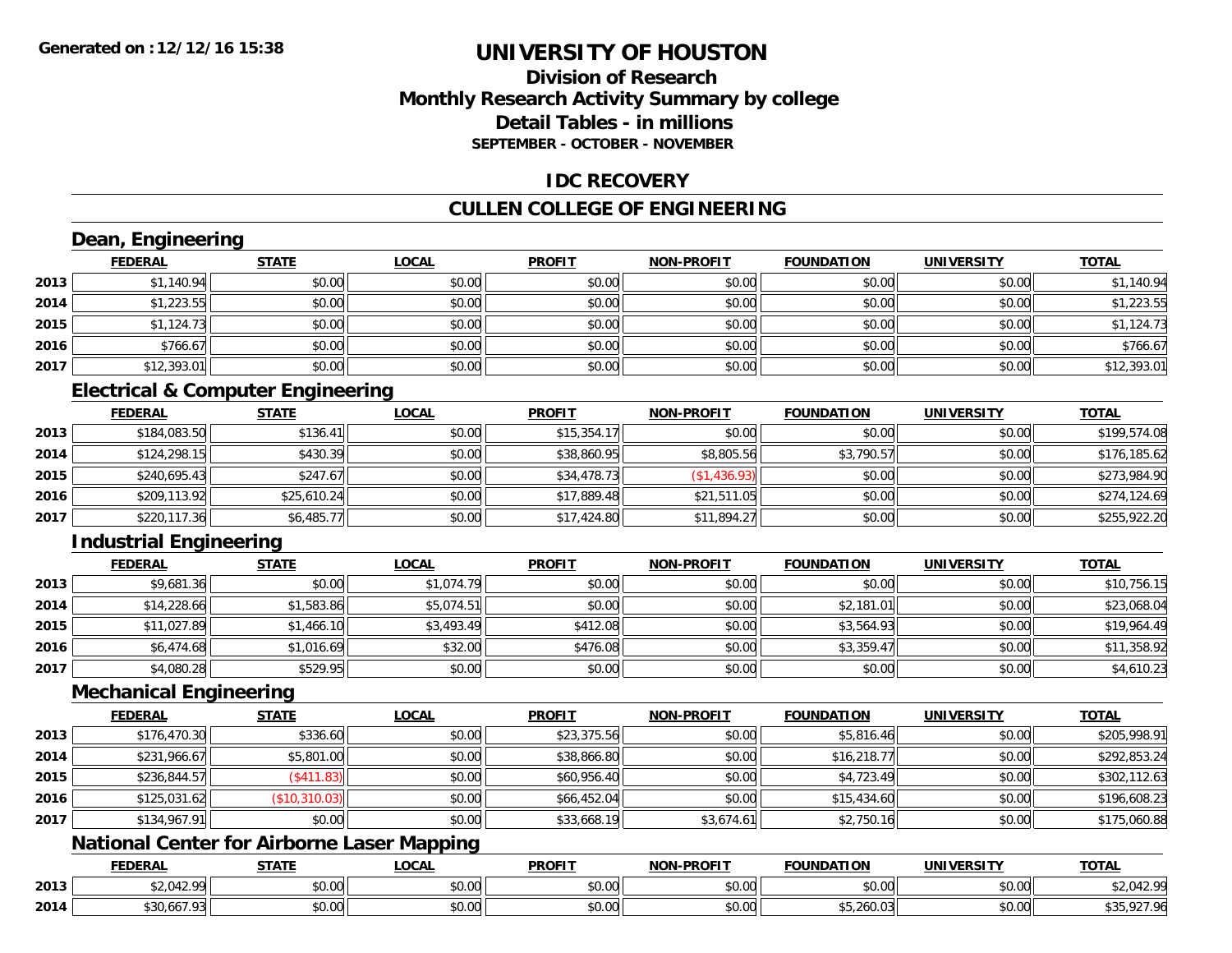# **Division of ResearchMonthly Research Activity Summary by college Detail Tables - in millionsSEPTEMBER - OCTOBER - NOVEMBER**

# **IDC RECOVERY**

# **CULLEN COLLEGE OF ENGINEERING**

<u> 1989 - Johann Stoff, deutscher Stoff, der Stoff, der Stoff, der Stoff, der Stoff, der Stoff, der Stoff, der S</u>

# **National Center for Airborne Laser Mapping**

|      | <b>FEDERAL</b>    | <b>STATE</b> | _OCAL  | <b>PROFIT</b> | <b>NON-PROFIT</b> | <b>FOUNDATION</b> | <b>UNIVERSITY</b> | <b>TOTAL</b> |
|------|-------------------|--------------|--------|---------------|-------------------|-------------------|-------------------|--------------|
| 2015 | \$15,267.59       | \$0.00       | \$0.00 | \$0.00        | \$0.00            | \$0.00            | \$0.00            | \$15,267.59  |
| 2016 | .955.64           | \$0.00       | \$0.00 | \$0.00        | \$3,648.50        | \$0.00            | \$0.00            | \$75,604.14  |
| 2017 | \$39,736.<br>- 19 | \$0.00       | \$0.00 | \$0.00        | ,130.02           | \$0.00            | \$0.00            | \$50,866.21  |

<u> 1989 - Johann Stoff, amerikansk politiker (d. 1989)</u>

# **Petroleum Engineering**

|      | <b>FEDERAL</b> | <b>STATE</b> | <u>LOCAL</u> | <b>PROFIT</b> | <b>NON-PROFIT</b> | <b>FOUNDATION</b> | <b>UNIVERSITY</b> | <b>TOTAL</b> |
|------|----------------|--------------|--------------|---------------|-------------------|-------------------|-------------------|--------------|
| 2014 | \$4,880.41     | \$0.00       | \$0.00       | \$3,436.27    | \$0.00            | \$0.00            | \$0.00            | \$8,316.68   |
| 2015 | \$5,484.79     | \$0.00       | \$0.00       | \$47,828.76   | \$0.00            | \$0.00            | \$0.00            | \$42,343.97  |
| 2016 | \$14,461.13    | \$0.00       | \$0.00       | \$20,349.55   | \$0.00            | \$0.00            | \$0.00            | \$5,888.42   |
| 2017 | \$27.09        | \$0.00       | \$0.00       | \$11,561.10   | \$0.00            | \$0.00            | \$0.00            | \$11,534.01  |

#### **Wind Energy Center**

|       | <b>FEDERAL</b> | <b>STATE</b> | <b>LOCAL</b> | <b>PROFIT</b> | <b>NON-PROFIT</b> | <b>FOUNDATION</b> | <b>UNIVERSITY</b> | <b>TOTAL</b>   |
|-------|----------------|--------------|--------------|---------------|-------------------|-------------------|-------------------|----------------|
| 2013  | \$0.00         | \$0.00       | \$0.00       | \$0.00        | \$0.00            | \$0.00            | \$0.00            | \$0.00         |
| 2014  | \$0.00         | \$0.00       | \$0.00       | \$0.00        | \$0.00            | \$0.00            | \$0.00            | \$0.00         |
| 2015  | \$0.00         | \$0.00       | \$0.00       | \$0.00        | \$0.00            | \$0.00            | \$0.00            | \$0.00         |
| 2016  | \$0.00         | \$0.00       | \$0.00       | \$0.00        | \$0.00            | \$0.00            | \$0.00            | \$0.00         |
| 2017  | \$0.00         | \$0.00       | \$0.00       | \$0.00        | \$0.00            | \$0.00            | \$0.00            | \$0.00         |
| Total | \$4,509,025.52 | \$99,780.85  | \$14,210.11  | \$893,565.88  | \$99,664.75       | \$80,465.34       | \$7,038.23        | \$5,703,750.69 |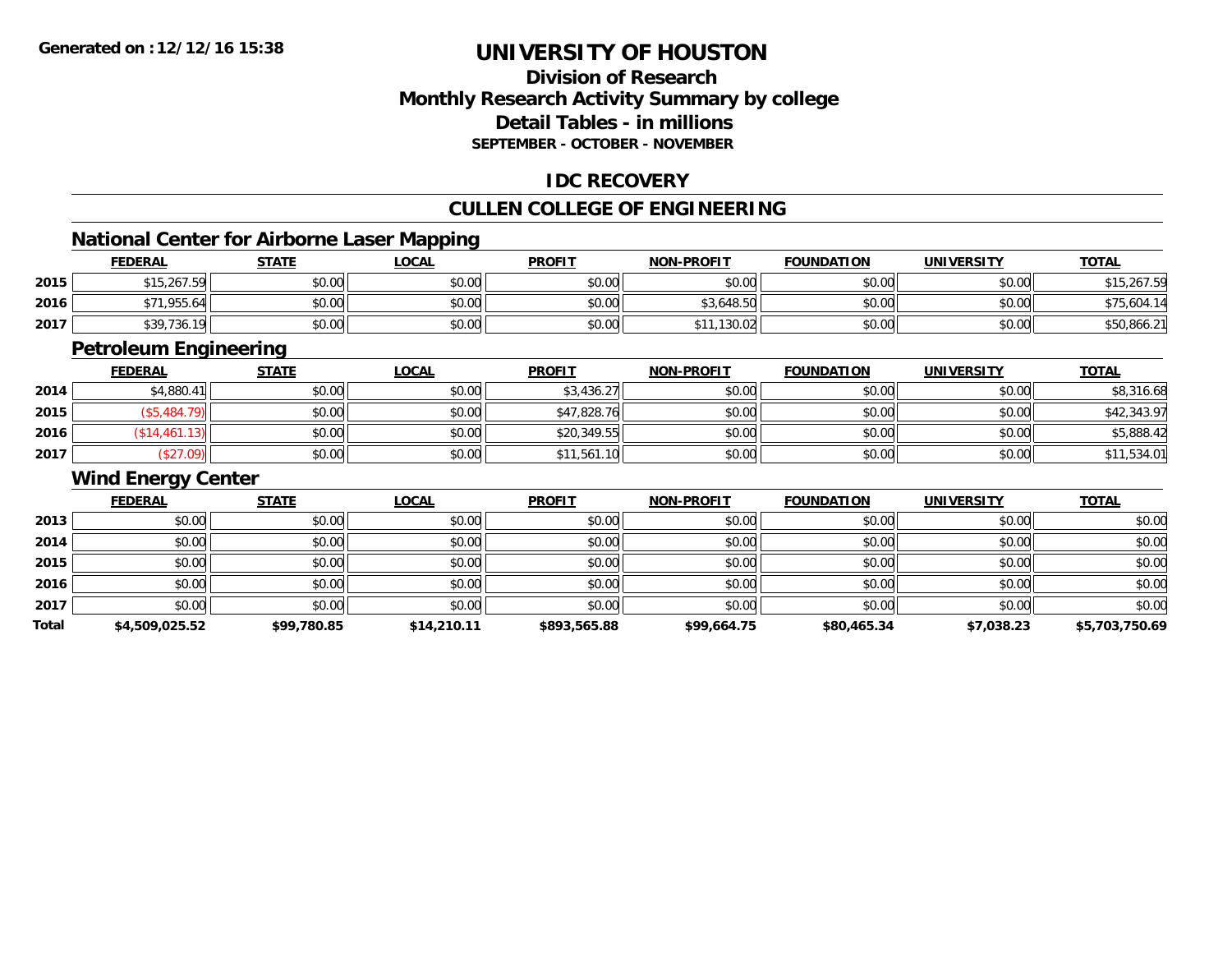# **Division of Research Monthly Research Activity Summary by college Detail Tables - in millions SEPTEMBER - OCTOBER - NOVEMBER**

# **IDC RECOVERY**

# **DIVISION OF RESEARCH**

|      | <b>Allied Geophysical Laboratories</b>                    |              |              |               |                   |                   |                   |              |
|------|-----------------------------------------------------------|--------------|--------------|---------------|-------------------|-------------------|-------------------|--------------|
|      | <b>FEDERAL</b>                                            | <b>STATE</b> | <b>LOCAL</b> | <b>PROFIT</b> | <b>NON-PROFIT</b> | <b>FOUNDATION</b> | <b>UNIVERSITY</b> | <b>TOTAL</b> |
| 2013 | \$0.00                                                    | \$0.00       | \$0.00       | \$1,930.31    | \$0.00            | \$0.00            | \$0.00            | \$1,930.31   |
|      | <b>Center for Advanced Computing and Data Systems</b>     |              |              |               |                   |                   |                   |              |
|      | <b>FEDERAL</b>                                            | <b>STATE</b> | <b>LOCAL</b> | <b>PROFIT</b> | <b>NON-PROFIT</b> | <b>FOUNDATION</b> | <b>UNIVERSITY</b> | <b>TOTAL</b> |
| 2013 | \$9,571.51                                                | \$0.00       | \$0.00       | \$0.00        | \$0.00            | \$0.00            | \$0.00            | \$9,571.51   |
| 2014 | (\$4,452.31)                                              | \$0.00       | \$0.00       | \$0.00        | \$0.00            | \$0.00            | \$0.00            | (\$4,452.31) |
| 2015 | \$0.00                                                    | \$0.00       | \$0.00       | \$0.00        | \$0.00            | \$0.00            | \$0.00            | \$0.00       |
| 2016 | \$592.78                                                  | \$0.00       | \$0.00       | \$0.00        | \$0.00            | \$0.00            | \$0.00            | \$592.78     |
| 2017 | \$0.00                                                    | \$0.00       | \$0.00       | \$0.00        | \$0.00            | \$0.00            | \$0.00            | \$0.00       |
|      | <b>Center for Advanced Materials</b>                      |              |              |               |                   |                   |                   |              |
|      | <b>FEDERAL</b>                                            | <b>STATE</b> | <b>LOCAL</b> | <b>PROFIT</b> | <b>NON-PROFIT</b> | <b>FOUNDATION</b> | <b>UNIVERSITY</b> | <b>TOTAL</b> |
| 2013 | \$0.00                                                    | \$0.00       | \$0.00       | \$0.00        | \$0.00            | \$0.00            | \$0.00            | \$0.00       |
| 2014 | \$0.00                                                    | \$0.00       | \$0.00       | \$0.00        | \$0.00            | \$0.00            | \$0.00            | \$0.00       |
| 2015 | \$0.00                                                    | \$0.00       | \$0.00       | \$2,327.21    | \$0.00            | \$0.00            | \$0.00            | \$2,327.21   |
| 2016 | \$0.00                                                    | \$0.00       | \$0.00       | \$0.00        | \$0.00            | \$0.00            | \$0.00            | \$0.00       |
| 2017 | \$0.00                                                    | \$0.00       | \$0.00       | \$0.00        | \$0.00            | \$0.00            | \$0.00            | \$0.00       |
|      | <b>Center for Biomedical &amp; Environmental Genomics</b> |              |              |               |                   |                   |                   |              |
|      | <b>FEDERAL</b>                                            | <b>STATE</b> | <b>LOCAL</b> | <b>PROFIT</b> | <b>NON-PROFIT</b> | <b>FOUNDATION</b> | <b>UNIVERSITY</b> | <b>TOTAL</b> |
| 2013 | \$0.00                                                    | \$0.00       | \$0.00       | \$0.00        | \$0.00            | \$0.00            | \$0.00            | \$0.00       |
| 2014 | \$0.00                                                    | \$0.00       | \$0.00       | \$0.00        | \$0.00            | \$0.00            | \$0.00            | \$0.00       |
| 2015 | \$0.00                                                    | \$0.00       | \$0.00       | \$0.00        | \$0.00            | \$0.00            | \$0.00            | \$0.00       |
| 2016 | \$0.00                                                    | \$0.00       | \$0.00       | \$0.00        | \$0.00            | \$0.00            | \$0.00            | \$0.00       |
|      | <b>Division of Research</b>                               |              |              |               |                   |                   |                   |              |
|      | <b>FEDERAL</b>                                            | <b>STATE</b> | <b>LOCAL</b> | <b>PROFIT</b> | <b>NON-PROFIT</b> | <b>FOUNDATION</b> | <b>UNIVERSITY</b> | <b>TOTAL</b> |
| 2013 | \$0.00                                                    | \$0.00       | \$0.00       | \$0.00        | \$0.00            | \$0.00            | \$0.00            | \$0.00       |
| 2014 | \$0.00                                                    | \$0.00       | \$0.00       | \$0.00        | \$0.00            | \$0.00            | \$0.00            | \$0.00       |
| 2015 | \$0.00                                                    | \$0.00       | \$0.00       | \$0.00        | \$0.00            | \$0.00            | \$0.00            | \$0.00       |
| 2016 | \$0.00                                                    | \$0.00       | \$0.00       | \$0.00        | \$0.00            | \$0.00            | \$0.00            | \$0.00       |
| 2017 | \$0.00                                                    | \$0.00       | \$0.00       | \$0.00        | \$0.00            | \$0.00            | \$0.00            | \$0.00       |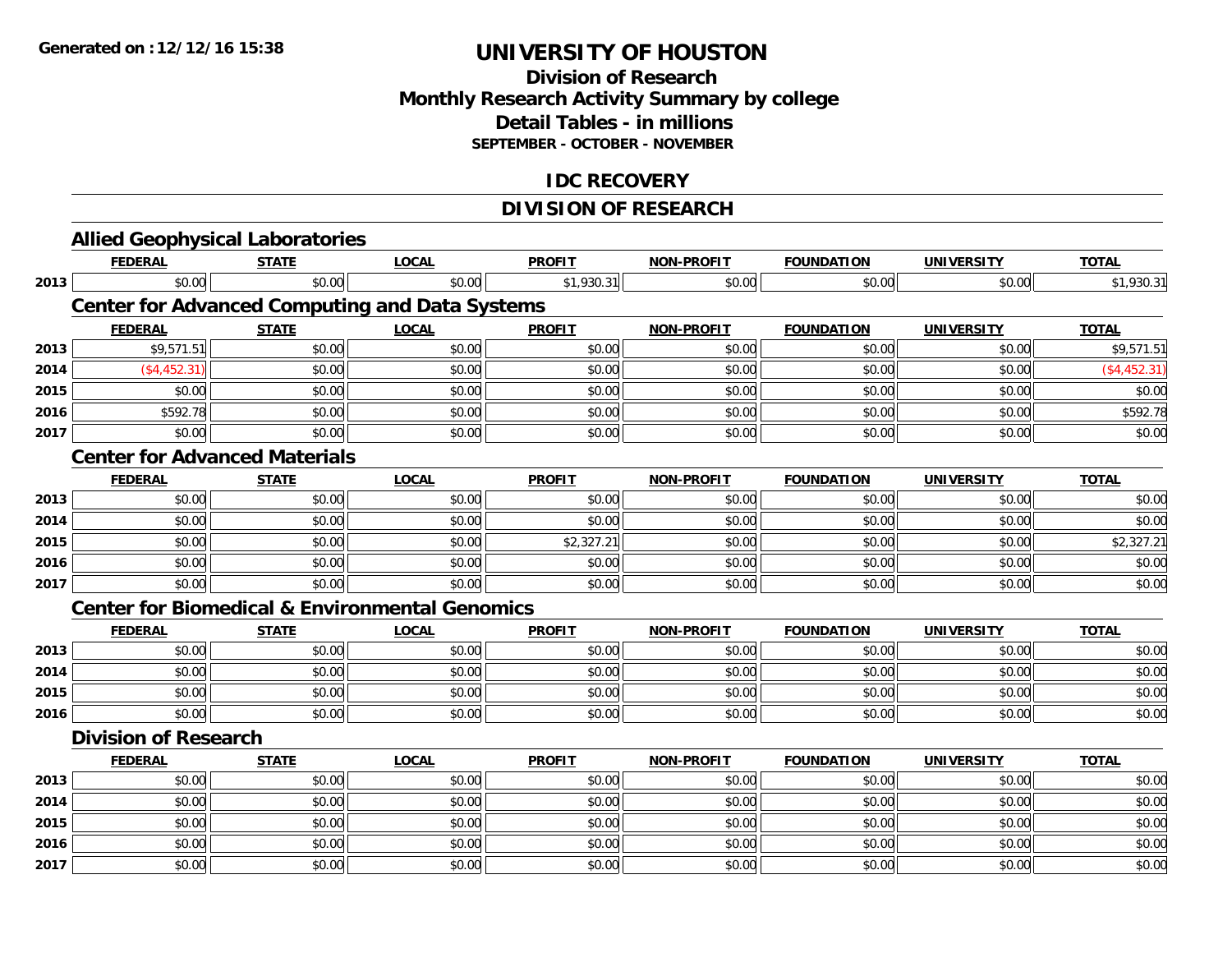# **Division of ResearchMonthly Research Activity Summary by college Detail Tables - in millions SEPTEMBER - OCTOBER - NOVEMBER**

#### **IDC RECOVERY**

# **DIVISION OF RESEARCH**

# **Office of Contracts and Grants**

|      | <b>FEDERAL</b> | <b>STATE</b> | <u>LOCAL</u> | <b>PROFIT</b> | <b>NON-PROFIT</b> | <b>FOUNDATION</b> | <b>UNIVERSITY</b> | <b>TOTAL</b> |
|------|----------------|--------------|--------------|---------------|-------------------|-------------------|-------------------|--------------|
| 2013 | \$0.00         | \$0.00       | \$0.00       | \$0.00        | \$0.00            | \$0.00            | \$0.00            | \$0.00       |
| 2014 | \$0.00         | \$0.00       | \$0.00       | \$0.00        | \$0.00            | \$0.00            | \$0.00            | \$0.00       |
| 2015 | \$0.00         | \$0.00       | \$0.00       | \$0.00        | \$0.00            | \$0.00            | \$0.00            | \$0.00       |
| 2016 | \$0.00         | \$0.00       | \$0.00       | \$0.00        | \$0.00            | \$0.00            | \$0.00            | \$0.00       |
| 2017 | \$0.00         | \$0.00       | \$0.00       | \$0.00        | \$0.00            | \$0.00            | \$0.00            | \$0.00       |

#### **TcSUH**

|      | <b>FEDERAL</b> | <b>STATE</b> | <u>LOCAL</u> | <b>PROFIT</b> | <b>NON-PROFIT</b> | <b>FOUNDATION</b> | <b>UNIVERSITY</b> | <b>TOTAL</b> |
|------|----------------|--------------|--------------|---------------|-------------------|-------------------|-------------------|--------------|
| 2013 | \$317.79       | \$204.62     | \$0.00       | \$4,751.26    | \$0.00            | \$0.00            | \$0.00            | \$5,273.67   |
| 2014 | \$21,411.95    | \$645.58     | \$0.00       | \$6,008.88    | \$0.00            | \$0.00            | \$0.00            | \$28,066.41  |
| 2015 | \$8,499.89     | \$0.00       | \$0.00       | \$2,851.47    | \$0.00            | \$0.00            | \$0.00            | \$11,351.36  |
| 2016 | \$26,861.93    | \$0.00       | \$0.00       | \$6,110.11    | \$0.00            | \$0.00            | \$0.00            | \$32,972.04  |
| 2017 | \$5,135.20     | \$0.00       | \$0.00       | \$5,519.80    | \$0.00            | \$0.00            | \$0.00            | \$10,655.00  |

# **Texas Obesity Research Center**

|      | <u>FEDERAL</u> | <b>STATE</b> | <u>LOCAL</u> | <b>PROFIT</b> | <b>NON-PROFIT</b> | <b>FOUNDATION</b> | <b>UNIVERSITY</b> | <b>TOTAL</b> |
|------|----------------|--------------|--------------|---------------|-------------------|-------------------|-------------------|--------------|
| 2013 | \$0.00         | \$0.00       | \$0.00       | \$0.00        | \$0.00            | \$0.00            | \$0.00            | \$0.00       |
| 2014 | \$0.00         | \$0.00       | \$0.00       | \$0.00        | \$0.00            | \$0.00            | \$0.00            | \$0.00       |
| 2015 | \$0.00         | \$0.00       | \$0.00       | \$0.00        | \$0.00            | \$0.00            | \$0.00            | \$0.00       |
| 2016 | \$0.00         | \$0.00       | \$0.00       | \$0.00        | \$82.<br>79       | \$0.00            | \$0.00            | \$82.79      |
| 2017 | \$0.00         | \$0.00       | \$0.00       | \$0.00        | \$7,073.38        | \$0.00            | \$0.00            | \$7,073.38   |

#### **TIMES**

|              | <b>FEDERAL</b> | <b>STATE</b>             | <b>LOCAL</b> | <b>PROFIT</b> | <b>NON-PROFIT</b> | <b>FOUNDATION</b> | <b>UNIVERSITY</b> | <b>TOTAL</b> |
|--------------|----------------|--------------------------|--------------|---------------|-------------------|-------------------|-------------------|--------------|
| 2013         | \$151,125.97   | $($ \$99.10) $\parallel$ | \$0.00       | \$0.00        | \$0.00            | \$0.00            | \$0.00            | \$151,026.87 |
| 2014         | \$98,985.91    | (\$205.96)               | \$0.00       | \$0.00        | \$0.00            | \$0.00            | \$0.00            | \$98,779.95  |
| 2015         | \$92,448.79    | \$0.00                   | \$0.00       | \$0.00        | \$0.00            | \$0.00            | \$0.00            | \$92,448.79  |
| 2016         | \$82,447.32    | \$79.02]                 | \$0.00       | \$0.00        | \$0.00            | \$0.00            | \$0.00            | \$82,368.30  |
| 2017         | \$54,707.14    | \$0.00                   | \$0.00       | \$0.00        | (\$269.63)        | \$0.00            | \$0.00            | \$54,437.51  |
| <b>Total</b> | \$547,653.86   | \$466.12                 | \$0.00       | \$29,499.04   | \$6,886.54        | \$0.00            | \$0.00            | \$584,505.57 |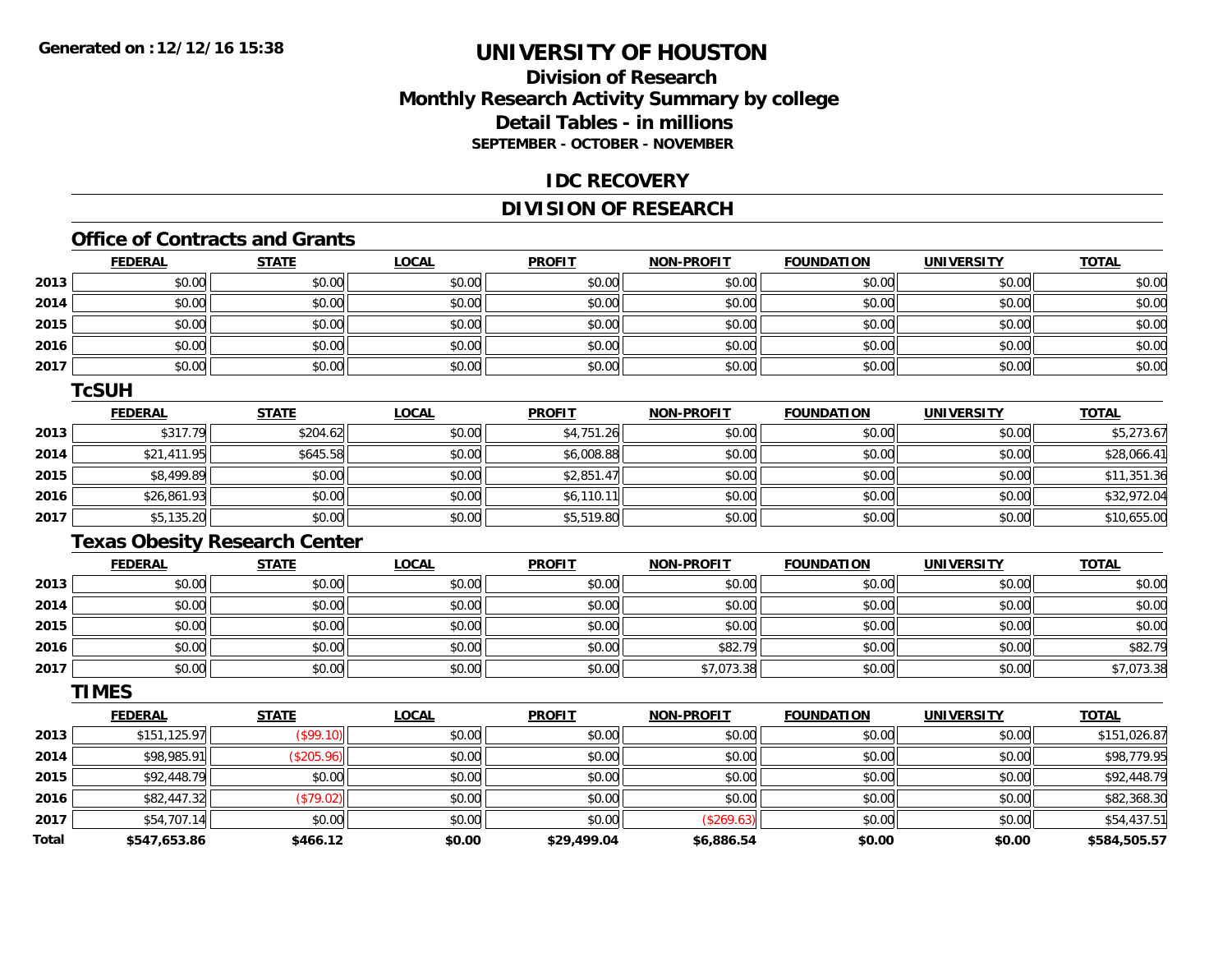# **Division of ResearchMonthly Research Activity Summary by college Detail Tables - in millionsSEPTEMBER - OCTOBER - NOVEMBER**

# **IDC RECOVERY**

# **GRADUATE COLLEGE OF SOCIAL WORK**

# **Center for Drug and Social Policy Research**

|      | <b>FEDERAL</b> | <b>STATE</b> | <b>LOCAL</b> | <b>PROFIT</b> | <b>NON-PROFIT</b> | <b>FOUNDATION</b> | <b>UNIVERSITY</b> | <b>TOTAL</b> |
|------|----------------|--------------|--------------|---------------|-------------------|-------------------|-------------------|--------------|
| 2013 | \$33.05        | \$0.00       | \$0.00       | \$0.00        | \$0.00            | \$0.00            | \$0.00            | \$33.05      |
| 2014 | \$0.00         | \$0.00       | \$0.00       | \$0.00        | \$0.00            | \$0.00            | \$0.00            | \$0.00       |
| 2015 | \$13,482.35    | \$0.00       | \$0.00       | \$0.00        | \$0.00            | \$0.00            | \$0.00            | \$13,482.35  |
| 2016 | \$35,996.88    | \$0.00       | \$0.00       | \$0.00        | \$0.00            | \$0.00            | \$0.00            | \$35,996.88  |
| 2017 | \$34,580.74    | \$0.00       | \$0.00       | \$0.00        | \$0.00            | \$0.00            | \$0.00            | \$34,580.74  |

# **Center for Health Equities & Evaluation Research**

|      | <u>FEDERAL</u> | <b>STATE</b> | <u>LOCAL</u> | <b>PROFIT</b> | <b>NON-PROFIT</b> | <b>FOUNDATION</b> | <b>UNIVERSITY</b> | <b>TOTAL</b> |
|------|----------------|--------------|--------------|---------------|-------------------|-------------------|-------------------|--------------|
| 2013 | \$6,380.28     | \$0.00       | \$0.00       | \$0.00        | \$0.00            | \$0.00            | \$0.00            | \$6,380.28   |
| 2014 | \$2.016.65     | \$0.00       | \$0.00       | \$0.00        | \$0.00            | \$0.00            | \$0.00            | \$2,016.65   |
| 2015 | \$2,312.55     | \$0.00       | \$0.00       | \$0.00        | \$0.00            | \$0.00            | \$0.00            | \$2,312.55   |
| 2016 | \$1,684.46     | \$0.00       | \$0.00       | \$0.00        | \$0.00            | \$0.00            | \$0.00            | \$1,684.46   |
| 2017 | \$13,452.35    | \$0.00       | \$0.00       | \$0.00        | \$0.00            | \$0.00            | \$0.00            | \$13,452.35  |

# **Child & Family for Innovative Research**

|      | <u>FEDERAL</u> | <u>STATE</u> | <u>LOCAL</u> | <b>PROFIT</b> | <b>NON-PROFIT</b> | <b>FOUNDATION</b> | <b>UNIVERSITY</b> | <b>TOTAL</b>  |
|------|----------------|--------------|--------------|---------------|-------------------|-------------------|-------------------|---------------|
| 2013 | \$38,879.45    | \$92.59      | \$1,086.50   | \$0.00        | \$0.00            | \$0.00            | \$0.00            | \$40,058.54   |
| 2014 | \$9,588.69     | \$270.08     | \$747.50     | \$0.00        | \$0.00            | \$187.58          | \$0.00            | \$10,793.85   |
| 2015 | \$23,050.36    | \$445.20     | \$0.00       | \$0.00        | \$0.00            | \$2,809.31        | \$0.00            | \$26,304.87   |
| 2016 | (\$39,023.88)  | \$0.00       | \$0.00       | \$0.00        | \$0.00            | \$3,910.68        | \$0.00            | (\$35,113.20) |
| 2017 | \$26,073.57    | \$5,814.59   | \$2,905.98   | \$0.00        | \$0.00            | \$2,605.44        | \$0.00            | \$37,399.58   |

### **Community Projects - Social Work**

|      | <b>FFBF</b><br>-112 | $- - - -$           | $\sim$             | <b>PROFIT</b>                               | .<br>$\sim$<br>ж | <u>וווחו</u> | w                    | <b>TOTAL</b> |
|------|---------------------|---------------------|--------------------|---------------------------------------------|------------------|--------------|----------------------|--------------|
| 2013 |                     | $\sim$ $\sim$<br>יש | $\sim$ 00<br>JU.UU | $\uparrow$<br>$\sim$ $\sim$<br>ne:<br>JU.UU | 0.00<br>JU.UU    | ູນບ          | 0.00<br><b>PU.UU</b> |              |
| -    | .<br>---            |                     |                    |                                             |                  |              |                      |              |

#### **Dean, Social Work**

|      | <b>FEDERAL</b> | <b>STATE</b> | <b>LOCAL</b> | <b>PROFIT</b> | <b>NON-PROFIT</b> | <b>FOUNDATION</b> | <b>UNIVERSITY</b> | <b>TOTAL</b> |
|------|----------------|--------------|--------------|---------------|-------------------|-------------------|-------------------|--------------|
| 2013 | \$5,849.75     | \$0.00       | \$0.00       | \$0.00        | \$0.00            | \$0.00            | \$0.00            | \$5,849.75   |
| 2014 | \$0.00         | \$0.00       | \$0.00       | \$0.00        | \$0.00            | \$0.00            | \$0.00            | \$0.00       |
| 2015 | \$302.99       | \$0.00       | \$0.00       | \$0.00        | \$0.00            | \$0.00            | \$0.00            | \$302.99     |
| 2016 | \$10,067.75    | \$0.00       | \$0.00       | \$1,162.36    | \$95.04           | \$0.00            | \$0.00            | \$11,325.15  |
| 2017 | \$6,239.59     | \$0.00       | \$0.00       | \$143.55      | \$416.41          | \$620.81          | \$0.00            | \$7,420.36   |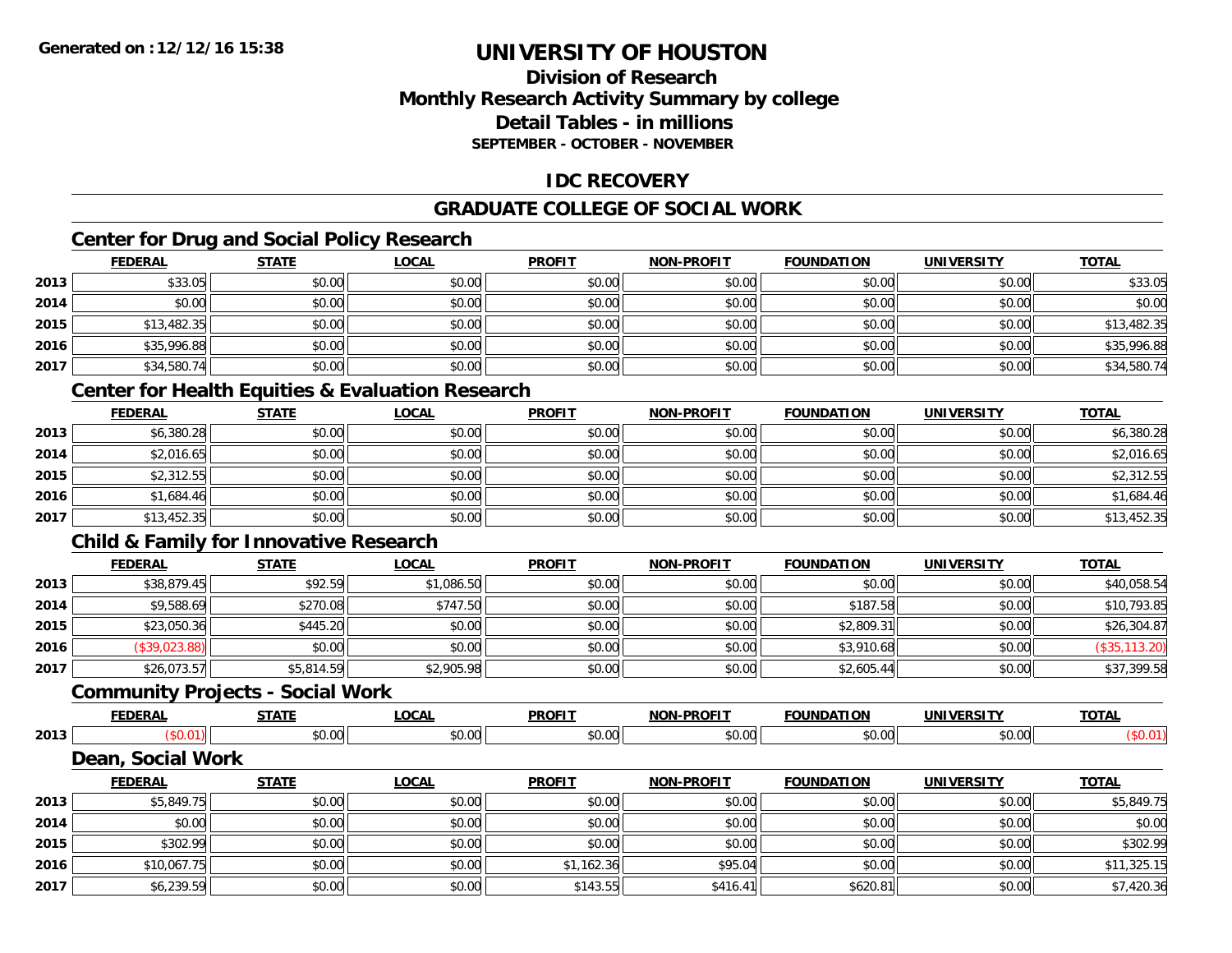# **Division of Research Monthly Research Activity Summary by college Detail Tables - in millions SEPTEMBER - OCTOBER - NOVEMBER**

### **IDC RECOVERY**

#### **GRADUATE COLLEGE OF SOCIAL WORK**

# **Office for Drug SPR**

|              | <u>FEDERAL</u> | <b>STATE</b> | LOCAL      | <b>PROFIT</b> | <b>NON-PROFIT</b> | <b>FOUNDATION</b> | UNIVERSITY | <b>TOTAL</b> |
|--------------|----------------|--------------|------------|---------------|-------------------|-------------------|------------|--------------|
| 2013         | \$0.00         | \$0.00       | \$0.00     | \$0.00        | \$0.00            | \$0.00            | \$0.00     | \$0.00       |
| 2015         | \$0.00         | \$0.00       | \$0.00     | \$0.00        | \$0.00            | \$0.00            | \$0.00     | \$0.00       |
| <b>Total</b> | \$190,967.56   | \$6,622.46   | \$4,739.98 | \$1,305.91    | \$511.45          | \$10,133.82       | \$0.00     | \$214,281.18 |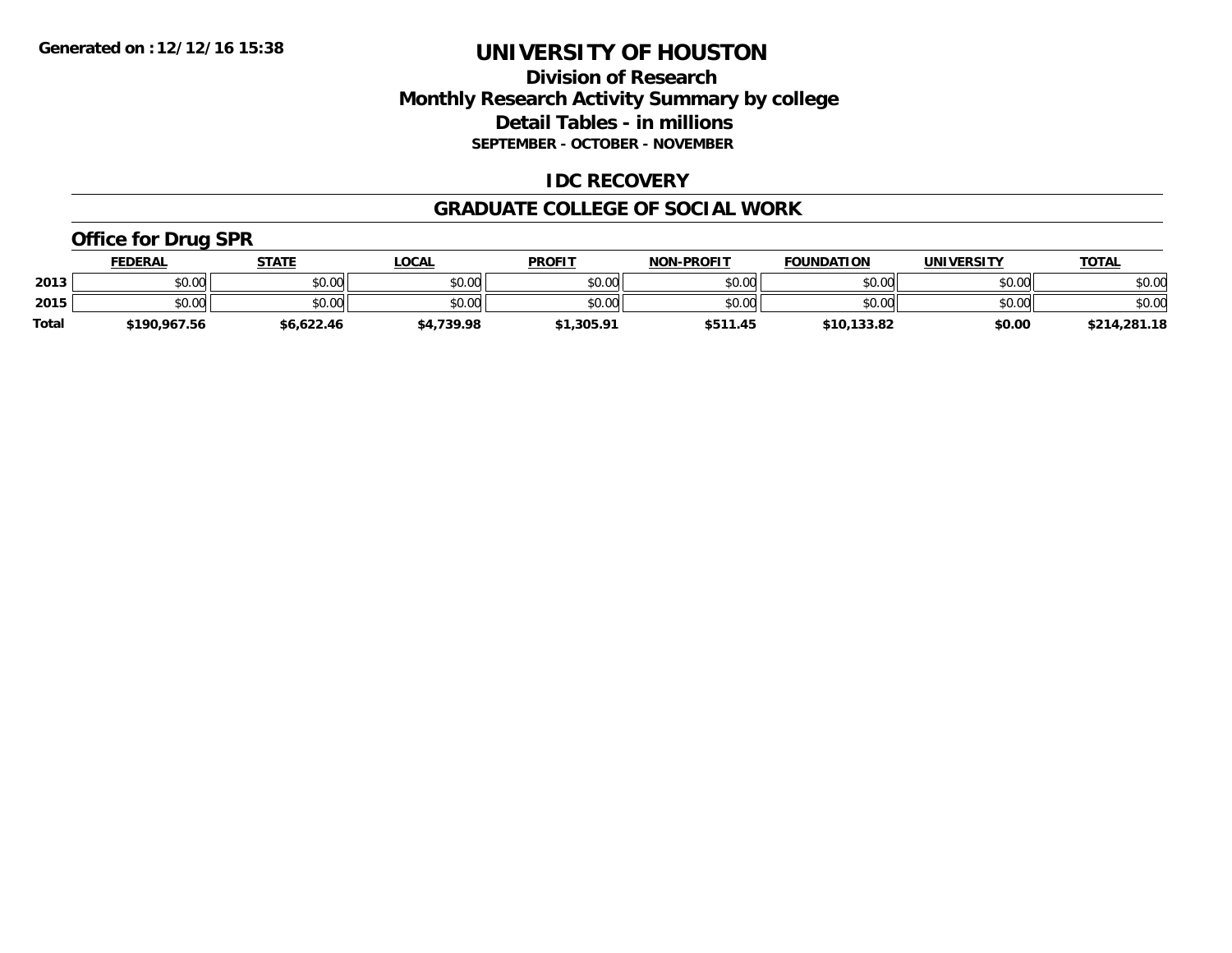# **Division of Research Monthly Research Activity Summary by college Detail Tables - in millions SEPTEMBER - OCTOBER - NOVEMBER**

### **IDC RECOVERY**

### **HILTON COLLEGE OF HOTEL AND RESTAURANT MANAGEMENT**

# **Hotel and Restaurant Management**

|       | <b>FEDERAL</b> | <b>STATE</b> | <u>LOCAL</u> | <b>PROFIT</b> | <b>NON-PROFIT</b> | <b>FOUNDATION</b> | <b>UNIVERSITY</b> | <b>TOTAL</b> |
|-------|----------------|--------------|--------------|---------------|-------------------|-------------------|-------------------|--------------|
| 2013  | \$961.37       | \$804.38     | \$0.00       | \$0.00        | \$0.00            | \$0.00            | \$0.00            | \$1,765.75   |
| 2014  | \$4,708.56     | (\$28.7      | \$0.00       | \$0.00        | \$0.00            | \$114.88          | \$0.00            | \$4,794.73   |
| 2015  | \$9,573.60     | \$0.00       | \$0.00       | \$0.00        | \$0.00            | \$767.28          | \$0.00            | \$10,340.88  |
| 2016  | \$12,319.18    | \$0.00       | \$0.00       | \$0.00        | \$0.00            | \$0.00            | \$0.00            | \$12,319.18  |
| 2017  | \$9,383.25     | \$0.00       | \$0.00       | \$0.00        | (\$5,273.05)      | \$0.00            | \$0.00            | \$4,110.20   |
| Total | \$36,945.96    | \$775.67     | \$0.00       | \$0.00        | (\$5,273.05)      | \$882.16          | \$0.00            | \$33,330.74  |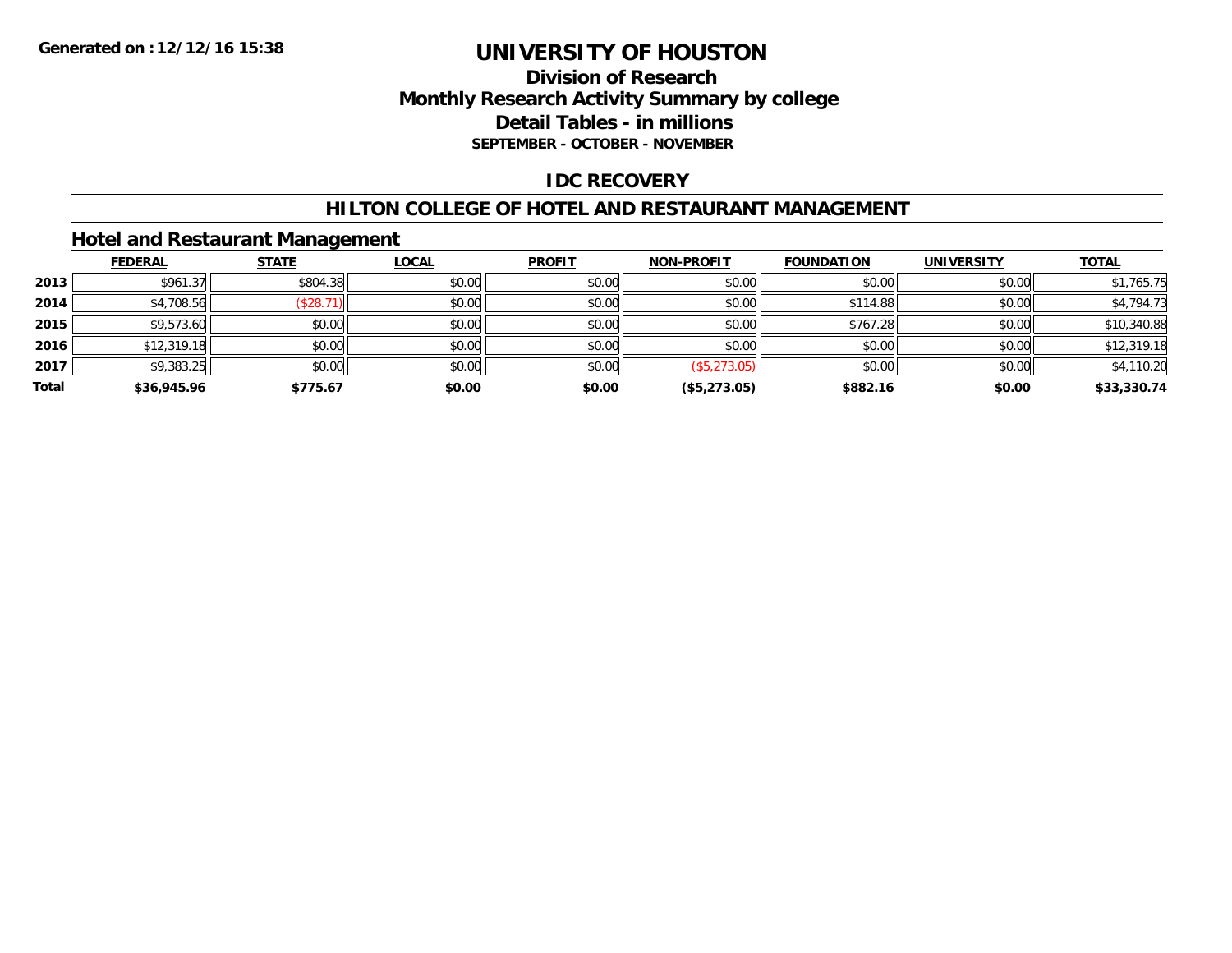# **Division of Research Monthly Research Activity Summary by college Detail Tables - in millions SEPTEMBER - OCTOBER - NOVEMBER**

#### **IDC RECOVERY**

#### **HONORS COLLEGE**

# **Dean, Honors College**

|       | <b>FEDERAL</b> | <b>STATE</b> | <b>LOCAL</b> | <b>PROFIT</b> | <b>NON-PROFIT</b> | <b>FOUNDATION</b> | <b>UNIVERSITY</b> | <b>TOTAL</b> |
|-------|----------------|--------------|--------------|---------------|-------------------|-------------------|-------------------|--------------|
| 2013  | \$3,844.36     | \$0.00       | \$0.00       | \$0.00        | \$2,254.46        | \$0.00            | \$0.00            | \$6,098.82   |
| 2014  | \$892.24       | \$0.00       | \$0.00       | \$0.00        | \$2,095.91        | \$22.10           | \$0.00            | \$3,010.25   |
| 2015  | \$0.00         | \$0.00       | \$0.00       | \$0.00        | (\$5.90)          | \$6.51            | \$0.00            | \$0.61       |
| 2016  | \$0.00         | \$0.00       | \$0.00       | \$0.00        | \$0.00            | \$18.85           | \$0.00            | \$18.85      |
| 2017  | \$0.00         | \$0.00       | \$0.00       | \$0.00        | \$0.00            | \$0.00            | \$0.00            | \$0.00       |
| Total | \$4,736.60     | \$0.00       | \$0.00       | \$0.00        | \$4,344.47        | \$47.47           | \$0.00            | \$9,128.53   |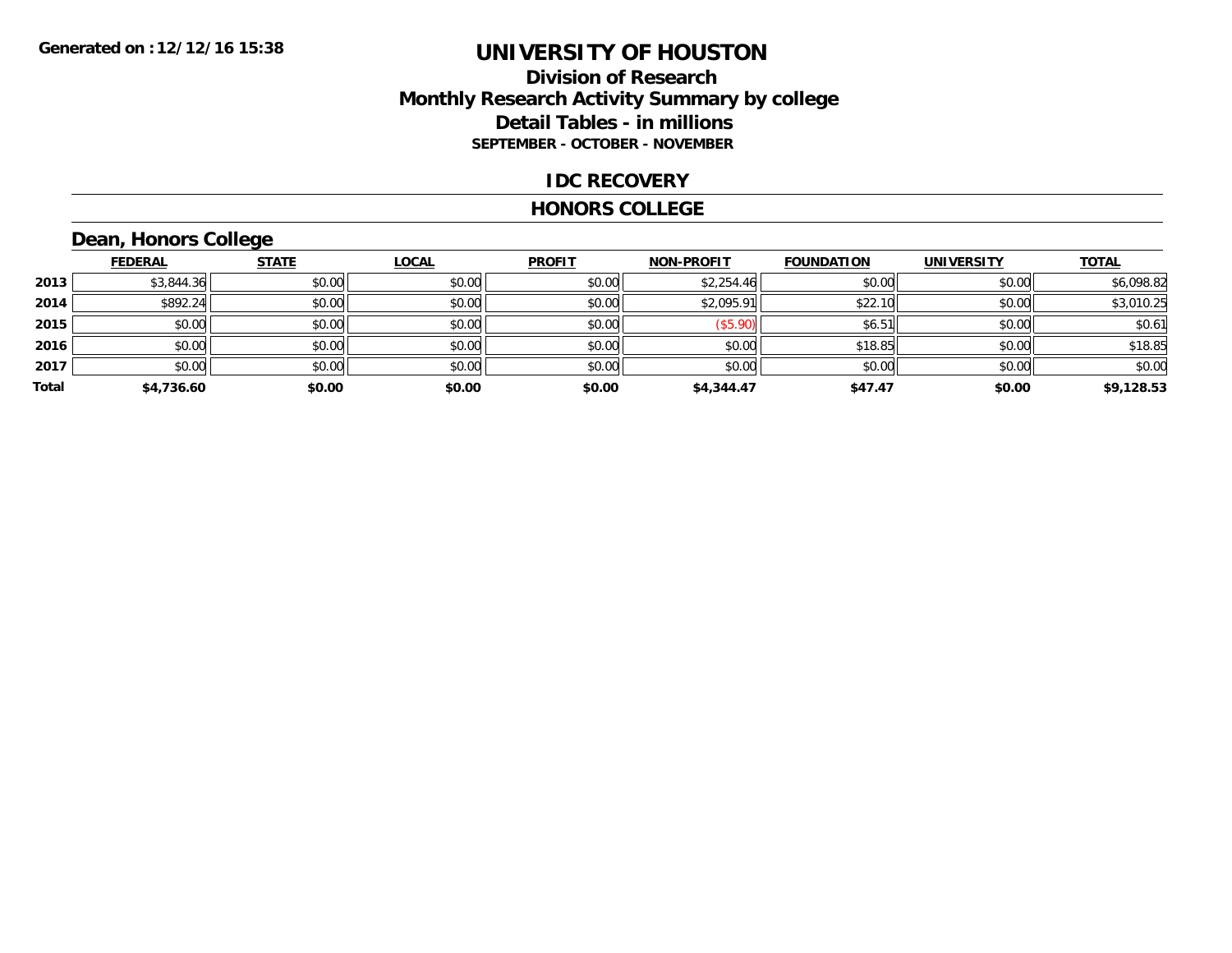# **Division of Research Monthly Research Activity Summary by college Detail Tables - in millions SEPTEMBER - OCTOBER - NOVEMBER**

#### **IDC RECOVERY**

#### **LIBRARY**

### **Administration, Library**

|              | <b>FEDERAL</b> | STATE  | <b>LOCAL</b> | <b>PROFIT</b> | <b>NON-PROFIT</b> | <b>FOUNDATION</b> | <b>UNIVERSITY</b> | <u>TOTAL</u> |
|--------------|----------------|--------|--------------|---------------|-------------------|-------------------|-------------------|--------------|
| 2013         | \$0.00         | \$0.00 | \$0.00       | \$0.00        | \$0.00            | \$0.00            | \$0.00            | \$0.00       |
| 2014         | \$0.00         | \$0.00 | \$0.00       | \$0.00        | \$0.00            | \$0.00            | \$0.00            | \$0.00       |
| <b>Total</b> | \$0.00         | \$0.00 | \$0.00       | \$0.00        | \$0.00            | \$0.00            | \$0.00            | \$0.00       |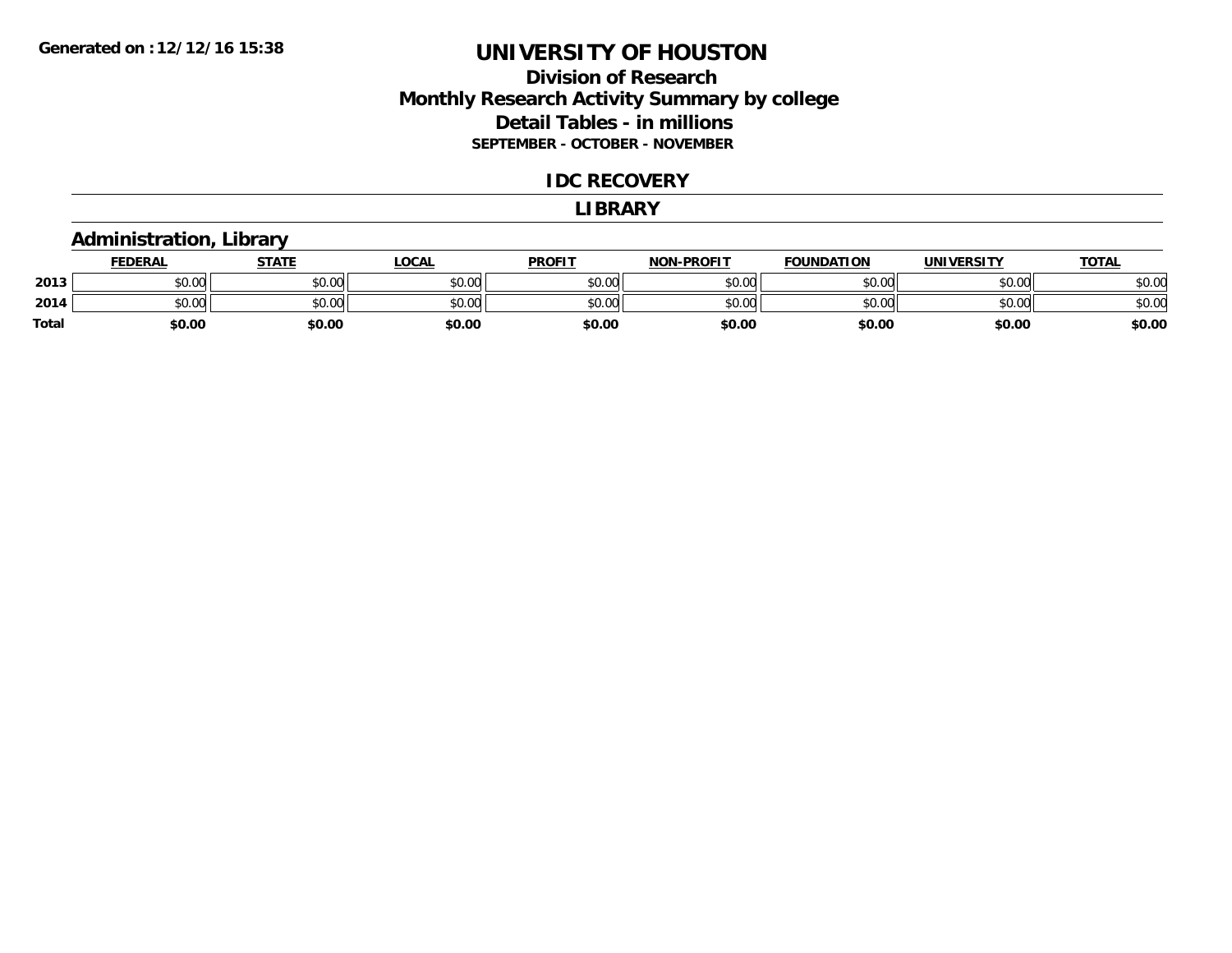# **Division of Research Monthly Research Activity Summary by college Detail Tables - in millions SEPTEMBER - OCTOBER - NOVEMBER**

### **IDC RECOVERY**

#### **PRESIDENT**

#### **Office of the President**

|       | <b>FEDERAL</b> | <b>STATE</b> | <b>LOCAL</b> | <b>PROFIT</b> | <b>NON-PROFIT</b> | <b>FOUNDATION</b> | <b>UNIVERSITY</b> | <u>TOTAL</u> |
|-------|----------------|--------------|--------------|---------------|-------------------|-------------------|-------------------|--------------|
| 2015  | \$0.00         | \$0.00       | \$0.00       | \$0.00        | \$0.00            | \$0.00            | \$0.00            | \$0.00       |
| 2016  | \$0.00         | \$0.00       | \$0.00       | \$0.00        | \$0.00            | \$0.00            | \$0.00            | \$0.00       |
| 2017  | \$0.00         | \$0.00       | \$0.00       | \$0.00        | \$0.00            | \$0.00            | \$0.00            | \$0.00       |
| Total | \$0.00         | \$0.00       | \$0.00       | \$0.00        | \$0.00            | \$0.00            | \$0.00            | \$0.00       |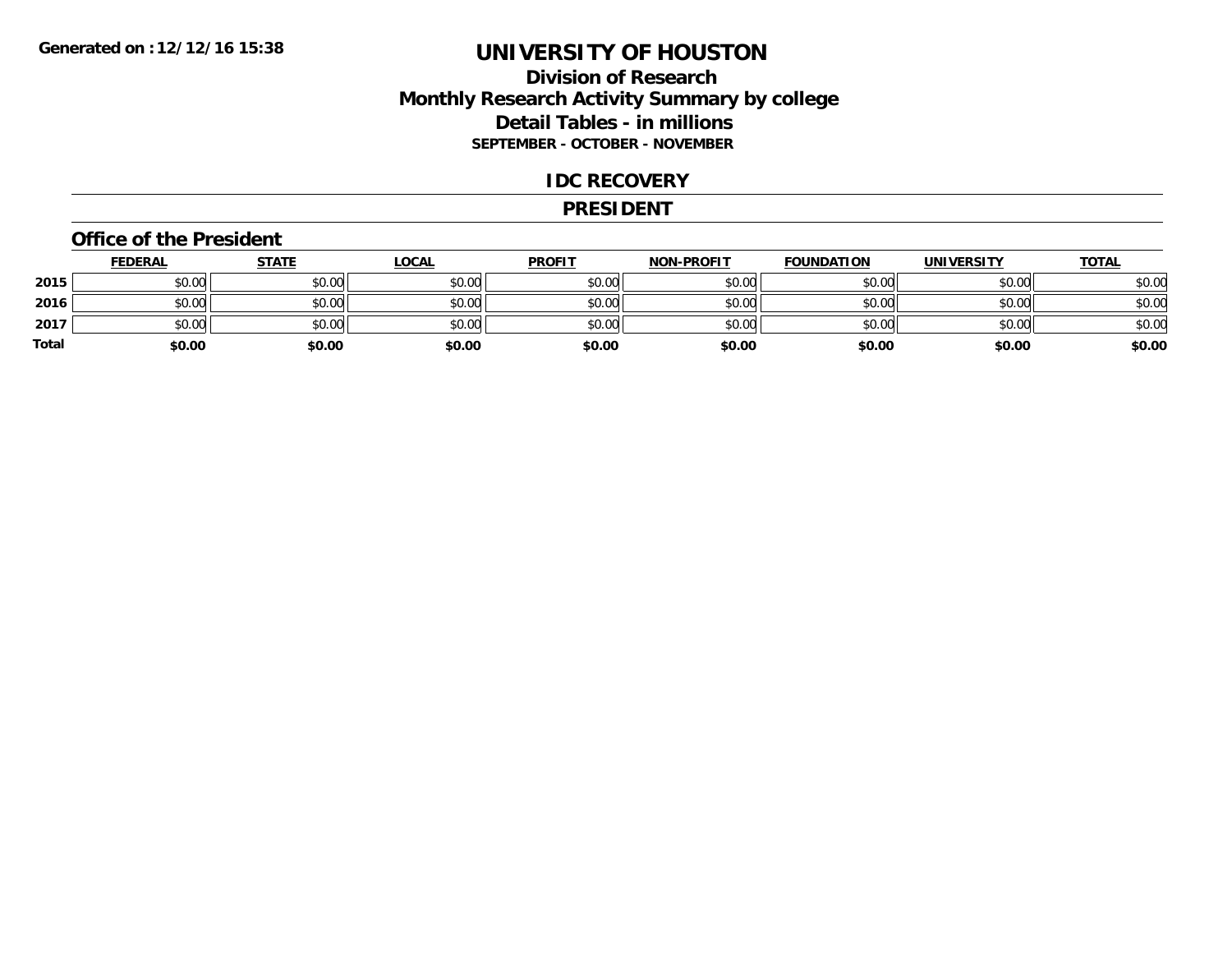# **Division of ResearchMonthly Research Activity Summary by college Detail Tables - in millions SEPTEMBER - OCTOBER - NOVEMBER**

# **IDC RECOVERY**

#### **SENIOR V.P. FOR ACADEMIC AFFAIRS AND PROVOST**

|      | <b>Challenger Program</b>                           |              |              |               |                   |                   |                   |              |
|------|-----------------------------------------------------|--------------|--------------|---------------|-------------------|-------------------|-------------------|--------------|
|      | <b>FEDERAL</b>                                      | <b>STATE</b> | <b>LOCAL</b> | <b>PROFIT</b> | <b>NON-PROFIT</b> | <b>FOUNDATION</b> | <b>UNIVERSITY</b> | <b>TOTAL</b> |
| 2013 | \$0.00                                              | \$0.00       | \$0.00       | \$0.00        | \$0.00            | \$0.00            | \$0.00            | \$0.00       |
| 2014 | \$0.00                                              | \$0.00       | \$0.00       | \$0.00        | \$0.00            | \$0.00            | \$0.00            | \$0.00       |
| 2015 | \$0.00                                              | \$0.00       | \$0.00       | \$0.00        | \$0.00            | \$0.00            | \$0.00            | \$0.00       |
| 2016 | \$0.00                                              | \$0.00       | \$0.00       | \$0.00        | \$0.00            | \$0.00            | \$0.00            | \$0.00       |
|      | <b>Learning Support Services</b>                    |              |              |               |                   |                   |                   |              |
|      | <b>FEDERAL</b>                                      | <b>STATE</b> | <b>LOCAL</b> | <b>PROFIT</b> | <b>NON-PROFIT</b> | <b>FOUNDATION</b> | <b>UNIVERSITY</b> | <b>TOTAL</b> |
| 2013 | \$0.00                                              | \$0.00       | \$0.00       | \$0.00        | \$0.00            | \$0.00            | \$0.00            | \$0.00       |
|      | <b>Senior V.P. for Academic Affairs and Provost</b> |              |              |               |                   |                   |                   |              |
|      | <b>FEDERAL</b>                                      | <b>STATE</b> | <b>LOCAL</b> | <b>PROFIT</b> | <b>NON-PROFIT</b> | <b>FOUNDATION</b> | <b>UNIVERSITY</b> | <b>TOTAL</b> |
| 2015 | \$0.00                                              | \$0.00       | \$0.00       | \$0.00        | \$0.00            | \$0.00            | \$0.00            | \$0.00       |
| 2016 | \$0.00                                              | \$0.00       | \$0.00       | \$0.00        | \$0.00            | \$0.00            | \$0.00            | \$0.00       |
| 2017 | \$0.00                                              | \$0.00       | \$0.00       | \$0.00        | \$0.00            | \$0.00            | \$0.00            | \$0.00       |
|      | <b>Student Support Services</b>                     |              |              |               |                   |                   |                   |              |
|      | <b>FEDERAL</b>                                      | <b>STATE</b> | <b>LOCAL</b> | <b>PROFIT</b> | <b>NON-PROFIT</b> | <b>FOUNDATION</b> | <b>UNIVERSITY</b> | <b>TOTAL</b> |
| 2014 | \$0.00                                              | \$0.00       | \$0.00       | \$0.00        | \$0.00            | \$0.00            | \$0.00            | \$0.00       |
| 2015 | \$0.00                                              | \$0.00       | \$0.00       | \$0.00        | \$0.00            | \$0.00            | \$0.00            | \$0.00       |
| 2016 | \$0.00                                              | \$0.00       | \$0.00       | \$0.00        | \$0.00            | \$0.00            | \$0.00            | \$0.00       |
|      | <b>UH Energy</b>                                    |              |              |               |                   |                   |                   |              |
|      | <b>FEDERAL</b>                                      | <b>STATE</b> | <b>LOCAL</b> | <b>PROFIT</b> | <b>NON-PROFIT</b> | <b>FOUNDATION</b> | <b>UNIVERSITY</b> | <b>TOTAL</b> |
| 2015 | \$0.00                                              | \$0.00       | \$0.00       | \$0.00        | \$0.00            | \$0.00            | \$0.00            | \$0.00       |
| 2016 | \$0.00                                              | \$0.00       | \$0.00       | \$0.00        | \$0.00            | \$0.00            | \$0.00            | \$0.00       |
| 2017 | \$0.00                                              | \$0.00       | \$0.00       | \$0.00        | \$0.00            | \$0.00            | \$0.00            | \$0.00       |
|      | <b>Undergraduate Student Success</b>                |              |              |               |                   |                   |                   |              |
|      | <b>FEDERAL</b>                                      | <b>STATE</b> | <b>LOCAL</b> | <b>PROFIT</b> | <b>NON-PROFIT</b> | <b>FOUNDATION</b> | <b>UNIVERSITY</b> | <b>TOTAL</b> |
| 2014 | \$0.00                                              | \$0.00       | \$0.00       | \$0.00        | \$0.00            | \$0.00            | \$0.00            | \$0.00       |
| 2015 | \$3,468.73                                          | \$0.00       | \$0.00       | \$0.00        | \$0.00            | \$0.00            | \$0.00            | \$3,468.73   |
| 2016 | \$440.09                                            | \$0.00       | \$0.00       | \$0.00        | \$0.00            | \$0.00            | \$0.00            | \$440.09     |
|      | <b>Undergraduate Student Success Center</b>         |              |              |               |                   |                   |                   |              |
|      | <b>FEDERAL</b>                                      | <b>STATE</b> | <b>LOCAL</b> | <b>PROFIT</b> | <b>NON-PROFIT</b> | <b>FOUNDATION</b> | <b>UNIVERSITY</b> | <b>TOTAL</b> |
| 2013 | \$5,857.39                                          | \$0.00       | \$0.00       | \$0.00        | \$0.00            | \$0.00            | \$0.00            | \$5,857.39   |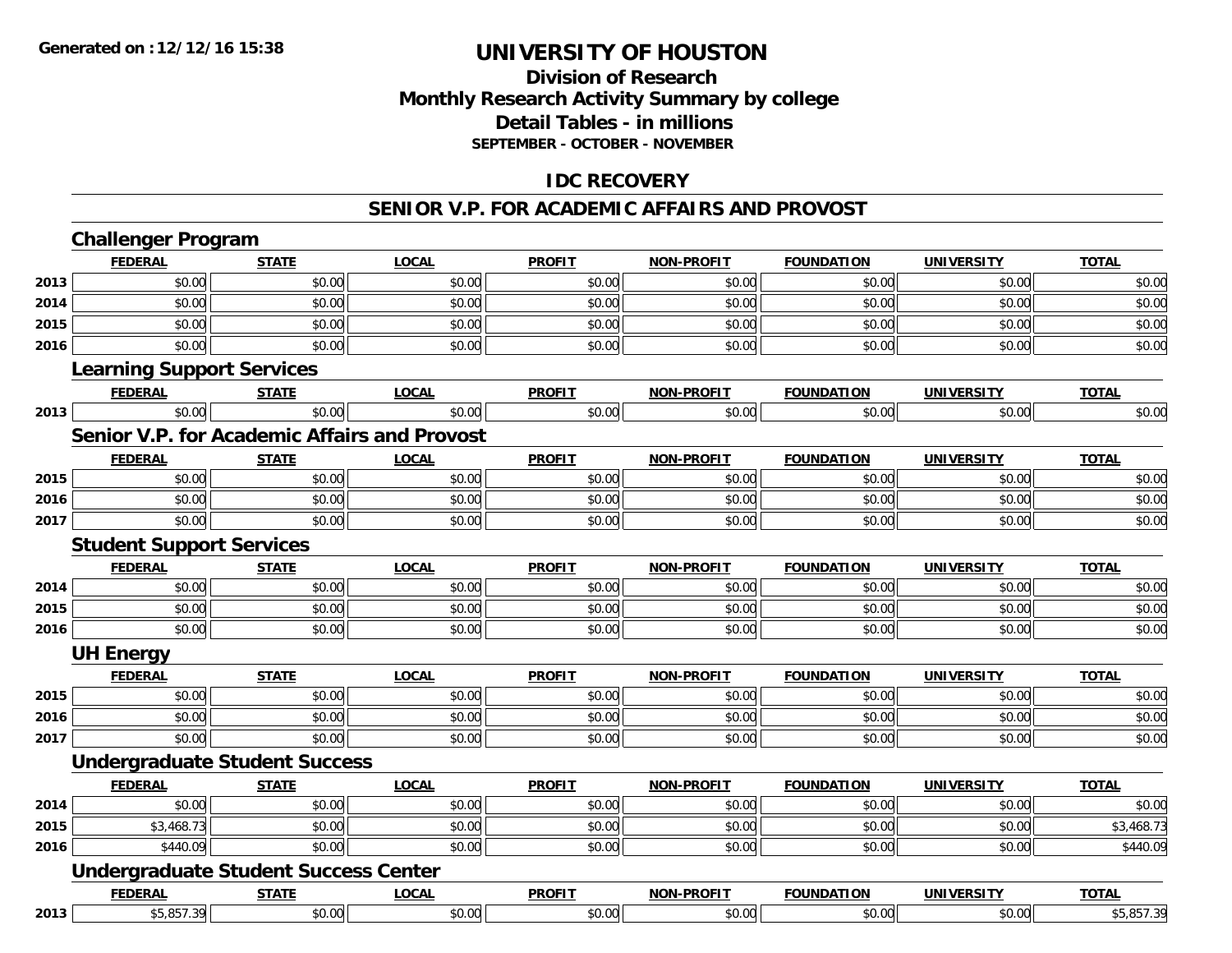# **Division of Research Monthly Research Activity Summary by college Detail Tables - in millions SEPTEMBER - OCTOBER - NOVEMBER**

### **IDC RECOVERY**

#### **SENIOR V.P. FOR ACADEMIC AFFAIRS AND PROVOST**

### **Undergraduate Student Success Center**

|              | <b>FEDERAL</b> | <b>STATE</b> | <u>LOCAL</u> | <b>PROFIT</b> | <b>NON-PROFIT</b> | <b>FOUNDATION</b> | <b>UNIVERSITY</b> | <b>TOTAL</b> |
|--------------|----------------|--------------|--------------|---------------|-------------------|-------------------|-------------------|--------------|
| 2014         | \$5,899.85     | \$0.00       | \$0.00       | \$0.00        | \$0.00            | \$0.00            | \$0.00            | \$5,899.85   |
| 2015         | \$0.00         | \$0.00       | \$0.00       | \$0.00        | \$0.00            | \$0.00            | \$0.00            | \$0.00       |
| 2016         | \$0.00         | \$0.00       | \$0.00       | \$0.00        | \$0.00            | \$0.00            | \$0.00            | \$0.00       |
| <b>Total</b> | \$15,666.06    | \$0.00       | \$0.00       | \$0.00        | \$0.00            | \$0.00            | \$0.00            | \$15,666.06  |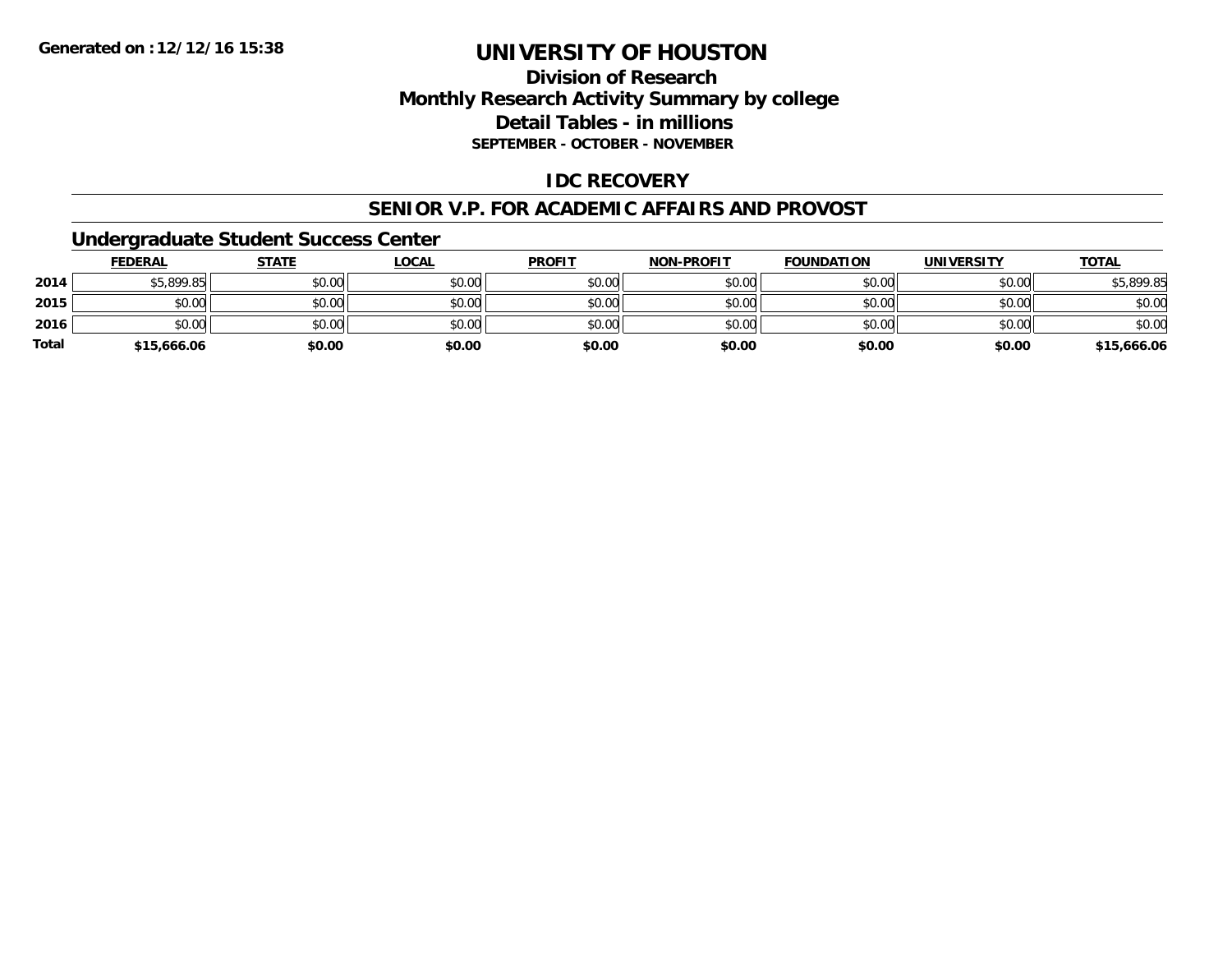# **Division of ResearchMonthly Research Activity Summary by college Detail Tables - in millions SEPTEMBER - OCTOBER - NOVEMBER**

### **IDC RECOVERY**

#### **UH LAW CENTER**

|              | Dean, Law      |              |              |               |                   |                   |                   |              |
|--------------|----------------|--------------|--------------|---------------|-------------------|-------------------|-------------------|--------------|
|              | <b>FEDERAL</b> | <b>STATE</b> | <b>LOCAL</b> | <b>PROFIT</b> | <b>NON-PROFIT</b> | <b>FOUNDATION</b> | <b>UNIVERSITY</b> | <b>TOTAL</b> |
| 2013         | \$0.00         | \$0.00       | \$0.00       | \$0.00        | \$0.00            | \$0.00            | \$0.00            | \$0.00       |
| 2017         | \$0.00         | \$3,377.33   | \$0.00       | \$0.00        | \$0.00            | \$0.00            | \$0.00            | \$3,377.33   |
|              | Law-UH         |              |              |               |                   |                   |                   |              |
|              | <b>FEDERAL</b> | <b>STATE</b> | <b>LOCAL</b> | <b>PROFIT</b> | <b>NON-PROFIT</b> | <b>FOUNDATION</b> | <b>UNIVERSITY</b> | <b>TOTAL</b> |
| 2013         | \$30,039.40    | \$4,929.37   | \$0.00       | \$0.00        | \$0.00            | \$1,417.08        | \$0.00            | \$36,385.85  |
| 2014         | \$5,332.77     | \$4,956.35   | \$0.00       | \$0.00        | \$0.00            | \$0.00            | \$0.00            | \$10,289.12  |
| 2015         | \$1,918.16     | \$6,454.95   | \$0.00       | \$0.00        | \$0.00            | \$0.00            | \$0.00            | \$8,373.11   |
| 2016         | \$723.73       | \$3,030.00   | \$0.00       | \$0.00        | \$0.00            | \$43.02           | \$0.00            | \$3,796.75   |
| 2017         | \$724.89       | \$0.00       | \$0.00       | \$0.00        | \$0.00            | (\$585.76)        | \$0.00            | \$139.13     |
| <b>Total</b> | \$38,738.95    | \$22,748.00  | \$0.00       | \$0.00        | \$0.00            | \$874.34          | \$0.00            | \$62,361.29  |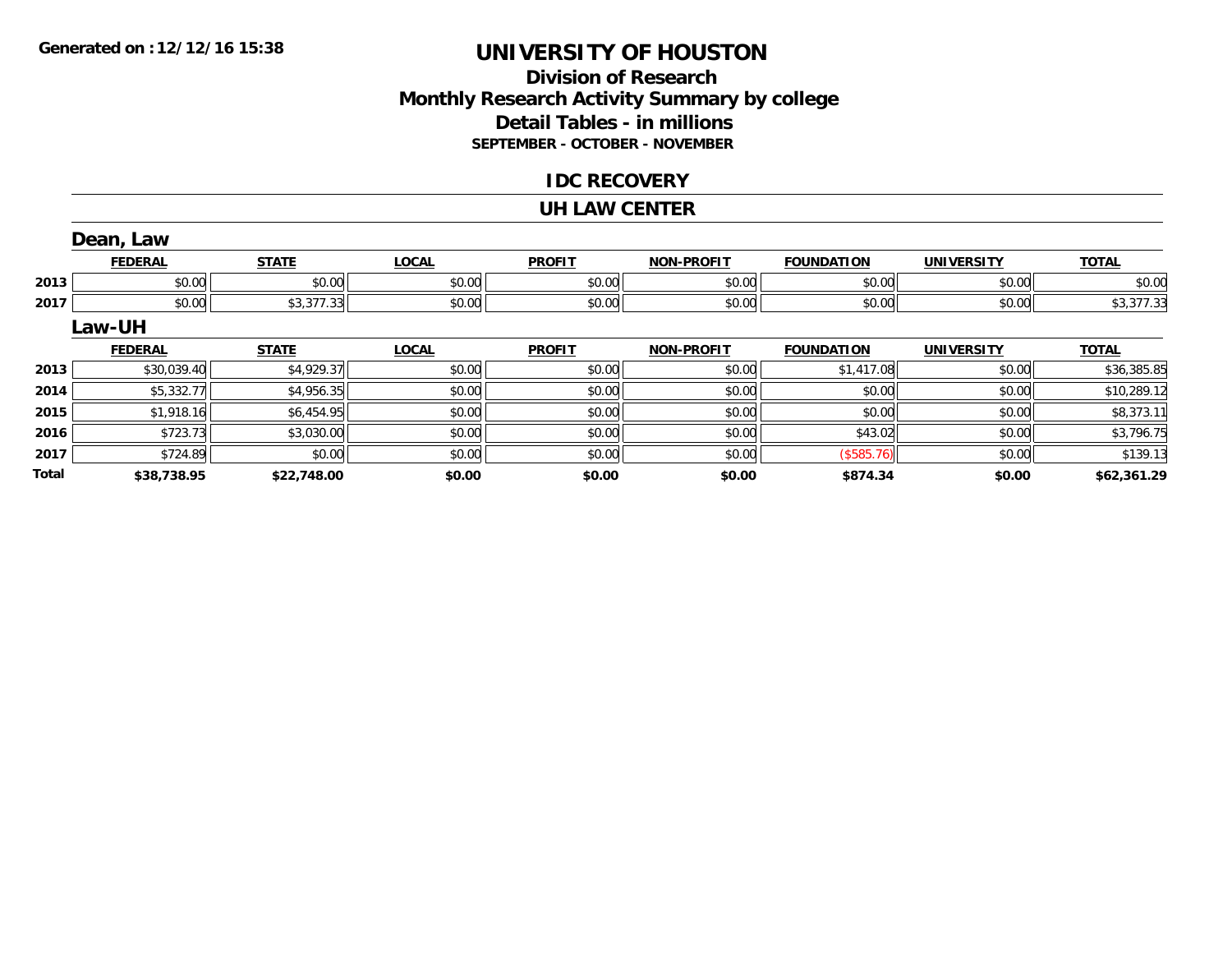# **Division of ResearchMonthly Research Activity Summary by college Detail Tables - in millions SEPTEMBER - OCTOBER - NOVEMBER**

# **IDC RECOVERY**

#### **UKNOWN COLLEGE**

### **Unknown Department**

|      | FEDERAL | <b>STATE</b> | <u>LOCAI</u> | <b>PROFIT</b> | <b>NON-PROFIT</b> | <b>FOUNDATION</b> | <b>UNIVERSITY</b> | <b>TOTAL</b> |
|------|---------|--------------|--------------|---------------|-------------------|-------------------|-------------------|--------------|
| 2015 | \$0.00  | \$0.00       | \$0.00       | \$0.00        | ደሰ ሰሰ<br>JU.UU    | \$0.00            | \$0.00            | \$0.00       |
| 2016 | \$0.00  | \$0.00       | \$0.00       | \$0.00        | ku uy<br>ง∪.∪บ    | \$0.00            | \$0.00            | \$0.00       |
| 2017 | \$0.00  | \$0.00       | \$0.00       | \$0.00        | \$0.00            | \$0.00            | \$0.00            | \$0.00       |

# **Wrong Department - Please Dont Select It**

|              | <b>FEDERAL</b>                               | STATE  | LOCAL  | <b>PROFIT</b> | <b>NON-PROFIT</b> | <b>FOUNDATION</b> | <b>UNIVERSITY</b> | <u>TOTAL</u> |
|--------------|----------------------------------------------|--------|--------|---------------|-------------------|-------------------|-------------------|--------------|
| 2014         | 0000<br>DU.UU                                | \$0.00 | PO.OO  | \$0.00        | \$0.00            | \$0.00            | \$0.00            | \$0.00       |
| 2016         | $\mathfrak{c}\cap\mathfrak{a}\cap$<br>\$U.UU | \$0.00 | \$0.00 | \$0.00        | \$0.00            | \$0.00            | \$0.00            | \$0.00       |
| <b>Total</b> | \$0.00                                       | \$0.00 | \$0.00 | \$0.00        | \$0.00            | \$0.00            | \$0.00            | \$0.00       |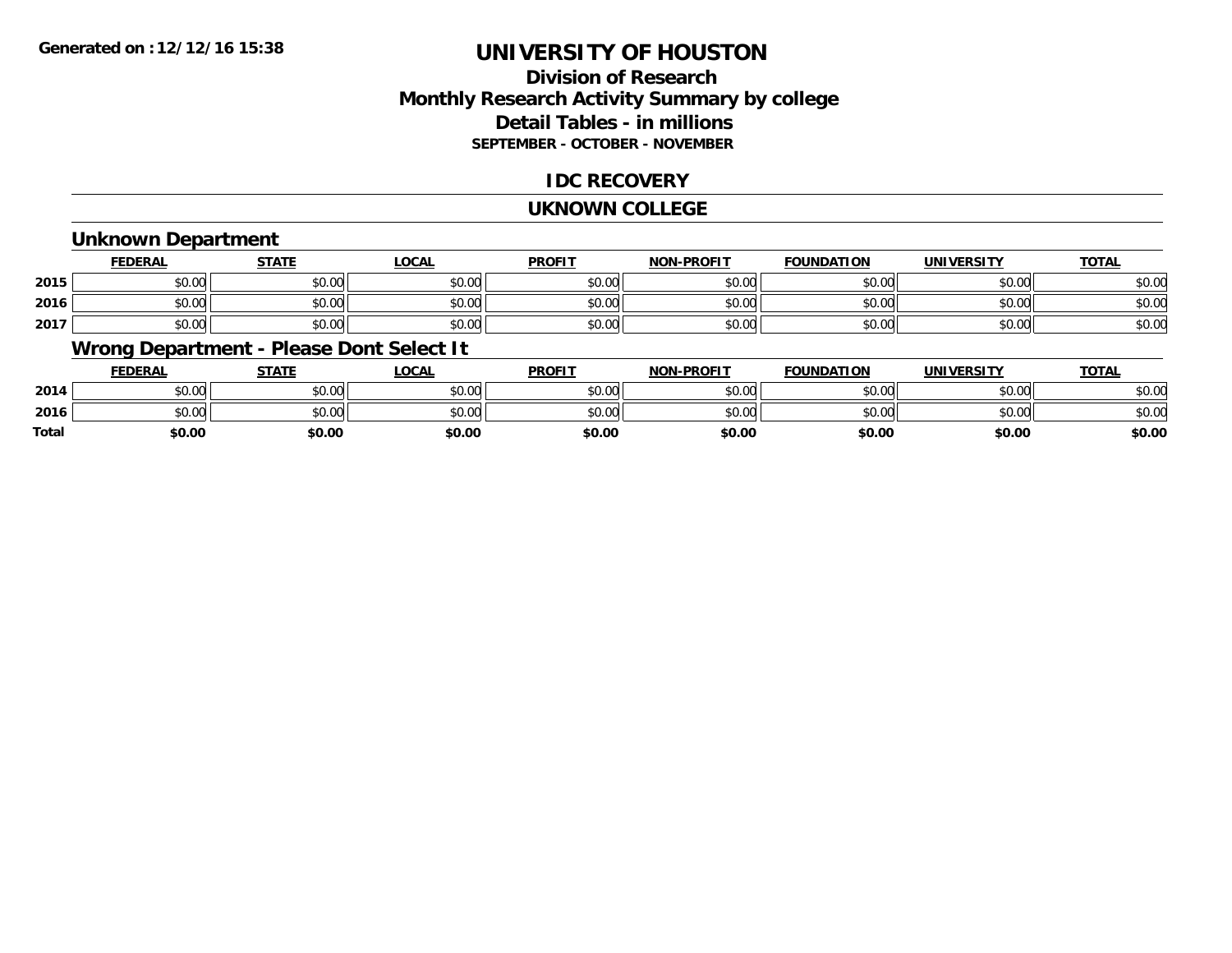# **Division of Research Monthly Research Activity Summary by college Detail Tables - in millions SEPTEMBER - OCTOBER - NOVEMBER**

### **IDC RECOVERY**

# **VICE PRESIDENT FOR ADMINISTRATION**

|       | <b>Physical Plant</b> |              |              |               |                   |                   |                   |              |
|-------|-----------------------|--------------|--------------|---------------|-------------------|-------------------|-------------------|--------------|
|       | <b>FEDERAL</b>        | <b>STATE</b> | <b>LOCAL</b> | <b>PROFIT</b> | <b>NON-PROFIT</b> | <b>FOUNDATION</b> | <b>UNIVERSITY</b> | <b>TOTAL</b> |
| 2013  | \$0.00                | \$0.00       | \$0.00       | \$0.00        | \$0.00            | \$0.00            | \$0.00            | \$0.00       |
| 2014  | \$0.00                | \$0.00       | \$0.00       | \$0.00        | \$0.00            | \$0.00            | \$0.00            | \$0.00       |
| 2015  | \$0.00                | \$0.00       | \$0.00       | \$0.00        | \$0.00            | \$0.00            | \$0.00            | \$0.00       |
| 2016  | \$0.00                | \$0.00       | \$0.00       | \$0.00        | \$0.00            | \$0.00            | \$0.00            | \$0.00       |
| Total | \$0.00                | \$0.00       | \$0.00       | \$0.00        | \$0.00            | \$0.00            | \$0.00            | \$0.00       |
|       |                       |              |              |               |                   |                   |                   |              |

# **Physical Plant**